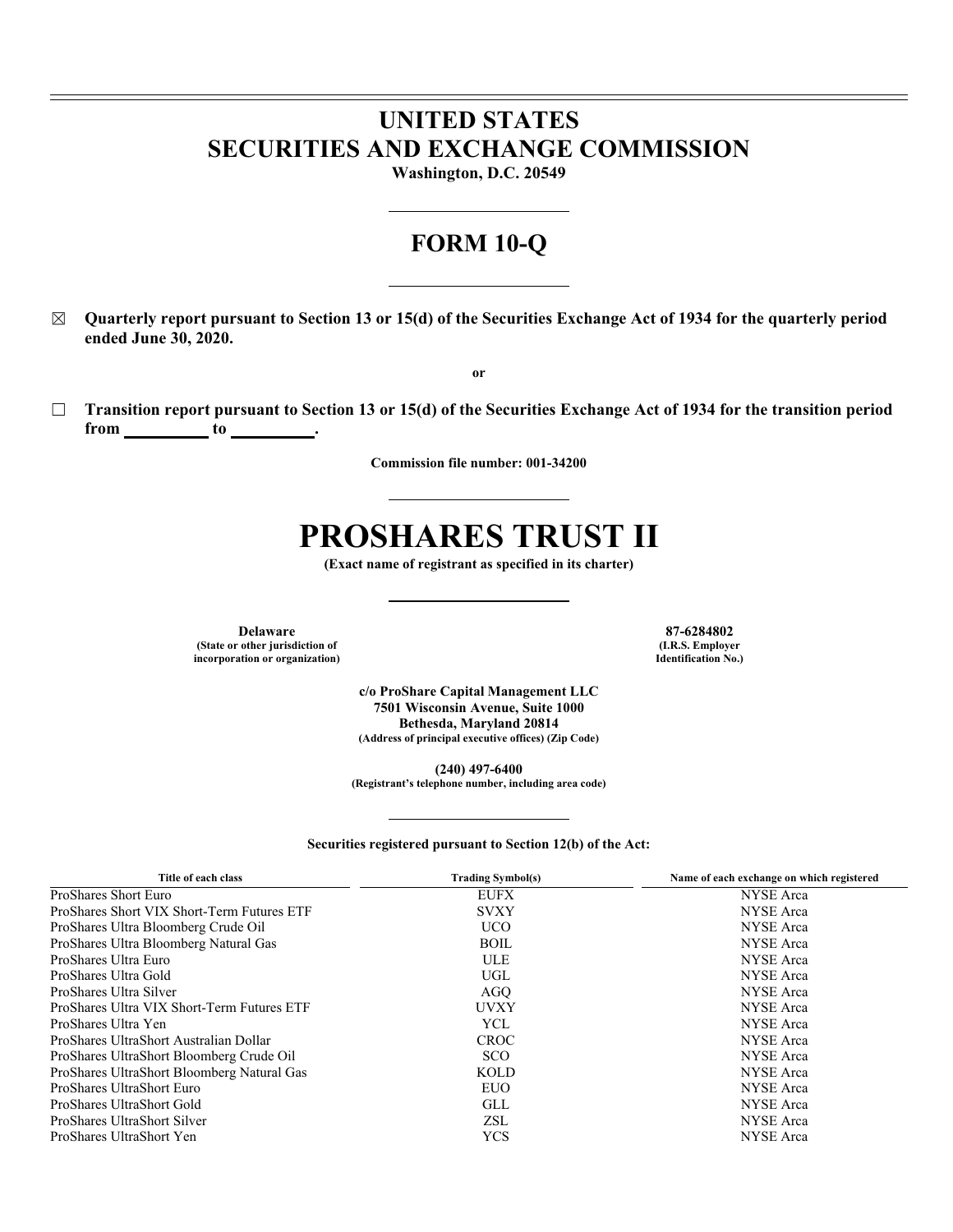| ProShares VIX Mid-Term Futures ETF   | VIXM- | <b>NYSE</b> Arca |
|--------------------------------------|-------|------------------|
| ProShares VIX Short-Term Futures ETF | VIXY  | NYSE Arca        |

### **Securities registered pursuant to Section 12(g) of the Act: None**

Indicate by check mark whether the registrant (1) has filed all reports required to be filed by Section 13 or 15(d) of the Securities Exchange Act of 1934 during the preceding 12 months (or for such shorter period that the registrant was required to file such reports), and (2) has been subject to such filing requirements for the past 90 days.  $\boxtimes$  Yes  $\Box$  No

Indicate by check mark whether the registrant has submitted electronically every Interactive Data File required to be submitted pursuant to Rule 405 of Regulation S-T (§232.405 of this chapter) during the preceding 12 months (or for such shorter period that the registrant was required to submit such files).  $\boxtimes$  Yes  $\Box$  No

Indicate by check mark whether the registrant is a large accelerated filer, an accelerated filer, a non-accelerated filer, smaller reporting company, or an emerging growth company. See the definitions of "large accelerated filer", "accelerated filer", "smaller reporting company" and "emerging growth company" in Rule 12b-2 of the Exchange Act.

| Large Accelerated Filer        | ⋉ | <b>Accelerated Filer</b>         |  |
|--------------------------------|---|----------------------------------|--|
| Non-Accelerated Filer          |   | <b>Smaller Reporting Company</b> |  |
| <b>Emerging Growth Company</b> |   |                                  |  |

If an emerging growth company, indicate by check mark if the registrant has elected not to use the extended transition period for complying with any new or revised financial accounting standards provided pursuant to Section 13(a) of the Exchange Act. □

Indicate by check mark whether the registrant is a shell company (as defined in Rule 12b-2 of the Exchange Act.).  $\Box$  Yes  $\boxtimes$  No

Indicate by check mark whether the registrant has filed all documents and reports required to be filed by Sections 12, 13 or 15(d) of the Securities Exchange Act of 1934 subsequent to the distribution of securities under a plan confirmed by a court.  $\boxtimes$  Yes  $\Box$  No

As of August 3, 2020, the registrant had 153,426,695 shares of common stock, \$0 par value per share, outstanding.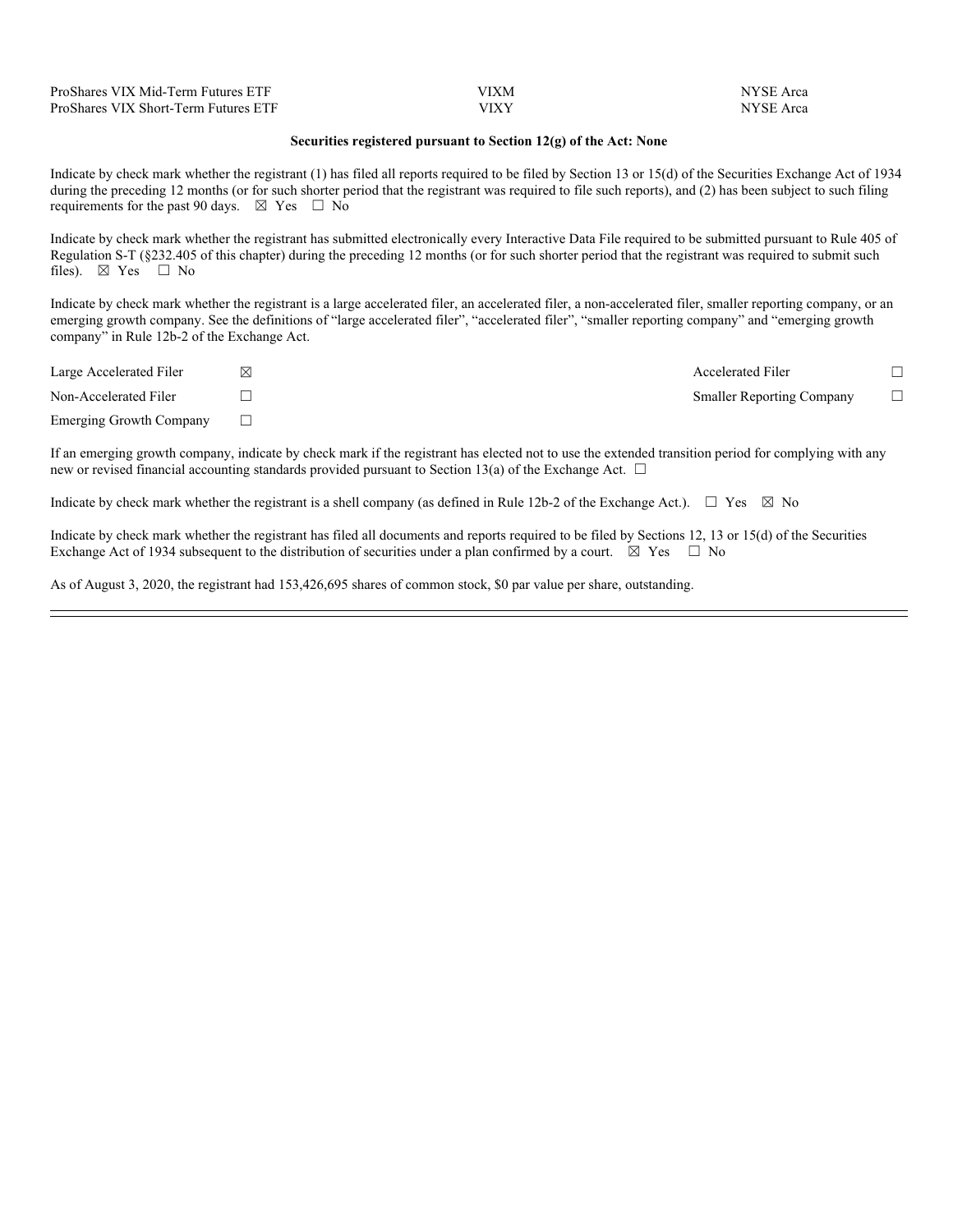### **PROSHARES TRUST II**

### **Table of Contents**

|                                                                                                | Page |
|------------------------------------------------------------------------------------------------|------|
| <b>Part I. FINANCIAL INFORMATION</b>                                                           |      |
| Item 1. Financial Statements.                                                                  |      |
| Item 2. Management's Discussion and Analysis of Financial Condition and Results of Operations. | 141  |
| Item 3. Quantitative and Qualitative Disclosures About Market Risk.                            | 192  |
| Item 4. Controls and Procedures.                                                               | 207  |
| <b>Part II. OTHER INFORMATION</b>                                                              |      |
| Item 1. Legal Proceedings.                                                                     | 209  |
| Item 1A. Risk Factors.                                                                         | 209  |
| Item 2. Unregistered Sales of Equity Securities and Use of Proceeds.                           | 211  |
| Item 3. Defaults Upon Senior Securities.                                                       | 213  |
| Item 4. Mine Safety Disclosures.                                                               | 213  |
| Item 5. Other Information.                                                                     | 213  |
| Item 6. Exhibits.                                                                              | 214  |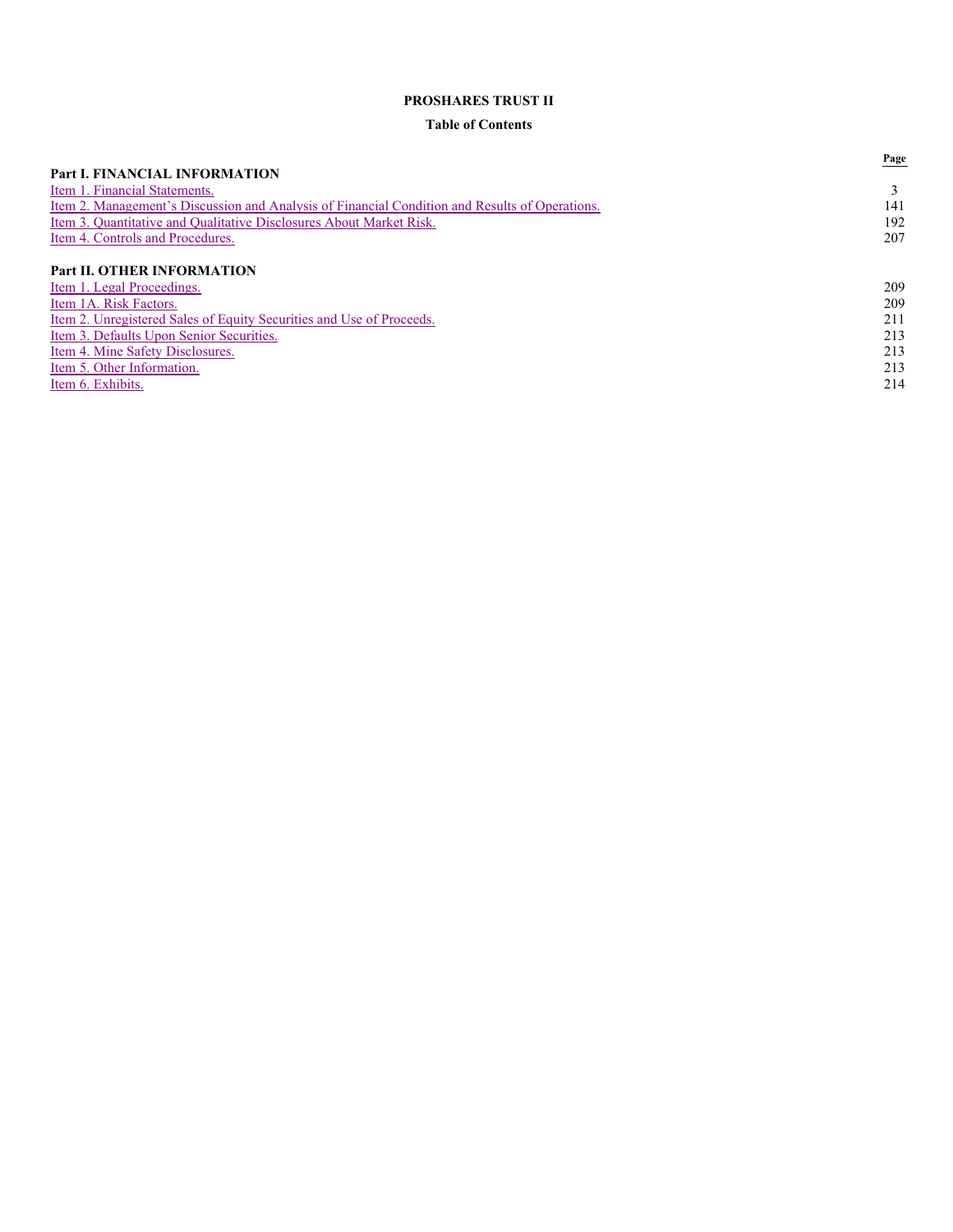### **Part I. FINANCIAL INFORMATION**

### **Item 1. Financial Statements.**

**Index** 

| <b>Documents</b>                                                                                                                         | Page |
|------------------------------------------------------------------------------------------------------------------------------------------|------|
| Statements of Financial Condition, Schedule of Investments, Statements of Operations, Statements of Changes in Shareholders' Equity, and |      |
| Statements of Cash Flows:                                                                                                                |      |
| <b>ProShares Short Euro</b>                                                                                                              | 4    |
| ProShares Short VIX Short-Term Futures ETF                                                                                               | 9    |
| ProShares Ultra Bloomberg Crude Oil                                                                                                      | 14   |
| ProShares Ultra Bloomberg Natural Gas                                                                                                    | 19   |
| ProShares Ultra Euro                                                                                                                     | 24   |
| ProShares Ultra Gold                                                                                                                     | 29   |
| ProShares Ultra Silver                                                                                                                   | 34   |
| ProShares Ultra VIX Short-Term Futures ETF                                                                                               | 39   |
| ProShares Ultra Yen                                                                                                                      | 44   |
| ProShares UltraShort Australian Dollar                                                                                                   | 49   |
| ProShares UltraShort Bloomberg Crude Oil                                                                                                 | 54   |
| ProShares UltraShort Bloomberg Natural Gas                                                                                               | 59   |
| ProShares UltraShort Euro                                                                                                                | 64   |
| <b>ProShares UltraShort Gold</b>                                                                                                         | 69   |
| <b>ProShares UltraShort Silver</b>                                                                                                       | 74   |
| ProShares UltraShort Yen                                                                                                                 | 79   |
| ProShares VIX Mid-Term Futures ETF                                                                                                       | 84   |
| ProShares VIX Short-Term Futures ETF                                                                                                     | 89   |
| <b>ProShares Trust II</b>                                                                                                                | 94   |
| Notes to Financial Statements                                                                                                            | 98   |
|                                                                                                                                          |      |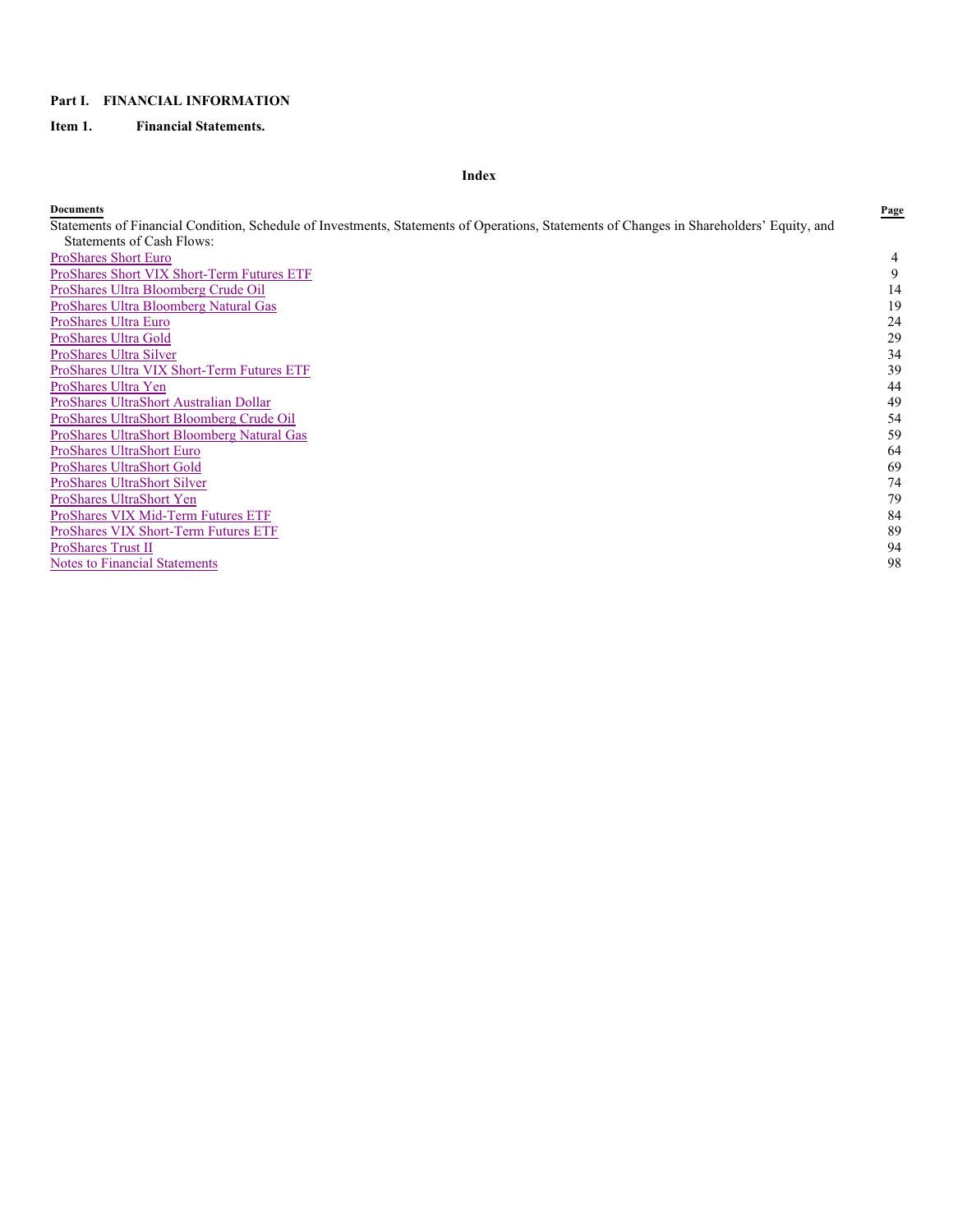### **PROSHARES SHORT EURO**  STATEMENTS OF FINANCIAL CONDITION

|                                                                                                   | June 30, 2020<br>(unaudited) | December 31, 2019 |
|---------------------------------------------------------------------------------------------------|------------------------------|-------------------|
| <b>Assets</b>                                                                                     |                              |                   |
| Short-term U.S. government and agency obligations (Note 3) (cost \$- and \$745,775, respectively) |                              | 745,805           |
| Cash                                                                                              | 2,247,629                    | 1,509,236         |
| Segregated cash balances with brokers for futures contracts                                       | 40,040                       | 31,680            |
| Receivable on open futures contracts                                                              | 300                          |                   |
| Interest receivable                                                                               | 276                          | 2.434             |
| Total assets                                                                                      | 2,288,245                    | 2,289,155         |

## **Liabilities and shareholders' equity**

| <b>Liabilities</b>                         |             |           |
|--------------------------------------------|-------------|-----------|
| Payable on open futures contracts          |             | 5,100     |
| Payable to Sponsor                         | 1,778       | 1,860     |
| Total liabilities                          | 1,778       | 6,960     |
| Commitments and Contingencies (Note 2)     |             |           |
| Shareholders' equity                       |             |           |
| Shareholders' equity                       | 2,286,467   | 2,282,195 |
| Total liabilities and shareholders' equity | \$2,288,245 | 2,289,155 |
| Shares outstanding                         | 50,000      | 50,000    |
| Net asset value per share                  | 45.73       | 45.64     |
| Market value per share (Note 2)            | 44.83       | 45.69     |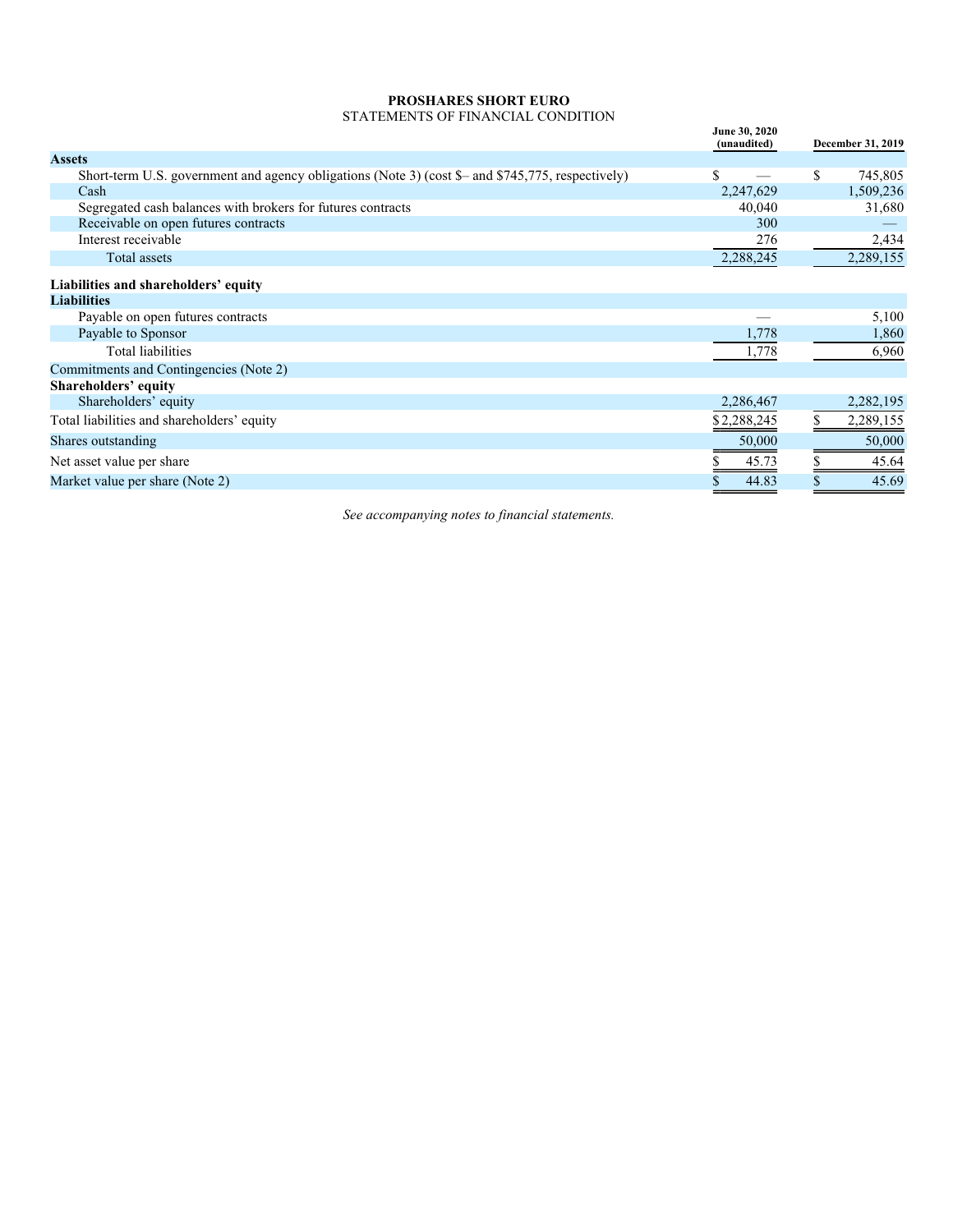### **PROSHARES SHORT EURO**  SCHEDULE OF INVESTMENTS JUNE 30, 2020 (unaudited)

**Futures Contracts Sold** 

|                                                      | Number of<br>Contracts | <b>Notional Amount</b><br>at Value | Unrealized<br>Appreciation<br>(Depreciation)/Value |
|------------------------------------------------------|------------------------|------------------------------------|----------------------------------------------------|
|                                                      |                        |                                    |                                                    |
| Euro Fx Currency Futures—CME, expires September 2020 |                        | 2.250.500                          | 32,520                                             |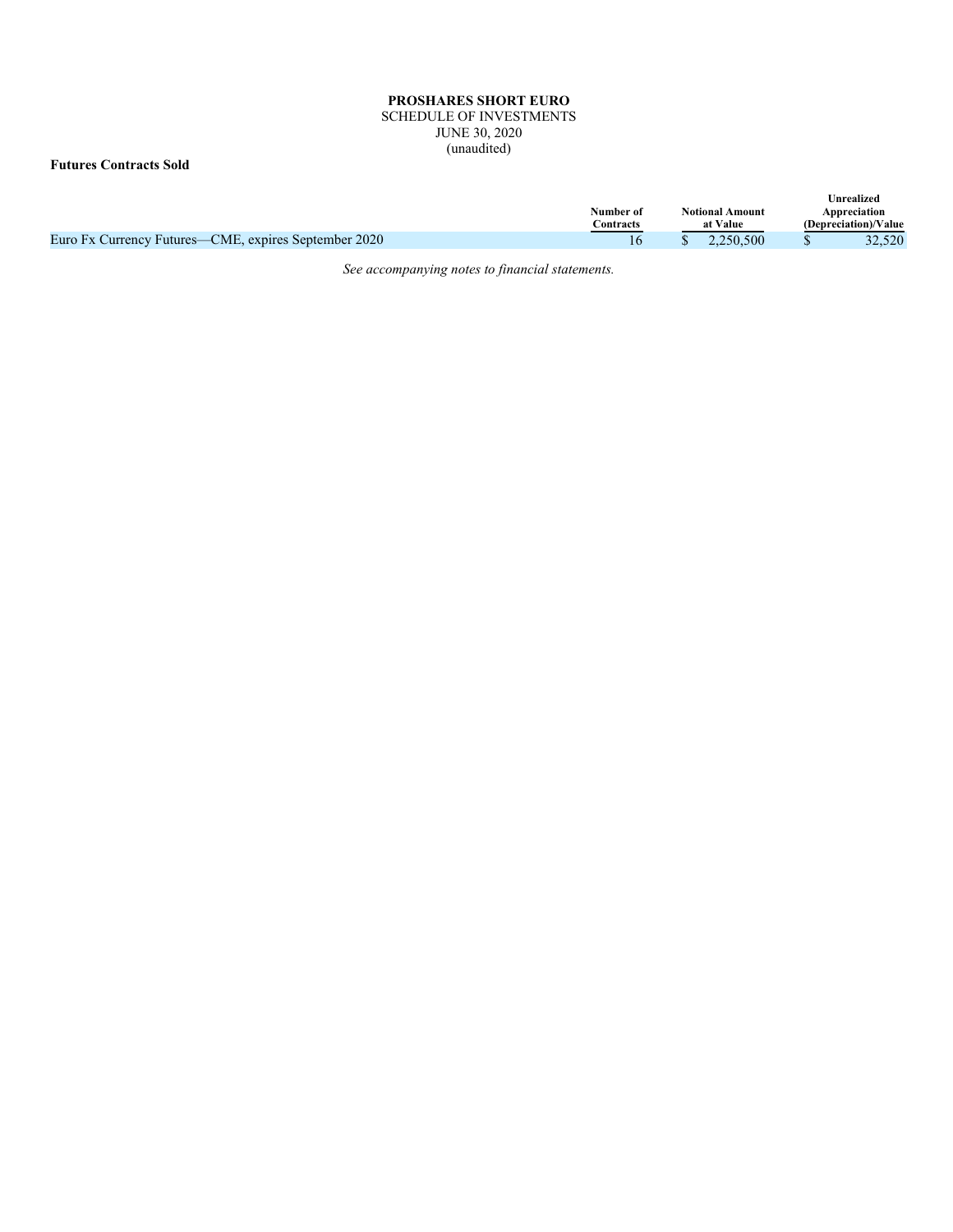### **PROSHARES SHORT EURO**  STATEMENTS OF OPERATIONS

(unaudited)

|                                                            | $($ unauun $\epsilon$ u |                                              |            |                                            |           |
|------------------------------------------------------------|-------------------------|----------------------------------------------|------------|--------------------------------------------|-----------|
|                                                            |                         | <b>Three Months Ended</b><br><b>June 30.</b> |            | <b>Six Months Ended</b><br><b>June 30,</b> |           |
|                                                            |                         |                                              |            |                                            |           |
|                                                            |                         | 2020                                         | 2019       | 2020                                       | 2019      |
| <b>Investment Income</b>                                   |                         |                                              |            |                                            |           |
| Interest                                                   |                         | 54<br>ъ.                                     | \$125,445  | \$<br>7,649                                | \$190,623 |
| <b>Expenses</b>                                            |                         |                                              |            |                                            |           |
| Management fee                                             |                         | 5,516                                        | 52,792     | 11,019                                     | 79,777    |
| Brokerage commissions                                      |                         | 90                                           | 787        | 190                                        | 1,355     |
| Total expenses                                             |                         | 5,606                                        | 53,579     | 11,209                                     | 81,132    |
| Net investment income (loss)                               |                         | (5, 552)                                     | 71,866     | (3,560)                                    | 109,491   |
| Realized and unrealized gain (loss) on investment activity |                         |                                              |            |                                            |           |
| Net realized gain (loss) on                                |                         |                                              |            |                                            |           |
| Futures contracts                                          |                         | (20, 020)                                    | 76,518     | (38, 658)                                  | 223,624   |
| Net realized gain (loss)                                   |                         | (20, 020)                                    | 76,518     | (38, 658)                                  | 223,624   |
| Change in net unrealized appreciation (depreciation) on    |                         |                                              |            |                                            |           |
| <b>Futures</b> contracts                                   |                         | (20, 804)                                    | (239, 858) | 46,520                                     | (35, 721) |
| Short-term U.S. government and agency obligations          |                         |                                              | 5,439      | (30)                                       | 5,173     |
| Change in net unrealized appreciation (depreciation)       |                         | (20, 804)                                    | (234, 419) | 46,490                                     | (30, 548) |
| Net realized and unrealized gain (loss)                    |                         | (40, 824)                                    | (157,901)  | 7,832                                      | 193,076   |
| Net income (loss)                                          |                         | \$(46,376)                                   | (86,035)   | 4,272<br>\$                                | \$302,567 |
|                                                            |                         |                                              |            |                                            |           |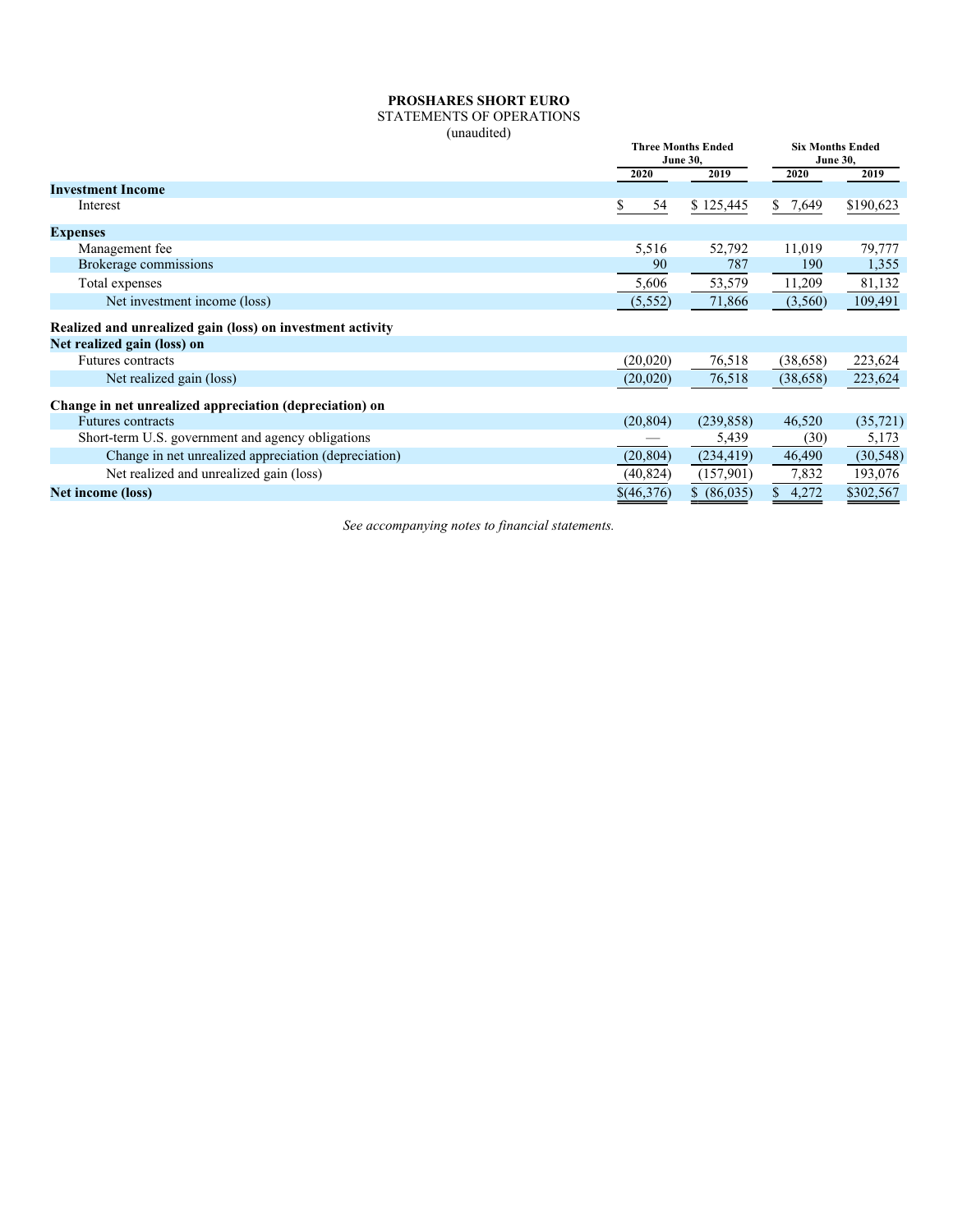### **PROSHARES SHORT EURO**

## STATEMENTS OF CHANGES IN SHAREHOLDERS' EQUITY

(unaudited)

|                                                                               | <b>Three Months Ended</b><br><b>June 30.</b> |              | <b>Six Months Ended</b><br><b>June 30,</b> |              |
|-------------------------------------------------------------------------------|----------------------------------------------|--------------|--------------------------------------------|--------------|
|                                                                               | 2020                                         | 2019         | 2020                                       | 2019         |
| Shareholders' equity, beginning of period                                     | \$2,332,843                                  | \$22,213,438 | \$2,282,195                                | \$ 8,619,686 |
| Addition of $-$ , $-$ , $-$ and 300,000 shares, respectively                  |                                              |              |                                            | 13,205,150   |
| Net addition (redemption) of $-$ , $-$ , $-$ and 300,000 shares, respectively |                                              |              |                                            | 13,205,150   |
| Net investment income (loss)                                                  | (5,552)                                      | 71.866       | (3,560)                                    | 109.491      |
| Net realized gain (loss)                                                      | (20,020)                                     | 76,518       | (38,658)                                   | 223,624      |
| Change in net unrealized appreciation (depreciation)                          | (20, 804)                                    | (234, 419)   | 46,490                                     | (30, 548)    |
| Net income (loss)                                                             | (46,376)                                     | (86,035)     | 4,272                                      | 302,567      |
| Shareholders' equity, end of period                                           | \$2,286,467                                  | \$22,127,403 | \$2,286,467                                | \$22,127,403 |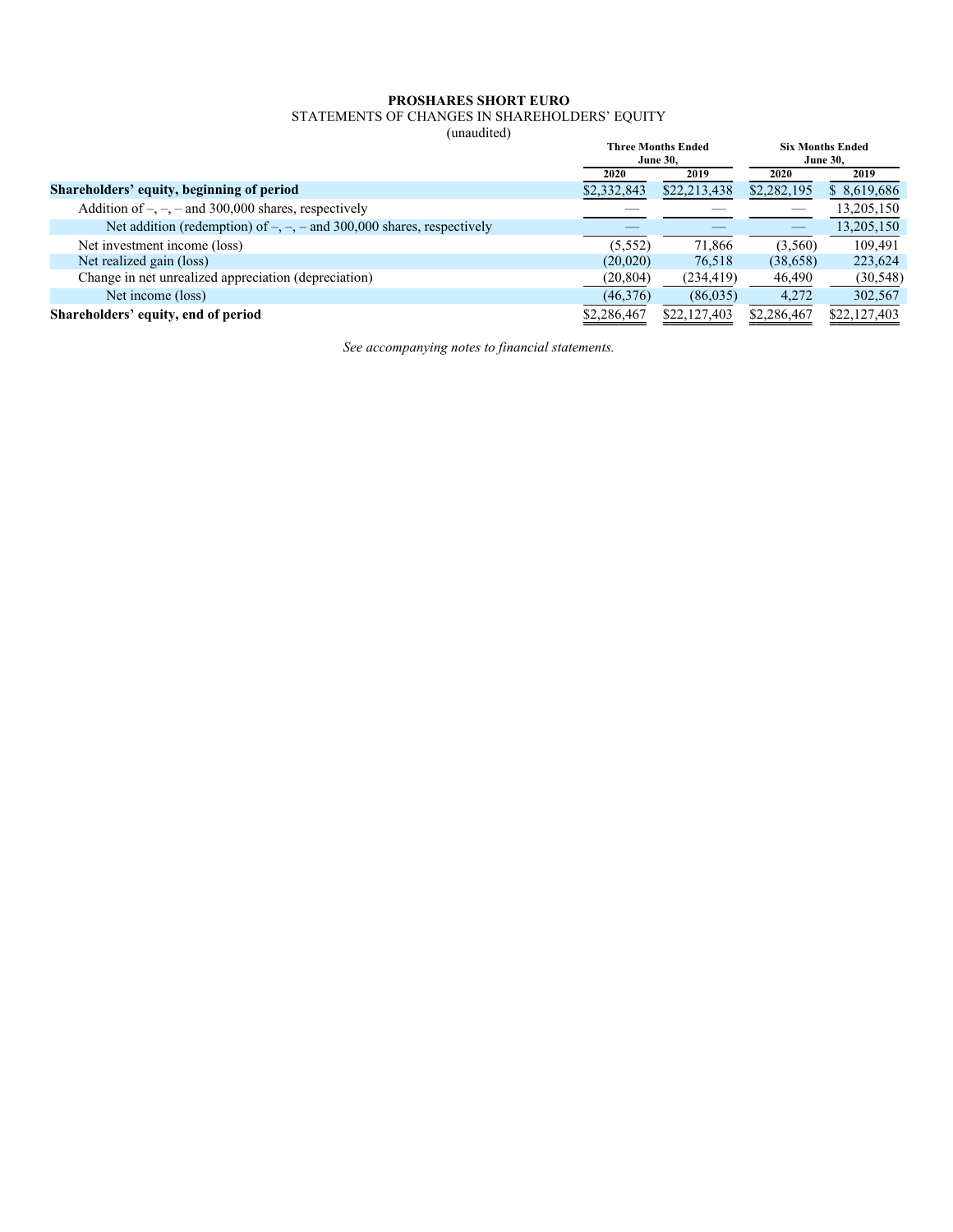## **PROSHARES SHORT EURO**

### STATEMENTS OF CASH FLOWS (unaudited)

| $($ unuuttuva                                                                                      |             |                                            |
|----------------------------------------------------------------------------------------------------|-------------|--------------------------------------------|
|                                                                                                    |             | <b>Six Months Ended</b><br><b>June 30,</b> |
|                                                                                                    | 2020        | 2019                                       |
| <b>Cash flow from operating activities</b>                                                         |             |                                            |
| Net income (loss)                                                                                  | \$<br>4,272 | 302,567<br>S.                              |
| Adjustments to reconcile net income (loss) to net cash provided by (used in) operating activities: |             |                                            |
| Purchases of short-term U.S. government and agency obligations                                     |             | (403, 462, 168)                            |
| Proceeds from sales or maturities of short-term U.S. government and agency obligations             | 747,000     | 389,250,000                                |
| Net amortization and accretion on short-term U.S. government and agency obligations                | (1,225)     | (120, 268)                                 |
| Change in unrealized appreciation (depreciation) on investments                                    | 30          | (5,173)                                    |
| Decrease (Increase) in receivable on futures contracts                                             | (300)       |                                            |
| Decrease (Increase) in interest receivable                                                         | 2,158       | (4,867)                                    |
| Increase (Decrease) in payable to Sponsor                                                          | (82)        | 10,392                                     |
| Increase (Decrease) in payable on futures contracts                                                | (5,100)     | 1,488                                      |
| Net cash provided by (used in) operating activities                                                | 746,753     | (14,028,029)                               |
| <b>Cash flow from financing activities</b>                                                         |             |                                            |
| Proceeds from addition of shares                                                                   |             | 13,205,150                                 |
| Net cash provided by (used in) financing activities                                                |             | 13,205,150                                 |
| Net increase (decrease) in cash                                                                    | 746,753     | (822, 879)                                 |
| Cash, beginning of period                                                                          | 1,540,916   | 8,024,856                                  |
| Cash, end of period                                                                                | \$2,287,669 | 7,201,977                                  |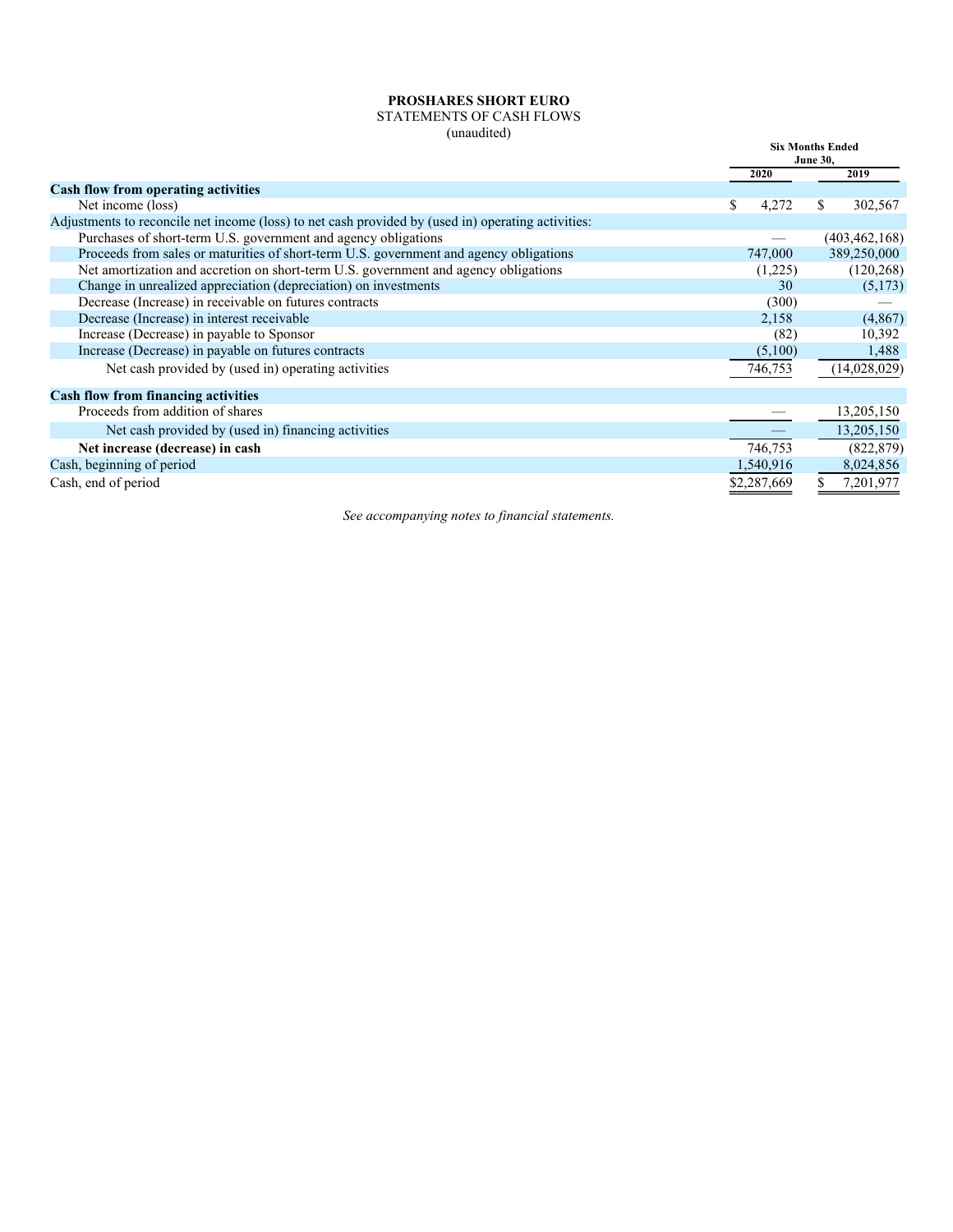STATEMENTS OF FINANCIAL CONDITION

|                                                                                                                | June 30, 2020<br>(unaudited) | December 31.<br>2019 |
|----------------------------------------------------------------------------------------------------------------|------------------------------|----------------------|
| <b>Assets</b>                                                                                                  |                              |                      |
| Short-term U.S. government and agency obligations (Note 3) (cost \$124,974,892 and \$56,926,750, respectively) | \$124,974,901                | \$56,929,436         |
| Cash                                                                                                           | 70,667,631                   | 113,044,890          |
| Segregated cash balances with brokers for futures contracts                                                    | 170,432,136                  | 54,499,197           |
| Receivable on open futures contracts                                                                           | 161,467,937                  | 60,052,325           |
| Interest receivable                                                                                            | 11,037                       | 123,214              |
| Total assets                                                                                                   | 527, 553, 642                | 284,649,062          |
| Liabilities and shareholders' equity                                                                           |                              |                      |
| <b>Liabilities</b>                                                                                             |                              |                      |
| Payable on open futures contracts                                                                              | 17, 172, 752                 |                      |
| Brokerage commissions and fees payable                                                                         | 153,542                      |                      |
| Payable to Sponsor                                                                                             | 415,495                      | 211,883              |
| <b>Total liabilities</b>                                                                                       | 17,741,789                   | 211,883              |
| Commitments and Contingencies (Note 2)                                                                         |                              |                      |
| <b>Shareholders' equity</b>                                                                                    |                              |                      |
| Shareholders' equity                                                                                           | 509,811,853                  | 284, 437, 179        |
| Total liabilities and shareholders' equity                                                                     | \$527,553,642                | \$284,649,062        |
| Shares outstanding                                                                                             | 16,234,307                   | 4,334,307            |
| Net asset value per share                                                                                      | 31.40                        | \$<br>65.62          |
| Market value per share (Note 2)                                                                                | 31.50                        | 65.23                |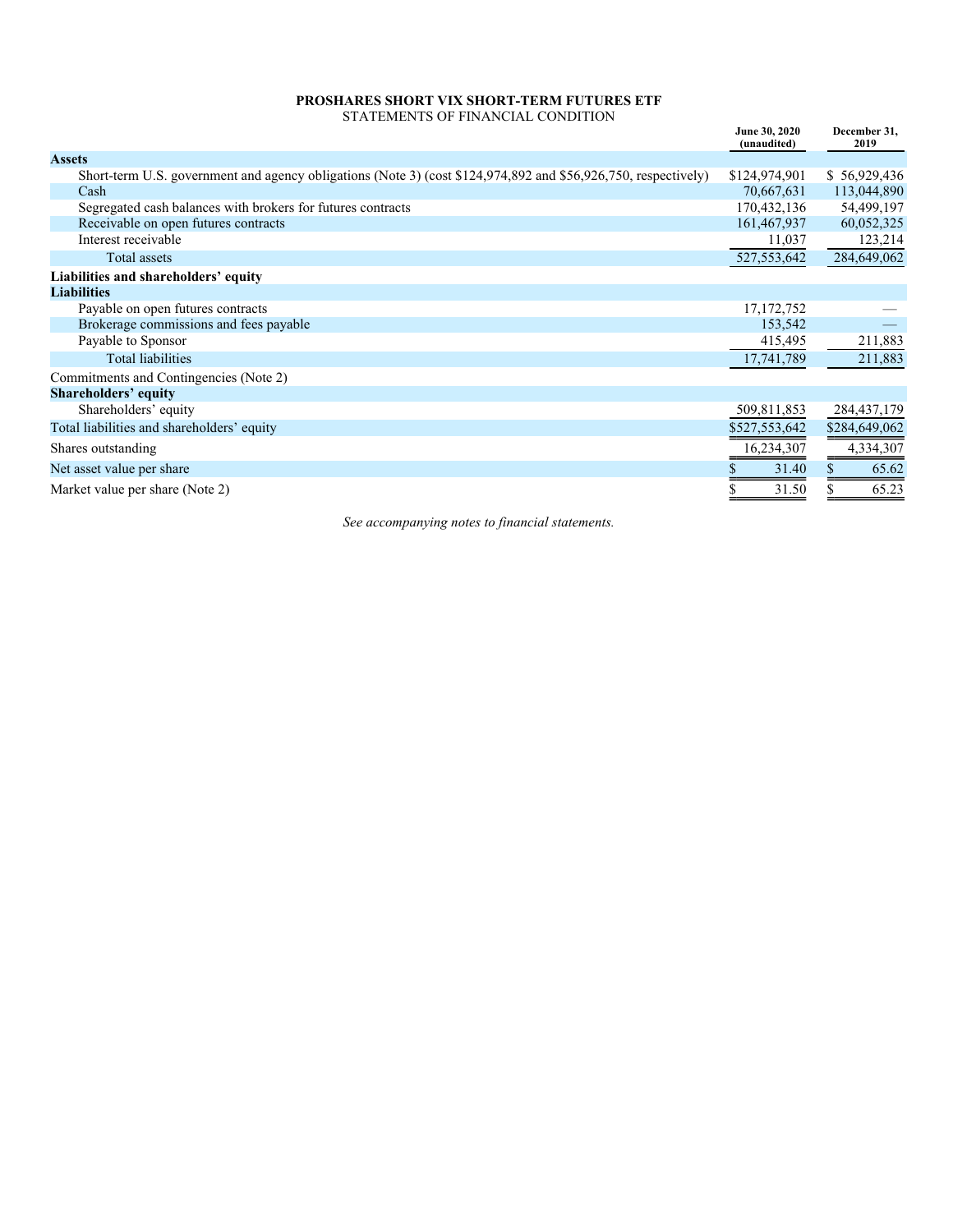## SCHEDULE OF INVESTMENTS

JUNE 30, 2020 (unaudited)

| (unauuiteu)                                             |              |               |
|---------------------------------------------------------|--------------|---------------|
|                                                         | Principal    |               |
|                                                         | Amount       | Value         |
| Short-term U.S. government and agency obligations       |              |               |
| $(25\% \text{ of sharcholders' equity})$                |              |               |
| U.S. Treasury Bills $\sim$ :                            |              |               |
| $0.067\%$ due $07/16/20$                                | \$35,000,000 | \$34,998,103  |
| $0.154\%$ due $09/03/20$                                | 90,000,000   | 89,976,798    |
| Total short-term U.S. government and agency obligations |              |               |
| (cost \$124,974,892)                                    |              | \$124,974,901 |

### **Futures Contracts Sold**

|                                         | Number of<br>Contracts | Notional<br>Amount<br>at Value | Unrealized<br>Appreciation<br>(Depreciation)/Value |
|-----------------------------------------|------------------------|--------------------------------|----------------------------------------------------|
| VIX Futures - Cboe, expires July 2020   | 4.764                  | \$147,088,500                  | 6.192.076                                          |
| VIX Futures - Cboe, expires August 2020 | 3.411                  | 108,555,075                    | 2.819.802                                          |
|                                         |                        |                                | 9.011.878                                          |

 $\overline{\wedge\wedge}$  Rates shown represent discount rate at the time of purchase.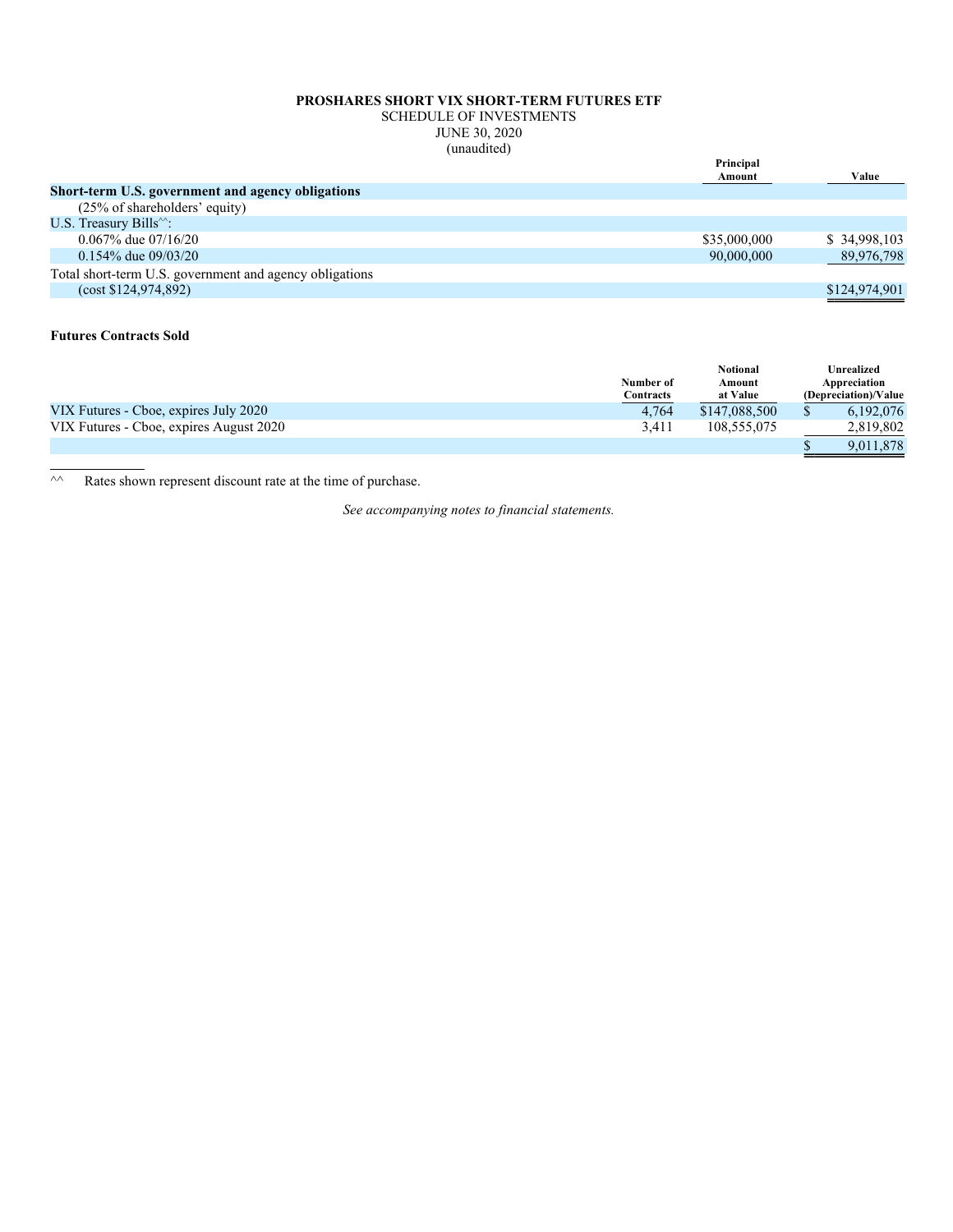### STATEMENTS OF OPERATIONS (unaudited)

|                                                            | <b>Three Months Ended</b><br><b>June 30,</b> |              | <b>Six Months Ended</b><br><b>June 30,</b> |              |
|------------------------------------------------------------|----------------------------------------------|--------------|--------------------------------------------|--------------|
|                                                            | 2019<br>2020                                 |              | 2020                                       | 2019         |
| <b>Investment Income</b>                                   |                                              |              |                                            |              |
| Interest                                                   | 106,023<br>S                                 | \$1,883,798  | 855,884                                    | \$ 3,468,359 |
| <b>Expenses</b>                                            |                                              |              |                                            |              |
| Management fee                                             | 1,589,036                                    | 938,696      | 2,475,233                                  | 1,890,823    |
| Brokerage commissions                                      | 228,176                                      | 219,597      | 417,708                                    | 408,021      |
| Brokerage fees                                             | 431,791                                      |              | 461,519                                    | 24           |
| Non-recurring fees and expenses                            |                                              |              |                                            | 398,550      |
| Total expenses                                             | 2,249,003                                    | 1,158,293    | 3,354,460                                  | 2,697,418    |
| Net investment income (loss)                               | (2,142,980)                                  | 725,505      | (2,498,576)                                | 770,941      |
| Realized and unrealized gain (loss) on investment activity |                                              |              |                                            |              |
| Net realized gain (loss) on                                |                                              |              |                                            |              |
| <b>Futures contracts</b>                                   | 54,615,763                                   | 11,427,596   | (189, 684, 841)                            | 70,532,950   |
| Short-term U.S. government and agency obligations          | (758)                                        | (8)          | (758)                                      | (8)          |
| Net realized gain (loss)                                   | 54,615,005                                   | 11,427,588   | (189, 685, 599)                            | 70,532,942   |
| Change in net unrealized appreciation (depreciation) on    |                                              |              |                                            |              |
| <b>Futures contracts</b>                                   | (22, 216, 796)                               | 4,538,343    | (1,242,994)                                | 27,115,163   |
| Short-term U.S. government and agency obligations          | (84, 533)                                    | 30,143       | (2,677)                                    | 24,783       |
| Change in net unrealized appreciation (depreciation)       | (22, 301, 329)                               | 4,568,486    | (1,245,671)                                | 27,139,946   |
| Net realized and unrealized gain (loss)                    | 32, 313, 676                                 | 15,996,074   | (190, 931, 270)                            | 97,672,888   |
| Net income (loss)                                          | \$30,170,696                                 | \$16,721,579 | \$(193,429,846)                            | \$98,443,829 |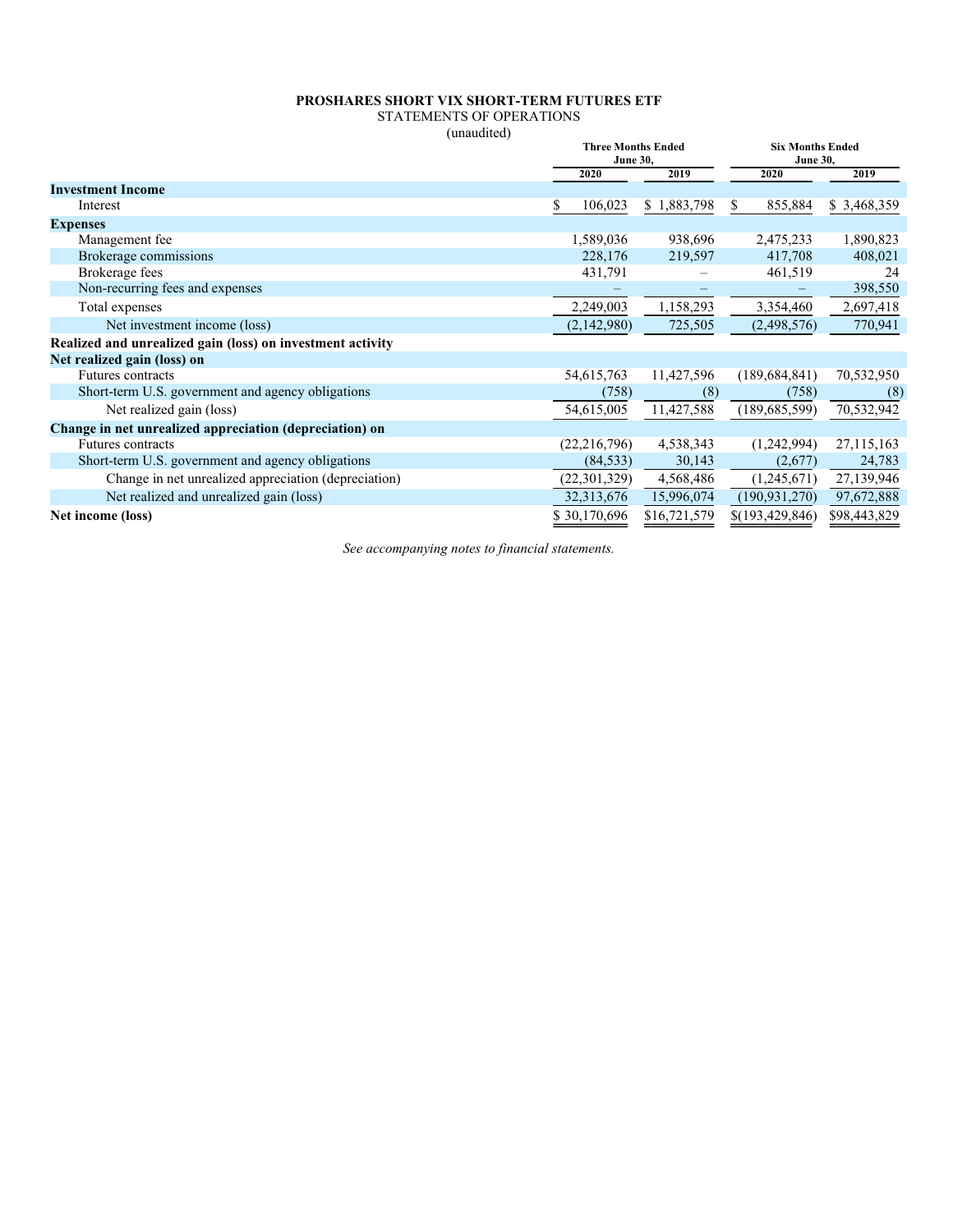STATEMENTS OF CHANGES IN SHAREHOLDERS' EQUITY

(unaudited)

|                                                                         | <b>Three Months Ended</b><br><b>June 30.</b> |                          |                 |                 | <b>Six Months Ended</b><br><b>June 30.</b> |  |
|-------------------------------------------------------------------------|----------------------------------------------|--------------------------|-----------------|-----------------|--------------------------------------------|--|
|                                                                         | 2020                                         | 2019                     | 2020            | 2019            |                                            |  |
| Shareholders' equity, beginning of period                               | \$809,257,658                                | \$441,188,509            | \$284,437,179   | \$344,596,263   |                                            |  |
| Addition of $1,000,000, -25,850,000$ and $300,000$ shares, respectively | 30,843,161                                   | $\overline{\phantom{m}}$ | 914,411,669     | 14,869,996      |                                            |  |
| Redemption of 10,850,000, 2,250,000, 13,950,000 and 2,250,000 shares,   |                                              |                          |                 |                 |                                            |  |
| respectively                                                            | (360, 459, 662)                              | (120, 807, 761)          | (495,607,149)   | (120, 807, 761) |                                            |  |
| Net addition (redemption) of (9,850,000), (2,250,000), 11,900,000 and   |                                              |                          |                 |                 |                                            |  |
| $(1,950,000)$ shares, respectively                                      | (329,616,501)                                | (120, 807, 761)          | 418,804,520     | (105, 937, 765) |                                            |  |
| Net investment income (loss)                                            | (2,142,980)                                  | 725.505                  | (2,498,576)     | 770.941         |                                            |  |
| Net realized gain (loss)                                                | 54,615,005                                   | 11,427,588               | (189, 685, 599) | 70,532,942      |                                            |  |
| Change in net unrealized appreciation (depreciation)                    | (22, 301, 329)                               | 4,568,486                | (1,245,671)     | 27,139,946      |                                            |  |
| Net income (loss)                                                       | 30.170.696                                   | 16,721,579               | (193, 429, 846) | 98,443,829      |                                            |  |
| Shareholders' equity, end of period                                     | \$509,811,853                                | \$337,102,327            | \$509,811,853   | \$337,102,327   |                                            |  |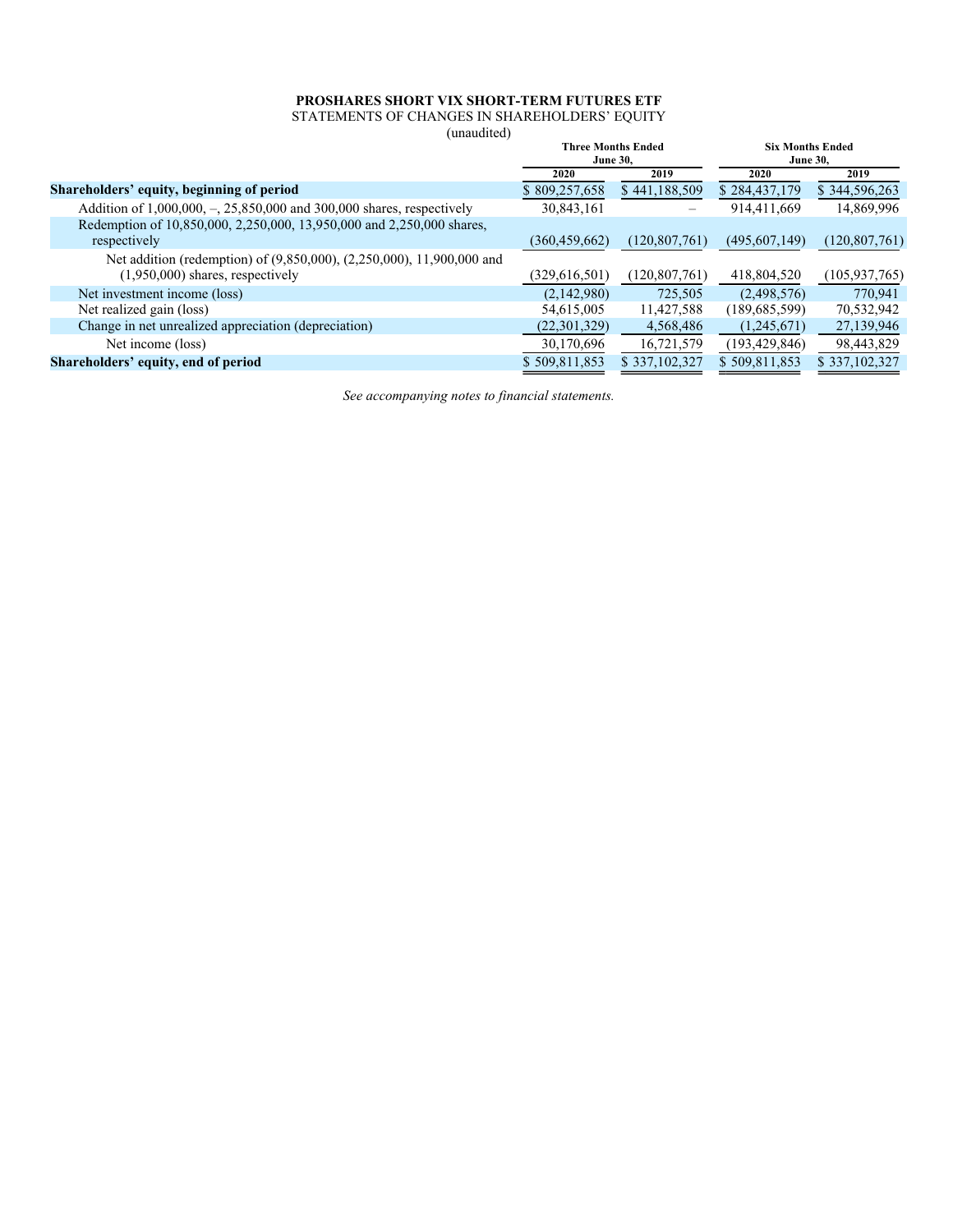### STATEMENTS OF CASH FLOWS (unaudited)

| $($ unauun $\epsilon$ u                                                                            |                         |                   |
|----------------------------------------------------------------------------------------------------|-------------------------|-------------------|
|                                                                                                    | <b>Six Months Ended</b> |                   |
|                                                                                                    |                         | <b>June 30.</b>   |
|                                                                                                    | 2020                    | 2019              |
| <b>Cash flow from operating activities</b>                                                         |                         |                   |
| Net income (loss)                                                                                  | \$(193,429,846)         | S.<br>98,443,829  |
| Adjustments to reconcile net income (loss) to net cash provided by (used in) operating activities: |                         |                   |
| Purchases of short-term U.S. government and agency obligations                                     | (339, 626, 542)         | (4,846,330,816)   |
| Proceeds from sales or maturities of short-term U.S. government and agency obligations             | 271,998,224             | 4,770,297,014     |
| Net amortization and accretion on short-term U.S. government and agency obligations                | (420, 582)              | (905, 335)        |
| Net realized gain (loss) on investments                                                            | 758                     |                   |
| Change in unrealized appreciation (depreciation) on investments                                    | 2,677                   | (24, 783)         |
| Decrease (Increase) in receivable on futures contracts                                             | (101, 415, 612)         | (16, 588, 869)    |
| Decrease (Increase) in interest receivable                                                         | 112,177                 | (142, 492)        |
| Increase (Decrease) in payable to Sponsor                                                          | 203,612                 | (32, 893)         |
| Increase (Decrease) in brokerage commissions and fees payable                                      | 153,542                 |                   |
| Increase (Decrease) in payable on futures contracts                                                | 17, 172, 752            | (13, 170, 649)    |
| Increase (Decrease) in non-recurring fees and expenses payable                                     |                         | 45,949            |
| Net cash provided by (used in) operating activities                                                | (345, 248, 840)         | (8,409,037)       |
| Cash flow from financing activities                                                                |                         |                   |
| Proceeds from addition of shares                                                                   | 914,411,669             | 14,869,996        |
| Payment on shares redeemed                                                                         | (495, 607, 149)         | (120, 807, 761)   |
| Net cash provided by (used in) financing activities                                                | 418,804,520             | (105, 937, 765)   |
| Net increase (decrease) in cash                                                                    | 73,555,680              | (114, 346, 802)   |
| Cash, beginning of period                                                                          | 167,544,087             | 296,898,455       |
| Cash, end of period                                                                                | \$241,099,767           | 182,551,653<br>S. |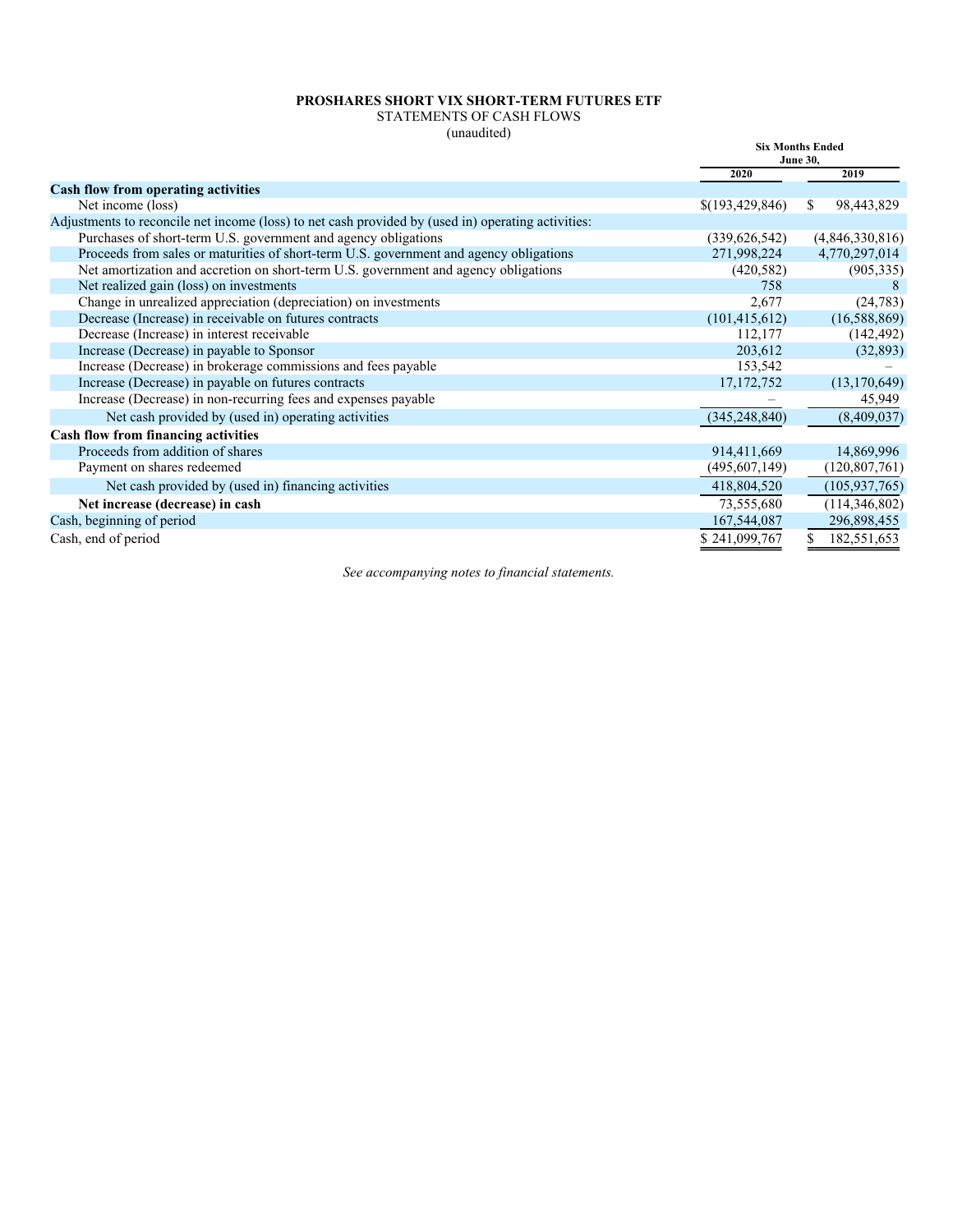STATEMENTS OF FINANCIAL CONDITION

|                                                                                                       | June 30, 2020<br>(unaudited) | December 31,<br>2019 |
|-------------------------------------------------------------------------------------------------------|------------------------------|----------------------|
| <b>Assets</b>                                                                                         |                              |                      |
| Short-term U.S. government and agency obligations (Note 3) (cost \$- and \$200,101,525, respectively) | \$                           | \$200,115,463        |
| Cash                                                                                                  | 681,518,718                  | 86,168,083           |
| Segregated cash balances with brokers for futures contracts                                           | 607,469,681                  | 2,147,480            |
| Segregated cash balances with brokers for swap agreements                                             | 223,574,777                  |                      |
| Unrealized appreciation on swap agreements                                                            | 10,038,323                   | 21,814,590           |
| Securities sold receivable                                                                            | 3,718,972                    |                      |
| Receivable on open futures contracts                                                                  | 108,300,298                  |                      |
| Interest receivable                                                                                   | 77,704                       | 123,221              |
| Total assets                                                                                          | 1,634,698,473                | 310,368,837          |
| Liabilities and shareholders' equity                                                                  |                              |                      |
| <b>Liabilities</b>                                                                                    |                              |                      |
| Payable for capital shares redeemed                                                                   | 72,460,997                   |                      |
| Payable on open futures contracts                                                                     | 52, 327, 352                 | 266,056              |
| Payable to Sponsor                                                                                    | 1,248,665                    | 258,199              |
| <b>Total liabilities</b>                                                                              | 126,037,014                  | 524,255              |
| Commitments and Contingencies (Note 2)                                                                |                              |                      |
| Shareholders' equity                                                                                  |                              |                      |
| Shareholders' equity                                                                                  | 1,508,661,459                | 309,844,582          |
| Total liabilities and shareholders' equity                                                            | \$1,634,698,473              | \$310,368,837        |
| Shares outstanding (Note 1)                                                                           | 52,760,774                   | 608,453              |
| Net asset value per share (Note 1)                                                                    | 28.59                        | 509.23<br>\$         |
| Market value per share (Note 1) (Note 2)                                                              | 28.68                        | 511.50               |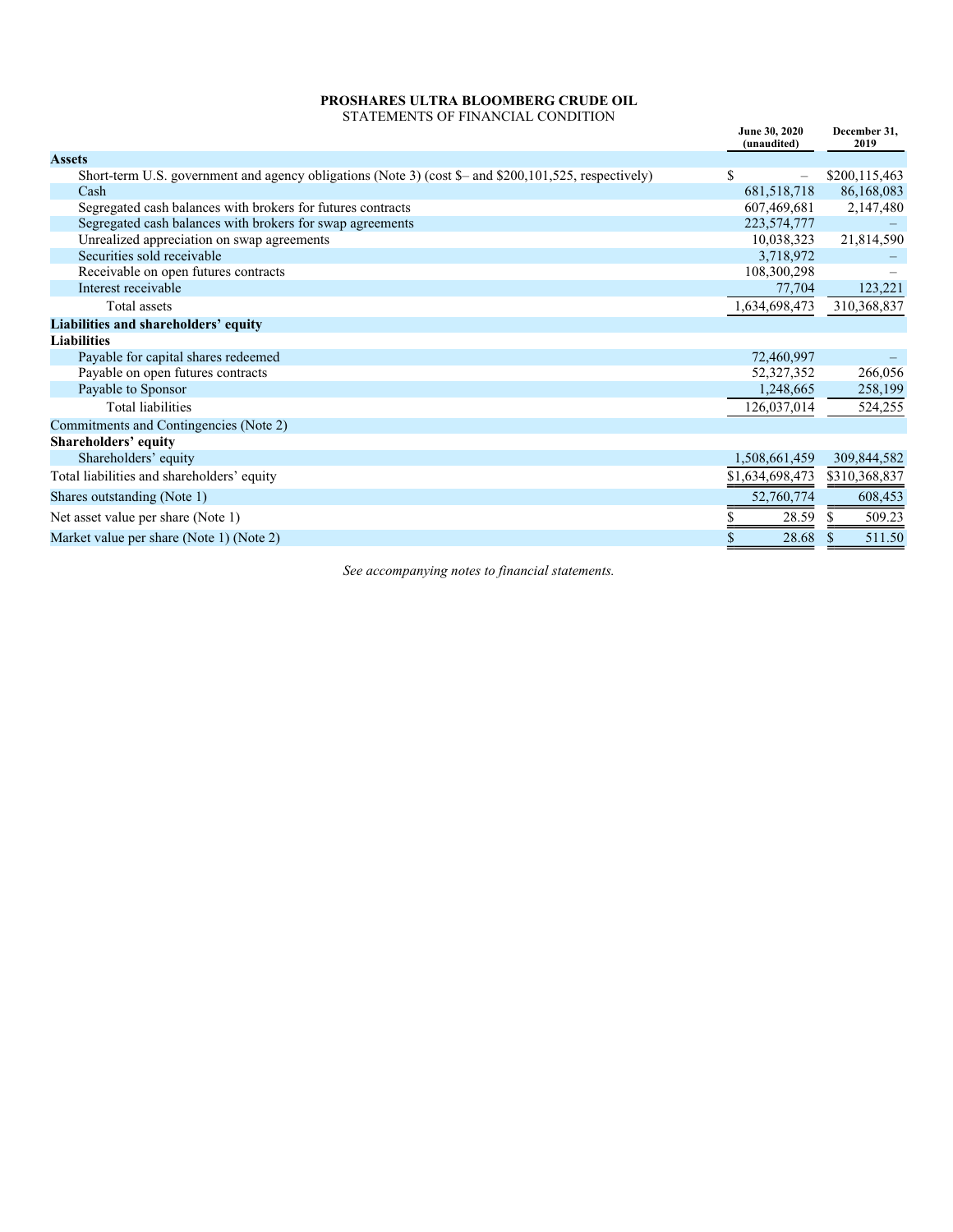### **PROSHARES ULTRA BLOOMBERG CRUDE OIL**  SCHEDULE OF INVESTMENTS JUNE 30, 2020 (unaudited)

### **Futures Contracts Purchased**

|                                               | Number of<br>Contracts | <b>Notional Amount</b><br>at Value | Unrealized<br>Appreciation<br>(Depreciation)/Value |
|-----------------------------------------------|------------------------|------------------------------------|----------------------------------------------------|
| WTI Crude Oil - NYMEX, expires September 2020 | 17.132                 | \$ 673,972,880                     | 141,596,957                                        |
| WTI Crude Oil - NYMEX, expires October 2020   | 22,205                 | 876,653,400                        | (193.822)                                          |
| WTI Crude Oil - NYMEX, expires December 2020  | 25.357                 | 1.006.165.760                      | 209,909,830                                        |
|                                               |                        |                                    | 351.312.965                                        |

### **Total Return Swap Agreements^**

|                                                                                              | <b>Rate Paid</b><br>(Received) | <b>Termination</b><br>Date | <b>Notional</b><br>Amount<br>at Value** |   | <b>Unrealized</b><br>Appreciation<br>(Depreciation)/Value |
|----------------------------------------------------------------------------------------------|--------------------------------|----------------------------|-----------------------------------------|---|-----------------------------------------------------------|
| Swap agreement with Goldman Sachs International based on Bloomberg WTI<br>Crude Oil Subindex | $8.00\%$                       | 07/02/20                   | \$225,096,897                           | S | 8,263,529                                                 |
| Swap agreement with Morgan Stanley based on Morgan Stanley WTI Crude Oil<br>Subindex         | 0.60                           | 08/07/20                   | 129,511,755                             |   | (100, 546)                                                |
| Swap agreement with Societe Generale based on Bloomberg WTI Crude Oil<br>Subindex            | 0.25                           | 07/02/20                   | 107,081,626                             |   | 1,875,340                                                 |
|                                                                                              |                                |                            | Total<br>Unrealized<br>Appreciation     |   | \$10,038,323                                              |

 $\overline{\phantom{a}}$  The positions and counterparties herein are as of June 30, 2020. The Fund continually evaluates different counterparties for their transactions and counterparties are subject to change. New counterparties can be added at any time.

\* Reflects the floating financing rate, as of June 30, 2020, on the notional amount of the swap agreement paid to the counterparty or received from the counterparty, excluding any commissions. Total Return Swap Agreements payment is due at termination/maturity.

\*\* For swap agreements, a positive amount represents "long" exposure to the benchmark index. A negative amount represents "short" exposure to the benchmark index.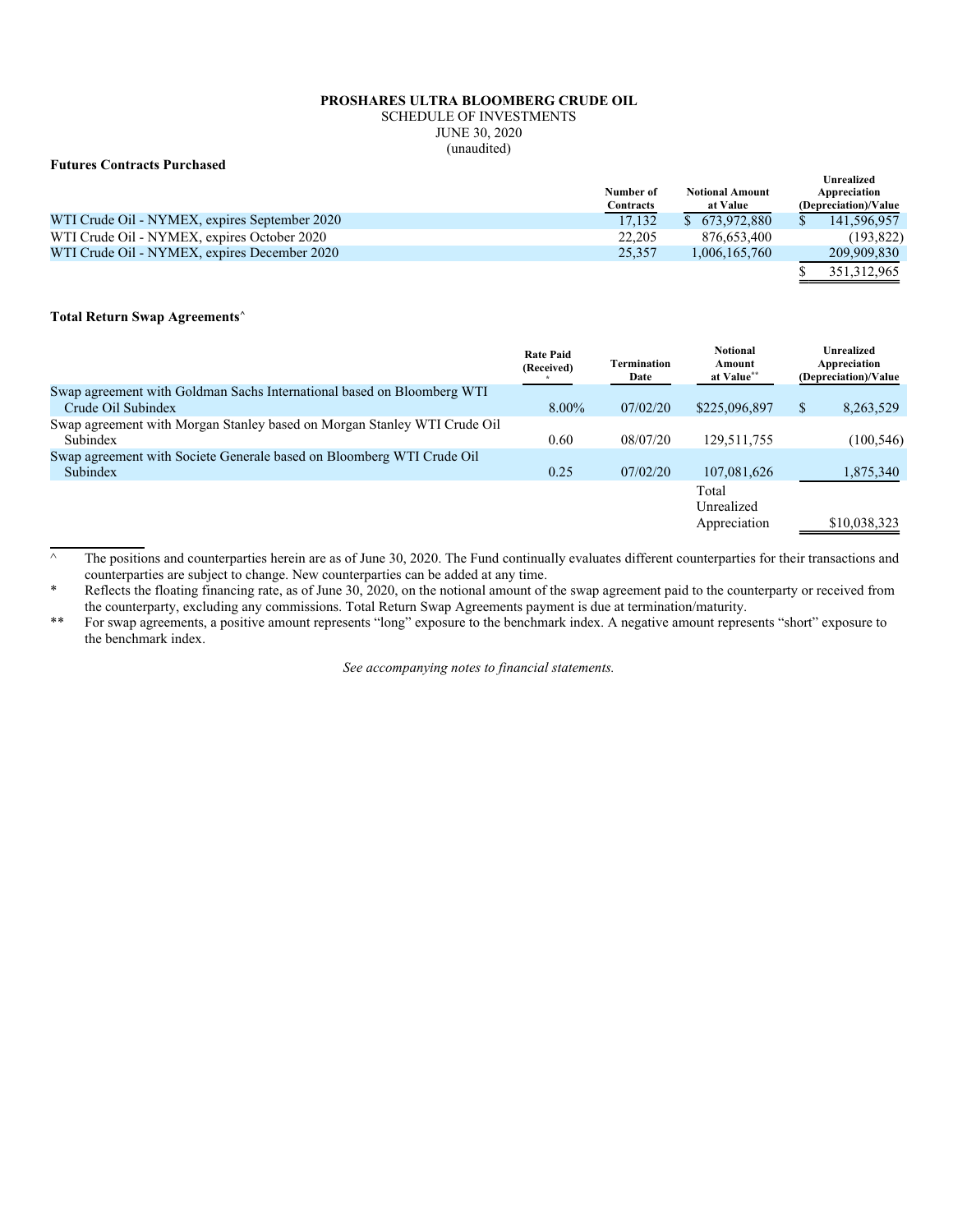STATEMENTS OF OPERATIONS (unaudited)

|                                                            | <b>Three Months Ended</b><br><b>June 30,</b> |                 | <b>Six Months Ended</b><br><b>June 30,</b> |                 |
|------------------------------------------------------------|----------------------------------------------|-----------------|--------------------------------------------|-----------------|
|                                                            | 2020                                         | 2019            | 2020                                       | 2019            |
| <b>Investment Income</b>                                   |                                              |                 |                                            |                 |
| Interest                                                   | 365,747<br>S                                 | 2,163,795<br>S. | 1,767,207<br>S.                            | 4,304,180<br>S. |
| <b>Expenses</b>                                            |                                              |                 |                                            |                 |
| Management fee                                             | 2,806,288                                    | 898,556         | 3,676,527                                  | 1,923,750       |
| Brokerage commissions                                      | 1,017,545                                    | 34,072          | 1,143,882                                  | 53,319          |
| Brokerage fees                                             | 536,749                                      |                 | 536,749                                    |                 |
| Total expenses                                             | 4,360,582                                    | 932,628         | 5,357,158                                  | 1,977,069       |
| Net investment income (loss)                               | (3,994,835)                                  | 1,231,167       | (3,589,951)                                | 2,327,111       |
| Realized and unrealized gain (loss) on investment activity |                                              |                 |                                            |                 |
| Net realized gain (loss) on                                |                                              |                 |                                            |                 |
| <b>Futures contracts</b>                                   | (31,090,802)                                 | 4,874,320       | (120, 038, 012)                            | 14,599,415      |
| Swap agreements                                            | (640, 451, 755)                              | (30, 785, 796)  | (1,057,095,811)                            | 36,012,266      |
| Short-term U.S. government and agency obligations          | 121,849                                      | 3,626           | 159,318                                    | 3,873           |
| Net realized gain (loss)                                   | (671, 420, 708)                              | (25,907,850)    | (1,176,974,505)                            | 50,615,554      |
| Change in net unrealized appreciation (depreciation) on    |                                              |                 |                                            |                 |
| <b>Futures contracts</b>                                   | 424, 261, 108                                | (3,555,446)     | 350, 547, 390                              | 20,768,921      |
| Swap agreements                                            | 237,286,565                                  | 17,642,629      | (11,776,267)                               | 136,722,625     |
| Short-term U.S. government and agency obligations          | (368, 827)                                   | 74,339          | (13,938)                                   | 69,009          |
| Change in net unrealized appreciation (depreciation)       | 661,178,846                                  | 14, 161, 522    | 338, 757, 185                              | 157,560,555     |
| Net realized and unrealized gain (loss)                    | (10, 241, 862)                               | (11,746,328)    | (838, 217, 320)                            | 208,176,109     |
| Net income (loss)                                          | \$(14,236,697)                               | \$(10,515,161)  | (841, 807, 271)                            | \$210,503,220   |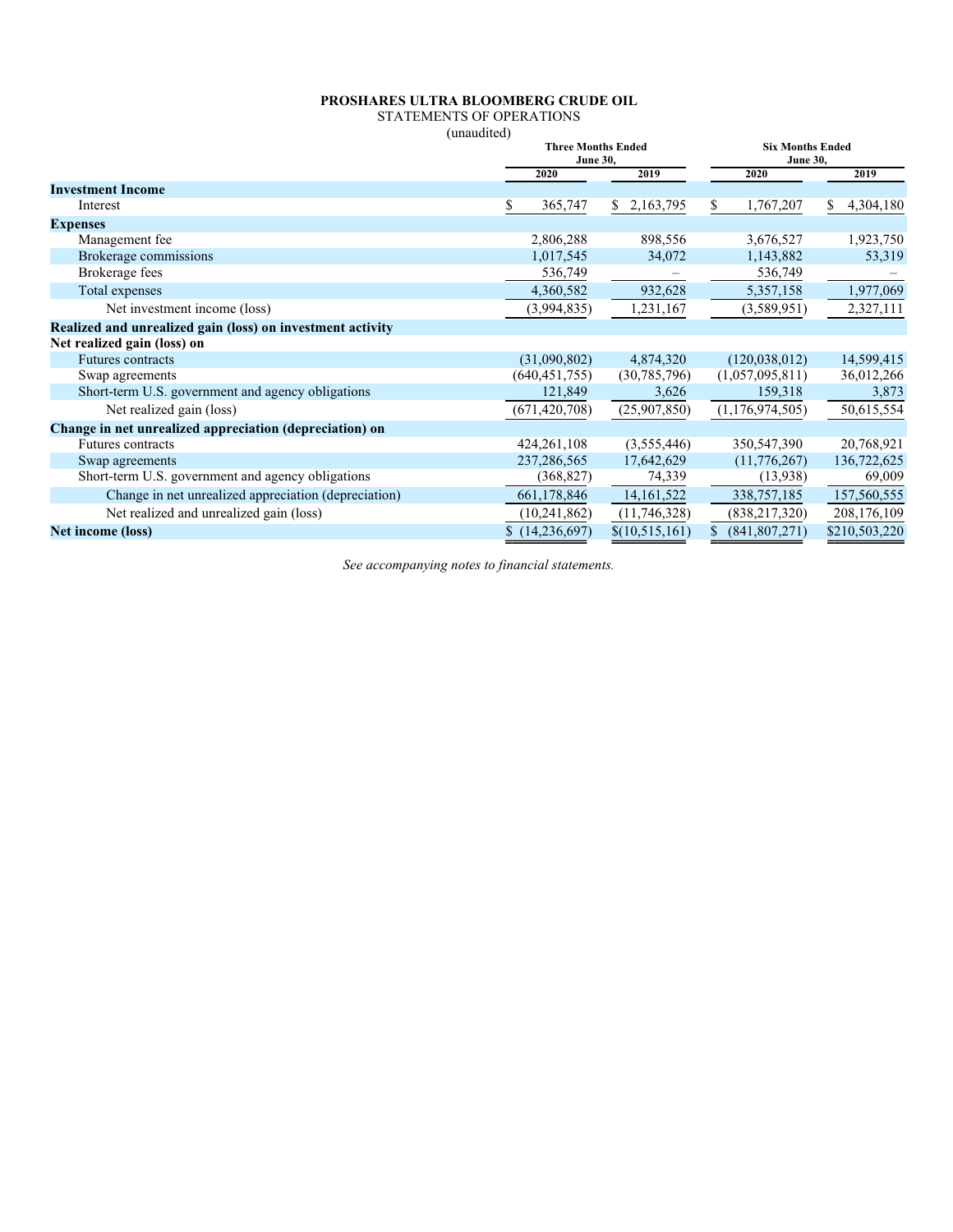STATEMENTS OF CHANGES IN SHAREHOLDERS' EQUITY

(unaudited)

|                                                                                                                | <b>Three Months Ended</b><br><b>June 30,</b> |                 | <b>Six Months Ended</b><br><b>June 30,</b> |                 |
|----------------------------------------------------------------------------------------------------------------|----------------------------------------------|-----------------|--------------------------------------------|-----------------|
|                                                                                                                | 2020                                         | 2019            | 2020                                       | 2019            |
| Shareholders' equity, beginning of period                                                                      | 435,593,381                                  | \$425,287,296   | 309,844,582                                | \$368,399,654   |
| Addition of 77,482,000, 284,000, 88,162,000 and 416,000 shares,<br>respectively (Note 1)                       | 1,895,200,511                                | 128,741,037     | 2,953,530,675                              | 185,702,266     |
| Redemption of 35,569,679, 296,000, 36,009,679 and 766,000 shares,<br>respectively (Note 1)                     | (807, 895, 736)                              | (161, 532, 544) | (912, 906, 527)                            | (382, 624, 512) |
| Net addition (redemption) of 41,912,321, (12,000), 52,152,321 and<br>$(350,000)$ shares, respectively (Note 1) | 1,087,304,775                                | (32,791,507)    | 2,040,624,148                              | (196, 922, 246) |
| Net investment income (loss)                                                                                   | (3,994,835)                                  | 1.231.167       | (3,589,951)                                | 2,327,111       |
| Net realized gain (loss)                                                                                       | (671, 420, 708)                              | (25,907,850)    | (1,176,974,505)                            | 50,615,554      |
| Change in net unrealized appreciation (depreciation)                                                           | 661,178,846                                  | 14, 161, 522    | 338,757,185                                | 157,560,555     |
| Net income (loss)                                                                                              | (14, 236, 697)                               | (10,515,161)    | (841, 807, 271)                            | 210,503,220     |
| Shareholders' equity, end of period                                                                            | \$1,508,661,459                              | \$381,980,628   | \$1,508,661,459                            | \$381,980,628   |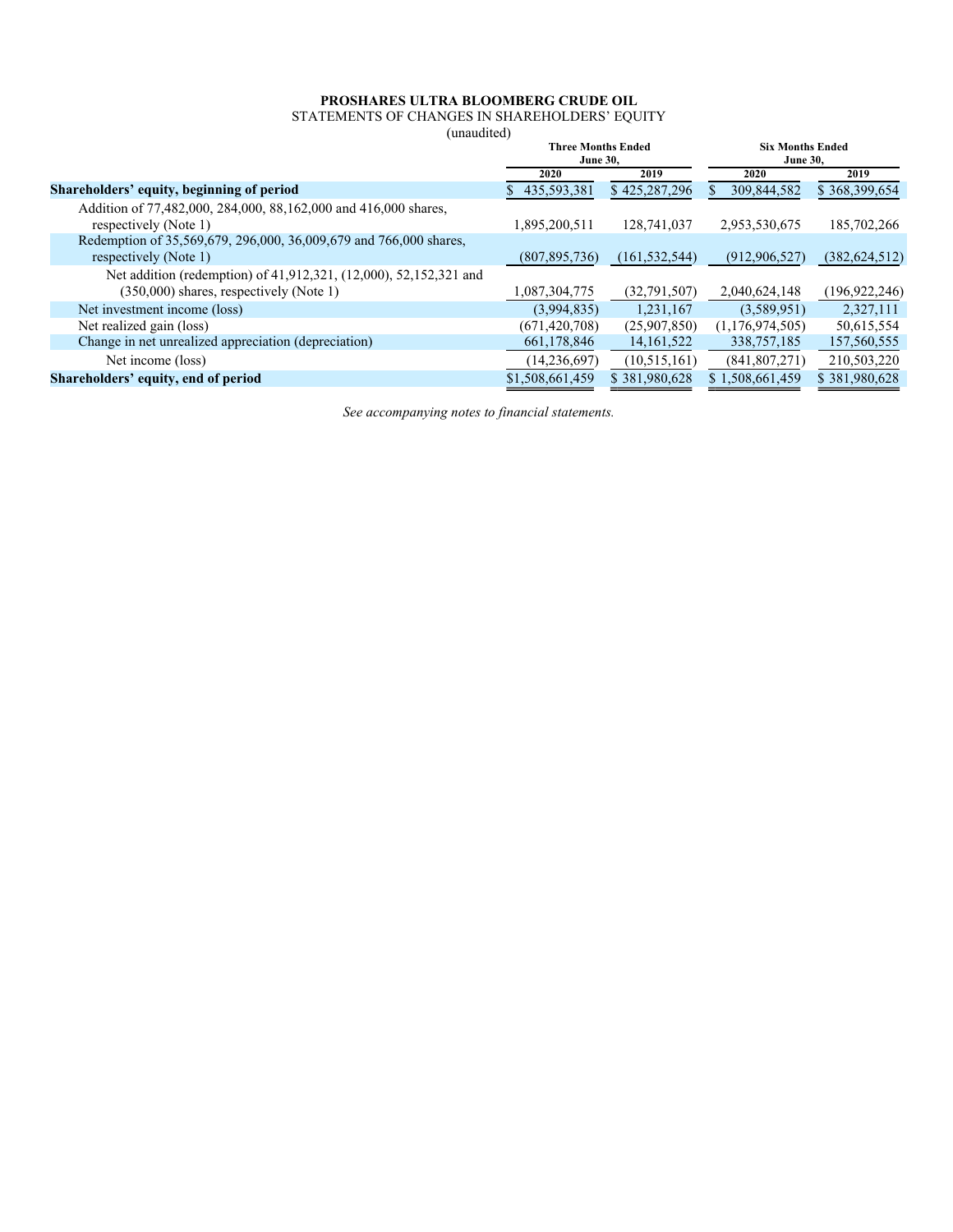### STATEMENTS OF CASH FLOWS (unaudited)

| , unuunnon,                                                                                        | <b>Six Months Ended</b><br><b>June 30,</b> |                   |
|----------------------------------------------------------------------------------------------------|--------------------------------------------|-------------------|
|                                                                                                    | 2020                                       | 2019              |
| Cash flow from operating activities                                                                |                                            |                   |
| Net income (loss)                                                                                  | \$ (841,807,271)                           | 210,503,220<br>S. |
| Adjustments to reconcile net income (loss) to net cash provided by (used in) operating activities: |                                            |                   |
| Purchases of short-term U.S. government and agency obligations                                     | (409, 801, 073)                            | (3,352,711,813)   |
| Proceeds from sales or maturities of short-term U.S. government and agency obligations             | 611, 325, 152                              | 3,331,489,226     |
| Net amortization and accretion on short-term U.S. government and agency obligations                | (1,263,236)                                | (3,932,225)       |
| Net realized gain (loss) on investments                                                            | (159,318)                                  | (3,873)           |
| Change in unrealized appreciation (depreciation) on investments                                    | 11,790,205                                 | (136,791,634)     |
| Decrease (Increase) in securities sold receivable                                                  | (3,718,972)                                |                   |
| Decrease (Increase) in receivable on futures contracts                                             | (108, 300, 298)                            | 24,304            |
| Decrease (Increase) in interest receivable                                                         | 45,517                                     | (16,014)          |
| Increase (Decrease) in payable to Sponsor                                                          | 990,466                                    | (5,603)           |
| Increase (Decrease) in payable on futures contracts                                                | 52,061,296                                 | 837,635           |
| Net cash provided by (used in) operating activities                                                | (688, 837, 532)                            | 49, 393, 223      |
| <b>Cash flow from financing activities</b>                                                         |                                            |                   |
| Proceeds from addition of shares                                                                   | 2,953,530,675                              | 198,693,930       |
| Payment on shares redeemed                                                                         | (840, 445, 530)                            | (370, 585, 601)   |
| Net cash provided by (used in) financing activities                                                | 2,113,085,145                              | (171,891,671)     |
| Net increase (decrease) in cash                                                                    | 1,424,247,613                              | (122, 498, 448)   |
| Cash, beginning of period                                                                          | 88, 315, 563                               | 148,018,312       |
| Cash, end of period                                                                                | \$1,512,563,176                            | \$<br>25,519,864  |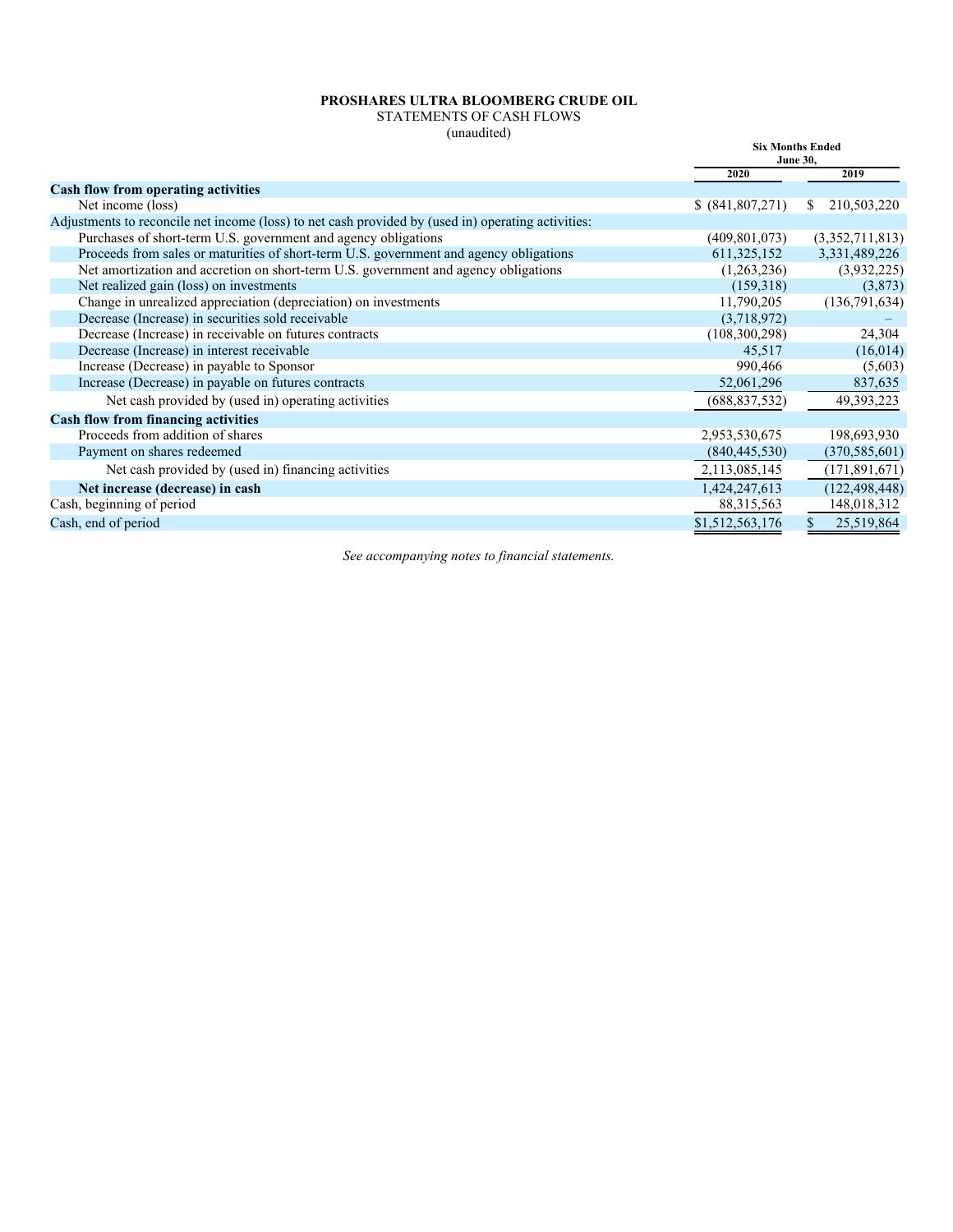| STATEMENTS OF FINANCIAL CONDITION |  |
|-----------------------------------|--|
|-----------------------------------|--|

|                                                                                                               | June 30, 2020<br>(unaudited) | December 31,<br>2019 |
|---------------------------------------------------------------------------------------------------------------|------------------------------|----------------------|
| <b>Assets</b>                                                                                                 |                              |                      |
| Short-term U.S. government and agency obligations (Note 3) (cost \$15,997,877 and \$27,528,924, respectively) | \$15,997,708                 | \$27,530,314         |
| Cash                                                                                                          | 21,498,387                   | 7,072,257            |
| Segregated cash balances with brokers for futures contracts                                                   | 11,447,376                   | 10,546,805           |
| Receivable on open futures contracts                                                                          | 1,683,304                    | 37,024               |
| Interest receivable                                                                                           | 863                          | 10,591               |
| <b>Total assets</b>                                                                                           | 50,627,638                   | 45,196,991           |
| Liabilities and shareholders' equity                                                                          |                              |                      |
| <b>Liabilities</b>                                                                                            |                              |                      |
| Payable to Sponsor                                                                                            | 27,855                       | 36,786               |
| <b>Total liabilities</b>                                                                                      | 27,855                       | 36,786               |
| Commitments and Contingencies (Note 2)                                                                        |                              |                      |
| <b>Shareholders' equity</b>                                                                                   |                              |                      |
| Shareholders' equity                                                                                          | 50,599,783                   | 45,160,205           |
| Total liabilities and shareholders' equity                                                                    | \$50,627,638                 | \$45,196,991         |
| Shares outstanding (Note 1)                                                                                   | 1,787,527                    | 537,815              |
| Net asset value per share (Note 1)                                                                            | 28.31                        | 83.97                |
| Market value per share (Note 1) (Note 2)                                                                      | 28.36                        | 83.40                |
|                                                                                                               |                              |                      |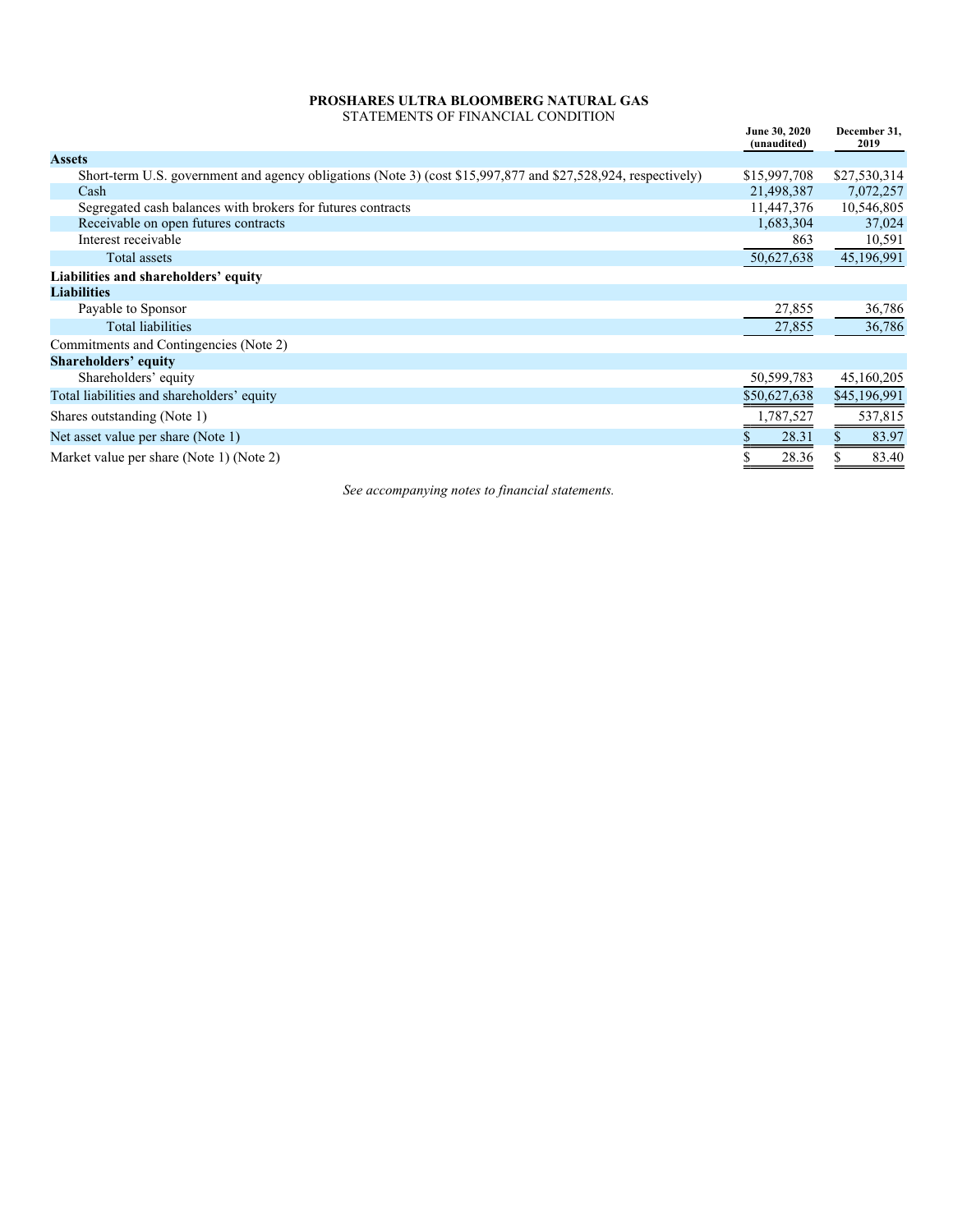### SCHEDULE OF INVESTMENTS JUNE 30, 2020

(unaudited)

|                                                         | <b>Principal Amount</b> |              |
|---------------------------------------------------------|-------------------------|--------------|
| Short-term U.S. government and agency obligations       |                         |              |
| (32% of shareholders' equity)                           |                         |              |
| U.S. Treasury Bills $\sim$ :                            |                         |              |
| $0.067\%$ due $07/16/20$                                | 9,000,000               | \$ 8,999,512 |
| $0.154\%$ due $09/03/20$                                | 7,000,000               | 6,998,196    |
| Total short-term U.S. government and agency obligations |                         |              |
| (cost \$15,997,877)                                     |                         | \$15,997,708 |
|                                                         |                         |              |

### **Futures Contracts Purchased**

|                                             |           |                        | <b>Unrealized</b>    |
|---------------------------------------------|-----------|------------------------|----------------------|
|                                             | Number of | <b>Notional Amount</b> | Appreciation         |
|                                             | Contracts | at Value               | (Depreciation)/Value |
| Natural Gas - NYMEX, expires September 2020 | 5.659     | \$101.239.510          | (2,234,434)          |

 $\overline{\wedge\wedge}$  Rates shown represent discount rate at the time of purchase.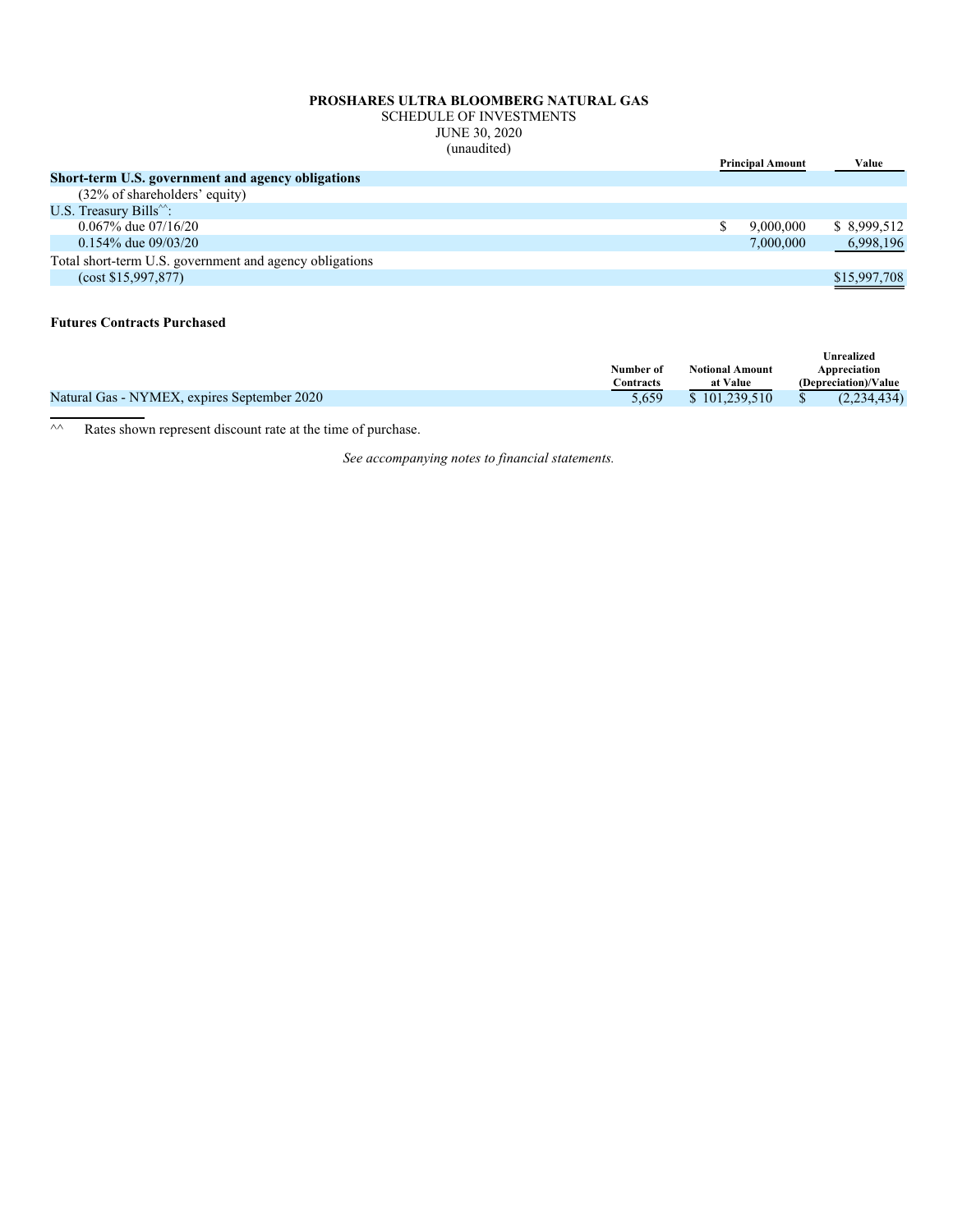### STATEMENTS OF OPERATIONS (unaudited)

|                                                            | $($ unauuncu |                                 |               |                                            |                |
|------------------------------------------------------------|--------------|---------------------------------|---------------|--------------------------------------------|----------------|
|                                                            |              | <b>Three Months Ended</b>       |               | <b>Six Months Ended</b><br><b>June 30.</b> |                |
|                                                            |              | <b>June 30.</b><br>2019<br>2020 |               | 2020                                       | 2019           |
| <b>Investment Income</b>                                   |              |                                 |               |                                            |                |
| Interest                                                   |              | 36,474                          | 139,008<br>S. | 175,813<br>Ж                               | 256,843        |
| <b>Expenses</b>                                            |              |                                 |               |                                            |                |
| Management fee                                             |              | 81,904                          | 60,844        | 179,012                                    | 115,695        |
| Brokerage commissions                                      |              | 63,224                          | 28,280        | 107,806                                    | 47,219         |
| Brokerage fees                                             |              | 12,642                          |               | 12,642                                     |                |
| Total expenses                                             |              | 157,770                         | 89,124        | 299,460                                    | 162,914        |
| Net investment income (loss)                               |              | (121, 296)                      | 49,884        | (123, 647)                                 | 93,929         |
| Realized and unrealized gain (loss) on investment activity |              |                                 |               |                                            |                |
| Net realized gain (loss) on                                |              |                                 |               |                                            |                |
| <b>Futures</b> contracts                                   |              | (16, 111, 161)                  | (7,976,053)   | (38,930,766)                               | (21, 277, 891) |
| Short-term U.S. government and agency obligations          |              | (77)                            | 84            | 977                                        | 25             |
| Net realized gain (loss)                                   |              | (16, 111, 238)                  | (7,975,969)   | (38, 929, 789)                             | (21, 277, 866) |
| Change in net unrealized appreciation (depreciation) on    |              |                                 |               |                                            |                |
| <b>Futures</b> contracts                                   |              | 4,884,617                       | (671, 150)    | 417,794                                    | 9,673,790      |
| Short-term U.S. government and agency obligations          |              | (31, 345)                       | 457           | (1, 559)                                   | 515            |
| Change in net unrealized appreciation (depreciation)       |              | 4,853,272                       | (670, 693)    | 416,235                                    | 9,674,305      |
| Net realized and unrealized gain (loss)                    |              | (11, 257, 966)                  | (8,646,662)   | (38,513,554)                               | (11,603,561)   |
| Net income (loss)                                          |              | \$(11,379,262)                  | \$(8,596,778) | \$(38,637,201)                             | \$(11,509,632) |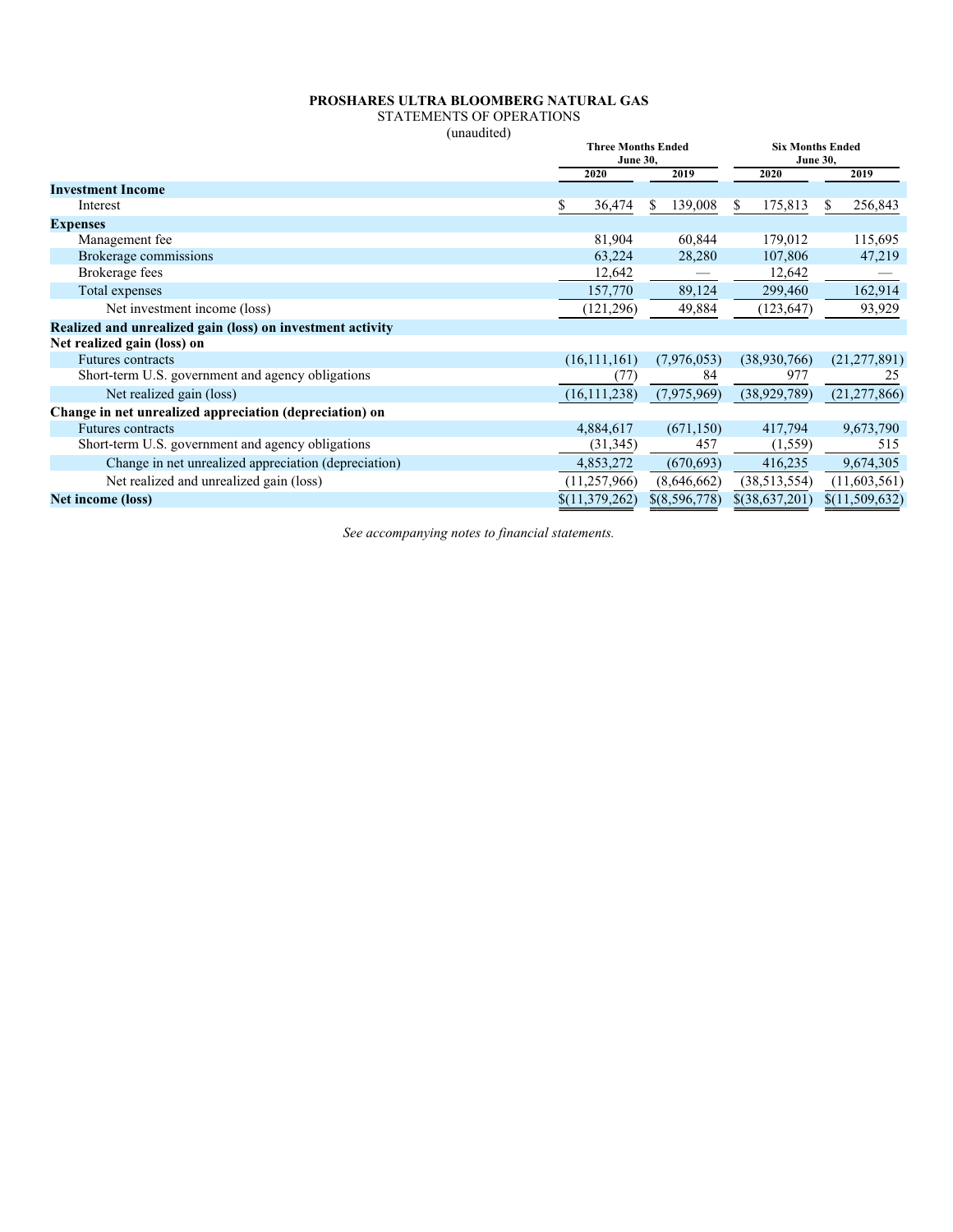### **PROSHARES ULTRA BLOOMBERG NATURAL GAS**  STATEMENTS OF CHANGES IN SHAREHOLDERS' EQUITY

(unaudited)

|                                                                                  | <b>Three Months Ended</b><br><b>June 30.</b> |              | <b>Six Months Ended</b><br><b>June 30,</b> |                |
|----------------------------------------------------------------------------------|----------------------------------------------|--------------|--------------------------------------------|----------------|
|                                                                                  | 2020                                         | 2019         | 2020                                       | 2019           |
| Shareholders' equity, beginning of period                                        | \$26,671,617                                 | \$20,900,095 | \$45,160,205                               | \$14,617,440   |
| Addition of 1,260,000, 155,000, 1,485,000 and 285,000 shares, respectively       |                                              |              |                                            |                |
| (Note 1)                                                                         | 38,571,988                                   | 23,489,119   | 54,252,228                                 | 55,303,644     |
| Redemption of 110,288, 15,000, 235,288 and 100,000 shares, respectively (Note 1) | (3,264,560)                                  | (2,154,678)  | (10, 175, 449)                             | (24, 773, 694) |
| Net addition (redemption) of 1,149,712, 140,000, 1,249,712 and 185,000           |                                              |              |                                            |                |
| shares, respectively (Note 1)                                                    | 35, 307, 428                                 | 21,334,441   | 44,076,779                                 | 30,529,950     |
| Net investment income (loss)                                                     | (121, 296)                                   | 49.884       | (123, 647)                                 | 93.929         |
| Net realized gain (loss)                                                         | (16, 111, 238)                               | (7,975,969)  | (38,929,789)                               | (21, 277, 866) |
| Change in net unrealized appreciation (depreciation)                             | 4,853,272                                    | (670, 693)   | 416,235                                    | 9,674,305      |
| Net income (loss)                                                                | (11,379,262)                                 | (8,596,778)  | (38,637,201)                               | (11,509,632)   |
| Shareholders' equity, end of period                                              | \$50,599,783                                 | \$33,637,758 | \$50,599,783                               | \$33,637,758   |
|                                                                                  |                                              |              |                                            |                |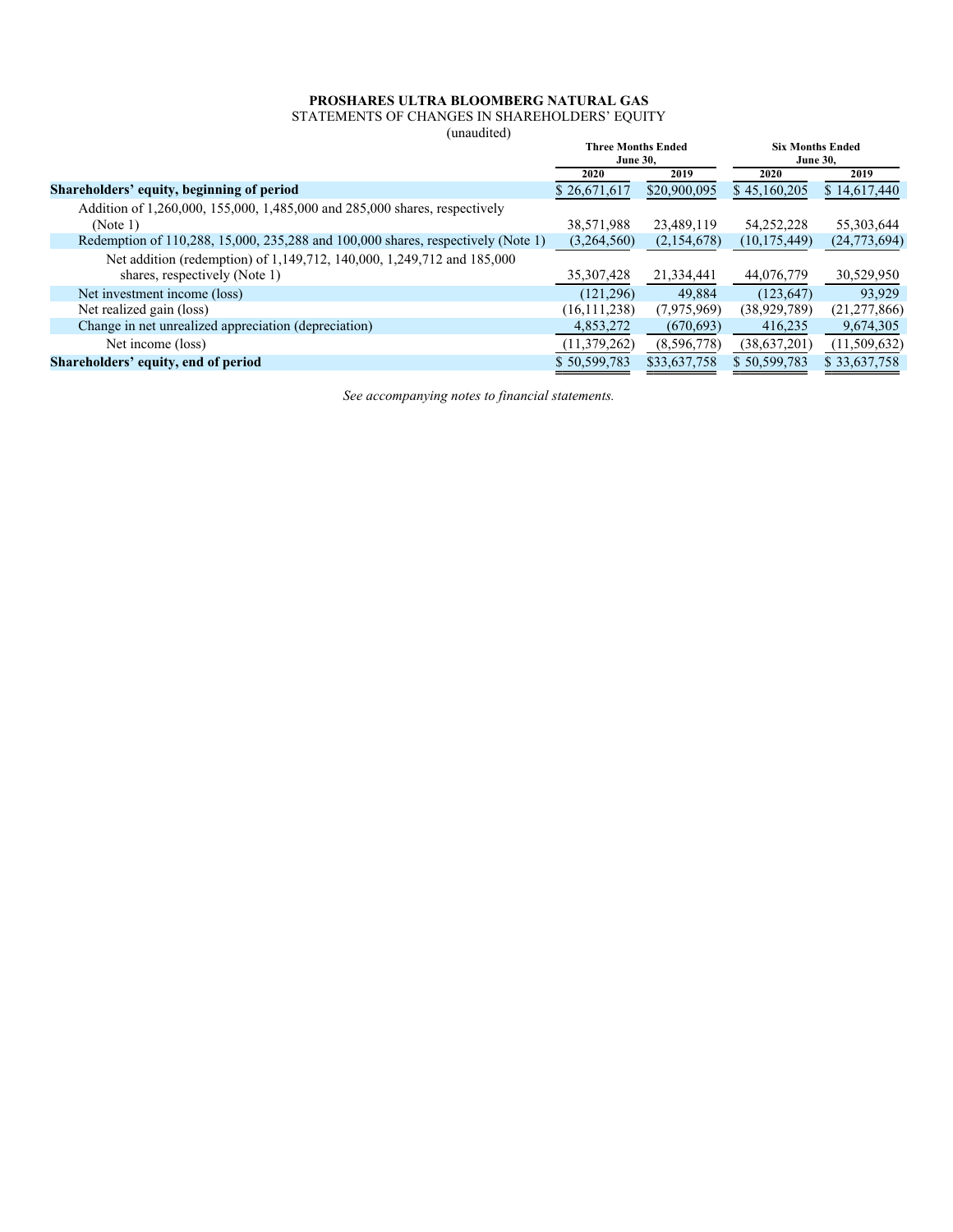### STATEMENTS OF CASH FLOWS (unaudited)

| , unuunnon,                                                                                        |                | <b>Six Months Ended</b><br><b>June 30.</b> |
|----------------------------------------------------------------------------------------------------|----------------|--------------------------------------------|
|                                                                                                    | 2020           | 2019                                       |
| Cash flow from operating activities                                                                |                |                                            |
| Net income (loss)                                                                                  | \$(38,637,201) | (11,509,632)                               |
| Adjustments to reconcile net income (loss) to net cash provided by (used in) operating activities: |                |                                            |
| Purchases of short-term U.S. government and agency obligations                                     | (41,900,001)   | (360, 279, 681)                            |
| Proceeds from sales or maturities of short-term U.S. government and agency obligations             | 53, 563, 843   | 360,846,346                                |
| Net amortization and accretion on short-term U.S. government and agency obligations                | (131, 818)     | (161, 961)                                 |
| Net realized gain (loss) on investments                                                            | (977)          | (25)                                       |
| Change in unrealized appreciation (depreciation) on investments                                    | 1,559          | (515)                                      |
| Decrease (Increase) in receivable on futures contracts                                             | (1,646,280)    |                                            |
| Decrease (Increase) in interest receivable                                                         | 9,728          | (17, 364)                                  |
| Increase (Decrease) in payable to Sponsor                                                          | (8,931)        | (3,748)                                    |
| Increase (Decrease) in payable on futures contracts                                                |                | (2,401,095)                                |
| Net cash provided by (used in) operating activities                                                | (28,750,078)   | (13, 527, 675)                             |
| Cash flow from financing activities                                                                |                |                                            |
| Proceeds from addition of shares                                                                   | 54,252,228     | 57,832,401                                 |
| Payment on shares redeemed                                                                         | (10, 175, 449) | (24, 773, 694)                             |
| Net cash provided by (used in) financing activities                                                | 44,076,779     | 33,058,707                                 |
| Net increase (decrease) in cash                                                                    | 15,326,701     | 19,531,032                                 |
| Cash, beginning of period                                                                          | 17,619,062     | 7,030,602                                  |
| Cash, end of period                                                                                | \$32,945,763   | 26,561,634                                 |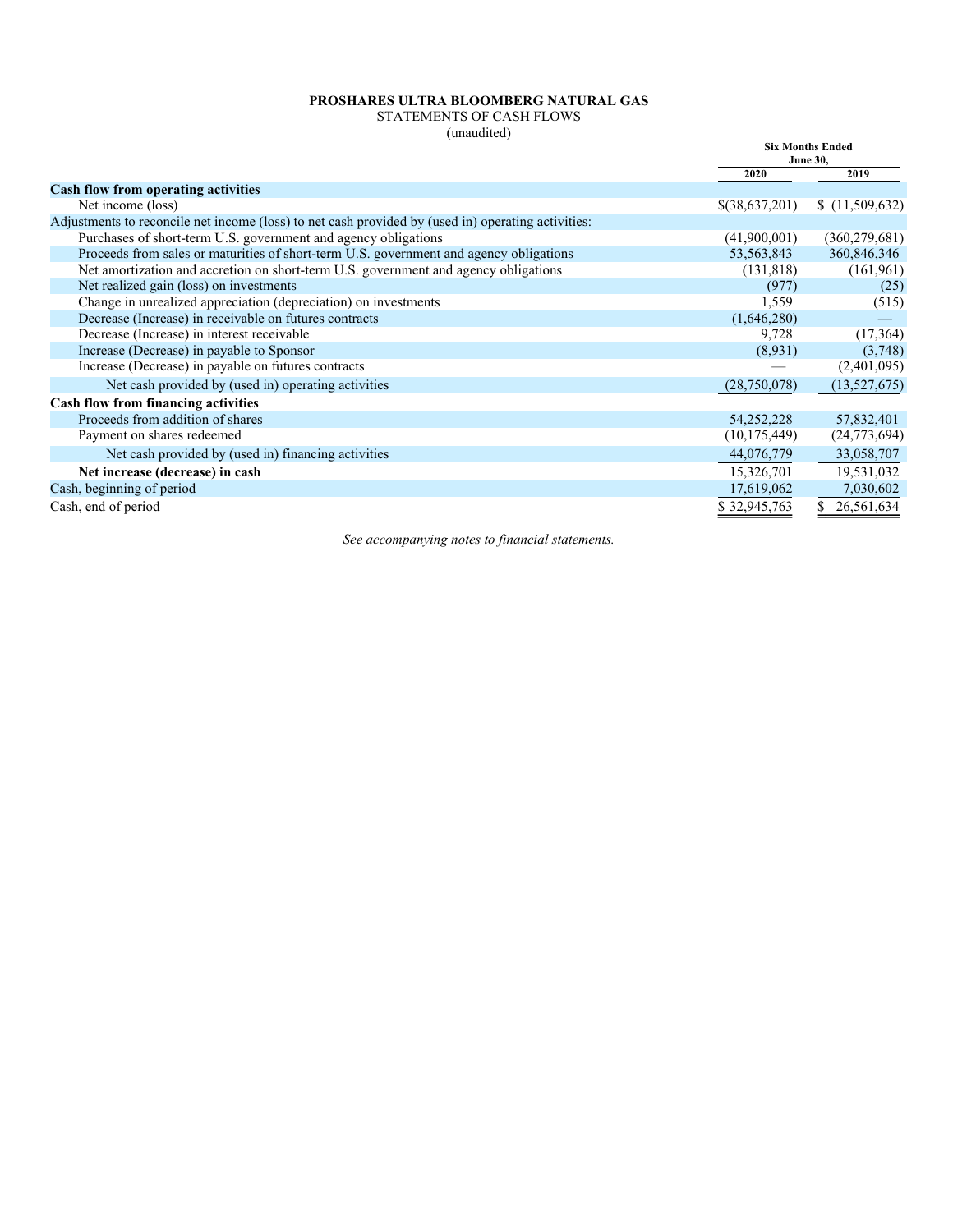## **PROSHARES ULTRA EURO**

## STATEMENTS OF FINANCIAL CONDITION

| этатемергэ от тирарскае сорогцор                                                                    |                              |                   |
|-----------------------------------------------------------------------------------------------------|------------------------------|-------------------|
|                                                                                                     | June 30, 2020<br>(unaudited) | December 31, 2019 |
| <b>Assets</b>                                                                                       |                              |                   |
| Short-term U.S. government and agency obligations (Note 3) (cost \$- and \$3,970,204, respectively) | S                            | 3,970,412<br>S.   |
| Cash                                                                                                | 3,584,207                    | 1,206,437         |
| Segregated cash balances with brokers for foreign currency forward contracts                        | 500,000                      | 921,000           |
| Unrealized appreciation on foreign currency forward contracts                                       | 530                          | 109,997           |
| Interest receivable                                                                                 | 410                          | 1,496             |
| Total assets                                                                                        | 4,085,147                    | 6,209,342         |
| Liabilities and shareholders' equity                                                                |                              |                   |
| <b>Liabilities</b>                                                                                  |                              |                   |
| Payable to Sponsor                                                                                  | 3,002                        | 4,918             |
| Unrealized depreciation on foreign currency forward contracts                                       | 14,459                       |                   |
| Total liabilities                                                                                   | 17,461                       | 4,918             |
| Commitments and Contingencies (Note 2)                                                              |                              |                   |
| Shareholders' equity                                                                                |                              |                   |
| Shareholders' equity                                                                                | 4,067,686                    | 6,204,424         |
| Total liabilities and shareholders' equity                                                          | \$4,085,147                  | 6,209,342         |
| Shares outstanding                                                                                  | 300,000                      | 450,000           |
| Net asset value per share                                                                           | 13.56                        | 13.79             |
| Market value per share (Note 2)                                                                     | 13.57                        | 13.77             |
|                                                                                                     |                              |                   |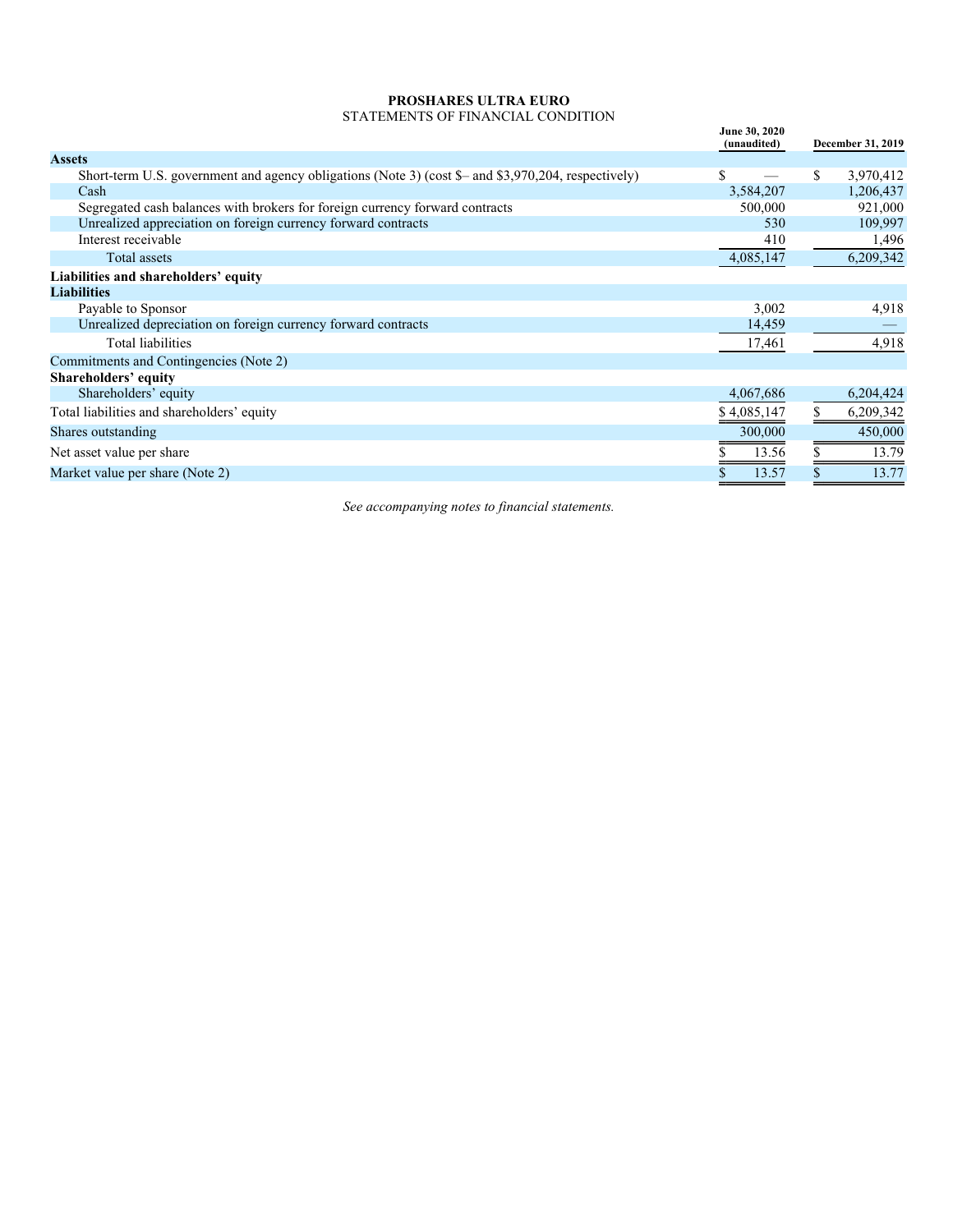### **PROSHARES ULTRA EURO**  SCHEDULE OF INVESTMENTS JUNE 30, 2020 (unaudited)

### **Foreign Currency Forward Contracts^**

|                                       | <b>Settlement Date</b> | <b>Contract Amount</b><br>in Local Currency | <b>Contract Amount</b><br>in U.S. Dollars |              |    | <b>Unrealized</b><br>Appreciation<br>(Depreciation)/<br>Value |
|---------------------------------------|------------------------|---------------------------------------------|-------------------------------------------|--------------|----|---------------------------------------------------------------|
| <b>Contracts to Purchase</b>          |                        |                                             |                                           |              |    |                                                               |
| Euro with Goldman Sachs International | 07/10/20               | 3,440,921                                   | \$                                        | 3,866,850    | S. | 3,899                                                         |
| Euro with UBS AG                      | 07/10/20               | 4,020,302                                   |                                           | 4,517,946    |    | (18, 358)                                                     |
|                                       |                        |                                             | Total Unrealized<br>Depreciation          |              |    | (14, 459)                                                     |
| <b>Contracts to Sell</b>              |                        |                                             |                                           |              |    |                                                               |
| Euro with UBS AG                      | 07/10/20               | (203,000)                                   | \$                                        | (228, 129)   | S  | 530                                                           |
|                                       |                        |                                             | <b>Total Unrealized</b>                   |              |    |                                                               |
|                                       |                        |                                             |                                           | Appreciation |    | 530                                                           |

 $\land$  The positions and counterparties herein are as of June 30, 2020. The Fund continually evaluates different counterparties for their transactions and counterparties are subject to change. New counterparties can be added at any time.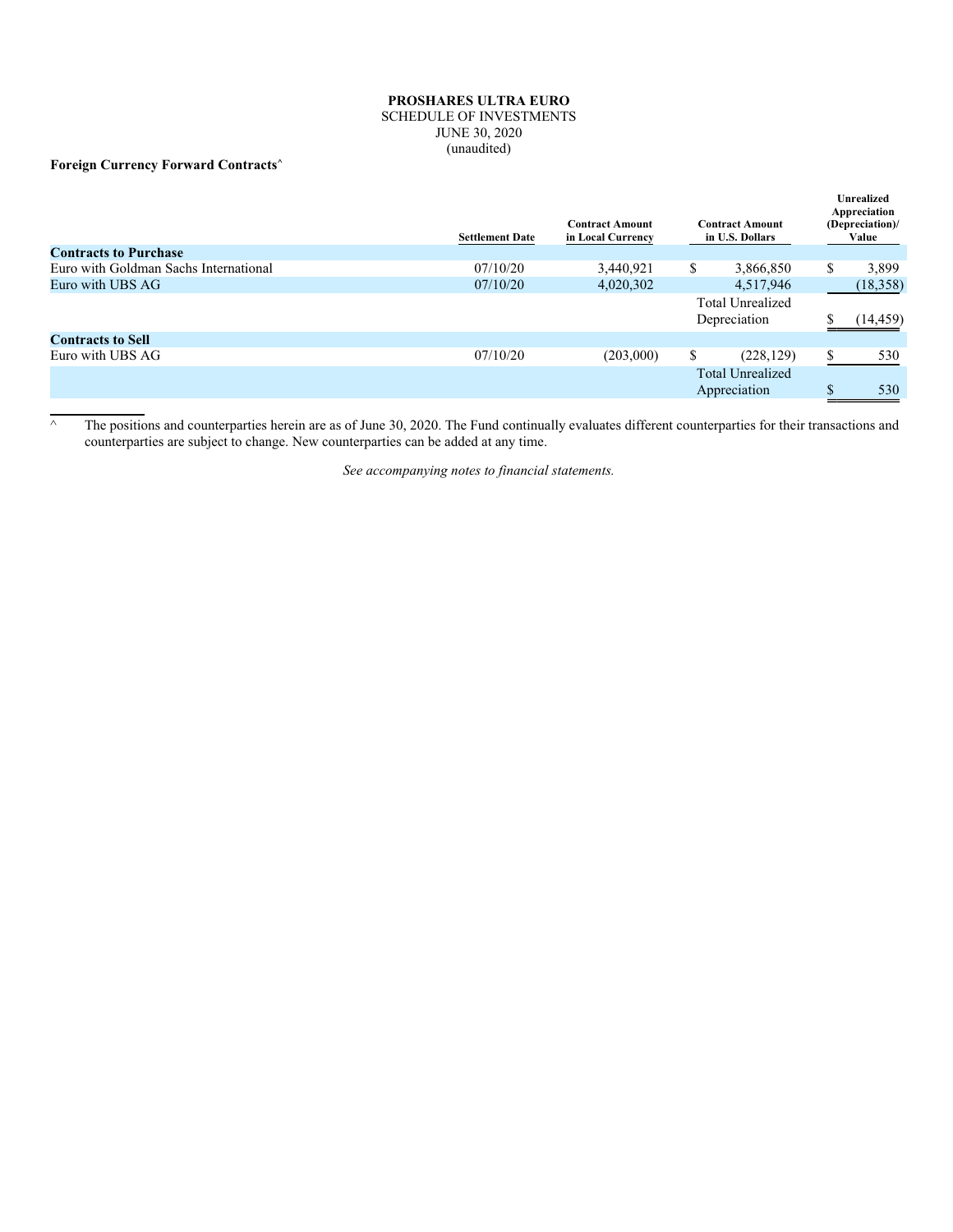### **PROSHARES ULTRA EURO**  STATEMENTS OF OPERATIONS

(unaudited)

| $($ unuuttuva $($                                          |           |                           |                                            |              |  |
|------------------------------------------------------------|-----------|---------------------------|--------------------------------------------|--------------|--|
|                                                            |           | <b>Three Months Ended</b> | <b>Six Months Ended</b><br><b>June 30,</b> |              |  |
|                                                            |           | <b>June 30,</b>           |                                            |              |  |
|                                                            | 2020      | 2019                      | 2020                                       | 2019         |  |
| <b>Investment Income</b>                                   |           |                           |                                            |              |  |
| Interest                                                   | 192<br>Ъ. | 35,464<br>S.              | 15,993<br>S.                               | 74,967<br>S. |  |
| <b>Expenses</b>                                            |           |                           |                                            |              |  |
| Management fee                                             | 8,894     | 16,541                    | 21,448                                     | 35,215       |  |
| Total expenses                                             | 8,894     | 16,541                    | 21,448                                     | 35,215       |  |
| Net investment income (loss)                               | (8,702)   | 18,923                    | (5,455)                                    | 39,752       |  |
| Realized and unrealized gain (loss) on investment activity |           |                           |                                            |              |  |
| Net realized gain (loss) on                                |           |                           |                                            |              |  |
| Foreign currency forward contracts                         | (18, 635) | (132, 599)                | (71, 903)                                  | (359, 872)   |  |
| Net realized gain (loss)                                   | (18, 635) | (132, 599)                | (71,903)                                   | (359, 872)   |  |
| Change in net unrealized appreciation (depreciation) on    |           |                           |                                            |              |  |
| Foreign currency forward contracts                         | 97,408    | 208,561                   | (123, 926)                                 | (16,915)     |  |
| Short-term U.S. government and agency obligations          |           | 16                        | (208)                                      |              |  |
| Change in net unrealized appreciation (depreciation)       | 97,408    | 208,577                   | (124, 134)                                 | (16,908)     |  |
| Net realized and unrealized gain (loss)                    | 78,773    | 75,978                    | (196, 037)                                 | (376, 780)   |  |
| Net income (loss)                                          | \$70,071  | 94,901                    | \$(201,492)                                | \$(337,028)  |  |
|                                                            |           |                           |                                            |              |  |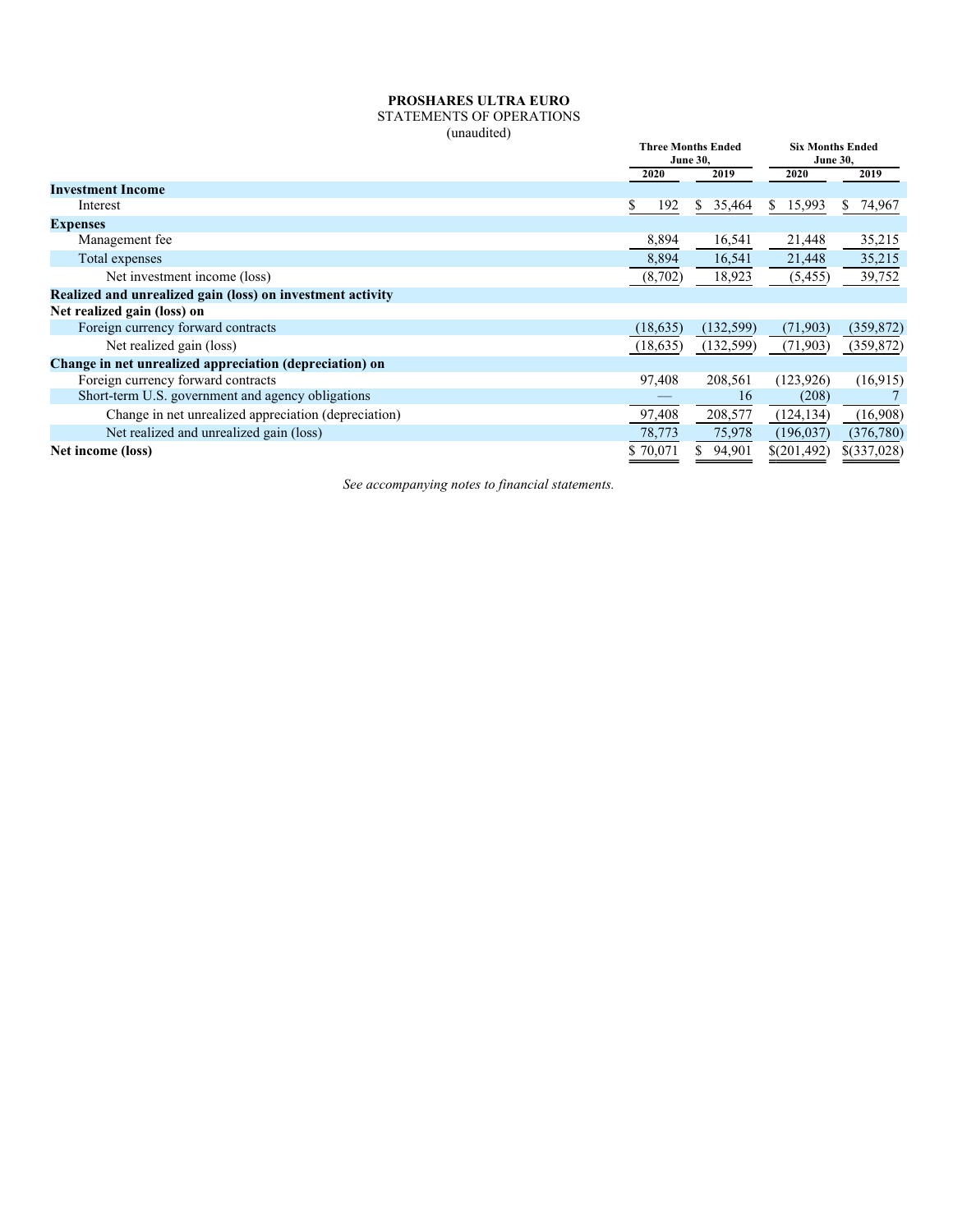### **PROSHARES ULTRA EURO**  STATEMENTS OF CHANGES IN SHAREHOLDERS' EQUITY

(unaudited)

|                                                                                | <b>Three Months Ended</b><br><b>June 30,</b> |             | <b>Six Months Ended</b><br><b>June 30,</b> |             |
|--------------------------------------------------------------------------------|----------------------------------------------|-------------|--------------------------------------------|-------------|
|                                                                                | <b>2020</b>                                  | 2019        | 2020                                       | 2019        |
| Shareholders' equity, beginning of period                                      | \$3,949,142                                  | \$7,857,207 | \$6,204,424                                | \$7,544,569 |
| Addition of $50,000, -100,000$ and $50,000$ shares, respectively               | 698.183                                      |             | 1,368,038                                  | 744.567     |
| Redemption of 50,000, 150,000, 250,000 and 150,000 shares, respectively        | (649,710)                                    | (2,150,938) | (3,303,284)                                | (2,150,938) |
| Net addition (redemption) of $-, (150,000), (150,000)$ and $(100,000)$ shares, |                                              |             |                                            |             |
| respectively                                                                   | 48,473                                       | (2,150,938) | (1,935,246)                                | (1,406,371) |
| Net investment income (loss)                                                   | (8,702)                                      | 18,923      | (5,455)                                    | 39.752      |
| Net realized gain (loss)                                                       | (18, 635)                                    | (132, 599)  | (71,903)                                   | (359, 872)  |
| Change in net unrealized appreciation (depreciation)                           | 97,408                                       | 208,577     | (124, 134)                                 | (16,908)    |
| Net income (loss)                                                              | 70,071                                       | 94,901      | (201, 492)                                 | (337,028)   |
| Shareholders' equity, end of period                                            | \$4,067,686                                  | \$5,801,170 | \$4,067,686                                | \$5,801,170 |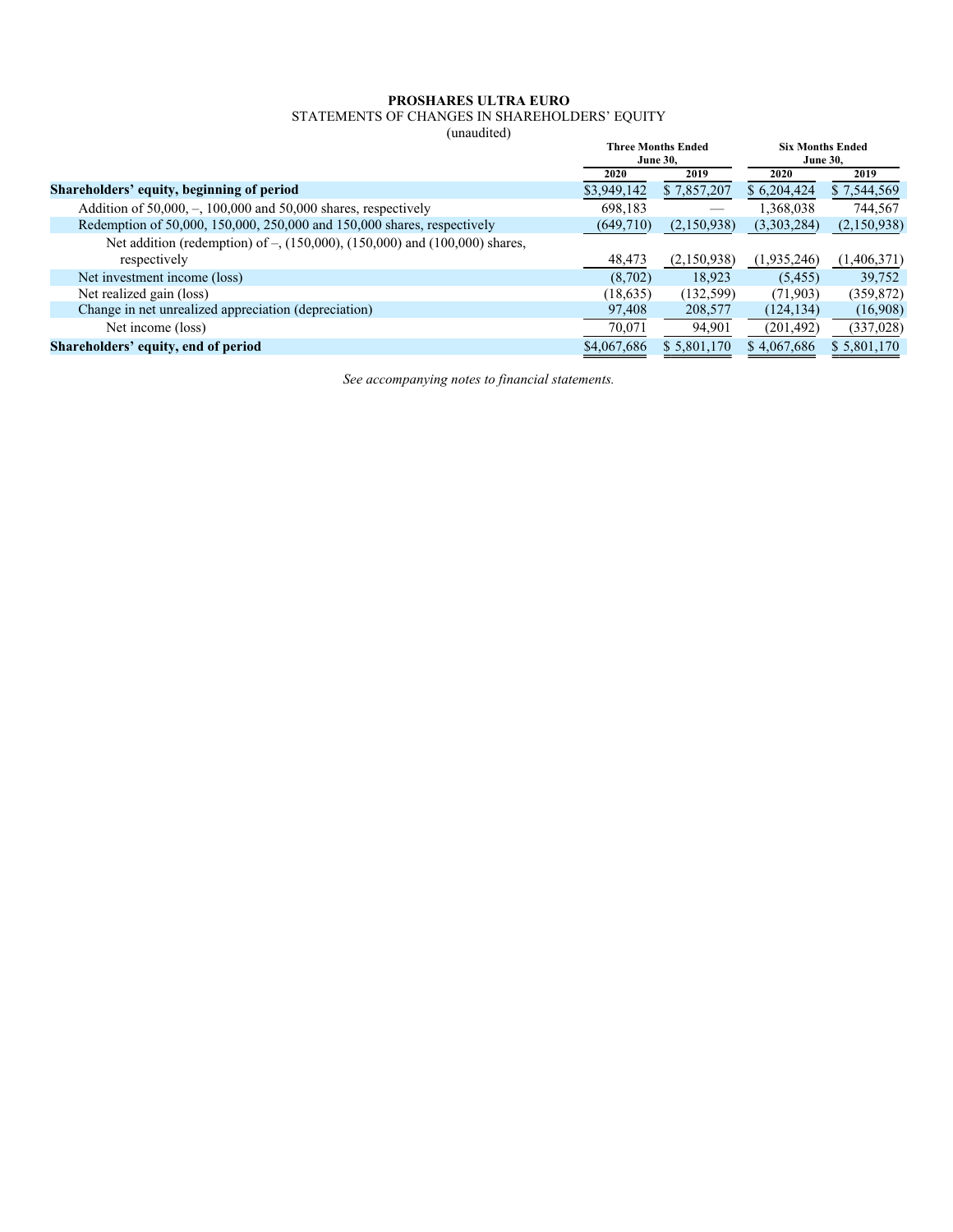## **PROSHARES ULTRA EURO**  STATEMENTS OF CASH FLOWS

(unaudited)

| , unuunnon,                                                                                        | <b>Six Months Ended</b><br><b>June 30,</b> |                 |  |
|----------------------------------------------------------------------------------------------------|--------------------------------------------|-----------------|--|
|                                                                                                    | 2020                                       | 2019            |  |
| <b>Cash flow from operating activities</b>                                                         |                                            |                 |  |
| Net income (loss)                                                                                  | $$^{(201,492)}$$                           | (337,028)<br>У. |  |
| Adjustments to reconcile net income (loss) to net cash provided by (used in) operating activities: |                                            |                 |  |
| Purchases of short-term U.S. government and agency obligations                                     | (1,395,795)                                | (63, 632, 024)  |  |
| Proceeds from sales or maturities of short-term U.S. government and agency obligations             | 5,375,000                                  | 65,150,000      |  |
| Net amortization and accretion on short-term U.S. government and agency obligations                | (9,001)                                    | (21,311)        |  |
| Change in unrealized appreciation (depreciation) on investments                                    | 124,134                                    | 16,908          |  |
| Decrease (Increase) in interest receivable                                                         | 1,086                                      | (2,836)         |  |
| Increase (Decrease) in payable to Sponsor                                                          | (1,916)                                    | (1,039)         |  |
| Net cash provided by (used in) operating activities                                                | 3,892,016                                  | 1,172,670       |  |
| <b>Cash flow from financing activities</b>                                                         |                                            |                 |  |
| Proceeds from addition of shares                                                                   | 1,368,038                                  | 744,567         |  |
| Payment on shares redeemed                                                                         | (3,303,284)                                | (1,425,765)     |  |
| Net cash provided by (used in) financing activities                                                | (1,935,246)                                | (681, 198)      |  |
| Net increase (decrease) in cash                                                                    | 1,956,770                                  | 491,472         |  |
| Cash, beginning of period                                                                          | 2,127,437                                  | 5,989,270       |  |
| Cash, end of period                                                                                | \$4,084,207                                | 6,480,742       |  |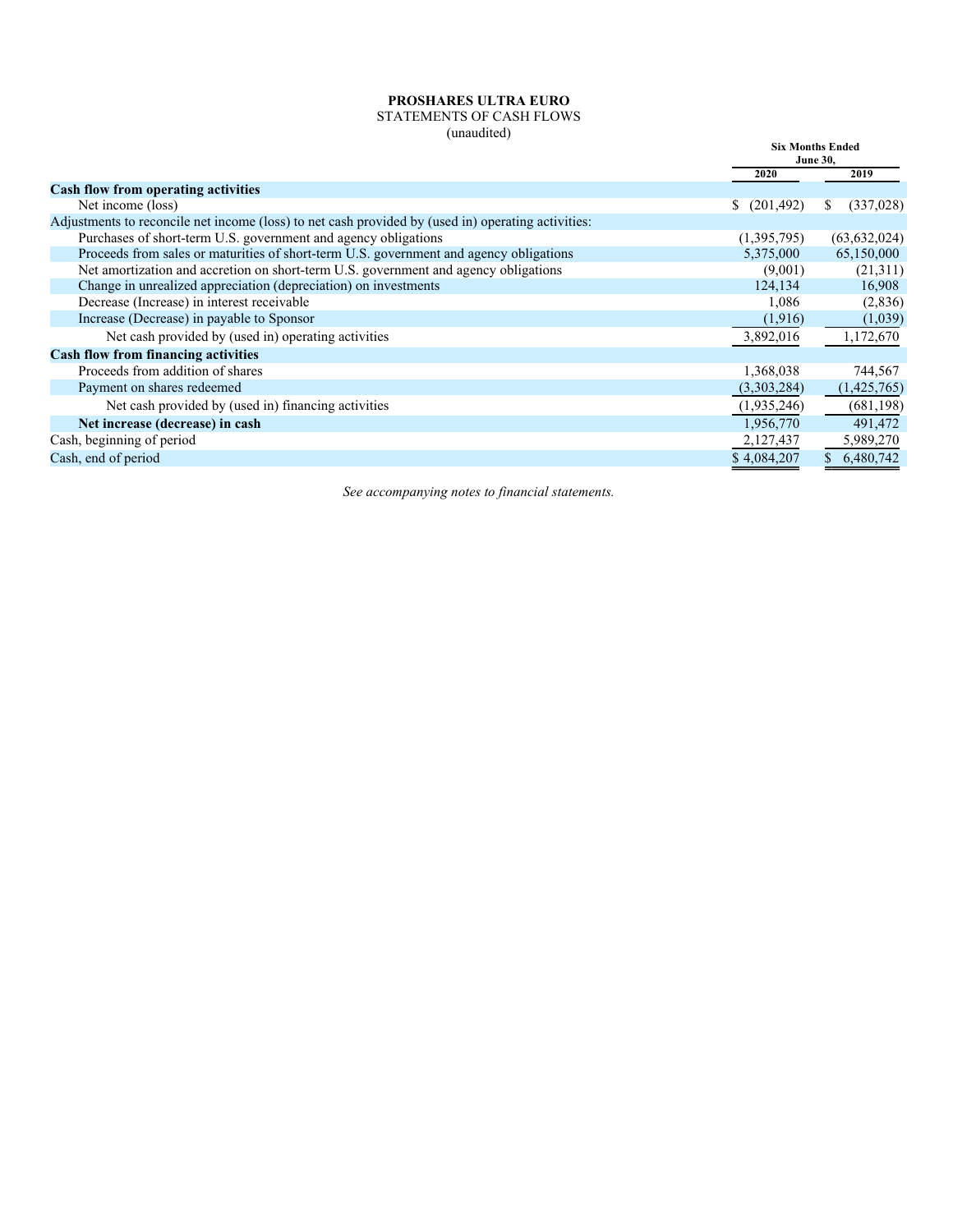### **PROSHARES ULTRA GOLD**  STATEMENTS OF FINANCIAL CONDITION

| 91 ATEMENTS OF THYANCIAE CONDITION                                                               |                              |                             |         |
|--------------------------------------------------------------------------------------------------|------------------------------|-----------------------------|---------|
|                                                                                                  | June 30, 2020<br>(unaudited) | December 31, 2019           |         |
| <b>Assets</b>                                                                                    |                              |                             |         |
| Short-term U.S. government and agency obligations (Note 3) (cost \$100,985,199 and \$66,174,584, |                              |                             |         |
| respectively)                                                                                    | \$100,983,863                | 66,177,998<br>S.            |         |
| Cash                                                                                             | 27,563,204                   | 36,455,823                  |         |
| Segregated cash balances with brokers for futures contracts                                      | 6,982,300                    | 2,070,900                   |         |
| Segregated cash balances with brokers for swap agreements                                        | 18,488,802                   |                             |         |
| Unrealized appreciation on swap agreements                                                       | 10,650,992                   | 5,890,260                   |         |
| Receivable on open futures contracts                                                             | 1,127,308                    |                             | 170,073 |
| Interest receivable                                                                              | 2,749                        |                             | 45,921  |
| Total assets                                                                                     | 165,799,218                  | 110,810,975                 |         |
| Liabilities and shareholders' equity                                                             |                              |                             |         |
| <b>Liabilities</b>                                                                               |                              |                             |         |
| Payable to Sponsor                                                                               | 110,168                      |                             | 84,943  |
| <b>Total liabilities</b>                                                                         | 110,168                      |                             | 84,943  |
| Commitments and Contingencies (Note 2)                                                           |                              |                             |         |
| Shareholders' equity                                                                             |                              |                             |         |
| Shareholders' equity                                                                             | 165,689,050                  | 110,726,032                 |         |
| Total liabilities and shareholders' equity                                                       | \$165,799,218                | $\mathbb{S}$<br>110,810,975 |         |
| Shares outstanding                                                                               | 2,550,000                    | 2,250,000                   |         |
| Net asset value per share                                                                        | 64.98                        |                             | 49.21   |
| Market value per share (Note 2)                                                                  | 64.83                        |                             | 49.05   |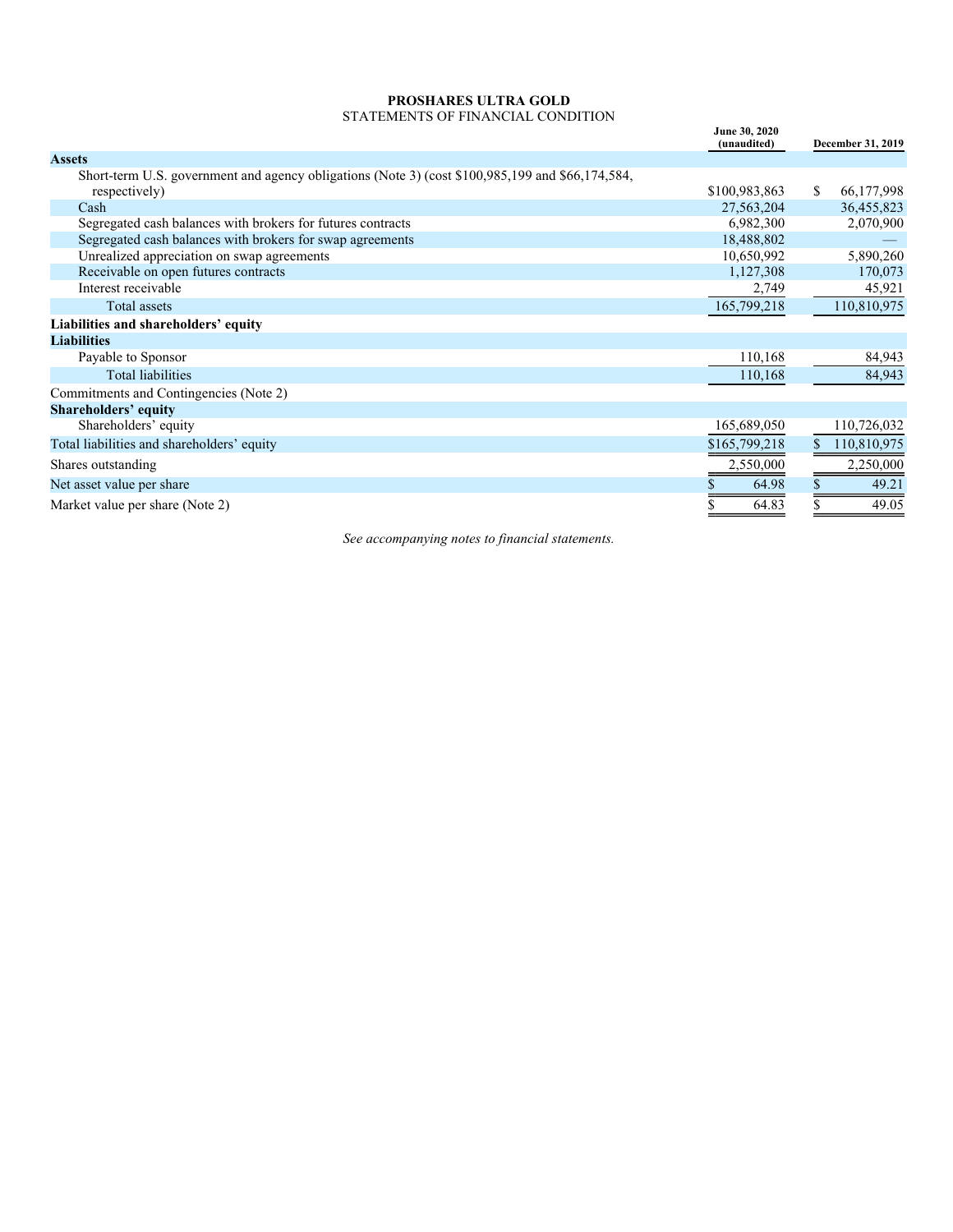### **PROSHARES ULTRA GOLD**  SCHEDULE OF INVESTMENTS JUNE 30, 2020

### (unaudited)

|                                                         | <b>Principal Amount</b> | Value         |
|---------------------------------------------------------|-------------------------|---------------|
| Short-term U.S. government and agency obligations       |                         |               |
| $(61\% \text{ of sharedholders' equity})$               |                         |               |
| U.S. Treasury Bills $\sim$ :                            |                         |               |
| $0.067\%$ due $07/16/20$                                | \$30,000,000            | \$29,998,374  |
| $0.114\%$ due $08/13/20$                                | 37,000,000              | 36,994,254    |
| $0.154\%$ due $09/03/20^{\dagger}$                      | 34,000,000              | 33,991,235    |
| Total short-term U.S. government and agency obligations |                         |               |
| (cost \$100,985,199)                                    |                         | \$100,983,863 |

#### **Futures Contracts Purchased**

|                                         |                  |                        | Unrealized           |
|-----------------------------------------|------------------|------------------------|----------------------|
|                                         | Number of        | <b>Notional Amount</b> | Appreciation         |
|                                         | <b>Contracts</b> | at Value               | (Depreciation)/Value |
| Gold Futures—COMEX, expires August 2020 | 721              | \$129,816,050          | \$4,288,184          |

### **Total Return Swap Agreements^**

|                                                 | <b>Rate Paid</b><br>(Received)* | <b>Termination</b><br>Date | <b>Notional Amount</b><br>at Value** | Unrealized<br>Appreciation<br>(Depreciation)/Value |
|-------------------------------------------------|---------------------------------|----------------------------|--------------------------------------|----------------------------------------------------|
| Swap agreement with Citibank, N.A. based on     |                                 |                            |                                      |                                                    |
| Bloomberg Gold Subindex                         | $0.25\%$                        | 07/06/20                   | \$70,552,163                         | \$3,728,155                                        |
| Swap agreement with Goldman Sachs International |                                 |                            |                                      |                                                    |
| based on Bloomberg Gold Subindex                | 0.25                            | 07/06/20                   | 69,644,070                           | 3,680,169                                          |
| Swap agreement with UBS AG based on Bloomberg   |                                 |                            |                                      |                                                    |
| Gold Subindex                                   | 0.25                            | 07/06/20                   | 61, 364, 755                         | 3,242,668                                          |
|                                                 |                                 |                            | <b>Total Unrealized</b>              |                                                    |
|                                                 |                                 |                            | Appreciation                         | \$10,650,992                                       |

<sup>†</sup> All or partial amount pledged as collateral for swap agreements.<br>  $\sim$  The positions and counterparties herein are as of lune 30–2020

The positions and counterparties herein are as of June 30, 2020. The Fund continually evaluates different counterparties for their transactions and counterparties are subject to change. New counterparties can be added at any time.

 $\wedge$  Rates shown represent discount rate at the time of purchase.

Reflects the floating financing rate, as of June 30, 2020, on the notional amount of the swap agreement paid to the counterparty or received from the counterparty, excluding any commissions. Total Return Swap Agreements payment is due at termination/maturity.

\*\* For swap agreements, a positive amount represents "long" exposure to the benchmark index. A negative amount represents "short" exposure to the benchmark index.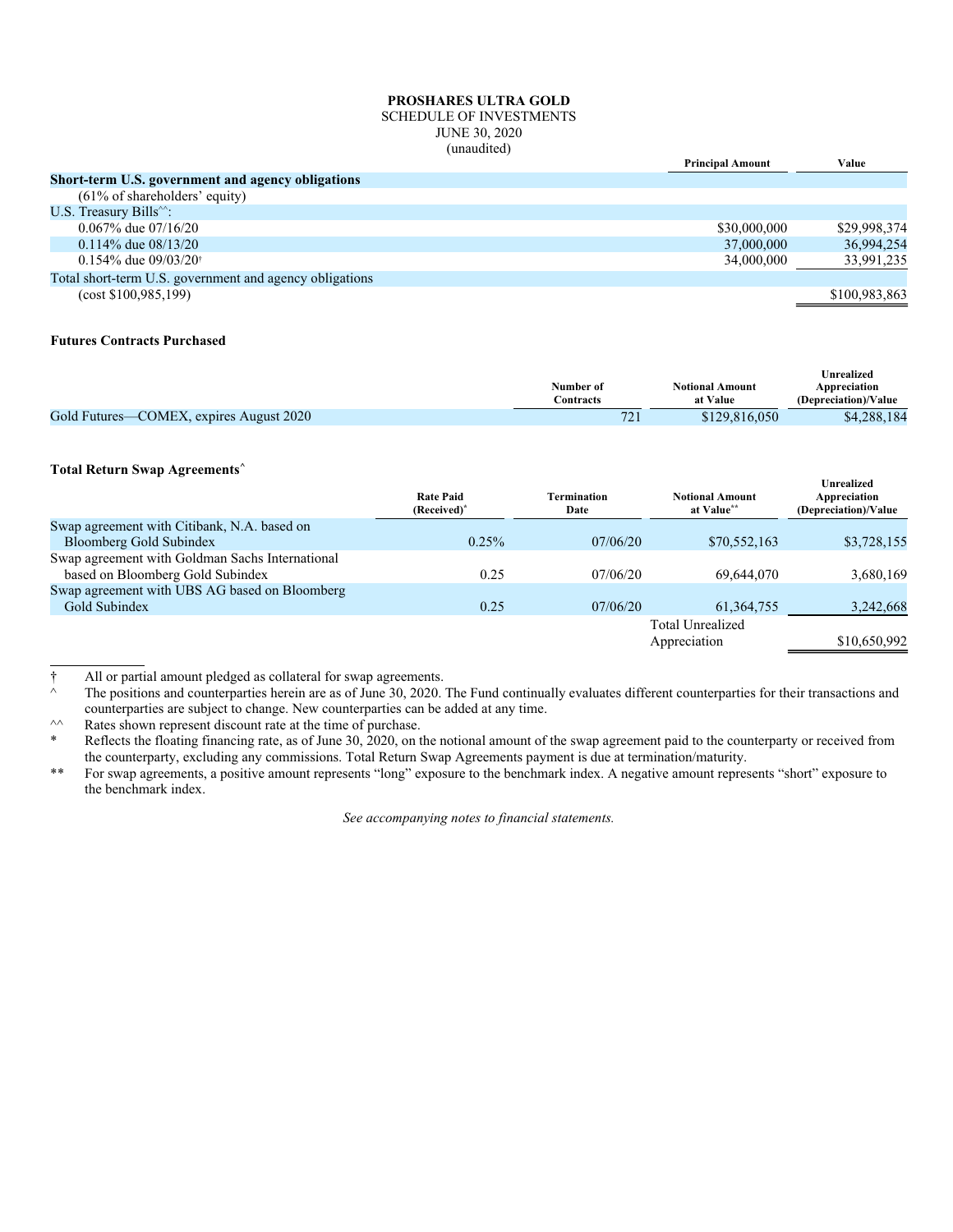### **PROSHARES ULTRA GOLD**  STATEMENTS OF OPERATIONS

(unaudited)

|                                                            | <b>Three Months Ended</b><br>June 30. |              |               | <b>Six Months Ended</b><br>June 30. |
|------------------------------------------------------------|---------------------------------------|--------------|---------------|-------------------------------------|
|                                                            | 2020                                  | 2019         | 2020          | 2019                                |
| <b>Investment Income</b>                                   |                                       |              |               |                                     |
| Interest                                                   | 69,857                                | 409,424      | 484,541<br>S. | 825,009<br>S                        |
| <b>Expenses</b>                                            |                                       |              |               |                                     |
| Management fee                                             | 333,463                               | 178,772      | 628,874       | 380,350                             |
| Brokerage commissions                                      | 6,119                                 | 2,566        | 16,484        | 3,787                               |
| Brokerage fees                                             | 10,196                                |              | 10,196        |                                     |
| Total expenses                                             | 349,778                               | 181,338      | 655,554       | 384,137                             |
| Net investment income (loss)                               | (279, 921)                            | 228,086      | (171, 013)    | 440,872                             |
| Realized and unrealized gain (loss) on investment activity |                                       |              |               |                                     |
| Net realized gain (loss) on                                |                                       |              |               |                                     |
| <b>Futures</b> contracts                                   | 3,122,599                             | (364,225)    | 3,054,438     | (371, 978)                          |
| Swap agreements                                            | 1,242,729                             | 3,852,180    | 22,808,946    | 3,161,915                           |
| Forward agreements                                         |                                       |              |               | 4,790,603                           |
| Short-term U.S. government and agency obligations          |                                       | 402          |               | 402                                 |
| Net realized gain (loss)                                   | 4,365,328                             | 3,488,357    | 25,863,384    | 7,580,942                           |
| Change in net unrealized appreciation (depreciation) on    |                                       |              |               |                                     |
| <b>Futures</b> contracts                                   | 5,677,906                             | 3,037,989    | 2,039,670     | 2,759,958                           |
| Swap agreements                                            | 20,275,792                            | 5,644,340    | 4,760,732     | 6,364,233                           |
| Forward agreements                                         |                                       |              |               | (4,253,301)                         |
| Short-term U.S. government and agency obligations          | (60, 686)                             | 14,720       | (4,750)       | 13,400                              |
| Change in net unrealized appreciation (depreciation)       | 25,893,012                            | 8,697,049    | 6,795,652     | 4,884,290                           |
| Net realized and unrealized gain (loss)                    | 30,258,340                            | 12,185,406   | 32,659,036    | 12,465,232                          |
| Net income (loss)                                          | \$29,978,419                          | \$12,413,492 | \$32,488,023  | \$12,906,104                        |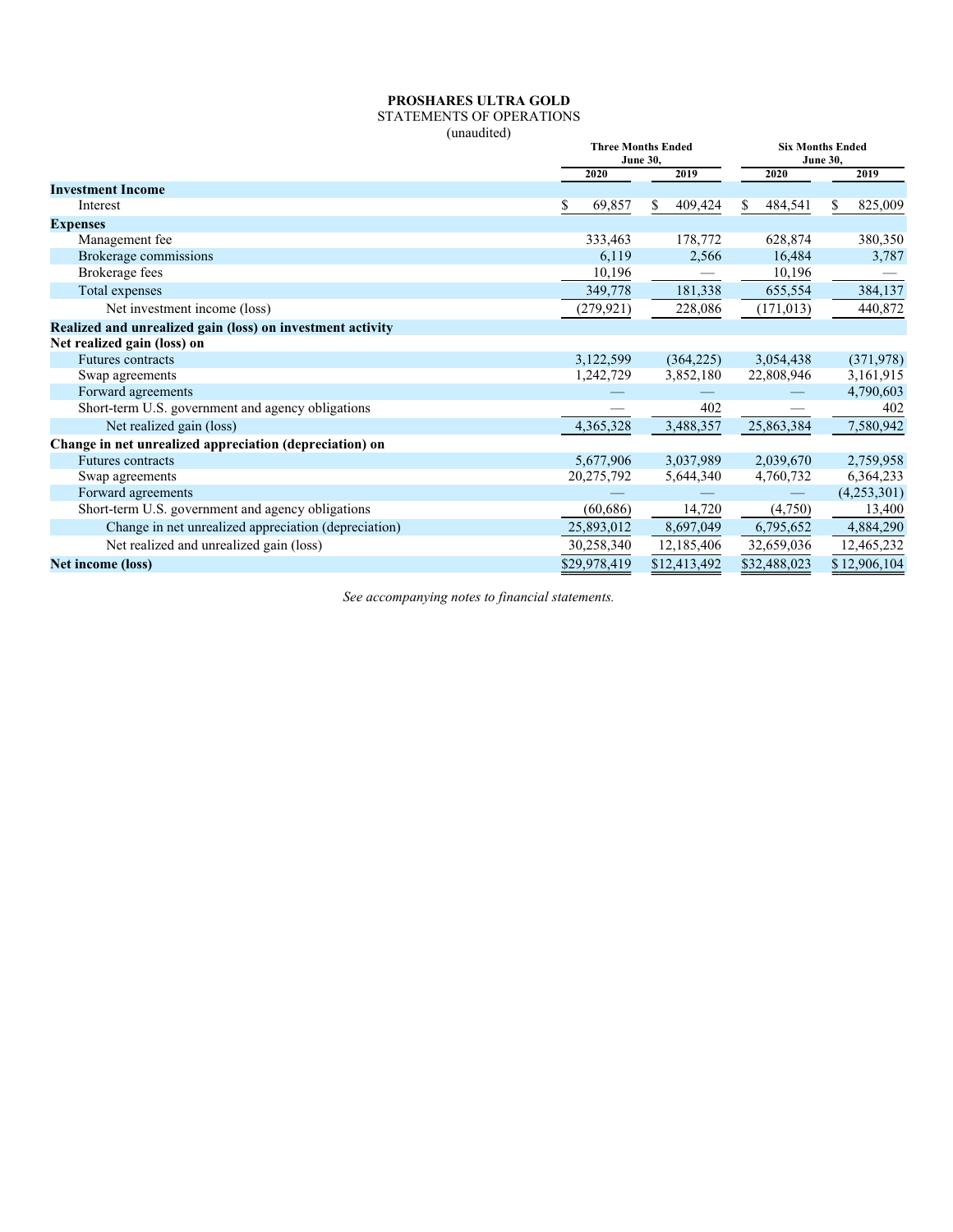### **PROSHARES ULTRA GOLD**  STATEMENTS OF CHANGES IN SHAREHOLDERS' EQUITY

(unaudited)

|                                                                                        | <b>Three Months Ended</b><br><b>June 30.</b> |              | <b>Six Months Ended</b><br><b>June 30,</b> |               |
|----------------------------------------------------------------------------------------|----------------------------------------------|--------------|--------------------------------------------|---------------|
|                                                                                        | 2020                                         | 2019         | <b>2020</b>                                | 2019          |
| Shareholders' equity, beginning of period                                              | \$128,481,796                                | \$72,777,302 | \$110,726,032                              | \$ 83,523,294 |
| Addition of 300,000, 350,000, 1,450,000 and 400,000 shares, respectively               | 18,995,286                                   | 12,976,110   | 83,989,061                                 | 14,864,857    |
| Redemption of 200,000, 350,000, 1,150,000 and 700,000 shares,<br>respectively          | (11,766,451)                                 | (12,789,569) | (61,514,066)                               | (25,916,920)  |
| Net addition (redemption) of 100,000, -, 300,000 and (300,000) shares,<br>respectively | 7,228,835                                    | 186,541      | 22,474,995                                 | (11,052,063)  |
| Net investment income (loss)                                                           | (279, 921)                                   | 228,086      | (171, 013)                                 | 440,872       |
| Net realized gain (loss)                                                               | 4,365,328                                    | 3,488,357    | 25,863,384                                 | 7,580,942     |
| Change in net unrealized appreciation (depreciation)                                   | 25,893,012                                   | 8,697,049    | 6,795,652                                  | 4,884,290     |
| Net income (loss)                                                                      | 29,978,419                                   | 12,413,492   | 32,488,023                                 | 12,906,104    |
| Shareholders' equity, end of period                                                    | \$165,689,050                                | \$85,377,335 | \$165,689,050                              | \$85,377,335  |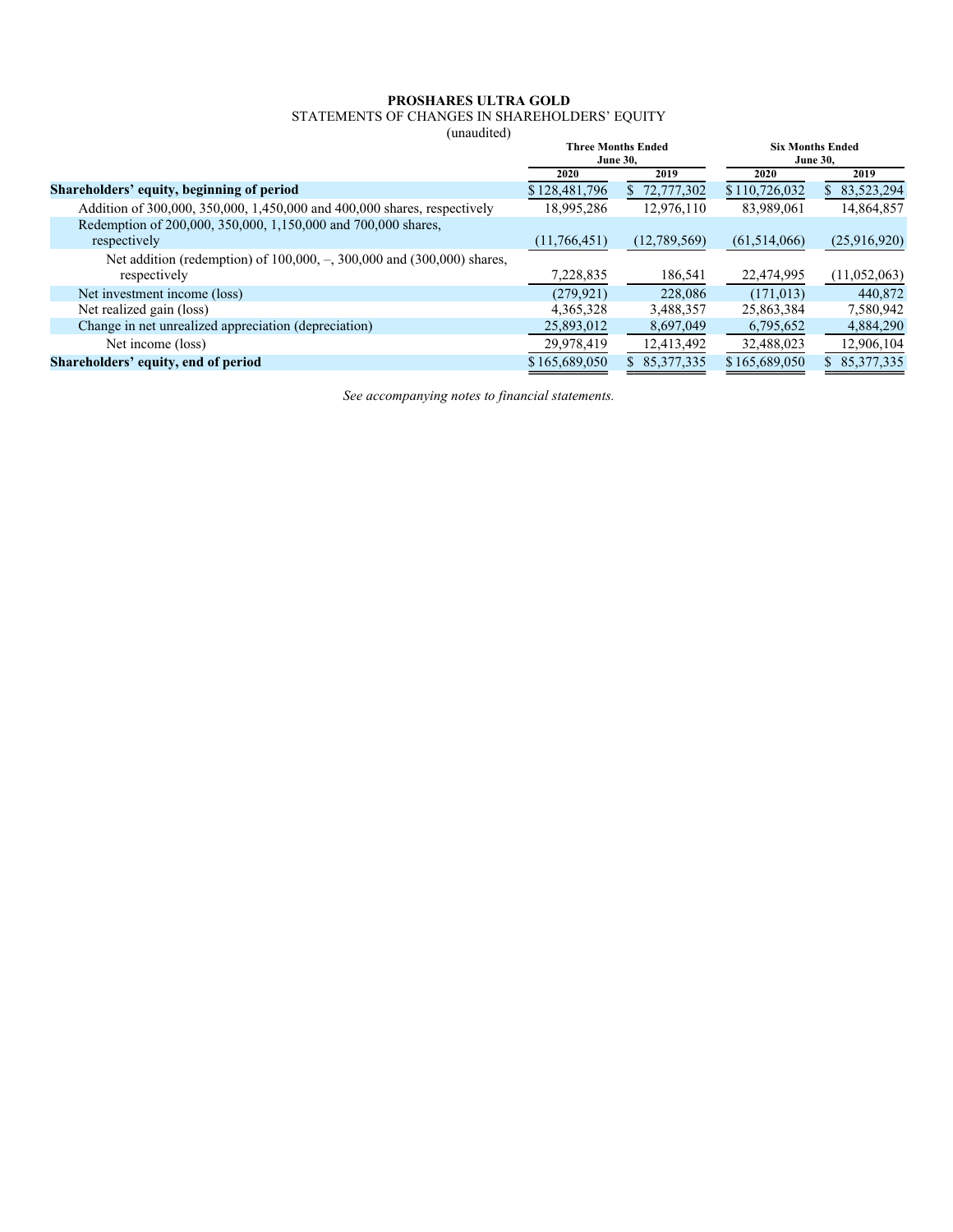## **PROSHARES ULTRA GOLD**  STATEMENTS OF CASH FLOWS

| (unaudited) |  |
|-------------|--|
|-------------|--|

| ,                                                                                                  | <b>Six Months Ended</b> | <b>June 30,</b>  |
|----------------------------------------------------------------------------------------------------|-------------------------|------------------|
|                                                                                                    | 2020                    | 2019             |
| <b>Cash flow from operating activities</b>                                                         |                         |                  |
| Net income (loss)                                                                                  | 32,488,023              | 12,906,104<br>S. |
| Adjustments to reconcile net income (loss) to net cash provided by (used in) operating activities: |                         |                  |
| Purchases of short-term U.S. government and agency obligations                                     | (171, 756, 777)         | (736, 475, 693)  |
| Proceeds from sales or maturities of short-term U.S. government and agency obligations             | 137,257,000             | 712,780,072      |
| Net amortization and accretion on short-term U.S. government and agency obligations                | (310, 838)              | (714,806)        |
| Net realized gain (loss) on investments                                                            |                         | (402)            |
| Change in unrealized appreciation (depreciation) on investments                                    | (4,755,982)             | (2,124,332)      |
| Decrease (Increase) in receivable on futures contracts                                             | (957, 235)              |                  |
| Decrease (Increase) in interest receivable                                                         | 43,172                  | (4,373)          |
| Increase (Decrease) in payable to Sponsor                                                          | 25,225                  | (2,049)          |
| Increase (Decrease) in payable on futures contracts                                                |                         | 49,418           |
| Net cash provided by (used in) operating activities                                                | (7,967,412)             | (13,586,061)     |
| Cash flow from financing activities                                                                |                         |                  |
| Proceeds from addition of shares                                                                   | 83,989,061              | 14,864,857       |
| Payment on shares redeemed                                                                         | (61,514,066)            | (29,629,574)     |
| Net cash provided by (used in) financing activities                                                | 22,474,995              | (14,764,717)     |
| Net increase (decrease) in cash                                                                    | 14,507,583              | (28,350,778)     |
| Cash, beginning of period                                                                          | 38,526,723              | 41,098,043       |
| Cash, end of period                                                                                | 53,034,306              | 12,747,265       |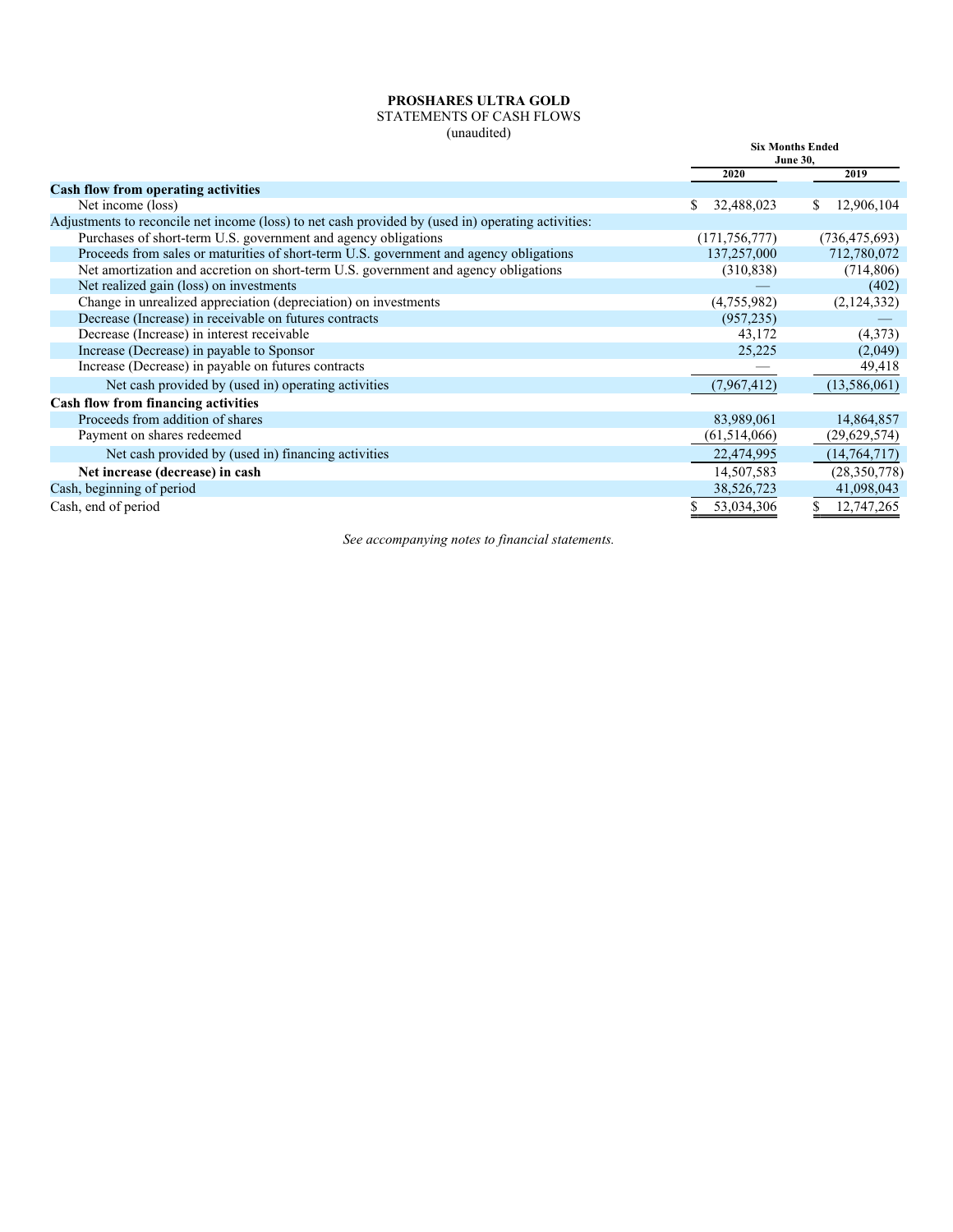### **PROSHARES ULTRA SILVER**  STATEMENTS OF FINANCIAL CONDITION

| 91 ATEMENTS OF THYANCIAE CONDITION                                                                |                              |                              |
|---------------------------------------------------------------------------------------------------|------------------------------|------------------------------|
|                                                                                                   | June 30, 2020<br>(unaudited) | December 31, 2019            |
| <b>Assets</b>                                                                                     |                              |                              |
| Short-term U.S. government and agency obligations (Note 3) (cost \$110,983,611 and \$135,537,081, |                              |                              |
| respectively)                                                                                     | \$110,982,105                | <sup>\$</sup><br>135,544,101 |
| Cash                                                                                              | 73,428,083                   | 71,876,942                   |
| Segregated cash balances with brokers for futures contracts                                       | 18,232,000                   | 7,181,720                    |
| Segregated cash balances with brokers for swap agreements                                         | 26,398,000                   |                              |
| Unrealized appreciation on swap agreements                                                        | 9,002,633                    | 25,135,898                   |
| Receivable from capital shares sold                                                               | 7,125,479                    |                              |
| Receivable on open futures contracts                                                              | 4,663,920                    |                              |
| Interest receivable                                                                               | 7,211                        | 91,720                       |
| Total assets                                                                                      | 249,839,431                  | 239,830,381                  |
| Liabilities and shareholders' equity                                                              |                              |                              |
| <b>Liabilities</b>                                                                                |                              |                              |
| Payable on open futures contracts                                                                 |                              | 398,936                      |
| Payable to Sponsor                                                                                | 167,463                      | 176,603                      |
| <b>Total liabilities</b>                                                                          | 167,463                      | 575,539                      |
| Commitments and Contingencies (Note 2)                                                            |                              |                              |
| <b>Shareholders' equity</b>                                                                       |                              |                              |
| Shareholders' equity                                                                              | 249,671,968                  | 239,254,842                  |
| Total liabilities and shareholders' equity                                                        | \$249,839,431                | 239,830,381<br>\$            |
| Shares outstanding                                                                                | 8,446,526                    | 7,546,526                    |
| Net asset value per share                                                                         | 29.56                        | 31.70                        |
| Market value per share (Note 2)                                                                   | 29.33                        | 31.65                        |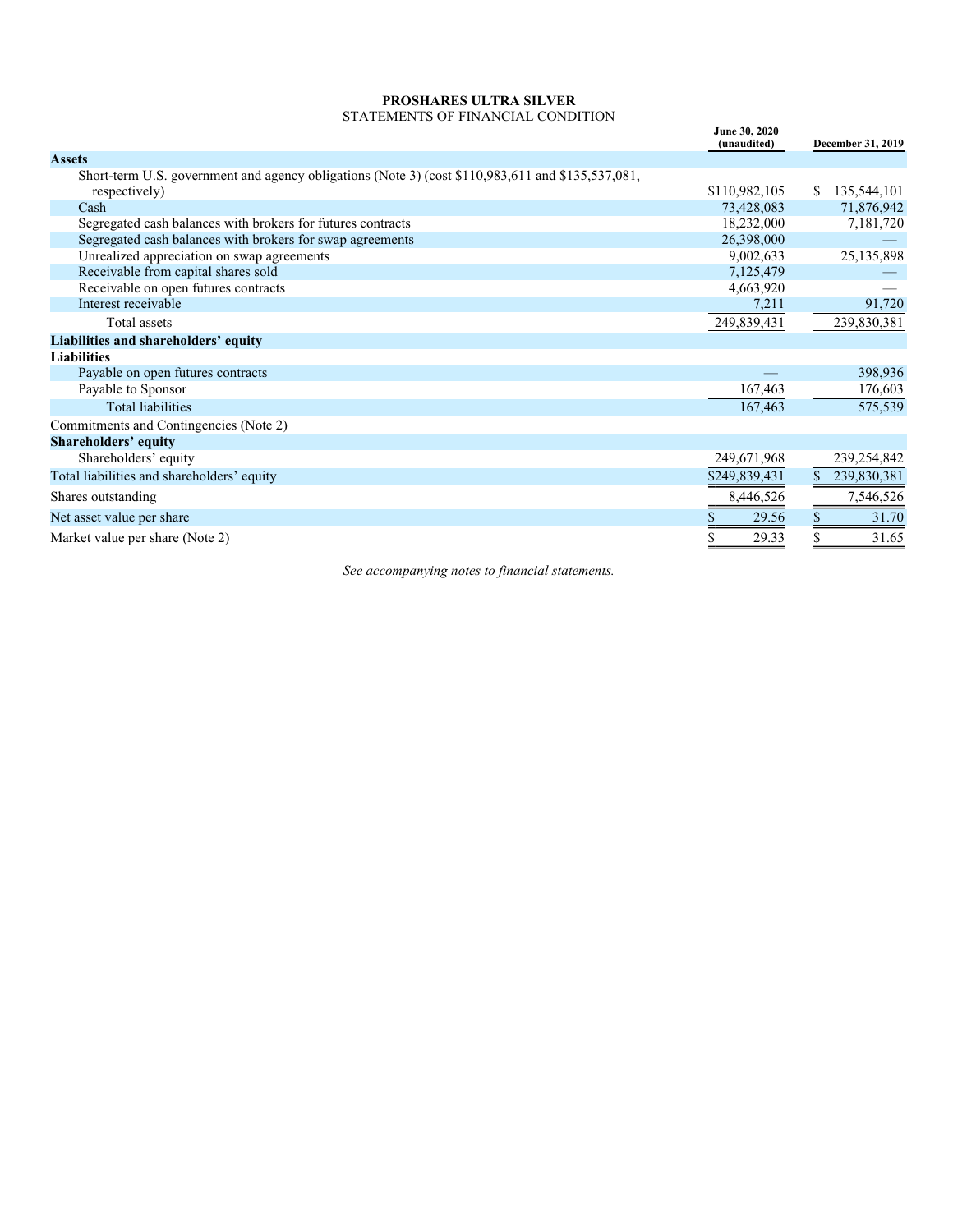#### **PROSHARES ULTRA SILVER**  SCHEDULE OF INVESTMENTS JUNE 30, 2020 (unaudited)

|                                                         | <b>Principal Amount</b> | Value         |
|---------------------------------------------------------|-------------------------|---------------|
| Short-term U.S. government and agency obligations       |                         |               |
| $(44\% \text{ of sharedholders' equity})$               |                         |               |
| U.S. Treasury Bills $\sim$ :                            |                         |               |
| $0.067\%$ due $07/16/20^{\dagger}$                      | \$30,000,000            | \$29,998,374  |
| $0.114\%$ due $08/13/20^{\dagger}$                      | 45,000,000              | 44.993.012    |
| $0.154\%$ due $09/03/20^{\dagger}$                      | 36,000,000              | 35,990,719    |
| Total short-term U.S. government and agency obligations |                         |               |
| (cost \$110,983,611)                                    |                         | \$110,982,105 |

#### **Futures Contracts Purchased**

|                                              |           |                        | <b>Unrealized</b>    |
|----------------------------------------------|-----------|------------------------|----------------------|
|                                              | Number of | <b>Notional Amount</b> | Appreciation         |
|                                              | Contracts | at Value               | (Depreciation)/Value |
| Silver Futures—COMEX, expires September 2020 | .928      | \$179,660,680          | \$6,106,569          |

#### **Total Return Swap Agreements^**

|                                                 | <b>Rate Paid</b><br>(Received)* | <b>Termination</b><br>Date | <b>Notional Amount</b><br>at Value** | Unrealized<br>Appreciation<br>(Depreciation)/Value |
|-------------------------------------------------|---------------------------------|----------------------------|--------------------------------------|----------------------------------------------------|
| Swap agreement with Citibank, N.A. based on     |                                 |                            |                                      |                                                    |
| Bloomberg Silver Subindex                       | $0.25\%$                        | 07/06/20                   | \$135,066,136                        | \$3,546,882                                        |
| Swap agreement with Goldman Sachs International |                                 |                            |                                      |                                                    |
| based on Bloomberg Silver Subindex              | 0.30                            | 07/06/20                   | 93,005,691                           | 2,744,895                                          |
| Swap agreement with UBS AG based on Bloomberg   |                                 |                            |                                      |                                                    |
| Silver Subindex                                 | 0.25                            | 07/06/20                   | 91,761,402                           | 2,710,856                                          |
|                                                 |                                 |                            | <b>Total Unrealized</b>              |                                                    |
|                                                 |                                 |                            | Appreciation                         | \$9,002,633                                        |

<sup>&</sup>lt;sup>†</sup> All or partial amount pledged as collateral for swap agreements.<br>The positions and counterparties bergin are as of lune 30, 2020.

The positions and counterparties herein are as of June 30, 2020. The Fund continually evaluates different counterparties for their transactions and counterparties are subject to change. New counterparties can be added at any time.

 $\wedge$  Rates shown represent discount rate at the time of purchase.

Reflects the floating financing rate, as of June 30, 2020, on the notional amount of the swap agreement paid to the counterparty or received from the counterparty, excluding any commissions. Total Return Swap Agreements payment is due at termination/maturity.

<sup>\*\*</sup> For swap agreements, a positive amount represents "long" exposure to the benchmark index. A negative amount represents "short" exposure to the benchmark index.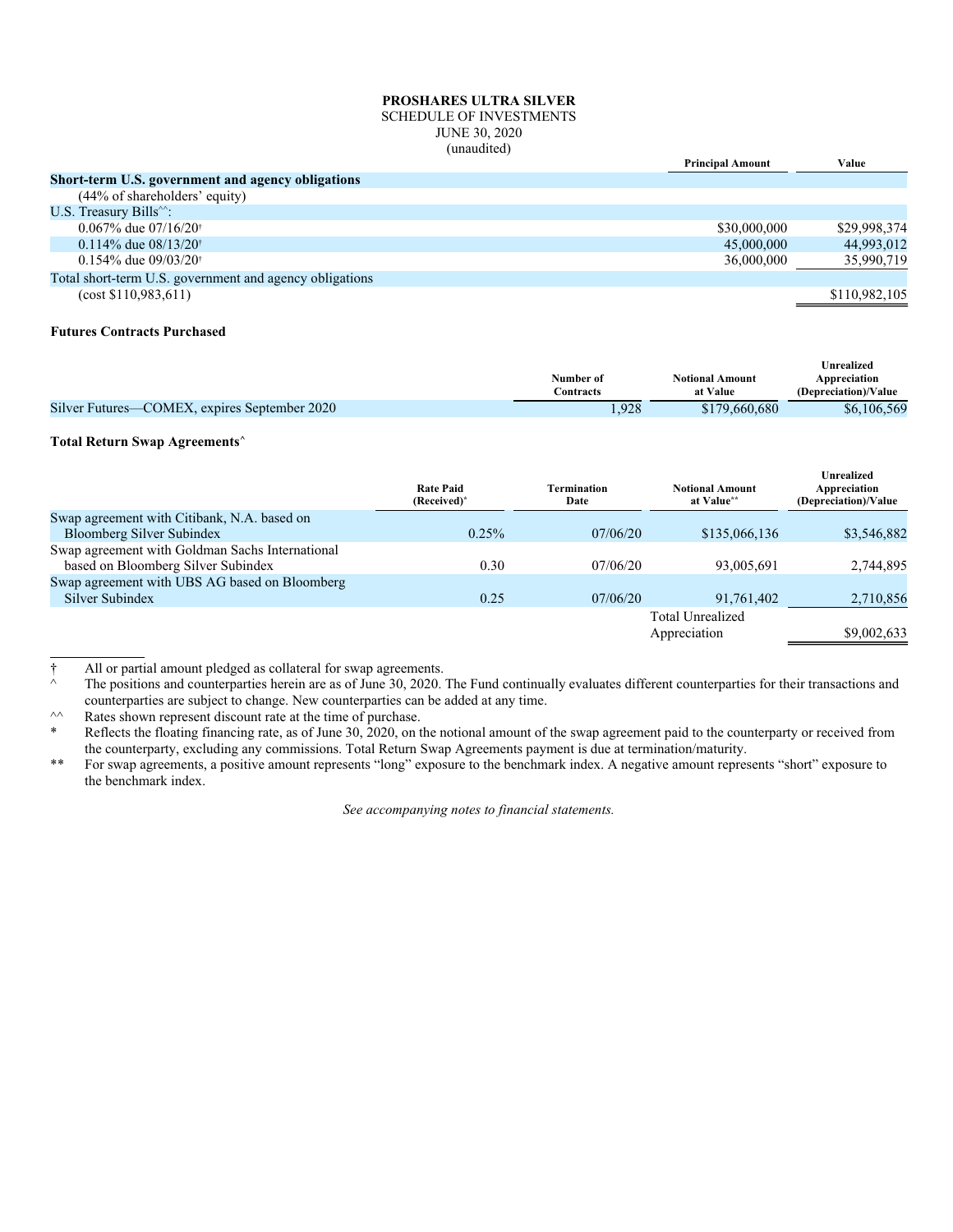## **PROSHARES ULTRA SILVER**  STATEMENTS OF OPERATIONS

(unaudited)

|                                                            | <b>Three Months Ended</b><br>June 30. |             |                   | <b>Six Months Ended</b><br><b>June 30.</b> |
|------------------------------------------------------------|---------------------------------------|-------------|-------------------|--------------------------------------------|
|                                                            | 2020                                  | 2019        | 2020              | 2019                                       |
| <b>Investment Income</b>                                   |                                       |             |                   |                                            |
| Interest                                                   | 138,315<br>\$                         | 931,284     | 914,602           | 1,835,738                                  |
| <b>Expenses</b>                                            |                                       |             |                   |                                            |
| Management fee                                             | 425,646                               | 410,131     | 906,893           | 864,406                                    |
| Brokerage commissions                                      | 26,966                                | 9,085       | 45,174            | 13,702                                     |
| Brokerage fees                                             | 20,946                                |             | 20,946            | 3                                          |
| Total expenses                                             | 473,558                               | 419,216     | 973,013           | 878,111                                    |
| Net investment income (loss)                               | (335, 243)                            | 512,068     | (58, 411)         | 957,627                                    |
| Realized and unrealized gain (loss) on investment activity |                                       |             |                   |                                            |
| Net realized gain (loss) on                                |                                       |             |                   |                                            |
| <b>Futures contracts</b>                                   | 19,483,543                            | (1,491,784) | 9,841,567         | (1,746,898)                                |
| Swap agreements                                            | (8,097,230)                           | (6,523,969) | (2,152,908)       | (25, 333, 438)                             |
| Forward agreements                                         |                                       |             |                   | 32,366,374                                 |
| Short-term U.S. government and agency obligations          |                                       |             |                   | 132                                        |
| Net realized gain (loss)                                   | 11,386,313                            | (8,015,752) | 7,688,659         | 5,286,170                                  |
| Change in net unrealized appreciation (depreciation) on    |                                       |             |                   |                                            |
| <b>Futures</b> contracts                                   | 4,631,606                             | 1,736,022   | 382,020           | 737,490                                    |
| Swap agreements                                            | 64,789,761                            | 6,738,164   | (16, 133, 265)    | 7,150,743                                  |
| Forward agreements                                         |                                       |             |                   | (26,301,717)                               |
| Short-term U.S. government and agency obligations          | (119,307)                             | 27,203      | (8,526)           | 24,547                                     |
| Change in net unrealized appreciation (depreciation)       | 69,302,060                            | 8,501,389   | (15,759,771)      | (18, 388, 937)                             |
| Net realized and unrealized gain (loss)                    | 80,688,373                            | 485,637     | (8,071,112)       | (13, 102, 767)                             |
| Net income (loss)                                          | \$80,353,130                          | 997,705     | (8,129,523)<br>S. | \$(12,145,140)                             |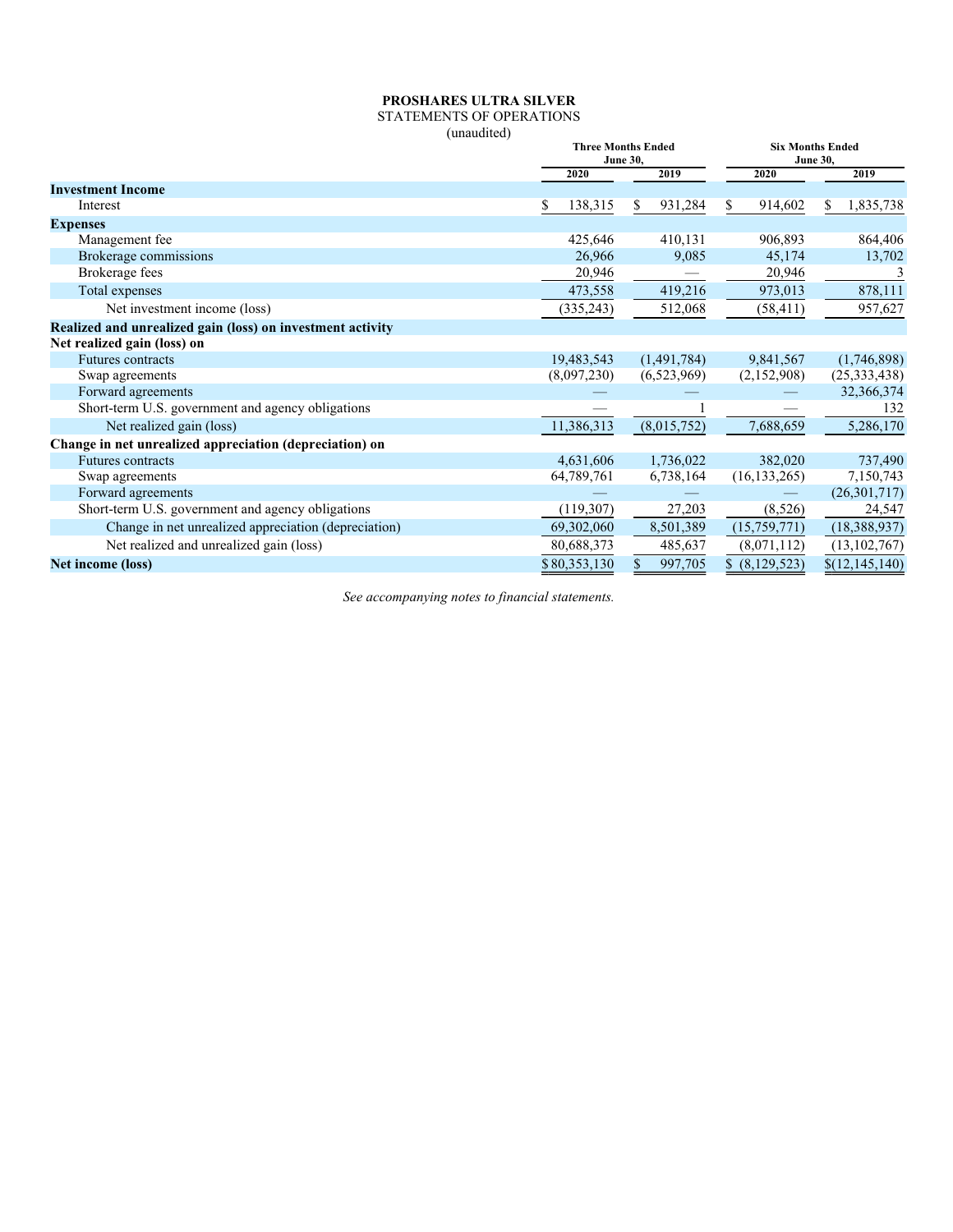## **PROSHARES ULTRA SILVER**  STATEMENTS OF CHANGES IN SHAREHOLDERS' EQUITY

(unaudited)

|                                                                                                  |               | <b>Three Months Ended</b><br><b>June 30.</b> | <b>Six Months Ended</b><br><b>June 30,</b> |                |  |
|--------------------------------------------------------------------------------------------------|---------------|----------------------------------------------|--------------------------------------------|----------------|--|
|                                                                                                  | 2020          | 2019                                         | 2020                                       | 2019           |  |
| Shareholders' equity, beginning of period                                                        | \$129,785,536 | \$171,571,571                                | \$239,254,842                              | \$201,824,376  |  |
| Addition of 1,500,000, 900,000, 2,250,000 and 1,300,000 shares,<br>respectively                  | 42.297.617    | 20,942,106                                   | 56,459,730                                 | 31,578,388     |  |
| Redemption of 100,000, 650,000, 1,350,000 and 1,700,000 shares,<br>respectively                  | (2,764,315)   | (15,066,544)                                 | (37,913,081)                               | (42,812,786)   |  |
| Net addition (redemption) of 1,400,000, 250,000, 900,000 and<br>$(400,000)$ shares, respectively | 39,533,302    | 5,875,562                                    | 18,546,649                                 | (11, 234, 398) |  |
| Net investment income (loss)                                                                     | (335.243)     | 512,068                                      | (58, 411)                                  | 957,627        |  |
| Net realized gain (loss)                                                                         | 11,386,313    | (8,015,752)                                  | 7,688,659                                  | 5,286,170      |  |
| Change in net unrealized appreciation (depreciation)                                             | 69,302,060    | 8,501,389                                    | (15,759,771)                               | (18,388,937)   |  |
| Net income (loss)                                                                                | 80,353,130    | 997,705                                      | (8,129,523)                                | (12, 145, 140) |  |
| Shareholders' equity, end of period                                                              | \$249,671,968 | \$178,444,838                                | \$249,671,968                              | \$178,444,838  |  |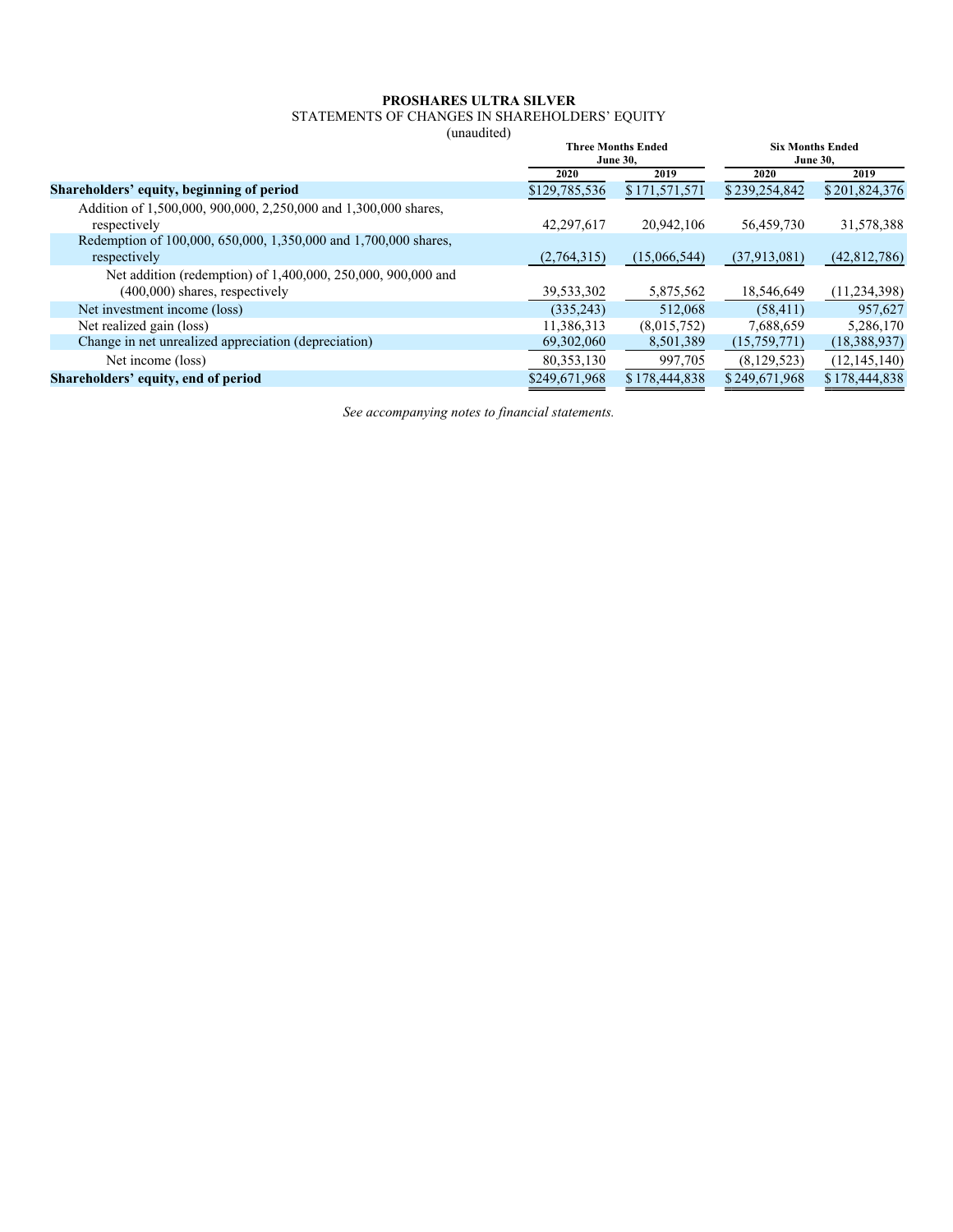### **PROSHARES ULTRA SILVER**  STATEMENTS OF CASH FLOWS (unaudited)

| ,                                                                                                  | <b>Six Months Ended</b><br><b>June 30,</b> |                      |
|----------------------------------------------------------------------------------------------------|--------------------------------------------|----------------------|
|                                                                                                    | 2020                                       | 2019                 |
| <b>Cash flow from operating activities</b>                                                         |                                            |                      |
| Net income (loss)                                                                                  | (8,129,523)<br>S.                          | (12, 145, 140)<br>S. |
| Adjustments to reconcile net income (loss) to net cash provided by (used in) operating activities: |                                            |                      |
| Purchases of short-term U.S. government and agency obligations                                     | (234, 541, 441)                            | (1,328,212,359)      |
| Proceeds from sales or maturities of short-term U.S. government and agency obligations             | 259,705,000                                | 1,320,499,286        |
| Net amortization and accretion on short-term U.S. government and agency obligations                | (610,089)                                  | (1,611,840)          |
| Net realized gain (loss) on investments                                                            |                                            | (132)                |
| Change in unrealized appreciation (depreciation) on investments                                    | 16, 141, 791                               | 19,126,427           |
| Decrease (Increase) in receivable on futures contracts                                             | (4,663,920)                                |                      |
| Decrease (Increase) in interest receivable                                                         | 84,509                                     | (47, 723)            |
| Increase (Decrease) in payable to Sponsor                                                          | (9,140)                                    | (13,359)             |
| Increase (Decrease) in payable on futures contracts                                                | (398, 936)                                 | 61,102               |
| Net cash provided by (used in) operating activities                                                | 27,578,251                                 | (2,343,738)          |
| Cash flow from financing activities                                                                |                                            |                      |
| Proceeds from addition of shares                                                                   | 49,334,251                                 | 31,578,388           |
| Payment on shares redeemed                                                                         | (37,913,081)                               | (42,812,786)         |
| Net cash provided by (used in) financing activities                                                | 11,421,170                                 | (11, 234, 398)       |
| Net increase (decrease) in cash                                                                    | 38,999,421                                 | (13, 578, 136)       |
| Cash, beginning of period                                                                          | 79,058,662                                 | 51,907,742           |
| Cash, end of period                                                                                | 118,058,083                                | 38,329,606           |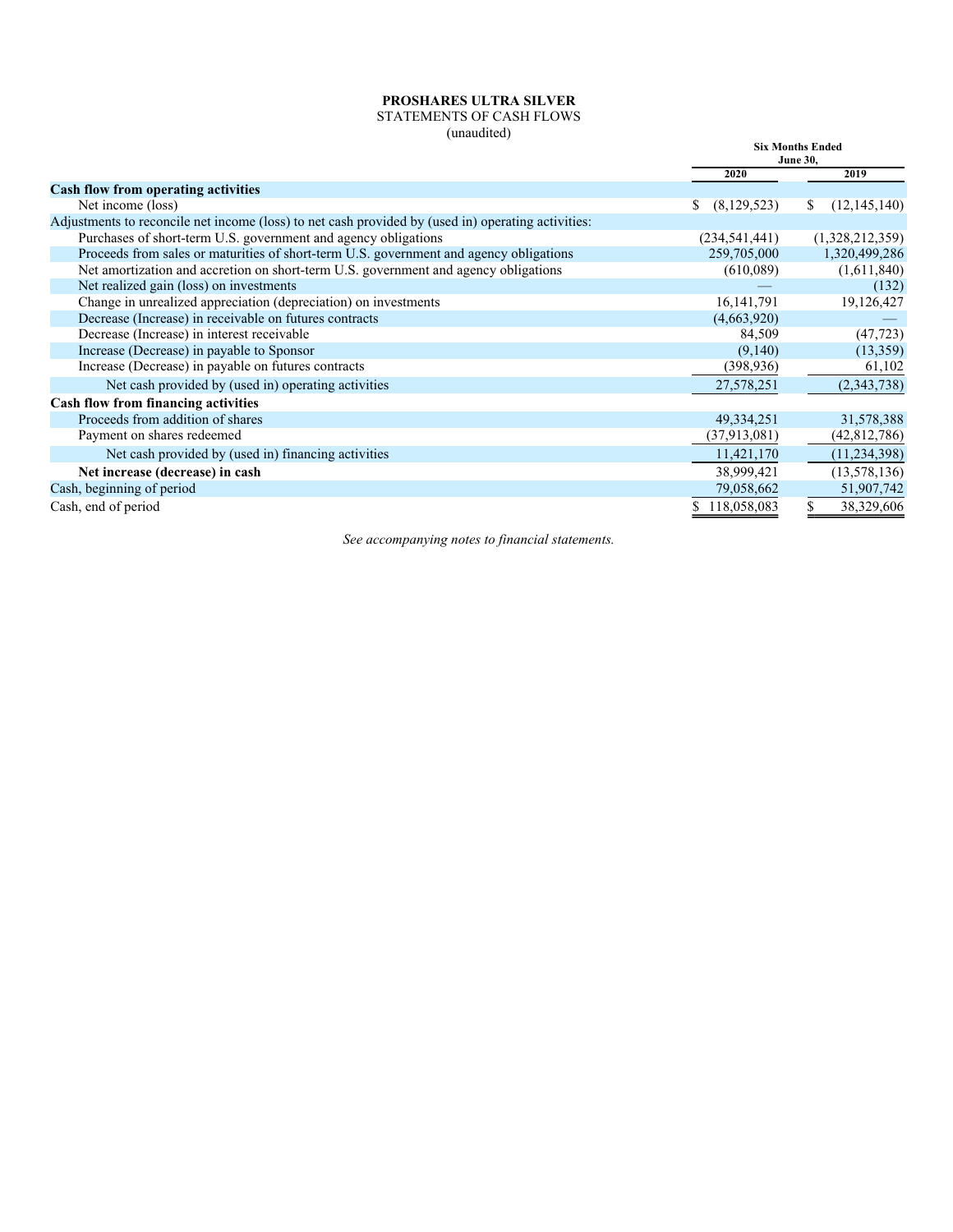| STATEMENTS OF FINANCIAL CONDITION |  |
|-----------------------------------|--|
|                                   |  |

|                                                                                                  | June 30, 2020<br>(unaudited) | December 31, 2019 |
|--------------------------------------------------------------------------------------------------|------------------------------|-------------------|
| <b>Assets</b>                                                                                    |                              |                   |
| Short-term U.S. government and agency obligations (Note 3) (cost \$96,986,029 and \$179,736,532, |                              |                   |
| respectively)                                                                                    | \$<br>96,985,173             | 179,749,262<br>S. |
| Cash                                                                                             | 307,551,279                  | 179,318,928       |
| Segregated cash balances with brokers for futures contracts                                      | 533,199,791                  | 175,258,401       |
| Segregated cash balances with brokers for swap agreements                                        | 18,743,000                   | 6,984,000         |
| Receivable from capital shares sold                                                              | 62,582,799                   | 87,500            |
| Receivable on open futures contracts                                                             | 39,494,012                   | 20,666,579        |
| Interest receivable                                                                              | 29,624                       | 212,666           |
| <b>Total assets</b>                                                                              | 1,058,585,678                | 562, 277, 336     |
| Liabilities and shareholders' equity                                                             |                              |                   |
| <b>Liabilities</b>                                                                               |                              |                   |
| Payable on open futures contracts                                                                | 61,619,353                   | 34,019,820        |
| Brokerage commissions and fees payable                                                           | 248,909                      |                   |
| Payable to Sponsor                                                                               | 601,147                      | 411,729           |
| Unrealized depreciation on swap agreements                                                       | 3,959,662                    | 209,784           |
| <b>Total liabilities</b>                                                                         | 66,429,071                   | 34,641,333        |
| Commitments and Contingencies (Note 2)                                                           |                              |                   |
| Shareholders' equity                                                                             |                              |                   |
| Shareholders' equity                                                                             | 992,156,607                  | 527,636,003       |
| Total liabilities and shareholders' equity                                                       | \$1,058,585,678              | 562, 277, 336     |
| Shares outstanding                                                                               | 30,130,912                   | 41,630,912        |
| Net asset value per share                                                                        | 32.93                        | 12.67             |
| Market value per share (Note 2)                                                                  | 32.77<br>S                   | 12.89             |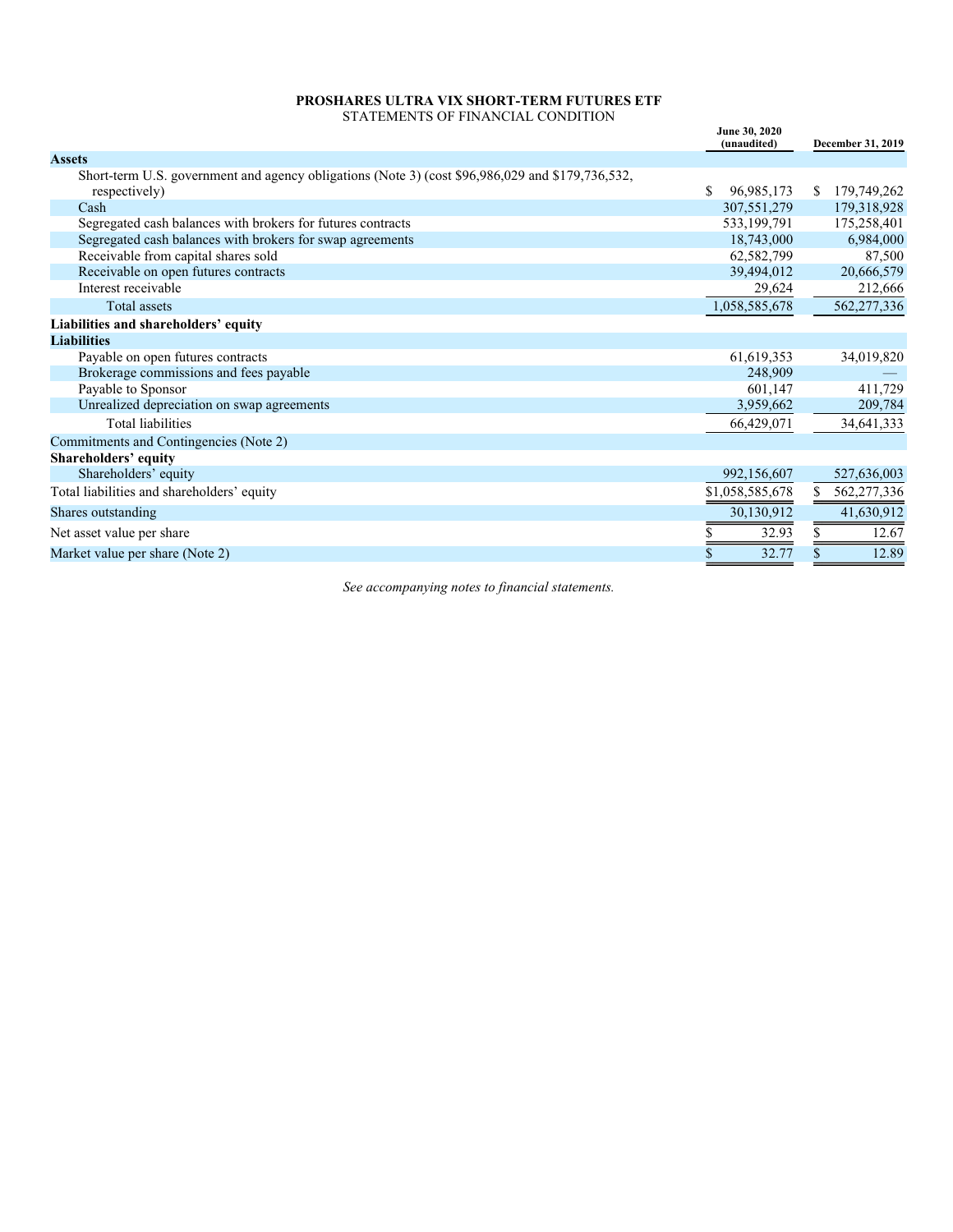#### SCHEDULE OF INVESTMENTS JUNE 30, 2020

(unaudited)

|                                                         | <b>Principal Amount</b> | Value        |
|---------------------------------------------------------|-------------------------|--------------|
| Short-term U.S. government and agency obligations       |                         |              |
| (10% of shareholders' equity)                           |                         |              |
| U.S. Treasury Bills $\sim$ :                            |                         |              |
| $0.067\%$ due $07/16/20$                                | 50,000,000              | \$49,997,290 |
| $0.154\%$ due $09/03/20$                                | 47,000,000              | 46,987,883   |
| Total short-term U.S. government and agency obligations |                         |              |
| (cost \$96,986,029)                                     |                         | \$96,985,173 |

#### **Futures Contracts Purchased**

|                                       |           |                        | Unrealized           |
|---------------------------------------|-----------|------------------------|----------------------|
|                                       | Number of | <b>Notional Amount</b> | Appreciation         |
|                                       | Contracts | at Value               | (Depreciation)/Value |
| VIX Futures—Cboe, expires July 2020   | 26,764    | \$826,338,500          | 30.231.646           |
| VIX Futures—Cboe, expires August 2020 | 19.103    | 607.952.975            | (21, 848, 927)       |
|                                       |           |                        | 8.382.719            |

## **Total Return Swap Agreements^**

|                                                                         | <b>Rate Paid</b><br>(Received) | Termination<br>Date | <b>Notional Amount</b><br>at Value** | <b>Unrealized</b><br>Appreciation<br>(Depreciation)/Value |
|-------------------------------------------------------------------------|--------------------------------|---------------------|--------------------------------------|-----------------------------------------------------------|
| Swap agreement with Goldman Sachs & Co. based on iPath Series B S&P 500 |                                |                     |                                      |                                                           |
| VIX Short-Term Futures ETN iNAV Index                                   | 1.03%                          | 07/29/20            | 52,525,586<br><sup>S</sup>           | (3,959,662)                                               |
|                                                                         |                                |                     | Total<br>Unrealized<br>Depreciation  | (3,959,662)                                               |

 $\land$  The positions and counterparties herein are as of June 30, 2020. The Fund continually evaluates different counterparties for their transactions and counterparties are subject to change. New counterparties can be added at any time.

 $\wedge$  Rates shown represent discount rate at the time of purchase.

Reflects the floating financing rate, as of June 30, 2020, on the notional amount of the swap agreement paid to the counterparty or received from the counterparty, excluding any commissions. Total Return Swap Agreements payment is due at termination/maturity.

<sup>\*\*</sup> For swap agreements, a positive amount represents "long" exposure to the benchmark index. A negative amount represents "short" exposure to the benchmark index.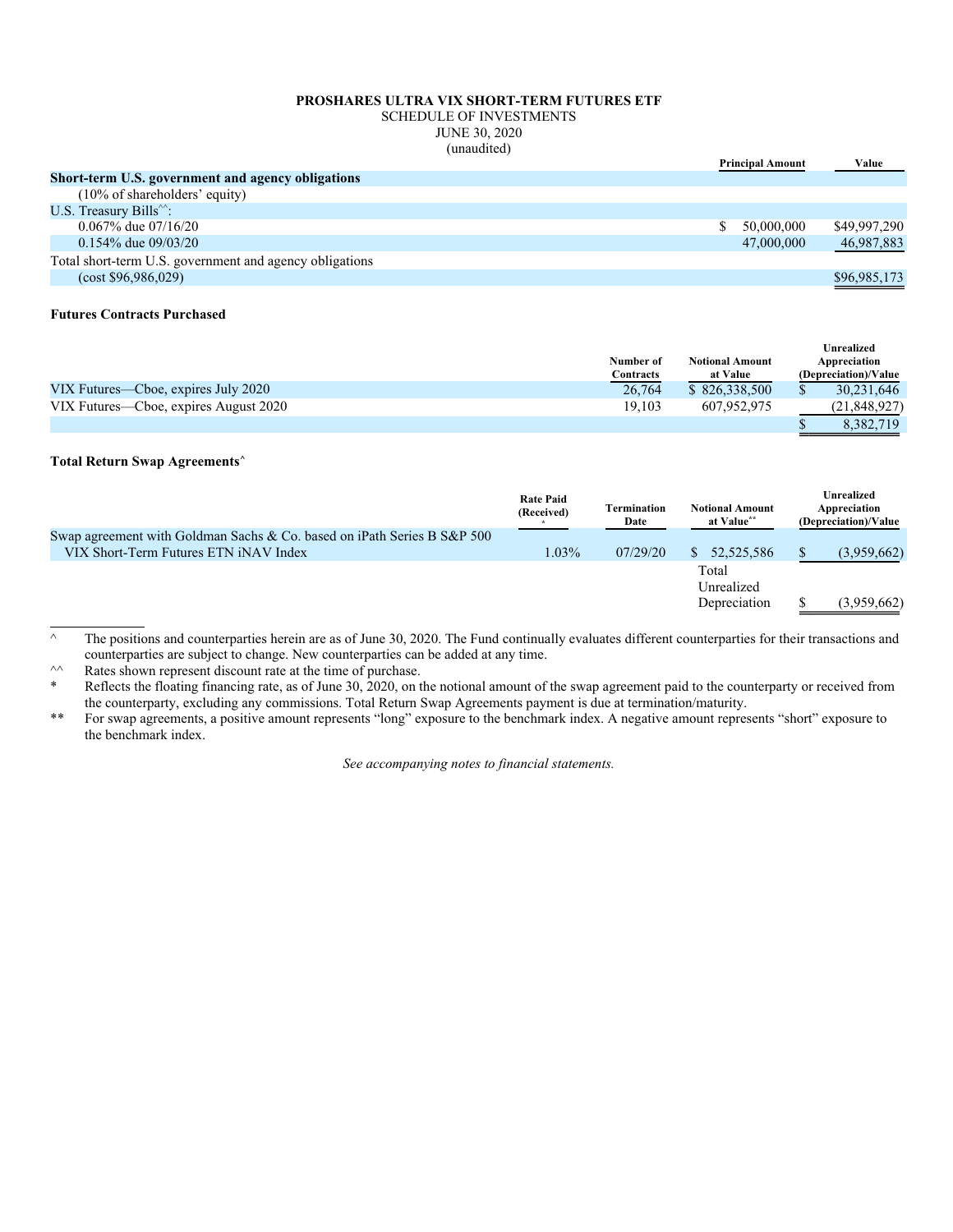STATEMENTS OF OPERATIONS (unaudited)

|                                                            | <b>Three Months Ended</b><br><b>June 30,</b> |                 |               | <b>Six Months Ended</b><br><b>June 30,</b> |    |               |    |                 |
|------------------------------------------------------------|----------------------------------------------|-----------------|---------------|--------------------------------------------|----|---------------|----|-----------------|
|                                                            |                                              | 2020            |               | 2019                                       |    | 2020          |    | 2019            |
| <b>Investment Income</b>                                   |                                              |                 |               |                                            |    |               |    |                 |
| Interest                                                   |                                              | 101,523         | <sup>\$</sup> | 2,683,047                                  | S. | 1,513,263     | S. | 4,101,153       |
| <b>Expenses</b>                                            |                                              |                 |               |                                            |    |               |    |                 |
| Management fee                                             |                                              | 1,293,878       |               | 1,356,237                                  |    | 2,677,153     |    | 2,321,769       |
| Brokerage commissions                                      |                                              | 438,851         |               | 819,685                                    |    | 1,179,860     |    | 1,395,316       |
| Brokerage fees                                             |                                              | 454,550         |               |                                            |    | 471,271       |    | 64              |
| Non-recurring fees and expenses                            |                                              |                 |               |                                            |    |               |    | 27,508          |
| Total expenses                                             |                                              | 2,187,279       |               | 2,175,922                                  |    | 4,328,284     |    | 3,744,657       |
| Net investment income (loss)                               |                                              | (2,085,756)     |               | 507,125                                    |    | (2,815,021)   |    | 356,496         |
| Realized and unrealized gain (loss) on investment activity |                                              |                 |               |                                            |    |               |    |                 |
| Net realized gain (loss) on                                |                                              |                 |               |                                            |    |               |    |                 |
| <b>Futures contracts</b>                                   |                                              | (70, 710, 151)  |               | (50, 930, 493)                             |    | 585,435,077   |    | (217,066,694)   |
| Swap agreements                                            |                                              | (37,170,640)    |               | (4,045,325)                                |    | 32,769,363    |    | (33, 132, 465)  |
| Short-term U.S. government and agency obligations          |                                              |                 |               | (350)                                      |    |               |    | (350)           |
| Net realized gain (loss)                                   |                                              | (107, 880, 791) |               | (54, 976, 168)                             |    | 618,204,440   |    | (250, 199, 509) |
| Change in net unrealized appreciation (depreciation) on    |                                              |                 |               |                                            |    |               |    |                 |
| <b>Futures</b> contracts                                   |                                              | (143, 576, 454) |               | (37, 254, 397)                             |    | 54,779,500    |    | (77,769,752)    |
| Swap agreements                                            |                                              | 18,224,215      |               | (2,348,776)                                |    | (3,749,878)   |    | (883, 364)      |
| Short-term U.S. government and agency obligations          |                                              | (148, 640)      |               | 40,081                                     |    | (13, 586)     |    | 32,041          |
| Change in net unrealized appreciation (depreciation)       |                                              | (125,500,879)   |               | (39, 563, 092)                             |    | 51,016,036    |    | (78,621,075)    |
| Net realized and unrealized gain (loss)                    |                                              | (233, 381, 670) |               | (94, 539, 260)                             |    | 669,220,476   |    | (328, 820, 584) |
| Net income (loss)                                          |                                              | \$(235,467,426) |               | $\{(94, 032, 135)$                         |    | \$666,405,455 |    | \$(328,464,088) |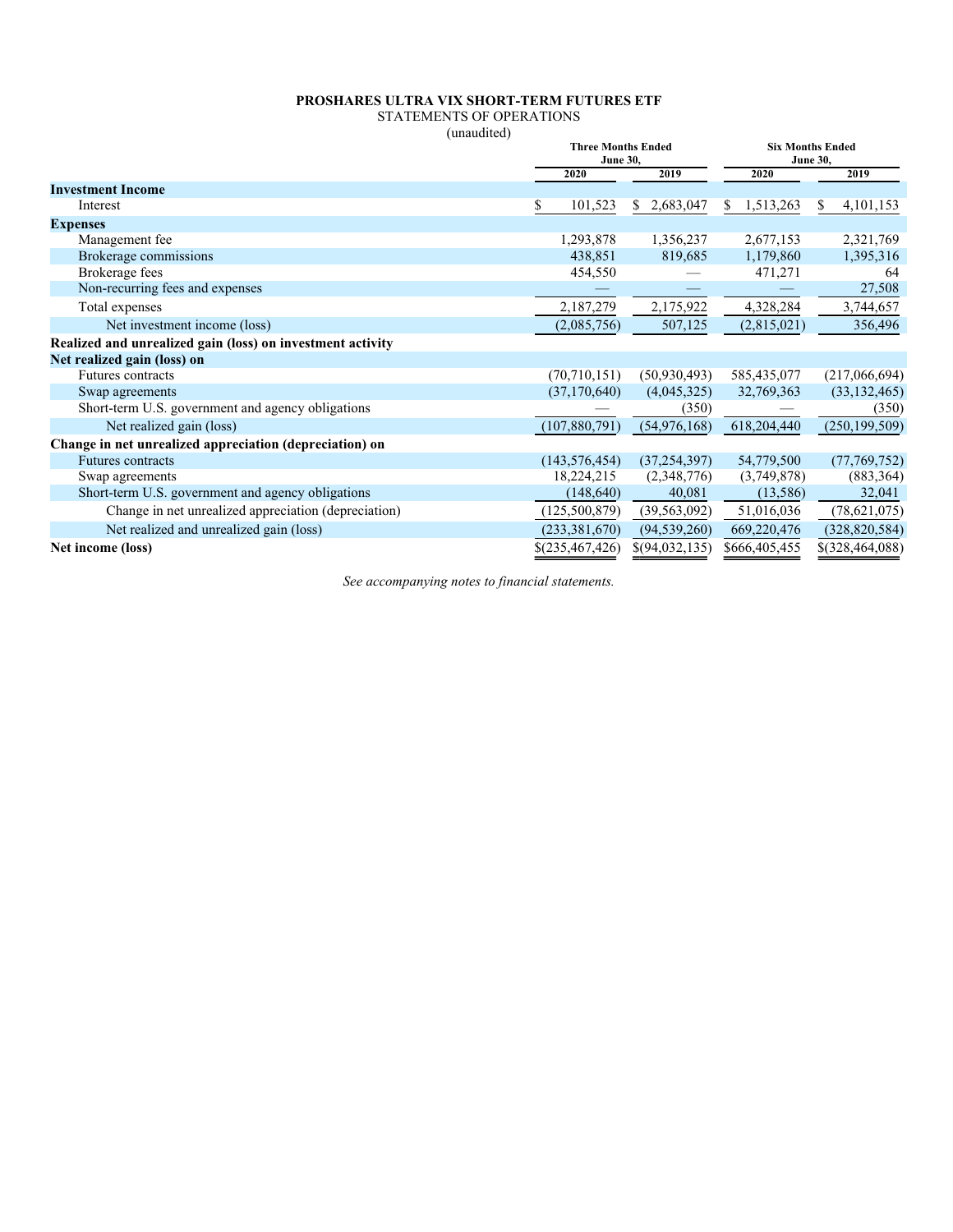STATEMENTS OF CHANGES IN SHAREHOLDERS' EQUITY

| (unaudited) |  |
|-------------|--|
|             |  |

|                                                                                                             |                 | <b>Three Months Ended</b><br><b>June 30,</b> |                 | <b>Six Months Ended</b><br><b>June 30,</b> |  |
|-------------------------------------------------------------------------------------------------------------|-----------------|----------------------------------------------|-----------------|--------------------------------------------|--|
|                                                                                                             | 2020            | 2019                                         | 2020            | 2019                                       |  |
| Shareholders' equity, beginning of period                                                                   | \$592,820,492   | \$547,243,246                                | 527,636,003     | \$214,304,871                              |  |
| Addition of 24,850,000, 17,050,000, 34,750,000 and 32,200,000<br>shares, respectively                       | 850,559,658     | 585,834,908                                  | 1,209,649,869   | 1,314,412,456                              |  |
| Redemption of 4,850,000, 13,650,000, 46,250,000 and 17,400,000<br>shares, respectively                      | (215,756,117)   | (509, 704, 555)                              | (1,411,534,720) | (670, 911, 775)                            |  |
| Net addition (redemption) of 20,000,000, 3,400,000,<br>$(11,500,000)$ and $14,800,000$ shares, respectively | 634,803,541     | 76,130,353                                   | (201, 884, 851) | 643,500,681                                |  |
| Net investment income (loss)                                                                                | (2,085,756)     | 507.125                                      | (2,815,021)     | 356,496                                    |  |
| Net realized gain (loss)                                                                                    | (107,880,791)   | (54, 976, 168)                               | 618,204,440     | (250, 199, 509)                            |  |
| Change in net unrealized appreciation (depreciation)                                                        | (125, 500, 879) | (39, 563, 092)                               | 51,016,036      | (78,621,075)                               |  |
| Net income (loss)                                                                                           | (235, 467, 426) | (94, 032, 135)                               | 666,405,455     | (328,464,088)                              |  |
| Shareholders' equity, end of period                                                                         | \$992,156,607   | \$529,341,464                                | 992,156,607     | 529, 341, 464                              |  |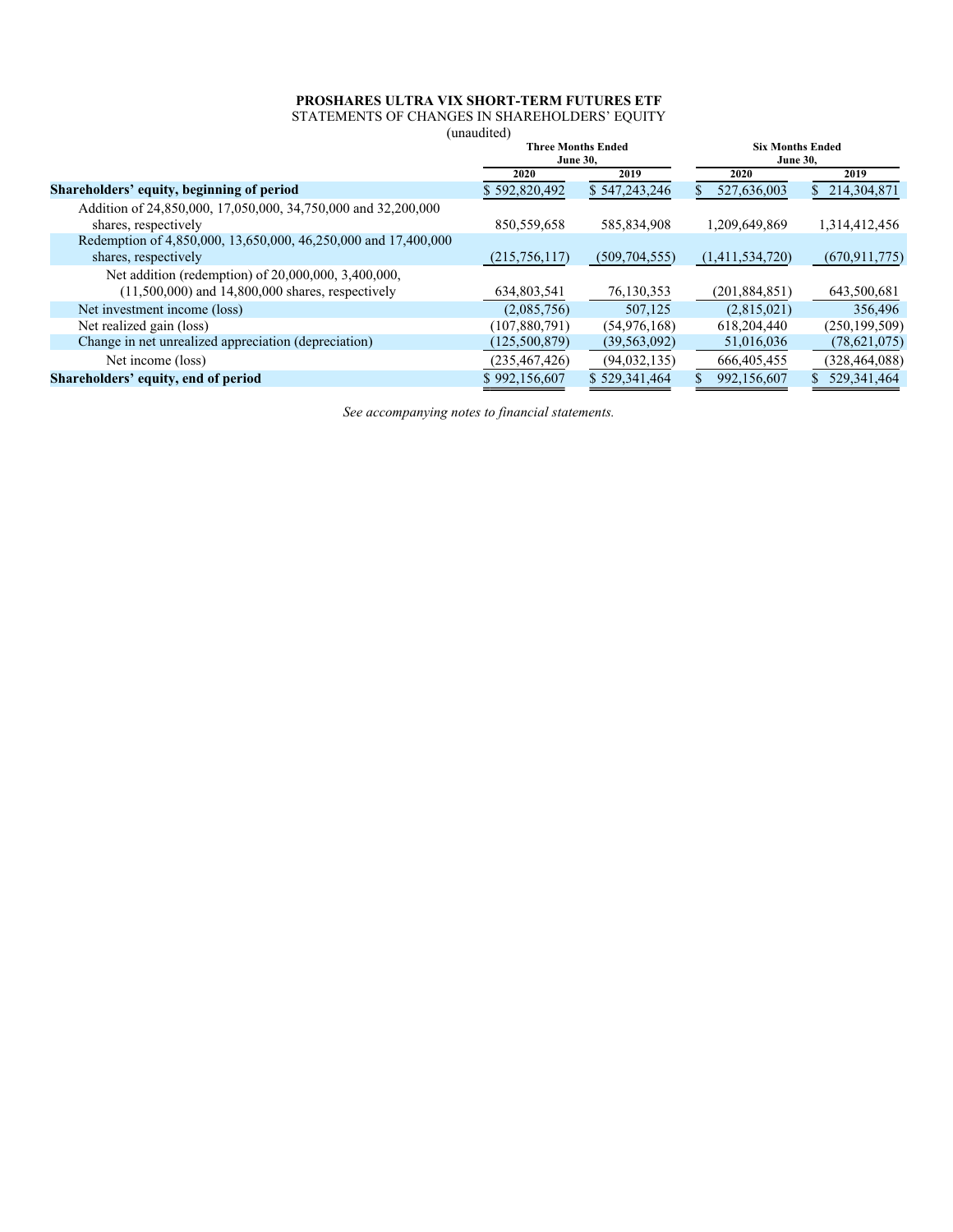## STATEMENTS OF CASH FLOWS (unaudited)

| , unuunnon                                                                                         | <b>Six Months Ended</b> |                     |
|----------------------------------------------------------------------------------------------------|-------------------------|---------------------|
|                                                                                                    | <b>June 30.</b>         |                     |
|                                                                                                    | 2020                    | 2019                |
| <b>Cash flow from operating activities</b>                                                         |                         |                     |
| Net income (loss)                                                                                  | 666,405,455             | $$^{(328,464,088)}$ |
| Adjustments to reconcile net income (loss) to net cash provided by (used in) operating activities: |                         |                     |
| Purchases of short-term U.S. government and agency obligations                                     | (295, 430, 934)         | (4,484,535,007)     |
| Proceeds from sales or maturities of short-term U.S. government and agency obligations             | 379,000,000             | 4,370,237,635       |
| Net amortization and accretion on short-term U.S. government and agency obligations                | (818, 563)              | (1,027,843)         |
| Net realized gain (loss) on investments                                                            |                         | 350                 |
| Change in unrealized appreciation (depreciation) on investments                                    | 3,763,464               | 851,323             |
| Decrease (Increase) in receivable on futures contracts                                             | (18, 827, 433)          | (7,423,045)         |
| Decrease (Increase) in interest receivable                                                         | 183,042                 | (407, 192)          |
| Increase (Decrease) in payable to Sponsor                                                          | 189,418                 | 241,897             |
| Increase (Decrease) in brokerage commissions and fees payable                                      | 248,909                 |                     |
| Increase (Decrease) in payable on futures contracts                                                | 27,599,533              | 17,934,744          |
| Net cash provided by (used in) operating activities                                                | 762,312,891             | (432, 591, 226)     |
| <b>Cash flow from financing activities</b>                                                         |                         |                     |
| Proceeds from addition of shares                                                                   | 1,147,154,570           | 1,305,852,193       |
| Payment on shares redeemed                                                                         | (1,411,534,720)         | (670, 911, 775)     |
| Net cash provided by (used in) financing activities                                                | (264, 380, 150)         | 634,940,418         |
| Net increase (decrease) in cash                                                                    | 497,932,741             | 202,349,192         |
| Cash, beginning of period                                                                          | 361, 561, 329           | 202,920,595         |
| Cash, end of period                                                                                | 859,494,070             | \$<br>405,269,787   |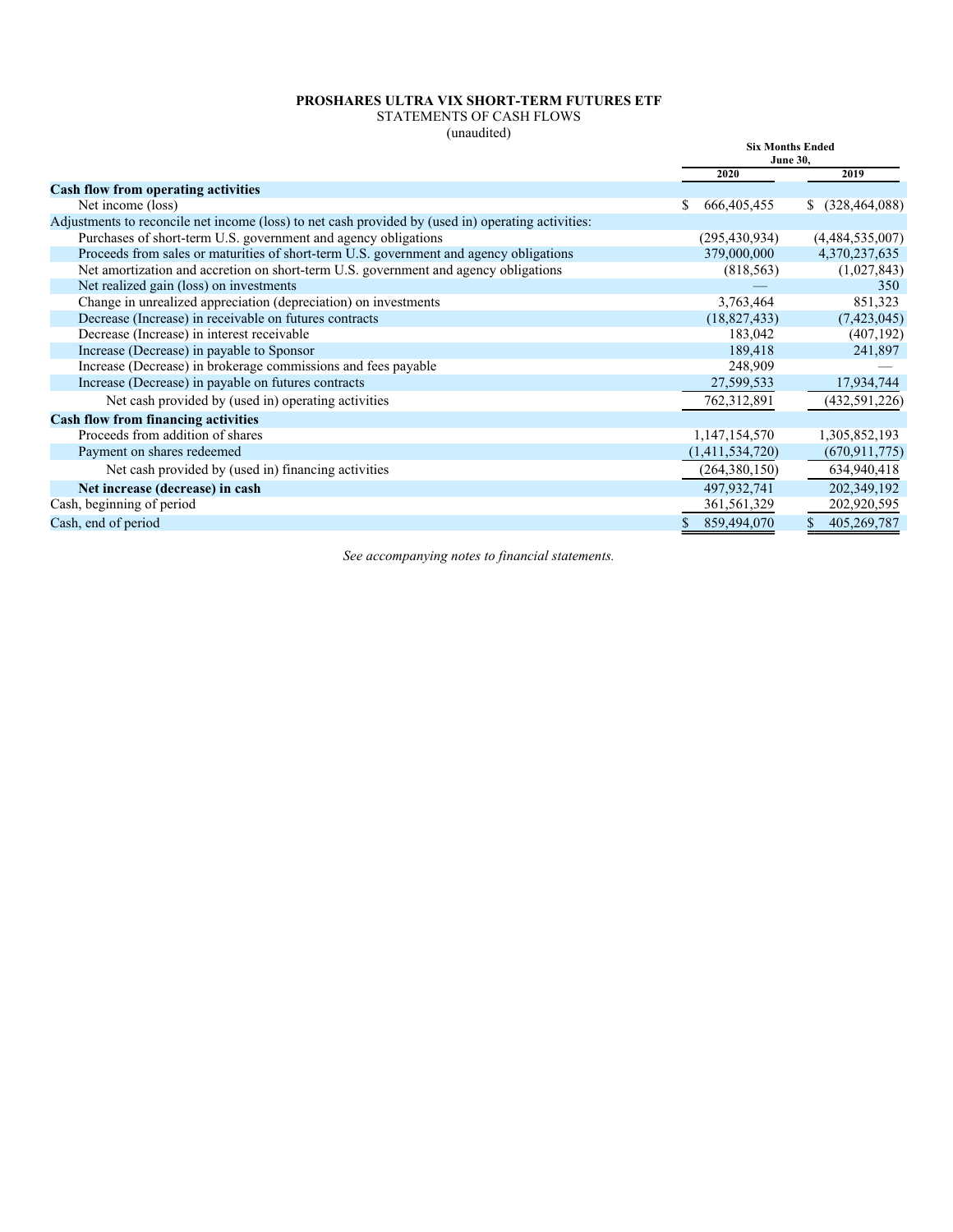## **PROSHARES ULTRA YEN**  STATEMENTS OF FINANCIAL CONDITION

|                                                                                                     | June 30, 2020 |                   |
|-----------------------------------------------------------------------------------------------------|---------------|-------------------|
| <b>Assets</b>                                                                                       | (unaudited)   | December 31, 2019 |
|                                                                                                     | \$            |                   |
| Short-term U.S. government and agency obligations (Note 3) (cost \$- and \$1,808,030, respectively) |               | \$<br>1,808,104   |
| Cash                                                                                                | 2,427,143     | 3,283,138         |
| Segregated cash balances with brokers for foreign currency forward contracts                        | 300,000       | 500,000           |
| Unrealized appreciation on foreign currency forward contracts                                       | 39,430        |                   |
| Interest receivable                                                                                 | 281           | 4,726             |
| Total assets                                                                                        | 2,766,854     | 5,595,968         |
| Liabilities and shareholders' equity                                                                |               |                   |
| <b>Liabilities</b>                                                                                  |               |                   |
| Payable to Sponsor                                                                                  | 2,168         | 4,475             |
| Unrealized depreciation on foreign currency forward contracts                                       | 331           | 10,529            |
| <b>Total liabilities</b>                                                                            | 2,499         | 15,004            |
| Commitments and Contingencies (Note 2)                                                              |               |                   |
| <b>Shareholders' equity</b>                                                                         |               |                   |
| Shareholders' equity                                                                                | 2,764,355     | 5,580,964         |
| Total liabilities and shareholders' equity                                                          | \$2,766,854   | 5,595,968<br>\$   |
| Shares outstanding                                                                                  | 49,970        | 99,970            |
| Net asset value per share                                                                           | 55.32         | 55.83             |
| Market value per share (Note 2)                                                                     | 55.31         | 55.83             |
|                                                                                                     |               |                   |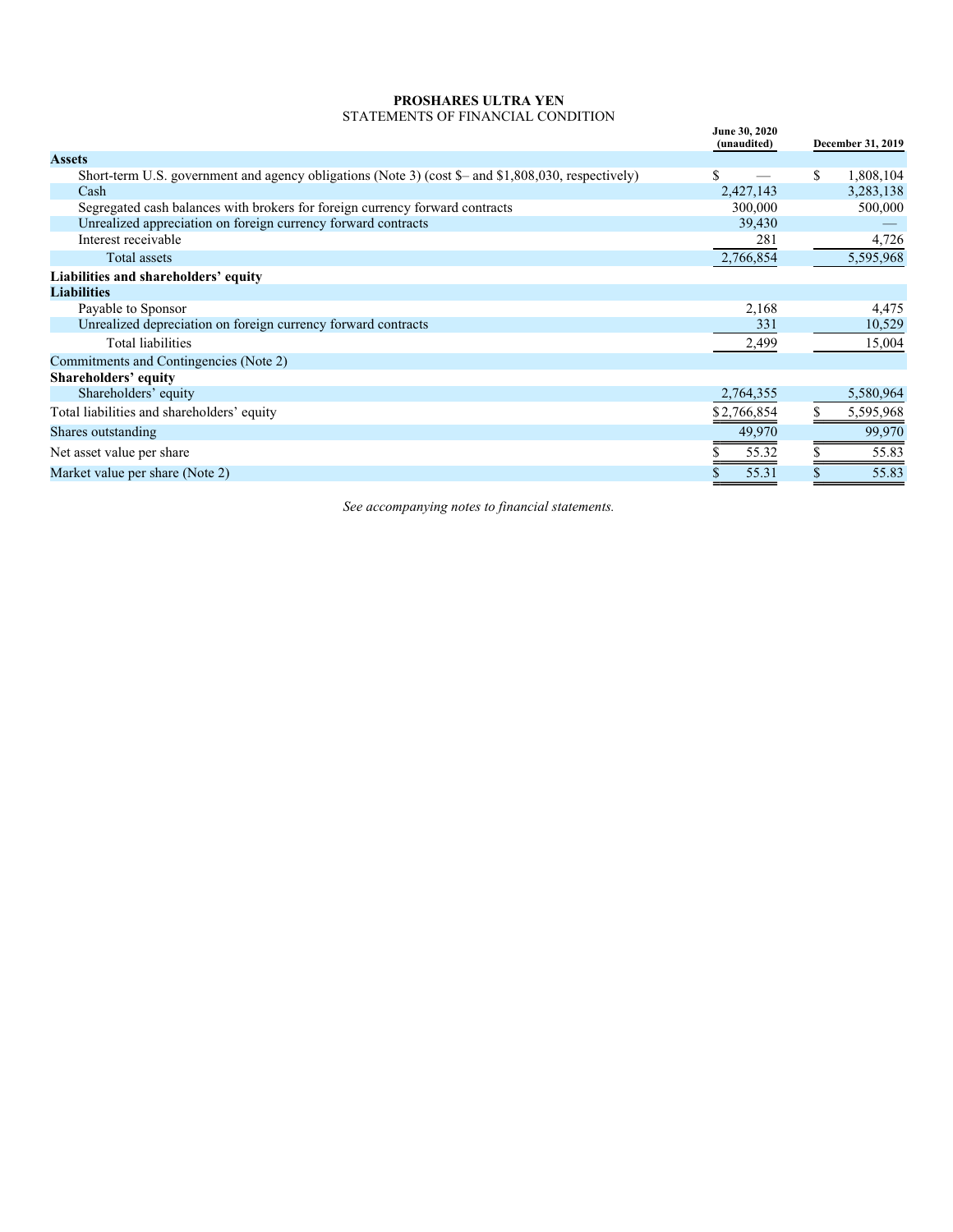### **PROSHARES ULTRA YEN**  SCHEDULE OF INVESTMENTS JUNE 30, 2020 (unaudited)

## **Foreign Currency Forward Contracts^**

| <b>Contracts to Purchase</b>         | <b>Settlement</b><br>Date | <b>Contract Amount</b><br>in Local Currency |                                         | <b>Contract Amount</b><br>in U.S. Dollars |    | Unrealized<br>Appreciation<br>(Depreciation)/<br>Value |
|--------------------------------------|---------------------------|---------------------------------------------|-----------------------------------------|-------------------------------------------|----|--------------------------------------------------------|
| Yen with Goldman Sachs International | 07/10/20                  | 336,014,517                                 | \$.                                     | 3,112,428                                 | \$ | 22,496                                                 |
| Yen with UBS AG                      | 07/10/20                  | 274,932,756                                 |                                         | 2,546,639                                 |    | 16,934                                                 |
|                                      |                           |                                             | <b>Total Unrealized</b><br>Appreciation |                                           |    | 39,430                                                 |
| <b>Contracts to Sell</b>             |                           |                                             |                                         |                                           |    |                                                        |
| Yen with UBS AG                      | 07/10/20                  | (12,240,000)                                | \$                                      | (113,377)                                 | S. | (331)                                                  |
|                                      |                           |                                             | <b>Total Unrealized</b><br>Depreciation |                                           |    | (331)                                                  |

 $\land$  The positions and counterparties herein are as of June 30, 2020. The Fund continually evaluates different counterparties for their transactions and counterparties are subject to change. New counterparties can be added at any time.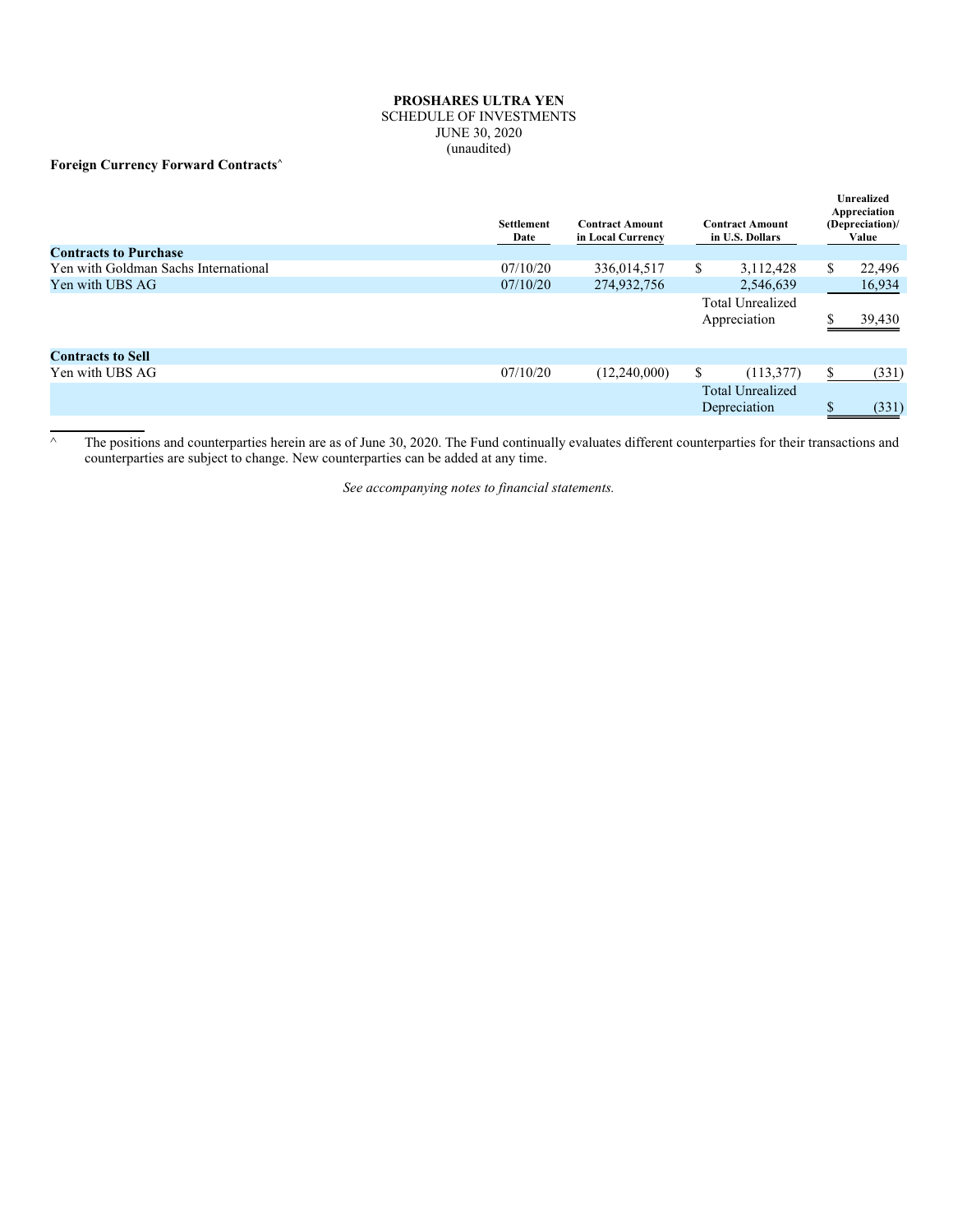### **PROSHARES ULTRA YEN**  STATEMENTS OF OPERATIONS (unaudited)

|                                                            | $($ unauuncu |                                              |           |                                            |              |
|------------------------------------------------------------|--------------|----------------------------------------------|-----------|--------------------------------------------|--------------|
|                                                            |              | <b>Three Months Ended</b><br><b>June 30,</b> |           | <b>Six Months Ended</b><br><b>June 30,</b> |              |
|                                                            |              | 2020                                         | 2019      | 2020                                       | 2019         |
| <b>Investment Income</b>                                   |              |                                              |           |                                            |              |
| Interest                                                   |              | 62<br>S                                      | \$18,875  | 8,929<br>\$                                | S.<br>45,884 |
| <b>Expenses</b>                                            |              |                                              |           |                                            |              |
| Management fee                                             |              | 6,601                                        | 9,207     | 13,842                                     | 21,645       |
| Total expenses                                             |              | 6,601                                        | 9,207     | 13,842                                     | 21,645       |
| Net investment income (loss)                               |              | (6, 539)                                     | 9,668     | (4,913)                                    | 24,239       |
| Realized and unrealized gain (loss) on investment activity |              |                                              |           |                                            |              |
| Net realized gain (loss) on                                |              |                                              |           |                                            |              |
| Foreign currency forward contracts                         |              | (106, 753)                                   | 171,283   | (115,236)                                  | 93,976       |
| Net realized gain (loss)                                   |              | (106, 753)                                   | 171,283   | (115, 236)                                 | 93,976       |
| Change in net unrealized appreciation (depreciation) on    |              |                                              |           |                                            |              |
| Foreign currency forward contracts                         |              | 68,867                                       | (16,099)  | 49,628                                     | (128, 696)   |
| Short-term U.S. government and agency obligations          |              |                                              | (352)     | (74)                                       | (352)        |
| Change in net unrealized appreciation (depreciation)       |              | 68,867                                       | (16, 451) | 49,554                                     | (129, 048)   |
| Net realized and unrealized gain (loss)                    |              | (37, 886)                                    | 154,832   | (65, 682)                                  | (35,072)     |
| Net income (loss)                                          |              | (44, 425)                                    | \$164,500 | (70, 595)<br>S.                            | (10, 833)    |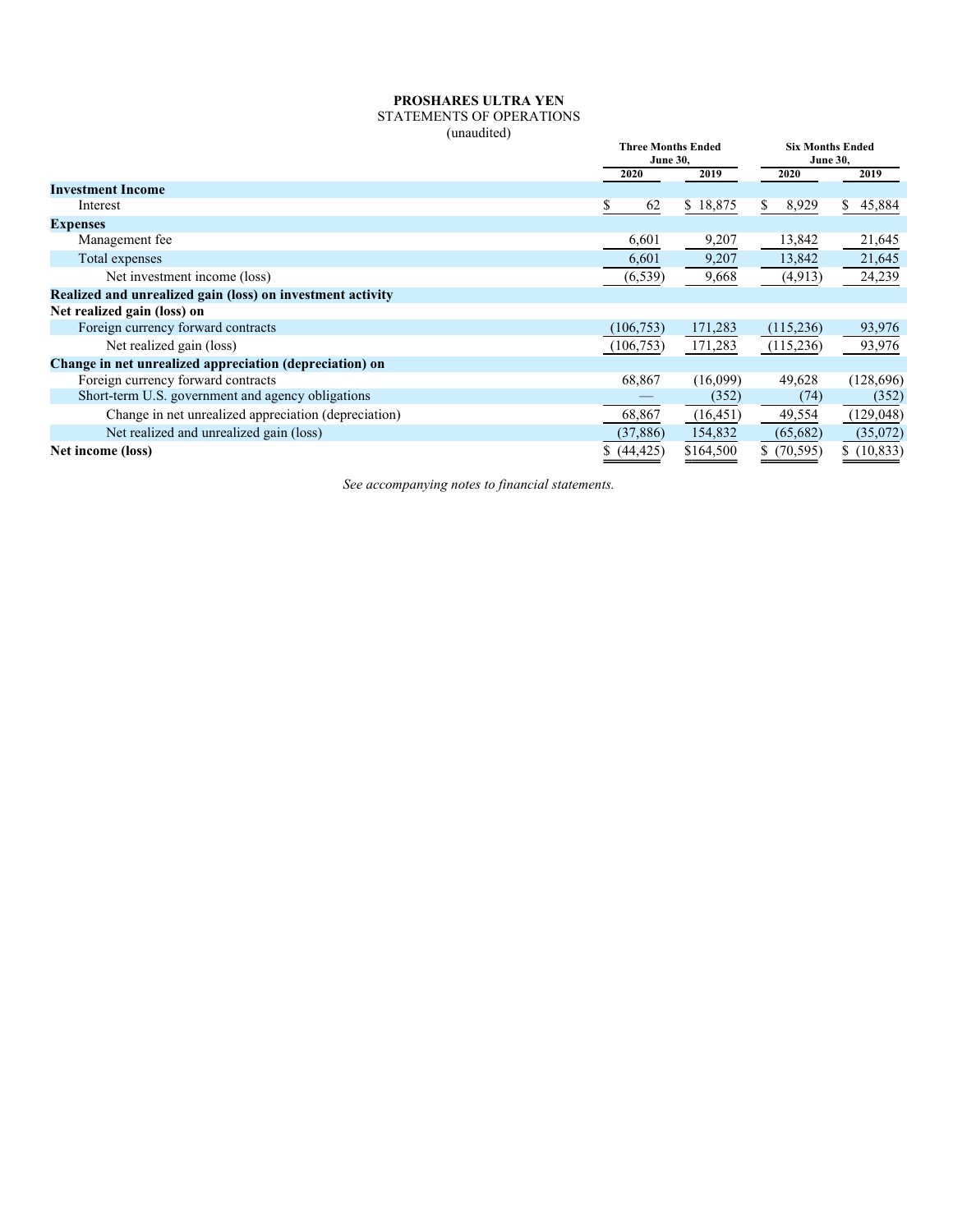### **PROSHARES ULTRA YEN**  STATEMENTS OF CHANGES IN SHAREHOLDERS' EQUITY (unaudited)

|                                                                                | <b>Three Months Ended</b><br><b>June 30.</b> |             | <b>Six Months Ended</b><br><b>June 30,</b> |             |
|--------------------------------------------------------------------------------|----------------------------------------------|-------------|--------------------------------------------|-------------|
|                                                                                | 2020                                         | 2019        | 2020                                       | 2019        |
| Shareholders' equity, beginning of period                                      | \$2,808,780                                  | \$5,563,510 | \$5,580,964                                | \$5,751,716 |
| Addition of $-$ , 50,000, $-$ and 100,000 shares, respectively                 |                                              | 2,835,708   |                                            | 5,758,562   |
| Redemption of $-$ , 50,000, 50,000 and 100,000 shares, respectively            |                                              | (2,756,321) | (2,746,014)                                | (5,692,048) |
| Net addition (redemption) of $-$ , $-$ , (50,000) and $-$ shares, respectively |                                              | 79,387      | (2,746,014)                                | 66,514      |
| Net investment income (loss)                                                   | (6, 539)                                     | 9,668       | (4,913)                                    | 24,239      |
| Net realized gain (loss)                                                       | (106, 753)                                   | 171,283     | (115,236)                                  | 93,976      |
| Change in net unrealized appreciation (depreciation)                           | 68,867                                       | (16, 451)   | 49,554                                     | (129, 048)  |
| Net income (loss)                                                              | (44, 425)                                    | 164,500     | (70, 595)                                  | (10, 833)   |
| Shareholders' equity, end of period                                            | \$2,764,355                                  | \$5,807,397 | \$2,764,355                                | \$5,807,397 |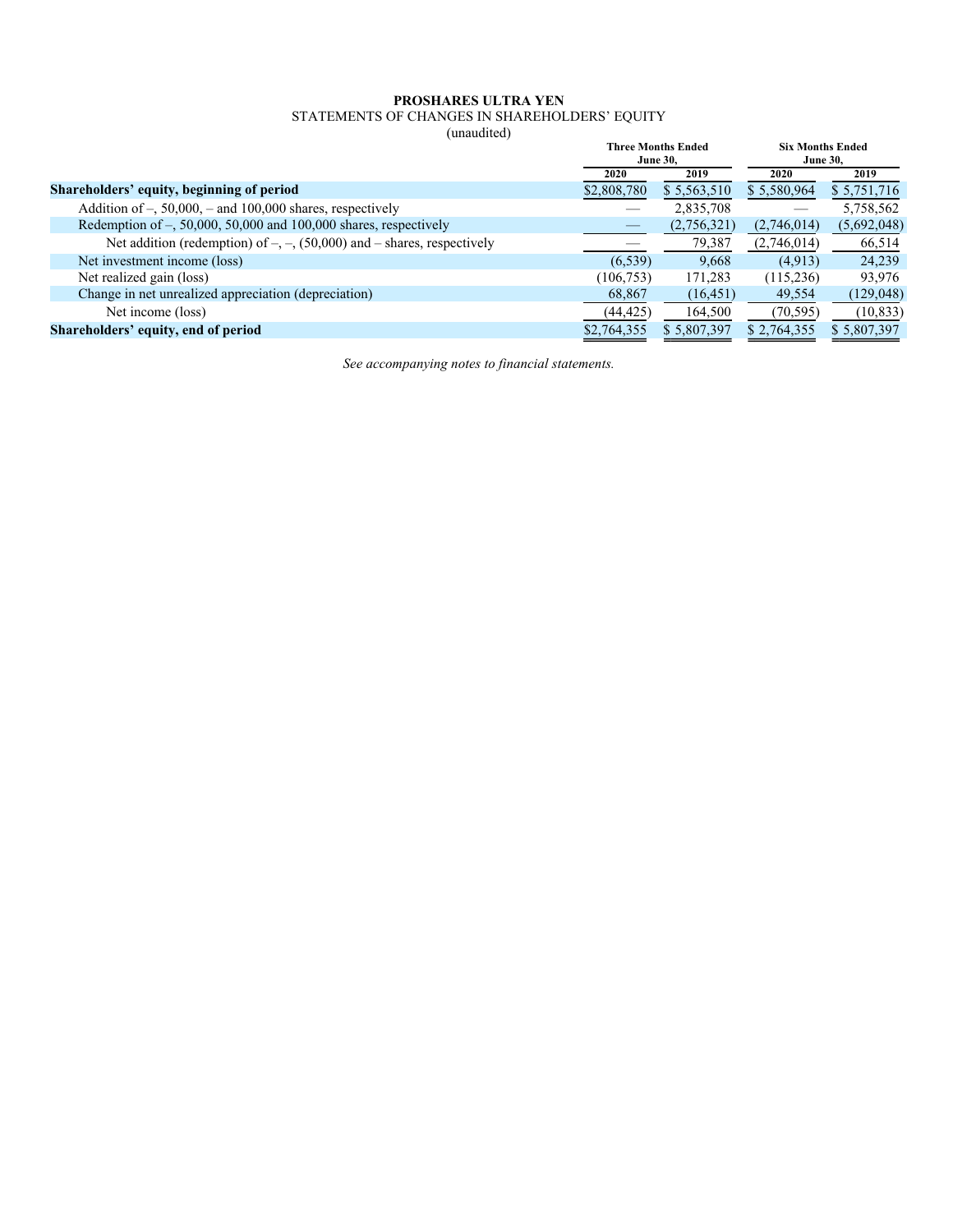### **PROSHARES ULTRA YEN**  STATEMENTS OF CASH FLOWS (unaudited)

| (unduutuvu)                                                                                        |                |                                            |
|----------------------------------------------------------------------------------------------------|----------------|--------------------------------------------|
|                                                                                                    |                | <b>Six Months Ended</b><br><b>June 30,</b> |
|                                                                                                    | 2020           | 2019                                       |
| Cash flow from operating activities                                                                |                |                                            |
| Net income (loss)                                                                                  | (70, 595)<br>S | (10, 833)<br>S.                            |
| Adjustments to reconcile net income (loss) to net cash provided by (used in) operating activities: |                |                                            |
| Purchases of short-term U.S. government and agency obligations                                     | (99,700)       | (40,320,918)                               |
| Proceeds from sales or maturities of short-term U.S. government and agency obligations             | 1,911,000      | 36,350,000                                 |
| Net amortization and accretion on short-term U.S. government and agency obligations                | (3,270)        | (9,569)                                    |
| Change in unrealized appreciation (depreciation) on investments                                    | (49, 554)      | 129,048                                    |
| Decrease (Increase) in interest receivable                                                         | 4,445          | (2,458)                                    |
| Increase (Decrease) in payable to Sponsor                                                          | (2,307)        | 2,080                                      |
| Net cash provided by (used in) operating activities                                                | 1,690,019      | (3,862,650)                                |
| <b>Cash flow from financing activities</b>                                                         |                |                                            |
| Proceeds from addition of shares                                                                   |                | 8,605,138                                  |
| Payment on shares redeemed                                                                         | (2,746,014)    | (5,692,048)                                |
| Net cash provided by (used in) financing activities                                                | (2,746,014)    | 2,913,090                                  |
| Net increase (decrease) in cash                                                                    | (1,055,995)    | (949, 560)                                 |
| Cash, beginning of period                                                                          | 3,783,138      | 2,726,531                                  |
| Cash, end of period                                                                                | \$2,727,143    | 1,776,971                                  |
|                                                                                                    |                |                                            |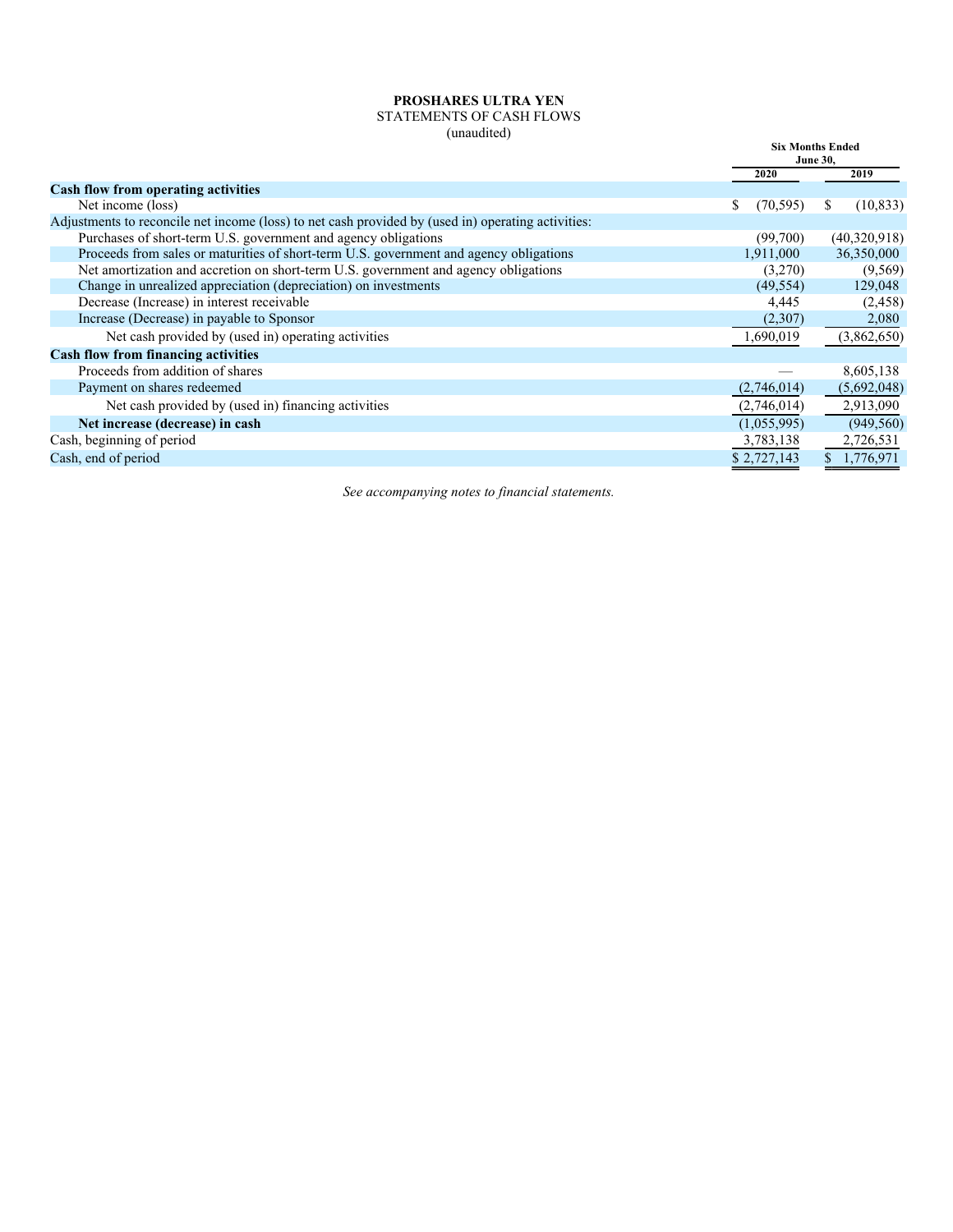STATEMENTS OF FINANCIAL CONDITION

|                                                                                                     | June 30, 2020<br>(unaudited) | December 31, 2019 |
|-----------------------------------------------------------------------------------------------------|------------------------------|-------------------|
| <b>Assets</b>                                                                                       |                              |                   |
| Short-term U.S. government and agency obligations (Note 3) (cost \$- and \$3,931,268, respectively) |                              | 3,931,474<br>\$   |
| Cash                                                                                                | 5,360,437                    | 1,506,673         |
| Segregated cash balances with brokers for futures contracts                                         | 322,740                      | 211,200           |
| Interest receivable                                                                                 | 656                          | 1,707             |
| Total assets                                                                                        | 5,683,833                    | 5,651,054         |
| Liabilities and shareholders' equity                                                                |                              |                   |
| <b>Liabilities</b>                                                                                  |                              |                   |
| Payable on open futures contracts                                                                   | 65,387                       | 37,725            |
| Payable to Sponsor                                                                                  | 4,404                        | 4,717             |
| <b>Total liabilities</b>                                                                            | 69,791                       | 42,442            |
| Commitments and Contingencies (Note 2)                                                              |                              |                   |
| <b>Shareholders' equity</b>                                                                         |                              |                   |
| Shareholders' equity                                                                                | 5,614,042                    | 5,608,612         |
| Total liabilities and shareholders' equity                                                          | \$5,683,833                  | 5,651,054         |
| Shares outstanding                                                                                  | 100,000                      | 100,000           |
| Net asset value per share                                                                           | 56.14                        | 56.09             |
| Market value per share (Note 2)                                                                     | 56.06                        | 55.88             |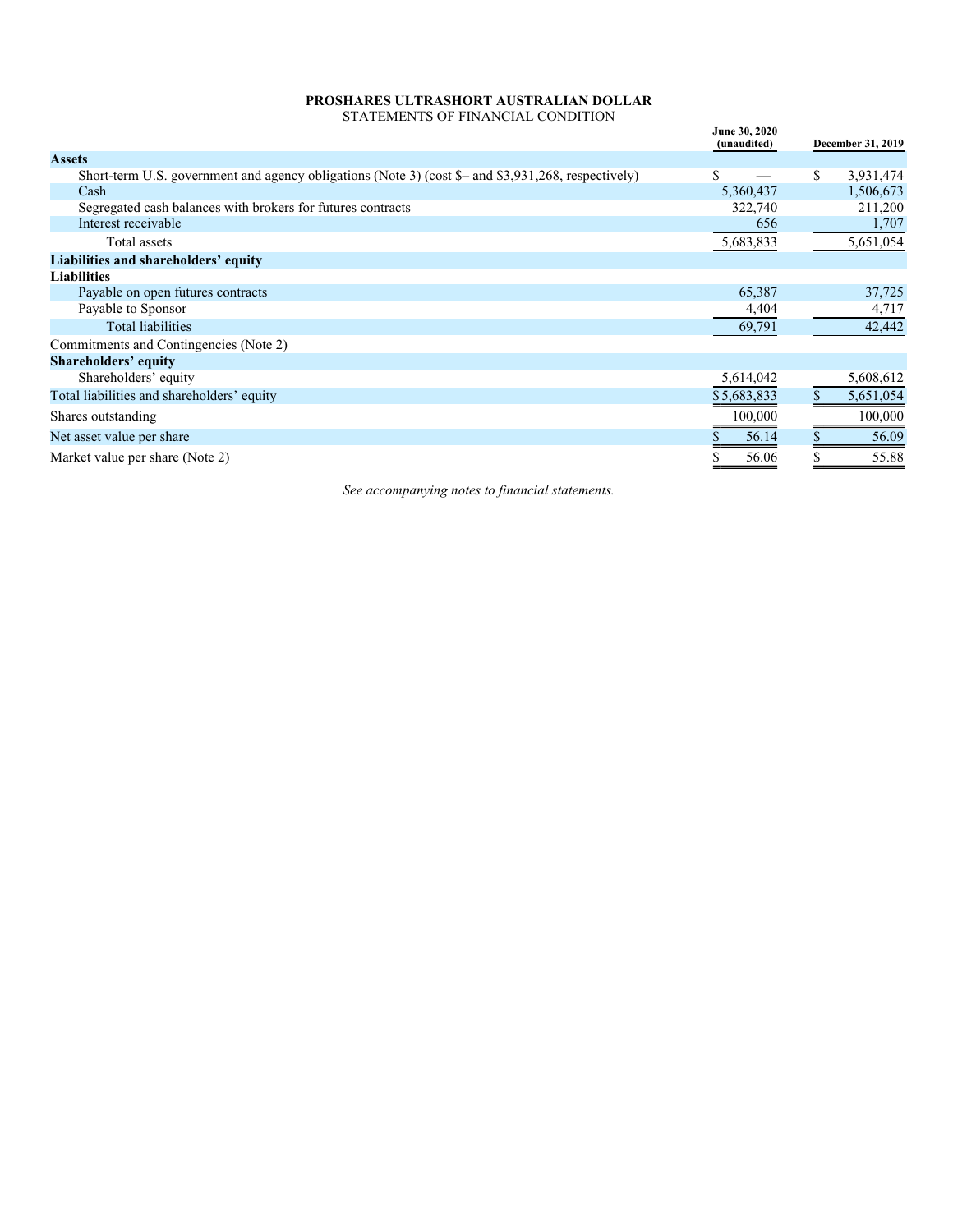### SCHEDULE OF INVESTMENTS JUNE 30, 2020 (unaudited)

**Futures Contracts Sold** 

|                                                                   |           |                 | Unrealized           |
|-------------------------------------------------------------------|-----------|-----------------|----------------------|
|                                                                   | Number of | Notional Amount | Appreciation         |
|                                                                   | Contracts | at Value        | (Depreciation)/Value |
| Australian Dollar Fx Currency Futures—CME, expires September 2020 | 163       | \$11.255.150    | 161.350              |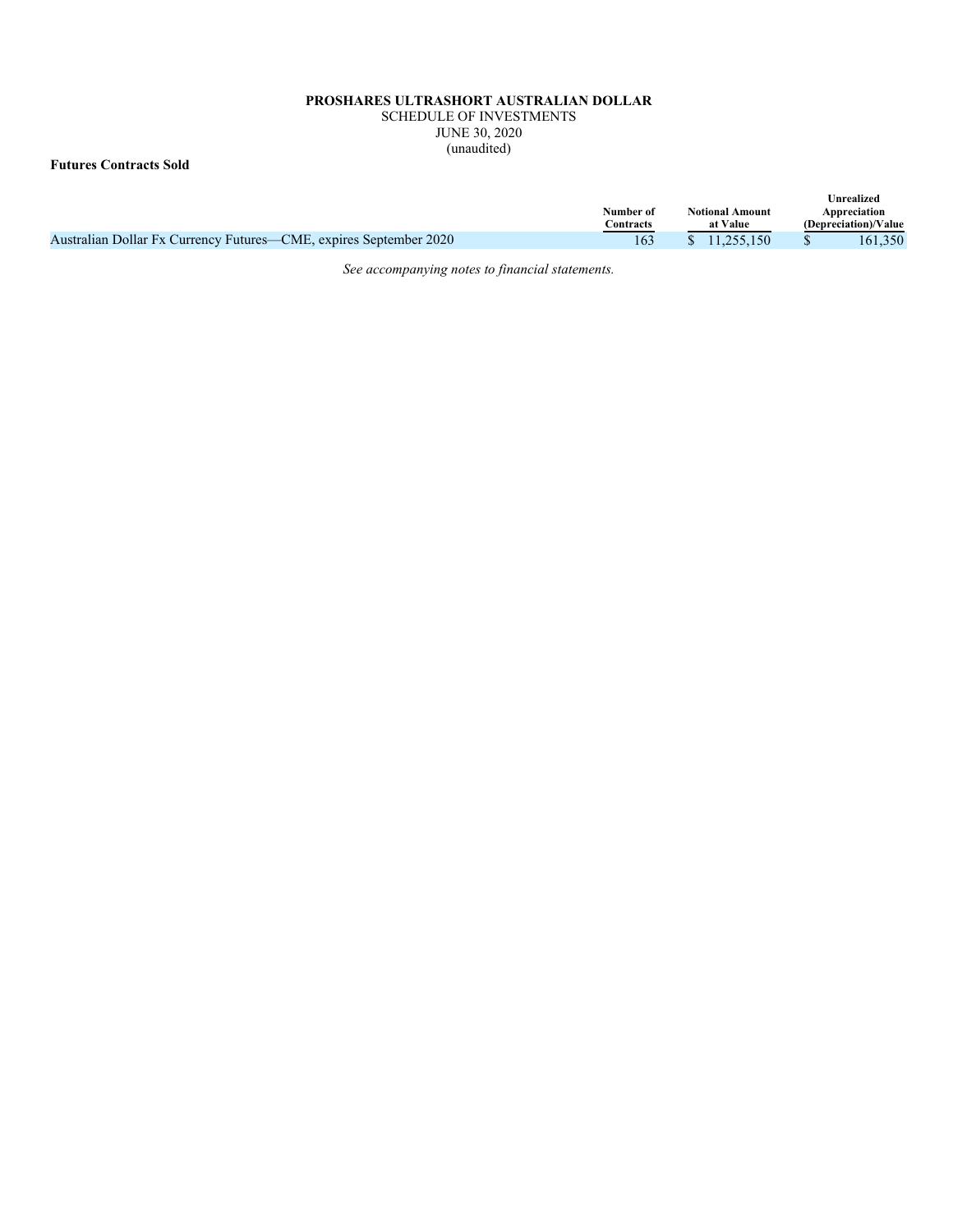STATEMENTS OF OPERATIONS (unaudited)

| <b>Three Months Ended</b> |           |                                     |                                 |
|---------------------------|-----------|-------------------------------------|---------------------------------|
|                           |           | <b>June 30,</b>                     |                                 |
|                           |           |                                     | 2019                            |
|                           |           |                                     |                                 |
| 42                        |           | 20,096<br>\$                        | \$95,764                        |
|                           |           |                                     |                                 |
| 14,888                    | 19,898    | 30,018                              | 40,978                          |
| 1,339                     | 1,429     | 2,838                               | 3,102                           |
| 16,227                    | 21,327    | 32,856                              | 44,080                          |
| (16, 185)                 | 25,895    | (12,760)                            | 51,684                          |
|                           |           |                                     |                                 |
|                           |           |                                     |                                 |
| (1,037,904)               | 250,116   | (366, 954)                          | 512,861                         |
| (1,037,904)               | 250,116   | (366, 954)                          | 512,861                         |
|                           |           |                                     |                                 |
| (562, 236)                | (74, 786) | 385,350                             | (652,001)                       |
|                           | 193       | (206)                               | 204                             |
| (562, 236)                | (74, 593) | 385,144                             | (651,797)                       |
| (1,600,140)               | 175,523   | 18,190                              | (138, 936)                      |
| \$(1,616,325)             | \$201,418 | 5,430<br>\$                         | \$ (87,252)                     |
| $($ unauun $\epsilon$ u)  | 2020      | <b>June 30,</b><br>2019<br>\$47,222 | <b>Six Months Ended</b><br>2020 |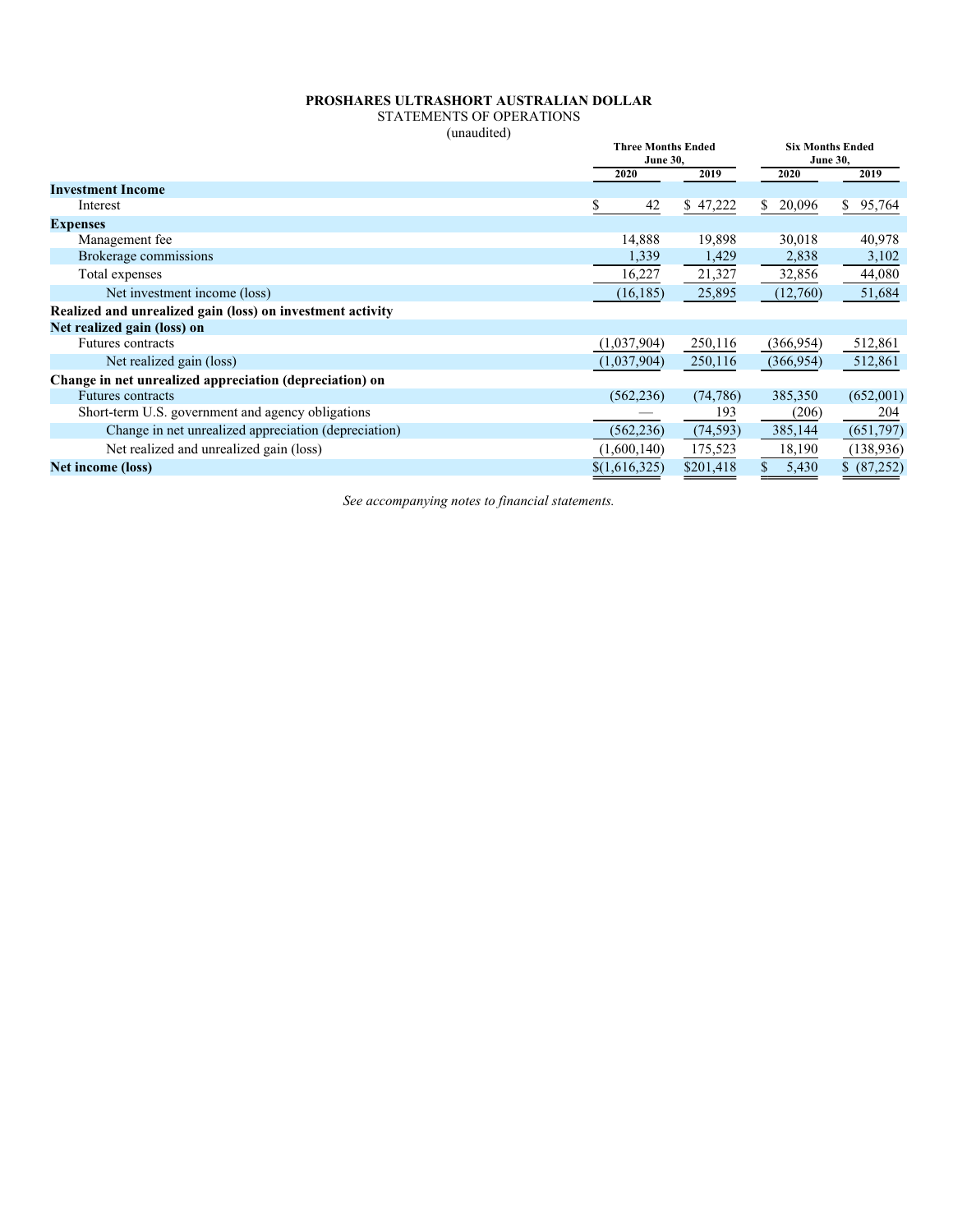# STATEMENTS OF CHANGES IN SHAREHOLDERS' EQUITY

(unaudited)

|                                                                                | <b>Three Months Ended</b><br><b>June 30.</b> |             | <b>Six Months Ended</b><br><b>June 30.</b> |              |
|--------------------------------------------------------------------------------|----------------------------------------------|-------------|--------------------------------------------|--------------|
|                                                                                | 2020                                         | 2019        | 2020                                       | 2019         |
| Shareholders' equity, beginning of period                                      | \$7,230,367                                  | \$8,162,647 | \$5,608,612                                | \$11,060,333 |
| Redemption of $-$ , $-$ , $-$ and 50,000 shares, respectively                  |                                              |             |                                            | (2,609,016)  |
| Net addition (redemption) of $-$ , $-$ , $-$ and (50,000) shares, respectively |                                              |             |                                            | (2,609,016)  |
| Net investment income (loss)                                                   | (16, 185)                                    | 25,895      | (12,760)                                   | 51.684       |
| Net realized gain (loss)                                                       | (1,037,904)                                  | 250,116     | (366, 954)                                 | 512,861      |
| Change in net unrealized appreciation (depreciation)                           | (562, 236)                                   | (74, 593)   | 385,144                                    | (651,797)    |
| Net income (loss)                                                              | (1,616,325)                                  | 201,418     | 5,430                                      | (87,252)     |
| Shareholders' equity, end of period                                            | \$5,614,042                                  | \$8,364,065 | \$5,614,042                                | \$ 8,364,065 |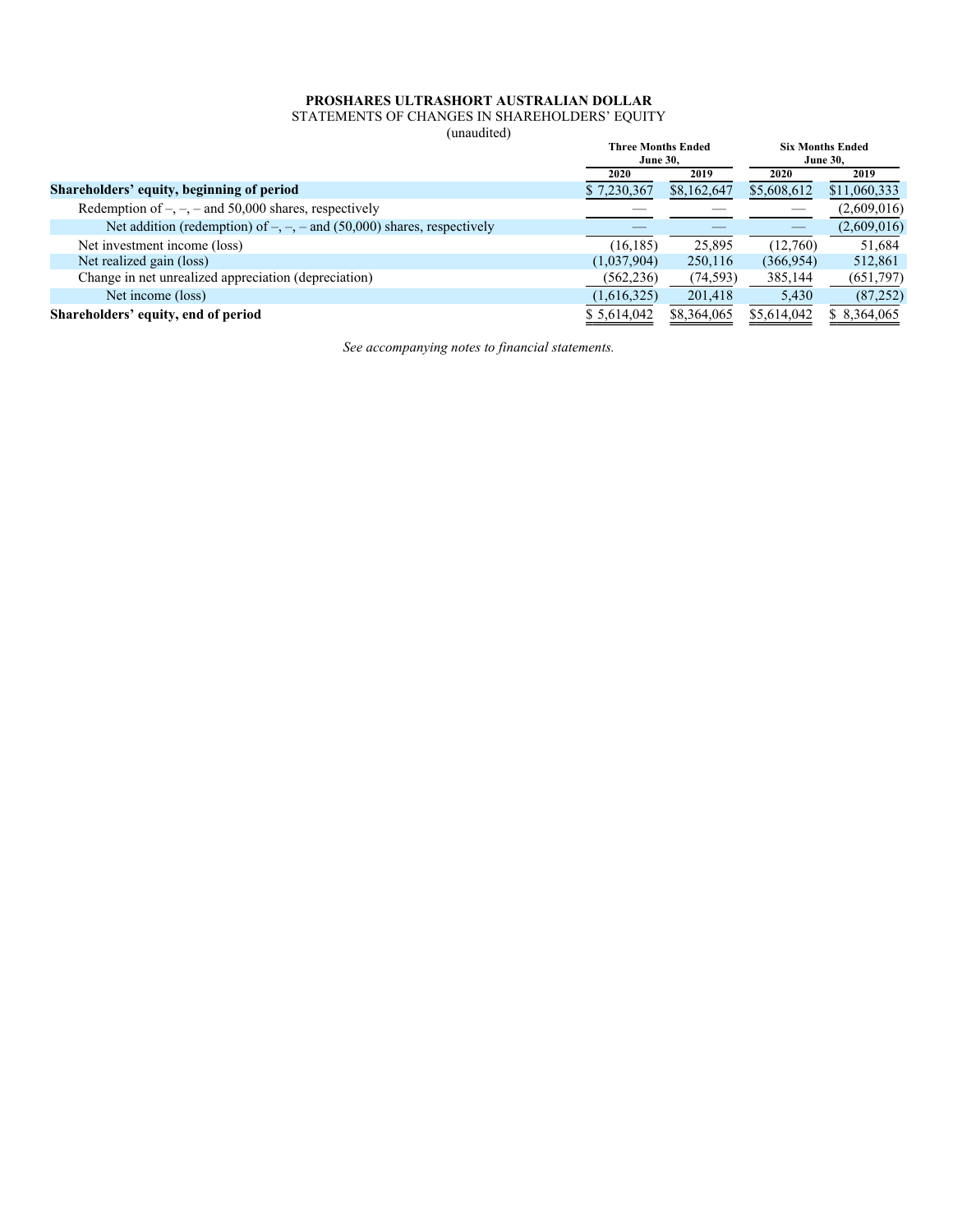## STATEMENTS OF CASH FLOWS (unaudited)

| $($ unauun $\epsilon$ u                                                                            |                                            |                 |
|----------------------------------------------------------------------------------------------------|--------------------------------------------|-----------------|
|                                                                                                    | <b>Six Months Ended</b><br><b>June 30,</b> |                 |
|                                                                                                    | 2020                                       | 2019            |
| Cash flow from operating activities                                                                |                                            |                 |
| Net income (loss)                                                                                  | \$<br>5,430                                | \$<br>(87,252)  |
| Adjustments to reconcile net income (loss) to net cash provided by (used in) operating activities: |                                            |                 |
| Purchases of short-term U.S. government and agency obligations                                     | (498,498)                                  | (127, 013, 643) |
| Proceeds from sales or maturities of short-term U.S. government and agency obligations             | 4,436,000                                  | 124,350,000     |
| Net amortization and accretion on short-term U.S. government and agency obligations                | (6,234)                                    | (23, 242)       |
| Change in unrealized appreciation (depreciation) on investments                                    | 206                                        | (204)           |
| Decrease (Increase) in receivable on futures contracts                                             |                                            | 6,300           |
| Decrease (Increase) in interest receivable                                                         | 1,051                                      | (3,206)         |
| Increase (Decrease) in payable to Sponsor                                                          | (313)                                      | (1,688)         |
| Increase (Decrease) in payable on futures contracts                                                | 27,662                                     | 34,377          |
| Net cash provided by (used in) operating activities                                                | 3,965,304                                  | (2,738,558)     |
| <b>Cash flow from financing activities</b>                                                         |                                            |                 |
| Payment on shares redeemed                                                                         |                                            | (2,609,016)     |
| Net cash provided by (used in) financing activities                                                |                                            | (2,609,016)     |
| Net increase (decrease) in cash                                                                    | 3,965,304                                  | (5,347,574)     |
| Cash, beginning of period                                                                          | 1,717,873                                  | 10,754,381      |
| Cash, end of period                                                                                | \$5,683,177                                | 5,406,807       |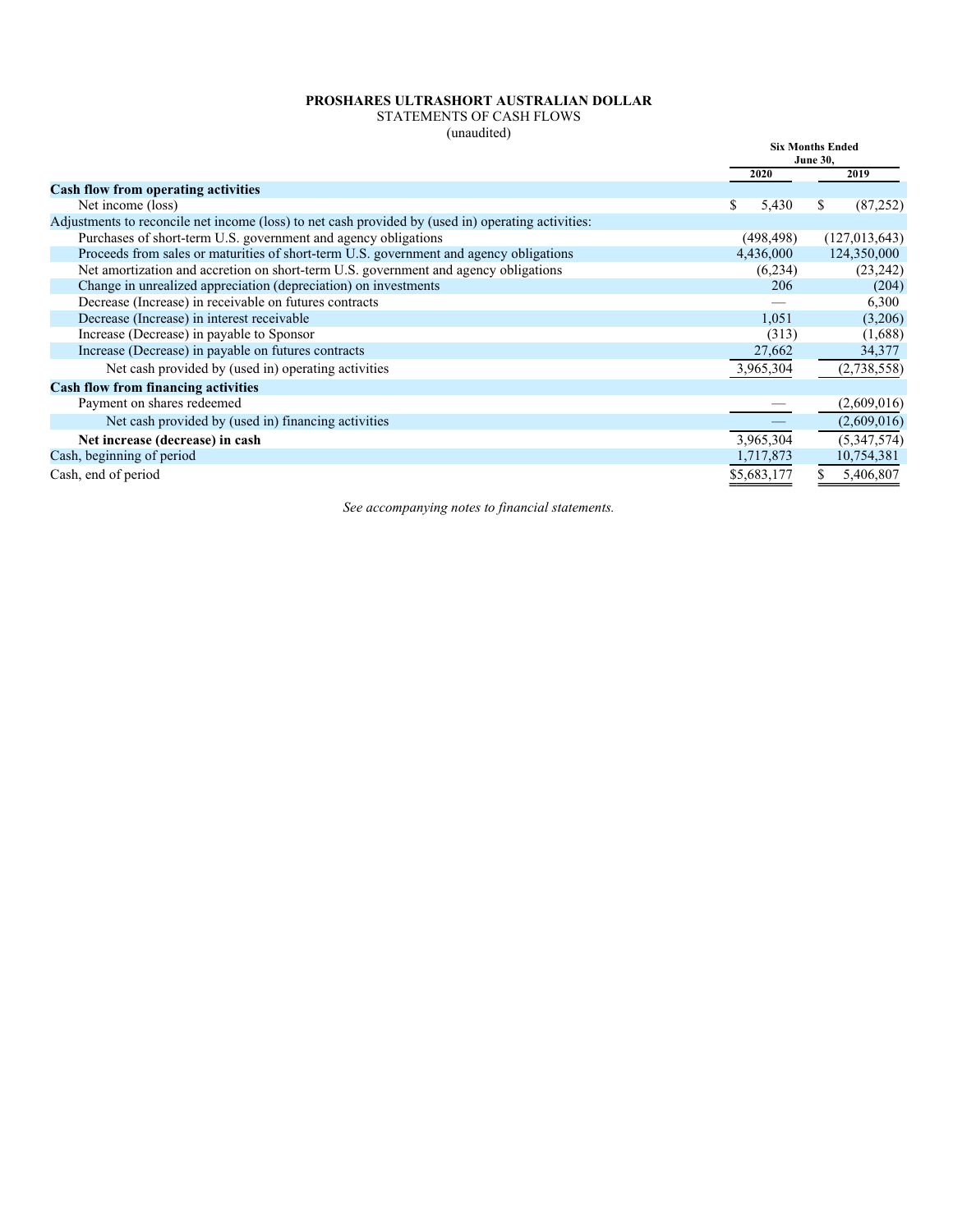STATEMENTS OF FINANCIAL CONDITION

|                                                                                                      | June 30, 2020<br>(unaudited) | <b>December 31, 2019</b>    |
|------------------------------------------------------------------------------------------------------|------------------------------|-----------------------------|
| <b>Assets</b>                                                                                        |                              |                             |
| Short-term U.S. government and agency obligations (Note 3) (cost \$- and \$62,196,121, respectively) | \$                           | S.<br>62,199,283            |
| Cash                                                                                                 | 40,877,822                   | 50,856,757                  |
| Segregated cash balances with brokers for futures contracts                                          | 46,872,390                   | 7,239,420                   |
| Segregated cash balances with brokers for swap agreements                                            | 22,643,000                   | 3,813,000                   |
| Receivable from capital shares sold                                                                  | 8,233,885                    | 4,267,015                   |
| Receivable on open futures contracts                                                                 | 8,686,145                    | 1,144,404                   |
| Interest receivable                                                                                  | 4,786                        | 54,165                      |
| Total assets                                                                                         | 127,318,028                  | 129,574,044                 |
| Liabilities and shareholders' equity                                                                 |                              |                             |
| <b>Liabilities</b>                                                                                   |                              |                             |
| Payable on open futures contracts                                                                    | 7,318,957                    |                             |
| Payable to Sponsor                                                                                   | 81,495                       | 88,432                      |
| Unrealized depreciation on swap agreements                                                           | 2,095,678                    | 4,033,931                   |
| <b>Total liabilities</b>                                                                             | 9,496,130                    | 4,122,363                   |
| Commitments and Contingencies (Note 2)                                                               |                              |                             |
| <b>Shareholders' equity</b>                                                                          |                              |                             |
| Shareholders' equity                                                                                 | 117,821,898                  | 125,451,681                 |
| Total liabilities and shareholders' equity                                                           | \$127,318,028                | $\mathbb{S}$<br>129,574,044 |
| Shares outstanding                                                                                   | 6,439,884                    | 10,289,884                  |
| Net asset value per share                                                                            | 18.30                        | 12.19                       |
| Market value per share (Note 2)                                                                      | 18.25                        | 12.15                       |
|                                                                                                      |                              |                             |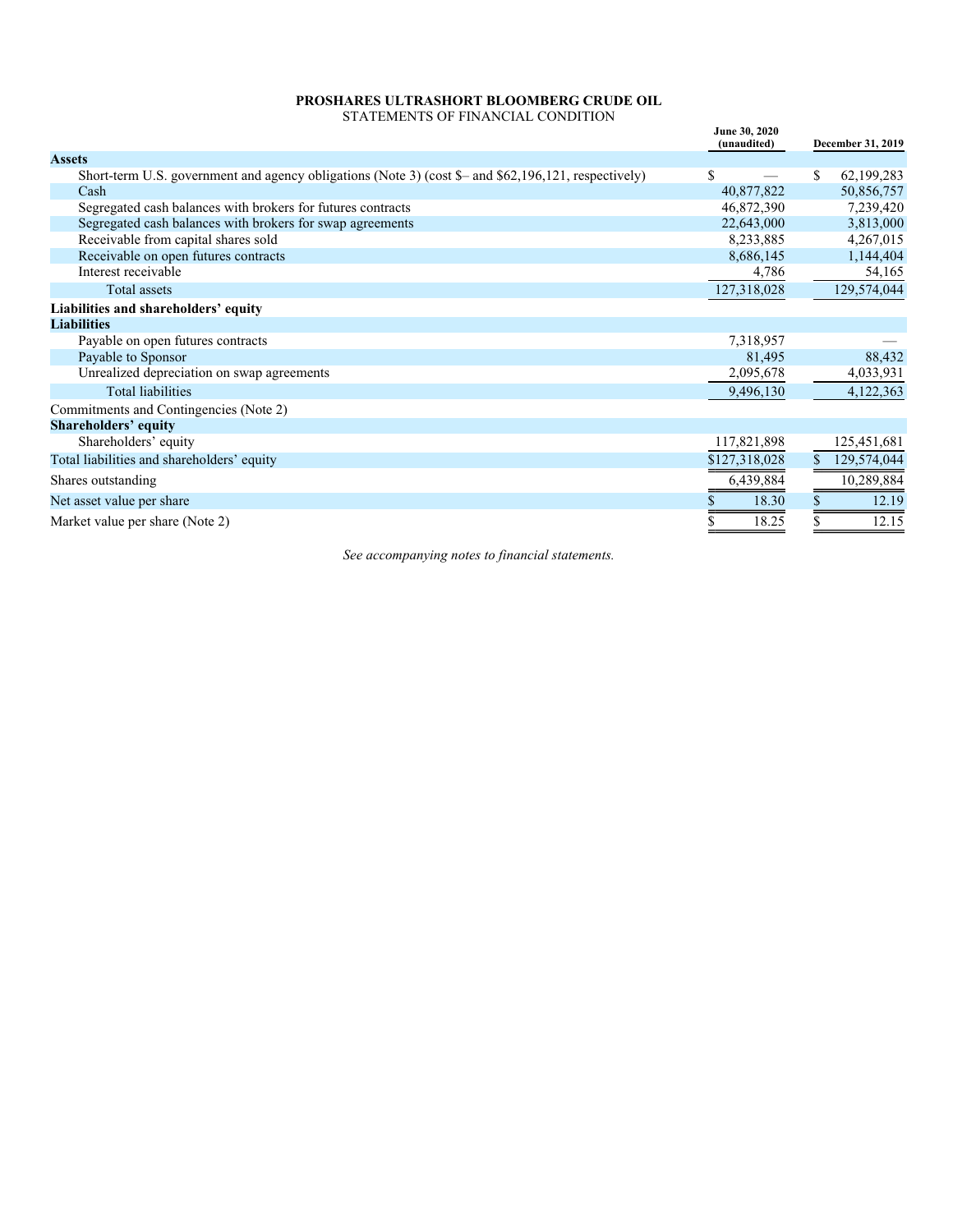#### SCHEDULE OF INVESTMENTS JUNE 30, 2020

## (unaudited)

**Unrealized**

### **Futures Contracts Sold**

|                                             | Number of<br>Contracts | <b>Notional Amount</b><br>at Value | unreanzed<br>Appreciation<br>(Depreciation)/<br>Value |
|---------------------------------------------|------------------------|------------------------------------|-------------------------------------------------------|
| WTI Crude Oil—NYMEX, expires September 2020 | 919                    | 36.153.460                         | 341.288                                               |
| WTI Crude Oil—NYMEX, expires October 2020   | 1.990                  | 78,565,200                         | (1,580)                                               |
| WTI Crude Oil—NYMEX, expires December 2020  | 1.980                  | 78,566,400                         | (4,013,856)                                           |
|                                             |                        |                                    | \$(3,674,148)                                         |

#### **Total Return Swap Agreements^**

|                                                                                              | <b>Rate Paid</b><br>(Received) | Termination<br>Date | <b>Notional Amount</b><br>at Value**    | Unrealized<br>Appreciation<br>(Depreciation)/Value |
|----------------------------------------------------------------------------------------------|--------------------------------|---------------------|-----------------------------------------|----------------------------------------------------|
| Swap agreement with Goldman Sachs International based on<br>Bloomberg WTI Crude Oil Subindex | $5.00\%$                       | 07/02/20            | (42,317,531)                            | (2,095,678)                                        |
|                                                                                              |                                |                     | <b>Total Unrealized</b><br>Depreciation | (2,095,678)                                        |

 $\land$  The positions and counterparties herein are as of June 30, 2020. The Fund continually evaluates different counterparties for their transactions and counterparties are subject to change. New counterparties can be added at any time.

\*\* For swap agreements, a positive amount represents "long" exposure to the benchmark index. A negative amount represents "short" exposure to the benchmark index.

<sup>\*</sup> Reflects the floating financing rate, as of June 30, 2020, on the notional amount of the swap agreement paid to the counterparty or received from the counterparty, excluding any commissions. Total Return Swap Agreements payment is due at termination/maturity.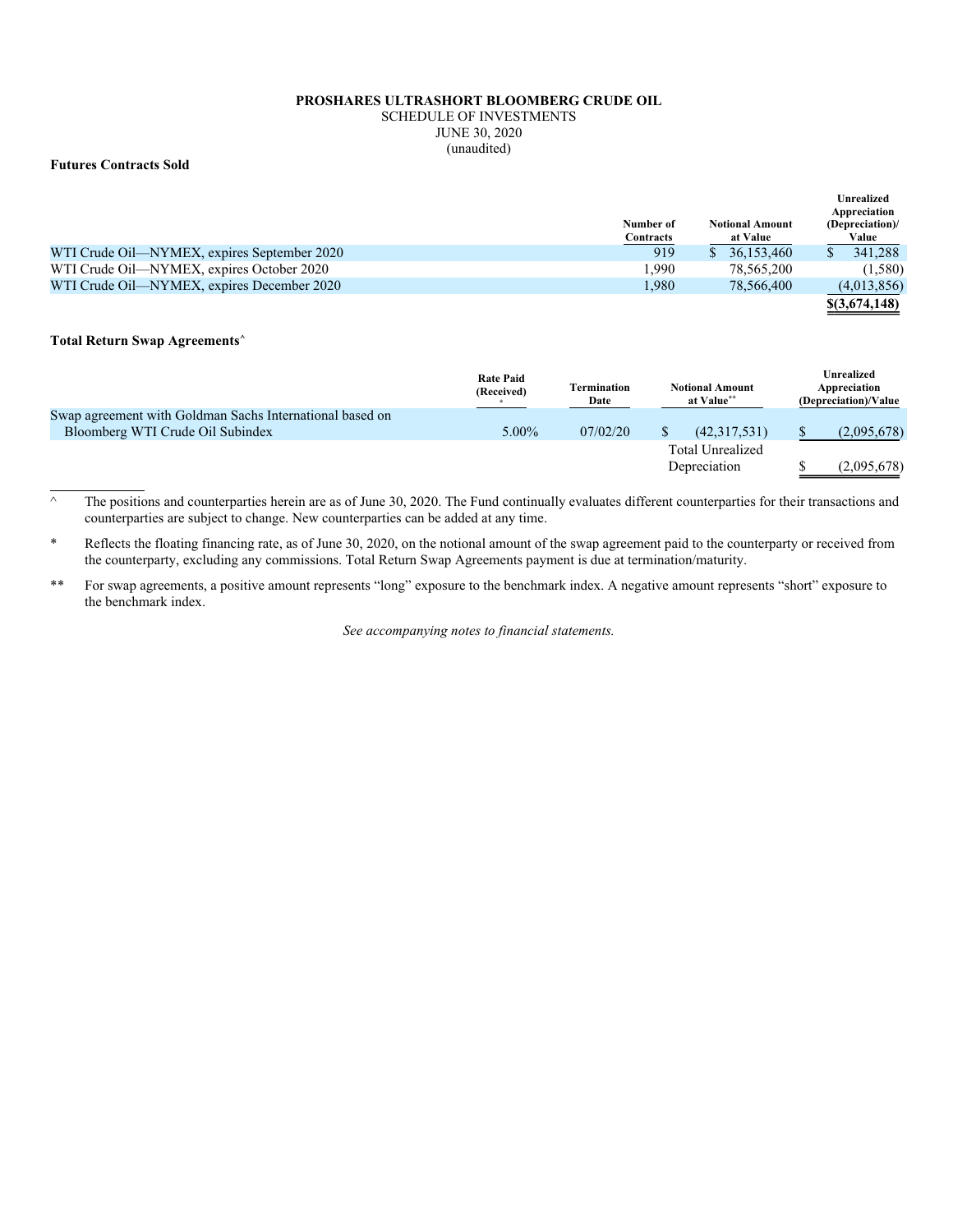### STATEMENTS OF OPERATIONS (unaudited)

|                                                            |                | <b>Three Months Ended</b><br><b>June 30,</b> |              | <b>Six Months Ended</b><br><b>June 30,</b> |  |
|------------------------------------------------------------|----------------|----------------------------------------------|--------------|--------------------------------------------|--|
|                                                            | 2020           | 2019                                         | 2020         | 2019                                       |  |
| <b>Investment Income</b>                                   |                |                                              |              |                                            |  |
| Interest                                                   | 6,209          | 424,765<br>S                                 | 254,918<br>S | 786,536                                    |  |
| <b>Expenses</b>                                            |                |                                              |              |                                            |  |
| Management fee                                             | 348,900        | 190,096                                      | 551,269      | 356,422                                    |  |
| Brokerage commissions                                      | 346,732        | 18,872                                       | 423,785      | 28,502                                     |  |
| Brokerage fees                                             | 93,303         |                                              | 93,303       |                                            |  |
| Total expenses                                             | 788,935        | 208,968                                      | 1,068,357    | 384,924                                    |  |
| Net investment income (loss)                               | (782, 726)     | 215,797                                      | (813, 439)   | 401,612                                    |  |
| Realized and unrealized gain (loss) on investment activity |                |                                              |              |                                            |  |
| Net realized gain (loss) on                                |                |                                              |              |                                            |  |
| <b>Futures</b> contracts                                   | (6,718,825)    | (1,994,174)                                  | (214, 136)   | (5,183,906)                                |  |
| Swap agreements                                            | (228, 522)     | 12, 117, 296                                 | 44,940,811   | 6,151,869                                  |  |
| Short-term U.S. government and agency obligations          |                | 1,200                                        | (20)         | 1,200                                      |  |
| Net realized gain (loss)                                   | (6,947,347)    | 10,124,322                                   | 44,726,655   | 969,163                                    |  |
| Change in net unrealized appreciation (depreciation) on    |                |                                              |              |                                            |  |
| <b>Futures</b> contracts                                   | (55,392,539)   | 1,408,268                                    | (555, 459)   | (4,822,648)                                |  |
| Swap agreements                                            | (19,802,897)   | (3,960,062)                                  | 1,938,253    | (30, 646, 178)                             |  |
| Short-term U.S. government and agency obligations          | (6,289)        | 8,300                                        | (3,162)      | 7,098                                      |  |
| Change in net unrealized appreciation (depreciation)       | (75,201,725)   | (2, 543, 494)                                | 1,379,632    | (35,461,728)                               |  |
| Net realized and unrealized gain (loss)                    | (82, 149, 072) | 7,580,828                                    | 46,106,287   | (34, 492, 565)                             |  |
| Net income (loss)                                          | \$(82,931,798) | \$7,796,625                                  | \$45,292,848 | \$(34,090,953)                             |  |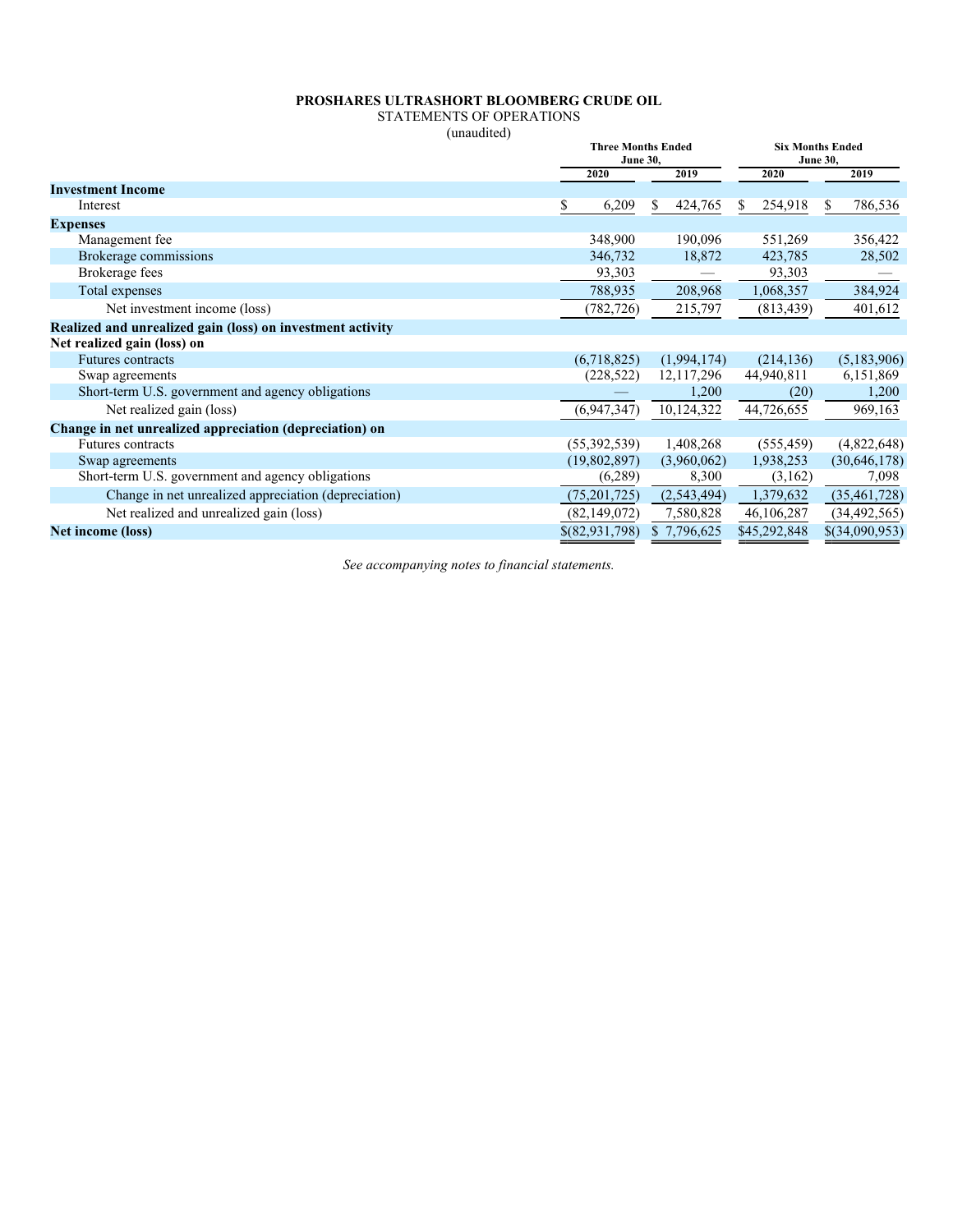STATEMENTS OF CHANGES IN SHAREHOLDERS' EQUITY

|                                                                                                    | <b>Three Months Ended</b><br><b>June 30.</b> |                | <b>Six Months Ended</b> | <b>June 30.</b> |  |
|----------------------------------------------------------------------------------------------------|----------------------------------------------|----------------|-------------------------|-----------------|--|
|                                                                                                    | 2020                                         | 2019           | 2020                    | 2019            |  |
| Shareholders' equity, beginning of period                                                          | \$100,094,023                                | \$75,826,687   | \$125,451,681           | \$114,377,311   |  |
| Addition of 19,000,000, 4,850,000, 22,350,000 and 8,250,000 shares,<br>respectively                | 597,199,474                                  | 76,776,773     | 668,428,949             | 143,253,074     |  |
| Redemption of 14,600,000, 5,300,000, 26,200,000 and 8,050,000 shares,<br>respectively              | (496, 539, 801)                              | (92, 303, 318) | (721, 351, 580)         | (155,442,665)   |  |
| Net addition (redemption) of 4,400,000, (450,000), (3,850,000) and<br>200,000 shares, respectively | 100,659,673                                  | (15,526,545)   | (52, 922, 631)          | (12, 189, 591)  |  |
| Net investment income (loss)                                                                       | (782, 726)                                   | 215,797        | (813, 439)              | 401,612         |  |
| Net realized gain (loss)                                                                           | (6,947,347)                                  | 10,124,322     | 44,726,655              | 969,163         |  |
| Change in net unrealized appreciation (depreciation)                                               | (75,201,725)                                 | (2,543,494)    | 1,379,632               | (35, 461, 728)  |  |
| Net income (loss)                                                                                  | (82, 931, 798)                               | 7,796,625      | 45,292,848              | (34,090,953)    |  |
| Shareholders' equity, end of period                                                                | \$117,821,898                                | \$68,096,767   | \$117,821,898           | 68,096,767      |  |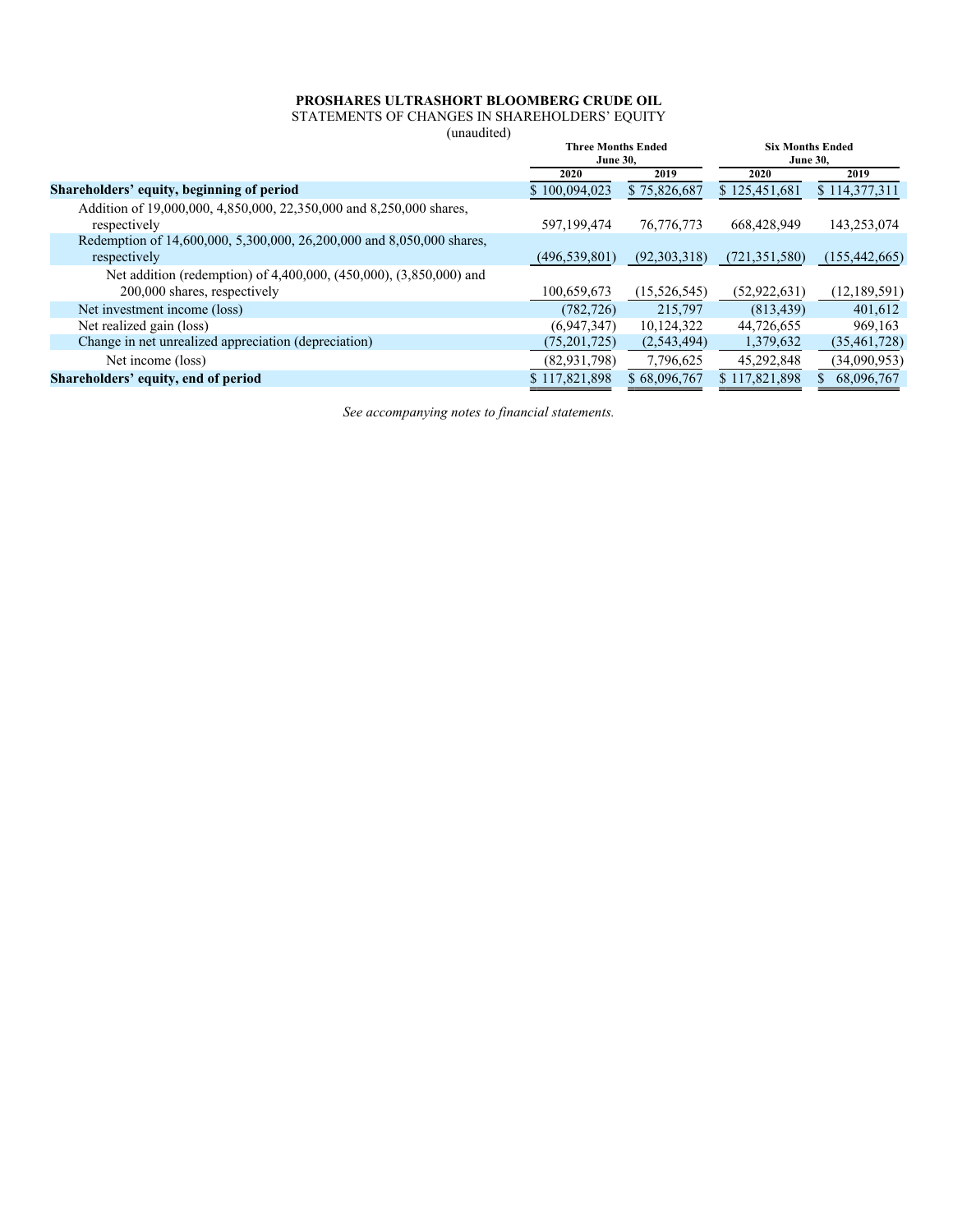## STATEMENTS OF CASH FLOWS (unaudited)

| $($ unauun $\epsilon$ u                                                                            |                  |                            |
|----------------------------------------------------------------------------------------------------|------------------|----------------------------|
|                                                                                                    |                  | <b>Six Months Ended</b>    |
|                                                                                                    |                  | <b>June 30,</b>            |
|                                                                                                    | 2020             | 2019                       |
| <b>Cash flow from operating activities</b>                                                         |                  |                            |
| Net income (loss)                                                                                  | 45,292,848<br>S. | (34,090,953)<br>S.         |
| Adjustments to reconcile net income (loss) to net cash provided by (used in) operating activities: |                  |                            |
| Purchases of short-term U.S. government and agency obligations                                     | (32,897,274)     | (1,262,653,154)            |
| Proceeds from sales or maturities of short-term U.S. government and agency obligations             | 95,246,647       | 1,254,901,091              |
| Net amortization and accretion on short-term U.S. government and agency obligations                | (153, 272)       | (575, 172)                 |
| Net realized gain (loss) on investments                                                            | 20               | (1,200)                    |
| Change in unrealized appreciation (depreciation) on investments                                    | (1,935,091)      | 30,639,080                 |
| Decrease (Increase) in receivable on futures contracts                                             | (7, 541, 741)    | 133,867                    |
| Decrease (Increase) in interest receivable                                                         | 49,379           | (15,625)                   |
| Increase (Decrease) in payable to Sponsor                                                          | (6,937)          | (38,028)                   |
| Increase (Decrease) in payable on futures contracts                                                | 7,318,957        | 211,556                    |
| Increase (Decrease) in securities purchased payable                                                |                  | 9,949,576                  |
| Net cash provided by (used in) operating activities                                                | 105, 373, 536    | (1, 538, 962)              |
| <b>Cash flow from financing activities</b>                                                         |                  |                            |
| Proceeds from addition of shares                                                                   | 664, 462, 079    | 167,079,837                |
| Payment on shares redeemed                                                                         | (721, 351, 580)  | (155, 442, 665)            |
| Net cash provided by (used in) financing activities                                                | (56,889,501)     | 11,637,172                 |
| Net increase (decrease) in cash                                                                    | 48,484,035       | 10,098,210                 |
| Cash, beginning of period                                                                          | 61,909,177       | 39,972,133                 |
| Cash, end of period                                                                                | \$110,393,212    | $\mathbb{S}$<br>50,070,343 |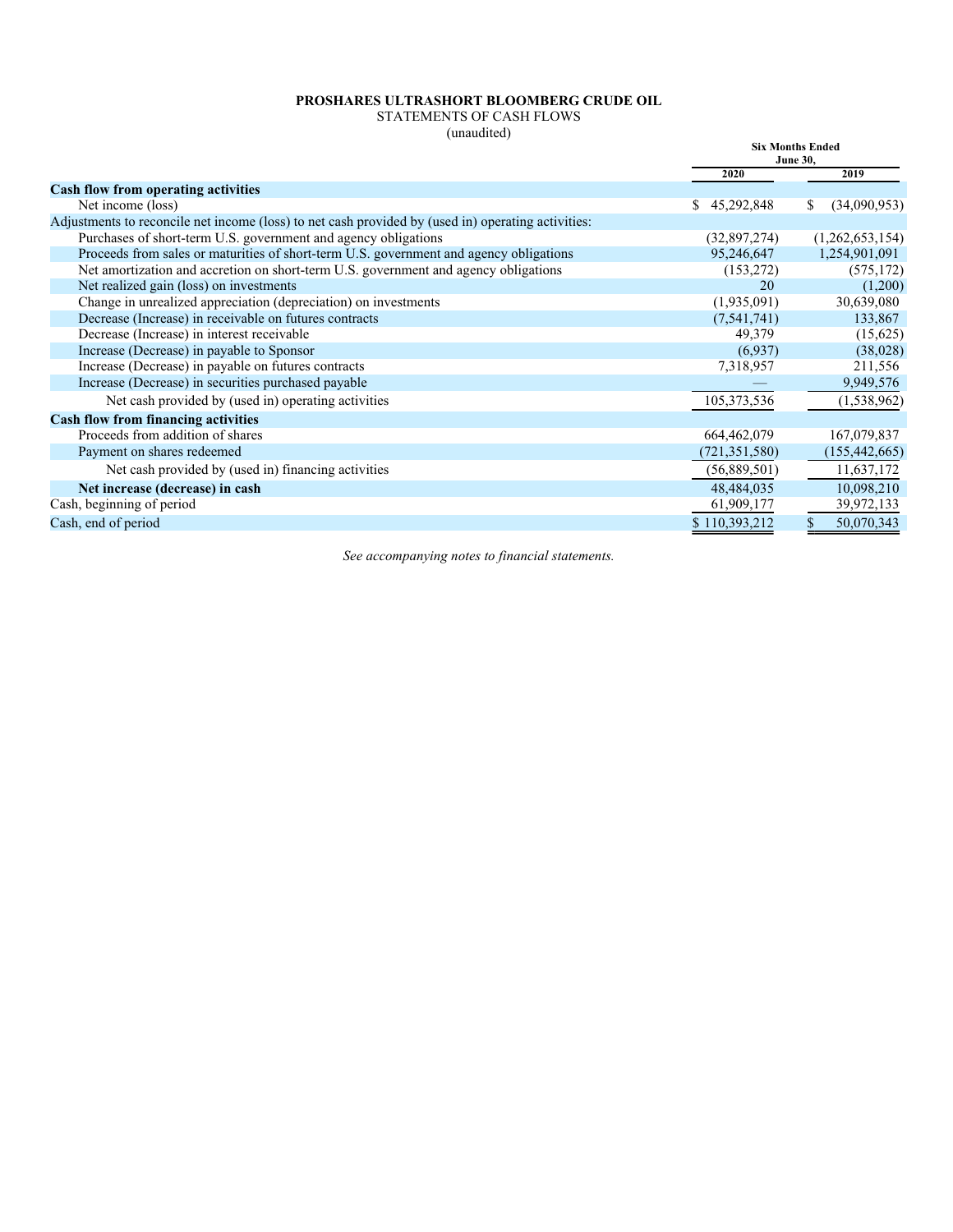## **PROSHARES ULTRASHORT BLOOMBERG NATURAL GAS**  STATEMENTS OF FINANCIAL CONDITION

| этатемертэ от тирарскае сорогиор                                                                            |                              |                   |
|-------------------------------------------------------------------------------------------------------------|------------------------------|-------------------|
|                                                                                                             | June 30, 2020<br>(unaudited) | December 31, 2019 |
| <b>Assets</b>                                                                                               |                              |                   |
| Short-term U.S. government and agency obligations (Note 3) (cost \$1,999,946 and \$5,154,603, respectively) | \$1,999,892                  | 5,154,876<br>S.   |
| Cash                                                                                                        | 18, 133, 181                 | 4,438,331         |
| Segregated cash balances with brokers for futures contracts                                                 | 6,586,014                    | 2,932,560         |
| Receivable from capital shares sold                                                                         | 3,360,532                    |                   |
| Interest receivable                                                                                         | 1,217                        | 6,522             |
| Total assets                                                                                                | 30,080,836                   | 12,532,289        |
| Liabilities and shareholders' equity                                                                        |                              |                   |
| <b>Liabilities</b>                                                                                          |                              |                   |
| Payable on open futures contracts                                                                           | 1,515,578                    | 6,826             |
| Payable to Sponsor                                                                                          | 13,048                       | 9,860             |
| Total liabilities                                                                                           | 1,528,626                    | 16,686            |
| Commitments and Contingencies (Note 2)                                                                      |                              |                   |
| Shareholders' equity                                                                                        |                              |                   |
| Shareholders' equity                                                                                        | 28,552,210                   | 12,515,603        |
| Total liabilities and shareholders' equity                                                                  | \$30,080,836                 | 12,532,289<br>\$  |
| Shares outstanding                                                                                          | 424,832                      | 324,832           |
| Net asset value per share                                                                                   | 67.21                        | 38.53             |
| Market value per share (Note 2)                                                                             | 67.21                        | 38.82             |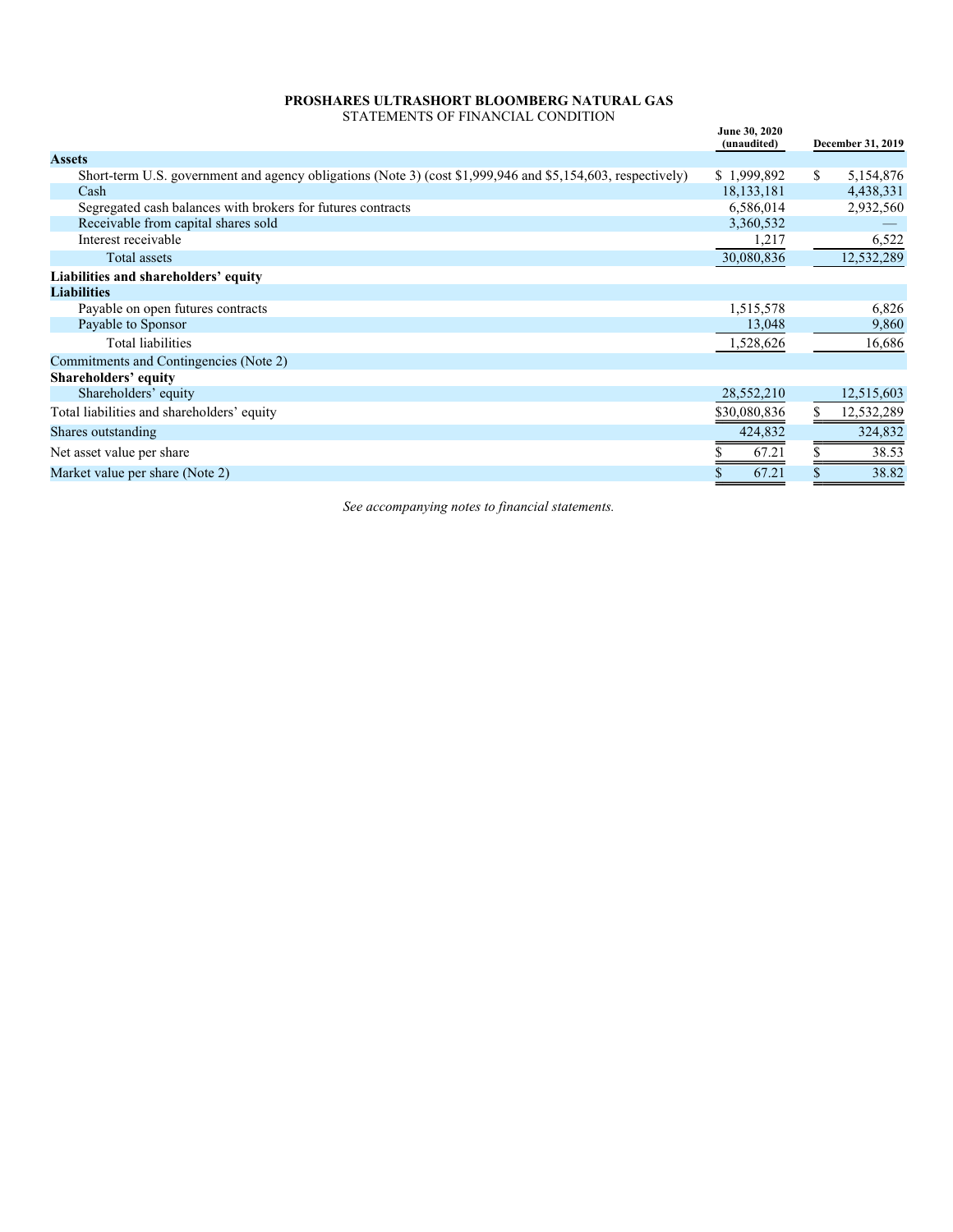## **PROSHARES ULTRASHORT BLOOMBERG NATURAL GAS**

# SCHEDULE OF INVESTMENTS

JUNE 30, 2020 (unaudited)

|                                                         | anaanou |                         |             |
|---------------------------------------------------------|---------|-------------------------|-------------|
|                                                         |         | <b>Principal Amount</b> | Value       |
| Short-term U.S. government and agency obligations       |         |                         |             |
| (7% of shareholders' equity)                            |         |                         |             |
| U.S. Treasury Bills $\sim$ :                            |         |                         |             |
| $0.067\%$ due $07/16/20$                                |         | 2.000.000               | \$1,999,892 |
| Total short-term U.S. government and agency obligations |         |                         |             |
| (cost \$1,999,946)                                      |         |                         | \$1,999,892 |
|                                                         |         |                         |             |
|                                                         |         |                         |             |

### **Futures Contracts Sold**

|                                           | Number of<br>Contracts | <b>Notional Amount</b><br>at Value | <b>Unrealized</b><br>Appreciation<br>(Depreciation)/Value |
|-------------------------------------------|------------------------|------------------------------------|-----------------------------------------------------------|
| Natural Gas—NYMEX, expires September 2020 | 3.192                  | 57.104.880<br>S                    | .233.628                                                  |

 $\overline{\wedge\wedge}$  Rates shown represent discount rate at the time of purchase.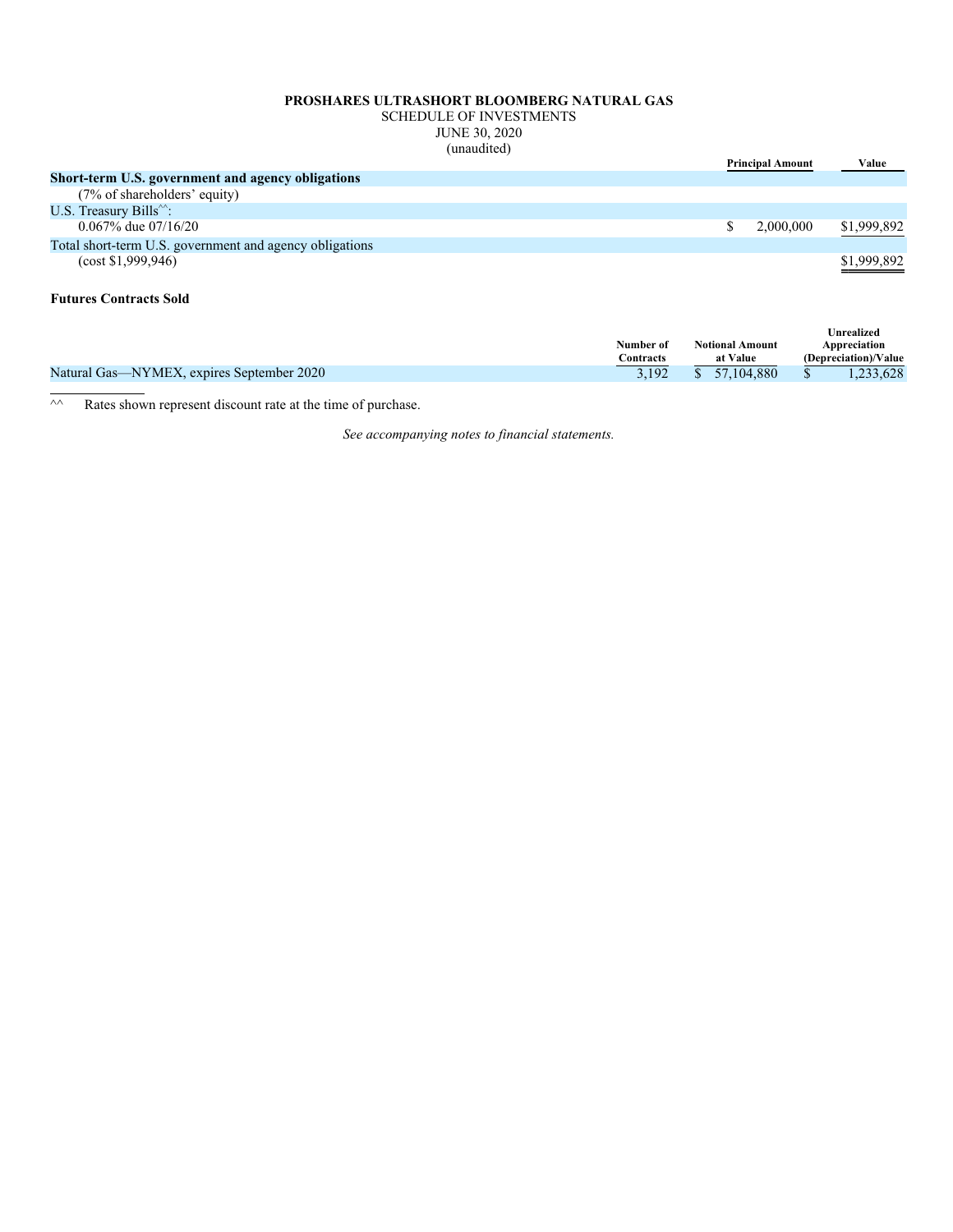## **PROSHARES ULTRASHORT BLOOMBERG NATURAL GAS**

## STATEMENTS OF OPERATIONS (unaudited)

|                                                            | <b>Three Months Ended</b><br><b>June 30,</b> |             | <b>Six Months Ended</b><br><b>June 30,</b> |                |
|------------------------------------------------------------|----------------------------------------------|-------------|--------------------------------------------|----------------|
|                                                            | 2020                                         | 2019        | 2020                                       | 2019           |
| <b>Investment Income</b>                                   |                                              |             |                                            |                |
| Interest                                                   | 1,371<br>S                                   | 48,278<br>S | 43,803<br>S                                | 108,153<br>S   |
| <b>Expenses</b>                                            |                                              |             |                                            |                |
| Management fee                                             | 36,607                                       | 20,378      | 69,037                                     | 49,069         |
| Brokerage commissions                                      | 46,462                                       | 16,181      | 78,743                                     | 27,881         |
| Brokerage fees                                             | 5,349                                        |             | 5,349                                      |                |
| Total expenses                                             | 88,418                                       | 36,559      | 153,129                                    | 76,950         |
| Net investment income (loss)                               | (87, 047)                                    | 11,719      | (109, 326)                                 | 31,203         |
| Realized and unrealized gain (loss) on investment activity |                                              |             |                                            |                |
| Net realized gain (loss) on                                |                                              |             |                                            |                |
| <b>Futures</b> contracts                                   | 5,236,641                                    | 3,449,841   | 10,862,818                                 | 14,769,166     |
| Short-term U.S. government and agency obligations          | (550)                                        |             | (550)                                      |                |
| Net realized gain (loss)                                   | 5,236,091                                    | 3,449,841   | 10,862,268                                 | 14,769,166     |
| Change in net unrealized appreciation (depreciation) on    |                                              |             |                                            |                |
| <b>Futures contracts</b>                                   | (2,773,687)                                  | (546, 368)  | 561,299                                    | (10, 862, 913) |
| Short-term U.S. government and agency obligations          | (952)                                        | 183         | (327)                                      | 117            |
| Change in net unrealized appreciation (depreciation)       | (2,774,639)                                  | (546, 185)  | 560,972                                    | (10,862,796)   |
| Net realized and unrealized gain (loss)                    | 2,461,452                                    | 2,903,656   | 11,423,240                                 | 3,906,370      |
| Net income (loss)                                          | \$2,374,405                                  | \$2,915,375 | \$11,313,914                               | 3,937,573      |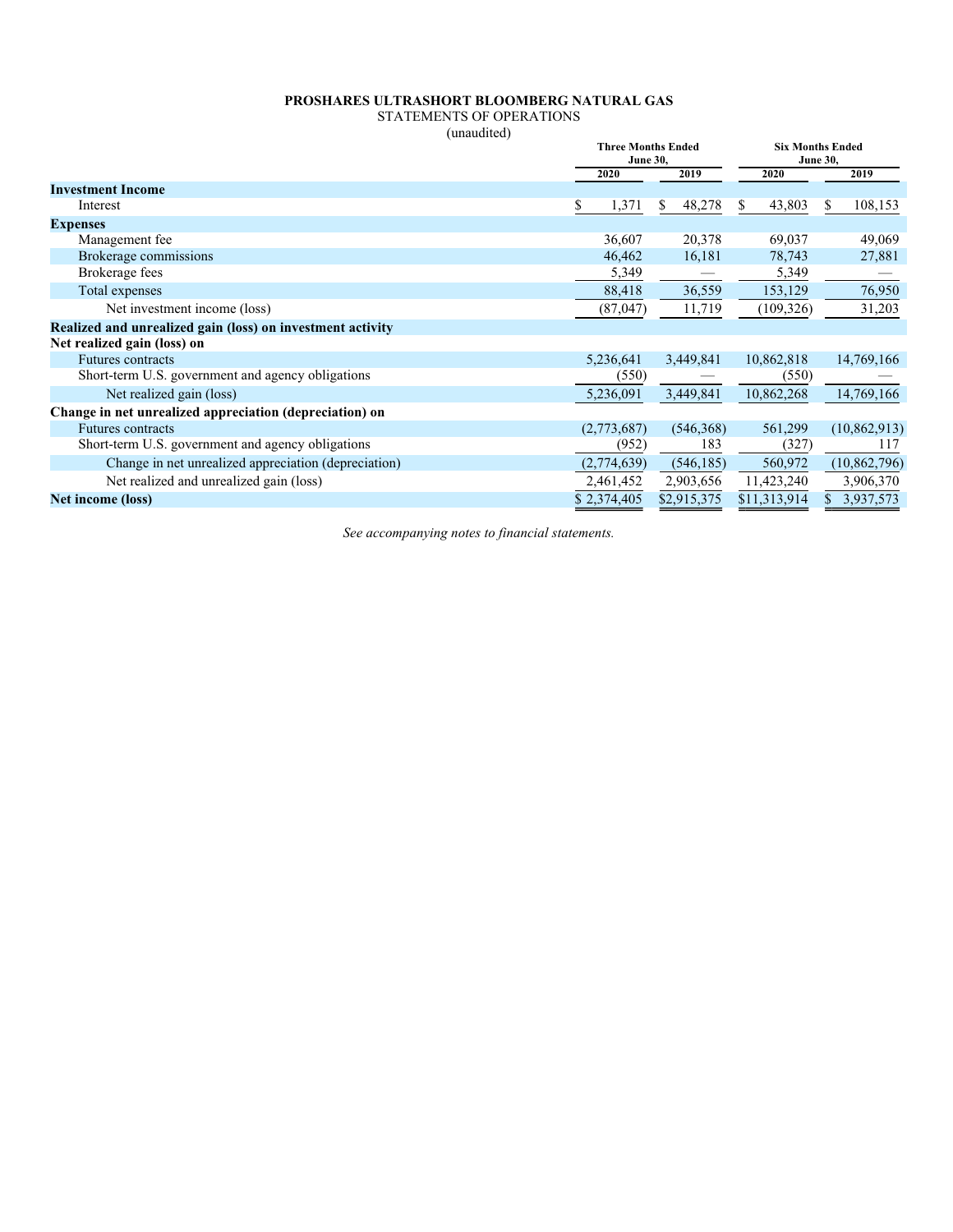## **PROSHARES ULTRASHORT BLOOMBERG NATURAL GAS**  STATEMENTS OF CHANGES IN SHAREHOLDERS' EQUITY

(unaudited)

|                                                                              | <b>Three Months Ended</b><br><b>June 30,</b> |              | <b>Six Months Ended</b><br><b>June 30,</b> |                |  |
|------------------------------------------------------------------------------|----------------------------------------------|--------------|--------------------------------------------|----------------|--|
|                                                                              | 2020                                         | 2019         | <b>2020</b>                                | 2019           |  |
| Shareholders' equity, beginning of period                                    | \$17,419,933                                 | \$13,019,491 | \$12,515,603                               | \$17,825,441   |  |
| Addition of 650,000, 250,000, 1,200,000 and 500,000 shares, respectively     | 39,170,642                                   | 6.919.017    | 68,275,223                                 | 11,032,627     |  |
| Redemption of 500,000, 700,000, 1,100,000 and 1,200,000 shares, respectively | (30, 412, 770)                               | (19,015,041) | (63, 552, 530)                             | (28,956,799)   |  |
| Net addition (redemption) of 150,000, (450,000), 100,000 and (700,000)       |                                              |              |                                            |                |  |
| shares, respectively                                                         | 8,757,872                                    | (12,096,024) | 4,722,693                                  | (17, 924, 172) |  |
| Net investment income (loss)                                                 | (87,047)                                     | 11.719       | (109, 326)                                 | 31,203         |  |
| Net realized gain (loss)                                                     | 5,236,091                                    | 3,449,841    | 10,862,268                                 | 14,769,166     |  |
| Change in net unrealized appreciation (depreciation)                         | (2,774,639)                                  | (546, 185)   | 560,972                                    | (10, 862, 796) |  |
| Net income (loss)                                                            | 2,374,405                                    | 2,915,375    | 11,313,914                                 | 3,937,573      |  |
| Shareholders' equity, end of period                                          | \$28,552,210                                 | 3,838,842    | \$28,552,210                               | 3,838,842      |  |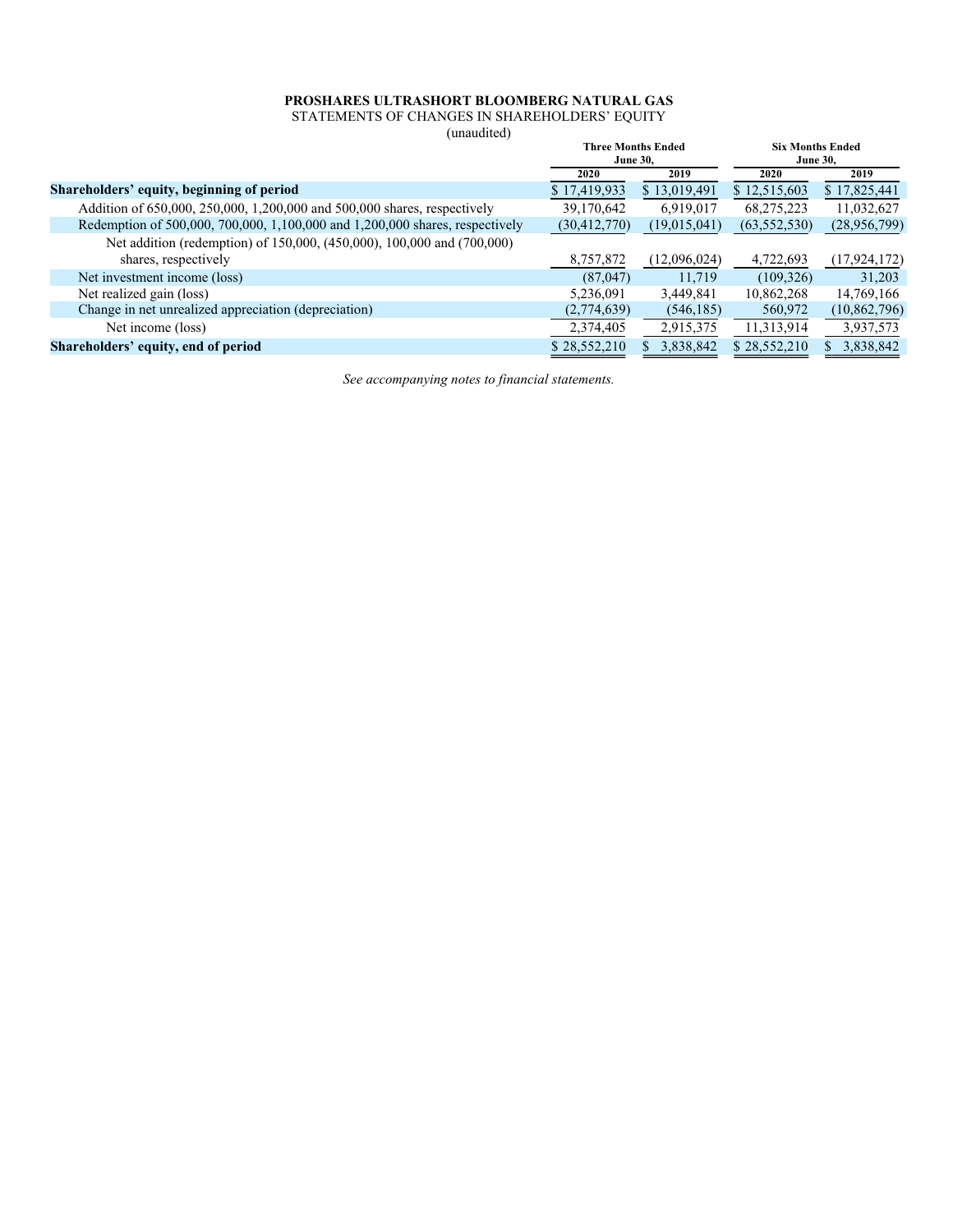# **PROSHARES ULTRASHORT BLOOMBERG NATURAL GAS**

## STATEMENTS OF CASH FLOWS (unaudited)

| $($ unauun $\epsilon$ u                                                                            |                |                         |
|----------------------------------------------------------------------------------------------------|----------------|-------------------------|
|                                                                                                    |                | <b>Six Months Ended</b> |
|                                                                                                    | 2020           | <b>June 30,</b><br>2019 |
| <b>Cash flow from operating activities</b>                                                         |                |                         |
| Net income (loss)                                                                                  | \$11,313,914   | \$<br>3,937,573         |
| Adjustments to reconcile net income (loss) to net cash provided by (used in) operating activities: |                |                         |
| Purchases of short-term U.S. government and agency obligations                                     | (12,989,707)   | (194, 019, 735)         |
| Proceeds from sales or maturities of short-term U.S. government and agency obligations             | 16, 159, 778   | 193,550,000             |
| Net amortization and accretion on short-term U.S. government and agency obligations                | (15,964)       | (29,660)                |
| Net realized gain (loss) on investments                                                            | 550            |                         |
| Change in unrealized appreciation (depreciation) on investments                                    | 327            | (117)                   |
| Decrease (Increase) in receivable on futures contracts                                             |                | 3,094,499               |
| Decrease (Increase) in interest receivable                                                         | 5,305          | 1,501                   |
| Increase (Decrease) in payable to Sponsor                                                          | 3,188          | (10, 868)               |
| Increase (Decrease) in payable on futures contracts                                                | 1,508,752      | 11,236                  |
| Net cash provided by (used in) operating activities                                                | 15,986,143     | 6,534,429               |
| Cash flow from financing activities                                                                |                |                         |
| Proceeds from addition of shares                                                                   | 64,914,691     | 11,032,627              |
| Payment on shares redeemed                                                                         | (63, 552, 530) | (33, 278, 387)          |
| Net cash provided by (used in) financing activities                                                | 1,362,161      | (22, 245, 760)          |
| Net increase (decrease) in cash                                                                    | 17,348,304     | (15,711,331)            |
| Cash, beginning of period                                                                          | 7,370,891      | 18,756,222              |
| Cash, end of period                                                                                | \$24,719,195   | 3,044,891               |
|                                                                                                    |                |                         |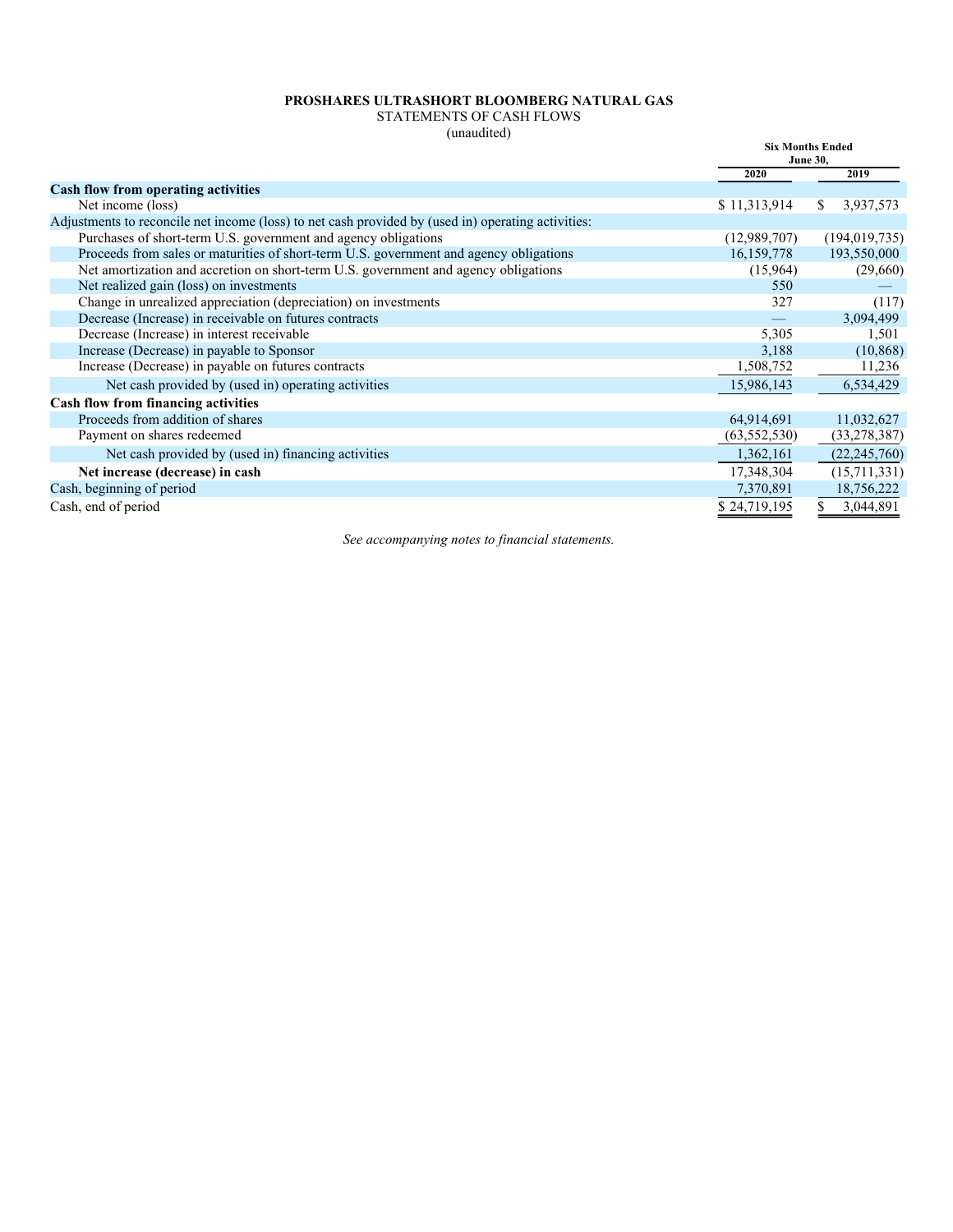# **PROSHARES ULTRASHORT EURO**

STATEMENTS OF FINANCIAL CONDITION

|                                                                                                               | June 30, 2020<br>(unaudited) | December 31,<br>2019 |
|---------------------------------------------------------------------------------------------------------------|------------------------------|----------------------|
| <b>Assets</b>                                                                                                 |                              |                      |
| Short-term U.S. government and agency obligations (Note 3) (cost \$74,988,779 and \$78,586,073, respectively) | \$74,987,908                 | \$78,590,100         |
| Cash                                                                                                          | 4,248,559                    | 44,280,278           |
| Unrealized appreciation on foreign currency forward contracts                                                 |                              | 115,751              |
| Interest receivable                                                                                           | 993                          | 60,723               |
| Total assets                                                                                                  | 79,237,460                   | 123,046,852          |
| Liabilities and shareholders' equity                                                                          |                              |                      |
| <b>Liabilities</b>                                                                                            |                              |                      |
| Payable to Sponsor                                                                                            | 63,541                       | 99,508               |
| Unrealized depreciation on foreign currency forward contracts                                                 | 324,954                      | 2,366,171            |
| <b>Total liabilities</b>                                                                                      | 388,495                      | 2,465,679            |
| Commitments and Contingencies (Note 2)                                                                        |                              |                      |
| <b>Shareholders' equity</b>                                                                                   |                              |                      |
| Shareholders' equity                                                                                          | 78,848,965                   | 120,581,173          |
| Total liabilities and shareholders' equity                                                                    | \$79,237,460                 | \$123,046,852        |
| Shares outstanding                                                                                            | 2,950,000                    | 4,500,000            |
| Net asset value per share                                                                                     | 26.73                        | 26.80                |
| Market value per share (Note 2)                                                                               | 26.73                        | 26.80                |
|                                                                                                               |                              |                      |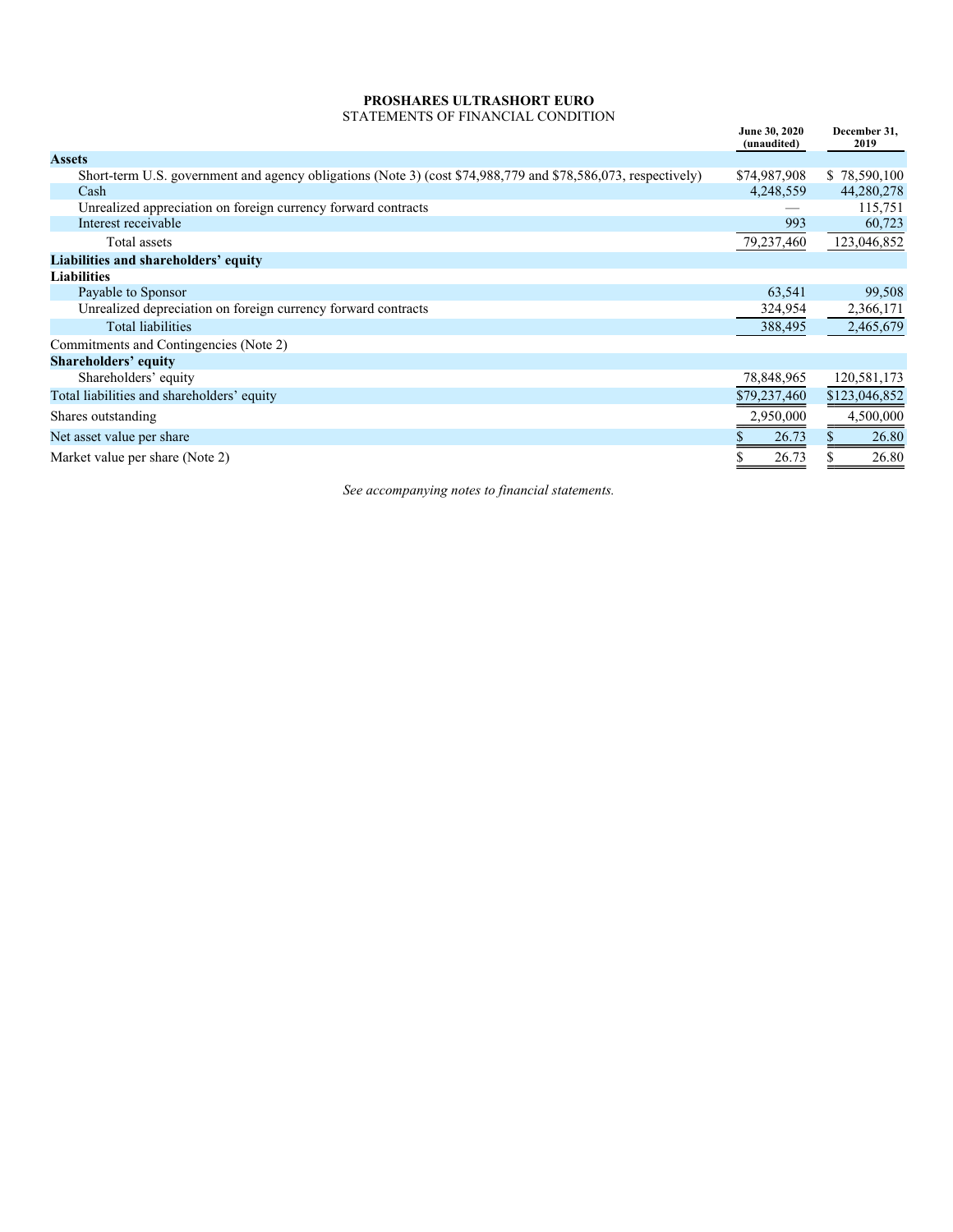#### **PROSHARES ULTRASHORT EURO**  SCHEDULE OF INVESTMENTS JUNE 30, 2020

(unaudited)

|                                                         | *********** |                         |              |
|---------------------------------------------------------|-------------|-------------------------|--------------|
|                                                         |             | <b>Principal Amount</b> | Value        |
| Short-term U.S. government and agency obligations       |             |                         |              |
| (95% of shareholders' equity)                           |             |                         |              |
| U.S. Treasury Bills $\sim$ :                            |             |                         |              |
| $0.067\%$ due $07/16/20^+$                              |             | 25,000,000              | \$24,998,645 |
| $0.114\%$ due $08/13/20$                                |             | 21,000,000              | 20,996,739   |
| $0.154\%$ due $09/03/20^{\dagger}$                      |             | 29,000,000              | 28,992,524   |
| Total short-term U.S. government and agency obligations |             |                         |              |
| (cost \$74,988,779)                                     |             |                         | \$74,987,908 |
|                                                         |             |                         |              |

## **Foreign Currency Forward Contracts^**

|                                       | <b>Settlement Date</b> | <b>Contract Amount</b><br>in Local Currency | <b>Contract Amount</b><br>in U.S. Dollars      | <b>Unrealized</b><br>Appreciation<br>(Depreciation)/<br>Value |
|---------------------------------------|------------------------|---------------------------------------------|------------------------------------------------|---------------------------------------------------------------|
| <b>Contracts to Purchase</b>          |                        |                                             |                                                |                                                               |
| Euro with UBS AG                      | 07/10/20               | 24,450,000                                  | 27,476,495<br><sup>S</sup>                     | (167, 059)<br>S.                                              |
|                                       |                        |                                             |                                                | (167, 059)                                                    |
| <b>Contracts to Sell</b>              |                        |                                             |                                                |                                                               |
| Euro with Goldman Sachs International | 07/10/20               | (42,027,263)                                | (47,229,524)                                   | $\mathbb{S}$<br>(47,617)                                      |
| Euro with UBS AG                      | 07/10/20               | (123, 240, 199)                             | (138, 495, 242)                                | (110, 278)                                                    |
|                                       |                        |                                             |                                                | (157, 895)                                                    |
|                                       |                        |                                             | <b>Total Net</b><br>Unrealized<br>Depreciation | (324, 954)                                                    |

<sup>†</sup> All or partial amount pledged as collateral for foreign currency forward contracts.

 $\land$  The positions and counterparties herein are as of June 30, 2020. The Fund continually evaluates different counterparties for their transactions and counterparties are subject to change. New counterparties can be added at any time.

 $\wedge$  Rates shown represent discount rate at the time of purchase.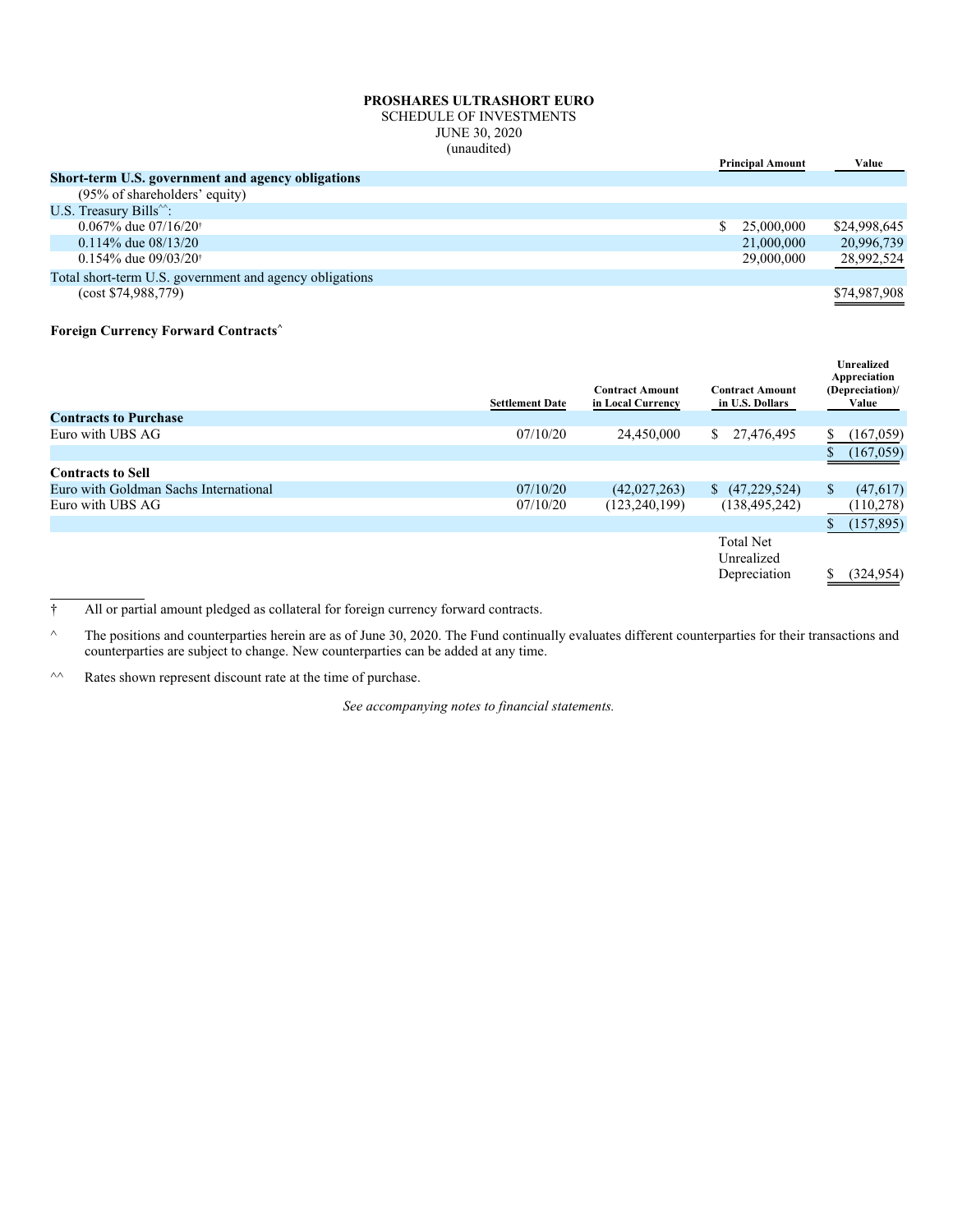## **PROSHARES ULTRASHORT EURO**

# STATEMENTS OF OPERATIONS

| (unaudited) |
|-------------|
|-------------|

|                                                            | $($ unuuttuva |                                              |               |                         |             |
|------------------------------------------------------------|---------------|----------------------------------------------|---------------|-------------------------|-------------|
|                                                            |               | <b>Three Months Ended</b><br><b>June 30,</b> |               | <b>Six Months Ended</b> |             |
|                                                            |               |                                              |               | <b>June 30,</b>         |             |
|                                                            |               | 2020                                         | 2019          | 2020                    | 2019        |
| <b>Investment Income</b>                                   |               |                                              |               |                         |             |
| Interest                                                   |               | 68,027                                       | 805,304<br>\$ | 467,684<br>S.           | \$1,579,922 |
| <b>Expenses</b>                                            |               |                                              |               |                         |             |
| Management fee                                             |               | 213,631                                      | 334,048       | 477,073                 | 674,193     |
| Total expenses                                             |               | 213,631                                      | 334,048       | 477,073                 | 674,193     |
| Net investment income (loss)                               |               | (145, 604)                                   | 471,256       | (9,389)                 | 905,729     |
| Realized and unrealized gain (loss) on investment activity |               |                                              |               |                         |             |
| Net realized gain (loss) on                                |               |                                              |               |                         |             |
| Foreign currency forward contracts                         |               | (2, 285, 868)                                | 1,947,377     | (1,238,585)             | 5,276,619   |
| Short-term U.S. government and agency obligations          |               |                                              | 7             |                         | (7)         |
| Net realized gain (loss)                                   |               | (2,285,868)                                  | 1,947,370     | (1,238,585)             | 5,276,612   |
| Change in net unrealized appreciation (depreciation) on    |               |                                              |               |                         |             |
| Foreign currency forward contracts                         |               | (1,212,465)                                  | (3,873,835)   | 1,925,466               | 555,595     |
| Short-term U.S. government and agency obligations          |               | (57,218)                                     | 30,086        | (4,898)                 | 25,469      |
| Change in net unrealized appreciation (depreciation)       |               | (1,269,683)                                  | (3,843,749)   | 1,920,568               | 581,064     |
| Net realized and unrealized gain (loss)                    |               | (3,555,551)                                  | (1,896,379)   | 681,983                 | 5,857,676   |
| Net income (loss)                                          |               | \$(3,701,155)                                | \$(1,425,123) | 672,594                 | \$6,763,405 |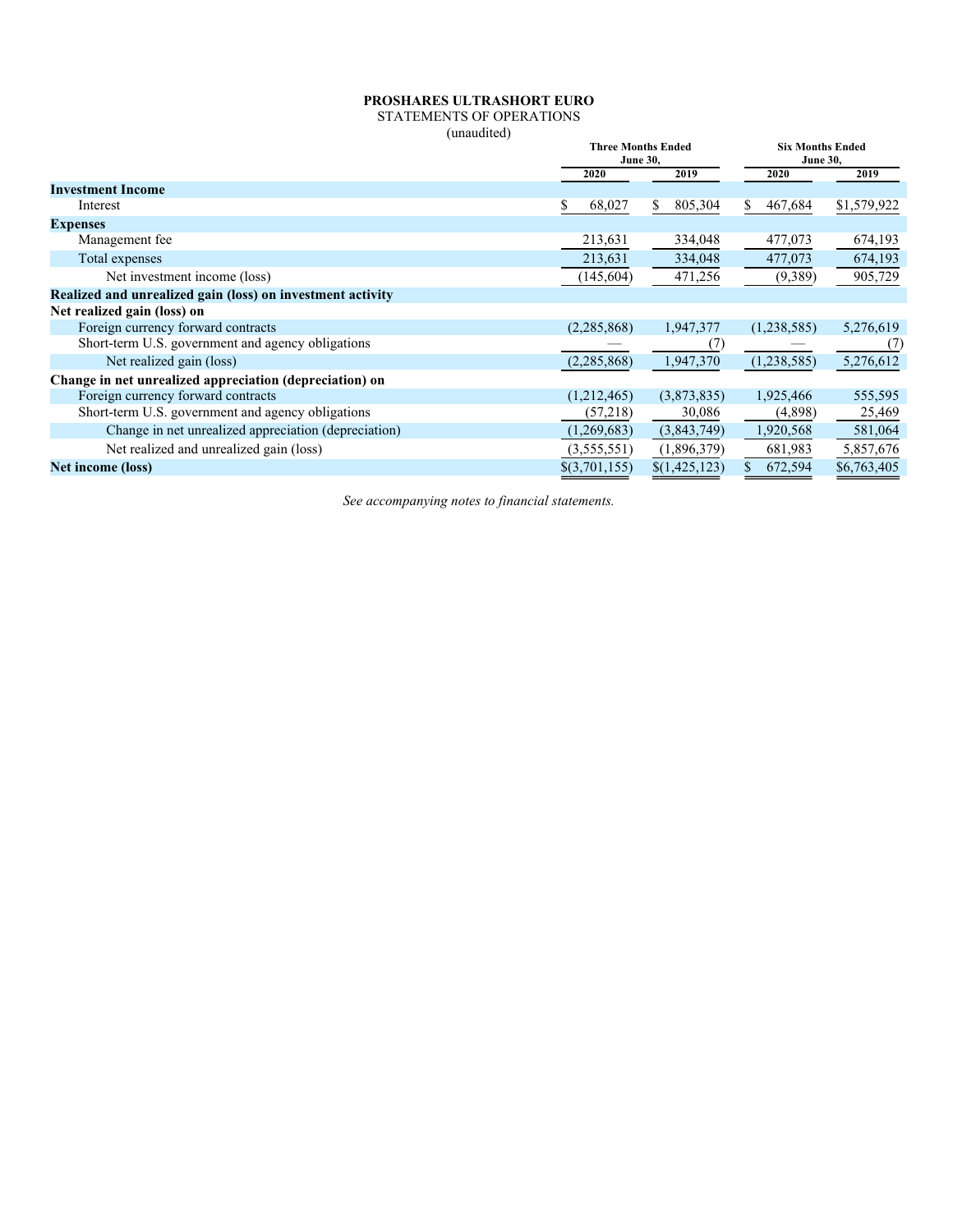## **PROSHARES ULTRASHORT EURO**  STATEMENTS OF CHANGES IN SHAREHOLDERS' EQUITY

(unaudited)

|                                                                              | <b>Three Months Ended</b><br><b>June 30.</b> |                | <b>Six Months Ended</b><br><b>June 30,</b> |                |  |
|------------------------------------------------------------------------------|----------------------------------------------|----------------|--------------------------------------------|----------------|--|
|                                                                              | <b>2020</b>                                  | 2019           | 2020                                       | 2019           |  |
| Shareholders' equity, beginning of period                                    | \$93,194,599                                 | \$151,445,608  | \$120,581,173                              | \$154,120,159  |  |
| Addition of 150,000, 100,000, 350,000 and 350,000 shares, respectively       | 4,304,184                                    | 2,529,264      | 10.058.250                                 | 8,834,696      |  |
| Redemption of 550,000, 700,000, 1,900,000 and 1,400,000 shares, respectively | (14,948,663)                                 | (17, 976, 278) | (52, 463, 052)                             | (35, 144, 789) |  |
| Net addition (redemption) of (400,000), (600,000), (1,550,000) and           |                                              |                |                                            |                |  |
| $(1,050,000)$ shares, respectively                                           | (10,644,479)                                 | (15,447,014)   | (42, 404, 802)                             | (26,310,093)   |  |
| Net investment income (loss)                                                 | (145,604)                                    | 471,256        | (9,389)                                    | 905,729        |  |
| Net realized gain (loss)                                                     | (2,285,868)                                  | 1,947,370      | (1,238,585)                                | 5,276,612      |  |
| Change in net unrealized appreciation (depreciation)                         | (1,269,683)                                  | (3,843,749)    | 1,920,568                                  | 581,064        |  |
| Net income (loss)                                                            | (3,701,155)                                  | (1,425,123)    | 672,594                                    | 6,763,405      |  |
| Shareholders' equity, end of period                                          | \$78,848,965                                 | \$134,573,471  | 78.848.965                                 | \$134,573,471  |  |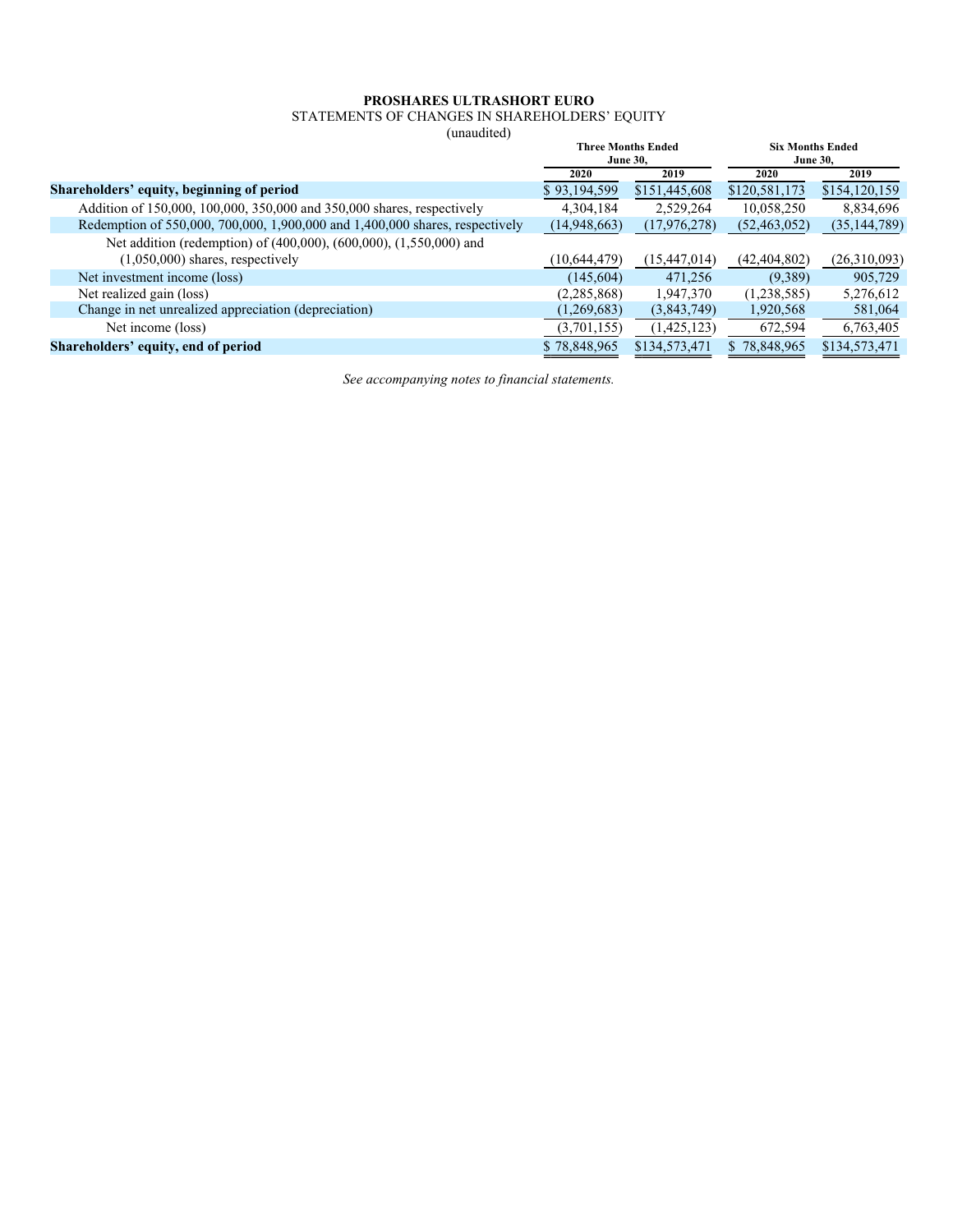## **PROSHARES ULTRASHORT EURO**  STATEMENTS OF CASH FLOWS

(unaudited)

| $($ unuuttuva                                                                                      |                 |                                            |
|----------------------------------------------------------------------------------------------------|-----------------|--------------------------------------------|
|                                                                                                    |                 | <b>Six Months Ended</b><br><b>June 30,</b> |
|                                                                                                    | 2020            | 2019                                       |
| <b>Cash flow from operating activities</b>                                                         |                 |                                            |
| Net income (loss)                                                                                  | 672,594<br>S    | 6,763,405<br>S.                            |
| Adjustments to reconcile net income (loss) to net cash provided by (used in) operating activities: |                 |                                            |
| Purchases of short-term U.S. government and agency obligations                                     | (141, 766, 749) | (1,268,345,577)                            |
| Proceeds from sales or maturities of short-term U.S. government and agency obligations             | 145,685,000     | 1,267,088,249                              |
| Net amortization and accretion on short-term U.S. government and agency obligations                | (320, 957)      | (1,424,002)                                |
| Net realized gain (loss) on investments                                                            |                 |                                            |
| Change in unrealized appreciation (depreciation) on investments                                    | (1,920,568)     | (581,064)                                  |
| Decrease (Increase) in interest receivable                                                         | 59,730          | (12,166)                                   |
| Increase (Decrease) in payable to Sponsor                                                          | (35,967)        | (22,201)                                   |
| Net cash provided by (used in) operating activities                                                | 2,373,083       | 3,466,651                                  |
| Cash flow from financing activities                                                                |                 |                                            |
| Proceeds from addition of shares                                                                   | 10,058,250      | 8,834,696                                  |
| Payment on shares redeemed                                                                         | (52, 463, 052)  | (37,571,809)                               |
| Net cash provided by (used in) financing activities                                                | (42, 404, 802)  | (28, 737, 113)                             |
| Net increase (decrease) in cash                                                                    | (40, 031, 719)  | (25,270,462)                               |
| Cash, beginning of period                                                                          | 44,280,278      | 36, 353, 995                               |
| Cash, end of period                                                                                | 4,248,559       | 11,083,533                                 |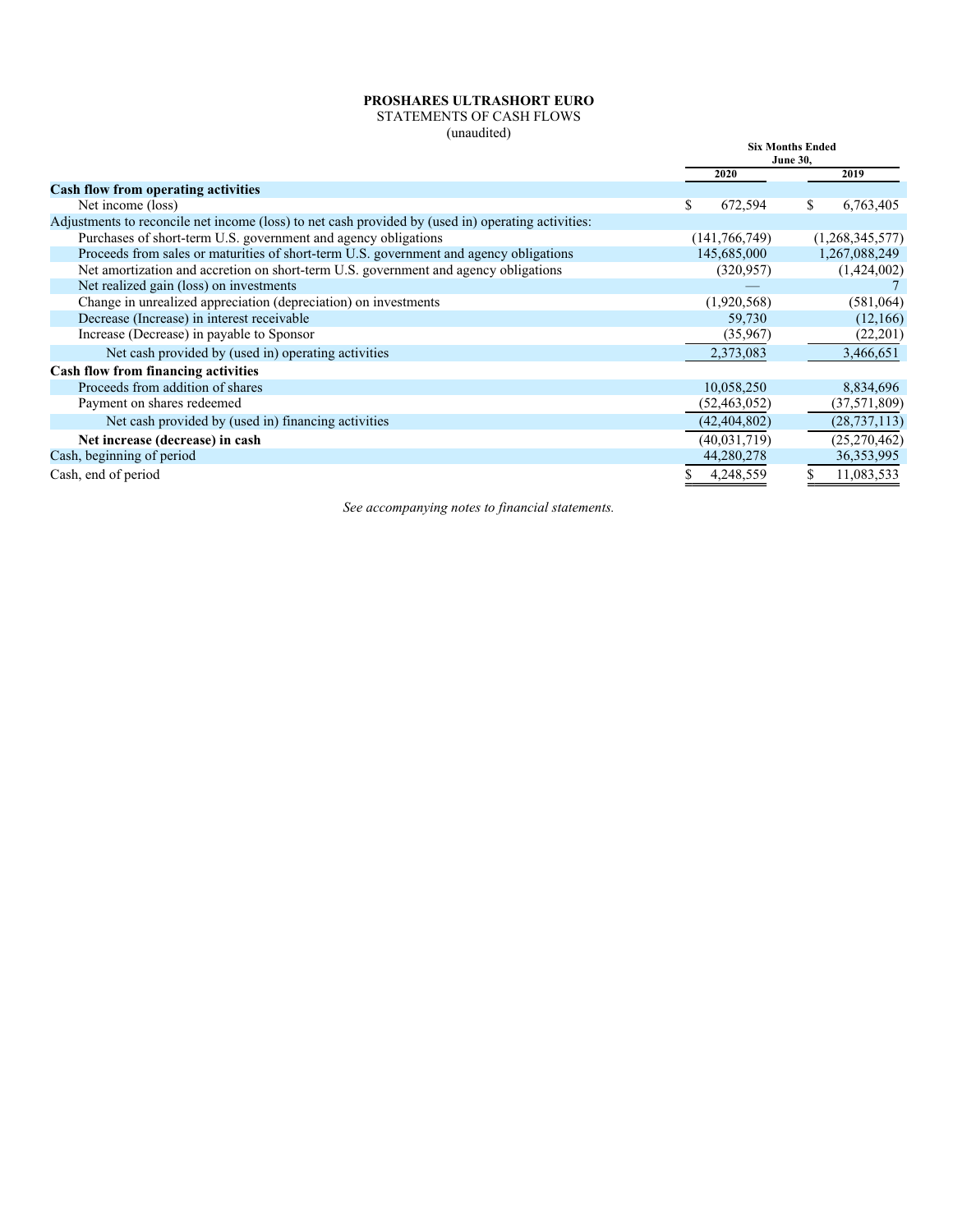## **PROSHARES ULTRASHORT GOLD**  STATEMENTS OF FINANCIAL CONDITION

|                                                                                                | June 30, 2020<br>(unaudited) | December 31, 2019 |
|------------------------------------------------------------------------------------------------|------------------------------|-------------------|
| <b>Assets</b>                                                                                  |                              |                   |
| Short-term U.S. government and agency obligations (Note 3) (cost \$7,999,783 and \$12,354,582, |                              |                   |
| respectively)                                                                                  | \$7,999,566                  | 12,355,192<br>\$  |
| Cash                                                                                           | 5,155,435                    | 8,993,715         |
| Segregated cash balances with brokers for futures contracts                                    | 444,850                      | 358,200           |
| Segregated cash balances with brokers for swap agreements                                      | 3,541,400                    | 544,000           |
| Receivable on open futures contracts                                                           | 13,574                       |                   |
| Interest receivable                                                                            | 660                          | 11,691            |
| Total assets                                                                                   | 17,155,485                   | 22, 262, 798      |
| Liabilities and shareholders' equity                                                           |                              |                   |
| <b>Liabilities</b>                                                                             |                              |                   |
| Payable on open futures contracts                                                              | 46,320                       | 25,211            |
| Payable to Sponsor                                                                             | 13,153                       | 17,218            |
| Unrealized depreciation on swap agreements                                                     | 1,244,969                    | 1,172,809         |
| <b>Total liabilities</b>                                                                       | 1,304,442                    | 1,215,238         |
| Commitments and Contingencies (Note 2)                                                         |                              |                   |
| Shareholders' equity                                                                           |                              |                   |
| Shareholders' equity                                                                           | 15,851,043                   | 21,047,560        |
| Total liabilities and shareholders' equity                                                     | \$17,155,485                 | 22,262,798<br>\$  |
| Shares outstanding                                                                             | 446,977                      | 396,977           |
| Net asset value per share                                                                      | 35.46                        | 53.02             |
| Market value per share (Note 2)                                                                | 35.57                        | 53.21             |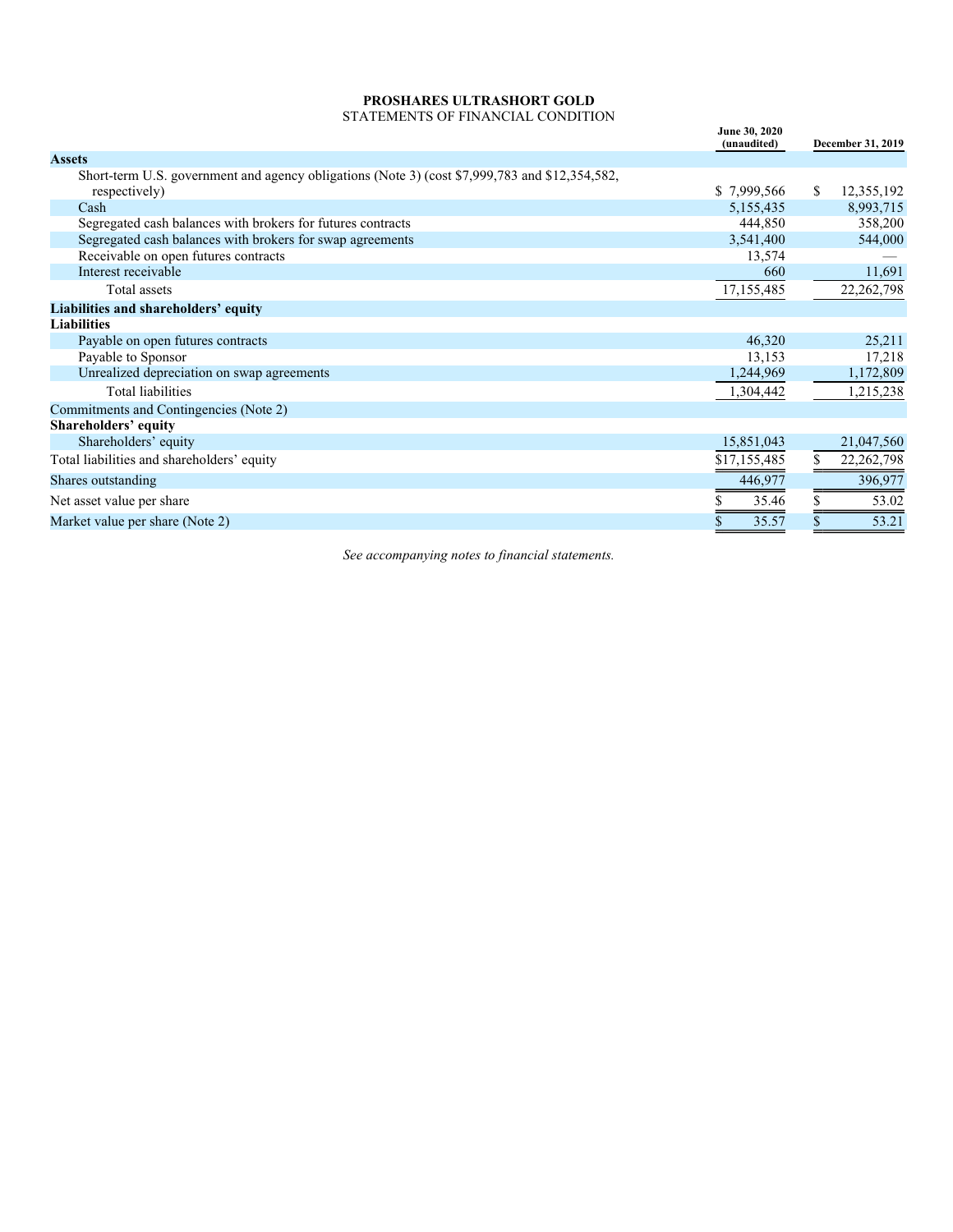#### **PROSHARES ULTRASHORT GOLD**  SCHEDULE OF INVESTMENTS JUNE 30, 2020 (unaudited)

|                                                         |  | <b>Principal Amount</b> | Value       |
|---------------------------------------------------------|--|-------------------------|-------------|
| Short-term U.S. government and agency obligations       |  |                         |             |
| (50% of shareholders' equity)                           |  |                         |             |
| U.S. Treasury Bills $\sim$ :                            |  |                         |             |
| $0.067\%$ due $07/16/20$                                |  | 8.000.000               | \$7,999,566 |
| Total short-term U.S. government and agency obligations |  |                         |             |
| (cost \$7,999,783)                                      |  |                         | \$7,999,566 |
|                                                         |  |                         |             |

#### **Futures Contracts Sold**

|                                         | Number of | <b>Notional Amount</b> | Unrealized<br>Appreciation |  |  |
|-----------------------------------------|-----------|------------------------|----------------------------|--|--|
|                                         | Contracts | at Value               | (Depreciation)/Value       |  |  |
| Gold Futures—COMEX, expires August 2020 | 46        | 8.282.300              | (280, 540)                 |  |  |

#### **Total Return Swap Agreements^**

|                                                                     | <b>Rate Paid</b><br>(Received) | <b>Termination</b><br>Date | <b>Notional Amount</b><br>at Value** |                                         |             |  | <b>Unrealized</b><br>Appreciation<br>(Depreciation)/Value |
|---------------------------------------------------------------------|--------------------------------|----------------------------|--------------------------------------|-----------------------------------------|-------------|--|-----------------------------------------------------------|
| Swap agreement with Citibank, N.A. based on Bloomberg Gold Subindex | $0.25\%$                       | 07/06/20                   |                                      | (10, 722, 833)                          | (569, 683)  |  |                                                           |
| Swap agreement with Goldman Sachs International based on Bloomberg  |                                |                            |                                      |                                         |             |  |                                                           |
| Gold Subindex                                                       | 0.20                           | 07/06/20                   |                                      | (8,036,739)                             | (426,747)   |  |                                                           |
| Swap agreement with UBS AG based on Bloomberg Gold Subindex         | 0.25                           | 07/06/20                   |                                      | (4,678,097)                             | (248, 539)  |  |                                                           |
|                                                                     |                                |                            |                                      | <b>Total Unrealized</b><br>Depreciation | (1,244,969) |  |                                                           |

 $\land$  The positions and counterparties herein are as of June 30, 2020. The Fund continually evaluates different counterparties for their transactions and counterparties are subject to change. New counterparties can be added at any time.

 $\wedge$  Rates shown represent discount rate at the time of purchase.

\* Reflects the floating financing rate, as of June 30, 2020, on the notional amount of the swap agreement paid to the counterparty or received from the counterparty, excluding any commissions. Total Return Swap Agreements payment is due at termination/maturity.

\*\* For swap agreements, a positive amount represents "long" exposure to the benchmark index. A negative amount represents "short" exposure to the benchmark index.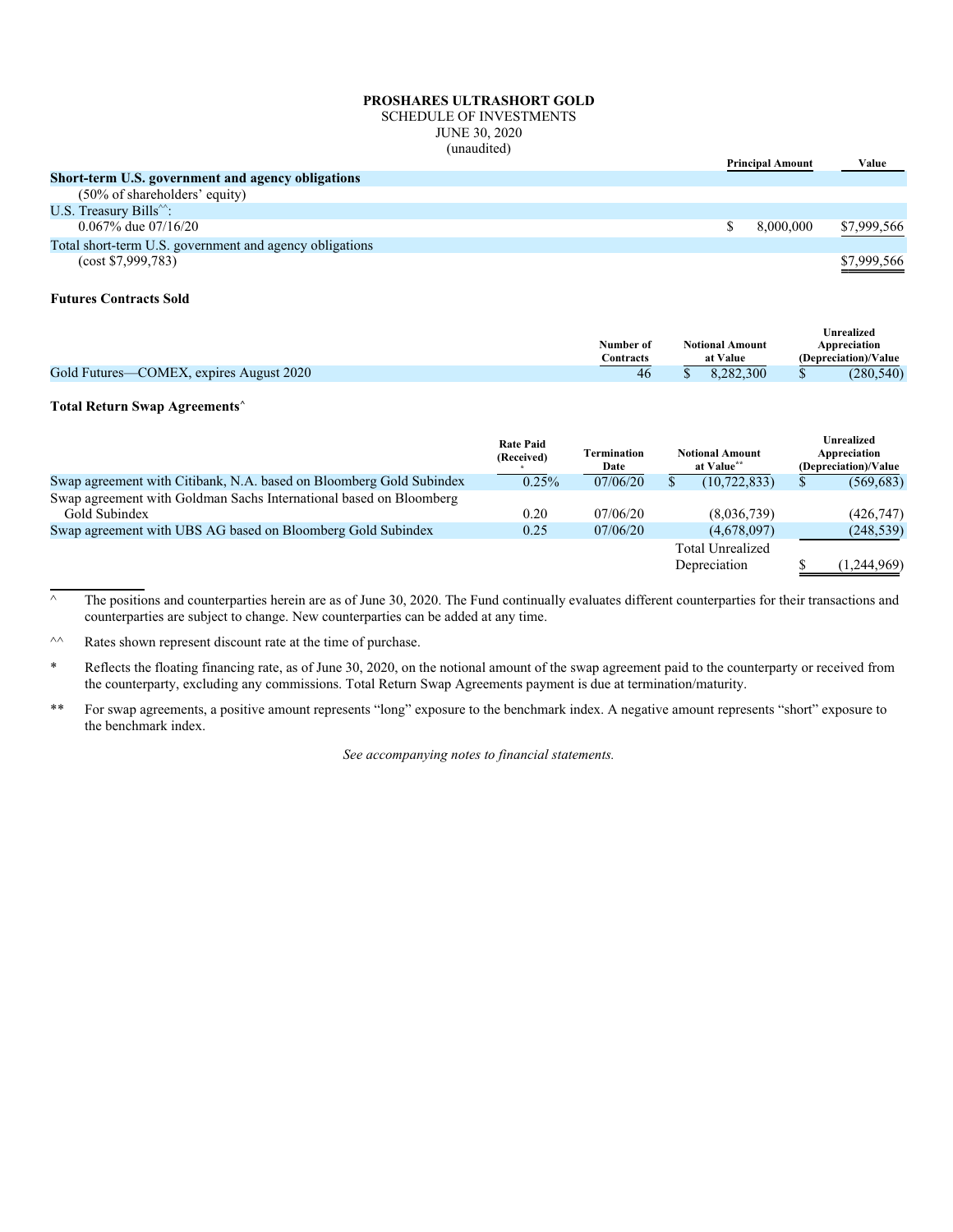## **PROSHARES ULTRASHORT GOLD**  STATEMENTS OF OPERATIONS

(unaudited)

| $($ unuuttuva $($ |               |               |                                                      |                         |  |
|-------------------|---------------|---------------|------------------------------------------------------|-------------------------|--|
|                   |               |               | <b>Six Months Ended</b>                              |                         |  |
|                   |               |               |                                                      | 2019                    |  |
|                   |               |               |                                                      |                         |  |
|                   | 2,259<br>S    | 102,278<br>\$ | 63,280<br>S                                          | 197,489<br>S            |  |
|                   |               |               |                                                      |                         |  |
|                   | 40,621        | 48,056        | 83,860                                               | 95,018                  |  |
|                   | 1,659         | 1,640         | 3,763                                                | 2,418                   |  |
|                   | 1,365         |               | 1,365                                                |                         |  |
|                   | 43,645        | 49,696        | 88,988                                               | 97,436                  |  |
|                   | (41,386)      | 52,582        | (25,708)                                             | 100,053                 |  |
|                   |               |               |                                                      |                         |  |
|                   |               |               |                                                      |                         |  |
|                   | (1,667,192)   | (665,001)     | (3,695,858)                                          | (677, 942)              |  |
|                   | (422,079)     | (1,236,071)   | (4,324,295)                                          | (1,273,885)             |  |
|                   |               |               |                                                      | (1,118,149)             |  |
|                   |               | 337           |                                                      | 337                     |  |
|                   | (2,089,271)   | (1,900,735)   | (8,020,153)                                          | (3,069,639)             |  |
|                   |               |               |                                                      |                         |  |
|                   | (530,083)     | (357,062)     | 111,030                                              | (287, 848)              |  |
|                   | (2,106,843)   | (1,001,817)   | (72,160)                                             | (1,183,904)             |  |
|                   |               |               |                                                      | 990,786                 |  |
|                   | (2,005)       | 1,867         | (827)                                                | 1,980                   |  |
|                   | (2,638,931)   | (1,357,012)   | 38,043                                               | (478,986)               |  |
|                   | (4,728,202)   | (3,257,747)   | (7,982,110)                                          | (3,548,625)             |  |
|                   | \$(4,769,588) | \$(3,205,165) | \$(8,007,818)                                        | \$(3,448,572)           |  |
|                   |               | 2020          | <b>Three Months Ended</b><br><b>June 30,</b><br>2019 | <b>June 30,</b><br>2020 |  |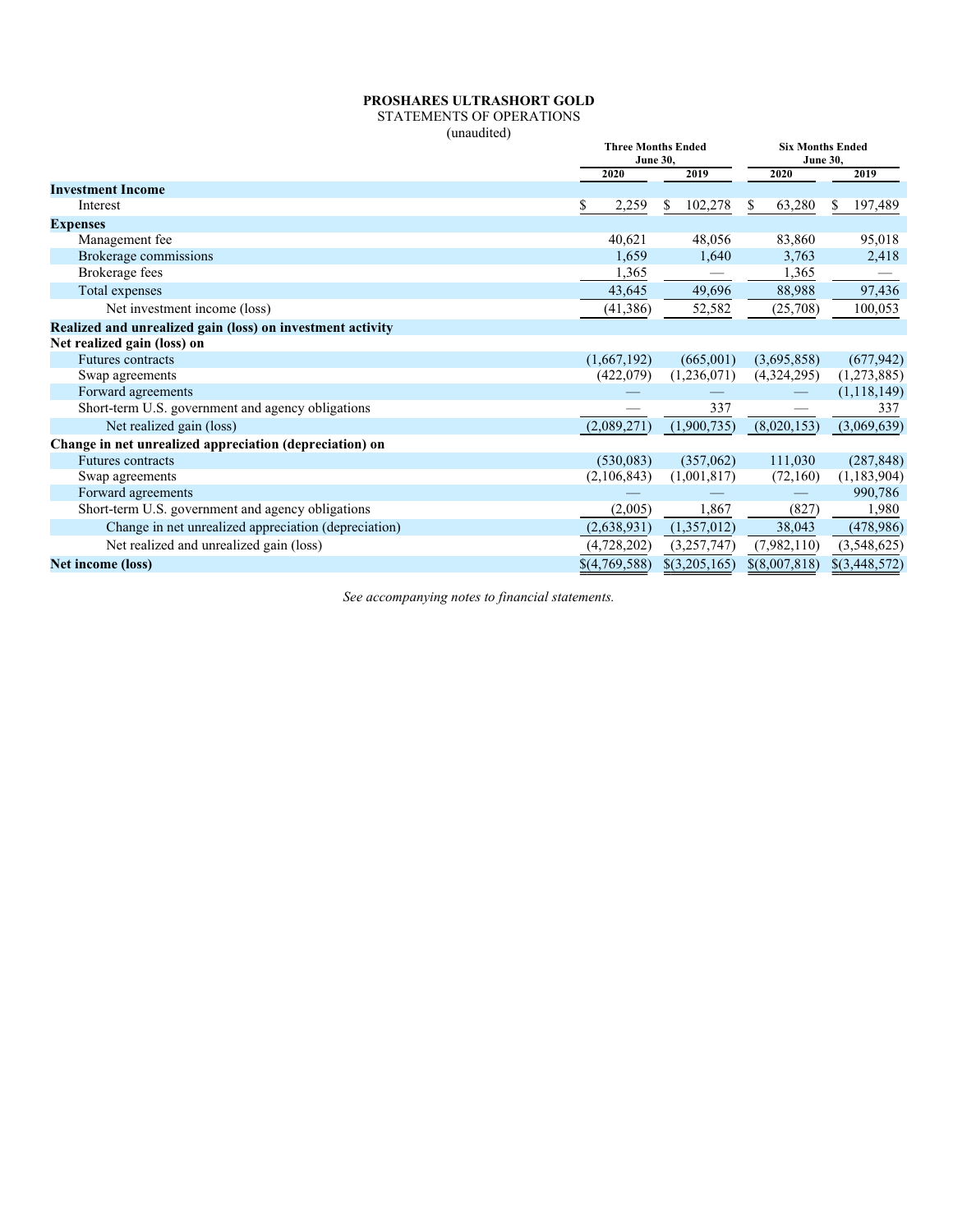# **PROSHARES ULTRASHORT GOLD**  STATEMENTS OF CHANGES IN SHAREHOLDERS' EQUITY

(unaudited)

|                                                                                 | <b>Three Months Ended</b><br><b>June 30,</b> |                | <b>Six Months Ended</b><br><b>June 30,</b> |                |
|---------------------------------------------------------------------------------|----------------------------------------------|----------------|--------------------------------------------|----------------|
|                                                                                 | <b>2020</b>                                  | 2019           | 2020                                       | 2019           |
| Shareholders' equity, beginning of period                                       | \$20,569,044                                 | \$21,506,707   | \$21,047,560                               | \$18,098,997   |
| Addition of 150,000, 300,000, 350,000 and 400,000 shares, respectively          | 5,742,206                                    | 21,408,838     | 15,431,847                                 | 28,645,711     |
| Redemption of 150,000, 300,000, 300,000 and 350,001 shares, respectively        | (5,690,619)                                  | (21, 551, 977) | (12,620,546)                               | (25, 137, 733) |
| Net addition (redemption) of $-$ , $-$ , 50,000 and 49,999 shares, respectively | 51,587                                       | (143, 139)     | 2,811,301                                  | 3,507,978      |
| Net investment income (loss)                                                    | (41, 386)                                    | 52.582         | (25,708)                                   | 100.053        |
| Net realized gain (loss)                                                        | (2,089,271)                                  | (1,900,735)    | (8,020,153)                                | (3,069,639)    |
| Change in net unrealized appreciation (depreciation)                            | (2,638,931)                                  | (1,357,012)    | 38,043                                     | (478,986)      |
| Net income (loss)                                                               | (4,769,588)                                  | (3,205,165)    | (8,007,818)                                | (3,448,572)    |
| Shareholders' equity, end of period                                             | \$15,851,043                                 | \$18,158,403   | \$15,851,043                               | \$18,158,403   |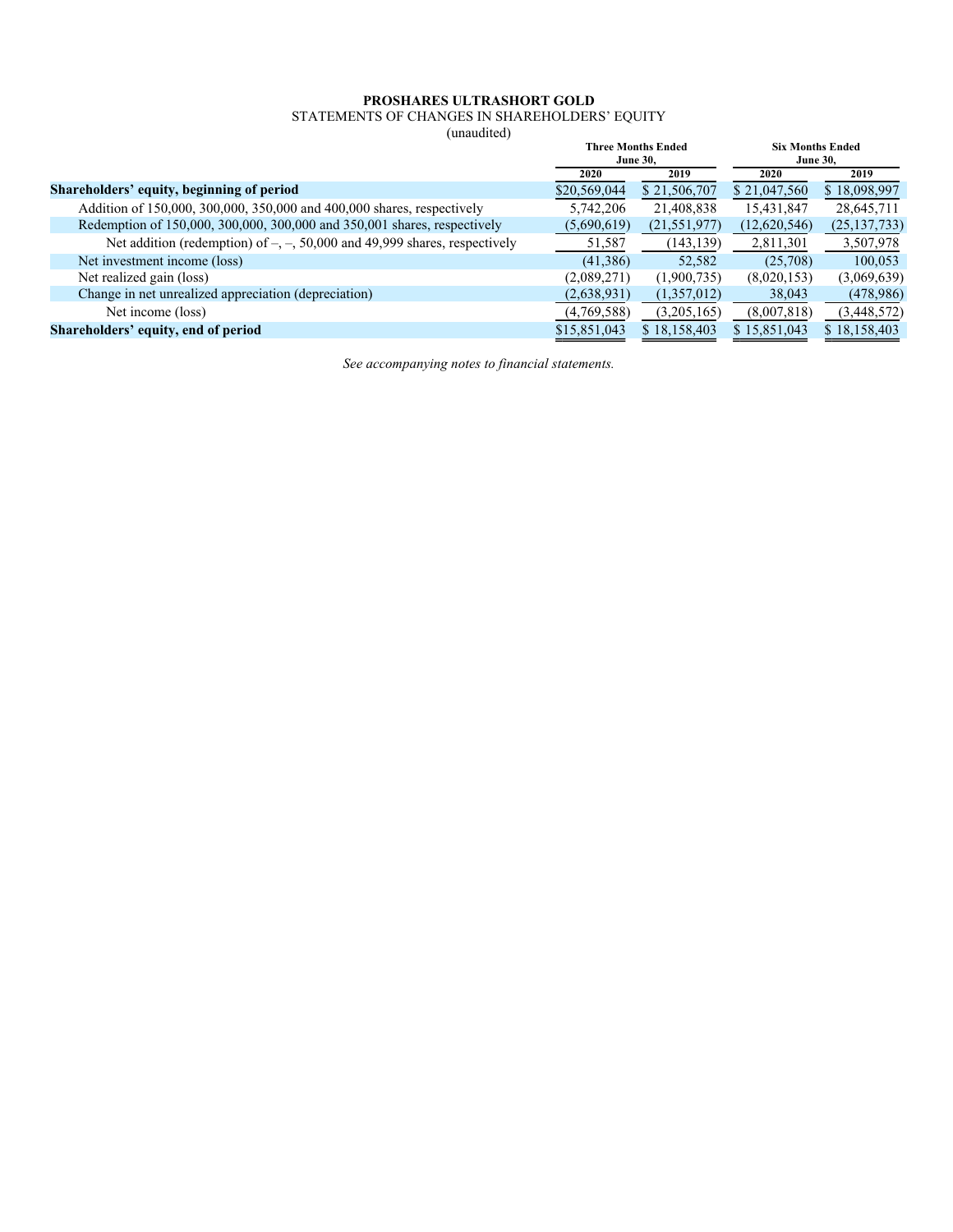# **PROSHARES ULTRASHORT GOLD**

## STATEMENTS OF CASH FLOWS (unaudited)

| $($ unauun $\epsilon$ u                                                                            |                         |                   |
|----------------------------------------------------------------------------------------------------|-------------------------|-------------------|
|                                                                                                    | <b>Six Months Ended</b> |                   |
|                                                                                                    |                         | <b>June 30,</b>   |
|                                                                                                    | 2020                    | 2019              |
| <b>Cash flow from operating activities</b>                                                         |                         |                   |
| Net income (loss)                                                                                  | \$ (8,007,818)          | (3,448,572)<br>S. |
| Adjustments to reconcile net income (loss) to net cash provided by (used in) operating activities: |                         |                   |
| Purchases of short-term U.S. government and agency obligations                                     | (14,982,323)            | (321, 841, 257)   |
| Proceeds from sales or maturities of short-term U.S. government and agency obligations             | 19,371,000              | 313,978,906       |
| Net amortization and accretion on short-term U.S. government and agency obligations                | (33,878)                | (106,009)         |
| Net realized gain (loss) on investments                                                            |                         | (337)             |
| Change in unrealized appreciation (depreciation) on investments                                    | 72,987                  | 191,138           |
| Decrease (Increase) in receivable on futures contracts                                             | (13, 574)               | 1,700             |
| Decrease (Increase) in interest receivable                                                         | 11,031                  | 945               |
| Increase (Decrease) in payable to Sponsor                                                          | (4,065)                 | (2,611)           |
| Increase (Decrease) in payable on futures contracts                                                | 21,109                  | 44,120            |
| Net cash provided by (used in) operating activities                                                | (3,565,531)             | (11, 181, 977)    |
| Cash flow from financing activities                                                                |                         |                   |
| Proceeds from addition of shares                                                                   | 15,431,847              | 28,645,711        |
| Payment on shares redeemed                                                                         | (12,620,546)            | (25, 137, 733)    |
| Net cash provided by (used in) financing activities                                                | 2,811,301               | 3,507,978         |
| Net increase (decrease) in cash                                                                    | (754, 230)              | (7,673,999)       |
| Cash, beginning of period                                                                          | 9,895,915               | 15, 103, 332      |
| Cash, end of period                                                                                | 9,141,685               | 7,429,333         |
|                                                                                                    |                         |                   |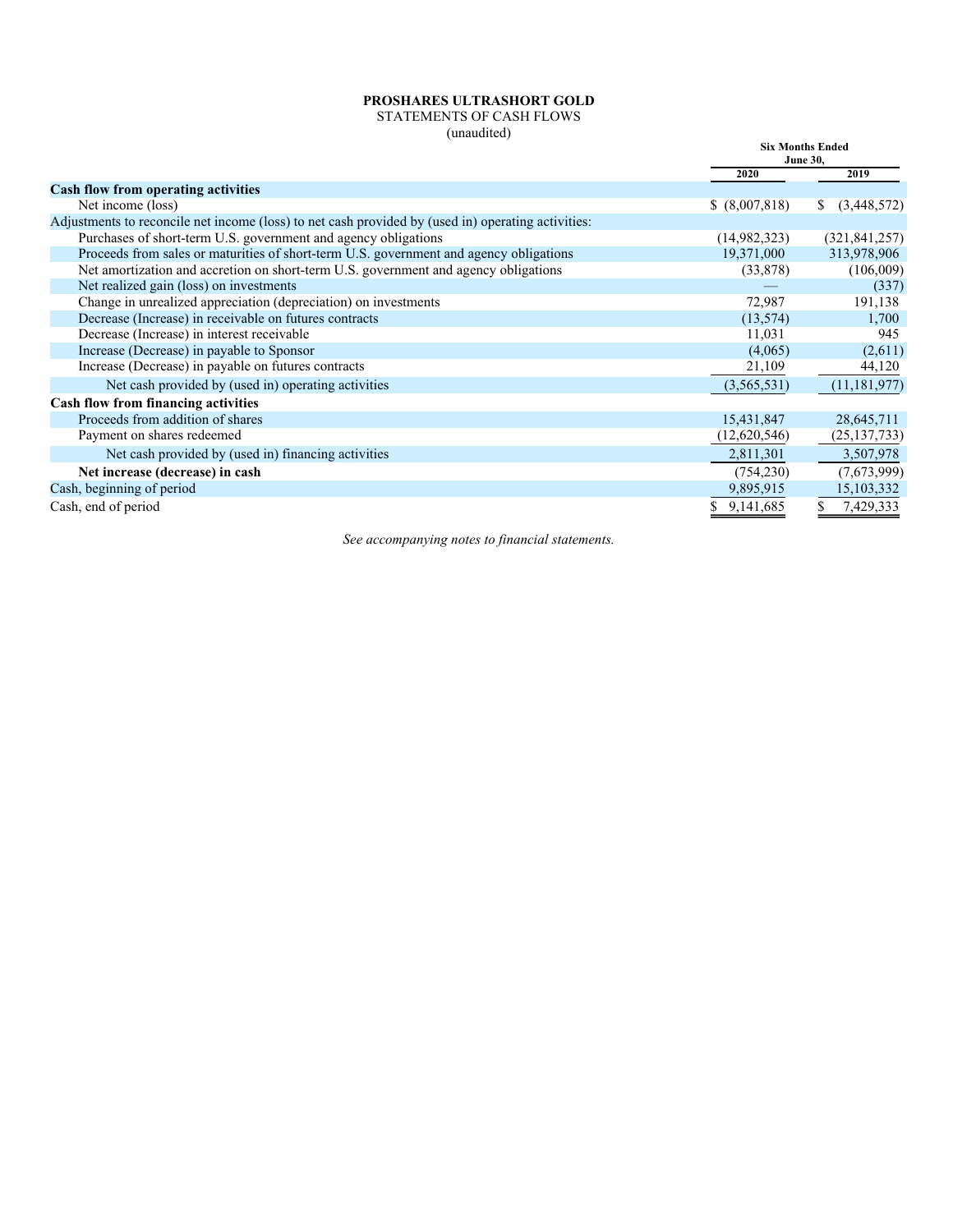# **PROSHARES ULTRASHORT SILVER**

| STATEMENTS OF FINANCIAL CONDITION |  |
|-----------------------------------|--|
|-----------------------------------|--|

|                                                                                                     | June 30, 2020<br>(unaudited) | December 31, 2019 |
|-----------------------------------------------------------------------------------------------------|------------------------------|-------------------|
| <b>Assets</b>                                                                                       |                              |                   |
| Short-term U.S. government and agency obligations (Note 3) (cost \$- and \$9,162,163, respectively) | S                            | 9,162,867<br>S.   |
| Cash                                                                                                | 7,756,303                    | 5,300,012         |
| Segregated cash balances with brokers for futures contracts                                         | 670,000                      | 148,200           |
| Segregated cash balances with brokers for swap agreements                                           | 2,145,000                    | 1,198,000         |
| Receivable on open futures contracts                                                                | 104,420                      | 4,800             |
| Interest receivable                                                                                 | 1,021                        | 4,326             |
| Total assets                                                                                        | 10,676,744                   | 15,818,205        |
| Liabilities and shareholders' equity                                                                |                              |                   |
| <b>Liabilities</b>                                                                                  |                              |                   |
| Payable on open futures contracts                                                                   | 137,520                      | 18,516            |
| Payable to Sponsor                                                                                  | 9,768                        | 11,622            |
| Unrealized depreciation on swap agreements                                                          | 383,831                      | 1,953,904         |
| <b>Total liabilities</b>                                                                            | 531,119                      | 1,984,042         |
| Commitments and Contingencies (Note 2)                                                              |                              |                   |
| Shareholders' equity                                                                                |                              |                   |
| Shareholders' equity                                                                                | 10,145,625                   | 13,834,163        |
| Total liabilities and shareholders' equity                                                          | \$10,676,744                 | \$<br>15,818,205  |
| Shares outstanding                                                                                  | 516,976                      | 516,976           |
| Net asset value per share                                                                           | 19.62                        | 26.76             |
| Market value per share (Note 2)                                                                     | 19.77                        | 26.80             |
|                                                                                                     |                              |                   |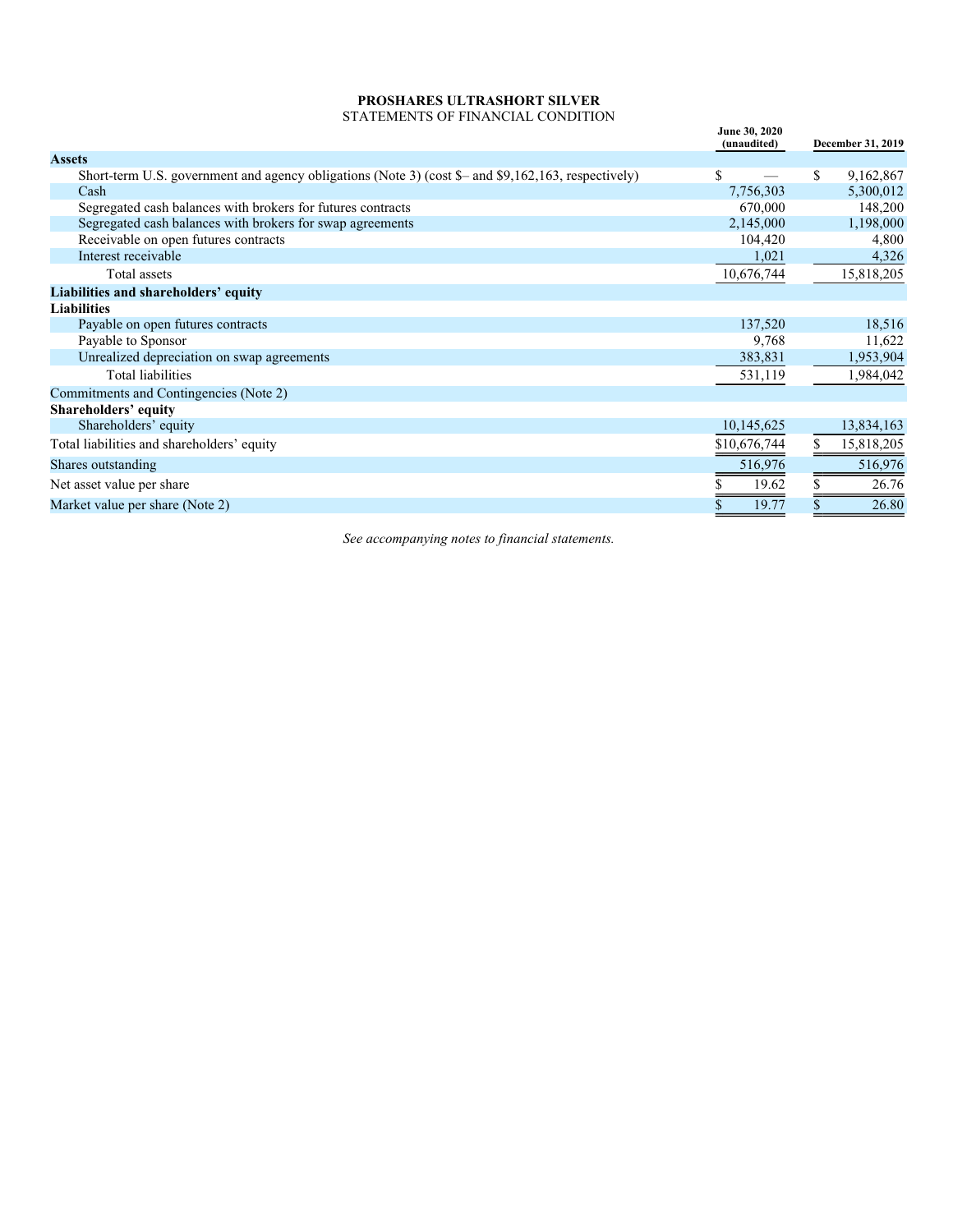#### **PROSHARES ULTRASHORT SILVER**  SCHEDULE OF INVESTMENTS JUNE 30, 2020 (unaudited)

**Futures Contracts Sold** 

|                                              | Number of<br>Contracts | <b>Notional Amount</b><br>at Value | Ulfreanzeu<br>Appreciation<br>(Depreciation)/Value |
|----------------------------------------------|------------------------|------------------------------------|----------------------------------------------------|
| Silver Futures—COMEX, expires September 2020 |                        | 6.895.690                          | (215.165)                                          |
|                                              |                        |                                    |                                                    |

**Unrealized**

## **Total Return Swap Agreements^**

|                                                               | <b>Rate Paid</b><br>(Received) | <b>Termination</b><br>Date | <b>Notional Amount</b><br>at Value** |                         | <b>Unrealized</b><br>Appreciation<br>(Depreciation)/Value |
|---------------------------------------------------------------|--------------------------------|----------------------------|--------------------------------------|-------------------------|-----------------------------------------------------------|
| Swap agreement with Citibank, N.A. based on Bloomberg Silver  |                                |                            |                                      |                         |                                                           |
| Subindex                                                      | 0.25%                          | 07/06/20                   |                                      | (5,885,533)             | \$<br>(175, 594)                                          |
| Swap agreement with Goldman Sachs International based on      |                                |                            |                                      |                         |                                                           |
| Bloomberg Silver Subindex                                     | 0.25                           | 07/06/20                   |                                      | (3,503,375)             | (88, 575)                                                 |
| Swap agreement with UBS AG based on Bloomberg Silver Subindex | 0.25                           | 07/06/20                   |                                      | (4,010,780)             | (119,662)                                                 |
|                                                               |                                |                            |                                      | <b>Total Unrealized</b> |                                                           |
|                                                               |                                |                            |                                      | Depreciation            | (383, 831)                                                |

 $\overline{\phantom{a}}$  The positions and counterparties herein are as of June 30, 2020. The Fund continually evaluates different counterparties for their transactions and counterparties are subject to change. New counterparties can be added at any time.

\* Reflects the floating financing rate, as of June 30, 2020, on the notional amount of the swap agreement paid to the counterparty or received from the counterparty, excluding any commissions. Total Return Swap Agreements payment is due at termination/maturity.

\*\* For swap agreements, a positive amount represents "long" exposure to the benchmark index. A negative amount represents "short" exposure to the benchmark index.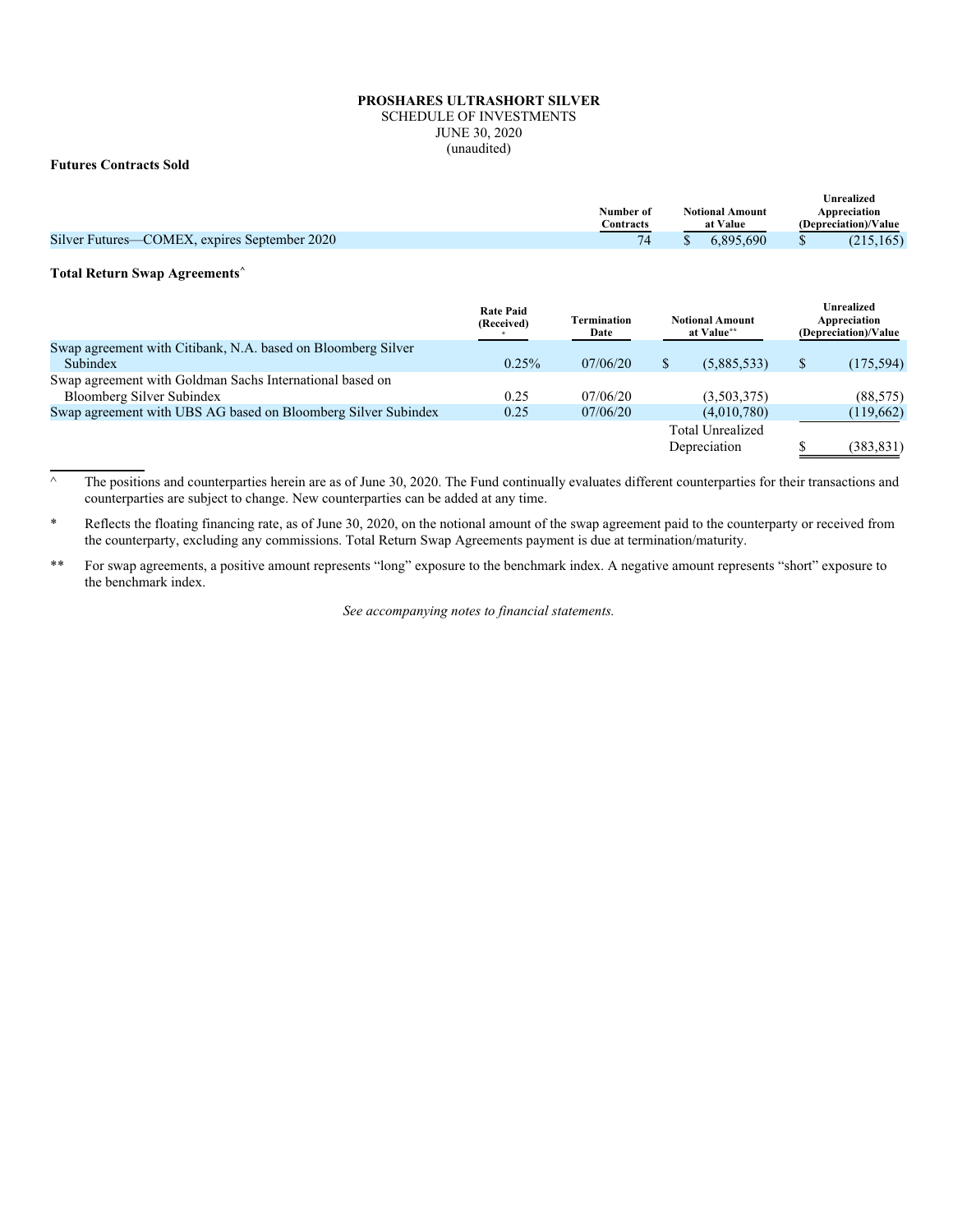# **PROSHARES ULTRASHORT SILVER**

STATEMENTS OF OPERATIONS (unaudited)

| (unduliva) |                           |             |                          |                                            |
|------------|---------------------------|-------------|--------------------------|--------------------------------------------|
|            | <b>Three Months Ended</b> |             |                          |                                            |
|            | 2020                      | 2019        | 2020                     | 2019                                       |
|            |                           |             |                          |                                            |
|            | 651                       | S<br>86,447 | 45,187<br>\$             | 156,561<br>\$                              |
|            |                           |             |                          |                                            |
|            | 25,749                    | 41,444      | 62,885                   | 78,655                                     |
|            | 3,940                     | 2,826       | 7,921                    | 4,175                                      |
|            | 1,675                     |             | 1,675                    |                                            |
|            | 31,364                    | 44,270      | 72,481                   | 82,830                                     |
|            | (30,713)                  | 42,177      | (27, 294)                | 73,731                                     |
|            |                           |             |                          |                                            |
|            |                           |             |                          |                                            |
|            | (912, 847)                | 351,043     | 1,007,162                | 146,509                                    |
|            | (2,964,892)               | 118,410     | (4,042,661)              | 1,077,300                                  |
|            |                           |             |                          | (2,144,498)                                |
|            |                           | 78          |                          | 78                                         |
|            | (3,877,739)               | 469,531     | (3,035,499)              | (920, 611)                                 |
|            |                           |             |                          |                                            |
|            | (1,735,991)               | (462,919)   | (132, 984)               | (19,394)                                   |
|            | (1,017,191)               | (605, 662)  | 1,570,073                | (706, 553)                                 |
|            |                           |             |                          | 1,793,011                                  |
|            | (889)                     |             | (704)                    | 2,114                                      |
|            | (2,754,071)               | (1,066,289) | 1,436,385                | 1,069,178                                  |
|            | (6, 631, 810)             | (596, 758)  | (1,599,114)              | 148,567                                    |
|            | \$(6,662,523)             | (554, 581)  | \$(1,626,408)            | 222,298                                    |
|            |                           |             | <b>June 30,</b><br>2,292 | <b>Six Months Ended</b><br><b>June 30,</b> |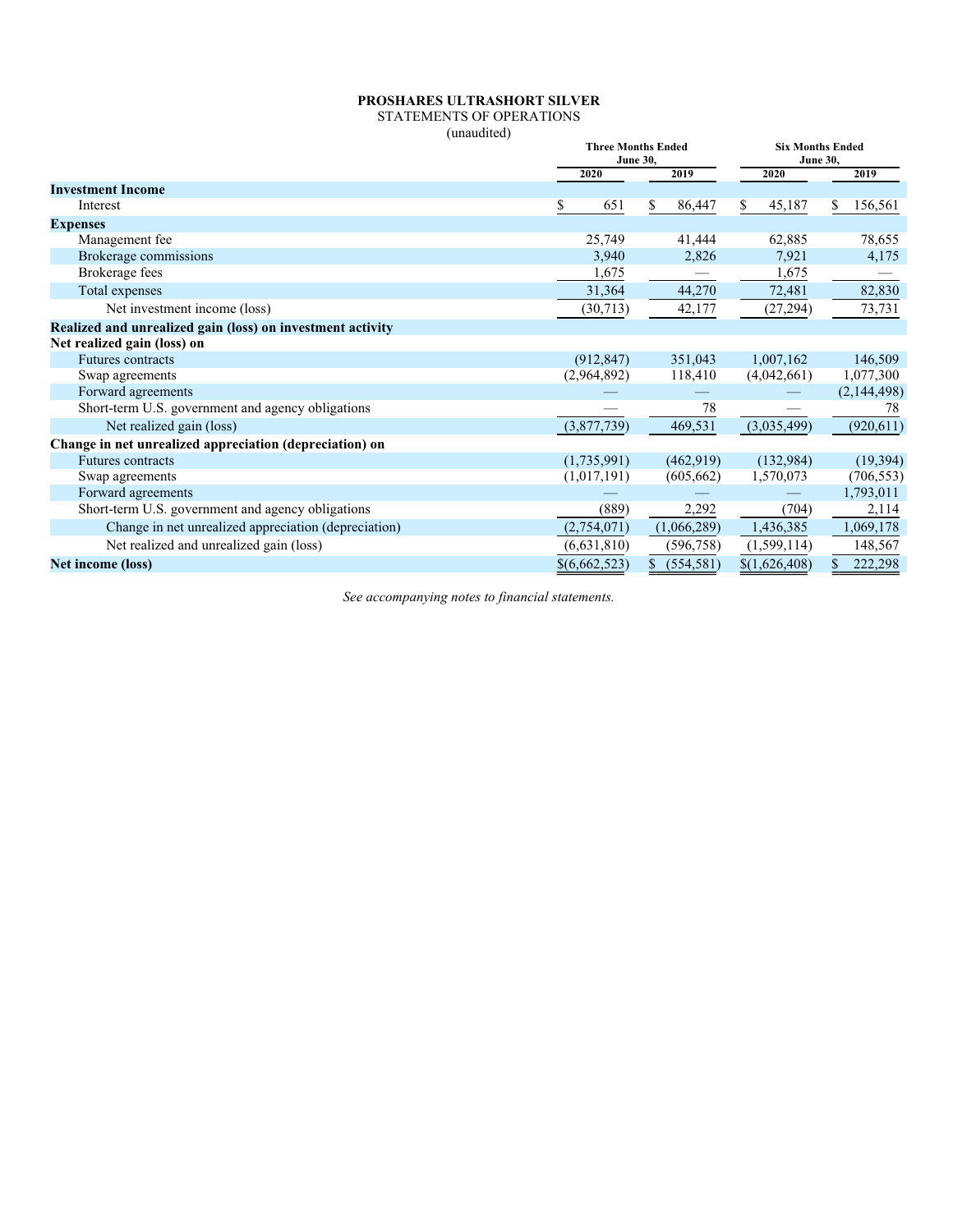## **PROSHARES ULTRASHORT SILVER**  STATEMENTS OF CHANGES IN SHAREHOLDERS' EQUITY

(unaudited)

|                                                                                | <b>Three Months Ended</b><br><b>June 30.</b> |                | <b>Six Months Ended</b><br><b>June 30,</b> |              |
|--------------------------------------------------------------------------------|----------------------------------------------|----------------|--------------------------------------------|--------------|
|                                                                                | 2020                                         | 2019           | <b>2020</b>                                | 2019         |
| Shareholders' equity, beginning of period                                      | \$18,887,831                                 | \$20,253,916   | \$13,834,163                               | \$11,768,863 |
| Addition of 600,000, 250,000, 800,000 and 550,000 shares, respectively         | 14,344,359                                   | 10,504,977     | 20,307,202                                 | 21,734,371   |
| Redemption of 600,000, 400,000, 800,000 and 500,000 shares, respectively       | (16, 424, 042)                               | (16, 178, 271) | (22,369,332)                               | (19,699,491) |
| Net addition (redemption) of $-, (150,000), -$ and 50,000 shares, respectively | (2,079,683)                                  | (5,673,294)    | (2,062,130)                                | 2,034,880    |
| Net investment income (loss)                                                   | (30,713)                                     | 42,177         | (27, 294)                                  | 73.731       |
| Net realized gain (loss)                                                       | (3,877,739)                                  | 469,531        | (3,035,499)                                | (920, 611)   |
| Change in net unrealized appreciation (depreciation)                           | (2,754,071)                                  | (1,066,289)    | 1,436,385                                  | 1,069,178    |
| Net income (loss)                                                              | (6,662,523)                                  | (554, 581)     | (1,626,408)                                | 222,298      |
| Shareholders' equity, end of period                                            | \$10,145,625                                 | \$14,026,041   | \$10,145,625                               | \$14,026,041 |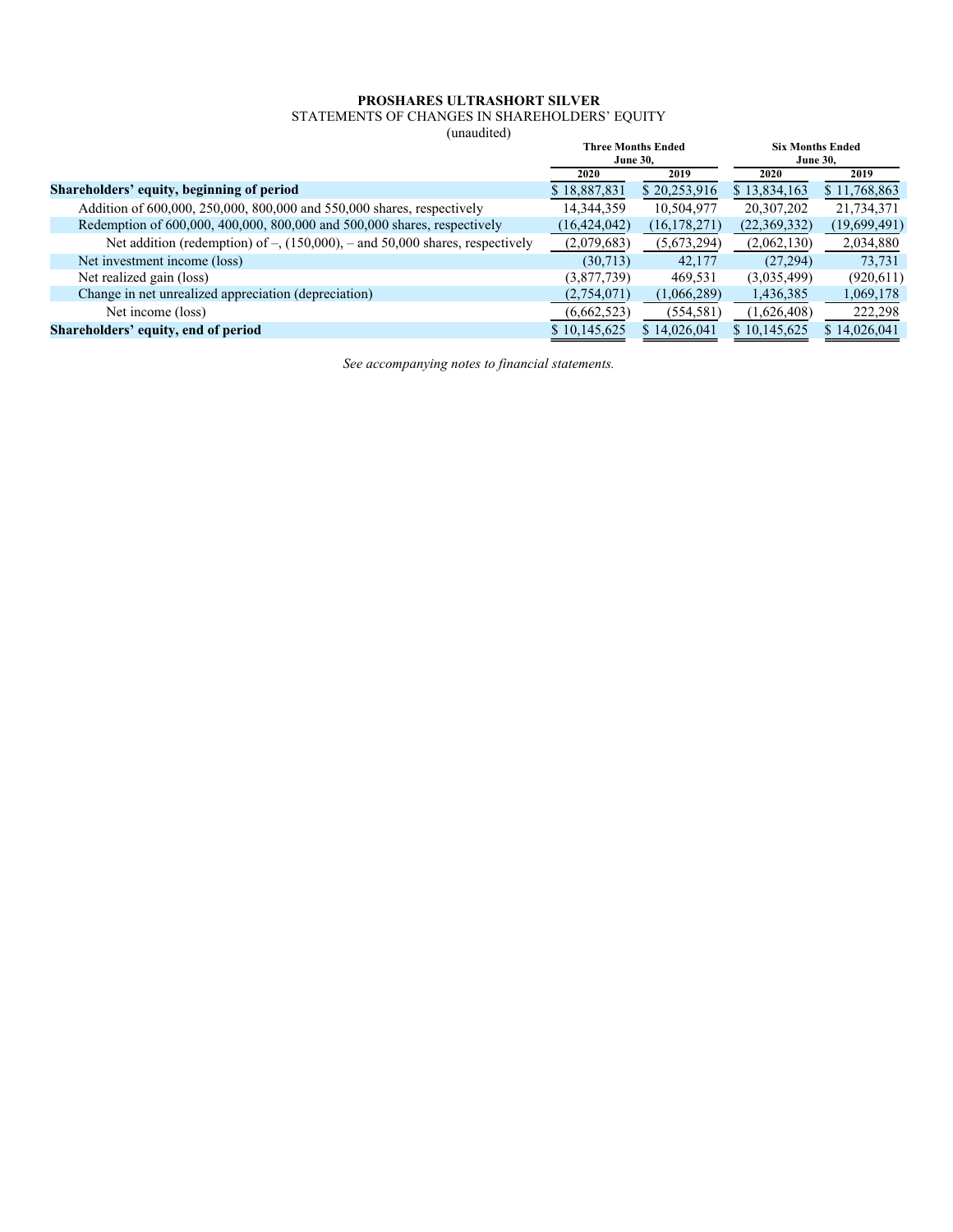# **PROSHARES ULTRASHORT SILVER**

## STATEMENTS OF CASH FLOWS (unaudited)

| $($ unauun $\epsilon$ u                                                                            |              |                         |
|----------------------------------------------------------------------------------------------------|--------------|-------------------------|
|                                                                                                    |              | <b>Six Months Ended</b> |
|                                                                                                    |              | <b>June 30,</b>         |
|                                                                                                    | 2020         | 2019                    |
| <b>Cash flow from operating activities</b>                                                         |              |                         |
| Net income (loss)                                                                                  | (1,626,408)  | 222,298<br>S.           |
| Adjustments to reconcile net income (loss) to net cash provided by (used in) operating activities: |              |                         |
| Purchases of short-term U.S. government and agency obligations                                     | (4,386,261)  | (242, 535, 041)         |
| Proceeds from sales or maturities of short-term U.S. government and agency obligations             | 13,574,000   | 237,338,927             |
| Net amortization and accretion on short-term U.S. government and agency obligations                | (25, 576)    | (88,077)                |
| Net realized gain (loss) on investments                                                            |              | (78)                    |
| Change in unrealized appreciation (depreciation) on investments                                    | (1,569,369)  | (1,088,572)             |
| Decrease (Increase) in receivable on futures contracts                                             | (99,620)     |                         |
| Decrease (Increase) in interest receivable                                                         | 3,305        | 451                     |
| Increase (Decrease) in payable to Sponsor                                                          | (1, 854)     | 760                     |
| Increase (Decrease) in payable on futures contracts                                                | 119,004      | 17,123                  |
| Net cash provided by (used in) operating activities                                                | 5,987,221    | (6,132,209)             |
| Cash flow from financing activities                                                                |              |                         |
| Proceeds from addition of shares                                                                   | 20,307,202   | 21,734,371              |
| Payment on shares redeemed                                                                         | (22,369,332) | (19,699,491)            |
| Net cash provided by (used in) financing activities                                                | (2,062,130)  | 2,034,880               |
| Net increase (decrease) in cash                                                                    | 3,925,091    | (4,097,329)             |
| Cash, beginning of period                                                                          | 6,646,212    | 10,276,096              |
| Cash, end of period                                                                                | \$10,571,303 | 6,178,767               |
|                                                                                                    |              |                         |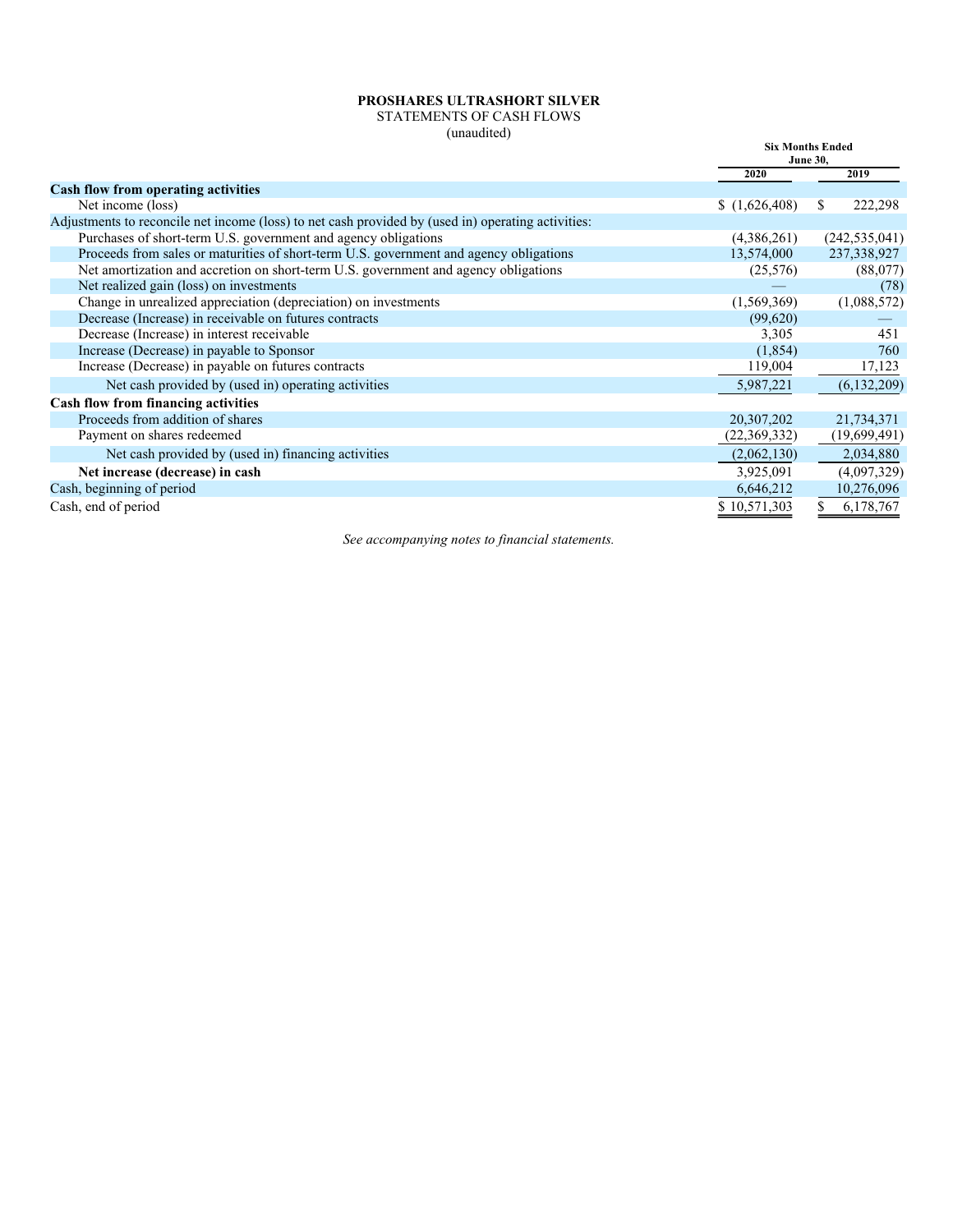## **PROSHARES ULTRASHORT YEN**  STATEMENTS OF FINANCIAL CONDITION

| этатемертэ от тирарскае совотнов                                                                |                              |                    |
|-------------------------------------------------------------------------------------------------|------------------------------|--------------------|
|                                                                                                 | June 30, 2020<br>(unaudited) | December 31, 2019  |
| <b>Assets</b>                                                                                   |                              |                    |
| Short-term U.S. government and agency obligations (Note 3) (cost \$20,998,466 and \$25,541,523, |                              |                    |
| respectively)                                                                                   | \$20,998,047                 | 25,542,823<br>S.   |
| Cash                                                                                            | 5,935,897                    | 12,507,112         |
| Segregated cash balances with brokers for foreign currency forward contracts                    | 3,408,000                    |                    |
| Unrealized appreciation on foreign currency forward contracts                                   |                              | 95,899             |
| Interest receivable                                                                             | 657                          | 19,330             |
| Total assets                                                                                    | 30,342,601                   | 38,165,164         |
| Liabilities and shareholders' equity                                                            |                              |                    |
| <b>Liabilities</b>                                                                              |                              |                    |
| Payable to Sponsor                                                                              | 22,577                       | 32,844             |
| Unrealized depreciation on foreign currency forward contracts                                   | 532,990                      |                    |
| <b>Total liabilities</b>                                                                        | 555,567                      | 32,844             |
| Commitments and Contingencies (Note 2)                                                          |                              |                    |
| Shareholders' equity                                                                            |                              |                    |
| Shareholders' equity                                                                            | 29,787,034                   | 38, 132, 320       |
| Total liabilities and shareholders' equity                                                      | \$30,342,601                 | 38, 165, 164<br>\$ |
| Shares outstanding                                                                              | 399,290                      | 499,290            |
| Net asset value per share                                                                       | 74.60                        | 76.37              |
| Market value per share (Note 2)                                                                 | 74.58                        | 76.35              |
|                                                                                                 |                              |                    |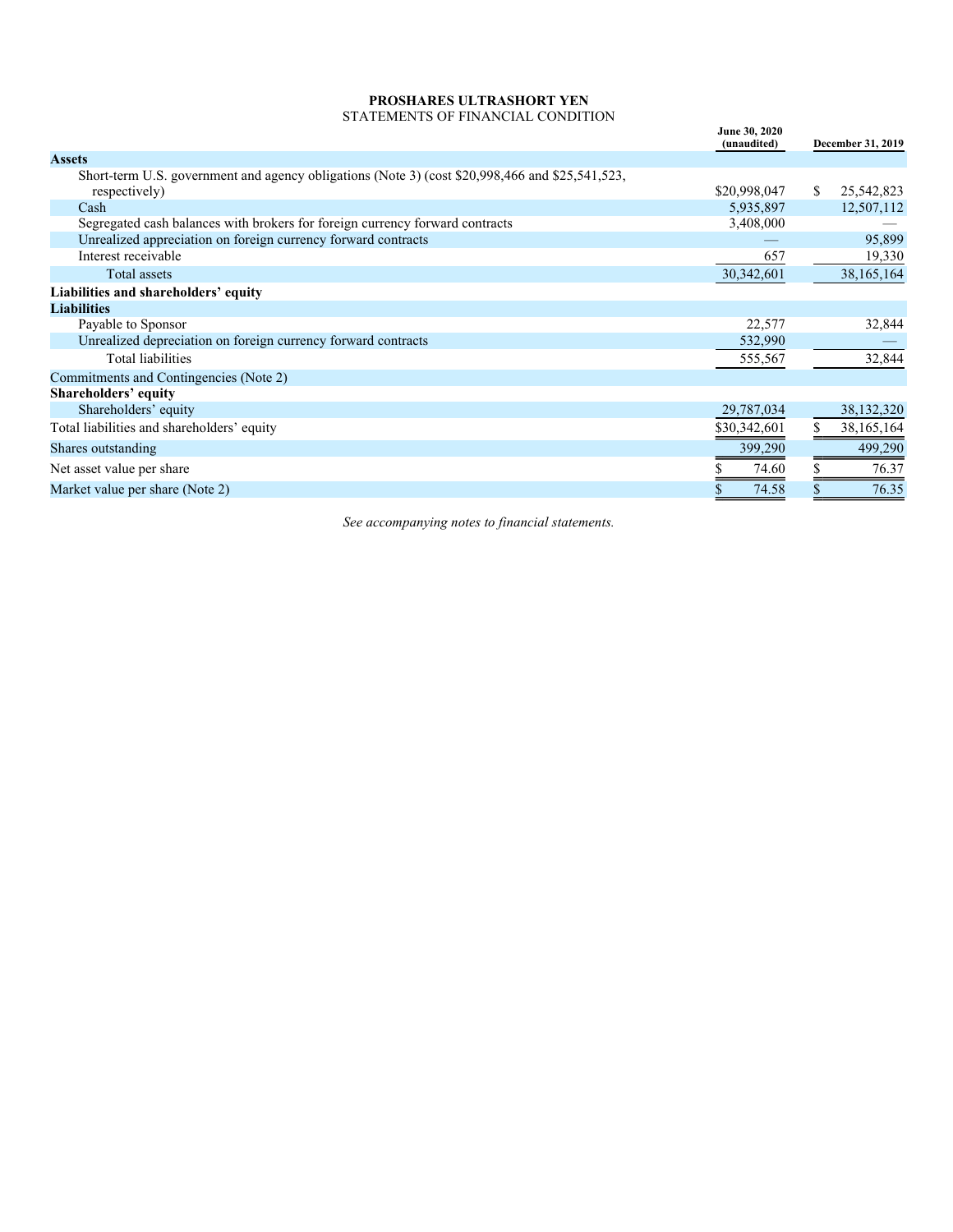#### **PROSHARES ULTRASHORT YEN**  SCHEDULE OF INVESTMENTS

# JUNE 30, 2020

(unaudited)

| -------------                                           |                         |              |
|---------------------------------------------------------|-------------------------|--------------|
|                                                         | <b>Principal Amount</b> | Value        |
| Short-term U.S. government and agency obligations       |                         |              |
| $(70\% \text{ of sharcholders' equity})$                |                         |              |
| U.S. Treasury Bills $\sim$ :                            |                         |              |
| $0.067\%$ due $07/16/20$                                | 17,000,000              | \$16,999,078 |
| $0.154\%$ due $09/03/20^{\dagger}$                      | 4.000.000               | 3,998,969    |
| Total short-term U.S. government and agency obligations |                         |              |
| (cost \$20,998,466)                                     |                         | \$20,998,047 |

## **Foreign Currency Forward Contracts^**

| Fortigh Currency Forward Contracts   |                           |                                                |                                                |                                                               |
|--------------------------------------|---------------------------|------------------------------------------------|------------------------------------------------|---------------------------------------------------------------|
|                                      | <b>Settlement</b><br>Date | <b>Contract Amount</b><br>in Local<br>Currency | Contract<br>Amount<br>in U.S. Dollars          | <b>Unrealized</b><br>Appreciation<br>(Depreciation)/<br>Value |
| <b>Contracts to Purchase</b>         |                           |                                                |                                                |                                                               |
| Yen with UBS AG                      | 07/10/20                  | 667,860,000                                    | 6,186,236<br><sup>S</sup>                      | (28, 043)<br>S.<br>\$(28,043)                                 |
| <b>Contracts to Sell</b>             |                           |                                                |                                                |                                                               |
| Yen with Goldman Sachs International | 07/10/20                  | (1,888,338,165)                                | \$(17,491,249)                                 | (126, 422)<br>S.                                              |
| Yen with UBS AG                      | 07/10/20                  | (5,209,742,875)                                | (48, 256, 671)                                 | (378, 525)                                                    |
|                                      |                           |                                                |                                                | \$(504,947)                                                   |
|                                      |                           |                                                | <b>Total Net</b><br>Unrealized<br>Depreciation | \$(532,990)                                                   |

<sup>†</sup> All or partial amount pledged as collateral for foreign currency forward contracts.<br>The positions and counterparties herein are as of lune 30, 2020. The Eund continua

The positions and counterparties herein are as of June 30, 2020. The Fund continually evaluates different counterparties for their transactions and counterparties are subject to change. New counterparties can be added at any time.

 $\wedge$  Rates shown represent discount rate at the time of purchase.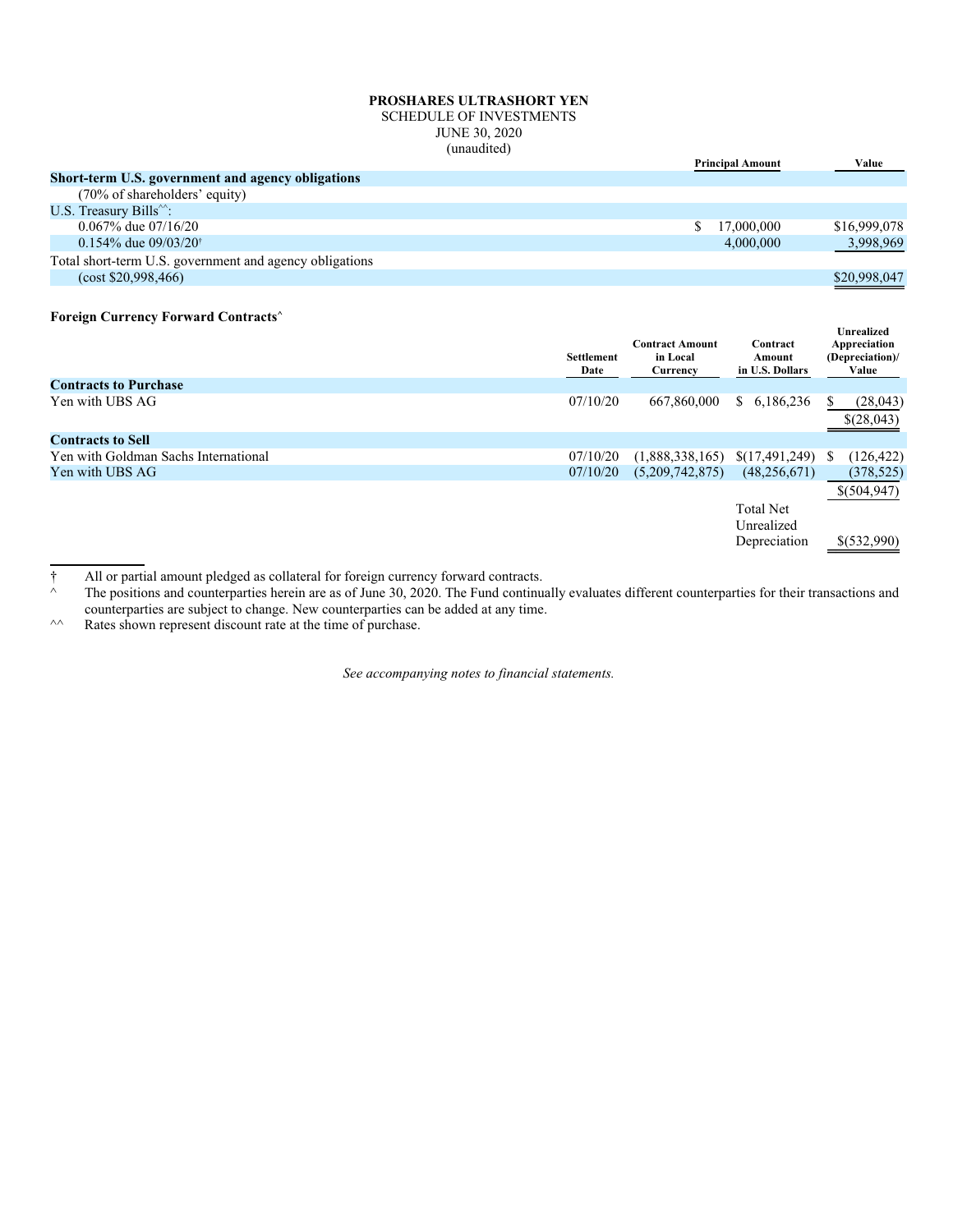# **PROSHARES ULTRASHORT YEN**

# STATEMENTS OF OPERATIONS

(unaudited)

|                                                            |             | <b>Three Months Ended</b> |                         | <b>Six Months Ended</b> |
|------------------------------------------------------------|-------------|---------------------------|-------------------------|-------------------------|
|                                                            | 2020        | <b>June 30,</b><br>2019   | <b>June 30,</b><br>2020 | 2019                    |
| <b>Investment Income</b>                                   |             |                           |                         |                         |
| Interest                                                   | 5,143<br>S. | 298,433<br>S.             | 131,326<br>S.           | 590,801                 |
| <b>Expenses</b>                                            |             |                           |                         |                         |
| Management fee                                             | 64,430      | 122,990                   | 148,867                 | 247,784                 |
| Total expenses                                             | 64,430      | 122,990                   | 148,867                 | 247,784                 |
| Net investment income (loss)                               | (59, 287)   | 175,443                   | (17, 541)               | 343,017                 |
| Realized and unrealized gain (loss) on investment activity |             |                           |                         |                         |
| Net realized gain (loss) on                                |             |                           |                         |                         |
| Foreign currency forward contracts                         | 110,748     | (2,600,562)               | (395,772)               | (2,943,970)             |
| Short-term U.S. government and agency obligations          |             |                           |                         | (72)                    |
| Net realized gain (loss)                                   | 110,748     | (2,600,562)               | (395,772)               | (2,944,042)             |
| Change in net unrealized appreciation (depreciation) on    |             |                           |                         |                         |
| Foreign currency forward contracts                         | 70,456      | 273,224                   | (628, 889)              | 2,706,941               |
| Short-term U.S. government and agency obligations          | (3,995)     | 10,458                    | (1,719)                 | 10,421                  |
| Change in net unrealized appreciation (depreciation)       | 66,461      | 283,682                   | (630, 608)              | 2,717,362               |
| Net realized and unrealized gain (loss)                    | 177,209     | (2,316,880)               | (1,026,380)             | (226,680)               |
| Net income (loss)                                          | \$117,922   | \$(2,141,437)             | \$(1,043,921)           | 116,337                 |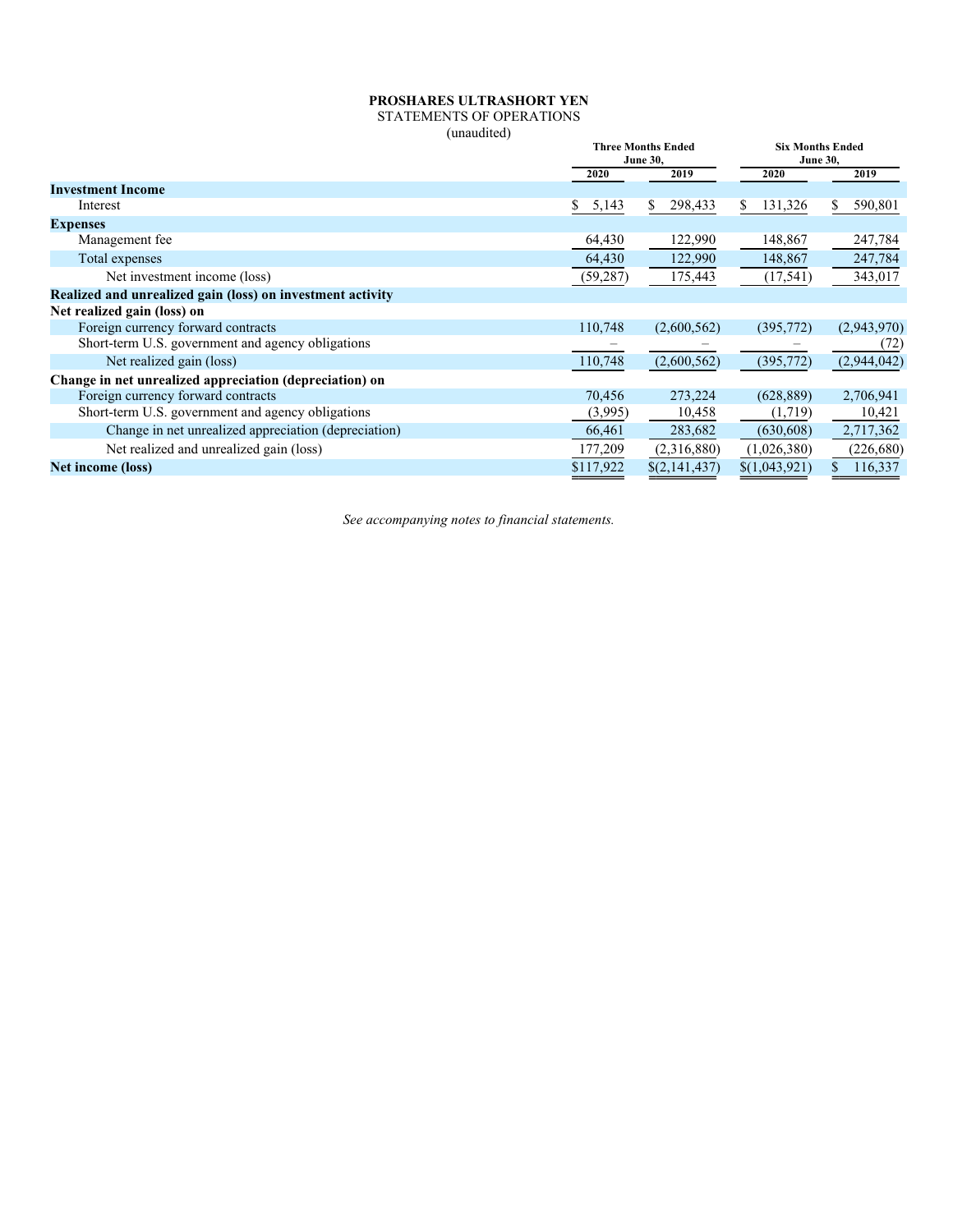## **PROSHARES ULTRASHORT YEN**  STATEMENTS OF CHANGES IN SHAREHOLDERS' EQUITY

(unaudited)

|                                                                                       | <b>Three Months Ended</b><br><b>June 30.</b> |              |                | <b>Six Months Ended</b><br><b>June 30,</b> |  |
|---------------------------------------------------------------------------------------|----------------------------------------------|--------------|----------------|--------------------------------------------|--|
|                                                                                       | 2020                                         | 2019         | 2020           | 2019                                       |  |
| Shareholders' equity, beginning of period                                             | \$29,586,170                                 | \$49,650,541 | \$38,132,320   | \$55,363,675                               |  |
| Addition of 50,000, 50,000, 100,000 and 450,000 shares, respectively                  | 3,849,992                                    | 3,859,717    | 7,806,745      | 34,403,213                                 |  |
| Redemption of 50,000, 50,000, 200,000 and 550,000 shares, respectively                | (3,767,050)                                  | (3,673,476)  | (15, 108, 110) | (42, 187, 880)                             |  |
| Net addition (redemption) of $-$ , $-$ , (100,000) and (100,000) shares, respectively | 82,942                                       | 186,241      | (7,301,365)    | (7,784,667)                                |  |
| Net investment income (loss)                                                          | (59, 287)                                    | 175,443      | (17, 541)      | 343,017                                    |  |
| Net realized gain (loss)                                                              | 110.748                                      | (2,600,562)  | (395,772)      | (2,944,042)                                |  |
| Change in net unrealized appreciation (depreciation)                                  | 66,461                                       | 283,682      | (630, 608)     | 2,717,362                                  |  |
| Net income (loss)                                                                     | 117,922                                      | (2,141,437)  | (1,043,921)    | 116,337                                    |  |
| Shareholders' equity, end of period                                                   | \$29,787,034                                 | \$47,695,345 | \$29,787,034   | \$47,695,345                               |  |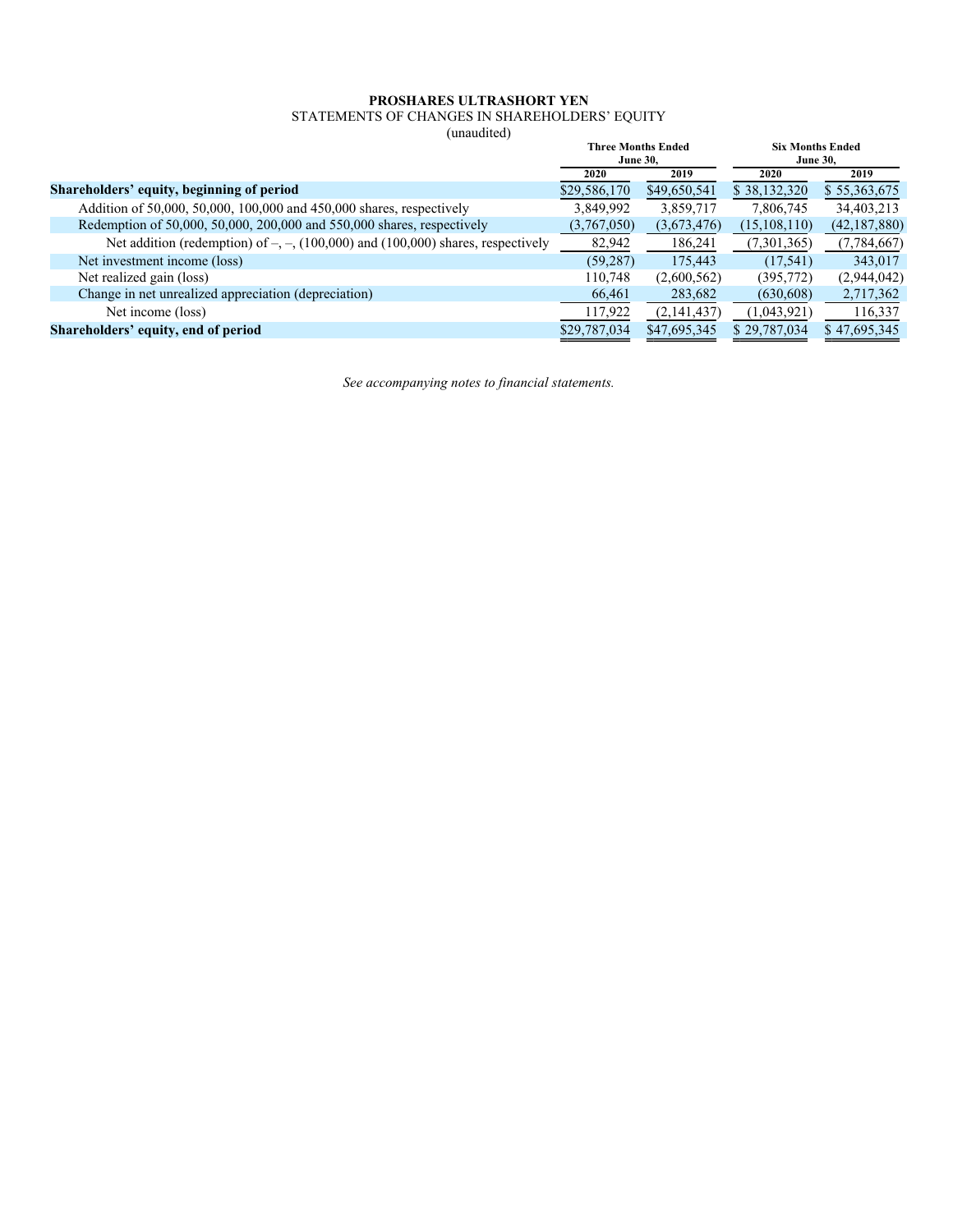# **PROSHARES ULTRASHORT YEN**

## STATEMENTS OF CASH FLOWS (unaudited)

| , unuunnon,                                                                                        | <b>Six Months Ended</b><br><b>June 30,</b> |                 |
|----------------------------------------------------------------------------------------------------|--------------------------------------------|-----------------|
|                                                                                                    | 2020                                       | 2019            |
| <b>Cash flow from operating activities</b>                                                         |                                            |                 |
| Net income (loss)                                                                                  | (1,043,921)                                | 116,337<br>S.   |
| Adjustments to reconcile net income (loss) to net cash provided by (used in) operating activities: |                                            |                 |
| Purchases of short-term U.S. government and agency obligations                                     | (33,756,620)                               | (601, 357, 534) |
| Proceeds from sales or maturities of short-term U.S. government and agency obligations             | 38,374,000                                 | 596,730,872     |
| Net amortization and accretion on short-term U.S. government and agency obligations                | (74, 323)                                  | (485, 636)      |
| Net realized gain (loss) on investments                                                            |                                            | 72              |
| Change in unrealized appreciation (depreciation) on investments                                    | 630,608                                    | (2,717,362)     |
| Decrease (Increase) in interest receivable                                                         | 18,673                                     | (4,985)         |
| Increase (Decrease) in payable to Sponsor                                                          | (10, 267)                                  | (11,346)        |
| Net cash provided by (used in) operating activities                                                | 4,138,150                                  | (7,729,582)     |
| Cash flow from financing activities                                                                |                                            |                 |
| Proceeds from addition of shares                                                                   | 7,806,745                                  | 34,403,213      |
| Payment on shares redeemed                                                                         | (15, 108, 110)                             | (42, 187, 880)  |
| Net cash provided by (used in) financing activities                                                | (7,301,365)                                | (7,784,667)     |
| Net increase (decrease) in cash                                                                    | (3,163,215)                                | (15,514,249)    |
| Cash, beginning of period                                                                          | 12,507,112                                 | 23,570,254      |
| Cash, end of period                                                                                | \$9,343,897                                | 8,056,005<br>\$ |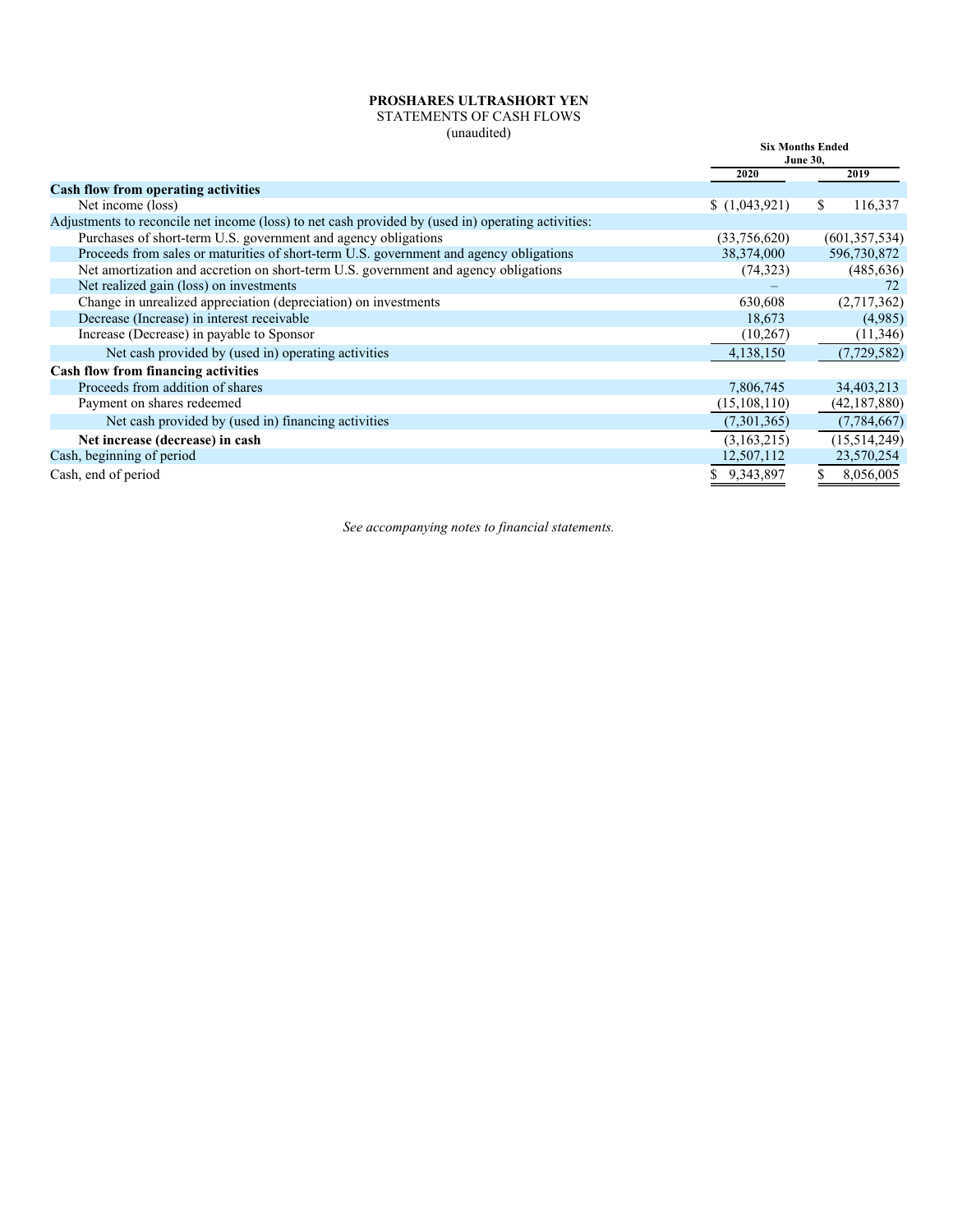STATEMENTS OF FINANCIAL CONDITION

| <u>STATEMENTS OF FINANCIAL CONDITION</u>                                                        |                              |                    |
|-------------------------------------------------------------------------------------------------|------------------------------|--------------------|
|                                                                                                 | June 30, 2020<br>(unaudited) | December 31, 2019  |
| <b>Assets</b>                                                                                   |                              |                    |
| Short-term U.S. government and agency obligations (Note 3) (cost \$32,995,003 and \$13,979,509, |                              |                    |
| respectively)                                                                                   | \$32,994,750                 | 13,980,559<br>S.   |
| Cash                                                                                            | 18,693,389                   | 27,654,022         |
| Segregated cash balances with brokers for futures contracts                                     | 9,243,500                    | 5,476,631          |
| Interest receivable                                                                             | 2,264                        | 34,527             |
| Total assets                                                                                    | 60,933,903                   | 47,145,739         |
| Liabilities and shareholders' equity                                                            |                              |                    |
| <b>Liabilities</b>                                                                              |                              |                    |
| Payable on open futures contracts                                                               | 1,795,993                    | 1,129,877          |
| Brokerage commissions and fees payable                                                          | 7,125                        |                    |
| Payable to Sponsor                                                                              | 45,315                       | 29,278             |
| Total liabilities                                                                               | 1,848,433                    | 1,159,155          |
| Commitments and Contingencies (Note 2)                                                          |                              |                    |
| Shareholders' equity                                                                            |                              |                    |
| Shareholders' equity                                                                            | 59,085,470                   | 45,986,584         |
| Total liabilities and shareholders' equity                                                      | \$60,933,903                 | \$<br>47, 145, 739 |
| Shares outstanding                                                                              | 1,462,403                    | 2,162,403          |
| Net asset value per share                                                                       | 40.40                        | 21.27              |
| Market value per share (Note 2)                                                                 | 40.24                        | 21.29              |
|                                                                                                 |                              |                    |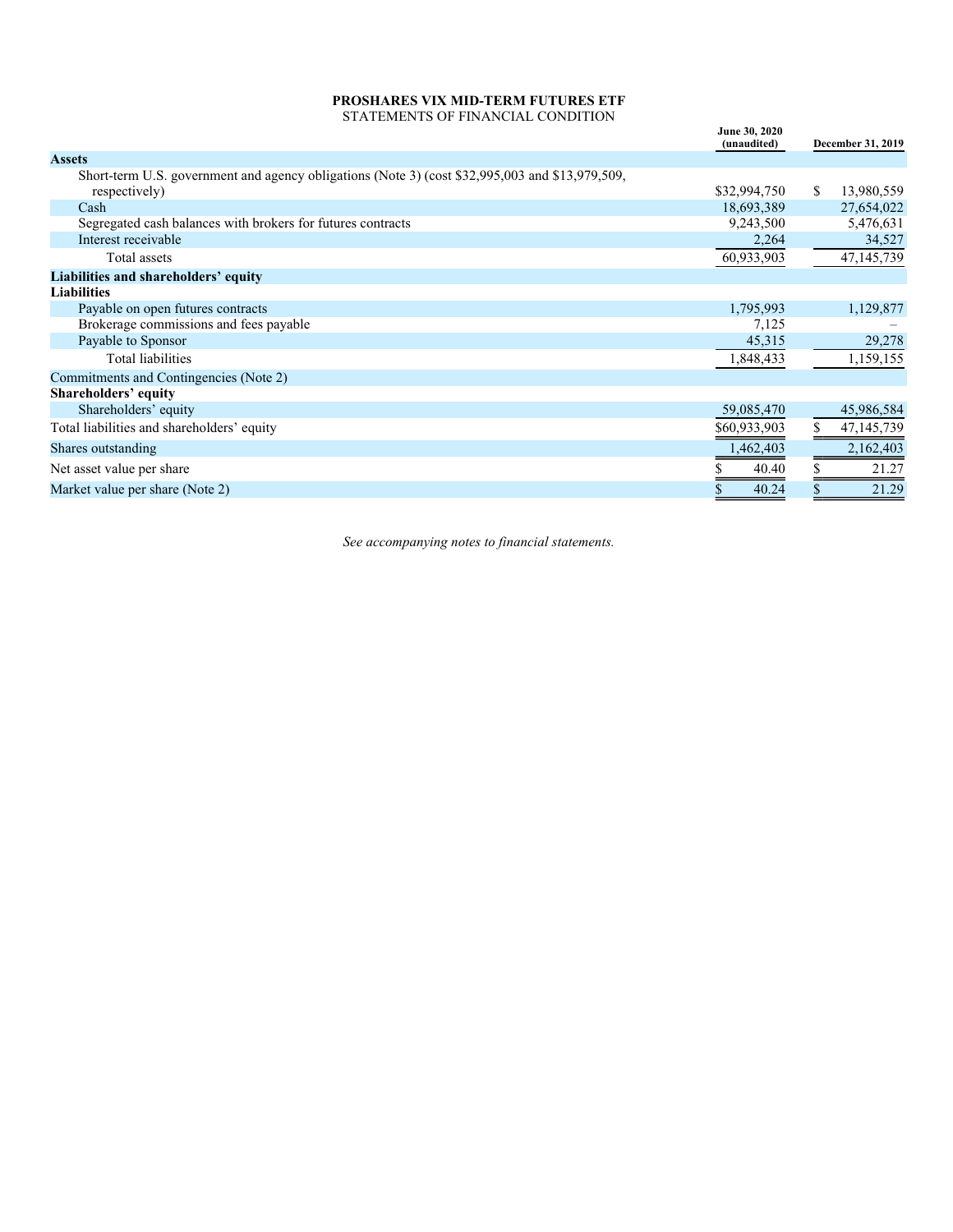### SCHEDULE OF INVESTMENTS JUNE 30, 2020

(unaudited)

|                                                         | <b>Principal Amount</b> | Value        |
|---------------------------------------------------------|-------------------------|--------------|
| Short-term U.S. government and agency obligations       |                         |              |
| $(56\% \text{ of sharedholders' equity})$               |                         |              |
| U.S. Treasury Bills $\sim$ :                            |                         |              |
| $0.067\%$ due $07/16/20$                                | 16,000,000              | \$15,999,133 |
| $0.154\%$ due $09/03/20$                                | 17,000,000              | 16,995,617   |
| Total short-term U.S. government and agency obligations |                         |              |
| (cost \$32,995,003)                                     |                         | \$32,994,750 |
|                                                         |                         |              |

# **Futures Contracts Purchased**

| Tutul ts Contracts Turchastu              | Number of | Notional<br>Amount |  | <b>Unrealized</b><br>Appreciation |  |
|-------------------------------------------|-----------|--------------------|--|-----------------------------------|--|
|                                           | Contracts | at Value           |  | (Depreciation)/Value              |  |
| VIX Futures - Cboe, expires October 2020  | 378       | \$12,540,150       |  | 1,143,803                         |  |
| VIX Futures - Cboe, expires November 2020 | 647       | 19,782,025         |  | 207,043                           |  |
| VIX Futures - Cboe, expires December 2020 | 647       | 18,811,525         |  | 268,939                           |  |
| VIX Futures - Cboe, expires January 2021  | 270       | 7.944.750          |  | (229,970)                         |  |
|                                           |           |                    |  | \$1,389,815                       |  |

 $\overline{\wedge\wedge}$  Rates shown represent discount rate at the time of purchase.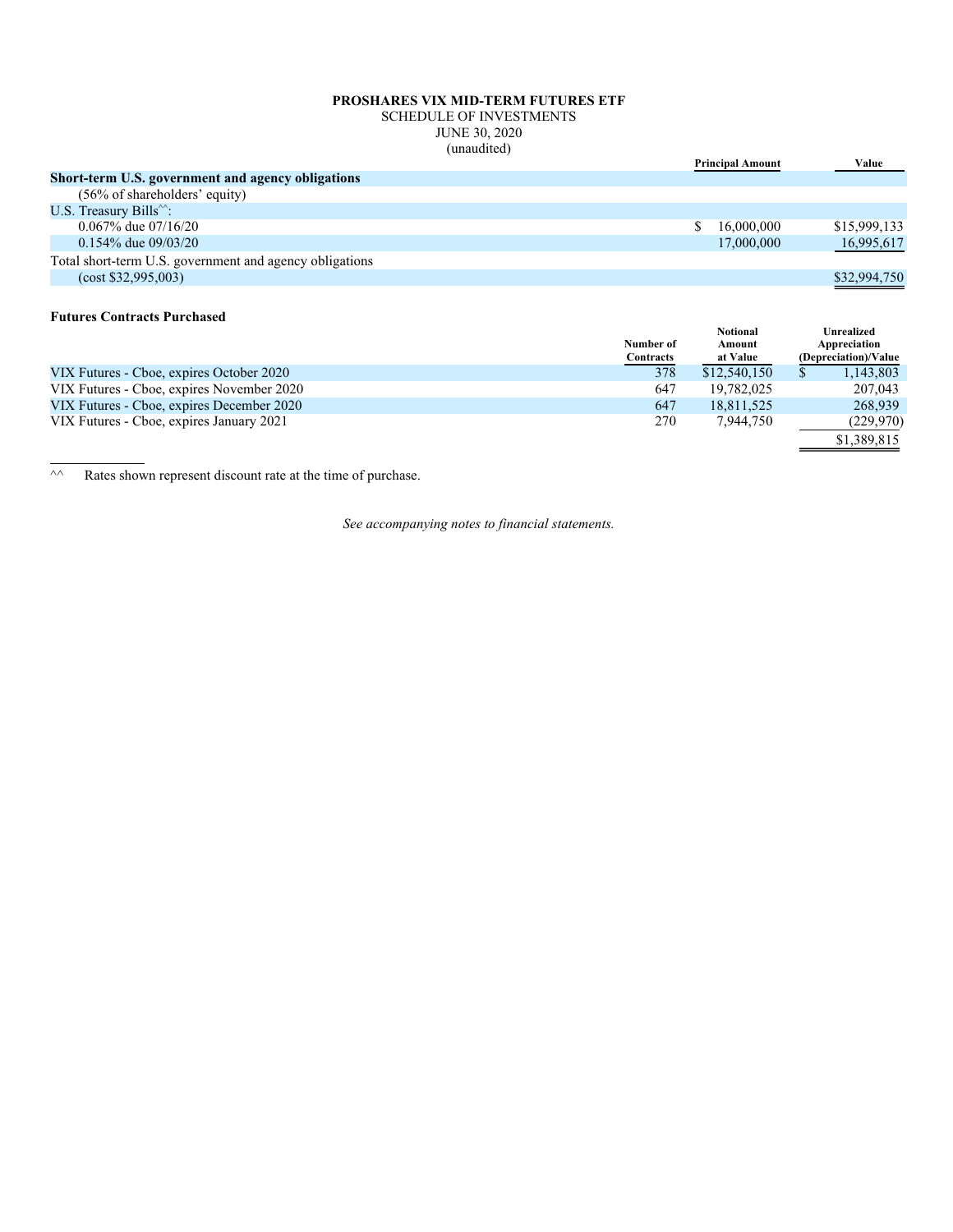## STATEMENTS OF OPERATIONS (unaudited)

|                                                            | <b>Three Months Ended</b><br><b>June 30,</b> |             | <b>Six Months Ended</b><br><b>June 30,</b> |                |
|------------------------------------------------------------|----------------------------------------------|-------------|--------------------------------------------|----------------|
|                                                            | 2020                                         | 2019        | 2020                                       | 2019           |
| <b>Investment Income</b>                                   |                                              |             |                                            |                |
| Interest                                                   | 27,603<br>S                                  | 225,718     | 185,901                                    | 491,131<br>S.  |
| <b>Expenses</b>                                            |                                              |             |                                            |                |
| Management fee                                             | 124,276                                      | 82,759      | 218,560                                    | 188,570        |
| Brokerage commissions                                      | 16,684                                       | 9,353       | 32,623                                     | 19,689         |
| Brokerage fees                                             | 20,356                                       |             | 20,511                                     |                |
| Total expenses                                             | 161,316                                      | 92,112      | 271,694                                    | 208,259        |
| Net investment income (loss)                               | (133, 713)                                   | 133,606     | (85,793)                                   | 282,872        |
| Realized and unrealized gain (loss) on investment activity |                                              |             |                                            |                |
| Net realized gain (loss) on                                |                                              |             |                                            |                |
| <b>Futures contracts</b>                                   | 13,196,415                                   | (2,853,271) | 20,952,940                                 | (7,055,291)    |
| Short-term U.S. government and agency obligations          |                                              |             |                                            |                |
| Net realized gain (loss)                                   | 13,196,415                                   | (2,853,263) | 20,952,940                                 | (7,055,283)    |
| Change in net unrealized appreciation (depreciation) on    |                                              |             |                                            |                |
| <b>Futures</b> contracts                                   | (12, 292, 490)                               | 1,993,991   | 3,670,640                                  | (4,431,788)    |
| Short-term U.S. government and agency obligations          | (21, 043)                                    | 7,134       | (1,303)                                    | 6,464          |
| Change in net unrealized appreciation (depreciation)       | (12, 313, 533)                               | 2,001,125   | 3,669,337                                  | (4,425,324)    |
| Net realized and unrealized gain (loss)                    | 882,882                                      | (852, 138)  | 24,622,277                                 | (11,480,607)   |
| Net income (loss)                                          | 749,169<br>S                                 | (718, 532)  | \$24,536,484                               | \$(11,197,735) |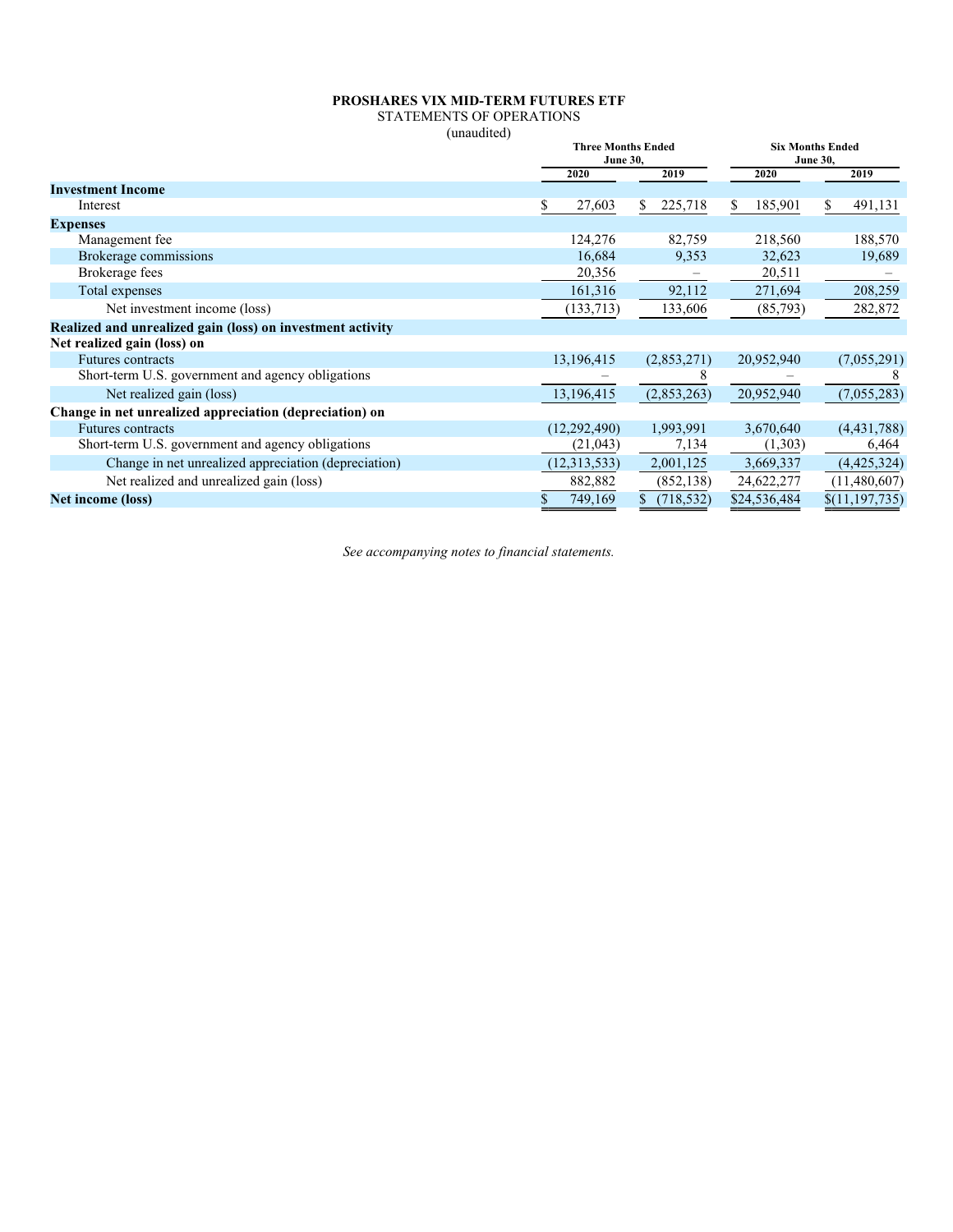## **PROSHARES VIX MID-TERM FUTURES ETF**  STATEMENTS OF CHANGES IN SHAREHOLDERS' EQUITY

(unaudited)

|                                                                              | <b>Three Months Ended</b><br><b>June 30,</b> |                | <b>Six Months Ended</b><br><b>June 30,</b> |                |
|------------------------------------------------------------------------------|----------------------------------------------|----------------|--------------------------------------------|----------------|
|                                                                              | 2020                                         | 2019           | <b>2020</b>                                | 2019           |
| Shareholders' equity, beginning of period                                    | \$45,034,386                                 | \$51,126,469   | \$45,986,584                               | \$56,299,121   |
| Addition of 725,000, 275,000, 1,100,000 and 775,000 shares, respectively     | 29,558,030                                   | 5,983,730      | 40,266,091                                 | 17,352,765     |
| Redemption of 425,000, 875,000, 1,800,000 and 1,125,000 shares, respectively | (16, 256, 115)                               | (18, 635, 258) | (51,703,689)                               | (24,697,742)   |
| Net addition (redemption) of 300,000, (600,000), (700,000) and (350,000)     |                                              |                |                                            |                |
| shares, respectively                                                         | 13,301,915                                   | (12,651,528)   | (11, 437, 598)                             | (7,344,977)    |
| Net investment income (loss)                                                 | (133,713)                                    | 133,606        | (85,793)                                   | 282,872        |
| Net realized gain (loss)                                                     | 13,196,415                                   | (2,853,263)    | 20,952,940                                 | (7,055,283)    |
| Change in net unrealized appreciation (depreciation)                         | (12,313,533)                                 | 2,001,125      | 3,669,337                                  | (4,425,324)    |
| Net income (loss)                                                            | 749,169                                      | (718, 532)     | 24,536,484                                 | (11, 197, 735) |
| Shareholders' equity, end of period                                          | \$59,085,470                                 | \$37,756,409   | \$59,085,470                               | \$37,756,409   |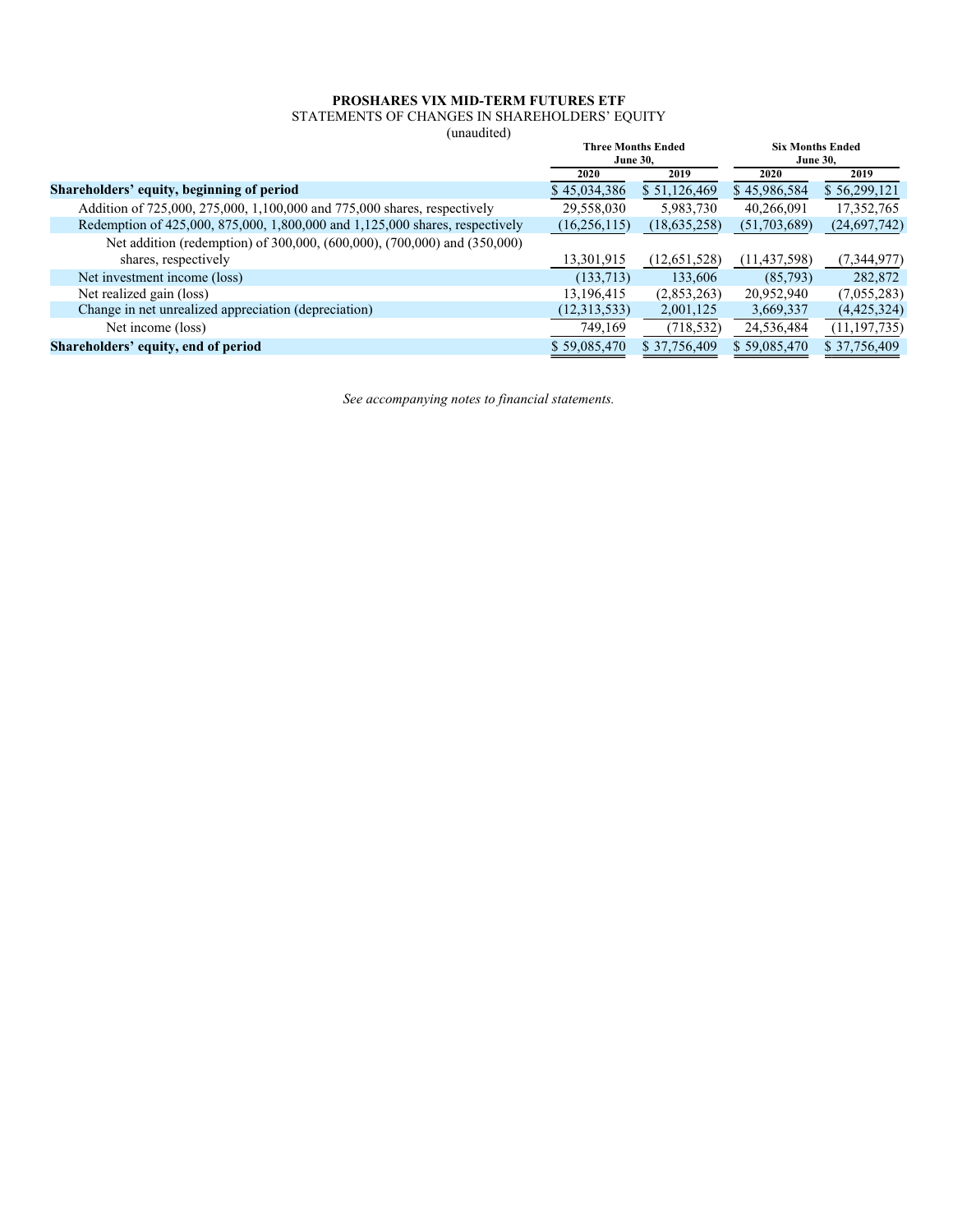## STATEMENTS OF CASH FLOWS (unaudited)

| , unuunnon,                                                                                        | <b>Six Months Ended</b><br><b>June 30,</b> |                      |
|----------------------------------------------------------------------------------------------------|--------------------------------------------|----------------------|
|                                                                                                    | 2020                                       | 2019                 |
| <b>Cash flow from operating activities</b>                                                         |                                            |                      |
| Net income (loss)                                                                                  | \$24,536,484                               | (11, 197, 735)<br>S. |
| Adjustments to reconcile net income (loss) to net cash provided by (used in) operating activities: |                                            |                      |
| Purchases of short-term U.S. government and agency obligations                                     | (56, 521, 597)                             | (1,129,300,462)      |
| Proceeds from sales or maturities of short-term U.S. government and agency obligations             | 37,600,000                                 | 1,110,779,598        |
| Net amortization and accretion on short-term U.S. government and agency obligations                | (93, 897)                                  | (200, 869)           |
| Net realized gain (loss) on investments                                                            |                                            | (8)                  |
| Change in unrealized appreciation (depreciation) on investments                                    | 1,303                                      | (6, 464)             |
| Decrease (Increase) in interest receivable                                                         | 32,263                                     | 318                  |
| Increase (Decrease) in payable to Sponsor                                                          | 16,037                                     | (9,196)              |
| Increase (Decrease) in brokerage commissions and fees payable                                      | 7,125                                      |                      |
| Increase (Decrease) in payable on futures contracts                                                | 666,116                                    | 88,477               |
| Net cash provided by (used in) operating activities                                                | 6,243,834                                  | (29, 846, 341)       |
| Cash flow from financing activities                                                                |                                            |                      |
| Proceeds from addition of shares                                                                   | 40,266,091                                 | 17,352,765           |
| Payment on shares redeemed                                                                         | (51,703,689)                               | (25,372,574)         |
| Net cash provided by (used in) financing activities                                                | (11, 437, 598)                             | (8,019,809)          |
| Net increase (decrease) in cash                                                                    | (5,193,764)                                | (37,866,150)         |
| Cash, beginning of period                                                                          | 33,130,653                                 | 57, 542, 424         |
| Cash, end of period                                                                                | \$27,936,889                               | 19,676,274           |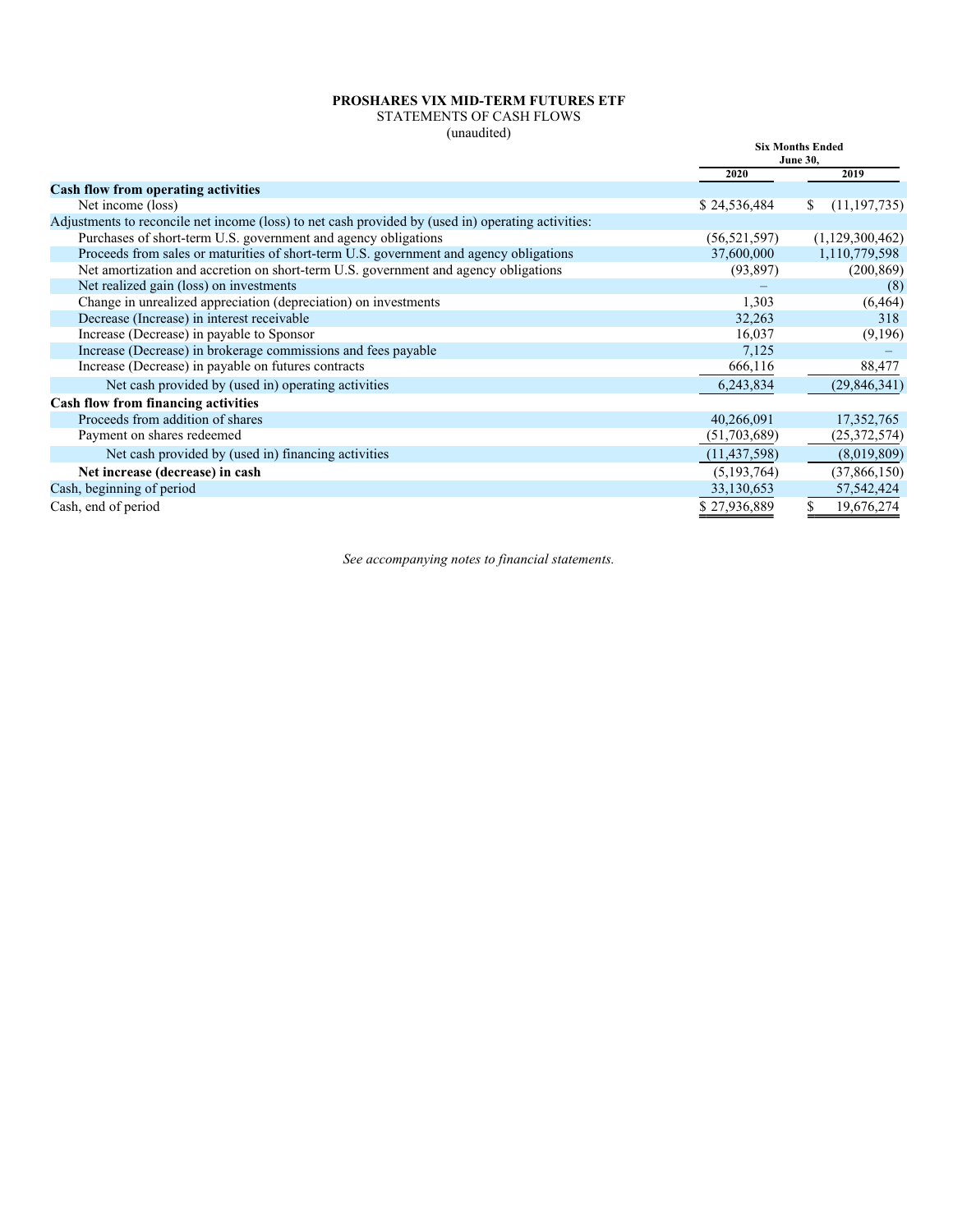STATEMENTS OF FINANCIAL CONDITION

|                                                                                                 | June 30, 2020<br>(unaudited) | December 31, 2019 |
|-------------------------------------------------------------------------------------------------|------------------------------|-------------------|
| <b>Assets</b>                                                                                   |                              |                   |
| Short-term U.S. government and agency obligations (Note 3) (cost \$62,990,329 and \$96,862,355, |                              |                   |
| respectively)                                                                                   | \$62,989,867                 | 96,868,817<br>S.  |
| Cash                                                                                            | 83,942,545                   | 87,829,341        |
| Segregated cash balances with brokers for futures contracts                                     | 82,570,700                   | 107,106,000       |
| Receivable on open futures contracts                                                            |                              | 909,042           |
| Interest receivable                                                                             | 8,478                        | 123,538           |
| Total assets                                                                                    | 229,511,590                  | 292,836,738       |
| Liabilities and shareholders' equity                                                            |                              |                   |
| <b>Liabilities</b>                                                                              |                              |                   |
| Payable on open futures contracts                                                               | 7,974,073                    | 12,920,593        |
| Brokerage commissions and fees payable                                                          | 38,382                       |                   |
| Payable to Sponsor                                                                              | 155,960                      | 123,642           |
| <b>Total liabilities</b>                                                                        | 8,168,415                    | 13,044,235        |
| Commitments and Contingencies (Note 2)                                                          |                              |                   |
| <b>Shareholders' equity</b>                                                                     |                              |                   |
| Shareholders' equity                                                                            | 221, 343, 175                | 279,792,503       |
| Total liabilities and shareholders' equity                                                      | \$229,511,590                | \$<br>292,836,738 |
| Shares outstanding                                                                              | 7,926,317                    | 22,751,317        |
| Net asset value per share                                                                       | 27.93                        | 12.30             |
| Market value per share (Note 2)                                                                 | 27.76                        | 12.43             |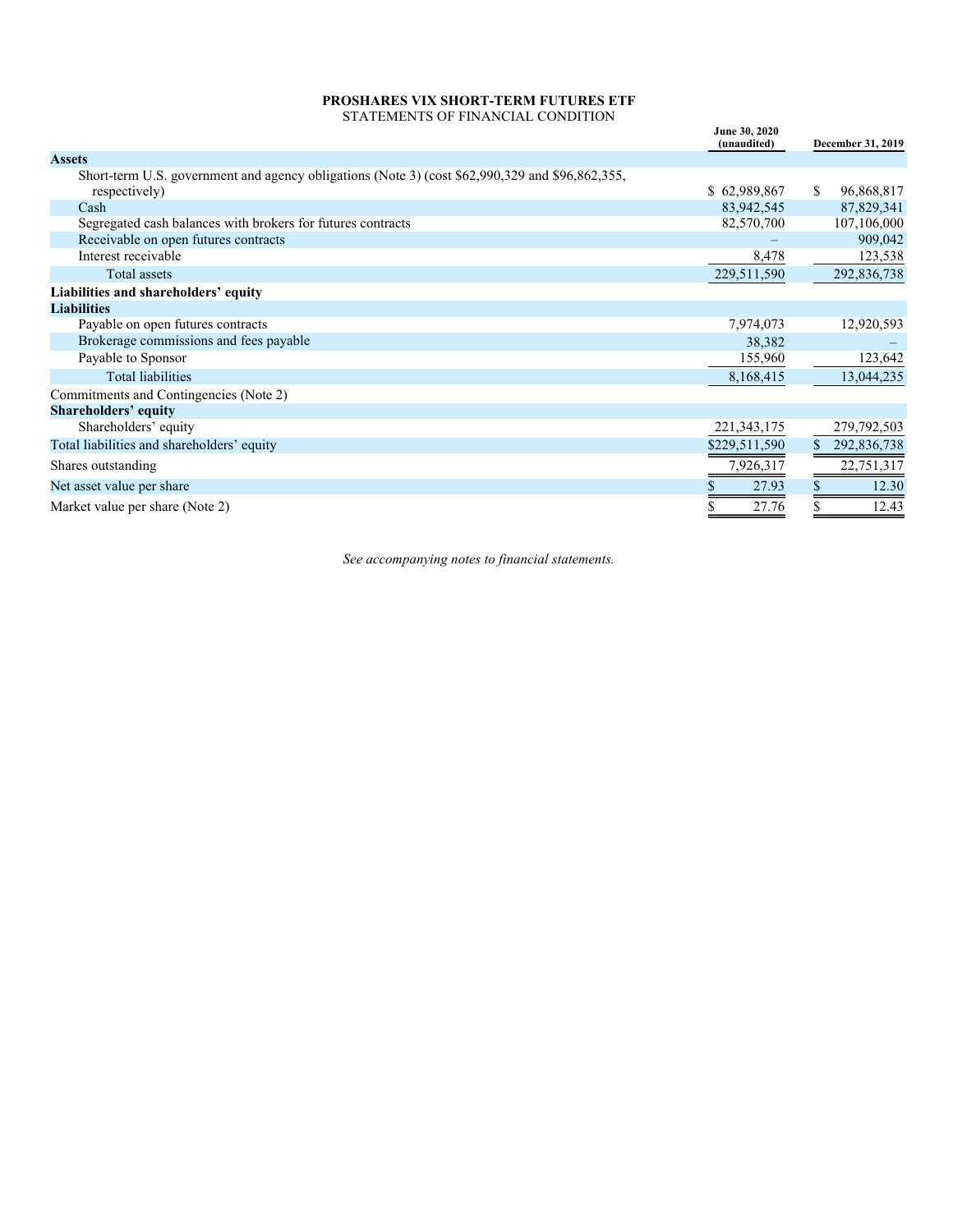### SCHEDULE OF INVESTMENTS JUNE 30, 2020

(unaudited)

|                                                         | <b>Principal Amount</b> | Value        |
|---------------------------------------------------------|-------------------------|--------------|
| Short-term U.S. government and agency obligations       |                         |              |
| (28% of shareholders' equity)                           |                         |              |
| U.S. Treasury Bills $\sim$ :                            |                         |              |
| $0.070\%$ due $07/16/20$                                | 30,000,000              | \$29,998,374 |
| $0.150\%$ due $09/03/20$                                | 33,000,000              | 32,991,493   |
| Total short-term U.S. government and agency obligations |                         |              |
| (cost \$62,990,329)                                     |                         | \$62,989,867 |
|                                                         |                         |              |

# **Futures Contracts Purchased**

| Tutules Contracts I ulchased            | Number of<br>Contracts | <b>Notional</b><br>Amount<br>at Value | Unrealized<br>Appreciation<br>(Depreciation)/Value |
|-----------------------------------------|------------------------|---------------------------------------|----------------------------------------------------|
| VIX Futures - Cboe, expires July 2020   | 4.125                  | \$127,359,375                         | 4.227.596                                          |
| VIX Futures - Cboe, expires August 2020 | 2.943                  | 93,660,975                            | (3,581,409)                                        |
|                                         |                        |                                       | \$646,187                                          |

 $\overline{\wedge\wedge}$  Rates shown represent discount rate at the time of purchase.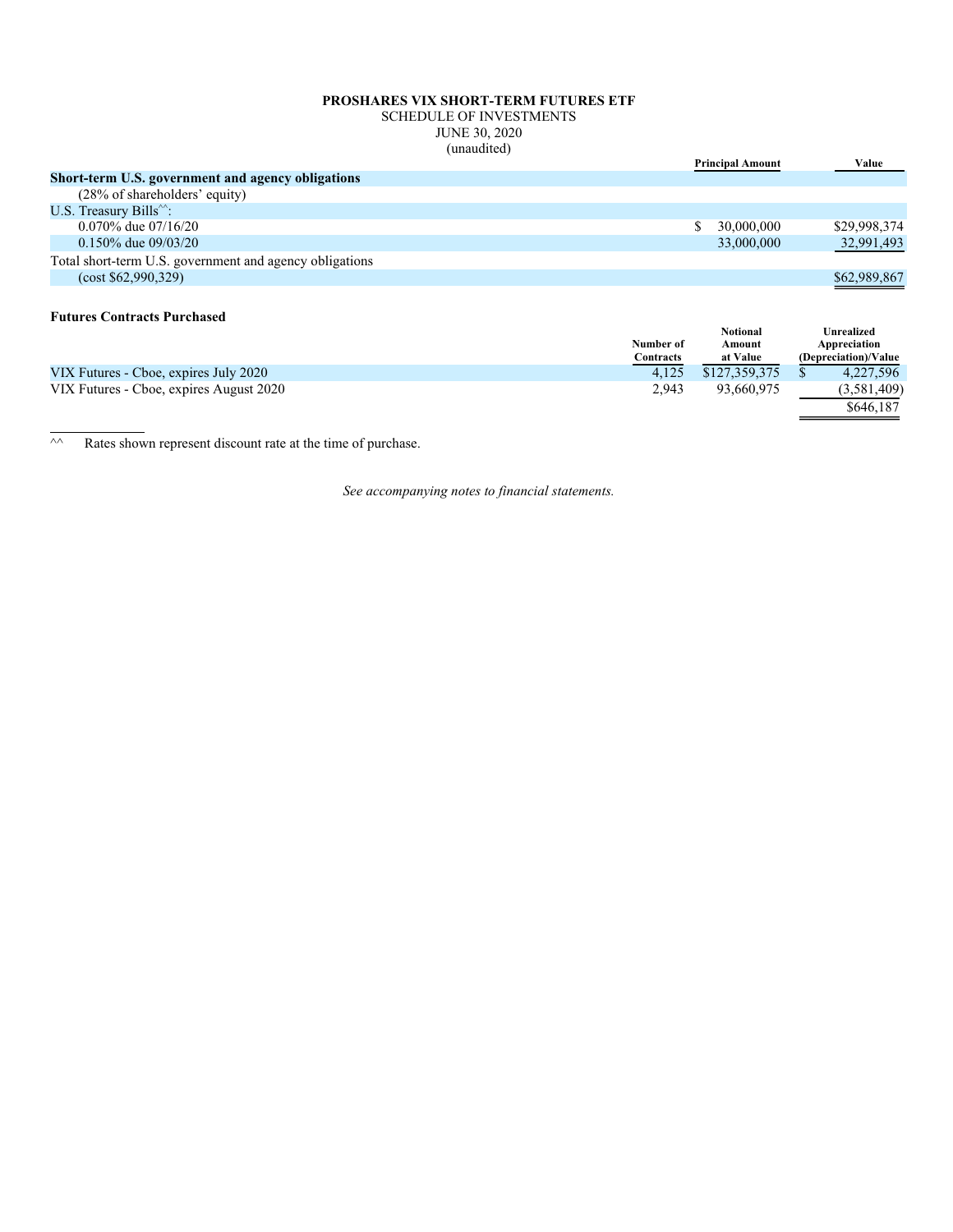## STATEMENTS OF OPERATIONS (unaudited)

|                                                            | $($ unauun $\epsilon$ u |                                              |                |    |                                            |    |               |    |                |
|------------------------------------------------------------|-------------------------|----------------------------------------------|----------------|----|--------------------------------------------|----|---------------|----|----------------|
|                                                            |                         | <b>Three Months Ended</b><br><b>June 30,</b> |                |    | <b>Six Months Ended</b><br><b>June 30,</b> |    |               |    |                |
|                                                            |                         |                                              | 2020           |    | 2019                                       |    | 2020          |    | 2019           |
| <b>Investment Income</b>                                   |                         |                                              |                |    |                                            |    |               |    |                |
| Interest                                                   |                         | S                                            | 122,772        | S. | 1,284,160                                  | ъ. | 1,082,847     | S. | 2,136,366      |
| <b>Expenses</b>                                            |                         |                                              |                |    |                                            |    |               |    |                |
| Management fee                                             |                         |                                              | 398,044        |    | 486,543                                    |    | 1,024,560     |    | 848,246        |
| Brokerage commissions                                      |                         |                                              | 60,097         |    | 70,747                                     |    | 244,857       |    | 83,182         |
| Brokerage fees                                             |                         |                                              | 108,253        |    | 2,268                                      |    | 113,027       |    | 3,634          |
| Total expenses                                             |                         |                                              | 566,394        |    | 559,558                                    |    | 1,382,444     |    | 935,062        |
| Net investment income (loss)                               |                         |                                              | (443, 622)     |    | 724,602                                    |    | (299, 597)    |    | 1,201,304      |
| Realized and unrealized gain (loss) on investment activity |                         |                                              |                |    |                                            |    |               |    |                |
| Net realized gain (loss) on                                |                         |                                              |                |    |                                            |    |               |    |                |
| <b>Futures contracts</b>                                   |                         |                                              | (845,717)      |    | (11, 288, 249)                             |    | 324,892,071   |    | (66, 194, 833) |
| Short-term U.S. government and agency obligations          |                         |                                              |                |    | 1,729                                      |    |               |    | 1,729          |
| Net realized gain (loss)                                   |                         |                                              | (845,717)      |    | (11,286,520)                               |    | 324,892,071   |    | (66, 193, 104) |
| Change in net unrealized appreciation (depreciation) on    |                         |                                              |                |    |                                            |    |               |    |                |
| <b>Futures</b> contracts                                   |                         |                                              | (51, 742, 832) |    | (11, 833, 396)                             |    | 16,040,198    |    | (33, 113, 187) |
| Short-term U.S. government and agency obligations          |                         |                                              | (126, 138)     |    | 37,095                                     |    | (6,924)       |    | 32,655         |
| Change in net unrealized appreciation (depreciation)       |                         |                                              | (51,868,970)   |    | (11,796,301)                               |    | 16,033,274    |    | (33,080,532)   |
| Net realized and unrealized gain (loss)                    |                         |                                              | (52, 714, 687) |    | (23,082,821)                               |    | 340,925,345   |    | (99, 273, 636) |
| Net income (loss)                                          |                         |                                              | \$(53,158,309) |    | \$(22,358,219)                             |    | \$340,625,748 |    | \$(98,072,332) |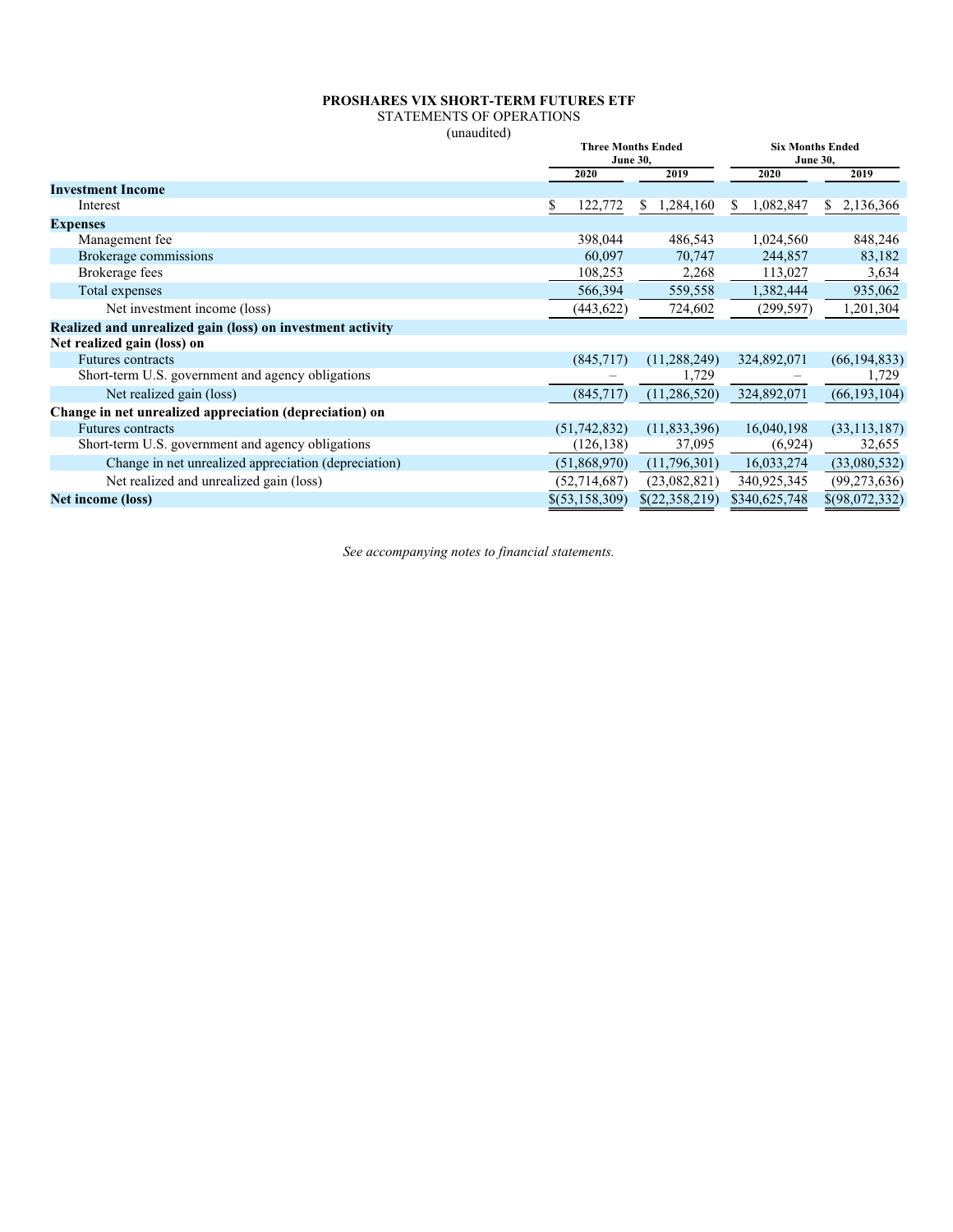## **PROSHARES VIX SHORT-TERM FUTURES ETF**  STATEMENTS OF CHANGES IN SHAREHOLDERS' EQUITY

(unaudited)

|                                                                                                       | <b>Three Months Ended</b><br><b>June 30.</b> |                | <b>Six Months Ended</b><br><b>June 30,</b> |                 |
|-------------------------------------------------------------------------------------------------------|----------------------------------------------|----------------|--------------------------------------------|-----------------|
|                                                                                                       | 2020                                         | 2019           | 2020                                       | 2019            |
| Shareholders' equity, beginning of period                                                             | \$223,055,354                                | \$203,503,203  | \$279,792,503                              | \$149,547,115   |
| Addition of 3,875,000, 5,900,000, 10,675,000 and 12,125,000 shares,<br>respectively                   | 108,202,585                                  | 129,284,145    | 186,459,674                                | 303,419,296     |
| Redemption of 1,825,000, 2,825,000, 25,500,000 and 4,475,000 shares,<br>respectively                  | (56, 756, 455)                               | (69,956,001)   | (585, 534, 750)                            | (114, 420, 951) |
| Net addition (redemption) of 2,050,000, 3,075,000, (14,825,000) and<br>7,650,000 shares, respectively | 51,446,130                                   | 59,328,144     | (399,075,076)                              | 188,998,345     |
| Net investment income (loss)                                                                          | (443.622)                                    | 724,602        | (299, 597)                                 | 1,201,304       |
| Net realized gain (loss)                                                                              | (845,717)                                    | (11,286,520)   | 324,892,071                                | (66, 193, 104)  |
| Change in net unrealized appreciation (depreciation)                                                  | (51,868,970)                                 | (11,796,301)   | 16,033,274                                 | (33,080,532)    |
| Net income (loss)                                                                                     | (53, 158, 309)                               | (22, 358, 219) | 340,625,748                                | (98,072,332)    |
| Shareholders' equity, end of period                                                                   | \$221,343,175                                | \$240,473,128  | \$221,343,175                              | \$240,473,128   |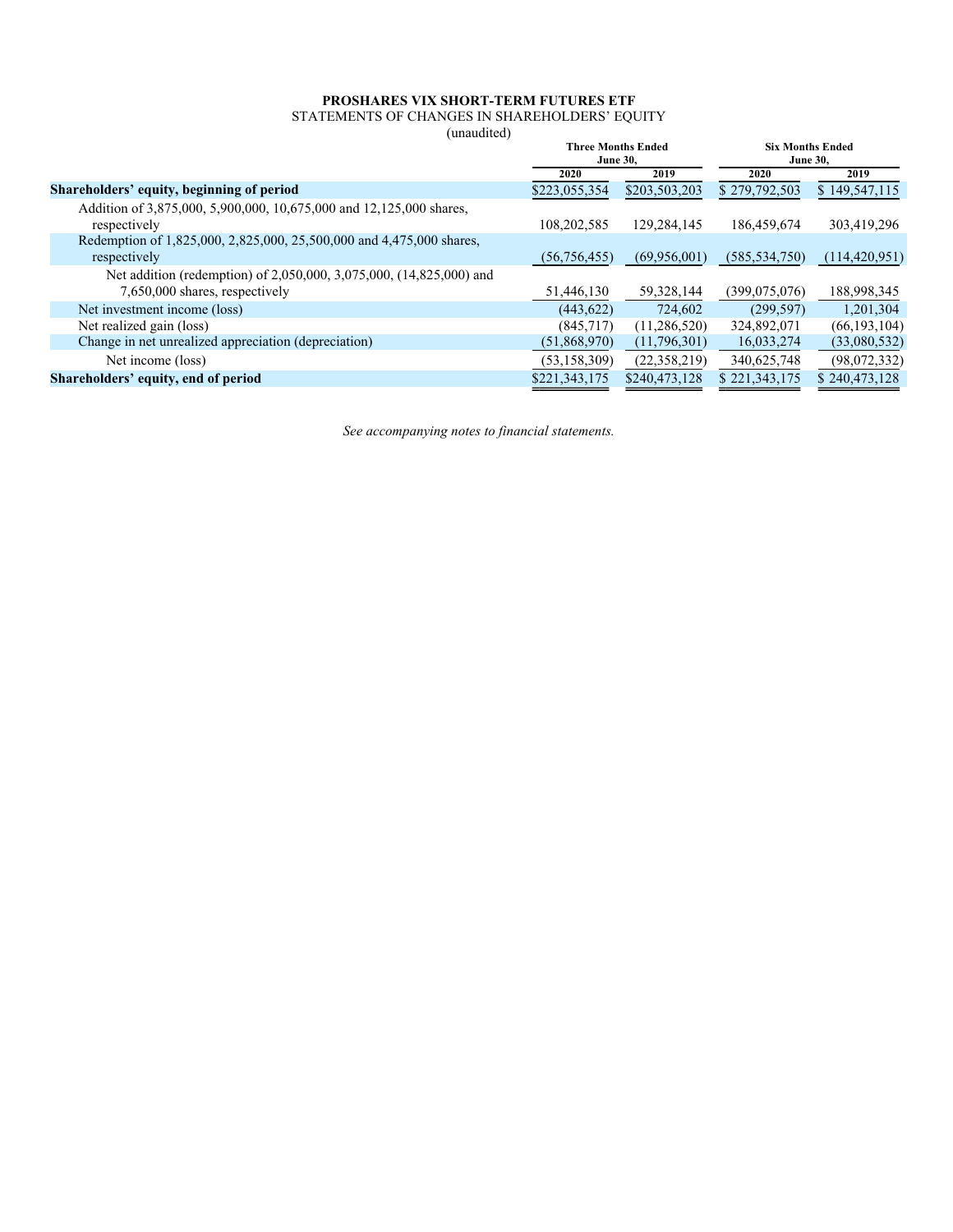## STATEMENTS OF CASH FLOWS (unaudited)

| $($ unauun $\epsilon$ u)                                                                           |                 |                            |
|----------------------------------------------------------------------------------------------------|-----------------|----------------------------|
|                                                                                                    |                 | <b>Six Months Ended</b>    |
|                                                                                                    |                 | <b>June 30,</b>            |
|                                                                                                    | 2020            | 2019                       |
| <b>Cash flow from operating activities</b>                                                         |                 |                            |
| Net income (loss)                                                                                  | \$340,625,748   | (98,072,332)<br>S.         |
| Adjustments to reconcile net income (loss) to net cash provided by (used in) operating activities: |                 |                            |
| Purchases of short-term U.S. government and agency obligations                                     | (200, 571, 287) | (1,341,150,168)            |
| Proceeds from sales or maturities of short-term U.S. government and agency obligations             | 235,000,000     | 1,310,835,959              |
| Net amortization and accretion on short-term U.S. government and agency obligations                | (556, 687)      | (1,511,767)                |
| Net realized gain (loss) on investments                                                            |                 | (1,729)                    |
| Change in unrealized appreciation (depreciation) on investments                                    | 6,924           | (32, 655)                  |
| Decrease (Increase) in receivable on futures contracts                                             | 909,042         | (3,752,001)                |
| Decrease (Increase) in interest receivable                                                         | 115,060         | (129, 329)                 |
| Increase (Decrease) in payable to Sponsor                                                          | 32,318          | 35,914                     |
| Increase (Decrease) in brokerage commissions and fees payable                                      | 38,382          |                            |
| Increase (Decrease) in payable on futures contracts                                                | (4,946,520)     | 4,113,888                  |
| Net cash provided by (used in) operating activities                                                | 370,652,980     | (129, 664, 220)            |
| <b>Cash flow from financing activities</b>                                                         |                 |                            |
| Proceeds from addition of shares                                                                   | 186,459,674     | 303,419,296                |
| Payment on shares redeemed                                                                         | (585, 534, 750) | (114, 420, 951)            |
| Net cash provided by (used in) financing activities                                                | (399,075,076)   | 188,998,345                |
| Net increase (decrease) in cash                                                                    | (28, 422, 096)  | 59, 334, 125               |
| Cash, beginning of period                                                                          | 194,935,341     | 39, 393, 419               |
| Cash, end of period                                                                                | \$166,513,245   | $\mathbb{S}$<br>98,727,544 |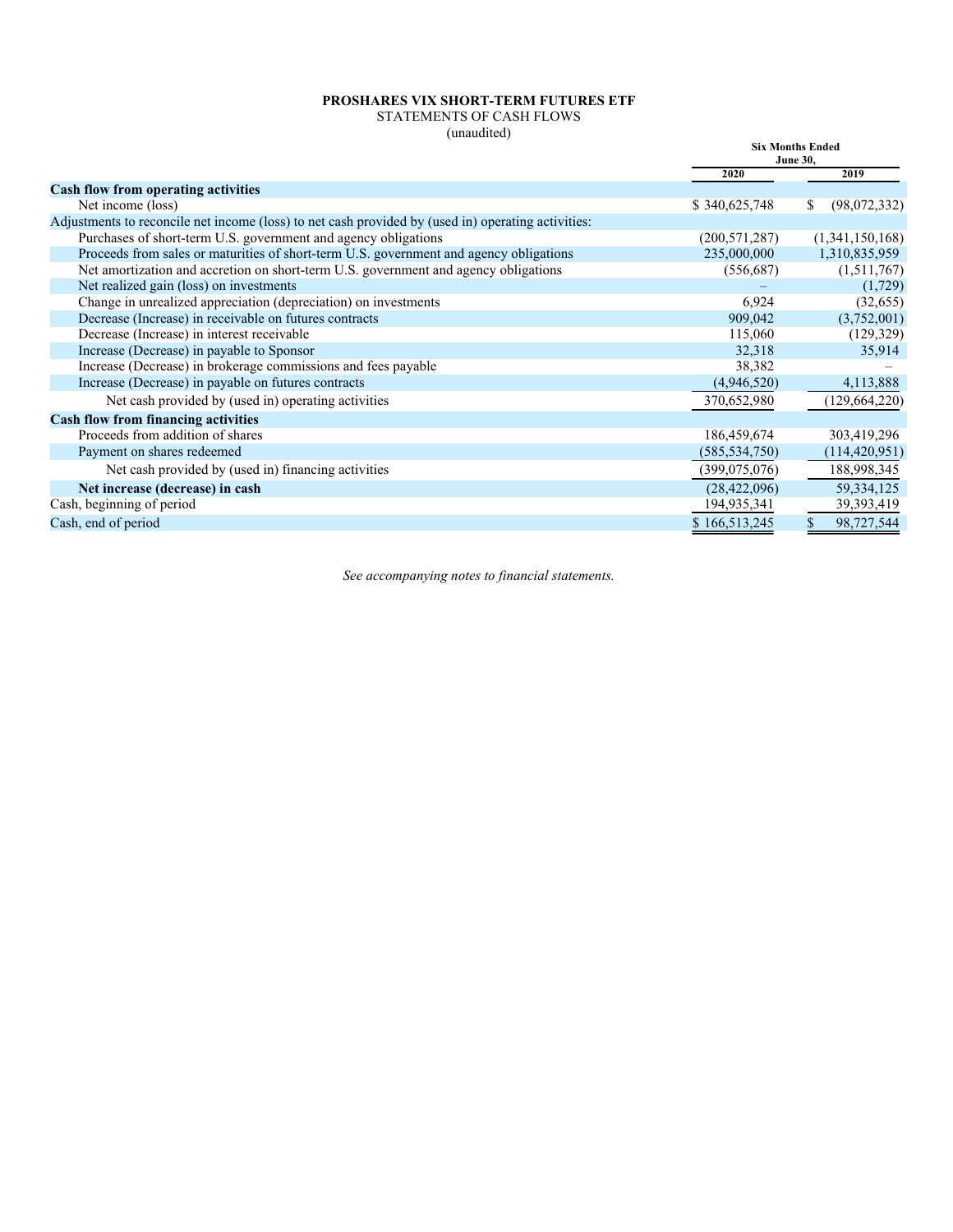## **PROSHARES TRUST II**  COMBINED STATEMENTS OF FINANCIAL CONDITION

|                                                                                                     | June 30, 2020<br>(unaudited) | December 31,<br>2019        |
|-----------------------------------------------------------------------------------------------------|------------------------------|-----------------------------|
| <b>Assets</b>                                                                                       |                              |                             |
| Short-term U.S. government and agency obligations (Note 3) (cost \$651,899,914 and \$1,084,860,512, |                              |                             |
| respectively)                                                                                       | S.                           | 651,893,780 \$1,084,925,128 |
| Cash                                                                                                | 1,380,589,849                | 770,114,050                 |
| Segregated cash balances with brokers for futures contracts                                         | 1,494,513,518                | 406, 121, 155               |
| Segregated cash balances with brokers for foreign currency forward contracts                        | 4,208,000                    | 1,421,000                   |
| Segregated cash balances with brokers for swap agreements                                           | 315,533,979                  | 12,539,000                  |
| Unrealized appreciation on swap agreements                                                          | 29,691,948                   | 52,840,748                  |
| Unrealized appreciation on foreign currency forward contracts                                       | 39,960                       | 321,647                     |
| Receivable from capital shares sold                                                                 | 81,302,695                   | 4,354,515                   |
| Securities sold receivable                                                                          | 3,718,972                    | 3,883                       |
| Receivable on open futures contracts                                                                | 325, 541, 218                | 85, 104, 325                |
| Interest receivable                                                                                 | 150,887                      | 978,751                     |
| <b>Total assets</b>                                                                                 | 4,287,184,806                | 2,418,724,202               |
| Liabilities and shareholders' equity                                                                |                              |                             |
| <b>Liabilities</b>                                                                                  |                              |                             |
| Payable for capital shares redeemed                                                                 | 72,460,997                   |                             |
| Payable on open futures contracts                                                                   | 149,973,285                  | 50,904,424                  |
| Brokerage commissions and fees payable                                                              | 447,958                      |                             |
| Payable to Sponsor                                                                                  | 2,987,002                    | 1,747,549                   |
| Unrealized depreciation on swap agreements                                                          | 7,684,140                    | 7,370,428                   |
| Unrealized depreciation on foreign currency forward contracts                                       | 872,734                      | 2,376,700                   |
| <b>Total liabilities</b>                                                                            | 234,426,116                  | 62,399,101                  |
| Commitments and Contingencies (Note 2)                                                              |                              |                             |
| Shareholders' equity                                                                                |                              |                             |
| Shareholders' equity                                                                                | 4,052,758,690                | 2,356,325,101               |
| Total liabilities and shareholders' equity                                                          | \$4,287,184,806              | \$2,418,724,202             |
| Shares outstanding                                                                                  | 132,976,695                  | 110,924,568                 |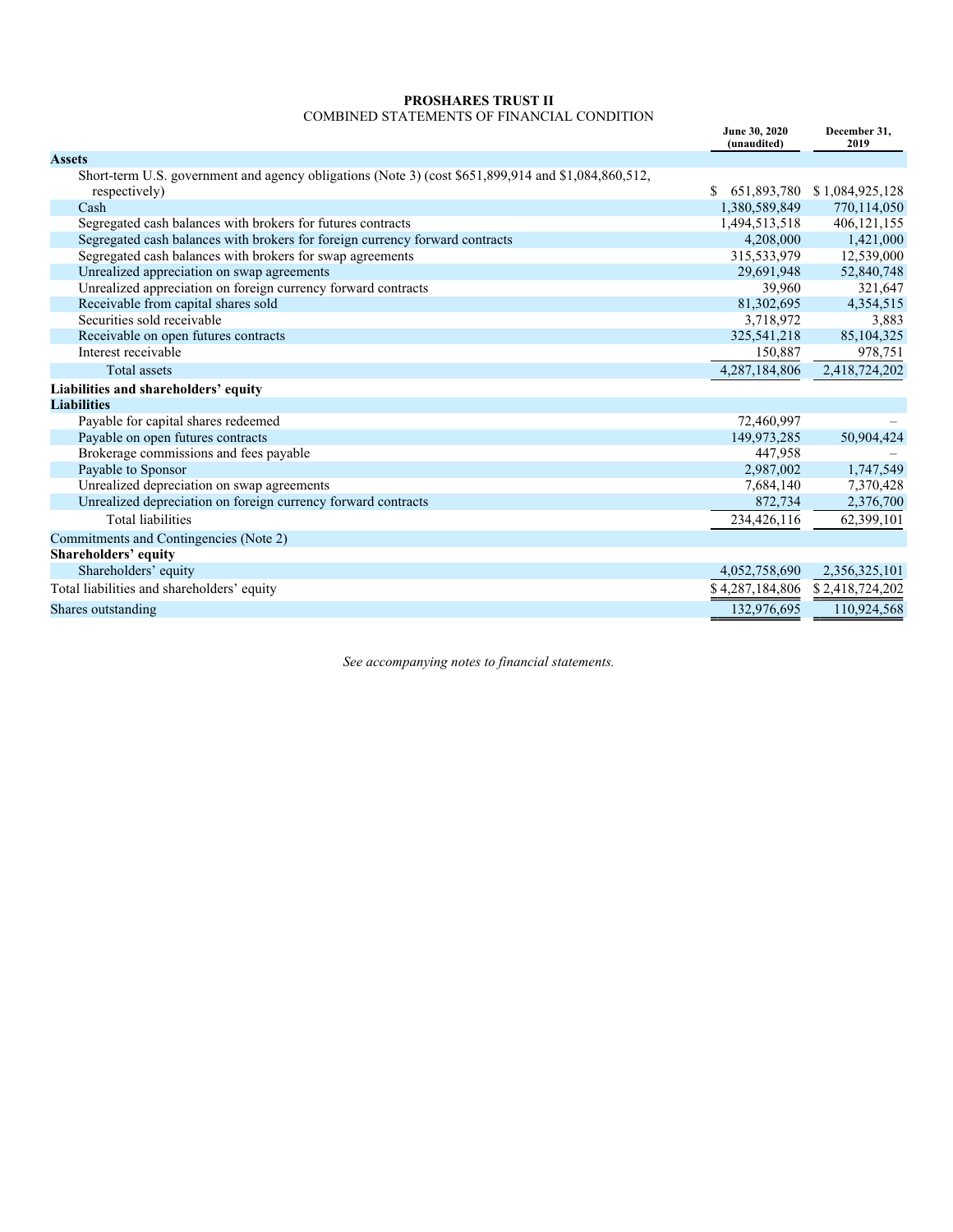#### **PROSHARES TRUST II**  COMBINED STATEMENTS OF OPERATIONS\* (unaudited)

|                                                            | <b>Three Months Ended</b><br><b>June 30,</b> |                   | <b>Six Months Ended</b><br><b>June 30,</b> |                   |  |
|------------------------------------------------------------|----------------------------------------------|-------------------|--------------------------------------------|-------------------|--|
|                                                            | 2020                                         | 2019              | 2020                                       | 2019              |  |
| <b>Investment Income</b>                                   |                                              |                   |                                            |                   |  |
| Interest                                                   | 1,023,264<br>S                               | 12,441,899<br>S.  | 8,522,978<br><sup>S</sup>                  | 22,661,481<br>S.  |  |
| <b>Expenses</b>                                            |                                              |                   |                                            |                   |  |
| Management fee                                             | 7,818,372                                    | 5,590,948         | 13,657,176                                 | 10,865,254        |  |
| Brokerage commissions                                      | 2,257,884                                    | 1,343,088         | 4,004,340                                  | 2,279,692         |  |
| Brokerage fees                                             | 1,697,175                                    | 2,268             | 1,748,553                                  | 3,725             |  |
| Non-recurring fees and expenses                            |                                              |                   |                                            | 426,058           |  |
| Total expenses                                             | 11,773,431                                   | 6,936,304         | 19,410,069                                 | 13,574,729        |  |
| Net investment income (loss)                               | (10, 750, 167)                               | 5,505,595         | (10,887,091)                               | 9,086,752         |  |
| Realized and unrealized gain (loss) on investment activity |                                              |                   |                                            |                   |  |
| Net realized gain (loss) on                                |                                              |                   |                                            |                   |  |
| Futures contracts                                          | (33, 459, 658)                               | (52,045,375)      | 281,718,169                                | (193, 698, 394)   |  |
| Swap agreements                                            | (688,092,389)                                | (26,503,275)      | (967, 431, 474)                            | (13, 336, 438)    |  |
| Options                                                    |                                              |                   | (9,707,000)                                |                   |  |
| Forward agreements                                         |                                              |                   |                                            | 33,894,330        |  |
| Foreign currency forward contracts                         | (2,300,508)                                  | (614, 501)        | (1,821,496)                                | 2,066,753         |  |
| Short-term U.S. government and agency obligations          | 120,464                                      | 8,687             | 296,898                                    | 8,934             |  |
| Net realized gain (loss)                                   | (723,732,091)                                | (79, 154, 464)    | (696, 944, 903)                            | (171, 064, 815)   |  |
| Change in net unrealized appreciation (depreciation) on    |                                              |                   |                                            |                   |  |
| Futures contracts                                          | 148,611,325                                  | (56,589,018)      | 428,141,480                                | (30, 587, 778)    |  |
| Swap agreements                                            | 317,649,402                                  | 22,108,816        | (23, 462, 512)                             | 116,817,602       |  |
| Forward agreements                                         |                                              |                   |                                            | (27, 771, 221)    |  |
| Foreign currency forward contracts                         | (975, 734)                                   | (3,408,149)       | 1,222,279                                  | 3,116,925         |  |
| Short-term U.S. government and agency obligations          | (1,031,867)                                  | 303,278           | (70, 750)                                  | 269,122           |  |
| Change in net unrealized appreciation (depreciation)       | 464,253,126                                  | (37,585,073)      | 405,830,497                                | 61,844,650        |  |
| Net realized and unrealized gain (loss)                    | (259, 478, 965)                              | (116, 739, 537)   | (291, 114, 406)                            | (109, 220, 165)   |  |
| Net income (loss)                                          | \$(270, 229, 132)                            | \$(111, 233, 942) | \$(302,001,497)                            | \$(100, 133, 413) |  |

\* The operations include the activity of ProShares UltraPro 3x Crude Oil ETF through April 3, 2020, and ProShares UltraPro 3x Short Crude Oil ETF through April 13, 2020, the date of liquidation, respectively.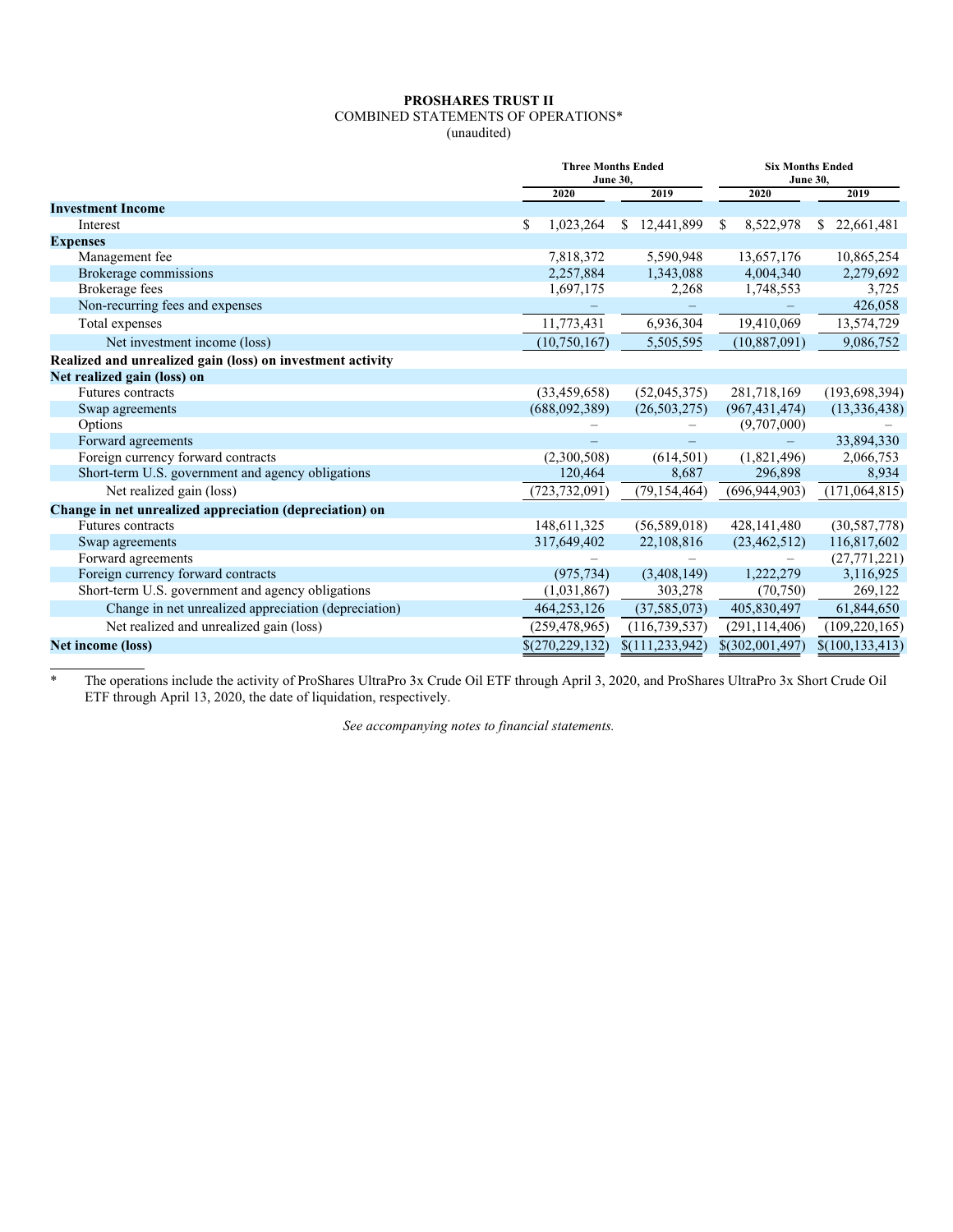#### **PROSHARES TRUST II**

## COMBINED STATEMENTS OF CHANGES IN SHAREHOLDERS' EQUITY\*

(unaudited)

|                                                        | <b>Three Months Ended</b><br><b>June 30,</b> |                 | <b>Six Months Ended</b><br><b>June 30,</b> |                 |
|--------------------------------------------------------|----------------------------------------------|-----------------|--------------------------------------------|-----------------|
|                                                        | 2020                                         | 2019            | 2020                                       | 2019            |
| Shareholders' equity, beginning of period              | \$2,746,301,966                              | \$2,454,119,778 | \$2,356,325,101                            | \$1,943,975,025 |
| Addition of 131,642,000, 33,564,000, 378,422,000 and   |                                              |                 |                                            |                 |
| 63,101,000 shares, respectively                        | 3,679,537,876                                | 1,089,445,005   | 6,764,199,037                              | 2,297,433,693   |
| Redemption of 248,554,873, 31,061,000, 356,369,873 and |                                              |                 |                                            |                 |
| 46,416,001 shares, respectively                        | (2,102,852,020)                              | (1,149,431,925) | (4,765,763,951)                            | (1,858,376,389) |
| Net addition (redemption) of (116,912,873), 2,503,000, |                                              |                 |                                            |                 |
| $22,052,127$ and $16,684,999$ shares, respectively     | 1,576,685,856                                | (59,986,920)    | 1,998,435,086                              | 439,057,304     |
| Net investment income (loss)                           | (10,750,167)                                 | 5,505,595       | (10,887,091)                               | 9,086,752       |
| Net realized gain (loss)                               | (723, 732, 091)                              | (79, 154, 464)  | (696, 944, 903)                            | (171, 064, 815) |
| Change in net unrealized appreciation (depreciation)   | 464,253,126                                  | (37, 585, 073)  | 405,830,497                                | 61,844,650      |
| Net income (loss)                                      | (270, 229, 132)                              | (111, 233, 942) | (302,001,497)                              | (100, 133, 413) |
| Shareholders' equity, end of period                    | \$4,052,758,690                              | \$2,282,898,916 | \$4,052,758,690                            | \$2.282,898,916 |

\* The operations include the activity of ProShares UltraPro 3x Crude Oil ETF through April 3, 2020, and ProShares UltraPro 3x Short Crude Oil ETF through April 13, 2020, the date of liquidation, respectively.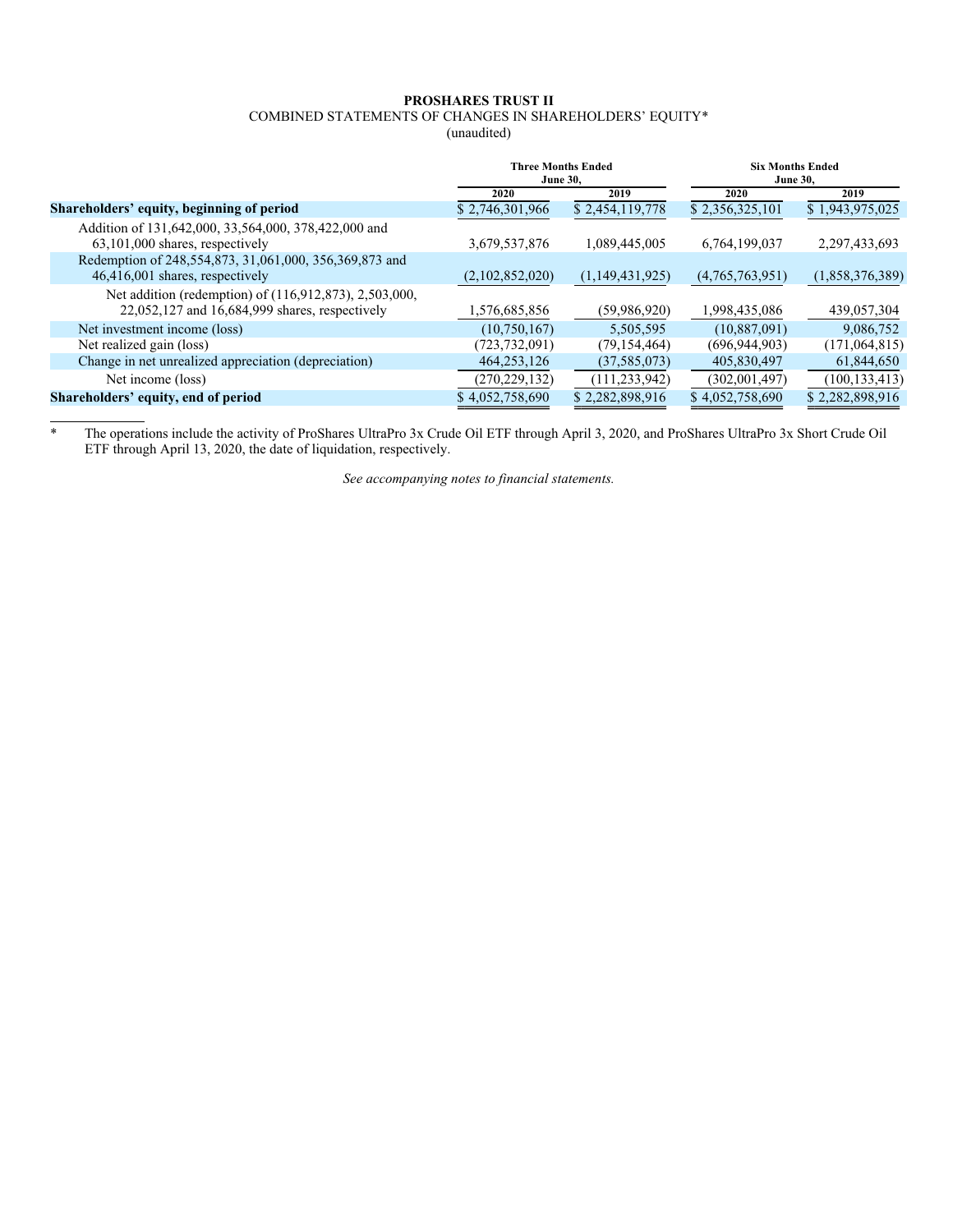# **PROSHARES TRUST II**  COMBINED STATEMENTS OF CASH FLOWS\*

(unaudited)

|                                                                                                    | , unuunnon<br><b>Six Months Ended</b><br><b>June 30,</b> |                        |
|----------------------------------------------------------------------------------------------------|----------------------------------------------------------|------------------------|
|                                                                                                    | 2020                                                     | 2019                   |
| <b>Cash flow from operating activities</b>                                                         |                                                          |                        |
| Net income (loss)                                                                                  | \$ (302,001,497)                                         | (100, 133, 413)<br>\$. |
| Adjustments to reconcile net income (loss) to net cash provided by (used in) operating activities: |                                                          |                        |
| Purchases of short-term U.S. government and agency obligations                                     | (2,127,562,658)                                          | (24, 165, 419, 304)    |
| Proceeds from sales or maturities of short-term U.S. government and agency obligations             | 2,565,919,168                                            | 23,771,662,537         |
| Net amortization and accretion on short-term U.S. government and agency obligations                | (5,099,914)                                              | (13,916,032)           |
| Net realized gain (loss) on investments                                                            | (296, 898)                                               | (8,934)                |
| Change in unrealized appreciation (depreciation) on investments                                    | 22,310,983                                               | (92, 432, 428)         |
| Decrease (Increase) in securities sold receivable                                                  | (3,715,089)                                              |                        |
| Decrease (Increase) in receivable on futures contracts                                             | (240, 436, 893)                                          | (24, 471, 965)         |
| Decrease (Increase) in interest receivable                                                         | 827,864                                                  | (816, 489)             |
| Increase (Decrease) in payable to Sponsor                                                          | 1,240,353                                                | 148,440                |
| Increase (Decrease) in brokerage commissions and fees payable                                      | 447,958                                                  |                        |
| Increase (Decrease) in payable on futures contracts                                                | 99,068,861                                               | 12,863,394             |
| Increase (Decrease) in securities purchased payable                                                |                                                          | 9,949,576              |
| Increase (Decrease) in non-recurring fees and expenses payable                                     |                                                          | 45,949                 |
| Net cash provided by (used in) operating activities                                                | 10,702,238                                               | (602, 528, 669)        |
| Cash flow from financing activities                                                                |                                                          |                        |
| Proceeds from addition of shares                                                                   | 6,687,250,857                                            | 2,333,664,338          |
| Payment on shares redeemed                                                                         | (4,693,302,954)                                          | (1,856,748,399)        |
| Net cash provided by (used in) financing activities                                                | 1,993,947,903                                            | 476,915,939            |
| Net increase (decrease) in cash                                                                    | 2,004,650,141                                            | (125, 612, 730)        |
| Cash, beginning of period                                                                          | 1,190,195,205                                            | 1,098,678,257          |
| Cash, end of period                                                                                | \$3,194,845,346                                          | \$<br>973,065,527      |

\* The operations include the activity of ProShares UltraPro 3x Crude Oil ETF through April 3, 2020, and ProShares UltraPro 3x Short Crude Oil ETF through through April 13, 2020, the date of liquidation, respectively.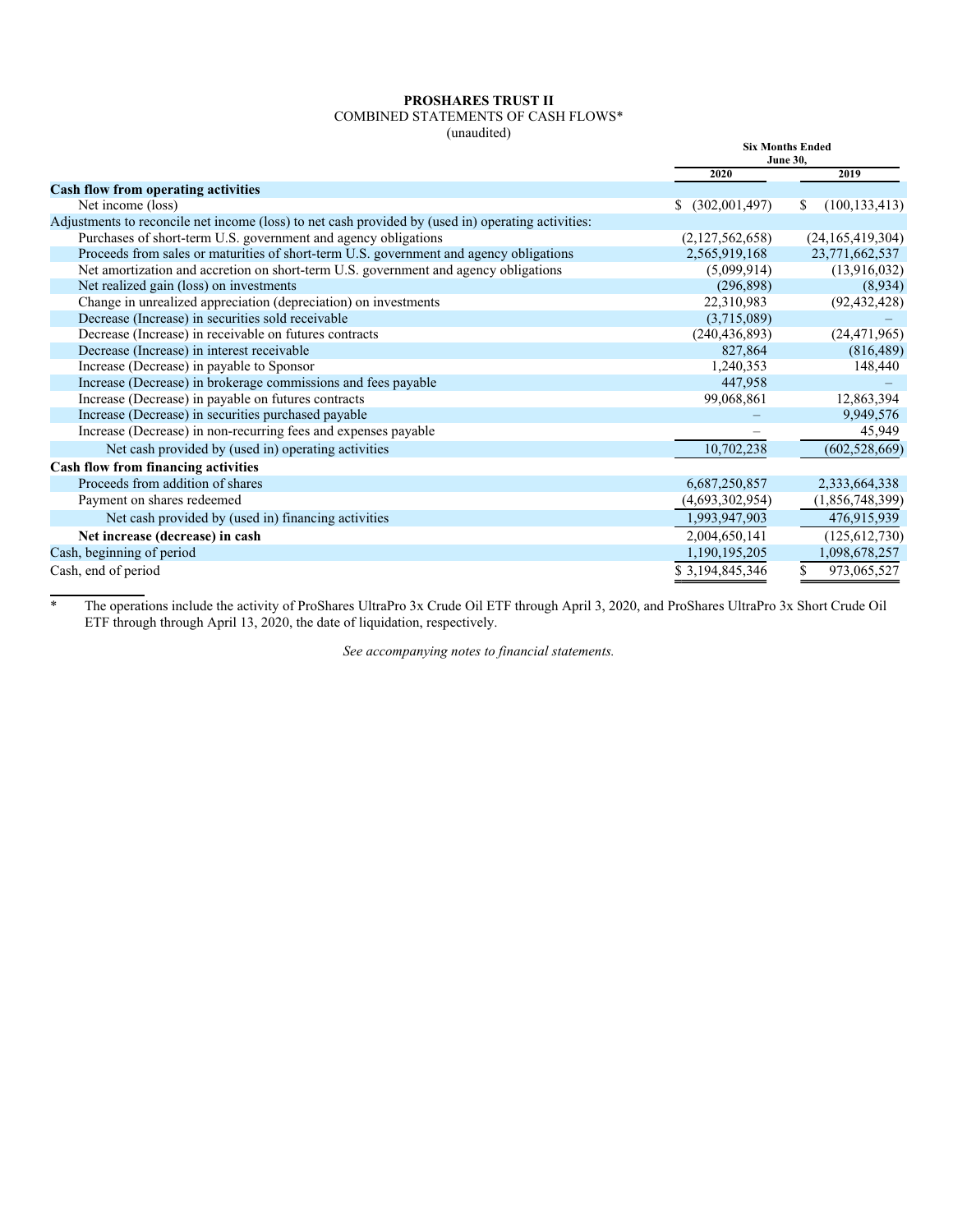#### PROSHARES TRUST II NOTES TO FINANCIAL STATEMENTS June 30, 2020 (unaudited)

#### **NOTE 1 - ORGANIZATION**

ProShares Trust II (the "Trust") is a Delaware statutory trust formed on October 9, 2007 and is currently organized into separate series (each, a "Fund" and collectively, the "Funds"). As of June 30, 2020, the following eighteen series of the Trust have commenced investment operations: (i) ProShares VIX Short-Term Futures ETF and ProShares VIX Mid-Term Futures ETF (each, a "Matching VIX Fund" and collectively, the "Matching VIX Funds"); (ii) ProShares Short VIX Short-Term Futures ETF and ProShares Ultra VIX Short-Term Futures ETF (each, a "Geared VIX Fund" and collectively, the "Geared VIX Funds"); (iii) ProShares UltraShort Bloomberg Crude Oil, ProShares UltraShort Bloomberg Natural Gas, ProShares UltraShort Gold, ProShares UltraShort Silver, ProShares UltraShort Australian Dollar, ProShares UltraShort Euro, ProShares UltraShort Yen, ProShares Ultra Bloomberg Crude Oil, ProShares Ultra Bloomberg Natural Gas, ProShares Ultra Gold, ProShares Ultra Silver, ProShares Ultra Euro and ProShares Ultra Yen (each, a "Leveraged Fund" and collectively, the "Leveraged Funds"); and (iv) ProShares Short Euro (the "Short Euro Fund"). Each of the Funds listed above issues common units of beneficial interest ("Shares"), which represent units of fractional undivided beneficial interest in and ownership of only that Fund. The Shares of each Fund are listed on the NYSE Arca, Inc. ("NYSE Arca"). The Leveraged Funds, the Short Euro Fund and the Geared VIX Funds, are collectively referred to as the "Geared Funds" in these Notes to Financial Statements. The Geared VIX Funds and the Matching VIX Funds are collectively referred to as the "VIX Funds" in these Notes to Financial Statements.

On March 15, 2020 ProShares Capital Management LLC announced that it planned to close and liquidate ProShares UltraPro 3x Crude Oil ETF (ticker symbol: OILU) and ProShares UltraPro 3x Short Crude Oil ETF (ticker symbol: OILD), together, the "liquidated funds". The last day the liquidated funds accepted creation orders was on March 27, 2020. Trading in each liquidated fund was suspended prior to market open on March 30, 2020. Proceeds of the liquidation were sent to shareholders on April 3, 2020 (the "Distribution Date"). From March 30, 2020 through the Distribution Date, shares of the liquidated funds did not trade on the NYSE Arca nor was there a secondary market for the shares. Any shareholders that remained in a liquidated fund on the Distribution Date automatically had their shares redeemed for cash at the current net asset value on April 3, 2020.

The Trust had no operations prior to November 24, 2008, other than matters relating to its organization, the registration of each series under the Securities Act of 1933, as amended, and the sale and issuance to ProShare Capital Management LLC (the "Sponsor") of fourteen Shares at an aggregate purchase price of \$350 in each of the following Funds: ProShares UltraShort Bloomberg Crude Oil, ProShares UltraShort Gold, ProShares UltraShort Silver, ProShares UltraShort Euro, ProShares UltraShort Yen, ProShares Ultra Bloomberg Crude Oil, ProShares Ultra Gold, ProShares Ultra Silver, ProShares Ultra Euro and ProShares Ultra Yen.

Groups of Funds are collectively referred to in several different ways. References to "Short Funds," "UltraShort Funds," "UltraPro Short Funds," "Ultra Funds" or "UltraPro Funds" refer to the different Funds based upon their investment objectives, but without distinguishing among the Funds' benchmarks. References to "Commodity Index Funds," "Commodity Funds" and "Currency Funds" refer to the different Funds according to their general benchmark categories without distinguishing among the Funds' investment objectives or Fund-specific benchmarks. References to "VIX Funds" refer to the different Funds based upon their investment objective and their general benchmark categories.

Each "Short" Fund seeks daily investment results, before fees and expenses, that correspond to either one-half the inverse (-0.5x) or the inverse (-1x) of the daily performance of its corresponding benchmark. Each "UltraShort" Fund seeks daily investment results, before fees and expenses, that correspond to two times the inverse (-2x) of the daily performance of its corresponding benchmark. Each "UltraPro Short" Fund seeks daily investment results, before fees and expenses, that correspond to three times the inverse (-3x) of the daily performance of its corresponding benchmark. Each "Ultra" Fund seeks daily investment results, before fees and expenses, that correspond to either one and one-half times (1.5x) or two times (2x) the daily performance of its corresponding benchmark. Each "UltraPro" Fund seeks daily investment results, before fees and expenses, that correspond to three times (3x) the daily performance of its corresponding benchmark. Each Matching VIX Fund seeks investment results, before fees and expenses, both for a single day and over time, that match (1x) the performance of its corresponding benchmark. Daily performance is measured from the calculation of each Fund's net asset value ("NAV") to the Fund's next NAV calculation.

The Geared Funds do not seek to achieve their stated investment objectives over a period of time greater than a single day because mathematical compounding prevents the Geared Funds from achieving such results. Accordingly, results over periods of time greater than a single day should not be expected to be a simple multiple (e.g.,  $-0.5x$ ,  $-1x$ ,  $-2x$ ,  $-3x$ ,  $1.5x$ , 2x or 3x) of the period return of the corresponding benchmark and will likely differ significantly.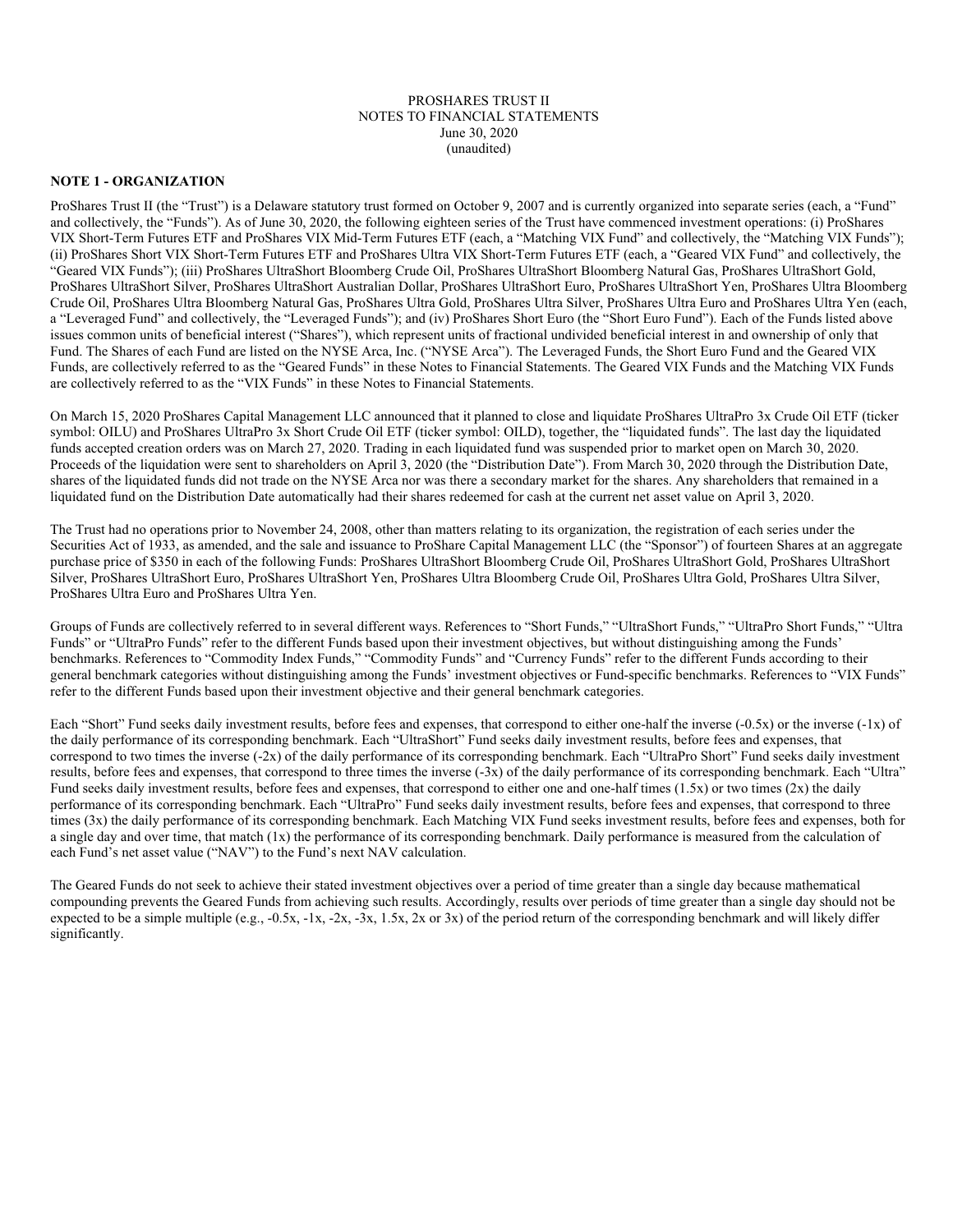#### **Share Splits and Reverse Share Splits**

The table below includes Share splits and reverse Share splits for the Funds during the year ended December 31, 2019 and during the six months ended June 30, 2020. The ticker symbols for these Funds did not change, and each Fund continues to trade on the NYSE Arca.

| Fund                                  | <b>Execution Date</b><br>(Prior to Opening of Trading) | <b>Type of Split</b>   | <b>Date Trading Resumed</b><br>at Post-Split Price |
|---------------------------------------|--------------------------------------------------------|------------------------|----------------------------------------------------|
| ProShares Ultra Bloomberg Crude Oil   |                                                        | 1-for-25 reverse Share |                                                    |
|                                       | April 20, 2020                                         | split                  | April 21, 2020                                     |
| ProShares Ultra Bloomberg Natural Gas |                                                        | 1-for-10 reverse Share |                                                    |
|                                       | April 20, 2020                                         | split                  | April 21, 2020                                     |

The reverse splits were applied retroactively for all periods presented, reducing the number of Shares outstanding for each of the Funds, and resulted in a proportionate increase in the price per Share and per Share information of each such Fund. Therefore, the reverse splits did not change the aggregate net asset value of a shareholder's investment at the time of the reverse split.

### **NOTE 2 – SIGNIFICANT ACCOUNTING POLICIES**

Each Fund is an investment company, as defined by Financial Accounting Standards Board ("FASB") Accounting Standards Codification ("ASC") Topic 946 "Financial Services — Investment Companies. " As such, the Funds follow the investment company accounting and reporting guidance. The following is a summary of significant accounting policies followed by each Fund, as applicable, in preparation of its financial statements. These policies are in conformity with accounting principles generally accepted in the United States of America ("GAAP").

The accompanying unaudited financial statements were prepared in accordance with GAAP for interim financial information and with the instructions for Form 10-Q and the rules and regulations of the U.S. Securities and Exchange Commission ("SEC"). In the opinion of management, all material adjustments, consisting only of normal recurring adjustments, considered necessary for a fair statement of the interim period financial statements have been made. Interim period results are not necessarily indicative of results for a full-year period. These financial statements and the notes thereto should be read in conjunction with the Trust's and the Funds' financial statements included in the Trust's Annual Report on Form 10-K for the year ended December 31, 2019, as filed with the SEC on February 28, 2020.

### **Use of Estimates & Indemnifications**

The preparation of financial statements in conformity with GAAP requires management to make estimates and assumptions that affect the reported amounts of assets and liabilities and disclosures of contingent assets and liabilities at the date of the financial statements and the reported amounts of revenues and expenses during the reporting period. Actual results could differ from those estimates.

In the normal course of business, the Trust enters into contracts that contain a variety of representations which provide general indemnifications. The Trust's maximum exposure under these arrangements cannot be known; however, the Trust expects any risk of loss to be remote.

### **Basis of Presentation**

Pursuant to rules and regulations of the SEC, these financial statements are presented for the Trust as a whole, as the SEC registrant, and for each Fund individually. The debts, liabilities, obligations and expenses incurred, contracted for or otherwise existing with respect to a particular Fund shall be enforceable only against the assets of such Fund and not against the assets of the Trust generally or any other Fund. Accordingly, the assets of each Fund of the Trust include only those funds and other assets that are paid to, held by or distributed to the Trust for the purchase of Shares in that Fund.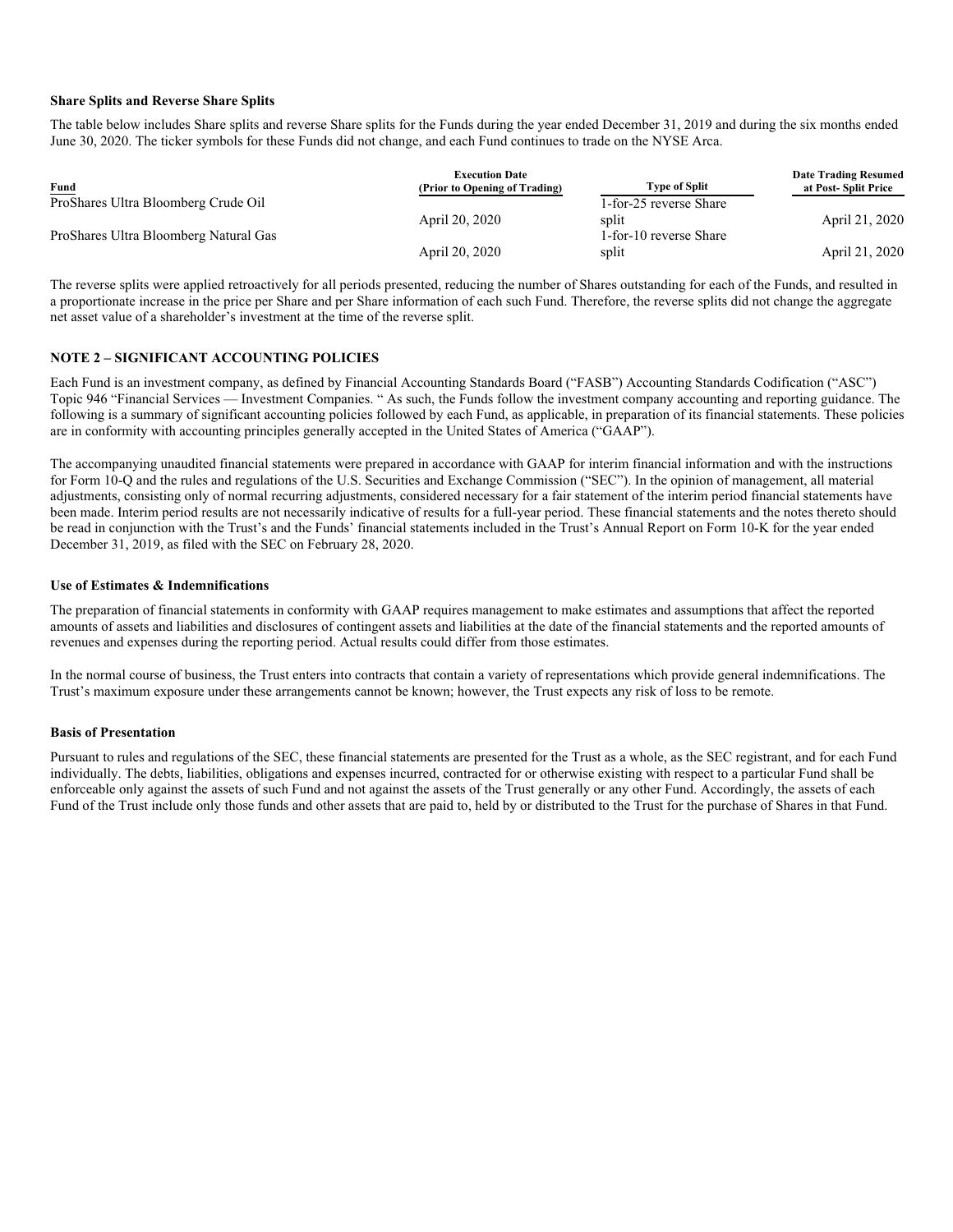#### **Statement of Cash Flows**

The cash amount shown in the Statements of Cash Flows is the amount reported as cash in the Statement of Financial Condition dated June 30, 2020 and 2019, and represents cash, segregated cash balances with brokers for futures contracts, segregated cash with brokers for swap agreements, segregated cash with brokers for forward agreements, and segregated cash with brokers for foreign currency forward agreements but does not include short-term investments.

### **Final Net Asset Value for Fiscal Period**

The cut-off times and the times of the calculation of the Funds' final net asset value for creation and redemption of fund Shares for the six months ended June 30, 2020 were typically as follows. All times are Eastern Standard Time:

| Fund                                    | <b>Create/Redeem</b><br>$Cut-off*$ | <b>NAV Calculation</b><br>Time | <b>NAV</b><br><b>Calculation Date</b> |
|-----------------------------------------|------------------------------------|--------------------------------|---------------------------------------|
| UltraShort Silver, Ultra Silver         | $1:00$ p.m.                        | $1:25$ p.m.                    | June 30, 2020                         |
| UltraShort Gold, Ultra Gold             | $1:00$ p.m.                        | 1:30 p.m.                      | June 30, 2020                         |
| UltraShort Bloomberg Crude Oil,         |                                    |                                |                                       |
| Ultra Bloomberg Crude Oil               | $2:00$ p.m.                        | $2:30$ p.m.                    | June 30, 2020                         |
| UltraShort Bloomberg Natural Gas,       |                                    |                                |                                       |
| Ultra Bloomberg Natural Gas             | $2:00$ p.m.                        | $2:30$ p.m.                    | June 30, 2020                         |
| UltraShort Australian Dollar            | $3:00$ p.m.                        | $4:00$ p.m.                    | June 30, 2020                         |
| Short Euro,                             |                                    |                                |                                       |
| UltraShort Euro,                        |                                    |                                |                                       |
| Ultra Euro                              | $3:00$ p.m.                        | $4:00$ p.m.                    | June 30, 2020                         |
| UltraShort Yen,                         |                                    |                                |                                       |
| Ultra Yen                               | 3:00 p.m.                          | 4:00 p.m.                      | June 30, 2020                         |
| VIX Short-Term Futures ETF,             |                                    |                                |                                       |
| Ultra VIX Short-Term Futures ETF,       |                                    |                                |                                       |
| <b>Short VIX Short-Term Futures ETF</b> | $2:00$ p.m.                        | $4:15$ p.m.                    | June 30, 2020                         |
| VIX Mid-Term Futures ETF                | $2:00$ p.m.                        | $4:15$ p.m.                    | June 30, 2020                         |

\* Although the Funds' shares may continue to trade on secondary markets subsequent to the calculation of the final NAV, these times represent the final opportunity to transact in creation or redemption units for the six months ended June 30, 2020.

Market value per Share is determined at the close of the NYSE Arca and may be later than when the Funds' NAV per Share is calculated.

For financial reporting purposes, the Funds value transactions based upon the final closing price in their primary markets. Accordingly, the investment valuations in these financial statements may differ from those used in the calculation of certain of the Funds' final creation/redemption NAV for the six months ended June 30, 2020.

#### **Investment Valuation**

Short-term investments are valued at amortized cost which approximates fair value for daily NAV purposes. For financial reporting purposes, short-term investments are valued at their market price using information provided by a third-party pricing service or market quotations. In each of these situations, valuations are typically categorized as Level I in the fair value hierarchy.

Derivatives (e.g., futures contracts, options, swap agreements, forward agreements and foreign currency forward contracts) are generally valued using independent sources and/or agreements with counterparties or other procedures as determined by the Sponsor.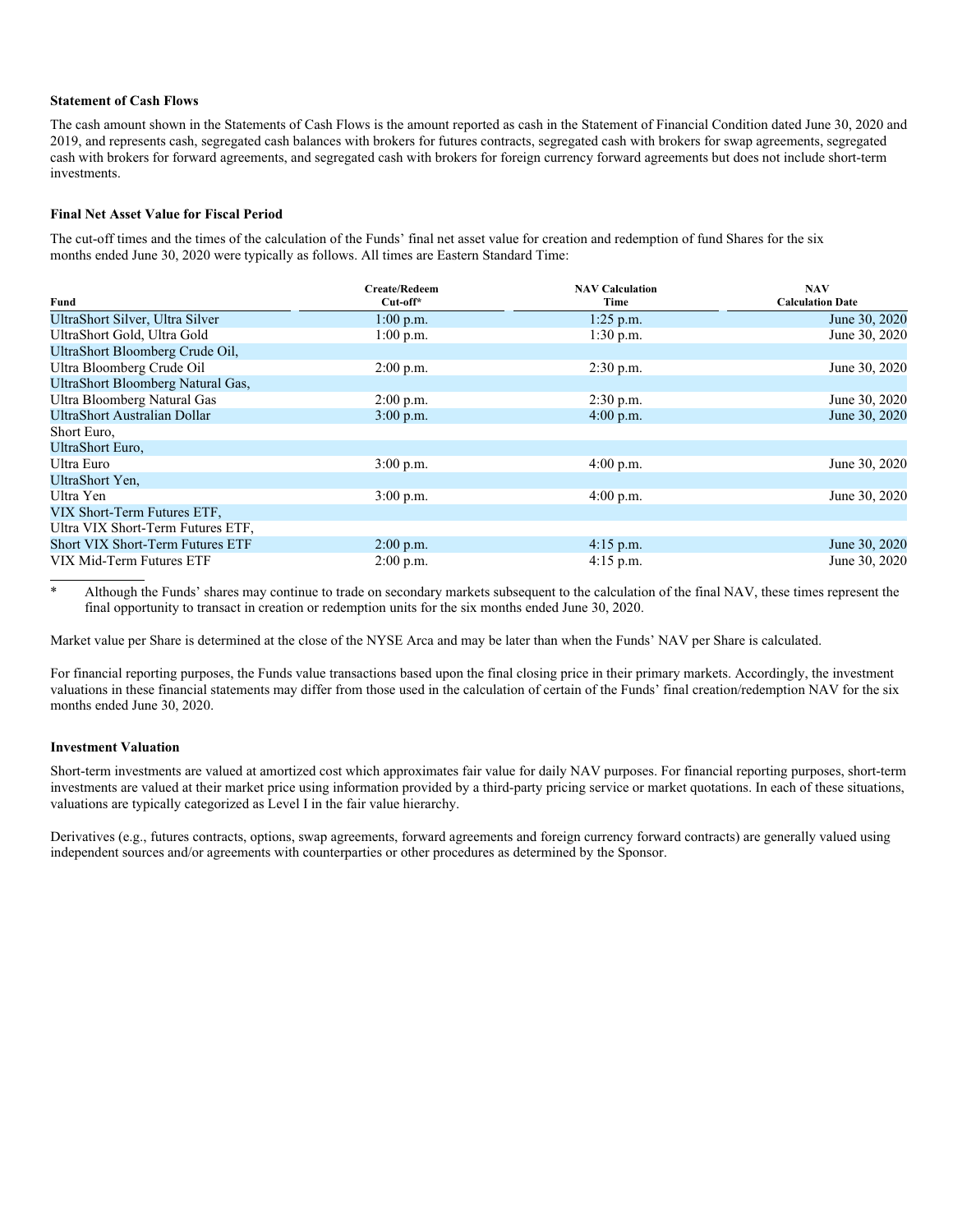Futures contracts, except for those entered into by the Gold, Silver, Australian Dollar and Short Euro Funds, are generally valued at the last settled price on the applicable exchange on which that future trades. Futures contracts entered into by the Gold, Silver, Australian Dollar and Short Euro Funds are generally valued at the last sales price prior to the time at which the NAV per Share of a Fund is determined. For financial reporting purposes, all futures contracts are generally valued at the last settled price. Futures contracts valuations are typically categorized as Level I in the fair value hierarchy. Swap agreements, forward agreements and foreign currency forward contracts valuations are typically categorized as Level II in the fair value hierarchy. The Sponsor may in its sole discretion choose to determine a fair value price as the basis for determining the market value of such position. Such fair value prices would generally be determined based on available inputs about the current value of the underlying financial instrument or commodity and would be based on principles that the Sponsor deems fair and equitable so long as such principles are consistent with industry standards. The Sponsor may fair value an asset of a Fund pursuant to the policies the Sponsor has adopted. Depending on the source and relevant significance of valuation inputs, these instruments may be classified as Level II or Level III in the fair value hierarchy.

Fair value pricing may require subjective determinations about the value of an investment. While the Funds' policies are intended to result in a calculation of its respective Fund's NAV that fairly reflects investment values as of the time of pricing, such Fund cannot ensure that fair values determined by the Sponsor or persons acting at their direction would accurately reflect the price that a Fund could obtain for an investment if it were to dispose of that investment as of the time of pricing (for instance, in a forced or distressed sale). The prices used by such Fund may differ from the value that would be realized if the investments were sold and the differences could be material to the financial statements.

#### **Fair Value of Financial Instruments**

The Funds disclose the fair value of their investments in a hierarchy that prioritizes the inputs to valuation techniques used to measure fair value. The disclosure requirements establish a fair value hierarchy that distinguishes between: (1) market participant assumptions developed based on market data obtained from sources independent of the Funds (observable inputs); and (2) the Funds' own assumptions about market participant assumptions developed based on the best information available under the circumstances (unobservable inputs). The three levels defined by the disclosure requirements hierarchy are as follows:

Level I – Quoted prices (unadjusted) in active markets for identical assets or liabilities that the reporting entity has the ability to access at the measurement date.

Level II – Inputs other than quoted prices included within Level I that are observable for the asset or liability, either directly or indirectly. Level II assets include the following: quoted prices for similar assets or liabilities in active markets, quoted prices for identical or similar assets or liabilities in markets that are not active, inputs other than quoted prices that are observable for the asset or liability, and inputs that are derived principally from or corroborated by observable market data by correlation or other means (market-corroborated inputs).

Level III – Unobservable pricing input at the measurement date for the asset or liability. Unobservable inputs shall be used to measure fair value to the extent that observable inputs are not available.

In some instances, the inputs used to measure fair value might fall in different levels of the fair value hierarchy. The level in the fair value hierarchy within which the fair value measurement in its entirety falls is determined based on the lowest input level that is significant to the fair value measurement in its entirety.

Fair value measurements also require additional disclosure when the volume and level of activity for the asset or liability have significantly decreased, as well as when circumstances indicate that a transaction is not orderly.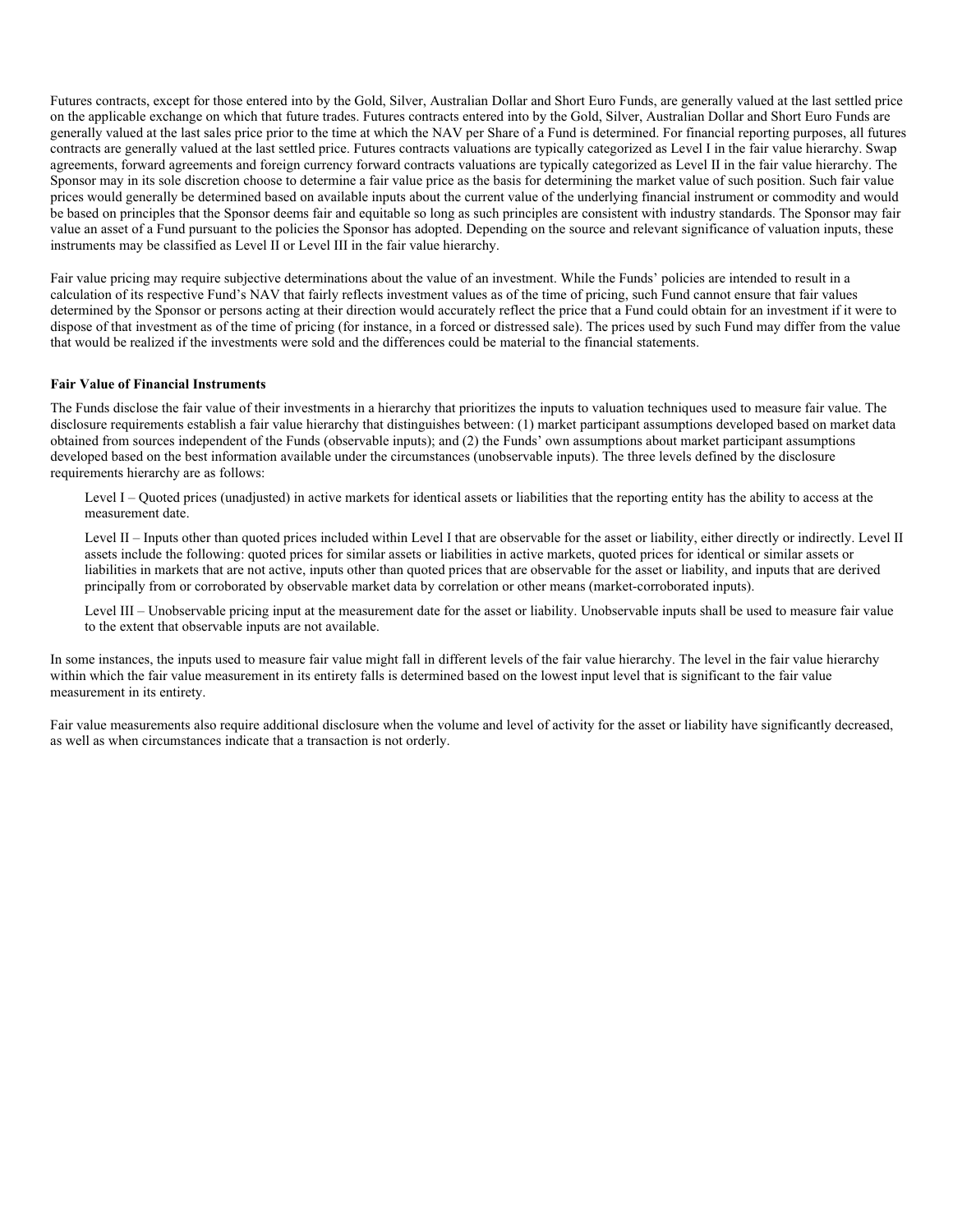The following table summarizes the valuation of investments at June 30, 2020 using the fair value hierarchy:

|                                            | <b>Level I - Quoted Prices</b>                              |                              | Level II - Other Significant<br><b>Observable Inputs</b> |                                |                  |
|--------------------------------------------|-------------------------------------------------------------|------------------------------|----------------------------------------------------------|--------------------------------|------------------|
| Fund                                       | Short-Term U.S.<br><b>Government</b> and<br><b>Agencies</b> | <b>Futures</b><br>Contracts* | Foreign<br>Currency<br>Forward<br>Contracts              | Swap<br><b>Agreements</b>      | <b>Total</b>     |
| <b>ProShares Short Euro</b>                |                                                             | 32,520                       |                                                          |                                | 32,520<br>\$     |
| ProShares Short VIX Short-Term Futures ETF | \$124,974,901                                               | 9,011,878                    | \$                                                       | \$<br>$\overline{\phantom{0}}$ | S<br>133,986,779 |
| ProShares Ultra Bloomberg Crude Oil        |                                                             | 351, 312, 965                |                                                          | 10,038,323                     | 361, 351, 288    |
| ProShares Ultra Bloomberg Natural Gas      | 15,997,708                                                  | (2, 234, 434)                |                                                          |                                | 13,763,274       |
| ProShares Ultra Euro                       |                                                             |                              | (13,929)                                                 |                                | (13,929)         |
| ProShares Ultra Gold                       | 100,983,863                                                 | 4,288,184                    |                                                          | 10,650,992                     | 115,923,039      |
| ProShares Ultra Silver                     | 110,982,105                                                 | 6,106,569                    |                                                          | 9,002,633                      | 126,091,307      |
| ProShares Ultra VIX Short-Term Futures ETF | 96,985,173                                                  | 8,382,719                    |                                                          | (3,959,662)                    | 101,408,230      |
| ProShares Ultra Yen                        |                                                             |                              | 39,099                                                   |                                | 39,099           |
| ProShares UltraShort Australian Dollar     |                                                             | 161,350                      |                                                          |                                | 161,350          |
| ProShares UltraShort Bloomberg Crude Oil   |                                                             | (3,674,148)                  |                                                          | (2,095,678)                    | (5,769,826)      |
| ProShares UltraShort Bloomberg Natural Gas | 1,999,892                                                   | 1,233,628                    |                                                          |                                | 3,233,520        |
| ProShares UltraShort Euro                  | 74,987,908                                                  |                              | (324, 954)                                               |                                | 74,662,954       |
| ProShares UltraShort Gold                  | 7,999,566                                                   | (280, 540)                   |                                                          | (1,244,969)                    | 6,474,057        |
| ProShares UltraShort Silver                |                                                             | (215, 165)                   |                                                          | (383, 831)                     | (598, 996)       |
| ProShares UltraShort Yen                   | 20,998,047                                                  |                              | (532,990)                                                |                                | 20,465,057       |
| ProShares VIX Mid-Term Futures ETF         | 32,994,750                                                  | 1,389,815                    |                                                          |                                | 34, 384, 565     |
| ProShares VIX Short-Term Futures ETF       | 62,989,867                                                  | 646,187                      |                                                          |                                | 63,636,054       |
| <b>Total Trust</b>                         | \$651,893,780                                               | \$376,161,528                | \$(832,774)                                              | \$22,007,808                   | \$1,049,230,342  |

\* Includes cumulative appreciation (depreciation) of futures contracts as reported in the Schedule of Investments. Only current day's variation margin is reported within the Statements of Financial Condition in receivable/payable on open futures.

The inputs or methodology used for valuing investments are not necessarily an indication of the risk associated with investing in those securities.

The following table summarizes the valuation of investments at December 31, 2019 using the fair value hierarchy:

|                                            | <b>Level I - Quoted Prices</b>                                     |                              | <b>Level II - Other Significant</b><br><b>Observable Inputs</b> |                           |                             |
|--------------------------------------------|--------------------------------------------------------------------|------------------------------|-----------------------------------------------------------------|---------------------------|-----------------------------|
|                                            |                                                                    |                              | Foreign                                                         |                           |                             |
| Fund                                       | <b>Short-Term U.S.</b><br><b>Government</b> and<br><b>Agencies</b> | <b>Futures</b><br>Contracts* | Currency<br>Forward<br>Contracts                                | Swap<br><b>Agreements</b> | Total                       |
| <b>ProShares Short Euro</b>                | \$<br>745,805                                                      | $\mathbb{S}$<br>(14,000)     | $\mathbb{S}$                                                    |                           | 731,805<br>\$               |
| ProShares Short VIX Short-Term Futures ETF | 56,929,436                                                         | 10,254,872                   |                                                                 |                           | 67,184,308                  |
| ProShares Ultra Bloomberg Crude Oil        | 200, 115, 463                                                      | 765,575                      | $\hspace{0.1mm}-\hspace{0.1mm}$                                 | 21,814,590                | 222,695,628                 |
| ProShares Ultra Bloomberg Natural Gas      | 27,530,314                                                         | (2,652,228)                  | $\overbrace{\phantom{aaaaa}}$                                   |                           | 24,878,086                  |
| ProShares Ultra Euro                       | 3,970,412                                                          |                              | 109,997                                                         |                           | 4,080,409                   |
| ProShares Ultra Gold                       | 66,177,998                                                         | 2,248,514                    |                                                                 | 5,890,260                 | 74,316,772                  |
| ProShares Ultra Silver                     | 135,544,101                                                        | 5,724,549                    |                                                                 | 25, 135, 898              | 166,404,548                 |
| ProShares Ultra VIX Short-Term Futures ETF | 179,749,262                                                        | (46,396,781)                 | $\hspace{0.1mm}-\hspace{0.1mm}$                                 | (209, 784)                | 133, 142, 697               |
| ProShares Ultra Yen                        | 1,808,104                                                          |                              | (10, 529)                                                       |                           | 1,797,575                   |
| ProShares UltraPro 3x Crude Oil ETF        | 47,193,110                                                         | 7,266,550                    |                                                                 |                           | 54,459,660                  |
| ProShares UltraPro 3x Short Crude Oil ETF  | 57, 375, 132                                                       | (8,358,056)                  |                                                                 |                           | 49,017,076                  |
| ProShares UltraShort Australian Dollar     | 3,931,474                                                          | (224,000)                    |                                                                 |                           | 3,707,474                   |
| ProShares UltraShort Bloomberg Crude Oil   | 62,199,283                                                         | (3,118,689)                  |                                                                 | (4,033,931)               | 55,046,663                  |
| ProShares UltraShort Bloomberg Natural Gas | 5,154,876                                                          | 672,329                      |                                                                 |                           | 5,827,205                   |
| ProShares UltraShort Euro                  | 78,590,100                                                         |                              | (2,250,420)                                                     |                           | 76,339,680                  |
| ProShares UltraShort Gold                  | 12,355,192                                                         | (391,570)                    |                                                                 | (1,172,809)               | 10,790,813                  |
| <b>ProShares UltraShort Silver</b>         | 9,162,867                                                          | (82, 181)                    |                                                                 | (1,953,904)               | 7,126,782                   |
| ProShares UltraShort Yen                   | 25,542,823                                                         |                              | 95,899                                                          |                           | 25,638,722                  |
| ProShares VIX Mid-Term Futures ETF         | 13,980,559<br>S                                                    | $(2,280,825)$ \$             |                                                                 | \$                        | 11,699,734<br><sup>\$</sup> |
| ProShares VIX Short-Term Futures ETF       | 96,868,817                                                         | (15,394,011)                 |                                                                 |                           | 81,474,806                  |
| <b>Total Trust</b>                         | \$1,084,925,128                                                    | \$(51,979,952)               | \$(2,055,053)                                                   | \$45,470,320              | \$1,076,360,443             |

\* Includes cumulative appreciation (depreciation) of futures contracts as reported in the Schedule of Investments. Only current day's variation margin is reported within the Statements of Financial Condition in receivable/payable on open futures.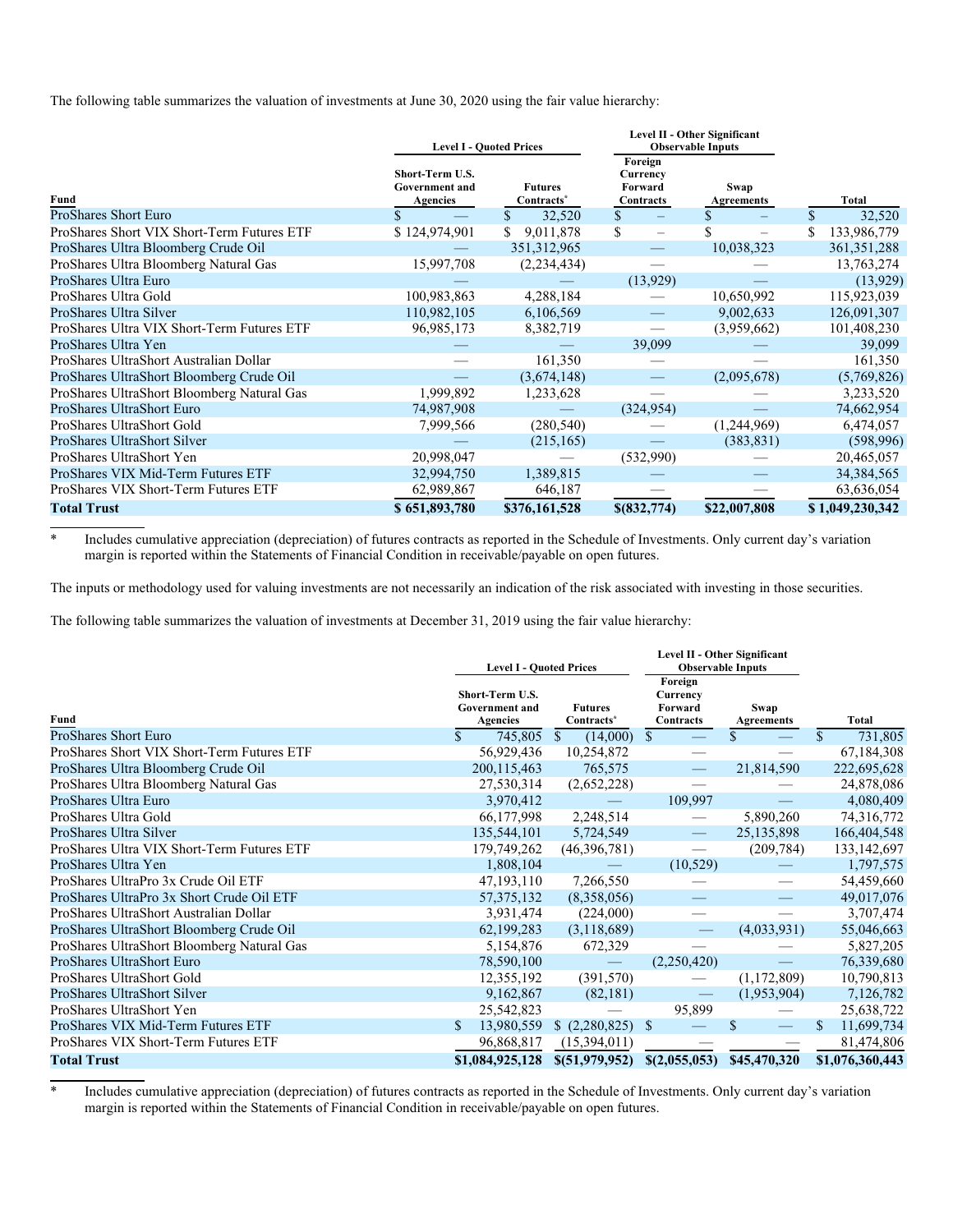The inputs or methodology used for valuing investments are not necessarily an indication of the risk associated with investing in those securities.

#### **Investment Transactions and Related Income**

Investment transactions are recorded on the trade date. All such transactions are recorded on the identified cost basis and marked to market daily. Unrealized appreciation (depreciation) on open contracts are reflected in the Statements of Financial Condition and changes in the unrealized appreciation (depreciation) between periods are reflected in the Statements of Operations.

Interest income is recognized on an accrual basis and includes, where applicable, the amortization of premium or discount, and is reflected as Interest Income in the Statement of Operations.

#### **Brokerage Commissions and Fees**

Each Fund pays its respective brokerage commissions, including applicable exchange fees, National Futures Association ("NFA") fees, give-up fees, pit brokerage fees and other transaction related fees and expenses charged in connection with trading activities for each Fund's investment in U.S. Commodity Futures Trading Commission ("CFTC") regulated investments. The effects of trading spreads, financing costs/fees associated with Financial Instruments, and costs relating to the purchase of U.S. Treasury securities or similar high credit quality short-term fixed-income would also be borne by the Funds. Brokerage commissions on futures contracts are recognized on a half-turn basis (e.g., the first half is recognized when the contract is purchased (opened) and the second half is recognized when the transaction is closed). The Sponsor is currently paying brokerage commissions on VIX futures contracts for the Matching VIX Funds that exceed variable create/redeem fees collected by more than 0.02% of the Matching VIX Fund's average net assets annually.

#### **Federal Income Tax**

Each Fund is registered as a series of a Delaware statutory trust and is treated as a partnership for U.S. federal income tax purposes. Accordingly, no Fund expects to incur U.S. federal income tax liability; rather, each beneficial owner of a Fund's Shares is required to take into account its allocable share of its Fund's income, gain, loss, deductions and other items for its Fund's taxable year ending with or within the beneficial owner's taxable year.

Management of the Funds has reviewed all open tax years and major jurisdictions (i.e., the last four tax year ends and the interim tax period since then, as applicable) and concluded that there is no tax liability resulting from unrecognized tax benefits relating to uncertain income tax positions taken or expected to be taken in future tax returns. The Funds are also not aware of any tax positions for which it is reasonably possible that the total amounts of unrecognized tax benefits will significantly change in the next twelve months. On an ongoing basis, management monitors its tax positions taken under the interpretation to determine if adjustments to conclusions are necessary based on factors including, but not limited to, on-going analysis of tax law, regulation, and interpretations thereof.

#### **NOTE 3 – INVESTMENTS**

#### **Short-Term Investments**

The Funds may purchase U.S. Treasury Bills, agency securities, and other high-credit quality short-term fixed income or similar securities with original maturities of one year or less. A portion of these investments may be posted as collateral in connection with swap agreements, futures, and/or forward contracts.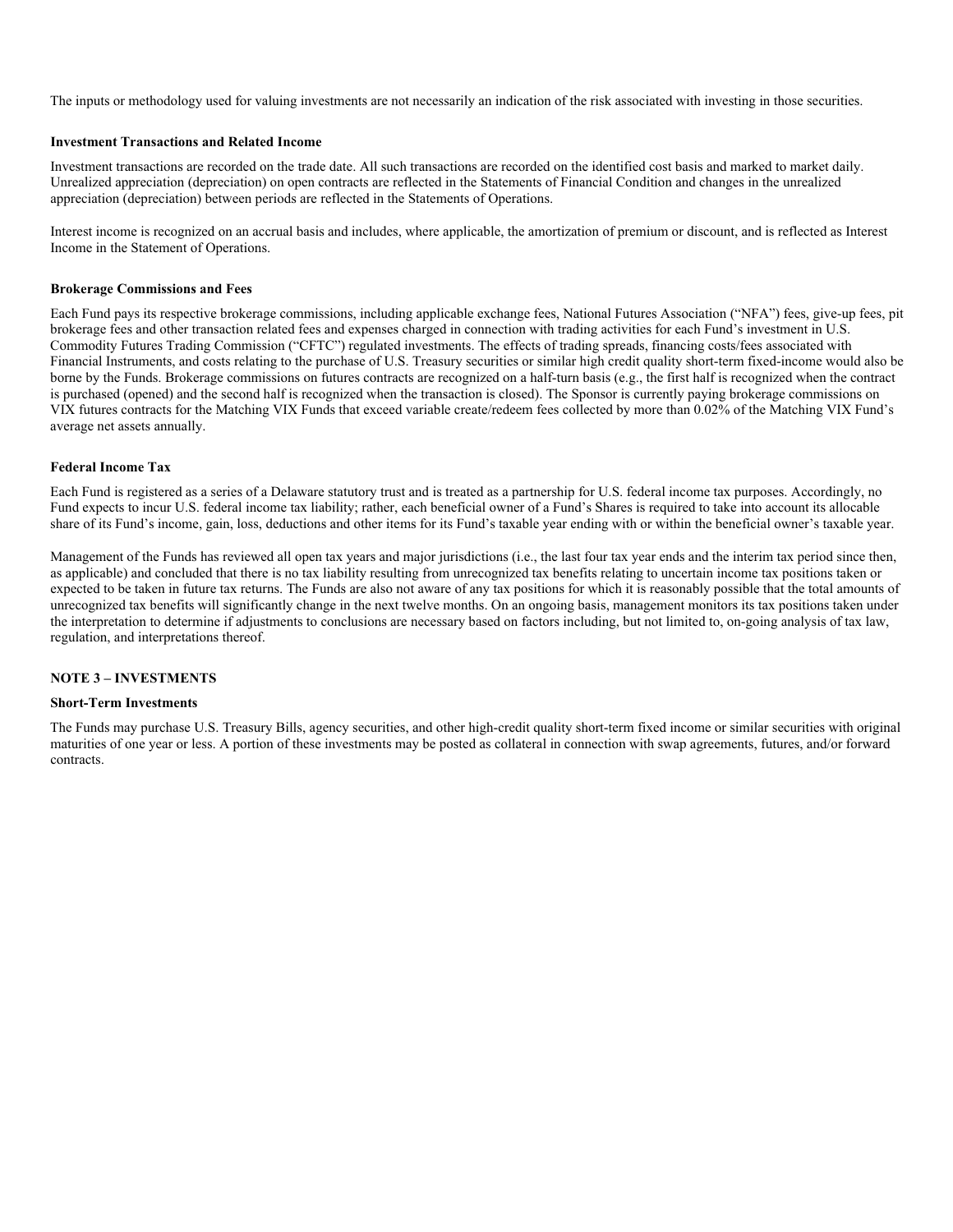#### **Accounting for Derivative Instruments**

In seeking to achieve each Fund's investment objective, the Sponsor uses a mathematical approach to investing. Using this approach, the Sponsor determines the type, quantity and mix of investment positions, including derivative positions, which the Sponsor believes in combination, should produce returns consistent with a Fund's objective.

All open derivative positions at period end are reflected on each respective Fund's Schedule of Investments. Certain Funds utilized a varying level of derivative instruments in conjunction with investment securities in seeking to meet their investment objectives during the period. While the volume of open positions may vary on a daily basis as each Fund transacts derivatives contracts in order to achieve the appropriate exposure to meet its investment objective, the volume of these open positions relative to the net assets of each respective Fund at the date of this report is generally representative of open positions throughout the reporting period.

Following is a description of the derivative instruments used by the Funds during the reporting period, including the primary underlying risk exposures related to each instrument type.

#### **Futures Contracts**

The Funds may enter into futures contracts to gain exposure to changes in the value of, or as a substitute for investing directly in (or shorting), an underlying Index, currency or commodity. A futures contract obligates the seller to deliver (and the purchaser to accept) the future delivery of a specified quantity and type of asset at a specified time and place. The contractual obligations of a buyer or seller may generally be satisfied by taking or making physical delivery of the underlying commodity, if applicable, or by making an offsetting sale or purchase of an identical futures contract on the same or linked exchange before the designated date of delivery, or by cash settlement at expiration of contract.

Upon entering into a futures contract, each Fund is required to deposit and maintain as collateral at least such initial margin as required by the exchange on which the transaction is affected. The initial margin is segregated as cash and/or securities balances with brokers for futures contracts, as disclosed in the Statements of Financial Condition, and is restricted as to its use. The Funds that enter into futures contracts maintain collateral at the broker in the form of cash and/or securities. Pursuant to the futures contract, each Fund generally agrees to receive from or pay to the broker(s) an amount of cash equal to the daily fluctuation in value of the futures contract. Such receipts or payments are known as variation margin and are recorded by each Fund as unrealized gains or losses. Each Fund will realize a gain or loss upon closing of a futures transaction.

Futures contracts involve, to varying degrees, elements of market risk (specifically commodity price risk or equity market volatility risk) and exposure to loss in excess of the amount of variation margin. The face or contract amounts reflect the extent of the total exposure each Fund has in the particular classes of instruments. Additional risks associated with the use of futures contracts are imperfect correlation between movements in the price of the futures contracts and the market value of the underlying Index or commodity and the possibility of an illiquid market for a futures contract. With futures contracts, there is minimal but some counterparty risk to the Funds since futures contracts are exchange-traded and the credit risk resides with the Funds' clearing broker or clearinghouse itself. Many futures exchanges and boards of trade limit the amount of fluctuation permitted in futures contract prices during a single trading day. Once the daily limit has been reached in a particular contract, no trades may be made that day at a price beyond that limit or trading may be suspended for specified times during the trading day. Futures contracts prices could move to the limit for several consecutive trading days with little or no trading, thereby preventing prompt liquidation of futures positions and potentially subjecting a Fund to substantial losses. If trading is not possible, or if a Fund determines not to close a futures position in anticipation of adverse price movements, the Fund will be required to make daily cash payments of variation margin. The risk the Fund will be unable to close out a futures position will be minimized by entering into such transactions on a national exchange with an active and liquid secondary market.

### **Option Contracts**

An option is a contract that gives the buyer the right, but not the obligation, to buy or sell a specified quantity of a commodity or other instrument at a specific (or strike) price within a specified period of time, regardless of the market price of that instrument. There are two types of options: calls and puts. A call option conveys to the option buyer the right to purchase a particular futures contract at a stated price at any time during the life of the option. A put option conveys to the option buyer the right to sell a particular futures contract at a stated price at any time during the life of the option. Options written by a Fund may be wholly or partially covered (meaning that the Fund holds an offsetting position) or uncovered. In the case of the purchase of an option, the risk of loss of an investor's entire investment (i.e., the premium paid plus transaction charges) reflects the nature of an option as a wasting asset that may become worthless when the option expires. Where an option is written or granted (i.e., sold) uncovered, the seller may be liable to pay substantial additional margin, and the risk of loss is unlimited, as the seller will be obligated to deliver, or take delivery of, an asset at a predetermined price which may, upon exercise of the option, be significantly different from the market value.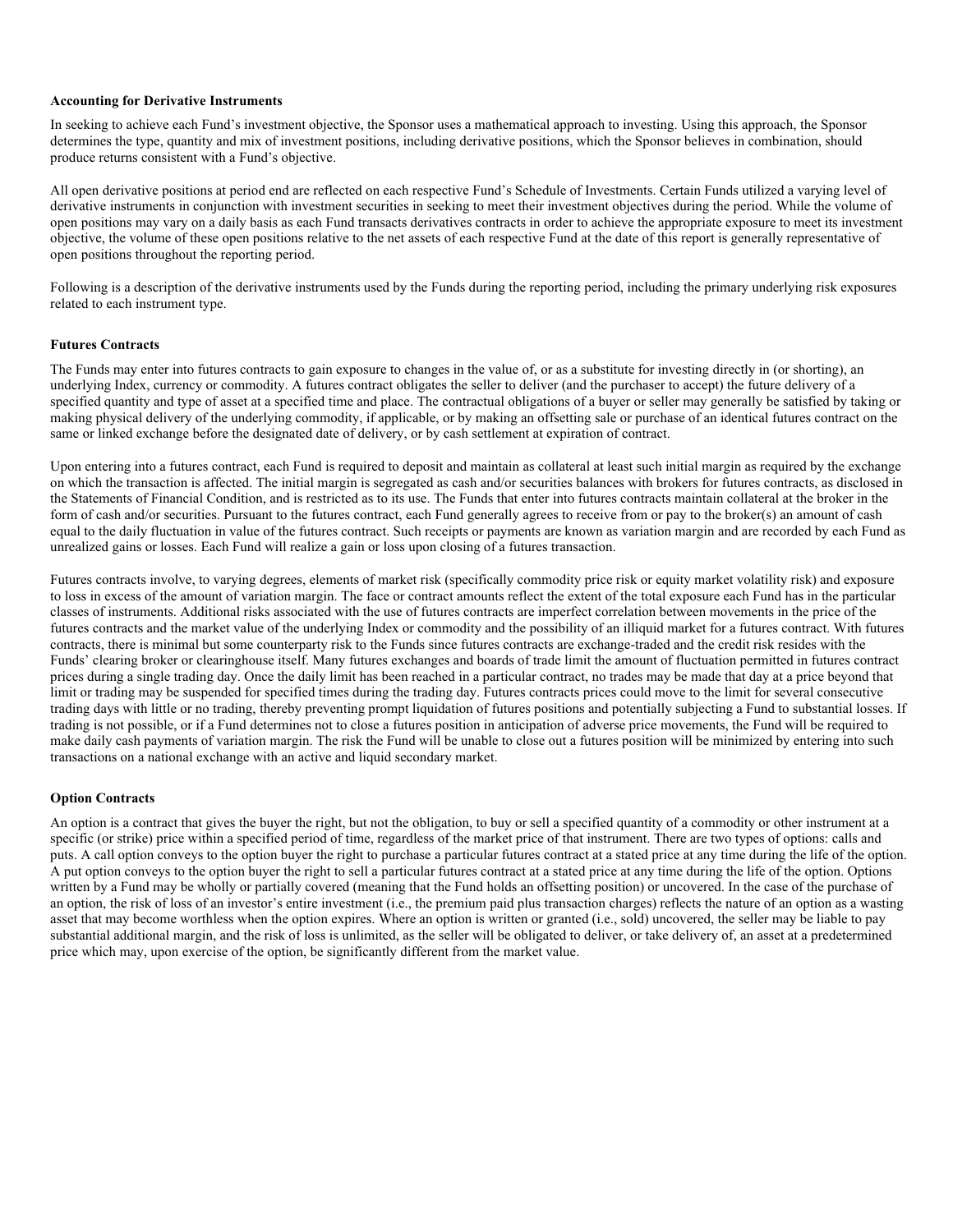When a Fund writes a call or put, an amount equal to the premium received is recorded and subsequently marked to market to reflect the current value of the option written. Premiums received from writing options which expire are treated as realized gains. Premiums received from writing options which are exercised or closed are added to the proceeds or offset against amounts paid on the underlying futures, swap, security or currency transaction to determine the realized gain (loss).

When a Fund purchases an option, the Fund pays a premium which is included as an asset on the Statement of Financial Condition and subsequently marked to market to reflect the current value of the option. Premiums paid for purchasing options which expire are treated as realized losses. The risk associated with purchasing put and call options is limited to the premium paid. Premiums paid for purchasing options which are exercised or closed are added to the amounts paid or offset against the proceeds on the underlying investment transaction to determine the realized gain (loss) when the underlying transaction is executed.

Certain options transactions may subject the writer (seller) to unlimited risk of loss in the event of an increase in the price of the contract to be purchased or delivered. The value of a Fund's options transactions, if any, will be affected by, among other things, changes in the value of a Fund's underlying benchmark relative to the strike price, changes in interest rates, changes in the actual and implied volatility of the Fund's underlying benchmark, and the remaining time to until the options expire, or any combination thereof. The value of the options should not be expected to increase or decrease at the same rate as the level of the Fund's underlying benchmark, which may contribute to tracking error. Options may be less liquid than certain other securities. A Fund's ability to trade options will be dependent on the willingness of counterparties to trade such options with the Fund. In a less liquid market for options, a Fund may have difficulty closing out certain option positions at desired times and prices. A Fund may experience substantial downside from specific option positions and certain option positions may expire worthless. Over-the-counter options generally are not assignable except by agreement between the parties concerned, and no party or purchaser has any obligation to permit such assignments. The over-the-counter market for options is relatively illiquid, particularly for relatively small transactions. The use of options transactions exposes a Fund to liquidity risk and counterparty credit risk, and in certain circumstances may expose the Fund to unlimited risk of loss. The Funds may buy and sell options on futures contracts, which may present even greater volatility and risk of loss.

Each Oil Fund may, but is not required to, seek to use swap agreements or options strategies that limit losses (i.e., have "floors") or are otherwise designed to prevent the Fund's net asset value from going to zero. These investment strategies will not prevent an Oil Fund from losing value, and their use may not prevent a Fund's NAV from going to zero. Rather, they are intended to allow an Oil Fund to preserve a small portion of its value in the event of significant movements in its benchmark or Financial Instruments based on its benchmark. There can be no guarantee that an Oil Fund will be able to implement such strategies, continue to use such strategies, or that such strategies will be successful. Each Oil Fund will incur additional costs as a result of using such strategies. Use of strategies designed to limit losses may also place "caps" or "ceilings" on performance and could significantly limit Fund gains, could cause a Fund to perform in a manner not consistent with its investment objective and could otherwise have a significant impact on Fund performance.

#### **Swap Agreements**

Certain of the Funds enter into swap agreements for purposes of pursuing their investment objectives or as a substitute for investing directly in (or shorting) an underlying Index, currency or commodity, or to create an economic hedge against a position. Swap agreements are two-party contracts that have traditionally been entered into primarily with institutional investors in over-the-counter ("OTC") markets for a specified period, ranging from a day to more than one year. However, the Dodd-Frank Wall Street Reform and Consumer Protection Act (the "Dodd-Frank Act") provides for significant reforms of the OTC derivative markets, including a requirement to execute certain swap transactions on a CFTC-regulated market and/or to clear such transactions through a CFTC-regulated central clearing organization. In a standard swap transaction, two parties agree to exchange the returns earned or realized on a particular predetermined investment, instrument or Index in exchange for a fixed or floating rate of return in respect of a predetermined notional amount. Transaction or commission costs are reflected in the benchmark level at which the transaction is entered into. The gross returns to be exchanged are calculated with respect to a notional amount and the benchmark returns to which the swap is linked. Swap agreements do not involve the delivery of underlying instruments.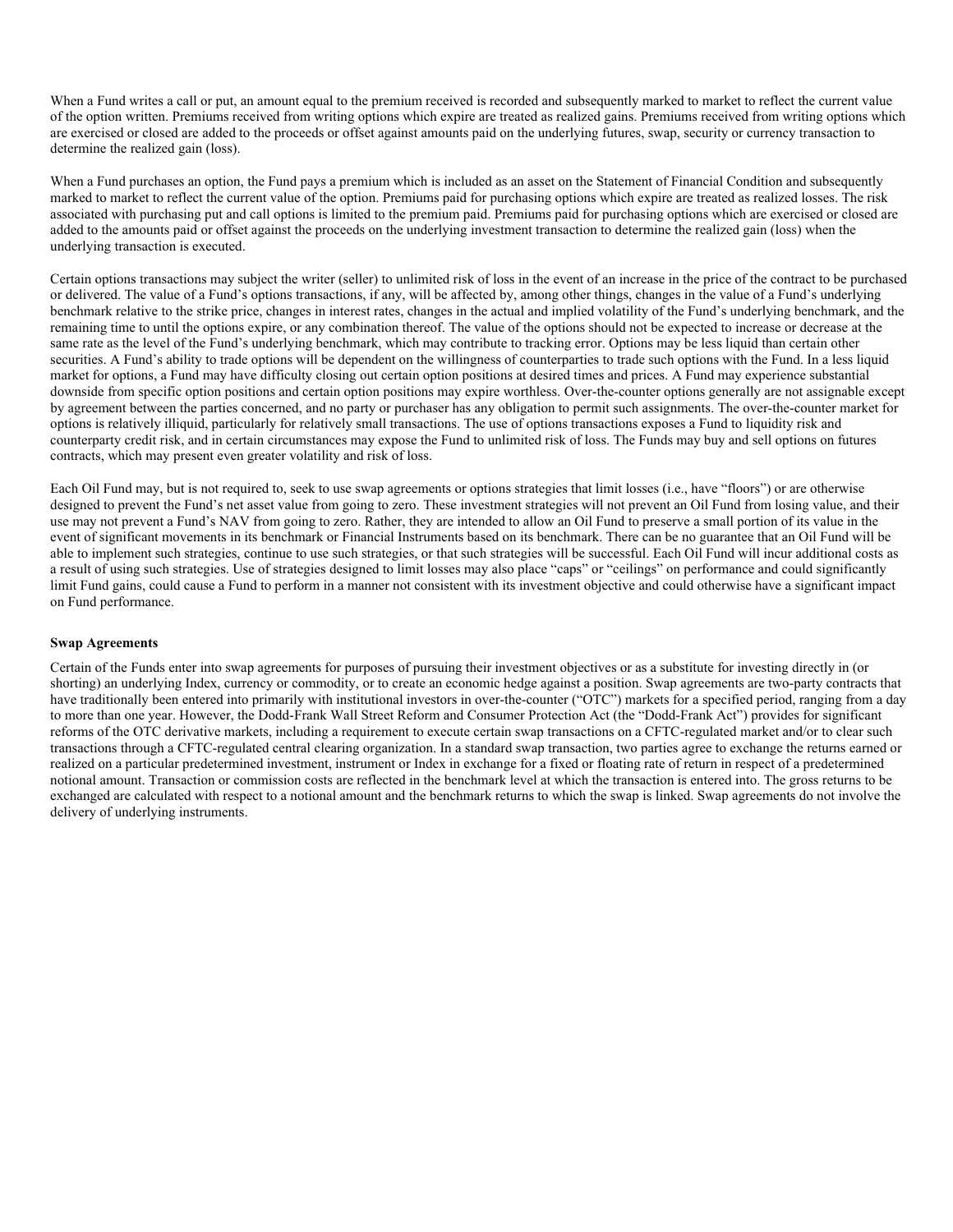Generally, swap agreements entered into by the Funds calculate and settle the obligations of the parties to the agreement on a "net basis" with a single payment. Consequently, each Fund's current obligations (or rights) under a swap agreement will generally be equal only to the net amount to be paid or received under the agreement based on the relative values of such obligations (or rights) (the "net amount"). In a typical swap agreement entered into by a Matching VIX Fund, an Ultra Fund, or an UltraPro Fund, the Matching VIX Fund, Ultra Fund, or UltraPro Fund would be entitled to settlement payments in the event the level of the benchmark increases and would be required to make payments to the swap counterparties in the event the level of the benchmark decreases, adjusted for any transaction costs or trading spreads on the notional amount the Funds may pay. In a typical swap agreement entered into by a Short Fund, an UltraShort Fund, or an UltraPro Short Fund, the Short Fund, UltraShort Fund, or UltraPro Short Fund would be required to make payments to the swap counterparties in the event the level of the benchmark increases and would be entitled to settlement payments in the event the level of the benchmark decreases, adjusted for any transaction costs or trading spreads on the notional amount the Funds may pay.

The net amount of the excess, if any, of each Fund's obligations over its entitlements with respect to each OTC swap agreement is accrued on a daily basis and an amount of cash and/or securities having an aggregate value at least equal to such accrued excess is maintained for the benefit of the counterparty in a segregated account by the Funds' Custodian. The net amount of the excess, if any, of each Fund's entitlements over its obligations with respect to each OTC swap agreement is accrued on a daily basis and an amount of cash and/or securities having an aggregate value at least equal to such accrued excess is maintained for the benefit of the Fund in a segregated account by a third party custodian. Until a swap agreement is settled in cash, the gain or loss on the notional amount less any transaction costs or trading spreads payable by each Fund on the notional amount are recorded as "unrealized appreciation or depreciation on swap agreements" and, when cash is exchanged, the gain or loss realized is recorded as "realized gains or losses on swap agreements." Swap agreements are generally valued at the last settled price of the benchmark referenced asset.

Swap agreements contain various conditions, events of default, termination events, covenants and representations. The triggering of certain events or the default on certain terms of the agreement could allow a party to terminate a transaction under the agreement and request immediate payment in an amount equal to the net positions owed to the party under the agreement. This could cause a Fund to have to enter into a new transaction with the same counterparty, enter into a transaction with a different counterparty or seek to achieve its investment objective through any number of different investments or investment techniques.

Swap agreements involve, to varying degrees, elements of market risk and exposure to loss in excess of the unrealized gain/loss reflected. The notional amounts reflect the extent of the total investment exposure each Fund has under the swap agreement, which may exceed the NAV of each Fund. Additional risks associated with the use of swap agreements are imperfect correlations between movements in the notional amount and the price of the underlying reference Index and the inability of counterparties to perform. Each Fund bears the risk of loss of the amount expected to be received under a swap agreement in the event of the default or bankruptcy of a swap agreement counterparty. A Fund will typically enter into swap agreements only with major global financial institutions. The creditworthiness of each of the firms that is a party to a swap agreement is monitored by the Sponsor. The Sponsor may use various techniques to minimize credit risk including early termination and payment, using different counterparties, limiting the net amount due from any individual counterparty and generally requiring collateral to be posted by the counterparty in an amount approximately equal to that owed to the Funds. All of the outstanding swap agreements at June 30, 2020 contractually terminate within one month but may be terminated without penalty by either party at any time. Upon termination, the Fund is obligated to pay or receive the "unrealized appreciation or depreciation" amount.

The Funds, as applicable, collateralize swap agreements by segregating or designating cash and/or certain securities as indicated on the Statements of Financial Condition or Schedules of Investments. As noted above, collateral posted in connection with OTC derivative transactions is held for the benefit of the counterparty in a segregated tri-party account at the Custodian to protect the counterparty against non-payment by the Funds. The collateral held in this account is restricted as to its use. In the event of a default by the counterparty, the Funds will seek withdrawal of this collateral from the segregated account and may incur certain costs in exercising its right with respect to the collateral. If a counterparty becomes bankrupt or otherwise fails to perform its obligations due to financial difficulties, the Funds may experience significant delays in obtaining any recovery in a bankruptcy or other reorganizational proceeding. The Funds may obtain only limited recovery or may obtain no recovery in such circumstances.

The Funds remain subject to credit risk with respect to the amount they expect to receive from counterparties. However, the Funds have sought to mitigate these risks in connection with OTC swaps by generally requiring that the counterparties for each Fund agree to post collateral for the benefit of the Fund, marked to market daily, in an amount approximately equal to what the counterparty owes the Fund, subject to certain minimum thresholds. In the event of a bankruptcy of a counterparty, such Fund will have direct access to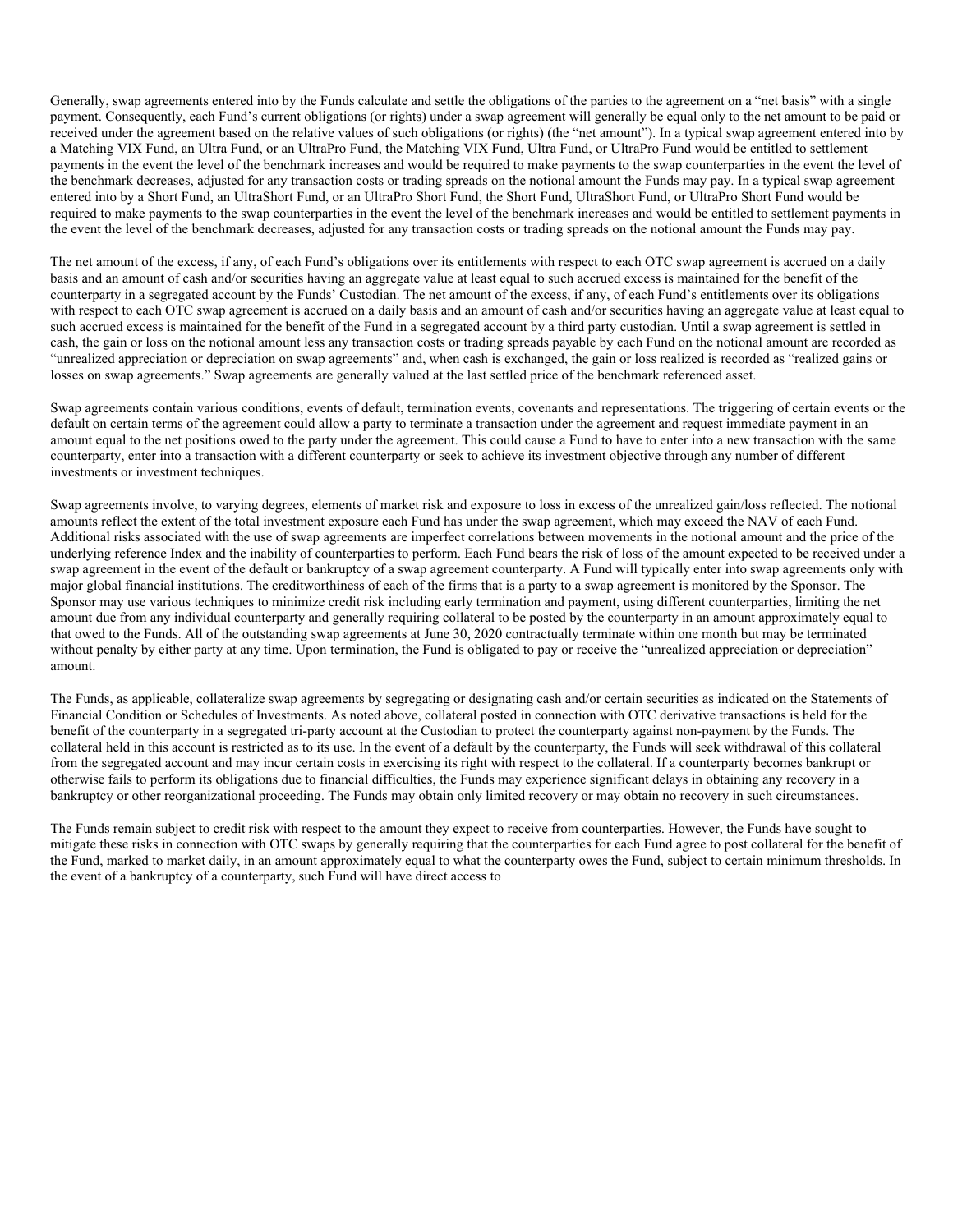the collateral received from the counterparty, generally as of the day prior to the bankruptcy, because there is a one day time lag between the Fund's request for collateral and the delivery of such collateral. To the extent any such collateral is insufficient, the Funds will be exposed to counterparty risk as described above, including the possible delays in recovering amounts as a result of bankruptcy proceedings. As of June 30, 2020, the collateral posted by counterparties consisted of cash and/or U.S. Treasury securities.

The counterparty/credit risk for cleared derivative transactions is generally lower than for OTC derivatives since generally a clearing organization becomes substituted for each counterparty to a cleared derivative contract and, in effect, guarantees the parties' performance under the contract as each party to a trade looks only to the clearing organization for performance of financial obligations. In addition, cleared derivative transactions benefit from daily marking-to-market and settlement, and segregation and minimum capital requirements applicable to intermediaries.

#### **Forward Contracts**

Certain of the Funds enter into forward contracts for the purpose of pursuing their investment objectives and as a substitute for investing directly in (or shorting) commodities and/or currencies. A forward contract is an agreement between two parties to purchase or sell a specified quantity of an asset at or before a specified date in the future at a specified price. Forward contracts are typically traded in OTC markets and all details of the contracts are negotiated between the counterparties to the agreement. Accordingly, the forward contracts are valued by reference to the contracts traded in the OTC markets.

The contractual obligations of a buyer or seller may generally be satisfied by taking or making physical delivery of the underlying commodity or currency, establishing an opposite position in the contract and recognizing the profit or loss on both positions simultaneously on the delivery date or, in some instances, paying a cash settlement before the designated date of delivery. The forward contracts are adjusted by the daily fluctuation of the underlying commodity or currency and any gains or losses are recorded for financial statement purposes as unrealized gains or losses until the contract settlement date.

Forward contracts have traditionally not been cleared or guaranteed by a third party. As a result of the Dodd-Frank Act, the CFTC now regulates non-deliverable forwards (including deliverable forwards where the parties do not take delivery). Certain non-deliverable forward contracts, such as non-deliverable foreign exchange forwards, may be subject to regulation as swap agreements, including mandatory clearing. Changes in the forward markets may entail increased costs and result in increased reporting requirements.

The Funds may collateralize OTC forward commodity contracts by segregating or designating cash and/or certain securities as indicated on their Statements of Financial Condition or Schedules of Investments. Such collateral is held for the benefit of the counterparty in a segregated tri-party account at a third party custodian to protect the counterparty against non-payment by the Funds. The collateral held in this account is restricted as to its use. In the event of a default by the counterparty, the Funds will seek withdrawal of this collateral from the segregated account and may incur certain costs in exercising its right with respect to the collateral. If a counterparty becomes bankrupt or otherwise fails to perform its obligations due to financial difficulties, the Funds may experience significant delays in obtaining any recovery in a bankruptcy or other reorganizational proceeding. The Funds may obtain only limited recovery or may obtain no recovery in such circumstances.

The Funds remain subject to credit risk with respect to the amount they expect to receive from counterparties. However, the Funds have sought to mitigate these risks by generally requiring that the counterparties for each Fund agree to post collateral for the benefit of the Fund, marked to market daily, in an amount approximately equal to what the counterparty owes the Fund, subject to minimum thresholds. In the event of the bankruptcy of a counterparty, the Fund will have direct access to the collateral received from the counterparty, generally as of the day prior to the bankruptcy, because there is a one day time lag between the Fund's request for collateral and the delivery of such collateral. To the extent any such collateral is insufficient, the Fund will be exposed to counterparty risk as described above, including the possible delays in recovering amounts as a result of bankruptcy proceedings. As of June 30, 2020, the collateral posted by counterparties consisted of cash and/or U.S. Treasury securities.

Participants in trading foreign exchange forward contracts often do not require margin deposits, but rely upon internal credit limitations and their judgments regarding the creditworthiness of their counterparties. In recent years, however, many OTC market participants in foreign exchange trading have begun to require their counterparties to post margin.

A Fund will typically enter into forward contracts only with major global financial institutions. The creditworthiness of each of the firms that is a party to a forward contract is monitored by the Sponsor.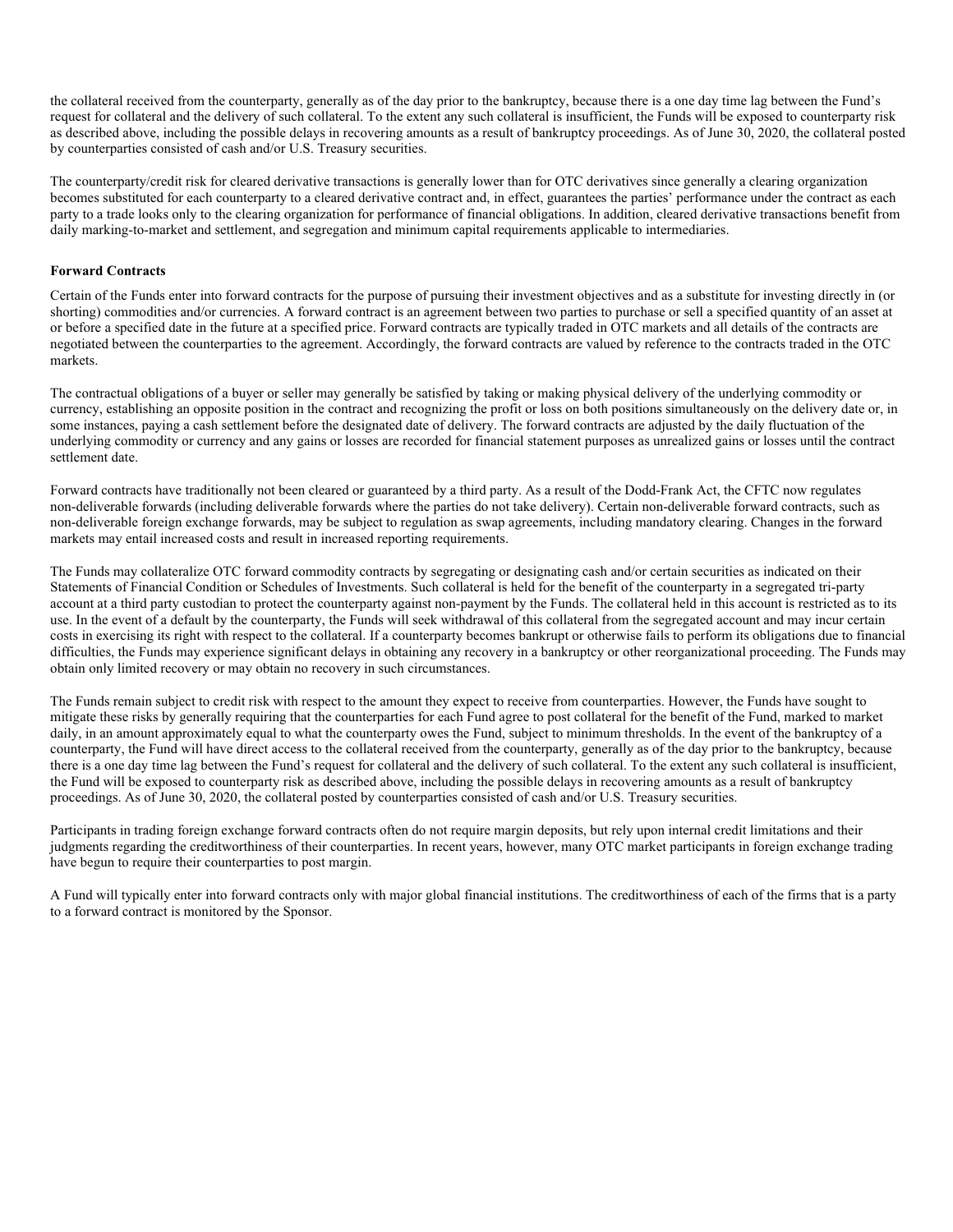The counterparty/credit risk for cleared derivative transactions is generally lower than for OTC derivatives since generally a clearing organization becomes substituted for each counterparty to a cleared derivative contract and, in effect, guarantees the parties' performance under the contract as each party to a trade looks only to the clearing organization for performance of financial obligations. In addition, cleared derivative transactions benefit from daily marking-to-market and settlement, and segregation and minimum capital requirements applicable to intermediaries.

The following tables indicate the location of derivative related items on the Statement of Financial Condition as well as the effect of derivative instruments on the Statement of Operations during the reporting period.

# **Fair Value of Derivative Instruments as of June 30, 2020**

|                                                                                    |                                                                                                                                                                        | <b>Asset Derivatives</b>                                                                                             |                                              | <b>Liability Derivatives</b>                                                                                     |    |                                   |
|------------------------------------------------------------------------------------|------------------------------------------------------------------------------------------------------------------------------------------------------------------------|----------------------------------------------------------------------------------------------------------------------|----------------------------------------------|------------------------------------------------------------------------------------------------------------------|----|-----------------------------------|
| <b>Derivatives Not</b><br><b>Accounted for as</b><br>Hedging<br><b>Instruments</b> | Fund                                                                                                                                                                   | <b>Statements of</b><br><b>Financial Condition</b><br>Location                                                       | <b>Unrealized</b><br>Appreciation            | <b>Statements of</b><br><b>Financial Condition</b><br>Location                                                   |    | <b>Unrealized</b><br>Depreciation |
| <b>VIX Futures Contracts</b>                                                       |                                                                                                                                                                        | Receivables on open futures<br>contracts, unrealized<br>appreciation on swap<br>agreements                           |                                              | Payable on open futures<br>contracts, unrealized<br>depreciation on swap<br>agreements                           |    |                                   |
|                                                                                    | ProShares Short VIX Short-Term Futures ETF<br>ProShares Ultra VIX Short-Term Futures ETF<br>ProShares VIX Mid-Term Futures ETF<br>ProShares VIX Short-Term Futures ETF |                                                                                                                      | S<br>9,011,878*<br>39,494,012*<br>1,619,785* |                                                                                                                  | S  | 65,579,015<br>229,970*            |
| <b>Commodities Contracts</b>                                                       |                                                                                                                                                                        | Receivables on open futures<br>contracts and/or unrealized<br>appreciation on swap<br>agreements                     | 4,227,596*                                   | Payable on open futures<br>contracts and/or unrealized<br>depreciation on swap<br>agreements                     |    | 3,581,409*                        |
|                                                                                    | ProShares Ultra Bloomberg Crude Oil                                                                                                                                    |                                                                                                                      | 361,645,656*                                 |                                                                                                                  |    | 294,368*                          |
|                                                                                    | ProShares Ultra Bloomberg Natural Gas                                                                                                                                  |                                                                                                                      | 1,683,304*                                   |                                                                                                                  |    |                                   |
|                                                                                    | ProShares Ultra Gold                                                                                                                                                   |                                                                                                                      | 14,939,176*                                  |                                                                                                                  |    |                                   |
|                                                                                    | ProShares Ultra Silver                                                                                                                                                 |                                                                                                                      | 13,666,553*                                  |                                                                                                                  |    |                                   |
|                                                                                    | ProShares UltraShort Bloomberg Crude Oil                                                                                                                               |                                                                                                                      | 341,288*                                     |                                                                                                                  |    | 6,111,114                         |
|                                                                                    | ProShares UltraShort Bloomberg Natural Gas                                                                                                                             |                                                                                                                      | 1,233,628*                                   |                                                                                                                  |    |                                   |
|                                                                                    | ProShares UltraShort Gold                                                                                                                                              |                                                                                                                      |                                              |                                                                                                                  |    | 1,525,509                         |
|                                                                                    | ProShares UltraShort Silver                                                                                                                                            |                                                                                                                      |                                              |                                                                                                                  |    | 598,996                           |
| Foreign Exchange<br>Contracts                                                      |                                                                                                                                                                        | Unrealized appreciation on<br>foreign currency forward<br>contracts, and/or receivables on<br>open futures contracts |                                              | Unrealized depreciation on<br>foreign currency forward<br>contracts, and/or payable on<br>open futures contracts |    |                                   |
|                                                                                    | ProShares Short Euro                                                                                                                                                   |                                                                                                                      | 32,520*                                      |                                                                                                                  |    |                                   |
|                                                                                    | ProShares Ultra Euro                                                                                                                                                   |                                                                                                                      | 530                                          |                                                                                                                  |    | 14,459                            |
|                                                                                    | ProShares Ultra Yen                                                                                                                                                    |                                                                                                                      | 39,430                                       |                                                                                                                  |    | 331                               |
|                                                                                    | ProShares UltraShort Australian Dollar                                                                                                                                 |                                                                                                                      |                                              |                                                                                                                  |    | 65,387*                           |
|                                                                                    | ProShares UltraShort Euro                                                                                                                                              |                                                                                                                      |                                              |                                                                                                                  |    | 324,954                           |
|                                                                                    | ProShares UltraShort Yen                                                                                                                                               |                                                                                                                      |                                              |                                                                                                                  |    | 532,990                           |
|                                                                                    |                                                                                                                                                                        | <b>Total Trust</b>                                                                                                   | \$447,935,356                                |                                                                                                                  | \$ | 78,858,502                        |

\* Includes cumulative appreciation (depreciation) of futures contracts as reported in the Schedule of Investments. Only current day's variation margin is reported within the Statements of Financial Condition in receivable/payable on open futures.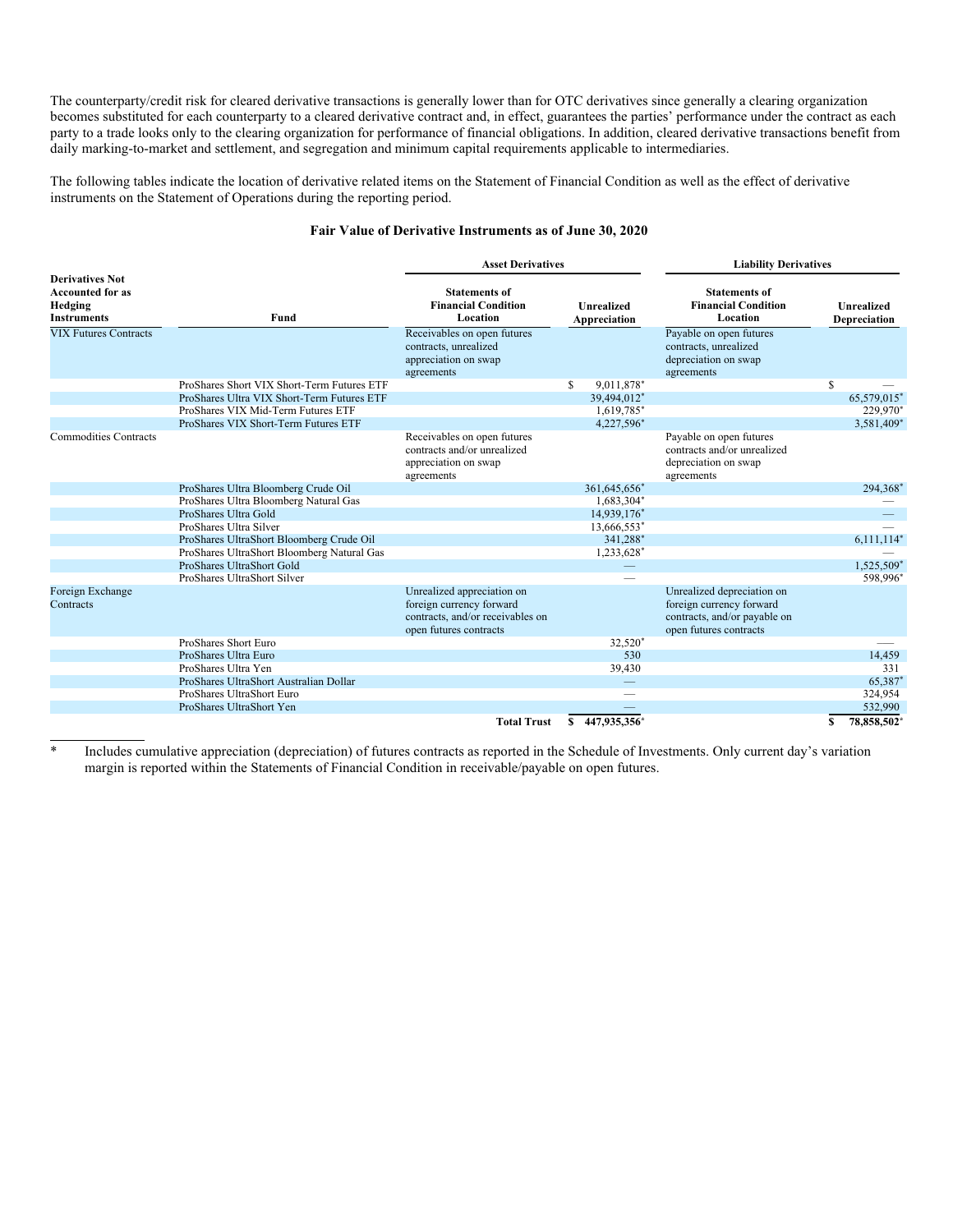# **Fair Value of Derivative Instruments as of December 31, 2019**

|                                                                                    |                                                      | <b>Asset Derivatives</b>                                                                         |                                   | <b>Liability Derivatives</b>                                                                 |                                          |  |
|------------------------------------------------------------------------------------|------------------------------------------------------|--------------------------------------------------------------------------------------------------|-----------------------------------|----------------------------------------------------------------------------------------------|------------------------------------------|--|
| <b>Derivatives Not</b><br><b>Accounted for as</b><br>Hedging<br><b>Instruments</b> | Fund                                                 | <b>Statements of</b><br><b>Financial Condition</b><br>Location                                   | <b>Unrealized</b><br>Appreciation | <b>Statements of</b><br><b>Financial Condition</b><br>Location                               | <b>Unrealized</b><br><b>Depreciation</b> |  |
| <b>VIX Futures Contracts</b>                                                       |                                                      | Receivables on open futures<br>contracts, unrealized<br>appreciation on swap<br>agreements       |                                   | Payable on open futures<br>contracts, unrealized<br>depreciation on swap<br>agreements       |                                          |  |
|                                                                                    | ProShares Short VIX Short-Term<br><b>Futures ETF</b> |                                                                                                  | $$10,424,889$ *                   |                                                                                              | \$<br>170,017*                           |  |
|                                                                                    | ProShares Ultra VIX Short-Term<br><b>Futures ETF</b> |                                                                                                  |                                   |                                                                                              | 46,606,565*                              |  |
|                                                                                    | ProShares VIX Mid-Term Futures ETF                   |                                                                                                  | $6,130*$                          |                                                                                              | 2,286,955*                               |  |
|                                                                                    | ProShares VIX Short-Term Futures ETF                 |                                                                                                  |                                   |                                                                                              | 15,394,011*                              |  |
| <b>Commodities Contracts</b>                                                       |                                                      | Receivables on open futures<br>contracts and/or unrealized<br>appreciation on swap<br>agreements |                                   | Payable on open futures<br>contracts and/or unrealized<br>depreciation on swap<br>agreements |                                          |  |
|                                                                                    | ProShares Ultra Bloomberg Crude Oil                  |                                                                                                  | 22,580,165*                       |                                                                                              |                                          |  |
|                                                                                    | ProShares Ultra Bloomberg Natural Gas                |                                                                                                  |                                   |                                                                                              | 2,652,228                                |  |
|                                                                                    | ProShares Ultra Gold                                 |                                                                                                  | 8,138,774*                        |                                                                                              |                                          |  |
|                                                                                    | ProShares Ultra Silver                               |                                                                                                  | 30,860,447*                       |                                                                                              |                                          |  |
|                                                                                    | ProShares UltraPro 3x Crude Oil ETF                  |                                                                                                  | 7,266,550*                        |                                                                                              |                                          |  |
|                                                                                    | ProShares UltraPro 3x Short Crude Oil<br>ETF         |                                                                                                  |                                   |                                                                                              | 8,358,056*                               |  |
|                                                                                    | ProShares UltraShort Bloomberg Crude<br>Oil          |                                                                                                  |                                   |                                                                                              | 7,152,620*                               |  |
|                                                                                    | ProShares UltraShort Bloomberg<br>Natural Gas        |                                                                                                  | 672,329*                          |                                                                                              |                                          |  |
|                                                                                    | ProShares UltraShort Gold                            |                                                                                                  |                                   |                                                                                              | 1,564,379*                               |  |
|                                                                                    | ProShares UltraShort Silver                          |                                                                                                  | $\sim$                            |                                                                                              | 2,036,085                                |  |
| Foreign Exchange Contracts                                                         |                                                      | Unrealized appreciation on                                                                       |                                   | Unrealized depreciation on                                                                   |                                          |  |
|                                                                                    |                                                      | foreign currency forward<br>contracts, and/or receivables on<br>open futures contracts           |                                   | foreign currency forward<br>contracts, and/or payable on<br>open futures contracts           |                                          |  |
|                                                                                    | ProShares Short Euro                                 |                                                                                                  |                                   |                                                                                              | 14,000*                                  |  |
|                                                                                    | ProShares Ultra Euro                                 |                                                                                                  | 109,997                           |                                                                                              |                                          |  |
|                                                                                    | ProShares Ultra Yen                                  |                                                                                                  |                                   |                                                                                              | 10.529                                   |  |
|                                                                                    | ProShares UltraShort Australian Dollar               |                                                                                                  | $\overline{\phantom{0}}$          |                                                                                              | 224,000*                                 |  |
|                                                                                    | ProShares UltraShort Euro                            |                                                                                                  | 115,751                           |                                                                                              | 2,366,171                                |  |
|                                                                                    | ProShares UltraShort Yen                             |                                                                                                  |                                   |                                                                                              |                                          |  |
|                                                                                    |                                                      |                                                                                                  | 95,899                            |                                                                                              |                                          |  |
|                                                                                    |                                                      | <b>Total Trust</b>                                                                               | \$80,270,931"                     |                                                                                              | \$88,835,616                             |  |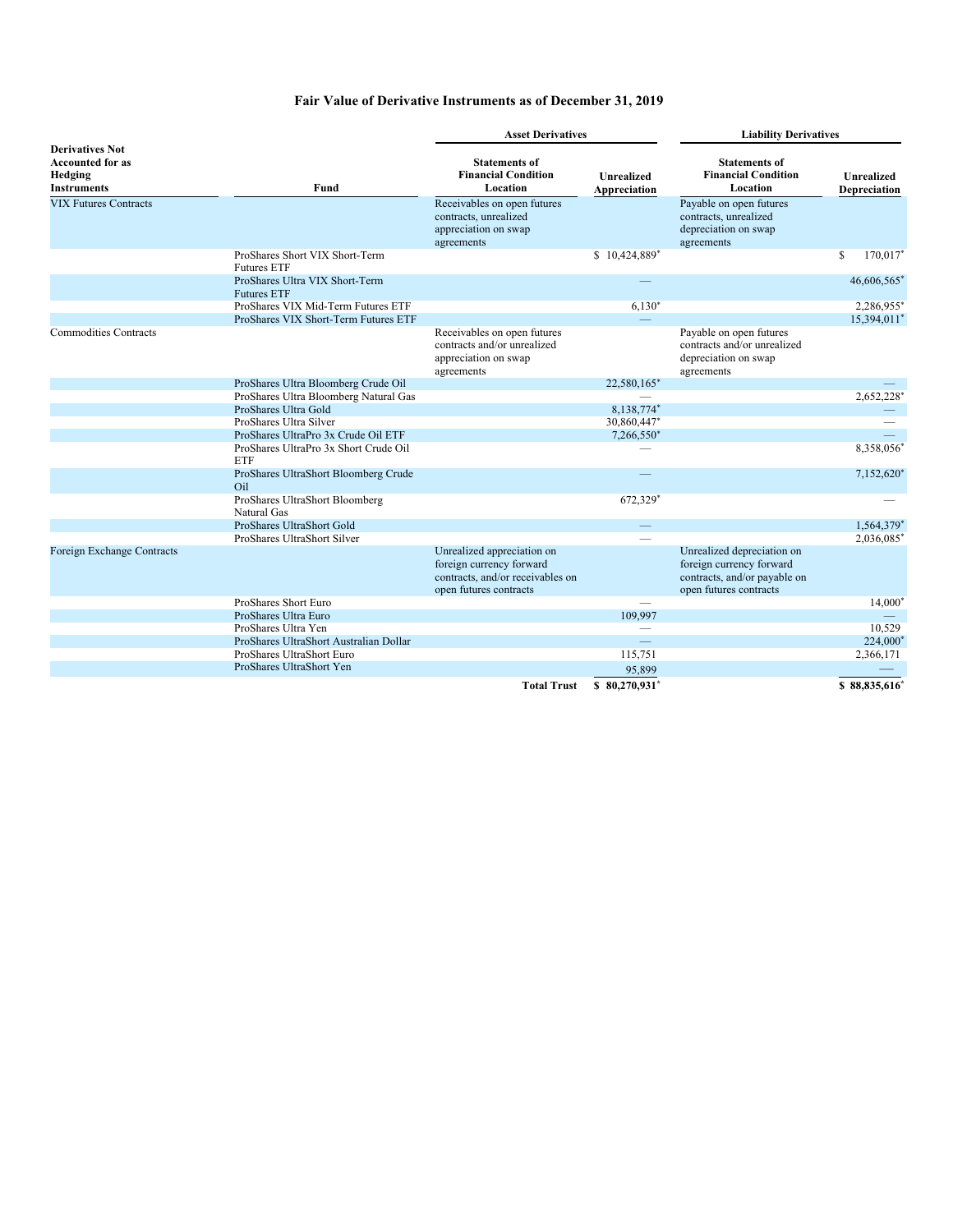# **The Effect of Derivative Instruments on the Statement of Operations For the three months ended June 30, 2020**

| <b>Derivatives Not Accounted</b><br>for as Hedging Instruments | <b>Location of Gain</b><br>(Loss) on Derivatives<br><b>Recognized in Income</b>                                                                                                                        | Fund                                       | <b>Realized Gain</b><br>(Loss) on<br><b>Derivatives</b><br><b>Recognized in</b><br>Income | Change in<br><b>Unrealized</b><br>Appreciation<br>(Depreciation) on<br><b>Derivatives</b><br><b>Recognized in</b><br>Income |
|----------------------------------------------------------------|--------------------------------------------------------------------------------------------------------------------------------------------------------------------------------------------------------|--------------------------------------------|-------------------------------------------------------------------------------------------|-----------------------------------------------------------------------------------------------------------------------------|
| <b>VIX Futures Contracts</b>                                   | Net realized gain (loss) on futures<br>contracts and/or swap<br>agreements/ changes in<br>unrealized appreciation<br>(depreciation) on futures<br>contracts and/or swap agreements                     |                                            |                                                                                           |                                                                                                                             |
|                                                                |                                                                                                                                                                                                        | ProShares Short VIX Short-Term Futures ETF | \$.<br>54,615,763                                                                         | \$<br>(22, 216, 796)                                                                                                        |
|                                                                |                                                                                                                                                                                                        | ProShares Ultra VIX Short-Term Futures ETF | (107, 880, 791)                                                                           | (125, 352, 239)                                                                                                             |
|                                                                |                                                                                                                                                                                                        | ProShares VIX Mid-Term Futures ETF         | 13,196,415                                                                                | (12, 292, 490)                                                                                                              |
|                                                                |                                                                                                                                                                                                        | ProShares VIX Short-Term Futures ETF       | (845,717)                                                                                 | (51, 742, 832)                                                                                                              |
| <b>Commodities Contracts</b>                                   | Net realized gain (loss) on futures<br>contracts and swap agreements/<br>changes in unrealized<br>appreciation (depreciation) on<br>futures contracts and swap<br>agreements                           |                                            |                                                                                           |                                                                                                                             |
|                                                                |                                                                                                                                                                                                        | ProShares Ultra Bloomberg Crude Oil        | (671, 542, 557)<br><sup>\$</sup>                                                          | $\mathbb{S}$<br>661, 547, 673                                                                                               |
|                                                                |                                                                                                                                                                                                        | ProShares Ultra Bloomberg Natural Gas      | (16, 111, 161)                                                                            | 4,884,617                                                                                                                   |
|                                                                |                                                                                                                                                                                                        | ProShares Ultra Gold                       | 4,365,328                                                                                 | 25,953,698                                                                                                                  |
|                                                                |                                                                                                                                                                                                        | ProShares Ultra Silver                     | 11,386,313                                                                                | 69,421,367                                                                                                                  |
|                                                                |                                                                                                                                                                                                        | ProShares UltraShort Bloomberg Crude Oil   | (6,947,347)                                                                               | (75, 195, 436)                                                                                                              |
|                                                                |                                                                                                                                                                                                        | ProShares UltraShort Bloomberg Natural Gas | 5,236,641                                                                                 | (2,773,687)                                                                                                                 |
|                                                                |                                                                                                                                                                                                        | ProShares UltraShort Gold                  | (2,089,271)                                                                               | (2,636,926)                                                                                                                 |
|                                                                |                                                                                                                                                                                                        | ProShares UltraShort Silver                | (3,877,739)                                                                               | (2,753,182)                                                                                                                 |
| Foreign Exchange Contracts                                     | Net realized gain (loss) on futures<br>and/ or foreign currency forward<br>contracts/ changes in unrealized<br>appreciation (depreciation) on<br>futures and/ or foreign currency<br>forward contracts |                                            |                                                                                           |                                                                                                                             |
|                                                                |                                                                                                                                                                                                        | ProShares Short Euro                       | \$<br>(20,020)                                                                            | \$<br>(20, 804)                                                                                                             |
|                                                                |                                                                                                                                                                                                        | ProShares Ultra Euro                       | (18, 635)                                                                                 | 97.408                                                                                                                      |
|                                                                |                                                                                                                                                                                                        | ProShares Ultra Yen                        | (106, 753)                                                                                | 68,867                                                                                                                      |
|                                                                |                                                                                                                                                                                                        | ProShares UltraShort Australian Dollar     | (1,037,904)                                                                               | (562, 236)                                                                                                                  |
|                                                                |                                                                                                                                                                                                        | ProShares UltraShort Euro                  | (2, 285, 868)                                                                             | (1,212,465)                                                                                                                 |
|                                                                |                                                                                                                                                                                                        | ProShares UltraShort Yen                   | 110,748                                                                                   | 70,456                                                                                                                      |
|                                                                |                                                                                                                                                                                                        | <b>Total Trust</b>                         | \$(723,852,555)                                                                           | S<br>465,284,993                                                                                                            |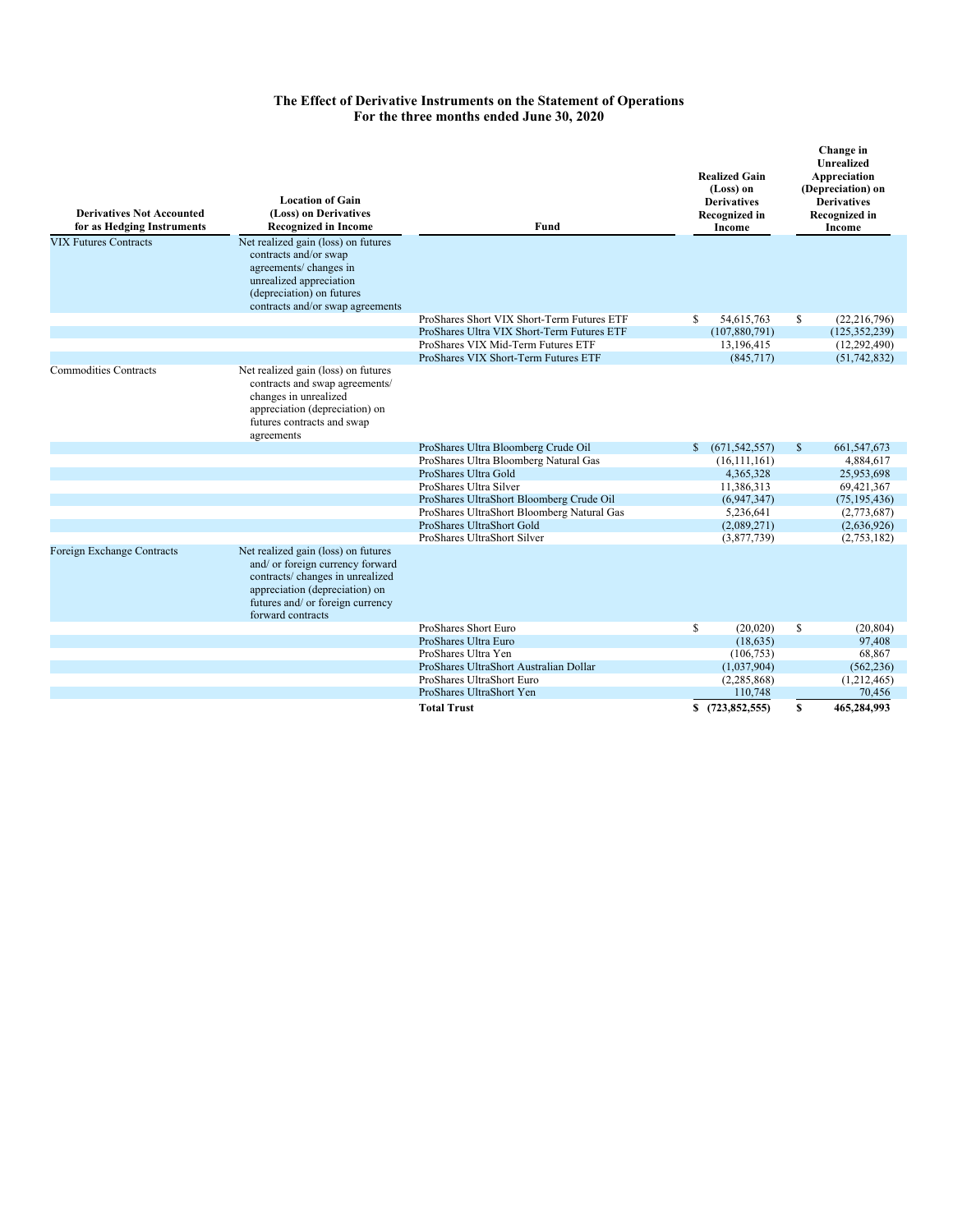# **The Effect of Derivative Instruments on the Statement of Operations For the six months ended June 30, 2020**

| <b>Derivatives Not Accounted</b><br>for as Hedging Instruments | <b>Location of Gain</b><br>(Loss) on Derivatives<br><b>Recognized in Income</b>                                                                                                                        | Fund                                       | <b>Realized Gain</b><br>(Loss) on<br><b>Derivatives</b><br>Recognized in<br>Income |   | Change in<br><b>Unrealized</b><br>Appreciation<br>(Depreciation) on<br><b>Derivatives</b><br><b>Recognized in</b><br>Income |
|----------------------------------------------------------------|--------------------------------------------------------------------------------------------------------------------------------------------------------------------------------------------------------|--------------------------------------------|------------------------------------------------------------------------------------|---|-----------------------------------------------------------------------------------------------------------------------------|
| <b>VIX Futures Contracts</b>                                   | Net realized gain (loss) on futures<br>contracts and/or swap<br>agreements/ changes in<br>unrealized appreciation<br>(depreciation) on futures<br>contracts and/or swap agreements                     |                                            |                                                                                    |   |                                                                                                                             |
|                                                                |                                                                                                                                                                                                        | ProShares Short VIX Short-Term Futures ETF | (189, 684, 841)<br>S.                                                              | S | (1,242,994)                                                                                                                 |
|                                                                |                                                                                                                                                                                                        | ProShares Ultra VIX Short-Term Futures ETF | 618,204,440                                                                        |   | 51,029,622                                                                                                                  |
|                                                                |                                                                                                                                                                                                        | ProShares VIX Mid-Term Futures ETF         | 20,952,940                                                                         |   | 3,670,640                                                                                                                   |
|                                                                |                                                                                                                                                                                                        | ProShares VIX Short-Term Futures ETF       | 324,892,071                                                                        |   | 16,040,198                                                                                                                  |
| <b>Commodities Contracts</b>                                   | Net realized gain (loss) on futures<br>contracts, options and swap<br>agreements/ changes in<br>unrealized appreciation<br>(depreciation) on futures<br>contracts and swap agreements                  |                                            |                                                                                    |   |                                                                                                                             |
|                                                                |                                                                                                                                                                                                        | ProShares Ultra Bloomberg Crude Oil        | (1, 177, 133, 823)                                                                 |   | 338,771,123                                                                                                                 |
|                                                                |                                                                                                                                                                                                        | ProShares Ultra Bloomberg Natural Gas      | (38,930,766)                                                                       |   | 417,794                                                                                                                     |
|                                                                |                                                                                                                                                                                                        | ProShares Ultra Gold                       | 25,863,384                                                                         |   | 6,800,402                                                                                                                   |
|                                                                |                                                                                                                                                                                                        | ProShares Ultra Silver                     | 7,688,659                                                                          |   | (15, 751, 245)                                                                                                              |
|                                                                |                                                                                                                                                                                                        | ProShares UltraPro 3x Crude Oil ETF*       | (414, 693, 599)                                                                    |   | (7,266,550)                                                                                                                 |
|                                                                |                                                                                                                                                                                                        | ProShares UltraPro 3x Short Crude Oil ETF* | 83,293,001                                                                         |   | 8,358,056                                                                                                                   |
|                                                                |                                                                                                                                                                                                        | ProShares UltraShort Bloomberg Crude Oil   | 44,726,675                                                                         |   | 1,382,794                                                                                                                   |
|                                                                |                                                                                                                                                                                                        | ProShares UltraShort Bloomberg Natural Gas | 10,862,818                                                                         |   | 561,299                                                                                                                     |
|                                                                |                                                                                                                                                                                                        | ProShares UltraShort Gold                  | (8,020,153)                                                                        |   | 38,870                                                                                                                      |
|                                                                |                                                                                                                                                                                                        | ProShares UltraShort Silver                | (3,035,499)                                                                        |   | 1,437,089                                                                                                                   |
| Foreign Exchange Contracts                                     | Net realized gain (loss) on futures<br>and/ or foreign currency forward<br>contracts/ changes in unrealized<br>appreciation (depreciation) on<br>futures and/ or foreign currency<br>forward contracts |                                            |                                                                                    |   |                                                                                                                             |
|                                                                |                                                                                                                                                                                                        | ProShares Short Euro                       | (38, 658)                                                                          |   | 46,520                                                                                                                      |
|                                                                |                                                                                                                                                                                                        | ProShares Ultra Euro                       | (71,903)                                                                           |   | (123, 926)                                                                                                                  |
|                                                                |                                                                                                                                                                                                        | ProShares Ultra Yen                        | (115, 236)                                                                         |   | 49.628                                                                                                                      |
|                                                                |                                                                                                                                                                                                        | ProShares UltraShort Australian Dollar     | (366, 954)                                                                         |   | 385,350                                                                                                                     |
|                                                                |                                                                                                                                                                                                        | ProShares UltraShort Euro                  | (1,238,585)                                                                        |   | 1,925,466                                                                                                                   |
|                                                                |                                                                                                                                                                                                        | ProShares UltraShort Yen                   | (395, 772)                                                                         |   | (628, 889)                                                                                                                  |
|                                                                |                                                                                                                                                                                                        | <b>Total Trust</b>                         | (697.241.801)<br>S.                                                                | S | 405.901.247                                                                                                                 |

\* The operations include the activity of ProShares UltraPro 3x Crude Oil ETF through April 3, 2020, and ProShares UltraPro 3x Short Crude Oil ETF through April 13, 2020, the date of liquidation, respectively.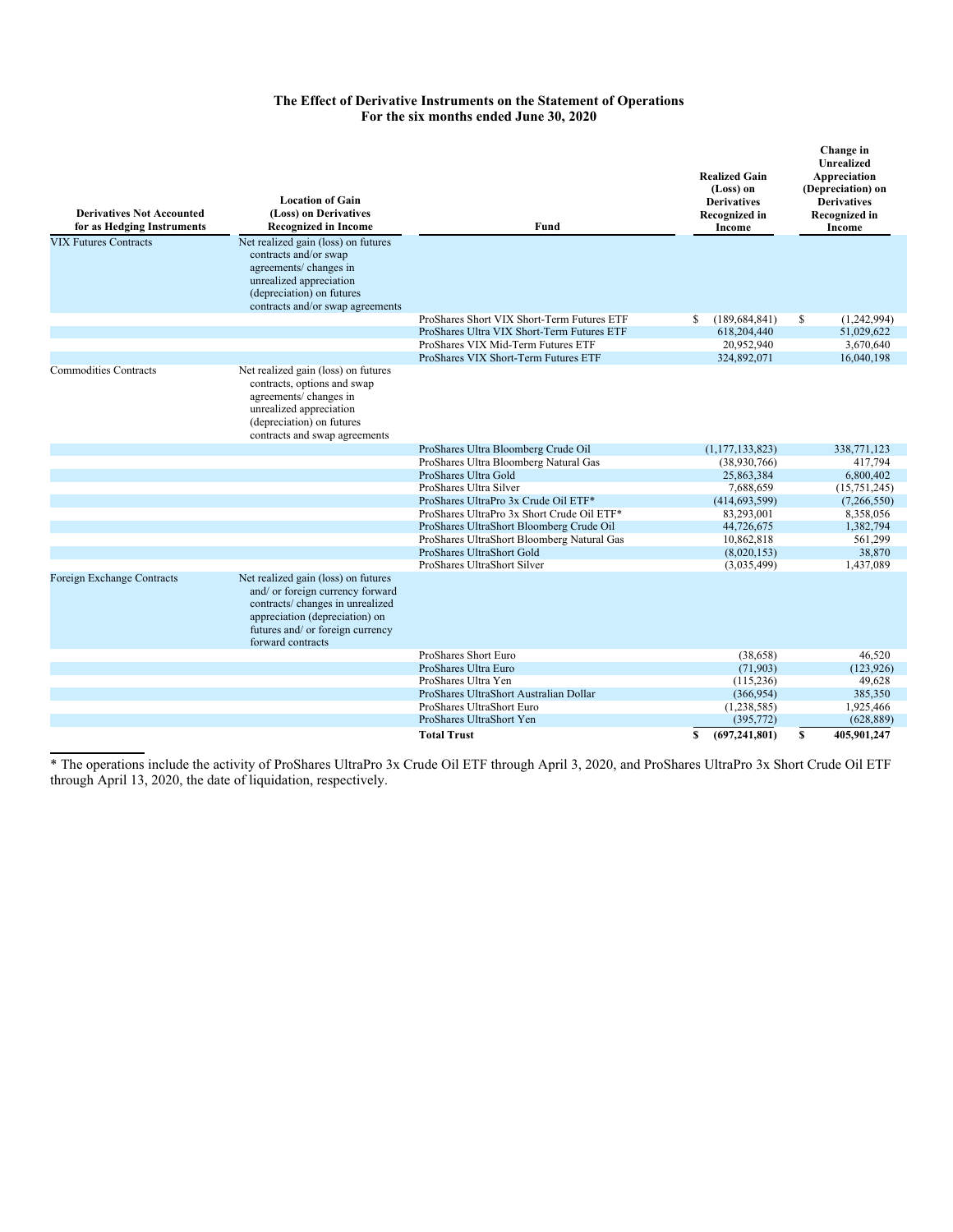# **The Effect of Derivative Instruments on the Statement of Operations For the three months ended June 30, 2019**

| <b>Derivatives Not Accounted</b><br>for as Hedging Instruments | <b>Location of Gain</b><br>(Loss) on Derivatives<br><b>Recognized in Income</b>                                                                                                                        | Fund                                       |              | <b>Realized Gain</b><br>(Loss) on<br><b>Derivatives</b><br><b>Recognized in</b><br>Income |              | Change in<br><b>Unrealized</b><br>Appreciation<br>(Depreciation) on<br><b>Derivatives</b><br>Recognized in<br>Income |
|----------------------------------------------------------------|--------------------------------------------------------------------------------------------------------------------------------------------------------------------------------------------------------|--------------------------------------------|--------------|-------------------------------------------------------------------------------------------|--------------|----------------------------------------------------------------------------------------------------------------------|
| <b>VIX Futures Contracts</b>                                   | Net realized gain (loss) on futures<br>contracts and/or swap<br>agreements/ changes in<br>unrealized appreciation<br>(depreciation) on futures<br>contracts and/or swap agreements                     |                                            |              |                                                                                           |              |                                                                                                                      |
|                                                                |                                                                                                                                                                                                        | ProShares Short VIX Short-Term Futures ETF | S            | 11.427.596                                                                                | \$           | 4,538,343                                                                                                            |
|                                                                |                                                                                                                                                                                                        | ProShares Ultra VIX Short-Term Futures ETF |              | (54, 975, 818)                                                                            |              | (39, 603, 173)                                                                                                       |
|                                                                |                                                                                                                                                                                                        | ProShares VIX Mid-Term Futures ETF         |              | (2,853,271)                                                                               |              | 1,993,991                                                                                                            |
|                                                                |                                                                                                                                                                                                        | ProShares VIX Short-Term Futures ETF       |              | (11, 288, 249)                                                                            |              | (11, 833, 396)                                                                                                       |
| <b>Commodities Contracts</b>                                   | Net realized gain (loss) on futures<br>contracts and swap agreements/<br>changes in unrealized<br>appreciation (depreciation) on<br>futures contracts and swap<br>agreements                           |                                            |              |                                                                                           |              |                                                                                                                      |
|                                                                |                                                                                                                                                                                                        | ProShares Ultra Bloomberg Crude Oil        | $\mathbb{S}$ | (25,911,476)                                                                              | $\mathbb{S}$ | 14,087,183                                                                                                           |
|                                                                |                                                                                                                                                                                                        | ProShares Ultra Bloomberg Natural Gas      |              | (7,976,053)                                                                               |              | (671, 150)                                                                                                           |
|                                                                |                                                                                                                                                                                                        | ProShares Ultra Gold                       |              | 3,487,955                                                                                 |              | 8,682,329                                                                                                            |
|                                                                |                                                                                                                                                                                                        | ProShares Ultra Silver                     |              | (8,015,753)                                                                               |              | 8.474.186                                                                                                            |
|                                                                |                                                                                                                                                                                                        | ProShares UltraPro 3x Crude Oil ETF        |              | 3,901,537                                                                                 |              | (13, 232, 019)                                                                                                       |
|                                                                |                                                                                                                                                                                                        | ProShares UltraPro 3x Short Crude Oil ETF  |              | 1,186,904                                                                                 |              | (1,076,230)                                                                                                          |
|                                                                |                                                                                                                                                                                                        | ProShares UltraShort Bloomberg Crude Oil   |              | 10,123,122                                                                                |              | (2,551,794)                                                                                                          |
|                                                                |                                                                                                                                                                                                        | ProShares UltraShort Bloomberg Natural Gas |              | 3,449,841                                                                                 |              | (546, 368)                                                                                                           |
|                                                                |                                                                                                                                                                                                        | ProShares UltraShort Gold                  |              | (1,901,072)                                                                               |              | (1,358,879)                                                                                                          |
|                                                                |                                                                                                                                                                                                        | ProShares UltraShort Silver                |              | 469,453                                                                                   |              | (1,068,581)                                                                                                          |
| Foreign Exchange Contracts                                     | Net realized gain (loss) on futures<br>and/ or foreign currency forward<br>contracts/ changes in unrealized<br>appreciation (depreciation) on<br>futures and/ or foreign currency<br>forward contracts |                                            |              |                                                                                           |              |                                                                                                                      |
|                                                                |                                                                                                                                                                                                        | ProShares Short Euro                       | \$           | 76.518                                                                                    | \$           | (239.858)                                                                                                            |
|                                                                |                                                                                                                                                                                                        | ProShares Ultra Euro                       |              | (132, 599)                                                                                |              | 208,561                                                                                                              |
|                                                                |                                                                                                                                                                                                        | ProShares Ultra Yen                        |              | 171,283                                                                                   |              | (16,099)                                                                                                             |
|                                                                |                                                                                                                                                                                                        | ProShares UltraShort Australian Dollar     |              | 250,116                                                                                   |              | (74, 786)                                                                                                            |
|                                                                |                                                                                                                                                                                                        | ProShares UltraShort Euro                  |              | 1,947,377                                                                                 |              | (3,873,835)                                                                                                          |
|                                                                |                                                                                                                                                                                                        | ProShares UltraShort Yen                   |              | (2,600,562)                                                                               |              | 273,224                                                                                                              |
|                                                                |                                                                                                                                                                                                        | <b>Total Trust</b>                         | S            | (79, 163, 151)                                                                            | \$           | (37, 888, 351)                                                                                                       |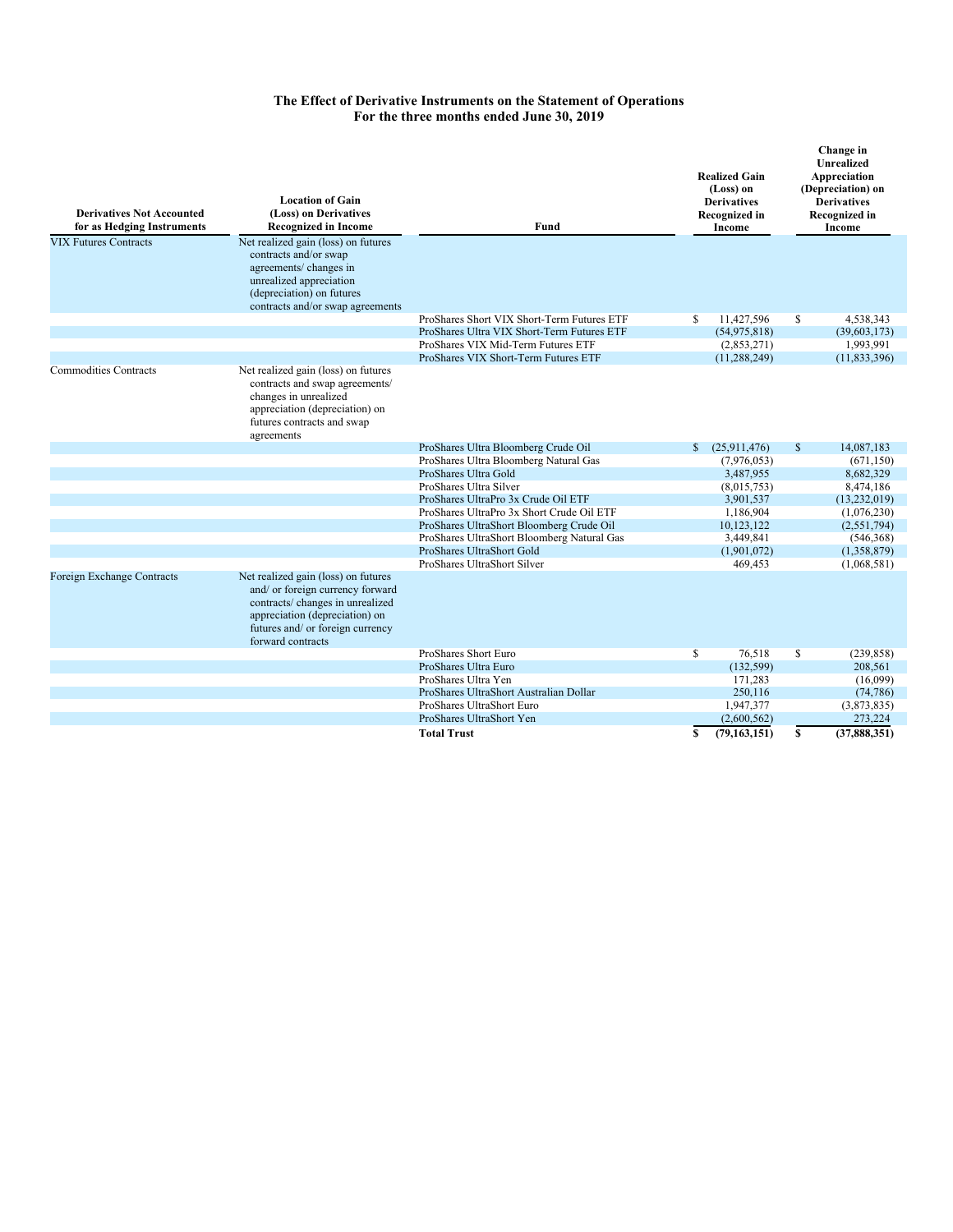# **The Effect of Derivative Instruments on the Statement of Operations For the six months ended June 30, 2019**

| <b>Derivatives Not Accounted</b><br>for as Hedging Instruments | <b>Location of Gain</b><br>(Loss) on Derivatives<br><b>Recognized in Income</b>                                                                                                                        | Fund                                       | <b>Realized Gain</b><br>(Loss) on<br><b>Derivatives</b><br><b>Recognized in</b><br>Income |              | Change in<br><b>Unrealized</b><br>Appreciation<br>(Depreciation) on<br><b>Derivatives</b><br>Recognized in<br>Income |
|----------------------------------------------------------------|--------------------------------------------------------------------------------------------------------------------------------------------------------------------------------------------------------|--------------------------------------------|-------------------------------------------------------------------------------------------|--------------|----------------------------------------------------------------------------------------------------------------------|
| <b>VIX Futures Contracts</b>                                   | Net realized gain (loss) on futures<br>contracts and/or swap<br>agreements/ changes in<br>unrealized appreciation<br>(depreciation) on futures<br>contracts and/or swap agreements                     |                                            |                                                                                           |              |                                                                                                                      |
|                                                                |                                                                                                                                                                                                        | ProShares Short VIX Short-Term Futures ETF | 70,532,950<br>S.                                                                          | \$           | 27,115,163                                                                                                           |
|                                                                |                                                                                                                                                                                                        | ProShares Ultra VIX Short-Term Futures ETF | (250, 199, 159)                                                                           |              | (78,653,116)                                                                                                         |
|                                                                |                                                                                                                                                                                                        | ProShares VIX Mid-Term Futures ETF         | (7,055,291)                                                                               |              | (4,431,788)                                                                                                          |
|                                                                |                                                                                                                                                                                                        | ProShares VIX Short-Term Futures ETF       | (66, 194, 833)                                                                            |              | (33, 113, 187)                                                                                                       |
| <b>Commodities Contracts</b>                                   | Net realized gain (loss) on futures<br>contracts and swap agreements/<br>changes in unrealized<br>appreciation (depreciation) on<br>futures contracts and swap<br>agreements                           |                                            |                                                                                           |              |                                                                                                                      |
|                                                                |                                                                                                                                                                                                        | ProShares Ultra Bloomberg Crude Oil        | 50.611.681                                                                                |              | 157,491,546                                                                                                          |
|                                                                |                                                                                                                                                                                                        | ProShares Ultra Bloomberg Natural Gas      | (21, 277, 891)                                                                            |              | 9,673,790                                                                                                            |
|                                                                |                                                                                                                                                                                                        | ProShares Ultra Gold                       | 7,580,540                                                                                 |              | 4,870,890                                                                                                            |
|                                                                |                                                                                                                                                                                                        | ProShares Ultra Silver                     | 5,286,038                                                                                 |              | (18, 413, 484)                                                                                                       |
|                                                                |                                                                                                                                                                                                        | ProShares UltraPro 3x Crude Oil ETF        | 26,174,406                                                                                |              | 50,924,735                                                                                                           |
|                                                                |                                                                                                                                                                                                        | ProShares UltraPro 3x Short Crude Oil ETF  | (1,081,892)                                                                               |              | (10, 572, 583)                                                                                                       |
|                                                                |                                                                                                                                                                                                        | ProShares UltraShort Bloomberg Crude Oil   | 967,963                                                                                   |              | (35, 468, 826)                                                                                                       |
|                                                                |                                                                                                                                                                                                        | ProShares UltraShort Bloomberg Natural Gas | 14,769,166                                                                                |              | (10, 862, 913)                                                                                                       |
|                                                                |                                                                                                                                                                                                        | ProShares UltraShort Gold                  | (3,069,976)                                                                               |              | (480, 966)                                                                                                           |
|                                                                |                                                                                                                                                                                                        | ProShares UltraShort Silver                | (920, 689)                                                                                |              | 1,067,064                                                                                                            |
| Foreign Exchange Contracts                                     | Net realized gain (loss) on futures<br>and/ or foreign currency forward<br>contracts/ changes in unrealized<br>appreciation (depreciation) on<br>futures and/ or foreign currency<br>forward contracts |                                            |                                                                                           |              |                                                                                                                      |
|                                                                |                                                                                                                                                                                                        | ProShares Short Euro                       | 223,624                                                                                   |              | (35, 721)                                                                                                            |
|                                                                |                                                                                                                                                                                                        | ProShares Ultra Euro                       | (359, 872)                                                                                |              | (16, 915)                                                                                                            |
|                                                                |                                                                                                                                                                                                        | ProShares Ultra Yen                        | 93,976                                                                                    |              | (128, 696)                                                                                                           |
|                                                                |                                                                                                                                                                                                        | ProShares UltraShort Australian Dollar     | 512,861                                                                                   |              | (652,001)                                                                                                            |
|                                                                |                                                                                                                                                                                                        | ProShares UltraShort Euro                  | 5,276,619                                                                                 |              | 555,595                                                                                                              |
|                                                                |                                                                                                                                                                                                        | ProShares UltraShort Yen                   | (2,943,970)                                                                               |              | 2,706,941                                                                                                            |
|                                                                |                                                                                                                                                                                                        | <b>Total Trust</b>                         | \$ (171,073,749)                                                                          | $\mathbf{s}$ | 61,575,528                                                                                                           |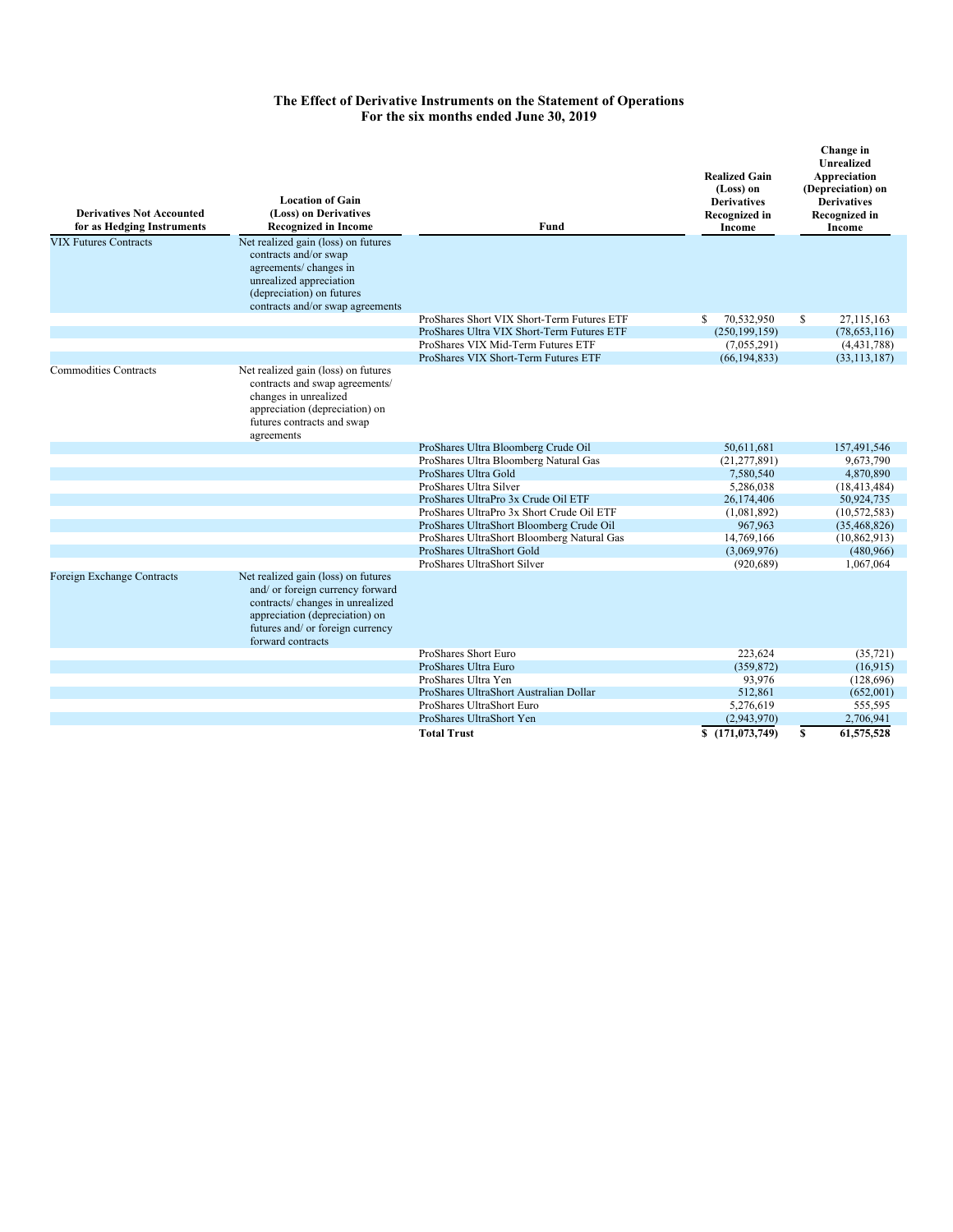### **Offsetting Assets and Liabilities**

Each Fund is subject to master netting agreements or similar arrangements that allow for amounts owed between each Fund and the counterparty to be netted upon an early termination. The party that has the larger payable pays the excess of the larger amount over the smaller amount to the other party. The master netting agreements or similar arrangements do not apply to amounts owed to/from different counterparties. As described above, the Funds utilize derivative instruments to achieve their investment objective during the year. The amounts shown in the Statements of Financial Condition do not take into consideration the effects of legally enforceable master netting agreements or similar arrangements.

For financial reporting purposes, the Funds do not offset derivative assets and derivative liabilities that are subject to netting arrangements in the Statements of Financial Condition. The following table presents each Fund's derivatives by investment type and by counterparty net of amounts available for offset under a master netting agreement and the related collateral received or pledged by the Funds as of June 30, 2020.

# **Fair Values of Derivative Instruments as of June 30, 2020**

|                                                                 | <b>Assets</b>                                                                                                                |                                                                                         |                                                                                                              | <b>Liabilities</b>                                                                                                                |                                                                                         |                                                                                                                   |
|-----------------------------------------------------------------|------------------------------------------------------------------------------------------------------------------------------|-----------------------------------------------------------------------------------------|--------------------------------------------------------------------------------------------------------------|-----------------------------------------------------------------------------------------------------------------------------------|-----------------------------------------------------------------------------------------|-------------------------------------------------------------------------------------------------------------------|
| Fund                                                            | <b>Gross Amounts</b><br>of Recognized<br><b>Assets presented</b><br>in the<br><b>Statements of</b><br>Financial<br>Condition | <b>Gross Amounts</b><br>Offset in the<br><b>Statements of</b><br>Financial<br>Condition | <b>Net Amounts of</b><br><b>Assets presented</b><br>in the<br><b>Statements of</b><br>Financial<br>Condition | <b>Gross Amounts</b><br>of Recognized<br><b>Liabilities</b><br>presented in the<br><b>Statements of</b><br>Financial<br>Condition | <b>Gross Amounts</b><br>Offset in the<br><b>Statements of</b><br>Financial<br>Condition | <b>Net Amounts of</b><br><b>Liabilities</b><br>presented in the<br><b>Statements of</b><br>Financial<br>Condition |
| ProShares Ultra Bloomberg Crude                                 |                                                                                                                              |                                                                                         |                                                                                                              |                                                                                                                                   |                                                                                         |                                                                                                                   |
| Oil Swap agreements                                             | \$10,038,323                                                                                                                 | $s-$                                                                                    | \$10,038,323                                                                                                 | $S-$                                                                                                                              | $s-$                                                                                    | $S-$                                                                                                              |
| ProShares Ultra Euro Foreign<br>currency forward contracts      | 530                                                                                                                          |                                                                                         | 530                                                                                                          | 14,459                                                                                                                            |                                                                                         | 14,459                                                                                                            |
| ProShares Ultra Gold Swap                                       |                                                                                                                              |                                                                                         |                                                                                                              |                                                                                                                                   |                                                                                         |                                                                                                                   |
| agreements                                                      | 10,650,992                                                                                                                   |                                                                                         | 10,650,992                                                                                                   |                                                                                                                                   |                                                                                         |                                                                                                                   |
| ProShares Ultra Silver Swap<br>agreements                       | 9,002,633                                                                                                                    |                                                                                         | 9,002,633                                                                                                    |                                                                                                                                   |                                                                                         |                                                                                                                   |
| ProShares Ultra VIX Short-Term                                  |                                                                                                                              |                                                                                         |                                                                                                              |                                                                                                                                   |                                                                                         |                                                                                                                   |
| Futures ETF Swap agreements                                     |                                                                                                                              |                                                                                         |                                                                                                              | 3,959,662                                                                                                                         |                                                                                         | 3,959,662                                                                                                         |
| ProShares Ultra Yen Foreign                                     |                                                                                                                              |                                                                                         |                                                                                                              |                                                                                                                                   |                                                                                         |                                                                                                                   |
| currency forward contracts                                      | 39,430                                                                                                                       |                                                                                         | 39,430                                                                                                       | 331                                                                                                                               |                                                                                         | 331                                                                                                               |
| ProShares UltraShort Bloomberg<br>Crude Oil Swap agreements     |                                                                                                                              |                                                                                         |                                                                                                              | 2,095,678                                                                                                                         |                                                                                         | 2,095,678                                                                                                         |
| ProShares UltraShort Euro Foreign<br>currency forward contracts |                                                                                                                              |                                                                                         |                                                                                                              | 324,954                                                                                                                           |                                                                                         | 324,954                                                                                                           |
| ProShares UltraShort Gold Swap                                  |                                                                                                                              |                                                                                         |                                                                                                              | 1,244,969                                                                                                                         |                                                                                         | 1,244,969                                                                                                         |
| agreements<br>ProShares UltraShort Silver Swap                  |                                                                                                                              |                                                                                         |                                                                                                              |                                                                                                                                   |                                                                                         |                                                                                                                   |
| agreements                                                      |                                                                                                                              |                                                                                         |                                                                                                              | 383,831                                                                                                                           |                                                                                         | 383,831                                                                                                           |
| ProShares UltraShort Yen Foreign                                |                                                                                                                              |                                                                                         |                                                                                                              |                                                                                                                                   |                                                                                         |                                                                                                                   |
| currency forward contracts                                      |                                                                                                                              |                                                                                         |                                                                                                              | 532,990                                                                                                                           |                                                                                         | 532,990                                                                                                           |

Asset (Liability) amounts shown in the table below represent amounts owed to (by) the Funds for the derivative-related investments at June 30, 2020. These amounts may be collateralized by cash or financial instruments, segregated for the benefit of the Funds or the counterparties, depending on whether the related contracts are in an appreciated or depreciated position at period end. Amounts shown in the column labeled "Net Amount" represent the uncollateralized portions of these amounts at period end. These amounts may be un-collateralized due to timing differences related to market movements or due to minimum thresholds for collateral movement, as further described above under the caption "Accounting for Derivative Instruments".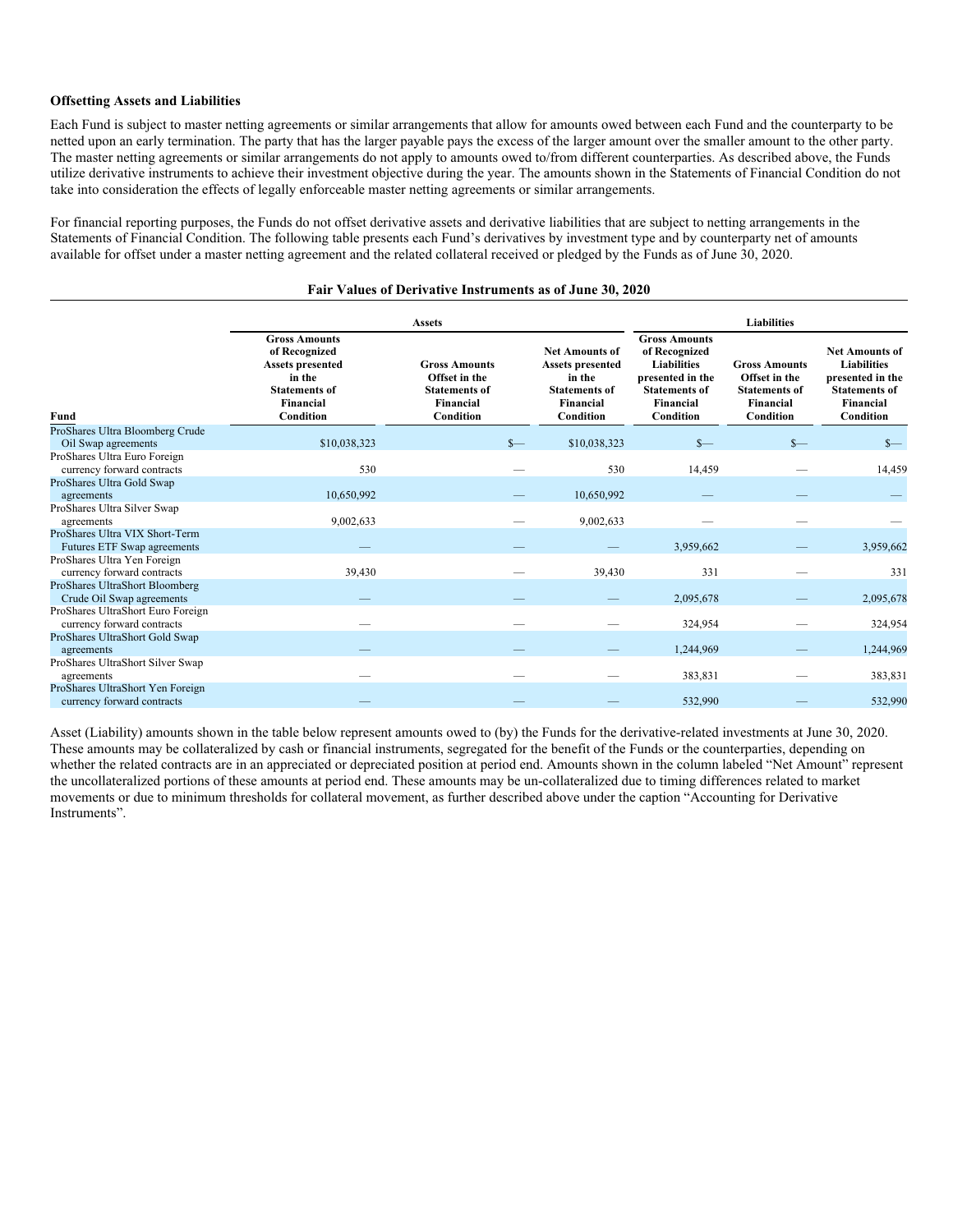| Gross Amounts Not Offset in the Statements of Financial Condition as of June 30, 2020 |  |
|---------------------------------------------------------------------------------------|--|
|---------------------------------------------------------------------------------------|--|

| Fund                                                 | <b>Amounts of Recognized Assets /</b><br>(Liabilities) presented in the<br><b>Statements of Financial Condition</b> |             | <b>Financial Instruments for</b><br>the Benefit of (the Funds) /<br>the Counterparties |    | <b>Cash Collateral for the</b><br>Benefit of (the Funds) /the<br>Counterparties |              | <b>Net Amount</b>        |  |
|------------------------------------------------------|---------------------------------------------------------------------------------------------------------------------|-------------|----------------------------------------------------------------------------------------|----|---------------------------------------------------------------------------------|--------------|--------------------------|--|
| ProShares Ultra Bloomberg Crude Oil                  |                                                                                                                     |             |                                                                                        |    |                                                                                 |              |                          |  |
| Goldman Sachs International                          | \$                                                                                                                  | 8,263,529   | \$<br>(8,263,529)                                                                      | \$ |                                                                                 | $\mathbb{S}$ |                          |  |
| Morgan Stanley                                       |                                                                                                                     | (100, 546)  |                                                                                        |    | 100,546                                                                         |              |                          |  |
| Societe Generale                                     |                                                                                                                     | 1,875,340   | (1,875,340)                                                                            |    |                                                                                 |              |                          |  |
| ProShares Ultra Euro                                 |                                                                                                                     |             |                                                                                        |    |                                                                                 |              |                          |  |
| Goldman Sachs International                          |                                                                                                                     | 3.899       |                                                                                        |    | $\overline{\phantom{a}}$                                                        |              | 3,899                    |  |
| <b>UBS AG</b>                                        |                                                                                                                     | (17, 828)   | $\overline{\phantom{0}}$                                                               |    | 17,828                                                                          |              |                          |  |
| ProShares Ultra Gold                                 |                                                                                                                     |             |                                                                                        |    |                                                                                 |              |                          |  |
| Citibank, N.A.                                       |                                                                                                                     | 3,728,155   |                                                                                        |    | (2,740,000)                                                                     |              | 988,155                  |  |
| Goldman Sachs International                          |                                                                                                                     | 3,680,169   | (2,814,590)                                                                            |    |                                                                                 |              | 865,579                  |  |
| <b>UBS AG</b>                                        |                                                                                                                     | 3,242,668   | (2,607,366)                                                                            |    |                                                                                 |              | 635,302                  |  |
| ProShares Ultra Silver                               |                                                                                                                     |             |                                                                                        |    |                                                                                 |              |                          |  |
| Citibank, N.A.                                       |                                                                                                                     | 3,546,882   |                                                                                        |    | (225,600)                                                                       | 3,321,282    |                          |  |
| Goldman Sachs International                          |                                                                                                                     | 2,744,895   |                                                                                        |    |                                                                                 | 2,744,895    |                          |  |
| <b>UBS AG</b>                                        |                                                                                                                     | 2,710,856   |                                                                                        |    |                                                                                 | 2,710,856    |                          |  |
| ProShares Ultra VIX Short-Term<br><b>Futures ETF</b> |                                                                                                                     |             |                                                                                        |    |                                                                                 |              |                          |  |
| Goldman Sachs & Co.                                  |                                                                                                                     | (3,959,662) |                                                                                        |    | 3,959,662                                                                       |              |                          |  |
| ProShares Ultra Yen                                  |                                                                                                                     |             |                                                                                        |    |                                                                                 |              |                          |  |
|                                                      |                                                                                                                     |             |                                                                                        |    |                                                                                 |              |                          |  |
| Goldman Sachs International<br><b>UBS AG</b>         |                                                                                                                     | 22,496      |                                                                                        |    |                                                                                 |              | 22,496                   |  |
|                                                      |                                                                                                                     | 16,603      |                                                                                        |    |                                                                                 |              | 16,603                   |  |
| ProShares UltraShort Bloomberg Crude<br>Oil          |                                                                                                                     |             |                                                                                        |    |                                                                                 |              |                          |  |
| Goldman Sachs International                          |                                                                                                                     | (2,095,678) |                                                                                        |    | 2,095,678                                                                       |              |                          |  |
| ProShares UltraShort Euro                            |                                                                                                                     |             |                                                                                        |    |                                                                                 |              |                          |  |
| Goldman Sachs International                          |                                                                                                                     | (47, 617)   | 47,617                                                                                 |    |                                                                                 |              |                          |  |
| <b>UBS AG</b>                                        |                                                                                                                     | (277, 337)  | 277,337                                                                                |    |                                                                                 |              |                          |  |
| ProShares UltraShort Gold                            |                                                                                                                     |             |                                                                                        |    |                                                                                 |              |                          |  |
| Citibank, N.A.                                       |                                                                                                                     | (569, 683)  | $\overline{\phantom{a}}$                                                               |    | 569,683                                                                         |              |                          |  |
| Goldman Sachs International                          |                                                                                                                     | (426, 747)  |                                                                                        |    | 426,747                                                                         |              |                          |  |
| <b>UBS AG</b>                                        |                                                                                                                     | (248, 539)  |                                                                                        |    | 248,539                                                                         |              |                          |  |
| ProShares UltraShort Silver                          |                                                                                                                     |             |                                                                                        |    |                                                                                 |              |                          |  |
| Citibank, N.A.                                       |                                                                                                                     | (175, 594)  |                                                                                        |    | 175,594                                                                         |              |                          |  |
| Goldman Sachs International                          |                                                                                                                     | (88, 575)   |                                                                                        |    | 88,575                                                                          |              |                          |  |
| <b>UBS AG</b>                                        |                                                                                                                     | (119,662)   |                                                                                        |    | 119,662                                                                         |              |                          |  |
| ProShares UltraShort Yen                             |                                                                                                                     |             |                                                                                        |    |                                                                                 |              |                          |  |
| Goldman Sachs International                          |                                                                                                                     | (126, 422)  |                                                                                        |    | 126,422                                                                         |              | $\overline{\phantom{0}}$ |  |
| <b>UBS AG</b>                                        |                                                                                                                     | (406, 568)  |                                                                                        |    | 406,568                                                                         |              |                          |  |

The following table presents each Fund's derivatives by investment type and by counterparty net of amounts available for offset under a master netting agreement and the related collateral received or pledged by the Funds as of December 31, 2019: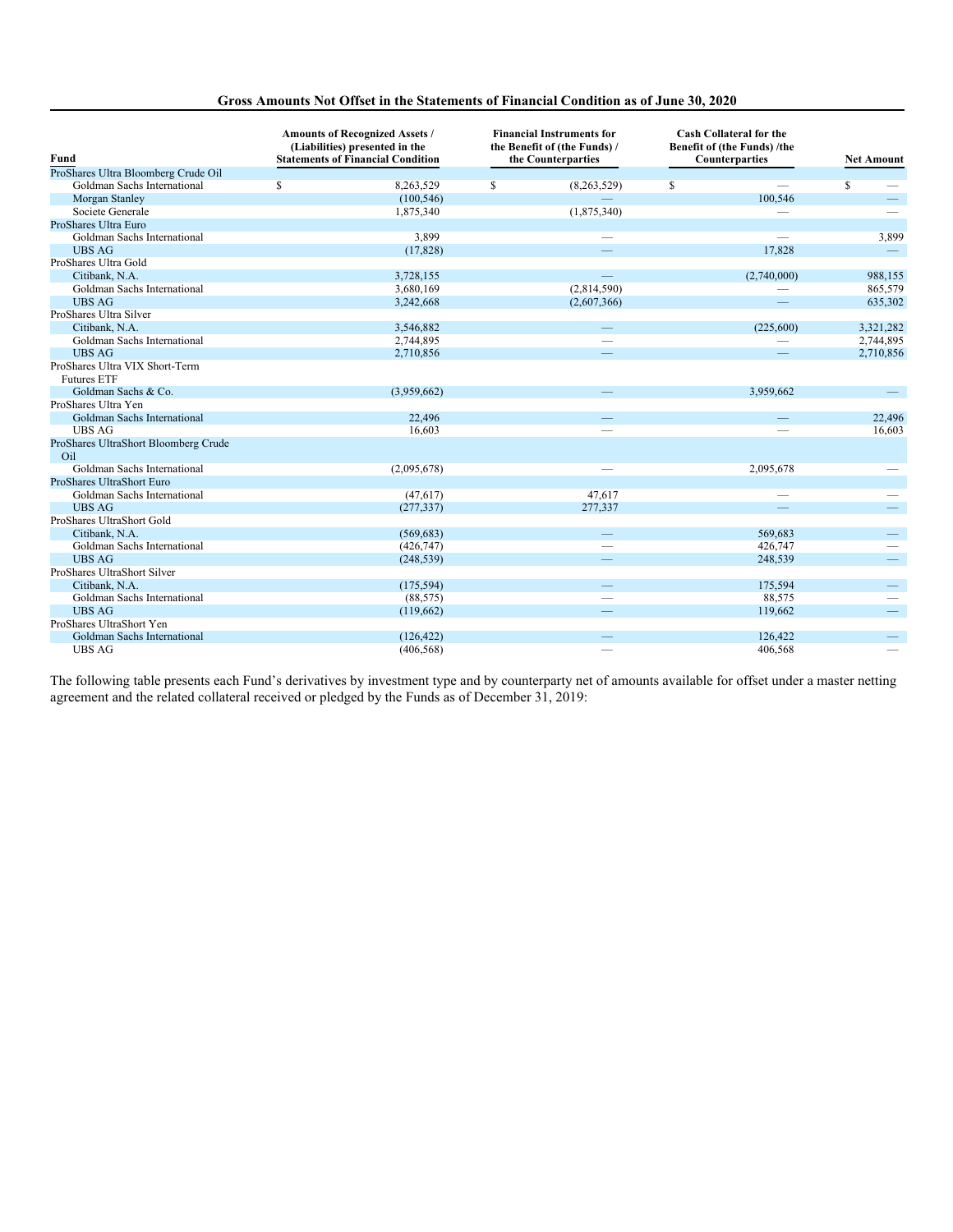### **Fair Values of Derivative Instruments as of December 31, 2019**

|                                                                 | <b>Assets</b>                                                                                                                |                                                                                         |                                                                                                              | <b>Liabilities</b>                                                                                                                |                                                                                         |                                                                                                                   |  |
|-----------------------------------------------------------------|------------------------------------------------------------------------------------------------------------------------------|-----------------------------------------------------------------------------------------|--------------------------------------------------------------------------------------------------------------|-----------------------------------------------------------------------------------------------------------------------------------|-----------------------------------------------------------------------------------------|-------------------------------------------------------------------------------------------------------------------|--|
| Fund                                                            | <b>Gross Amounts</b><br>of Recognized<br><b>Assets presented</b><br>in the<br><b>Statements of</b><br>Financial<br>Condition | <b>Gross Amounts</b><br>Offset in the<br><b>Statements of</b><br>Financial<br>Condition | <b>Net Amounts of</b><br><b>Assets presented</b><br>in the<br><b>Statements of</b><br>Financial<br>Condition | <b>Gross Amounts</b><br>of Recognized<br><b>Liabilities</b><br>presented in the<br><b>Statements of</b><br>Financial<br>Condition | <b>Gross Amounts</b><br>Offset in the<br><b>Statements of</b><br>Financial<br>Condition | <b>Net Amounts of</b><br><b>Liabilities</b><br>presented in the<br><b>Statements of</b><br>Financial<br>Condition |  |
| ProShares Ultra Bloomberg Crude                                 |                                                                                                                              |                                                                                         |                                                                                                              |                                                                                                                                   |                                                                                         |                                                                                                                   |  |
| Oil Swap agreements                                             | \$21,814,590                                                                                                                 | $s-$                                                                                    | \$21,814,590                                                                                                 | $S-$                                                                                                                              | $S-$                                                                                    | $S-$                                                                                                              |  |
| ProShares Ultra Euro Foreign<br>currency forward contracts      | 109,997                                                                                                                      |                                                                                         | 109,997                                                                                                      |                                                                                                                                   |                                                                                         |                                                                                                                   |  |
| ProShares Ultra Gold Swap                                       |                                                                                                                              |                                                                                         |                                                                                                              |                                                                                                                                   |                                                                                         |                                                                                                                   |  |
| agreements                                                      | 5,890,260                                                                                                                    |                                                                                         | 5,890,260                                                                                                    |                                                                                                                                   |                                                                                         |                                                                                                                   |  |
| ProShares Ultra Silver Swap<br>agreements                       | 25,135,898                                                                                                                   |                                                                                         | 25,135,898                                                                                                   |                                                                                                                                   |                                                                                         |                                                                                                                   |  |
| ProShares Ultra VIX Short-Term<br>Futures ETF Swap agreements   |                                                                                                                              |                                                                                         |                                                                                                              | 209,784                                                                                                                           |                                                                                         | 209,784                                                                                                           |  |
| ProShares Ultra Yen Foreign<br>currency forward contracts       |                                                                                                                              |                                                                                         |                                                                                                              | 10,529                                                                                                                            |                                                                                         | 10,529                                                                                                            |  |
| ProShares UltraShort Bloomberg                                  |                                                                                                                              |                                                                                         |                                                                                                              |                                                                                                                                   |                                                                                         |                                                                                                                   |  |
| Crude Oil Swap agreements                                       |                                                                                                                              |                                                                                         |                                                                                                              | 4,033,931                                                                                                                         |                                                                                         | 4,033,931                                                                                                         |  |
| ProShares UltraShort Euro Foreign<br>currency forward contracts | 115,751                                                                                                                      |                                                                                         | 115,751                                                                                                      | 2,366,171                                                                                                                         |                                                                                         | 2,366,171                                                                                                         |  |
| ProShares UltraShort Gold Swap<br>agreements                    |                                                                                                                              |                                                                                         |                                                                                                              | 1,172,809                                                                                                                         |                                                                                         | 1,172,809                                                                                                         |  |
| ProShares UltraShort Silver Swap                                |                                                                                                                              |                                                                                         |                                                                                                              |                                                                                                                                   |                                                                                         |                                                                                                                   |  |
| agreements                                                      |                                                                                                                              |                                                                                         |                                                                                                              | 1,953,904                                                                                                                         |                                                                                         | 1,953,904                                                                                                         |  |
| ProShares UltraShort Yen Foreign                                |                                                                                                                              |                                                                                         |                                                                                                              |                                                                                                                                   |                                                                                         |                                                                                                                   |  |
| currency forward contracts                                      | 95,899                                                                                                                       |                                                                                         | 95,899                                                                                                       |                                                                                                                                   |                                                                                         |                                                                                                                   |  |

Asset (Liability) amounts shown in the table below represent amounts owed to (by) the Funds for the derivative-related investments at December 31, 2019. These amounts may be collateralized by cash or financial instruments, segregated for the benefit of the Funds or the counterparties, depending on whether the related contracts are in an appreciated or depreciated position at period end. Amounts shown in the column labeled "Net Amount" represent the uncollateralized portions of these amounts at period end. These amounts may be un-collateralized due to timing differences related to market movements or due to minimum thresholds for collateral movement, as further described above under the caption "Accounting for Derivative Instruments".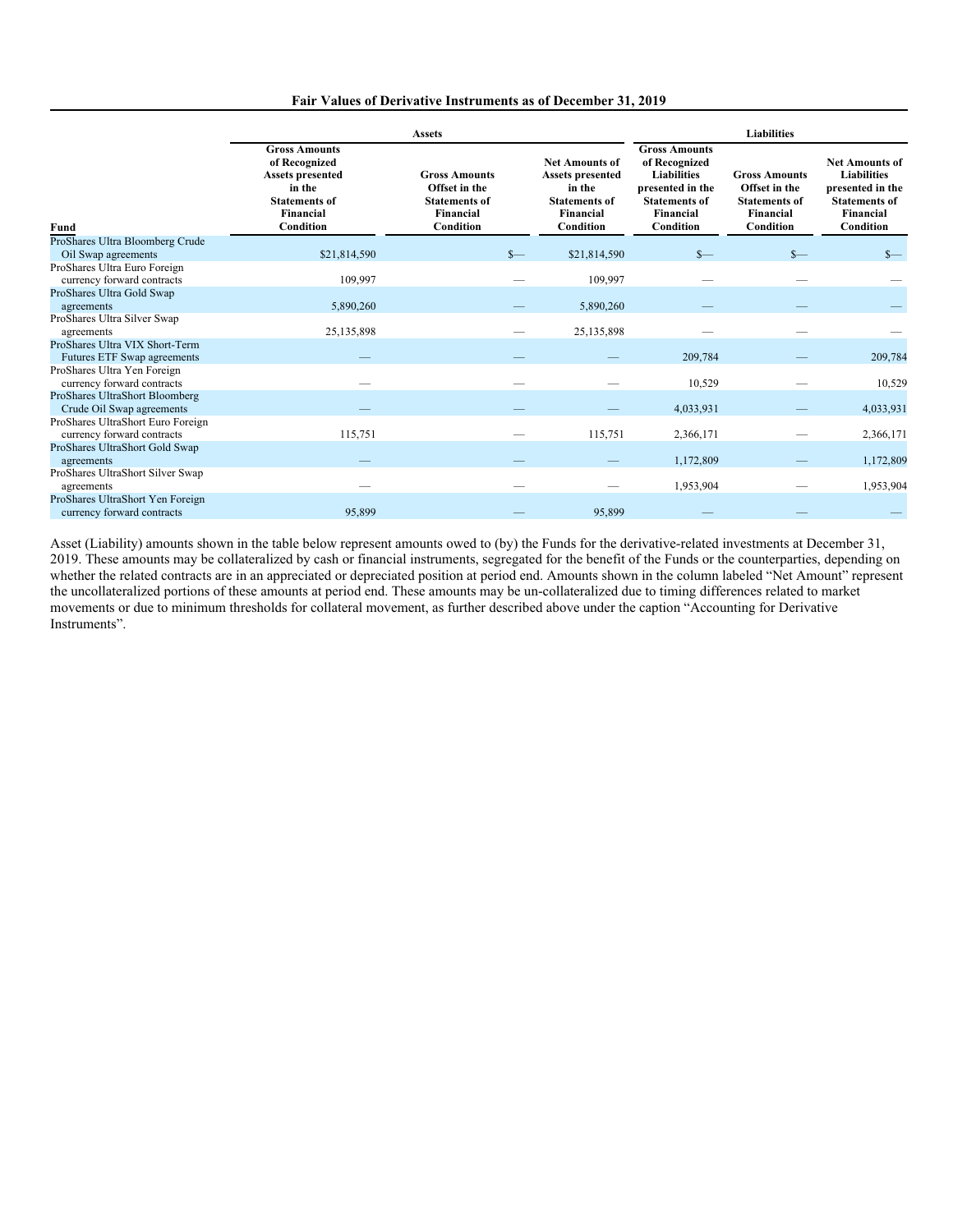# **Gross Amounts Not Offset in the Statements of Financial Condition as of December 31, 2019**

|                                                      | <b>Amounts of Recognized Assets /</b><br>(Liabilities) presented in the<br><b>Statements of Financial Condition</b> | <b>Financial Instruments for</b><br>the Benefit of (the Funds) /<br>the Counterparties | <b>Cash Collateral for the</b><br>Benefit of (the Funds) /the<br>Counterparties | <b>Net Amount</b>              |
|------------------------------------------------------|---------------------------------------------------------------------------------------------------------------------|----------------------------------------------------------------------------------------|---------------------------------------------------------------------------------|--------------------------------|
| ProShares Ultra Bloomberg Crude Oil                  |                                                                                                                     |                                                                                        |                                                                                 |                                |
| Citibank, N.A.                                       | \$<br>6,039,121                                                                                                     | \$<br>$\overline{\phantom{0}}$                                                         | \$<br>(6,039,121)                                                               | \$                             |
| Goldman Sachs International                          | 4,393,163                                                                                                           | (4,393,163)                                                                            |                                                                                 | $\overline{\phantom{0}}$       |
| Royal Bank of Canada                                 | 4,210,281                                                                                                           |                                                                                        | (4,210,281)                                                                     |                                |
| Societe Generale                                     | 2,253,037                                                                                                           | (2,253,037)                                                                            |                                                                                 |                                |
| <b>UBS AG</b>                                        | 4,918,988                                                                                                           | (4,918,988)                                                                            |                                                                                 |                                |
| ProShares Ultra Euro                                 |                                                                                                                     |                                                                                        |                                                                                 |                                |
| Goldman Sachs International                          | 54,679                                                                                                              |                                                                                        |                                                                                 | 54,679                         |
| <b>UBS AG</b>                                        | 55,318                                                                                                              |                                                                                        |                                                                                 | 55,318                         |
| ProShares Ultra Gold                                 |                                                                                                                     |                                                                                        |                                                                                 |                                |
| Citibank, N.A.                                       | 2,300,665                                                                                                           |                                                                                        | (1.960,000)                                                                     | 340,665                        |
| Goldman Sachs International                          | 1,681,492                                                                                                           | (1,489,073)                                                                            |                                                                                 | 192,419                        |
| <b>UBS AG</b>                                        | 1,908,103                                                                                                           | (1,638,362)                                                                            | $\equiv$                                                                        | 269,741                        |
| ProShares Ultra Silver                               |                                                                                                                     |                                                                                        |                                                                                 |                                |
| Citibank, N.A.                                       | 10,329,244                                                                                                          | ≐                                                                                      | (10, 329, 244)                                                                  |                                |
| Goldman Sachs International                          | 5,925,755                                                                                                           | (5,925,755)                                                                            |                                                                                 |                                |
| <b>UBS AG</b>                                        | 8,880,899                                                                                                           | (8,880,899)                                                                            | $\equiv$                                                                        | $\overline{\phantom{m}}$       |
| ProShares Ultra VIX Short-Term<br><b>Futures ETF</b> |                                                                                                                     |                                                                                        |                                                                                 |                                |
| Goldman Sachs & Co.                                  | (209, 784)                                                                                                          | $\qquad \qquad$                                                                        | 209,784                                                                         | $\qquad \qquad$                |
| ProShares Ultra Yen                                  |                                                                                                                     |                                                                                        |                                                                                 |                                |
| Goldman Sachs International                          | (2,404)                                                                                                             |                                                                                        | 2,404                                                                           |                                |
| <b>UBS AG</b>                                        | (8, 125)                                                                                                            |                                                                                        | 8.125                                                                           |                                |
| ProShares UltraShort Bloomberg Crude<br>Oil          |                                                                                                                     |                                                                                        |                                                                                 |                                |
| Citibank, N.A.                                       | (1,401,797)                                                                                                         | 1,401,797                                                                              |                                                                                 |                                |
| Goldman Sachs International                          | (793, 395)                                                                                                          | 793,395                                                                                |                                                                                 |                                |
| Royal Bank of Canada                                 | (815,341)                                                                                                           | 815,341                                                                                |                                                                                 |                                |
| Societe Generale                                     | (325, 459)                                                                                                          | $\equiv$                                                                               | 325,459                                                                         | $\overline{\phantom{m}}$       |
| <b>UBS AG</b>                                        | (697, 939)                                                                                                          |                                                                                        | 697,939                                                                         | $\frac{1}{2}$                  |
| ProShares UltraShort Euro                            |                                                                                                                     |                                                                                        |                                                                                 |                                |
| Goldman Sachs International                          | (1, 134, 162)                                                                                                       | 1,134,162                                                                              | $\overline{\phantom{0}}$                                                        |                                |
| <b>UBS AG</b>                                        | (1, 116, 258)                                                                                                       | 1,116,258                                                                              | $\overline{\phantom{a}}$                                                        |                                |
| ProShares UltraShort Gold                            |                                                                                                                     |                                                                                        |                                                                                 |                                |
| Citibank, N.A.                                       | (534,714)                                                                                                           | 534,714                                                                                | -                                                                               |                                |
| Goldman Sachs International                          | (263, 870)                                                                                                          | 263,870                                                                                |                                                                                 |                                |
| <b>UBS AG</b>                                        | (374, 225)                                                                                                          | $\equiv$                                                                               | 374,225                                                                         | $\qquad \qquad \longleftarrow$ |
| ProShares UltraShort Silver                          |                                                                                                                     |                                                                                        |                                                                                 |                                |
| Citibank, N.A.                                       | (788, 313)                                                                                                          | 788,313                                                                                | $\equiv$                                                                        | $\frac{1}{2}$                  |
| Goldman Sachs International                          | (401, 324)                                                                                                          |                                                                                        | 401,324                                                                         |                                |
| <b>UBS AG</b>                                        | (764, 267)                                                                                                          | 764,267                                                                                |                                                                                 |                                |
| ProShares UltraShort Yen                             |                                                                                                                     |                                                                                        |                                                                                 |                                |
| Goldman Sachs International                          | 32,828                                                                                                              | (32, 828)                                                                              |                                                                                 |                                |
| <b>UBS AG</b>                                        | 63,071                                                                                                              | (63,071)                                                                               |                                                                                 |                                |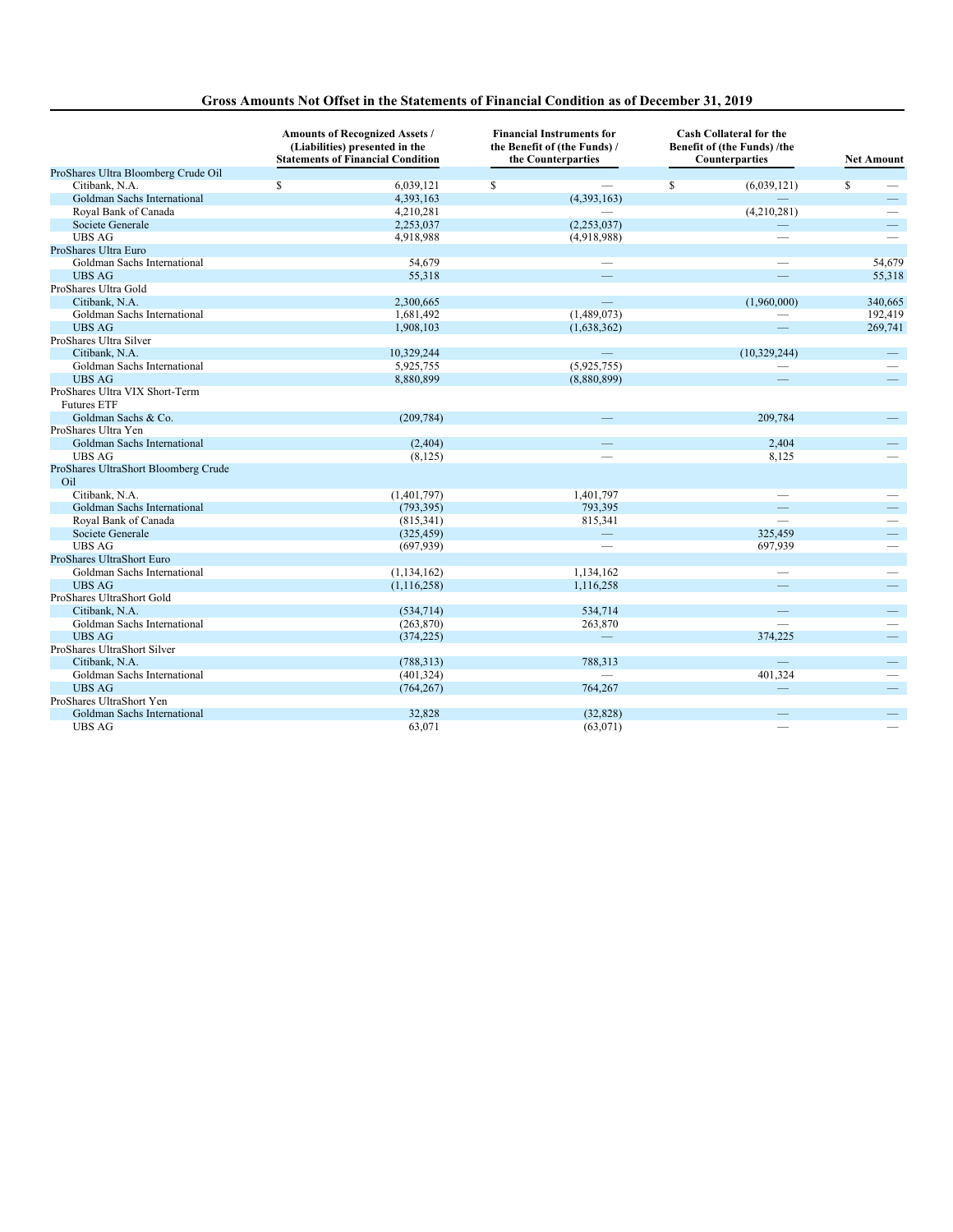# **NOTE 4 – AGREEMENTS**

### **Management Fee**

Each Leveraged Fund, the Short Euro Fund and each Geared VIX Fund pays the Sponsor a Management Fee, monthly in arrears, in an amount equal to 0.95% per annum of its average daily NAV of such Fund. Each Matching VIX Fund pays the Sponsor a Management Fee, monthly in arrears, in an amount equal to 0.85% per annum of its average daily NAV of such Fund.

The Management Fee is paid in consideration of the Sponsor's trading advisory services and the other services provided to the Fund that the Sponsor pays directly. From the Management Fee, the Sponsor pays all of the routine operational, administrative and other ordinary expenses of each Fund, generally as determined by the Sponsor, including but not limited to, (i) the Administrator, Custodian, Distributor, ProFunds Distributors, Inc. ("PDI"), an affiliated broker-dealer of the Sponsor, Transfer Agent, accounting and auditing fees and expenses, (ii) any Index licensors for the Funds; and (iii) the normal and expected expenses incurred in connection with the continuous offering of Shares of each Fund after the commencement of its trading operations. Fees associated with a Fund's trading operations may include expenses such as tax preparation expenses, legal fees not in excess of \$100,000 per annum, ongoing SEC registration fees not exceeding 0.021% per annum of the NAV of a Fund and Financial Industry Regulatory Authority ("FINRA") filing fees, individual Schedule K-1 preparation and mailing fees not exceeding 0.10% per annum of the net assets of a Fund, and report preparation and mailing expenses.

# **Non-Recurring Fees and Expenses**

Each Fund pays all its non-recurring and unusual fees and expenses, if any, as determined by the Sponsor. Non-recurring and unusual fees and expenses are fees and expenses that are unexpected or unusual in nature, such as legal claims and liabilities, litigation costs or indemnification or other material expenses which are not currently anticipated obligations of the Funds.

# **The Administrator**

BNY Mellon Asset Servicing, a division of The Bank of New York Mellon ("BNY Mellon") serves as the Administrator of the Funds. The Trust, on its own behalf and on behalf of each Fund, and BNY Mellon have entered into an administration and accounting agreement (the "Administration and Accounting Agreement") in connection therewith. Pursuant to the terms of the Administration and Accounting Agreement and under the supervision and direction of the Sponsor and the Trust, BNY Mellon prepares and files certain regulatory filings on behalf of the Funds. BNY Mellon may also perform other services for the Funds pursuant to the Administration and Accounting Agreement as mutually agreed upon by the Sponsor, the Trust and BNY Mellon from time to time. The Administrator's fees are paid on behalf of the Funds by the Sponsor.

### **The Custodian**

BNY Mellon serves as the Custodian of the Funds, and the Trust, on its own behalf and on behalf of each Fund, and BNY Mellon have entered into a custody agreement (the "Custody Agreement") in connection therewith. Pursuant to the terms of the Custody Agreement, BNY Mellon is responsible for the holding and safekeeping of assets delivered to it by the Funds, and performing various administrative duties in accordance with instructions delivered to BNY Mellon by the Funds. The Custodian's fees are paid on behalf of the Funds by the Sponsor.

### **The Transfer Agent**

BNY Mellon serves as the Transfer Agent of the Funds for Authorized Participants and has entered into a transfer agency and service agreement (the "Transfer Agency and Service Agreement"). Pursuant to the terms of the Transfer Agency and Service Agreement, BNY Mellon is responsible for processing purchase and redemption orders and maintaining records of ownership of the Funds. The Transfer Agent Fees are paid on behalf of the Funds by the Sponsor.

### **The Distributor**

SEI Investments Distribution Co. ("SEI"), serves as Distributor of the Funds and assists the Sponsor and the Administrator with certain functions and duties relating to distribution and marketing, including taking creation and redemption orders, consulting with the marketing staff of the Sponsor and its affiliates with respect to compliance with the requirements of FINRA and/or the NFA in connection with marketing efforts, and reviewing and filing of marketing materials with FINRA and/or the NFA. SEI retains all marketing materials separately for each Fund, at c/o SEI, One Freedom Valley Drive, Oaks, PA 19456. The Sponsor, on behalf of each Fund, has entered into a Distribution Services Agreement with SEI. The Sponsor pays SEI for performing its duties on behalf of the Funds.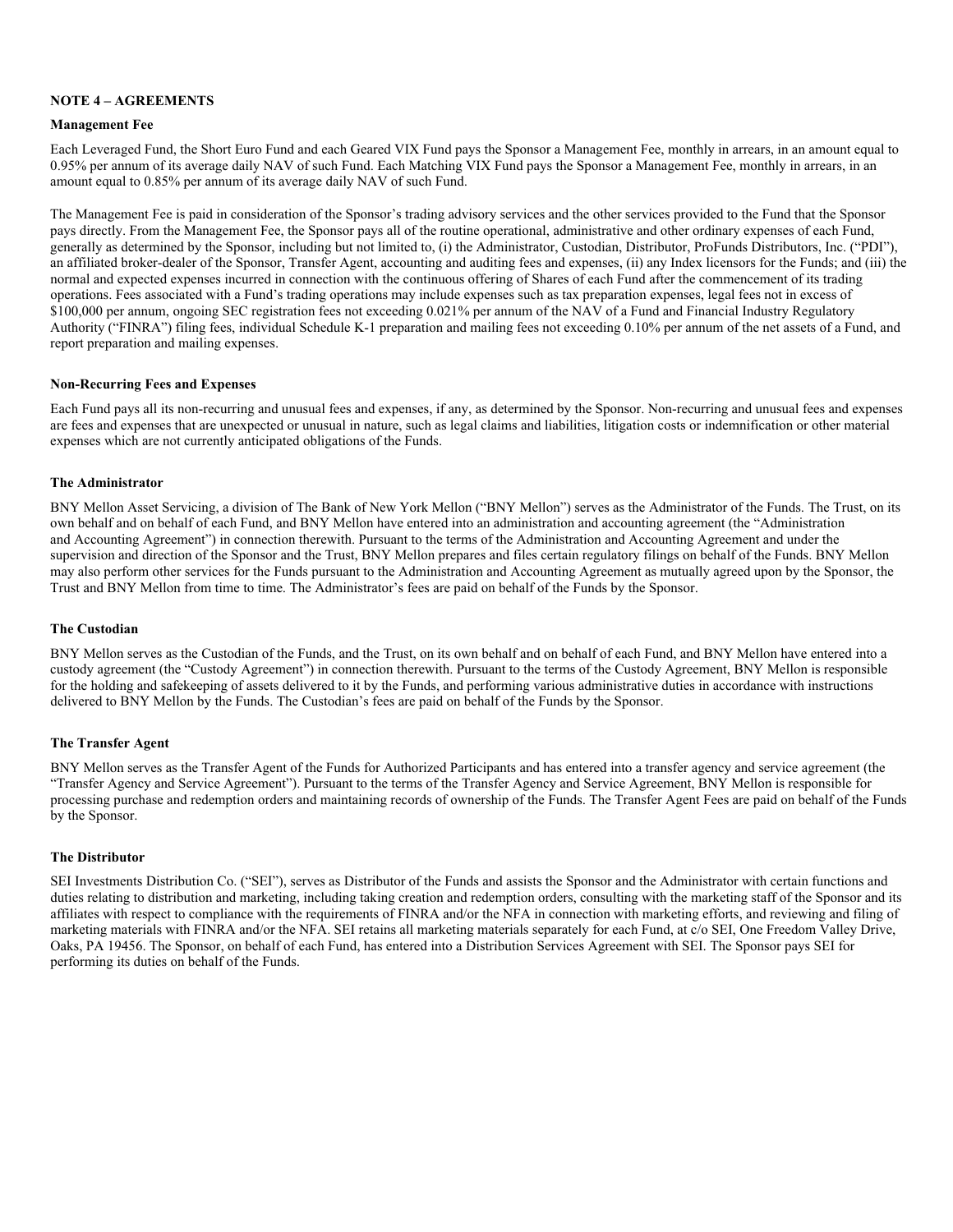# **NOTE 5 – OFFERING COSTS**

Offering costs will be amortized by the Funds over a twelve month period on a straight-line basis beginning once the fund commences operations. The Sponsor will not charge its Management Fee in the first year of operations of a Fund in an amount equal to the offering costs. Normal and expected expenses incurred in connection with the continuous offering of Shares of a Fund after the commencement of its trading operations will be paid by the Sponsor.

# **NOTE 6 – CREATION AND REDEMPTION OF CREATION UNITS**

Each Fund issues and redeems shares from time to time, but only in one or more Creation Units. A Creation Unit is a block of 50,000 Shares of a Geared Fund and 25,000 Shares of a Matching VIX Fund. Creation Units may be created or redeemed only by Authorized Participants. As a result of the Share splits and reverse Share splits as described in Note 1, certain redemptions as disclosed in the Statements of Changes in Shareholders' Equity reflect payment of fractional share balances on beneficial shareholder accounts.

Except when aggregated in Creation Units, the Shares are not redeemable securities. Retail investors, therefore, generally will not be able to purchase or redeem Shares directly from or with a Fund. Rather, most retail investors will purchase or sell Shares in the secondary market with the assistance of a broker. Thus, some of the information contained in these Notes to Financial Statements—such as references to the Transaction Fees imposed on purchases and redemptions is not relevant to retail investors.

### **Transaction Fees on Creation and Redemption Transactions**

The manner by which Creation Units are purchased or redeemed is governed by the terms of the Authorized Participant Agreement and Authorized Participant Procedures Handbook. By placing a purchase order, an Authorized Participant agrees to: (1) deposit cash with the Custodian; and (2) if permitted by the Sponsor in its sole discretion, enter into or arrange for an exchange of futures contract for related position or block trade with the relevant fund whereby the Authorized Participant would also transfer to such Fund a number and type of exchange-traded futures contracts at or near the closing settlement price for such contracts on the purchase order date.

Authorized Participants may pay a fixed transaction fee (typically \$250) in connection with each order to create or redeem a Creation Unit in order to compensate BNY Mellon, as the Administrator, the Custodian and the Transfer Agent of each Fund and its Shares, for services in processing the creation and redemption of Creation Units and to offset the costs of increasing or decreasing derivative positions. Authorized Participants also may pay a variable transaction fee to the Fund of up to 0.10% (and a variable transaction fee to the Matching VIX Funds of 0.05%) of the value of the Creation Unit that is purchased or redeemed unless the transaction fee is waived or otherwise adjusted by the Sponsor. The Sponsor provides such Authorized Participant with prompt notice in advance of any such waiver or adjustment of the transaction fee. Authorized Participants may sell the Shares included in the Creation Units they purchase from the Funds to other investors in the secondary market.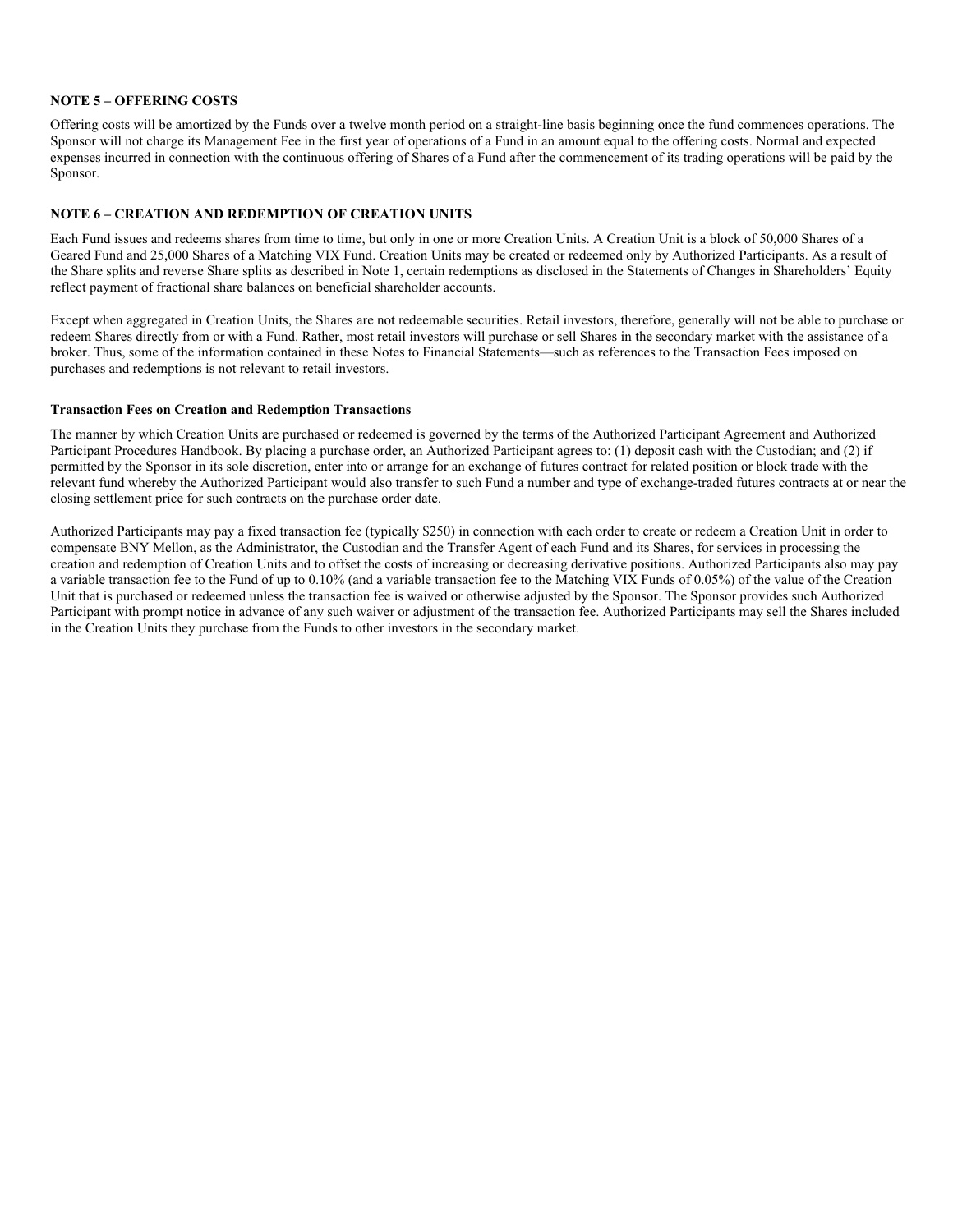Transaction fees for the three and six months ended June 30, 2020 which are included in the Addition and/or Redemption of Shares on the Statements of Changes in Shareholders' Equity, were as follows:

|                                            | <b>Three Months Ended</b> | <b>Six Months Ended</b> |
|--------------------------------------------|---------------------------|-------------------------|
| Fund                                       | June 30, 2020             | June 30, 2020           |
| <b>ProShares Short Euro</b>                | \$                        | \$                      |
| ProShares Short VIX Short-Term Futures ETF | 194,355                   | 713,935                 |
| ProShares Ultra Bloomberg Crude Oil        |                           |                         |
| ProShares Ultra Bloomberg Natural Gas      |                           |                         |
| ProShares Ultra Euro                       |                           |                         |
| ProShares Ultra Gold                       |                           |                         |
| ProShares Ultra Silver                     |                           |                         |
| ProShares Ultra VIX Short-Term Futures ETF | 482,361                   | 1,189,587               |
| ProShares Ultra Yen                        |                           |                         |
| ProShares UltraPro 3x Crude Oil ETF*       |                           |                         |
| ProShares UltraPro 3x Short Crude Oil ETF* |                           |                         |
| ProShares UltraShort Australian Dollar     |                           |                         |
| ProShares UltraShort Bloomberg Crude Oil   |                           |                         |
| ProShares UltraShort Bloomberg Natural Gas |                           |                         |
| ProShares UltraShort Euro                  |                           |                         |
| ProShares UltraShort Gold                  |                           |                         |
| ProShares UltraShort Silver                |                           |                         |
| ProShares UltraShort Yen                   |                           |                         |
| ProShares VIX Mid-Term Futures ETF         | 13,760                    | 27,480                  |
| ProShares VIX Short-Term Futures ETF       | 50,731                    | 220,751                 |
| <b>Total Trust</b>                         | 741,207<br>\$             | 2,151,753<br>S          |

\* The operations include the activity of ProShares UltraPro 3x Crude Oil ETF through April 3, 2020, and ProShares UltraPro 3x Short Crude Oil ETF through April 13, 2020, the date of liquidation, respectively.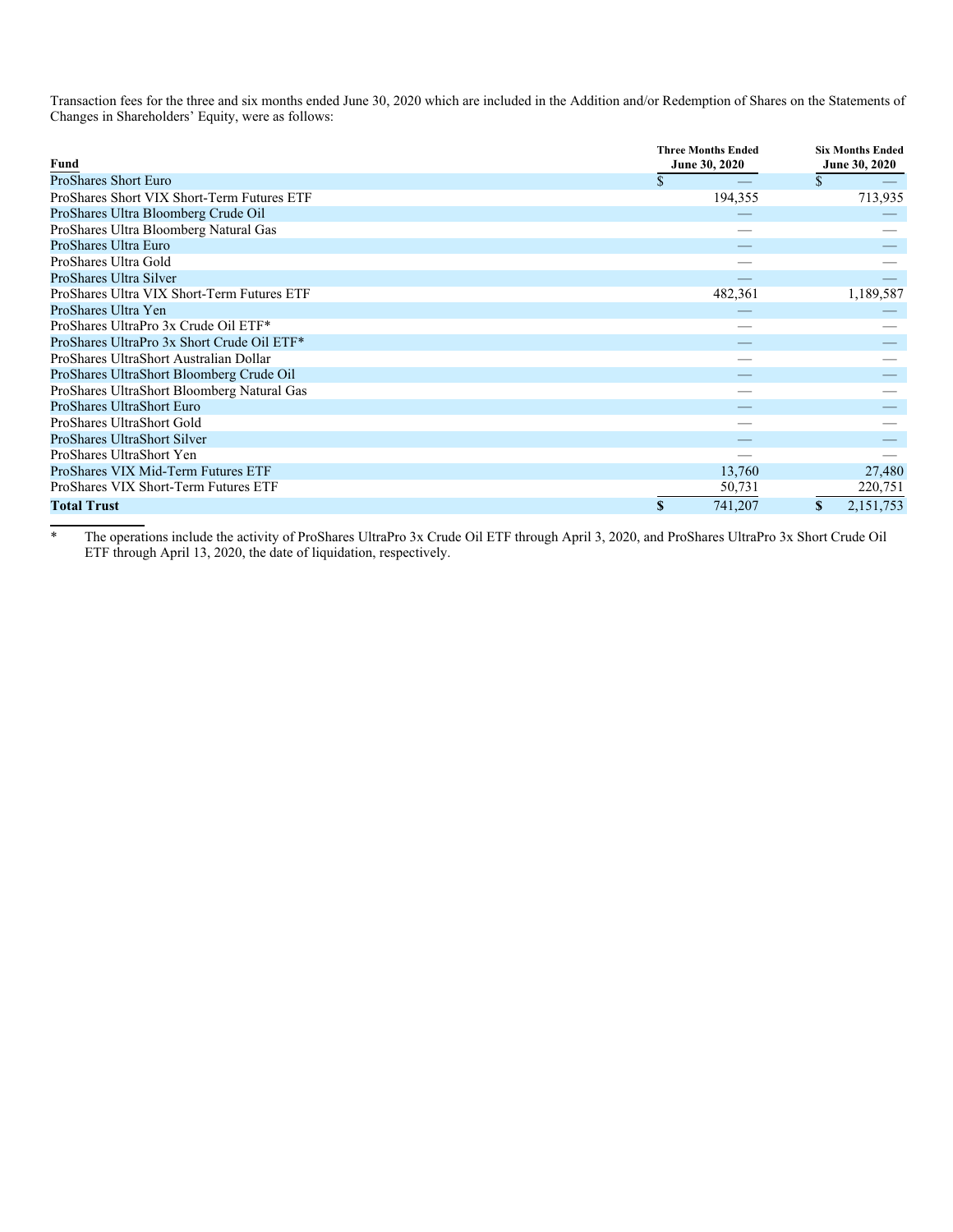# **NOTE 7 – FINANCIAL HIGHLIGHTS**

Selected data for a Share outstanding throughout the three months ended June 30, 2020

# **For the Three Months Ended June 30, 2020 (unaudited)**

| <b>Per Share Operating Performance</b>                                            | <b>Short Euro</b>     |              | <b>Short VIX</b><br><b>Short-Term</b><br><b>Futures ETF</b> |              | <b>Ultra</b><br>Bloomberg<br>Crude<br>$Oil^*$ |              | Ultra<br><b>Bloomberg</b><br>Natural Gas* |              | <b>Ultra Euro</b> |              | <b>Ultra Gold</b> |
|-----------------------------------------------------------------------------------|-----------------------|--------------|-------------------------------------------------------------|--------------|-----------------------------------------------|--------------|-------------------------------------------|--------------|-------------------|--------------|-------------------|
| Net asset value, at                                                               | $\mathbb{S}$<br>46.66 | $\mathbb{S}$ | 31.02                                                       |              | 40.15                                         | $\mathbb{S}$ | 41.82                                     | $\mathbb{S}$ | 13.16             | $\mathbb{S}$ | 52.44             |
| March 31, 2020                                                                    |                       |              |                                                             | \$           |                                               |              |                                           |              |                   |              |                   |
| Net investment income (loss)<br>Net realized and unrealized                       | (0.11)                |              | (0.10)                                                      |              | (0.08)                                        |              | (0.13)                                    |              | (0.03)            |              | (0.12)            |
| gain $(\text{loss})\#$                                                            | (0.82)                |              | 0.48                                                        |              | (11.48)                                       |              | (13.38)                                   |              | 0.43              |              | 12.66             |
| Change in net asset value<br>from operations                                      | (0.93)                |              | 0.38                                                        |              | (11.56)                                       |              | (13.51)                                   |              | 0.40              |              | 12.54             |
| Net asset value, at<br>June 30, 2020                                              | $\mathbb{S}$<br>45.73 | $\mathbb{S}$ | 31.40                                                       | $\mathbb{S}$ | 28.59                                         | $\mathbb{S}$ | 28.31                                     | $\mathbb{S}$ | 13.56             | $\mathbb{S}$ | 64.98             |
| Market value per share, at<br>March 31, 2020 <sup>t</sup>                         | \$<br>45.09           | \$           | 31.01                                                       | \$           | 39.75                                         | \$           | 42.60                                     | \$           | 13.15             | \$           | 52.00             |
| Market value per share, at                                                        |                       |              |                                                             |              |                                               |              |                                           |              |                   |              |                   |
| June 30, 2020 <sup>t</sup>                                                        | $\mathbb{S}$<br>44.83 | $\mathbb{S}$ | 31.50                                                       | $\mathbb{S}$ | 28.68                                         | \$           | 28.36                                     | $\mathbb{S}$ | 13.57             | $\mathbb{S}$ | 64.83             |
| <b>Total Return, at net asset</b><br>value^                                       | $(2.0)\%$             |              | 1.2%                                                        |              | $(29.0)\%$                                    |              | $(32.2)\%$                                |              | $3.0\%$           |              | 23.9%             |
| <b>Total Return, at market</b>                                                    |                       |              |                                                             |              |                                               |              |                                           |              |                   |              |                   |
| value^                                                                            | $(0.6)\%$             |              | 1.6%                                                        |              | $(27.9)\%$                                    |              | $(33.4)\%$                                |              | $3.2\%$           |              | 24.7%             |
| <b>Ratios to Average Net</b><br>Assets**                                          |                       |              |                                                             |              |                                               |              |                                           |              |                   |              |                   |
| Expense ratio                                                                     | 0.97%                 |              | 1.34%                                                       |              | 1.47%                                         |              | 1.82%                                     |              | 0.95%             |              | $1.00\%$          |
| Expense ratio, excluding<br>non-<br>recurring fees and<br>expenses, and brokerage |                       |              |                                                             |              |                                               |              |                                           |              |                   |              |                   |
| commissions and fees                                                              | 0.95%                 |              | 0.95%                                                       |              | 0.95%                                         |              | 0.95%                                     |              | 0.95%             |              | 0.95%             |
| Net investment income<br>gain (loss)                                              | $(0.96)\%$            |              | $(1.28)\%$                                                  |              | $(1.35)\%$                                    |              | $(1.40)\%$                                |              | $(0.93)\%$        |              | $(0.80)\%$        |

\* See Note 1 of these Notes to Financial Statements.<br>\*\* Percentages are annualized.

\*\* Percentages are annualized.<br># The amount shown for a sha

The amount shown for a share outstanding throughout the period may not accord with the change in aggregate gains and losses during the period because of timing of creation and redemption units in relation to fluctuating net asset value during the period.

 $\dagger$  Market values are determined at the close of the NYSE Arca, which may be later than when the Funds' net asset value is calculated.<br>Percentages are not annualized for the period ended June 30, 2020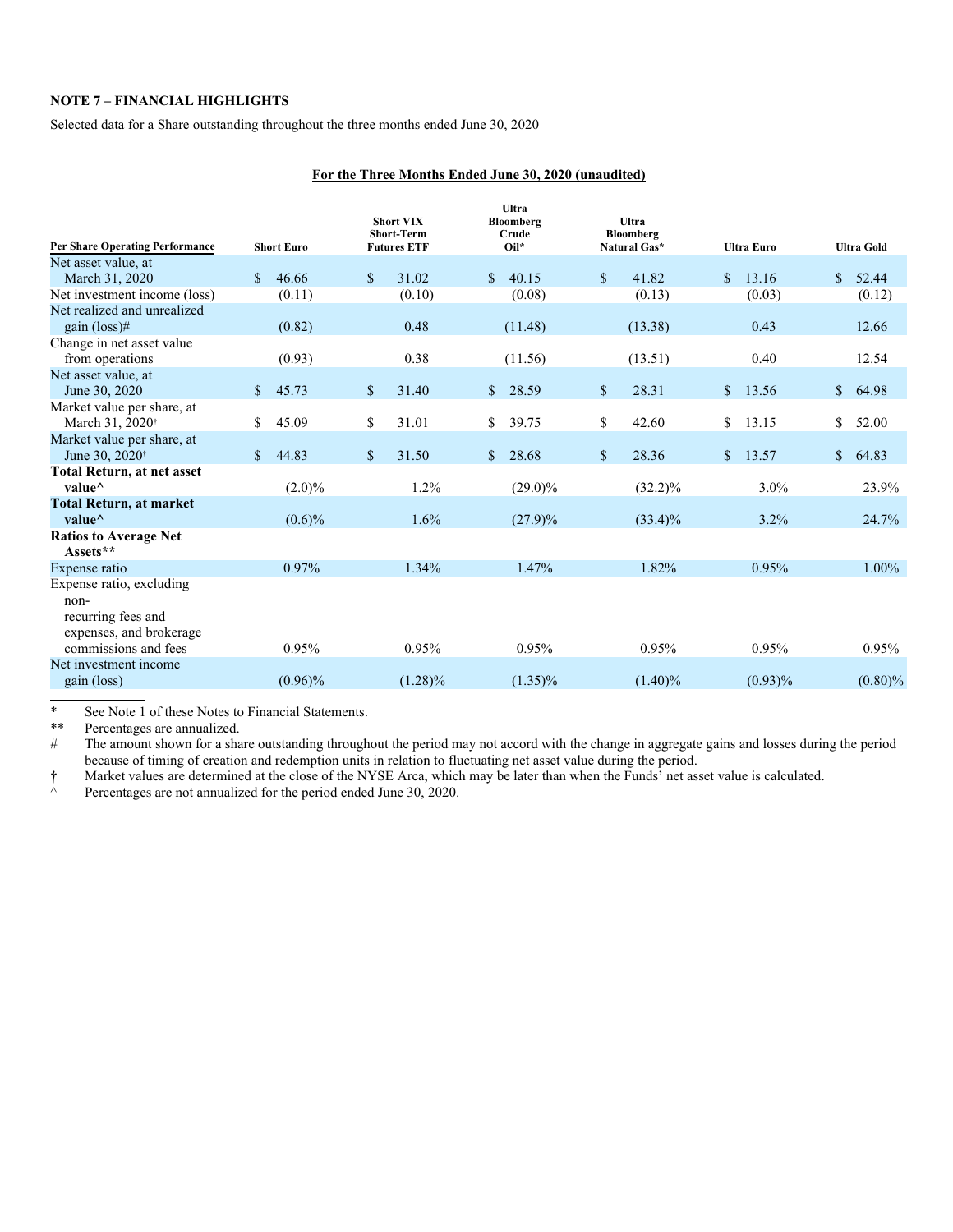# **For the Three Months Ended June 30, 2020 (unaudited)**

| <b>Per Share Operating</b><br>Performance                                         |              | <b>Ultra Silver</b> |              | <b>Ultra VIX</b><br><b>Short-Term</b><br><b>Futures ETF</b> | <b>Ultra Yen</b> |               | <b>UltraShort</b><br><b>Australian</b><br><b>Dollar</b> |               | <b>UltraShort</b><br><b>Bloomberg</b><br><b>Crude Oil</b> |              | <b>UltraShort</b><br>Bloomberg<br><b>Natural Gas</b> |
|-----------------------------------------------------------------------------------|--------------|---------------------|--------------|-------------------------------------------------------------|------------------|---------------|---------------------------------------------------------|---------------|-----------------------------------------------------------|--------------|------------------------------------------------------|
| Net asset value, at                                                               |              |                     |              |                                                             |                  |               |                                                         |               |                                                           |              |                                                      |
| March 31, 2020                                                                    | $\mathbb{S}$ | 18.42               | $\mathbb{S}$ | 58.52                                                       | \$56.21          | <sup>\$</sup> | 72.30                                                   | <sup>\$</sup> | 49.07                                                     | $\mathbb{S}$ | 63.38                                                |
| Net investment income (loss)                                                      |              | (0.05)              |              | (0.15)                                                      | (0.13)           |               | (0.16)                                                  |               | (0.15)                                                    |              | (0.32)                                               |
| Net realized and unrealized                                                       |              |                     |              |                                                             |                  |               |                                                         |               |                                                           |              |                                                      |
| gain $(\text{loss})\#$                                                            |              | 11.19               |              | (25.44)                                                     | (0.76)           |               | (16.00)                                                 |               | (30.62)                                                   |              | 4.15                                                 |
| Change in net asset value                                                         |              |                     |              |                                                             |                  |               |                                                         |               |                                                           |              |                                                      |
| from operations                                                                   |              | 11.14               |              | (25.59)                                                     | (0.89)           |               | (16.16)                                                 |               | (30.77)                                                   |              | 3.83                                                 |
| Net asset value, at<br>June 30, 2020                                              | $\mathbb{S}$ | 29.56               | $\mathbb{S}$ | 32.93                                                       | \$55.32          | $\mathbb{S}$  | 56.14                                                   | $\mathbb{S}$  | 18.30                                                     | $\mathbb{S}$ | 67.21                                                |
| Market value per share, at                                                        |              |                     |              |                                                             |                  |               |                                                         |               |                                                           |              |                                                      |
| March 31, 2020 <sup>+</sup>                                                       | \$           | 18.44               | \$           | 58.56                                                       | \$56.19          | \$            | 72.06                                                   | \$            | 49.99                                                     | \$           | 62.02                                                |
| Market value per share, at<br>June 30, 2020 <sup>t</sup>                          | $\mathbb{S}$ | 29.33               | \$           | 32.77                                                       | \$55.31          | $\mathbb{S}$  | 56.06                                                   | \$            | 18.25                                                     | $\mathbb{S}$ | 67.21                                                |
| <b>Total Return, at net asset</b>                                                 |              |                     |              |                                                             |                  |               |                                                         |               |                                                           |              |                                                      |
| value^                                                                            |              | 60.5%               |              | $(43.7)\%$                                                  | $(1.6)\%$        |               | $(22.4)\%$                                              |               | $(62.7)\%$                                                |              | 6.1%                                                 |
| <b>Total Return, at market</b>                                                    |              |                     |              |                                                             |                  |               |                                                         |               |                                                           |              |                                                      |
| value^                                                                            |              | 59.1%               |              | $(44.0)\%$                                                  | $(1.6)\%$        |               | $(22.2)\%$                                              |               | $(63.5)\%$                                                |              | 8.4%                                                 |
| <b>Ratios to Average Net</b><br>Assets**                                          |              |                     |              |                                                             |                  |               |                                                         |               |                                                           |              |                                                      |
| Expense ratio                                                                     |              | 1.06%               |              | 1.61%                                                       | 0.95%            |               | 1.04%                                                   |               | 2.14%                                                     |              | 2.30%                                                |
| Expense ratio, excluding<br>non-<br>recurring fees and<br>expenses, and brokerage |              |                     |              |                                                             |                  |               |                                                         |               |                                                           |              |                                                      |
| commissions and fees                                                              |              | 0.95%               |              | 0.95%                                                       | 0.95%            |               | 0.95%                                                   |               | 0.95%                                                     |              | $0.95\%$                                             |
| Net investment income<br>gain (loss)                                              |              | $(0.75)\%$          |              | $(1.54)\%$                                                  | $(0.94)\%$       |               | $(1.03)\%$                                              |               | $(2.12)\%$                                                |              | $(2.27)\%$                                           |

\*\* Percentages are annualized.<br># The amount shown for a sha

The amount shown for a share outstanding throughout the period may not accord with the change in aggregate gains and losses during the period because of timing of creation and redemption units in relation to fluctuating net asset value during the period.

† Market values are determined at the close of the NYSE Arca, which may be later than when the Funds<sup>7</sup> net asset value is calculated.<br>Percentages are not annualized for the period ended June 30, 2020.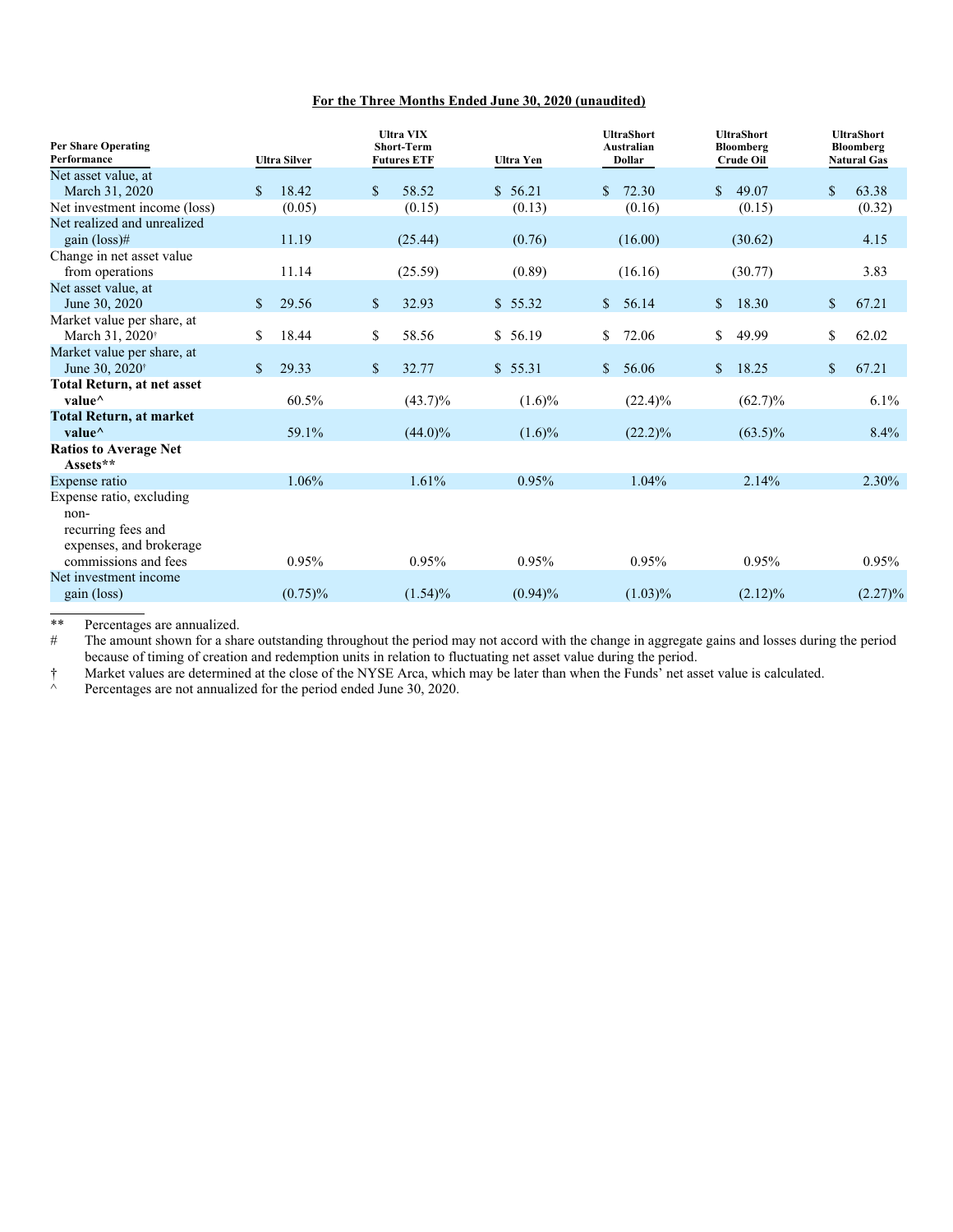# **For the Three Months Ended June 30, 2020 (unaudited)**

| <b>Per Share Operating</b><br>Performance                                         |              | <b>UltraShort Euro</b> |              | <b>UltraShort Gold</b> |             | <b>UltraShort Silver</b> |              | <b>UltraShort Yen</b> |                                                                       | VIX Mid-Term<br><b>Futures ETF</b> |                                                                       | <b>VIX Short-Term</b><br><b>Futures ETF</b> |
|-----------------------------------------------------------------------------------|--------------|------------------------|--------------|------------------------|-------------|--------------------------|--------------|-----------------------|-----------------------------------------------------------------------|------------------------------------|-----------------------------------------------------------------------|---------------------------------------------|
| Net asset value, at                                                               |              |                        |              |                        |             |                          |              |                       |                                                                       |                                    |                                                                       |                                             |
| March 31, 2020                                                                    | $\mathbb{S}$ | 27.82                  | $\mathbb{S}$ | 46.02                  | \$          | 36.54                    | $\mathbb{S}$ | 74.10                 | $\mathbb{S}$                                                          | 38.74                              | $\mathbb{S}$                                                          | 37.96                                       |
| Net investment income (loss)                                                      |              | (0.04)                 |              | (0.09)                 |             | (0.07)                   |              | (0.16)                |                                                                       | (0.09)                             |                                                                       | (0.07)                                      |
| Net realized and unrealized<br>$gain$ (loss)#                                     |              | (1.05)                 |              | (10.47)                |             | (16.85)                  |              | 0.66                  |                                                                       | 1.75                               |                                                                       | (9.96)                                      |
| Change in net asset value<br>from operations                                      |              | (1.09)                 |              | (10.56)                |             | (16.92)                  |              | 0.50                  |                                                                       | 1.66                               |                                                                       | (10.03)                                     |
| Net asset value, at<br>June 30, 2020                                              | \$           | 26.73                  | \$           | 35.46                  | \$          | 19.62                    | $\mathbb{S}$ | 74.60                 | $\mathbb{S}$                                                          | 40.40                              | $\$$                                                                  | 27.93                                       |
| Market value per share, at<br>March 31, 2020 <sup>†</sup>                         | \$           | 27.76                  | \$           | 46.28                  | \$          | 36.66                    | \$           | 74.11                 | $\mathbb{S}% _{t}\left( t\right) \equiv\mathbb{S}_{t}\left( t\right)$ | 38.44                              | $\mathbb{S}% _{t}\left( t\right) \equiv\mathbb{S}_{t}\left( t\right)$ | 37.93                                       |
| Market value per share, at<br>June 30, 2020 <sup>+</sup>                          | $\mathbb{S}$ | 26.73                  | $\mathbb S$  | 35.57                  | $\mathbb S$ | 19.77                    | $\mathbb{S}$ | 74.58                 | $\boldsymbol{\mathsf{S}}$                                             | 40.24                              | $\boldsymbol{\mathsf{S}}$                                             | 27.76                                       |
| <b>Total Return, at net asset</b>                                                 |              |                        |              |                        |             |                          |              |                       |                                                                       |                                    |                                                                       |                                             |
| value^                                                                            |              | $(3.9)\%$              |              | $(22.9)\%$             |             | $(46.3)\%$               |              | $0.7\%$               |                                                                       | 4.3%                               |                                                                       | $(26.4)\%$                                  |
| <b>Total Return, at market</b><br>value^                                          |              | $(3.7)\%$              |              | $(23.1)\%$             |             | $(46.1)\%$               |              | 0.6%                  |                                                                       | 4.7%                               |                                                                       | $(26.8)\%$                                  |
| <b>Ratios to Average Net</b><br>Assets**                                          |              |                        |              |                        |             |                          |              |                       |                                                                       |                                    |                                                                       |                                             |
| Expense ratio                                                                     |              | 0.95%                  |              | 1.02%                  |             | 1.17%                    |              | 0.95%                 |                                                                       | 1.10%                              |                                                                       | 1.21%                                       |
| Expense ratio, excluding<br>non-<br>recurring fees and<br>expenses, and brokerage |              |                        |              |                        |             |                          |              |                       |                                                                       |                                    |                                                                       |                                             |
| commissions and fees                                                              |              | 0.95%                  |              | 0.95%                  |             | 0.96%                    |              | 0.95%                 |                                                                       | 0.85%                              |                                                                       | 0.85%                                       |
| Net investment income<br>gain (loss)                                              |              | $(0.65)\%$             |              | $(0.97)\%$             |             | $(1.14)\%$               |              | $(0.88)\%$            |                                                                       | $(0.91)\%$                         |                                                                       | $(0.95)\%$                                  |

\*\* Percentages are annualized.<br># The amount shown for a sha

The amount shown for a share outstanding throughout the period may not accord with the change in aggregate gains and losses during the period because of timing of creation and redemption units in relation to fluctuating net asset value during the period.

† Market values are determined at the close of the NYSE Arca, which may be later than when the Funds' net asset value is calculated.<br>Percentages are not annualized for the period ended June 30, 2020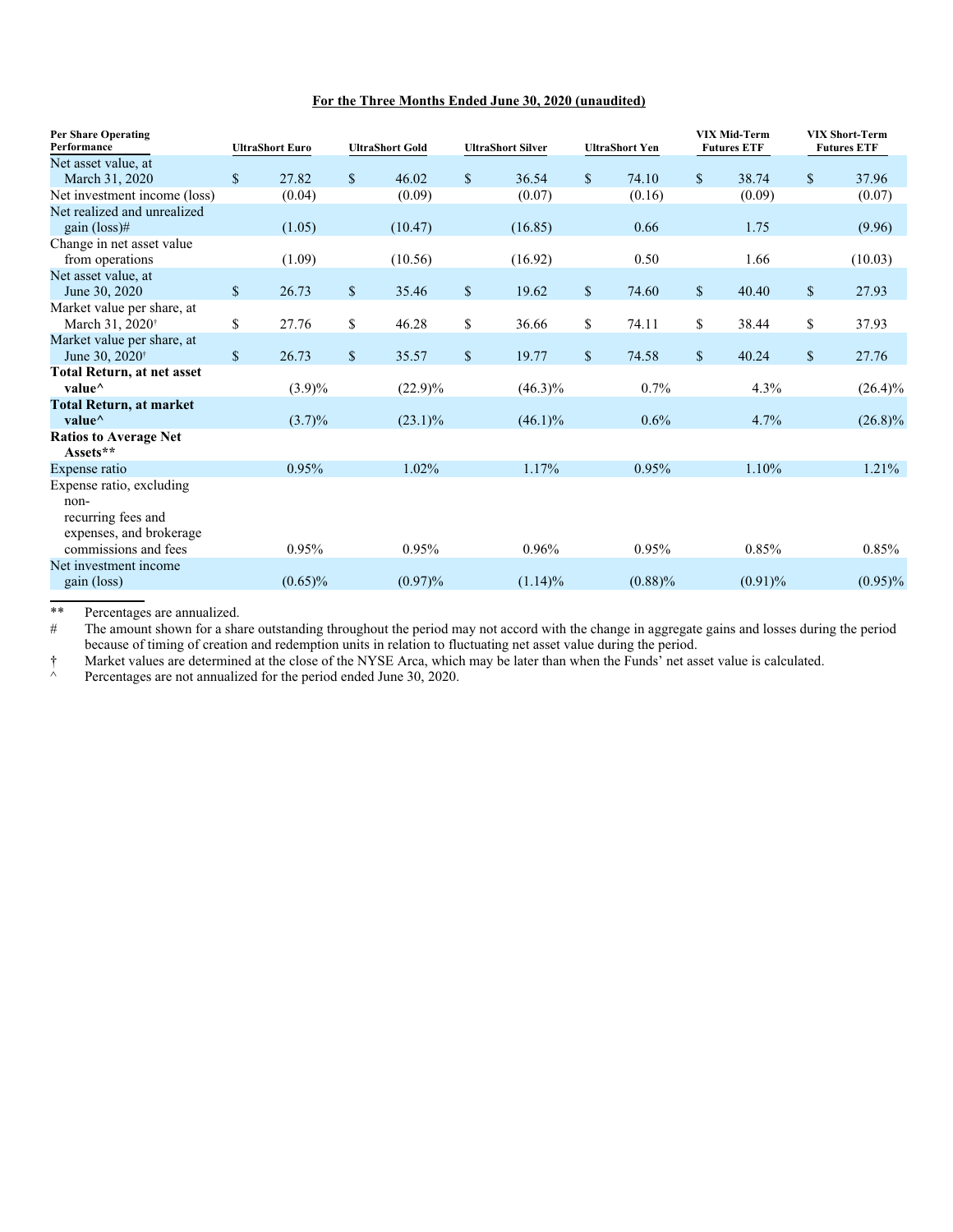**Selected data for a Share outstanding throughout the three months ended June 30, 2019** 

# **For the Three Months Ended June 30, 2019 (unaudited)**

| <b>Per Share Operating</b><br>Performance                                                             |               | <b>Short Euro</b> |              | <b>Short VIX</b><br><b>Short-Term</b><br><b>Futures ETF</b> |               | <b>Ultra</b><br>Bloomberg<br>Crude Oil* |              | <b>Ultra</b><br>Bloomberg<br>Natural Gas* |              | <b>Ultra Euro</b> |              | <b>Ultra Gold</b> |
|-------------------------------------------------------------------------------------------------------|---------------|-------------------|--------------|-------------------------------------------------------------|---------------|-----------------------------------------|--------------|-------------------------------------------|--------------|-------------------|--------------|-------------------|
| Net asset value, at<br>March 31, 2019                                                                 | $\mathcal{S}$ | 44.43             | $\mathbb{S}$ | 52.31                                                       |               | \$538.03                                | $\mathbf S$  | 203.28                                    | \$           | 14.29             | \$.          | 37.32             |
| Net investment income (loss)                                                                          |               | 0.14              |              | 0.10                                                        |               | 1.70                                    |              | 0.33                                      |              | 0.04              |              | 0.11              |
| Net realized and unrealized                                                                           |               |                   |              |                                                             |               |                                         |              |                                           |              |                   |              |                   |
| $gain$ (loss)#                                                                                        |               | (0.32)            |              | 2.10                                                        |               | (49.04)                                 |              | (65.08)                                   |              | 0.17              |              | 6.35              |
| Change in net asset value<br>from operations                                                          |               | (0.18)            |              | 2.20                                                        |               | (47.34)                                 |              | (64.75)                                   |              | 0.21              |              | 6.46              |
| Net asset value, at<br>June 30, 2019                                                                  | $\mathbb{S}$  | 44.25             | $\mathbb{S}$ | 54.51                                                       | <sup>\$</sup> | 490.69                                  | $\mathbb{S}$ | 138.53                                    | $\mathbb{S}$ | 14.50             | $\mathbf S$  | 43.78             |
| Market value per share, at                                                                            |               |                   |              |                                                             |               |                                         |              |                                           |              |                   |              |                   |
| March 31, 2019 <sup>+</sup>                                                                           | S.            | 44.41             | \$           | 52.36                                                       | \$            | 538.25                                  | \$           | 204.20                                    | \$           | 14.31             | \$           | 37.24             |
| Market value per share, at<br>June 30, 2019 <sup>t</sup>                                              | \$.           | 44.26             | $\mathbb{S}$ | 53.87                                                       | $\mathbb{S}$  | 483.00                                  | $\mathbf S$  | 139.20                                    | $\mathbf{s}$ | 14.51             | $\mathbb{S}$ | 43.80             |
| <b>Total Return, at net asset</b>                                                                     |               |                   |              |                                                             |               |                                         |              |                                           |              |                   |              |                   |
| value^                                                                                                |               | $(0.4)\%$         |              | 4.2%                                                        |               | $(8.8)\%$                               |              | $(31.9)\%$                                |              | 1.5%              |              | $17.3\%$          |
| <b>Total Return, at market</b><br>value <sup>^</sup>                                                  |               | $(0.3)\%$         |              | 2.9%                                                        |               | $(10.3)\%$                              |              | $(31.8)\%$                                |              | 1.4%              |              | 17.6%             |
| <b>Ratios to Average Net</b><br>Assets**                                                              |               |                   |              |                                                             |               |                                         |              |                                           |              |                   |              |                   |
| Expense ratio                                                                                         |               | 0.96%             |              | 1.17%                                                       |               | 0.99%                                   |              | 1.39%                                     |              | 0.95%             |              | 0.96%             |
| Expense ratio, excluding<br>non-recurring fees and<br>expenses, and brokerage<br>commissions and fees |               | 0.95%             |              | 0.95%                                                       |               | 0.95%                                   |              | 0.95%                                     |              | 0.95%             |              | 0.95%             |
| Net investment income<br>gain (loss)                                                                  |               | 1.29%             |              | 0.73%                                                       |               | 1.30%                                   |              | 0.78%                                     |              | 1.09%             |              | 1.21%             |
|                                                                                                       |               |                   |              |                                                             |               |                                         |              |                                           |              |                   |              |                   |

\* See Note 1 of these Notes to Financial Statements.<br>\*\* Percentages are annualized.

\*\* Percentages are annualized.<br># The amount shown for a sha

The amount shown for a share outstanding throughout the period may not accord with the change in aggregate gains and losses during the period because of timing of creation and redemption units in relation to fluctuating net asset value during the period.

 $\dagger$  Market values are determined at the close of the NYSE Arca, which may be later than when the Funds<sup>7</sup> net asset value is calculated.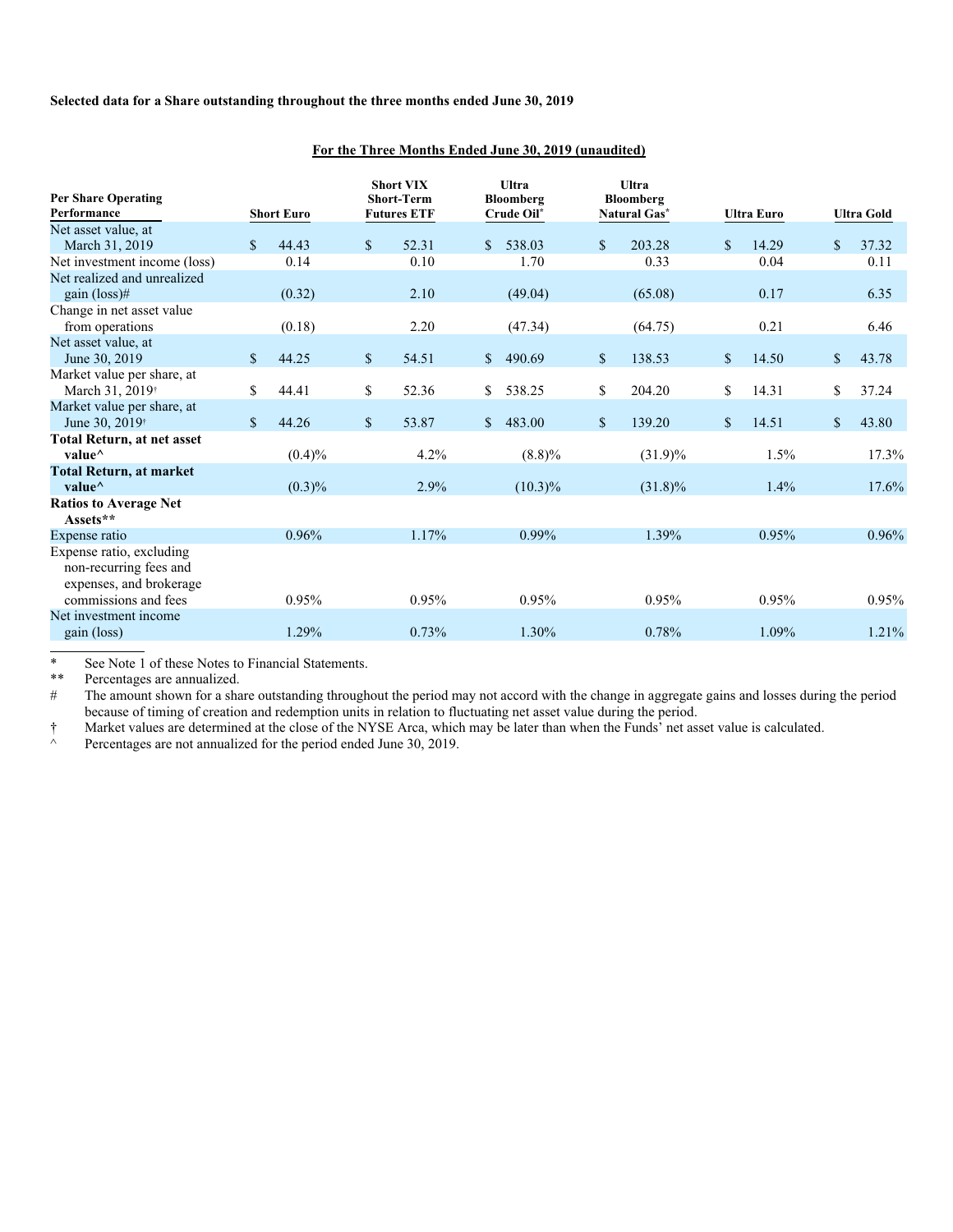# **For the Three Months Ended June 30, 2019 (unaudited)**

| <b>Per Share Operating</b><br>Performance                                     |                | <b>Ultra Silver</b> | <b>Ultra VIX</b><br><b>Short-Term</b><br><b>Futures ETF</b> |            | <b>Ultra Yen</b> |              | <b>UltraPro 3x</b><br><b>Crude Oil ETF</b> |              | <b>UltraPro 3x</b><br><b>Short Crude</b><br>Oil ETF* |              | <b>UltraShort</b><br>Australian<br><b>Dollar</b> |
|-------------------------------------------------------------------------------|----------------|---------------------|-------------------------------------------------------------|------------|------------------|--------------|--------------------------------------------|--------------|------------------------------------------------------|--------------|--------------------------------------------------|
| Net asset value, at                                                           |                |                     |                                                             |            |                  |              |                                            |              |                                                      |              |                                                  |
| March 31, 2019                                                                | $\mathbb{S}$   | 24.52               | $\mathbb{S}$                                                | 39.00      | \$55.65          | $\mathbb{S}$ | 26.95                                      | $\mathbb{S}$ | 20.62                                                | $\mathbb{S}$ | 54.42                                            |
| Net investment income (loss)                                                  |                | 0.07                |                                                             | 0.03       | 0.14             |              | 0.06                                       |              | 0.04                                                 |              | 0.17                                             |
| Net realized and unrealized                                                   |                |                     |                                                             |            |                  |              |                                            |              |                                                      |              |                                                  |
| $gain$ (loss)#                                                                |                | 0.03                |                                                             | (8.66)     | 2.30             |              | (4.47)                                     |              | (0.86)                                               |              | 1.17                                             |
| Change in net asset value                                                     |                |                     |                                                             |            |                  |              |                                            |              |                                                      |              |                                                  |
| from operations                                                               |                | 0.10                |                                                             | (8.63)     | 2.44             |              | (4.41)                                     |              | (0.82)                                               |              | 1.34                                             |
| Net asset value, at<br>June 30, 2019                                          | $\mathbb{S}^-$ | 24.62               | $\mathbb{S}$                                                | 30.37      | \$58.09          | $\mathbb{S}$ | 22.54                                      | $\mathbb{S}$ | 19.80                                                | \$           | 55.76                                            |
| Market value per share, at<br>March 31, 2019 <sup>†</sup>                     | \$             | 24.48               | \$                                                          | 38.90      | \$55.64          | \$           | 26.97                                      | \$           | 20.60                                                | \$           | 54.41                                            |
| Market value per share, at                                                    |                |                     |                                                             |            |                  |              |                                            |              |                                                      |              |                                                  |
| June 30, 2019 <sup>t</sup>                                                    | $\mathbb{S}^-$ | 24.65               | $\mathcal{S}$                                               | 31.49      | \$58.09          | $\mathbb{S}$ | 22.00                                      | $\mathbb{S}$ | 20.28                                                | $\mathbb{S}$ | 55.76                                            |
| <b>Total Return, at net asset</b>                                             |                |                     |                                                             |            |                  |              |                                            |              |                                                      |              |                                                  |
| value^                                                                        |                | 0.4%                |                                                             | $(22.1)\%$ | 4.4%             |              | $(16.4)\%$                                 |              | $(4.0)\%$                                            |              | 2.5%                                             |
| <b>Total Return, at market</b>                                                |                |                     |                                                             |            |                  |              |                                            |              |                                                      |              |                                                  |
| value^                                                                        |                | $0.7\%$             |                                                             | $(19.0)\%$ | 4.4%             |              | $(18.4)\%$                                 |              | $(1.6)\%$                                            |              | 2.5%                                             |
| <b>Ratios to Average Net</b><br>Assets**                                      |                |                     |                                                             |            |                  |              |                                            |              |                                                      |              |                                                  |
| Expense ratio                                                                 |                | 0.97%               |                                                             | 1.52%      | 0.95%            |              | 1.25%                                      |              | 1.40%                                                |              | $1.02\%$                                         |
| Expense ratio, excluding<br>non-recurring fees and<br>expenses, and brokerage |                |                     |                                                             |            |                  |              |                                            |              |                                                      |              |                                                  |
| commissions and fees                                                          |                | 0.95%               |                                                             | 0.95%      | 0.95%            |              | 0.95%                                      |              | 0.95%                                                |              | 0.95%                                            |
| Net investment income<br>gain (loss)                                          |                | 1.19%               |                                                             | 0.36%      | 1.00%            |              | $0.90\%$                                   |              | 0.76%                                                |              | 1.24%                                            |

\*\* Percentages are annualized.<br># The amount shown for a sha

The amount shown for a share outstanding throughout the period may not accord with the change in aggregate gains and losses during the period because of timing of creation and redemption units in relation to fluctuating net asset value during the period.

† Market values are determined at the close of the NYSE Arca, which may be later than when the Funds<sup>5</sup> net asset value is calculated.<br>Percentages are not annualized for the period ended June 30, 2019.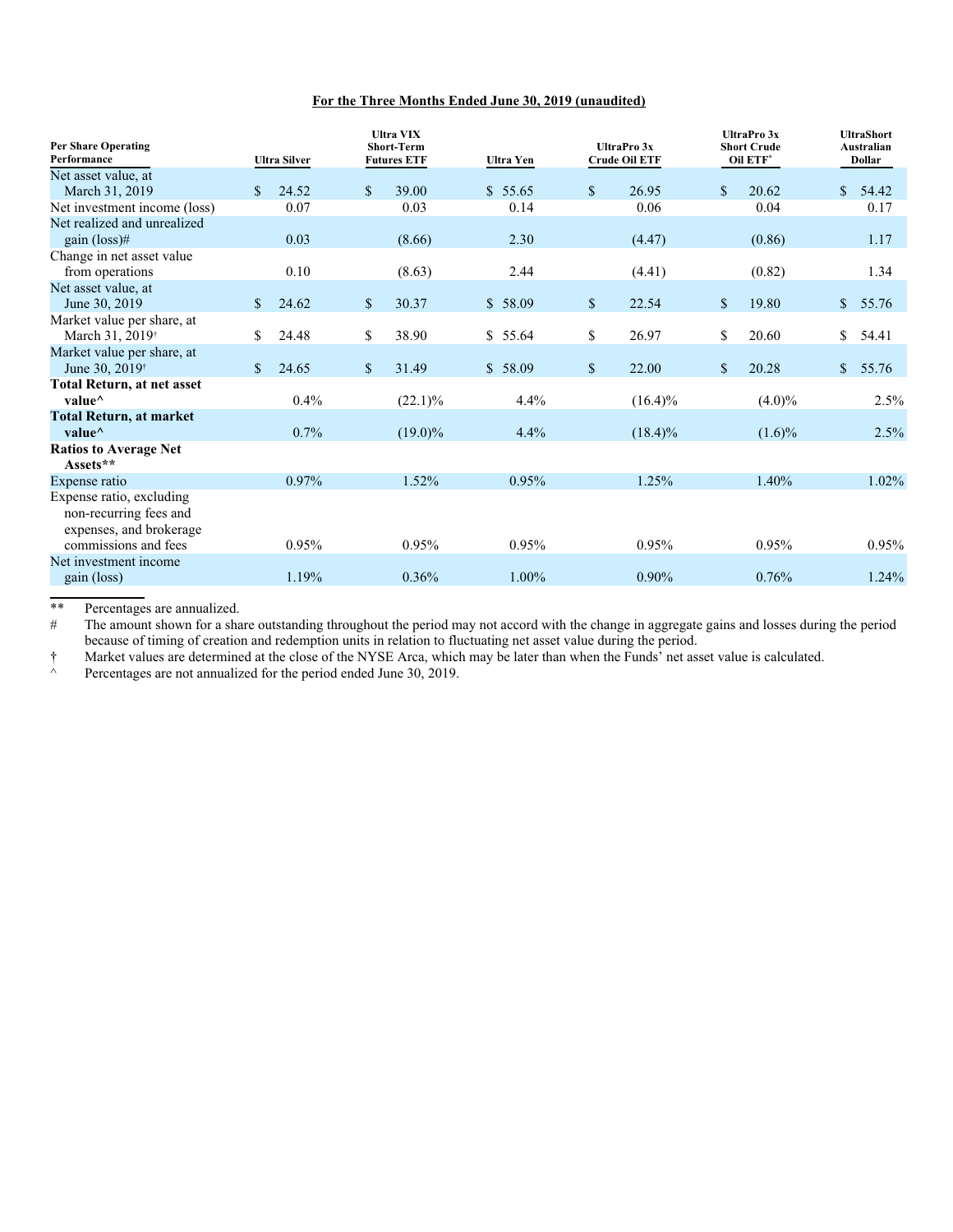# **For the Three Months Ended June 30, 2019 (unaudited)**

| <b>Per Share Operating</b><br>Performance                                     |               | <b>UltraShort</b><br><b>Bloomberg</b><br><b>Crude Oil</b> |              | <b>UltraShort</b><br>Bloomberg<br><b>Natural Gas</b> | <b>UltraShort Euro</b> |           |              | <b>UltraShort Gold</b> |              | <b>UltraShort Silver</b> |               | <b>UltraShort Yen</b> |
|-------------------------------------------------------------------------------|---------------|-----------------------------------------------------------|--------------|------------------------------------------------------|------------------------|-----------|--------------|------------------------|--------------|--------------------------|---------------|-----------------------|
| Net asset value, at                                                           |               |                                                           |              |                                                      |                        |           |              |                        |              |                          |               |                       |
| March 31, 2019                                                                | S.            | 16.89                                                     | $\mathbb{S}$ | 22.65                                                | $\mathbb{S}$           | 25.67     | $\mathbb{S}$ | 72.42                  | $\mathbb{S}$ | 39.18                    | $\mathbb{S}$  | 76.47                 |
| Net investment income (loss)                                                  |               | 0.04                                                      |              | 0.03                                                 |                        | 0.09      |              | 0.19                   |              | 0.10                     |               | 0.26                  |
| Net realized and unrealized                                                   |               |                                                           |              |                                                      |                        |           |              |                        |              |                          |               |                       |
| gain $(\text{loss})\#$                                                        |               | (0.07)                                                    |              | 8.07                                                 |                        | (0.37)    |              | (11.47)                |              | (1.06)                   |               | (3.27)                |
| Change in net asset value                                                     |               |                                                           |              |                                                      |                        |           |              |                        |              |                          |               |                       |
| from operations                                                               |               | (0.03)                                                    |              | 8.10                                                 |                        | (0.28)    |              | (11.28)                |              | (0.96)                   |               | (3.01)                |
| Net asset value, at                                                           |               |                                                           |              |                                                      |                        |           |              |                        |              |                          |               |                       |
| June 30, 2019                                                                 | $\mathbb{S}$  | 16.86                                                     | $\mathbb{S}$ | 30.75                                                | \$                     | 25.39     | $\mathbb{S}$ | 61.14                  | $\mathbb{S}$ | 38.22                    | $\mathbb{S}$  | 73.46                 |
| Market value per share, at<br>March 31, 2019 <sup>†</sup>                     | \$            | 16.88                                                     | \$           | 22.51                                                | \$                     | 25.67     | \$           | 72.61                  | \$           | 39.24                    | <sup>\$</sup> | 76.44                 |
| Market value per share, at                                                    |               |                                                           |              |                                                      |                        |           |              |                        |              |                          |               |                       |
| June 30, 2019 <sup>+</sup>                                                    | $\mathcal{S}$ | 17.12                                                     | $\mathbb{S}$ | 30.58                                                | \$                     | 25.34     | \$           | 61.10                  | \$           | 38.18                    | $\mathbb{S}$  | 73.46                 |
| <b>Total Return, at net asset</b>                                             |               |                                                           |              |                                                      |                        |           |              |                        |              |                          |               |                       |
| value^                                                                        |               | $(0.2)\%$                                                 |              | 35.8%                                                |                        | $(1.1)\%$ |              | $(15.6)\%$             |              | $(2.5)\%$                |               | $(3.9)\%$             |
| <b>Total Return, at market</b>                                                |               |                                                           |              |                                                      |                        |           |              |                        |              |                          |               |                       |
| value^                                                                        |               | 1.4%                                                      |              | 35.9%                                                |                        | $(1.3)\%$ |              | $(15.9)\%$             |              | $(2.7)\%$                |               | $(3.9)\%$             |
| <b>Ratios to Average Net</b><br>Assets**                                      |               |                                                           |              |                                                      |                        |           |              |                        |              |                          |               |                       |
| Expense ratio                                                                 |               | 1.04%                                                     |              | 1.70%                                                |                        | 0.95%     |              | 0.98%                  |              | 1.01%                    |               | 0.95%                 |
| Expense ratio, excluding<br>non-recurring fees and<br>expenses, and brokerage |               |                                                           |              |                                                      |                        |           |              |                        |              |                          |               |                       |
| commissions and fees                                                          |               | 0.95%                                                     |              | 0.95%                                                |                        | 0.95%     |              | 0.95%                  |              | 0.95%                    |               | 0.95%                 |
| Net investment income<br>gain (loss)                                          |               | 1.08%                                                     |              | $0.55\%$                                             |                        | 1.34%     |              | 1.04%                  |              | 0.97%                    |               | 1.36%                 |

\*\* Percentages are annualized.<br># The amount shown for a sha The amount shown for a share outstanding throughout the period may not accord with the change in aggregate gains and losses during the period because of timing of creation and redemption units in relation to fluctuating net asset value during the period.

† Market values are determined at the close of the NYSE Arca, which may be later than when the Funds<sup>5</sup> net asset value is calculated.<br>Percentages are not annualized for the period ended June 30, 2019.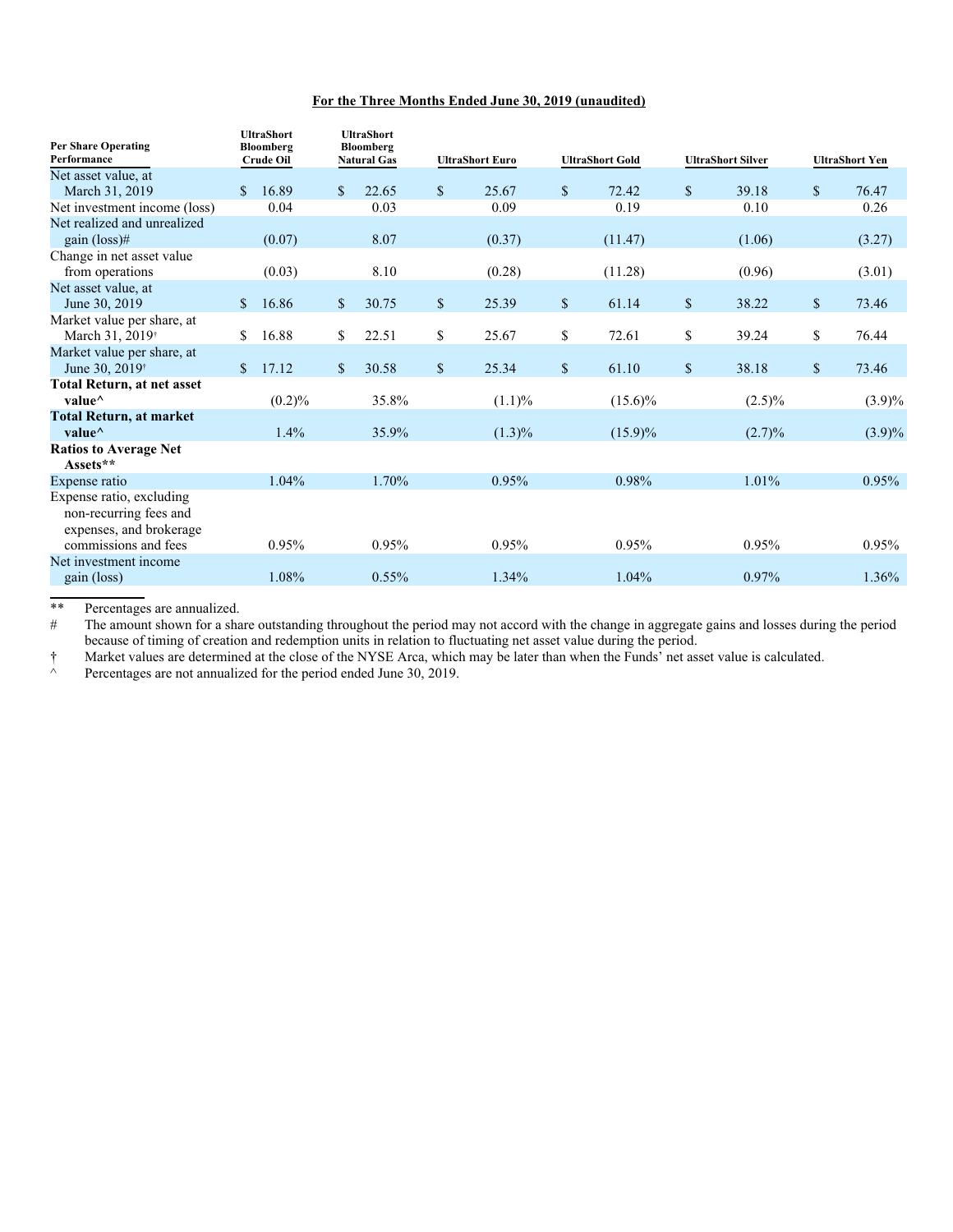# **For the Three Months Ended June 30, 2019 (unaudited)**

| <b>Per Share Operating Performance</b>                        |     | VIX Mid-Term Futures ETF |     | <b>VIX Short-Term Futures ETF</b> |
|---------------------------------------------------------------|-----|--------------------------|-----|-----------------------------------|
| Net asset value, at March 31, 2019                            |     | 21.64                    |     | 24.08                             |
| Net investment income (loss)                                  |     | 0.07                     |     | 0.07                              |
| Net realized and unrealized gain (loss)#                      |     | (0.29)                   |     | (3.29)                            |
| Change in net asset value from operations                     |     | (0.22)                   |     | (3.22)                            |
| Net asset value, at June 30, 2019                             | \$. | 21.42                    | \$. | 20.86                             |
| Market value per share, at March 31, 2019 <sup>+</sup>        |     | 21.59                    |     | 24.02                             |
| Market value per share, at June 30, 2019 <sup>t</sup>         |     | 21.63                    |     | 21.40                             |
| Total Return, at net asset value^                             |     | $(1.0)\%$                |     | $(13.4)\%$                        |
| Total Return, at market value <sup><math>\wedge</math></sup>  |     | $0.2\%$                  |     | $(10.9)\%$                        |
| <b>Ratios to Average Net Assets**</b>                         |     |                          |     |                                   |
| Expense ratio                                                 |     | 0.95%                    |     | $0.98\%$                          |
| Expense ratio, excluding non-recurring fees and expenses, and |     |                          |     |                                   |
| brokerage commissions and fees                                |     | 0.85%                    |     | 0.85%                             |
| Net investment income gain (loss)                             |     | 1.37%                    |     | $1.27\%$                          |

\*\* Percentages are annualized.<br># The amount shown for a sha The amount shown for a share outstanding throughout the period may not accord with the change in aggregate gains and losses during the period because of timing of creation and redemption units in relation to fluctuating net asset value during the period.

 $\dagger$  Market values are determined at the close of the NYSE Arca, which may be later than when the Funds<sup>5</sup> net asset value is calculated.<br>Percentages are not annualized for the period ended June 30, 2019.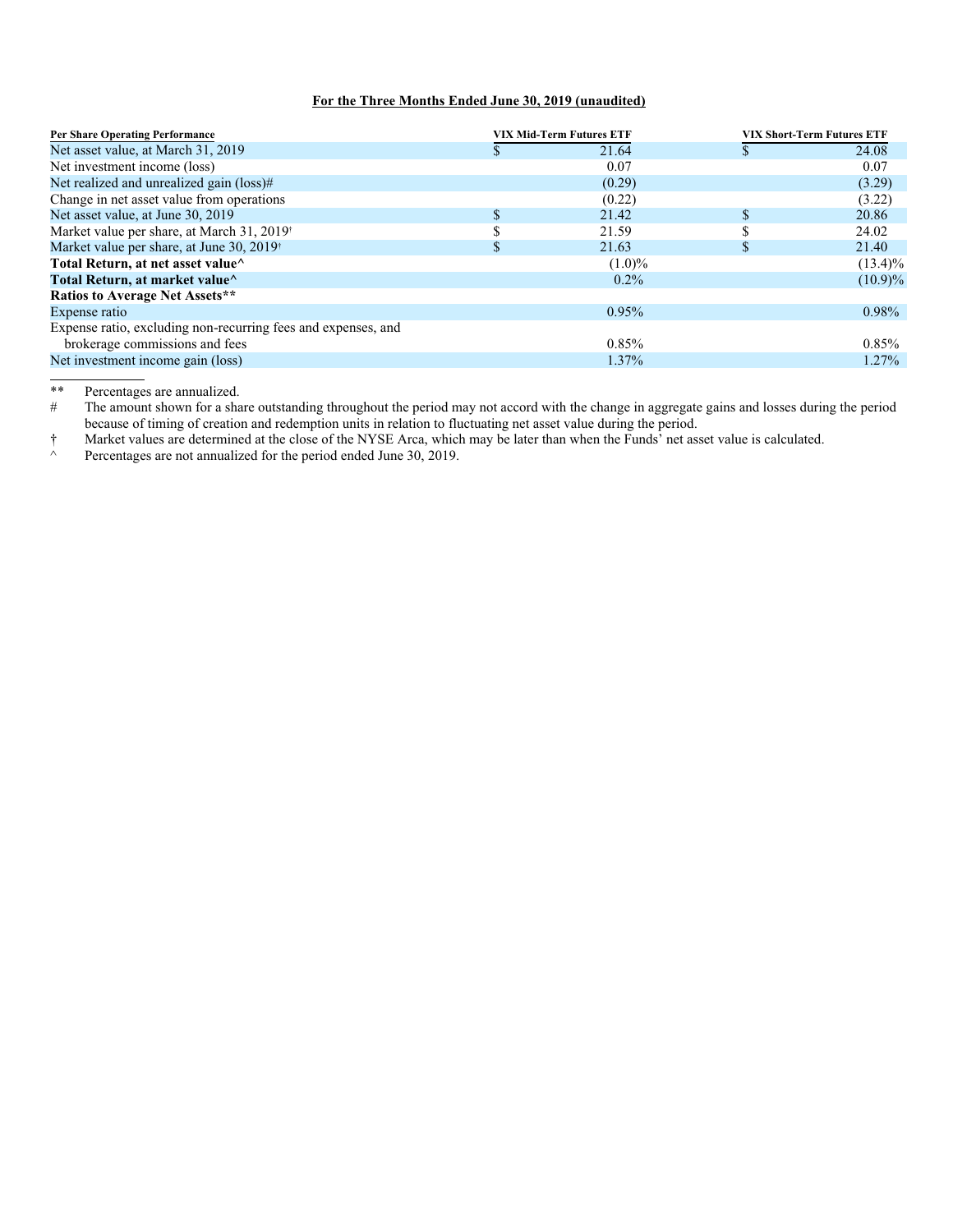# **Selected data for a Share outstanding throughout the six months ended June 30, 2020**

### **For the Six Months Ended June 30, 2020 (unaudited)**

| <b>Per Share Operating</b><br>Performance                    |               | <b>Short Euro</b> | <b>Short VIX</b><br><b>Short-Term</b><br><b>Futures ETF</b> |                       |              | <b>Ultra Bloomberg</b><br>Crude Oil* |              | <b>Ultra Bloomberg</b><br>Natural Gas* |               | <b>Ultra Euro</b> |                | <b>Ultra Gold</b> |
|--------------------------------------------------------------|---------------|-------------------|-------------------------------------------------------------|-----------------------|--------------|--------------------------------------|--------------|----------------------------------------|---------------|-------------------|----------------|-------------------|
| Net asset value, at                                          |               |                   |                                                             |                       |              |                                      |              |                                        |               |                   |                |                   |
| December 31, 2019                                            | $\mathbb{S}$  | 45.64             | $\mathbb{S}$                                                | 65.62                 | $\mathbb{S}$ | 509.23                               | $\mathbb{S}$ | 83.97                                  | $\mathbb{S}$  | 13.79             | $\mathbb{S}$   | 49.21             |
| Net investment income (loss)                                 |               | (0.07)            |                                                             | (0.17)                |              | (0.14)                               |              | (0.16)                                 |               | (0.02)            |                | (0.07)            |
| Net realized and unrealized                                  |               |                   |                                                             |                       |              |                                      |              |                                        |               |                   |                |                   |
| $gain$ (loss)#                                               |               | 0.16              |                                                             | (34.05)               |              | (480.50)                             |              | (55.50)                                |               | (0.21)            |                | 15.84             |
| Change in net asset value<br>from operations                 |               | 0.09              |                                                             | (34.22)               |              | (480.64)                             |              | (55.66)                                |               | (0.23)            |                | 15.77             |
| Net asset value, at                                          |               |                   |                                                             |                       |              |                                      |              |                                        |               |                   |                |                   |
| June 30, 2020                                                | $\mathbb{S}$  | 45.73             | $\mathbb{S}$                                                | 31.40                 | $\mathbb{S}$ | 28.59                                | \$           | 28.31                                  | $\mathcal{S}$ | 13.56             | $\mathbb{S}$   | 64.98             |
| Market value per share, at<br>December 31, 2019 <sup>†</sup> | S.            | 45.69             | \$                                                          | 65.23                 | \$           | 511.50                               | \$           | 83.40                                  | S.            | 13.77             | \$             | 49.05             |
| Market value per share, at<br>June 30, 2020 <sup>†</sup>     | $\mathcal{S}$ | 44.83             |                                                             | $\mathbb{S}$<br>31.50 |              | 28.68                                | \$           | 28.36                                  | $\mathcal{S}$ | 13.57             | $\mathbb{S}^-$ | 64.83             |
| <b>Total Return, at net asset</b>                            |               |                   |                                                             |                       | $\mathbb{S}$ |                                      |              |                                        |               |                   |                |                   |
| value^                                                       |               | 0.2%              |                                                             | $(52.1)\%$            |              | $(94.4)\%$                           |              | $(66.3)\%$                             |               | $(1.7)\%$         |                | 32.0%             |
| <b>Total Return, at market</b>                               |               |                   |                                                             |                       |              |                                      |              |                                        |               |                   |                |                   |
| value^                                                       |               | $(1.9)\%$         |                                                             | $(51.7)\%$            |              | $(94.4)\%$                           |              | $(66.0)\%$                             |               | $(1.5)\%$         |                | 32.2%             |
| <b>Ratios to Average Net</b><br>Assets**                     |               |                   |                                                             |                       |              |                                      |              |                                        |               |                   |                |                   |
| Expense ratio                                                |               | 0.97%             |                                                             | 1.29%                 |              | 1.38%                                |              | 1.59%                                  |               | 0.95%             |                | $0.99\%$          |
| Expense ratio, excluding<br>brokerage commissions            |               |                   |                                                             |                       |              |                                      |              |                                        |               |                   |                |                   |
| and fees                                                     |               | 0.95%             |                                                             | 0.95%                 |              | 0.95%                                |              | 0.95%                                  |               | 0.95%             |                | $0.95\%$          |
| Net investment income gain<br>$(\text{loss})$                |               | $(0.31)\%$        |                                                             | $(0.96)\%$            |              | $(0.92)\%$                           |              | $(0.66)\%$                             |               | $(0.24)\%$        |                | $(0.26)\%$        |

\* See Note 1 of these Notes to Financial Statements.<br>\*\* Percentages are annualized

\*\* Percentages are annualized.<br># The amount shown for a sha The amount shown for a share outstanding throughout the period may not accord with the change in aggregate gains and losses during the period because of timing of creation and redemption units in relation to fluctuating net asset value during the period.

† Market values are determined at the close of the NYSE Arca, which may be later than when the Funds' net asset value is calculated.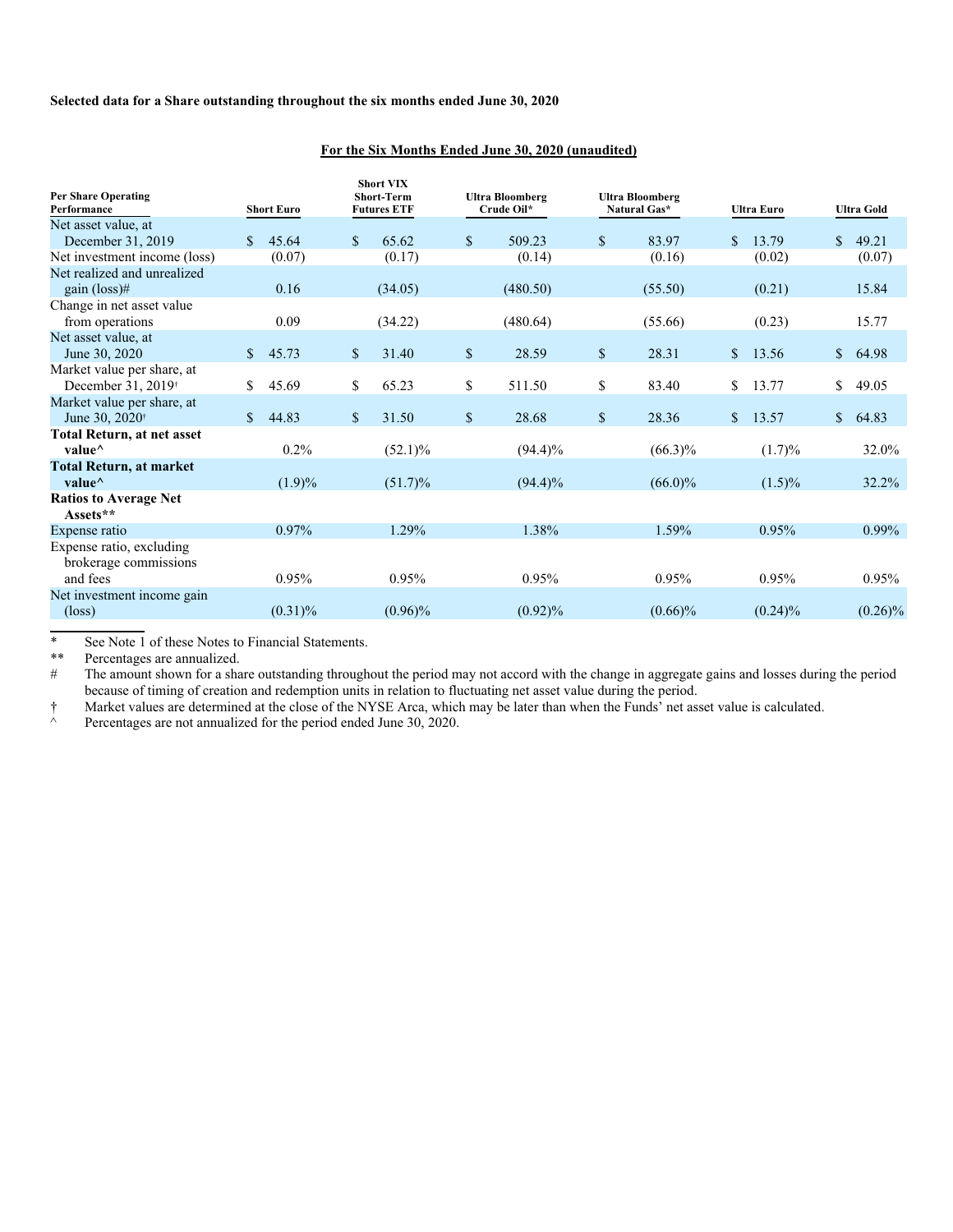# **For the Six Months Ended June 30, 2020 (unaudited)**

| <b>Per Share Operating</b><br>Performance         |              | <b>Ultra Silver</b> |              | <b>Ultra VIX</b><br><b>Short-Term</b><br><b>Futures ETF</b> | Ultra Yen  |               | <b>UltraShort</b><br><b>Australian</b><br>Dollar |              | <b>UltraShort</b><br>Bloomberg<br><b>Crude Oil</b> |              | <b>UltraShort</b><br>Bloomberg<br><b>Natural Gas</b> |
|---------------------------------------------------|--------------|---------------------|--------------|-------------------------------------------------------------|------------|---------------|--------------------------------------------------|--------------|----------------------------------------------------|--------------|------------------------------------------------------|
| Net asset value, at                               |              |                     |              |                                                             |            |               |                                                  |              |                                                    |              |                                                      |
| December 31, 2019                                 | $\mathbb{S}$ | 31.70               | $\mathbb{S}$ | 12.67                                                       | \$55.83    | $\mathbb{S}$  | 56.09                                            | $\mathbb{S}$ | 12.19                                              | $\mathbb{S}$ | 38.53                                                |
| Net investment income (loss)                      |              | (0.01)              |              | (0.12)                                                      | (0.09)     |               | (0.13)                                           |              | (0.16)                                             |              | (0.40)                                               |
| Net realized and unrealized                       |              |                     |              |                                                             |            |               |                                                  |              |                                                    |              |                                                      |
| gain $(\text{loss})\#$                            |              | (2.13)              |              | 20.38                                                       | (0.42)     |               | 0.18                                             |              | 6.27                                               |              | 29.08                                                |
| Change in net asset value                         |              |                     |              |                                                             |            |               |                                                  |              |                                                    |              |                                                      |
| from operations                                   |              | (2.14)              |              | 20.26                                                       | (0.51)     |               | 0.05                                             |              | 6.11                                               |              | 28.68                                                |
| Net asset value, at<br>June 30, 2020              | $\mathbb{S}$ | 29.56               | \$           | 32.93                                                       | \$55.32    | $\mathbb{S}$  | 56.14                                            | $\mathbb{S}$ | 18.30                                              | \$           | 67.21                                                |
| Market value per share, at                        |              |                     |              |                                                             |            |               |                                                  |              |                                                    |              |                                                      |
| December 31, 2019 <sup>†</sup>                    | \$           | 31.65               | \$           | 12.89                                                       | \$55.83    | \$            | 55.88                                            | \$           | 12.15                                              | \$           | 38.82                                                |
| Market value per share, at                        |              |                     |              |                                                             |            |               |                                                  |              |                                                    |              |                                                      |
| June 30, 2020 <sup>t</sup>                        | $\mathbb{S}$ | 29.33               | \$           | 32.77                                                       | \$55.31    | $\mathcal{S}$ | 56.06                                            | $\mathbb{S}$ | 18.25                                              | $\mathbb{S}$ | 67.21                                                |
| <b>Total Return, at net asset</b>                 |              |                     |              |                                                             |            |               |                                                  |              |                                                    |              |                                                      |
| value <sup><math>\wedge</math></sup>              |              | $(6.8)\%$           |              | 159.8%                                                      | $(0.9)\%$  |               | 0.1%                                             |              | 50.1%                                              |              | 74.5%                                                |
| <b>Total Return, at market</b>                    |              |                     |              |                                                             |            |               |                                                  |              |                                                    |              |                                                      |
| value^                                            |              | $(7.3)\%$           |              | 154.2%                                                      | $(0.9)\%$  |               | 0.3%                                             |              | 50.2%                                              |              | 73.1%                                                |
| <b>Ratios to Average Net</b><br>Assets**          |              |                     |              |                                                             |            |               |                                                  |              |                                                    |              |                                                      |
| Expense ratio                                     |              | 1.02%               |              | 1.54%                                                       | 0.95%      |               | 1.04%                                            |              | 1.83%                                              |              | 2.11%                                                |
| Expense ratio, excluding<br>brokerage commissions |              |                     |              |                                                             |            |               |                                                  |              |                                                    |              |                                                      |
| and fees                                          |              | 0.95%               |              | 0.95%                                                       | 0.95%      |               | 0.95%                                            |              | 0.95%                                              |              | $0.95\%$                                             |
| Net investment income gain<br>$(\text{loss})$     |              | $(0.06)\%$          |              | $(1.00)\%$                                                  | $(0.34)\%$ |               | $(0.40)\%$                                       |              | $(1.40)\%$                                         |              | $(1.51)\%$                                           |
|                                                   |              |                     |              |                                                             |            |               |                                                  |              |                                                    |              |                                                      |

\*\* Percentages are annualized.<br># The amount shown for a sha

The amount shown for a share outstanding throughout the period may not accord with the change in aggregate gains and losses during the period because of timing of creation and redemption units in relation to fluctuating net asset value during the period.

 $\dagger$  Market values are determined at the close of the NYSE Arca, which may be later than when the Funds' net asset value is calculated.<br>Percentages are not annualized for the period ended June 30, 2020.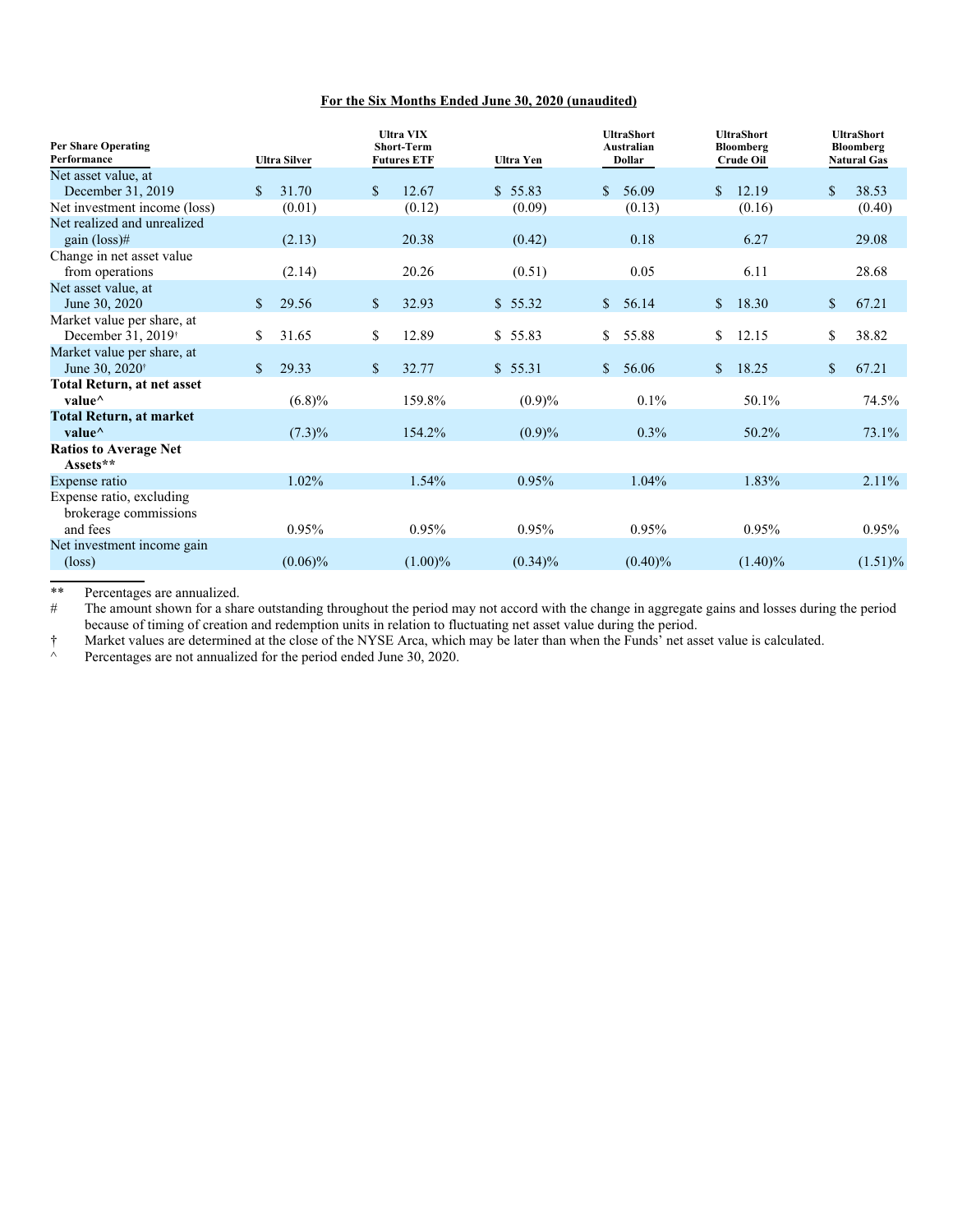# **For the Six Months Ended June 30, 2020 (unaudited)**

| <b>Per Share Operating</b><br>Performance |              | <b>UltraShort Euro</b> |              | <b>UltraShort Gold</b> |              | <b>UltraShort Silver</b> |              | <b>UltraShort Yen</b> |               | VIX Mid-Term<br><b>Futures ETF</b> |              | <b>VIX Short-Term</b><br><b>Futures ETF</b> |
|-------------------------------------------|--------------|------------------------|--------------|------------------------|--------------|--------------------------|--------------|-----------------------|---------------|------------------------------------|--------------|---------------------------------------------|
| Net asset value, at                       |              |                        |              |                        |              |                          |              |                       |               |                                    |              |                                             |
| December 31, 2019                         | $\mathbb{S}$ | 26.80                  | $\mathbb{S}$ | 53.02                  | $\mathbb{S}$ | 26.76                    | $\mathbb{S}$ | 76.37                 | $\mathbb{S}$  | 21.27                              | $\mathbb{S}$ | 12.30                                       |
| Net investment income (loss)              |              | $0.00^{(1)}$           |              | (0.06)                 |              | (0.06)                   |              | (0.04)                |               | (0.05)                             |              | (0.02)                                      |
| Net realized and unrealized               |              |                        |              |                        |              |                          |              |                       |               |                                    |              |                                             |
| $gain$ (loss)#                            |              | (0.07)                 |              | (17.50)                |              | (7.08)                   |              | (1.73)                |               | 19.18                              |              | 15.65                                       |
| Change in net asset value                 |              |                        |              |                        |              |                          |              |                       |               |                                    |              |                                             |
| from operations                           |              | (0.07)                 |              | (17.56)                |              | (7.14)                   |              | (1.77)                |               | 19.13                              |              | 15.63                                       |
| Net asset value, at                       |              |                        |              |                        |              |                          |              |                       |               |                                    |              |                                             |
| June 30, 2020                             | \$           | 26.73                  | \$           | 35.46                  | \$           | 19.62                    | $\mathbf S$  | 74.60                 | $\mathsf{\$}$ | 40.40                              | \$           | 27.93                                       |
| Market value per share, at                |              |                        |              |                        |              |                          |              |                       |               |                                    |              |                                             |
| December 31, 2019 <sup>†</sup>            | \$           | 26.80                  | \$           | 53.21                  | \$           | 26.80                    | \$           | 76.35                 | \$            | 21.29                              | \$           | 12.43                                       |
| Market value per share, at                |              |                        |              |                        |              |                          |              |                       |               |                                    |              |                                             |
| June 30, 2020 <sup>+</sup>                | \$           | 26.73                  | $\mathbb{S}$ | 35.57                  | $\mathbb{S}$ | 19.77                    | $\mathbb{S}$ | 74.58                 | $\mathbb{S}$  | 40.24                              | $\mathbb{S}$ | 27.76                                       |
| <b>Total Return, at net asset</b>         |              |                        |              |                        |              |                          |              |                       |               |                                    |              |                                             |
| $value^{\wedge}$                          |              | $(0.3)\%$              |              | $(33.1)\%$             |              | $(26.7)\%$               |              | $(2.3)\%$             |               | 90.0%                              |              | 127.1%                                      |
| <b>Total Return, at market</b>            |              |                        |              |                        |              |                          |              |                       |               |                                    |              |                                             |
| value^                                    |              | $(0.3)\%$              |              | $(33.2)\%$             |              | $(26.2)\%$               |              | $(2.3)\%$             |               | 89.0%                              |              | 123.3%                                      |
| <b>Ratios to Average Net</b><br>Assets**  |              |                        |              |                        |              |                          |              |                       |               |                                    |              |                                             |
| Expense ratio                             |              | 0.95%                  |              | 1.01%                  |              | 1.10%                    |              | 0.95%                 |               | 1.06%                              |              | 1.15%                                       |
| Expense ratio, excluding                  |              |                        |              |                        |              |                          |              |                       |               |                                    |              |                                             |
| brokerage commissions                     |              |                        |              |                        |              |                          |              |                       |               |                                    |              |                                             |
| and fees                                  |              | 0.95%                  |              | 0.95%                  |              | $0.95\%$                 |              | 0.95%                 |               | 0.85%                              |              | 0.85%                                       |
| Net investment income gain                |              |                        |              |                        |              |                          |              |                       |               |                                    |              |                                             |
| $(\text{loss})$                           |              | $(0.02)\%$             |              | $(0.29)\%$             |              | $(0.41)\%$               |              | $(0.11)\%$            |               | $(0.33)\%$                         |              | $(0.25)\%$                                  |

\*\* Percentages are annualized.<br># The amount shown for a sha

The amount shown for a share outstanding throughout the period may not accord with the change in aggregate gains and losses during the period because of timing of creation and redemption units in relation to fluctuating net asset value during the period.

† Market values are determined at the close of the NYSE Arca, which may be later than when the Funds<sup>5</sup> net asset value is calculated.<br>
Percentages are not annualized for the period ended June 30, 2020.

Percentages are not annualized for the period ended June 30, 2020.

(1) Amount represents greater than \$(0.005).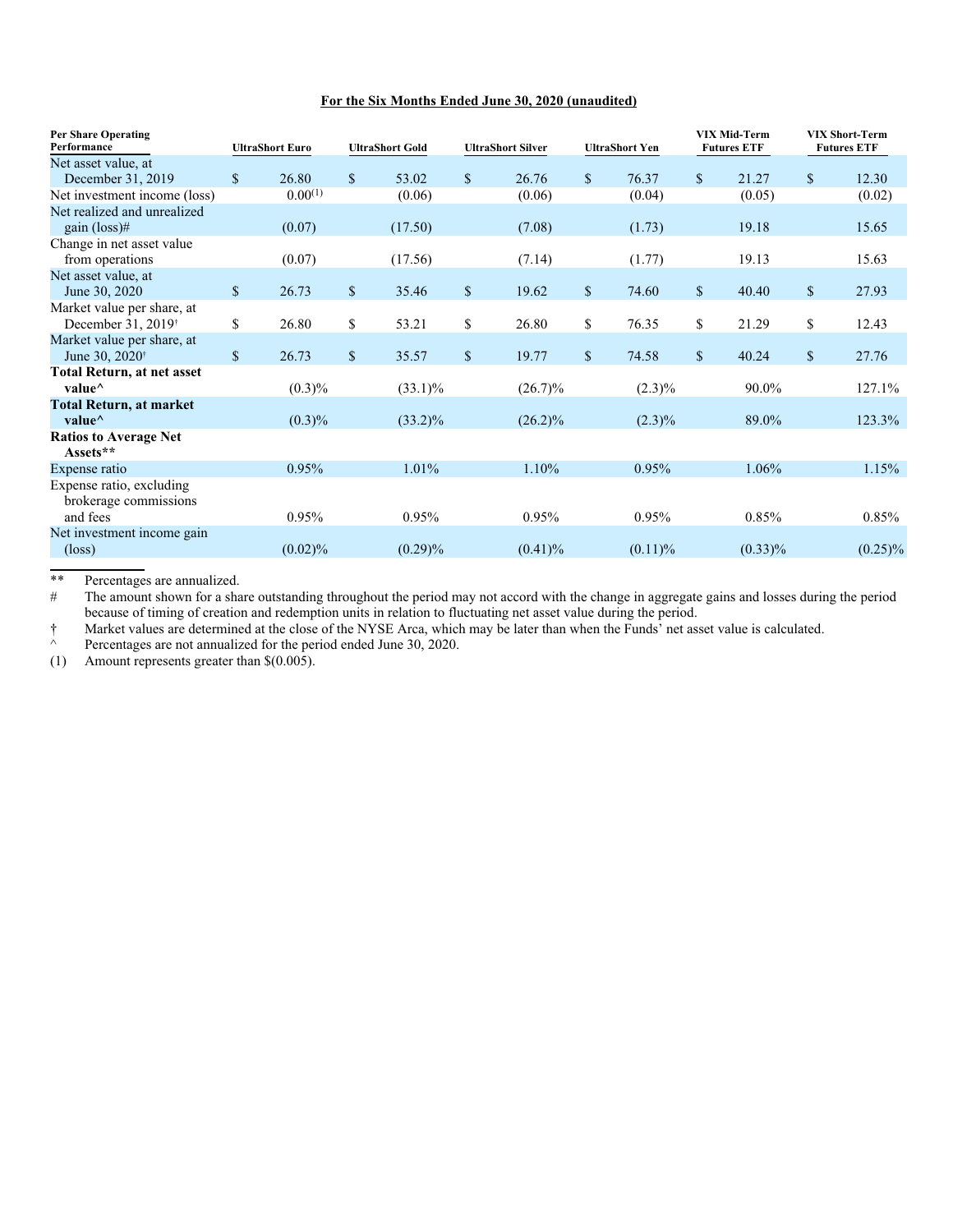**Selected data for a Share outstanding throughout the six months ended June 30, 2019** 

### **For the Six Months Ended June 30, 2019 (unaudited)**

| <b>Per Share Operating</b>                                      |              |                   |              | <b>Short VIX</b><br><b>Short-Term</b> |              | <b>Ultra</b><br>Bloomberg |               | <b>Ultra</b><br><b>Bloomberg</b> |              |                   |              |                   |
|-----------------------------------------------------------------|--------------|-------------------|--------------|---------------------------------------|--------------|---------------------------|---------------|----------------------------------|--------------|-------------------|--------------|-------------------|
| Performance                                                     |              | <b>Short Euro</b> |              | <b>Futures ETF</b>                    |              | Crude Oil*                |               | Natural Gas*                     |              | <b>Ultra Euro</b> |              | <b>Ultra Gold</b> |
| Net asset value, at<br>December 31, 2018                        | $\mathbb{S}$ | 43.10             | $\mathbb{S}$ | 42.36                                 | $\mathbb{S}$ | 326.46                    | $\mathsf{\$}$ | 252.83                           | $\mathbb{S}$ | 15.09             | \$           | 37.12             |
| Net investment                                                  |              |                   |              |                                       |              |                           |               |                                  |              |                   |              |                   |
| income (loss)                                                   |              | 0.29              |              | 0.10                                  |              | 2.76                      |               | 0.74                             |              | 0.08              |              | 0.21              |
| Net realized and<br>unrealized<br>gain $(\text{loss})$ #        |              | 0.86              |              | 12.05                                 |              | 161.47                    |               | (115.04)                         |              | (0.67)            |              | 6.45              |
| Change in net asset<br>value                                    |              |                   |              |                                       |              |                           |               |                                  |              |                   |              |                   |
| from operations                                                 |              | 1.15              |              | 12.15                                 |              | 164.23                    |               | (114.30)                         |              | (0.59)            |              | 6.66              |
| Net asset value, at<br>June 30, 2019                            | $\sqrt{\ }$  | 44.25             | $\mathbb{S}$ | 54.51                                 | S            | 490.69                    | $\mathsf{\$}$ | 138.53                           | $\mathbb S$  | 14.50             | $\mathbb{S}$ | 43.78             |
| Market value per<br>share, at<br>December 31, 2018 <sup>+</sup> | \$           | 43.08             | \$           | 42.30                                 | \$           | 332.50                    | \$            | 258.20                           | \$           | 15.12             | \$           | 37.41             |
| Market value per                                                |              |                   |              |                                       |              |                           |               |                                  |              |                   |              |                   |
| share, at<br>June 30, 2019 <sup>t</sup>                         | $\mathbb{S}$ | 44.26             | $\mathbb S$  | 53.87                                 | $\mathbb{S}$ | 483.00                    | $\mathbb S$   | 139.20                           | $\mathbb{S}$ | 14.51             | \$           | 43.80             |
| <b>Total Return, at net</b>                                     |              |                   |              |                                       |              |                           |               |                                  |              |                   |              |                   |
| asset                                                           |              |                   |              |                                       |              |                           |               |                                  |              |                   |              |                   |
| value^                                                          |              | 2.7%              |              | 28.7%                                 |              | 50.3%                     |               | $(45.2)\%$                       |              | $(3.9)\%$         |              | 17.9%             |
| <b>Total Return, at</b>                                         |              |                   |              |                                       |              |                           |               |                                  |              |                   |              |                   |
| market                                                          |              |                   |              |                                       |              |                           |               |                                  |              |                   |              |                   |
| value^                                                          |              | 2.8%              |              | 27.4%                                 |              | 45.3%                     |               | $(46.1)\%$                       |              | $(4.1)\%$         |              | 17.1%             |
| <b>Ratios to Average</b><br><b>Net</b>                          |              |                   |              |                                       |              |                           |               |                                  |              |                   |              |                   |
| Assets**<br>Expense ratio                                       |              | 0.97%             |              | $1.36\%^{\wedge\wedge}$               |              | 0.98%                     |               | 1.34%                            |              | 0.95%             |              | 0.96%             |
| Expense ratio,<br>excluding<br>non-recurring fees               |              |                   |              |                                       |              |                           |               |                                  |              |                   |              |                   |
| and expenses,<br>and brokerage<br>commissions and<br>fees       |              | 0.95%             |              | 0.95%                                 |              | 0.95%                     |               | 0.95%                            |              | 0.95%             |              | 0.95%             |
| Net investment                                                  |              |                   |              |                                       |              |                           |               |                                  |              |                   |              |                   |
| income gain (loss)                                              |              | 1.30%             |              | 0.39%                                 |              | 1.15%                     |               | 0.77%                            |              | 1.07%             |              | 1.10%             |

\*\* Percentages are annualized.<br># The amount shown for a sha

The amount shown for a share outstanding throughout the period may not accord with the change in aggregate gains and losses during the period because of timing of creation and redemption units in relation to fluctuating net asset value during the period.

† Market values are determined at the close of the NYSE Arca, which may be later than when the Funds<sup>7</sup> net asset value is calculated.<br>Percentages are not annualized for the period ended June 30, 2019

 $\sim$  Percentages are not annualized for the period ended June 30, 2019.<br>Expense ratio excluding non-recurring fees and expense is 1.16%

Expense ratio, excluding non-recurring fees and expense is 1.16%.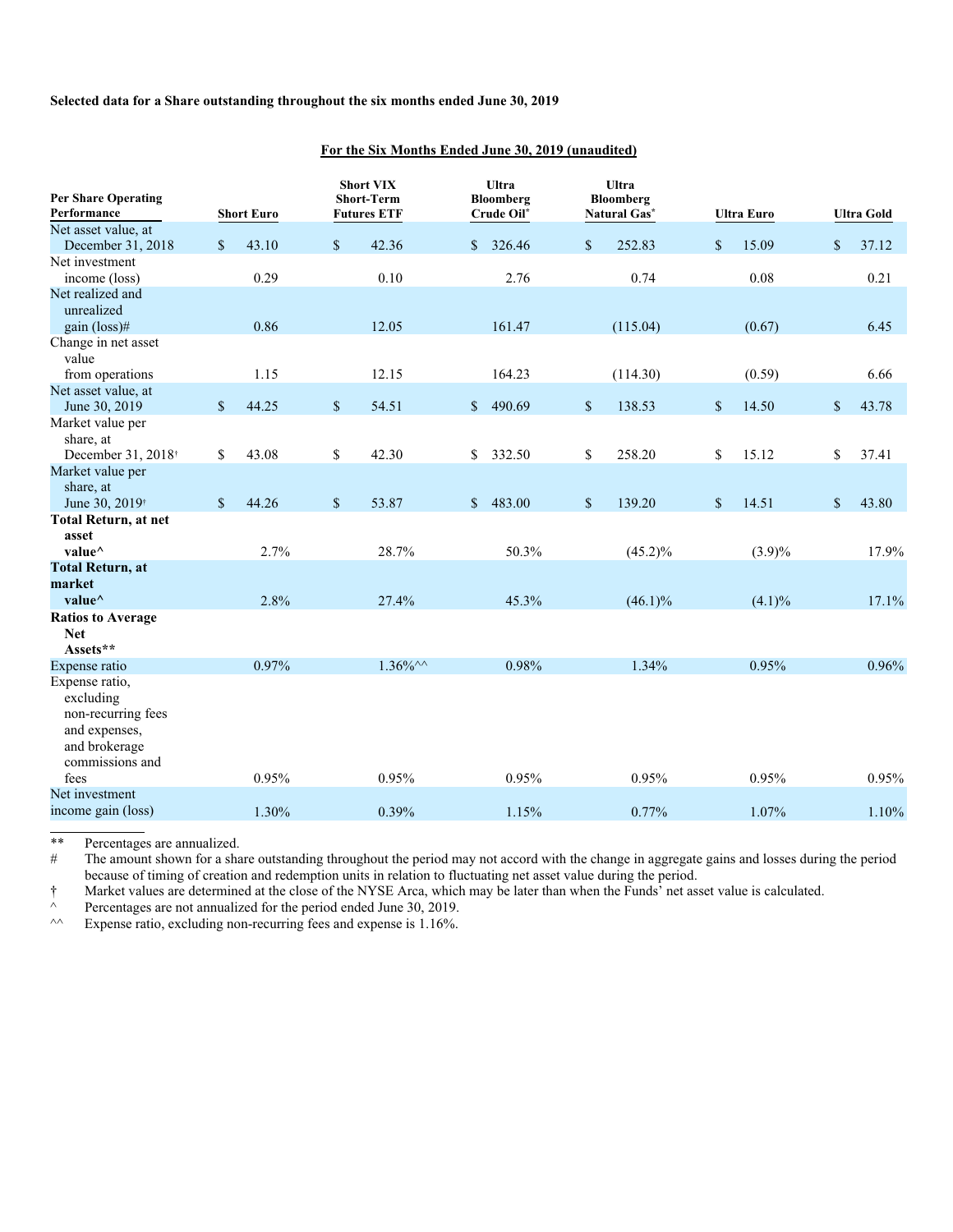# **For the Six Months Ended June 30, 2019 (unaudited)**

| <b>Per Share Operating</b><br>Performance                                                             |              | <b>Ultra Silver</b> |              | <b>Ultra VIX</b><br><b>Short-Term</b><br><b>Futures ETF</b> |               | <b>Ultra Yen</b> |              | <b>UltraPro</b><br>3x Crude<br><b>Oil ETF</b> |              | <b>UltraPro</b><br>3x Short Crude<br>Oil ${\rm \bf ETF}^*$ | <b>UltraShort</b><br>Australian<br><b>Dollar</b> |
|-------------------------------------------------------------------------------------------------------|--------------|---------------------|--------------|-------------------------------------------------------------|---------------|------------------|--------------|-----------------------------------------------|--------------|------------------------------------------------------------|--------------------------------------------------|
| Net asset value, at                                                                                   |              |                     |              |                                                             |               |                  |              |                                               |              |                                                            |                                                  |
| December 31, 2018                                                                                     | \$           | 26.39               | $\mathbb{S}$ | 81.46                                                       | <sup>\$</sup> | 57.53            | $\mathbb{S}$ | 13.08                                         | $\mathbf S$  | 49.79                                                      | \$<br>55.30                                      |
| Net investment income (loss)<br>Net realized and unrealized                                           |              | 0.13                |              | 0.03                                                        |               | 0.30             |              | 0.10                                          |              | 0.08                                                       | 0.33                                             |
| gain $(\text{loss})\#$                                                                                |              | (1.90)              |              | (51.12)                                                     |               | 0.26             |              | 9.36                                          |              | (30.07)                                                    | 0.13                                             |
| Change in net asset value<br>from operations                                                          |              | (1.77)              |              | (51.09)                                                     |               | 0.56             |              | 9.46                                          |              | (29.99)                                                    | 0.46                                             |
| Net asset value, at<br>June 30, 2019                                                                  | $\mathbb{S}$ | 24.62               | $\mathbb{S}$ | 30.37                                                       | $\mathbb{S}$  | 58.09            |              | \$22.54                                       | $\mathbb{S}$ | 19.80                                                      | \$<br>55.76                                      |
| Market value per share, at<br>December 31, 2018 <sup>†</sup>                                          | \$           | 26.37               | \$           | 81.73                                                       | \$            | 57.55            | S.           | 13.47                                         | \$           | 48.43                                                      | \$<br>54.92                                      |
| Market value per share, at<br>June 30, 2019 <sup>t</sup>                                              | \$           | 24.65               | $\mathbb{S}$ | 31.49                                                       | $\mathbb{S}$  | 58.09            | $\mathbb{S}$ | 22.00                                         | $\mathbb{S}$ | 20.28                                                      | \$<br>55.76                                      |
| <b>Total Return, at net asset</b><br>value^                                                           |              | $(6.7)\%$           |              | $(62.7)\%$                                                  |               | 1.0%             |              | 72.3%                                         |              | $(60.2)\%$                                                 | $0.8\%$                                          |
| <b>Total Return, at market</b><br>value^                                                              |              | $(6.5)\%$           |              | $(61.5)\%$                                                  |               | $0.9\%$          |              | 63.3%                                         |              | $(58.1)\%$                                                 | $1.5\%$                                          |
| <b>Ratios to Average Net</b><br>Assets**                                                              |              |                     |              |                                                             |               |                  |              |                                               |              |                                                            |                                                  |
| Expense ratio                                                                                         |              | 0.97%               |              | $1.53\%^{\wedge\wedge}$                                     |               | 0.95%            |              | 1.20%                                         |              | 1.36%                                                      | $1.02\%$                                         |
| Expense ratio, excluding<br>non-recurring fees and<br>expenses, and brokerage<br>commissions and fees |              | 0.95%               |              | 0.95%                                                       |               | 0.95%            |              | 0.95%                                         |              | 0.95%                                                      | 0.95%                                            |
| Net investment income gain                                                                            |              |                     |              |                                                             |               |                  |              |                                               |              |                                                            |                                                  |
| $(\text{loss})$                                                                                       |              | 1.05%               |              | 0.15%                                                       |               | 1.06%            |              | 0.85%                                         |              | 0.72%                                                      | 1.20%                                            |

\*\* Percentages are annualized.<br># The amount shown for a sha

The amount shown for a share outstanding throughout the period may not accord with the change in aggregate gains and losses during the period because of timing of creation and redemption units in relation to fluctuating net asset value during the period.

 $\dagger$  Market values are determined at the close of the NYSE Arca, which may be later than when the Funds<sup>7</sup> net asset value is calculated.<br>Percentages are not annualized for the period ended June 30, 2019.

 $\sim$  Percentages are not annualized for the period ended June 30, 2019.<br> $\sim$  Expense ratio, excluding non-recurring fees and expense is 1.52%.

Expense ratio, excluding non-recurring fees and expense is 1.52%.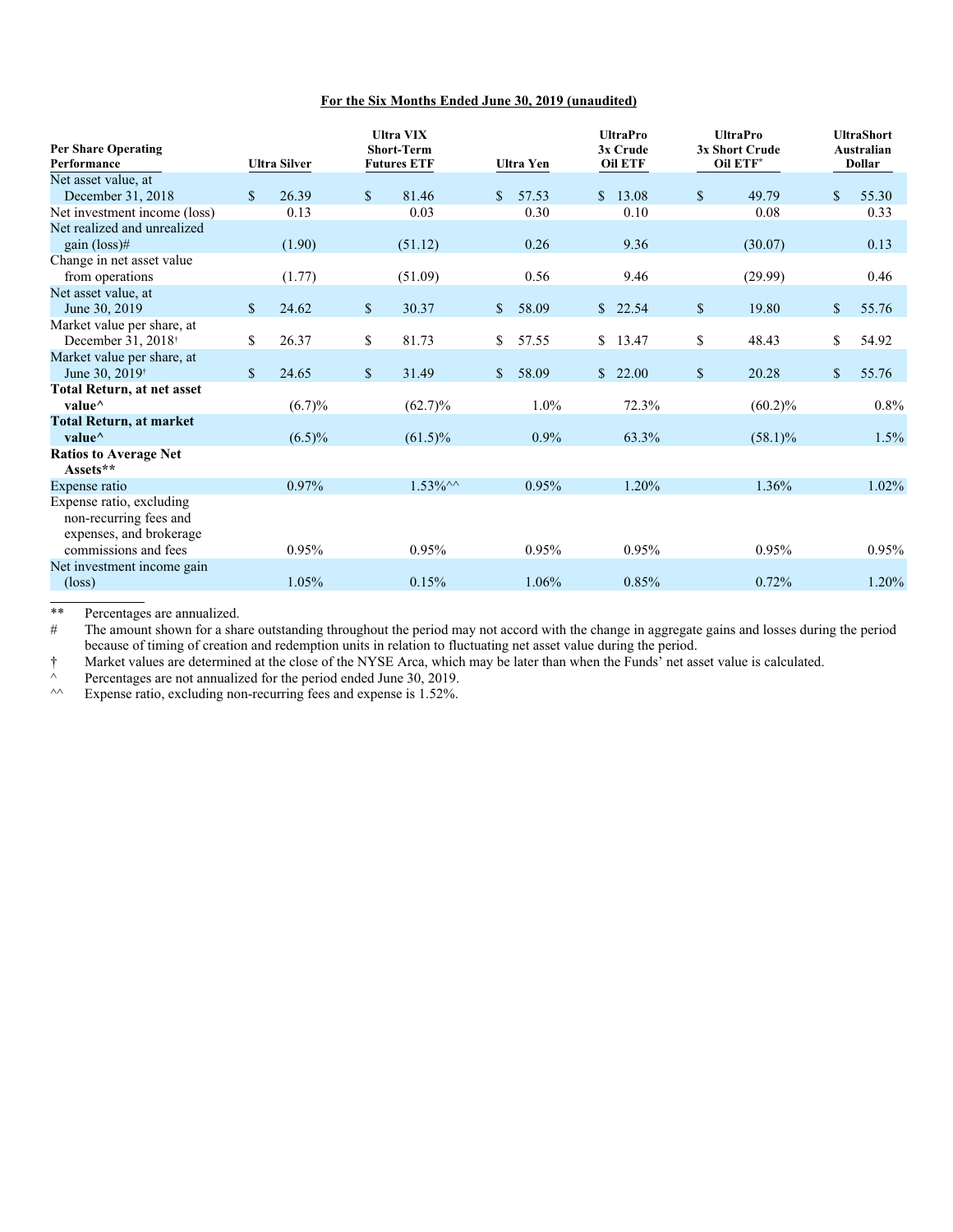# **For the Six Months Ended June 30, 2019 (unaudited)**

| <b>Per Share Operating</b><br>Performance                                    | <b>UltraShort</b><br><b>Bloomberg</b><br><b>Crude Oil</b> |              | <b>UltraShort</b><br>Bloomberg<br><b>Natural Gas</b> |              | <b>UltraShort</b><br>Euro |              | <b>UltraShort</b><br>Gold |              | <b>UltraShort</b><br><b>Silver</b> |              | <b>UltraShort</b><br>Yen |  |
|------------------------------------------------------------------------------|-----------------------------------------------------------|--------------|------------------------------------------------------|--------------|---------------------------|--------------|---------------------------|--------------|------------------------------------|--------------|--------------------------|--|
| Net asset value, at<br>December 31, 2018                                     | 29.79<br>$\mathbb{S}$                                     | $\mathbb{S}$ | 21.61                                                | $\mathbb{S}$ | 24.27                     | $\mathbb{S}$ | 73.28                     | $\mathbb{S}$ | 37.13                              | $\mathbb{S}$ | 73.89                    |  |
| Net investment income<br>$(\text{loss})$                                     | 0.10                                                      |              | 0.07                                                 |              | 0.16                      |              | 0.35                      |              | 0.17                               |              | 0.49                     |  |
| Net realized and<br>unrealized<br>gain (loss)#                               | (13.03)                                                   |              | 9.07                                                 |              | 0.96                      |              | (12.49)                   |              | 0.92                               |              | (0.92)                   |  |
| Change in net asset<br>value<br>from operations                              | (12.93)                                                   |              | 9.14                                                 |              | 1.12                      |              | (12.14)                   |              | 1.09                               |              | (0.43)                   |  |
| Net asset value, at<br>June 30, 2019                                         | $\mathbb{S}$<br>16.86                                     | $\mathbb S$  | 30.75                                                | $\mathbb{S}$ | 25.39                     | $\mathbb{S}$ | 61.14                     | $\mathbb{S}$ | 38.22                              | $\mathbb{S}$ | 73.46                    |  |
| Market value per share,<br>at<br>December 31, 2018 <sup>†</sup>              | \$<br>29.28                                               | \$           | 21.22                                                | \$           | 24.25                     | \$           | 72.84                     | \$           | 37.10                              | \$           | 73.86                    |  |
| Market value per share,<br>at                                                |                                                           |              |                                                      |              |                           |              |                           |              |                                    |              |                          |  |
| June 30, 2019 <sup>†</sup><br><b>Total Return, at net</b><br>asset<br>value^ | $\mathbb{S}$<br>17.12<br>$(43.4)\%$                       | $\mathbb{S}$ | 30.58<br>42.3%                                       | $\mathbb{S}$ | 25.34<br>4.6%             | $\mathbf S$  | 61.10<br>$(16.6)\%$       | $\mathbb{S}$ | 38.18<br>2.9%                      | $\mathbb{S}$ | 73.46<br>$(0.6)\%$       |  |
| <b>Total Return, at</b><br>market<br>value^                                  | $(41.5)\%$                                                |              | 44.1%                                                |              | 4.5%                      |              | $(16.1)\%$                |              | 2.9%                               |              | $(0.5)\%$                |  |
| <b>Ratios to Average Net</b><br>Assets**                                     |                                                           |              |                                                      |              |                           |              |                           |              |                                    |              |                          |  |
| Expense ratio                                                                | 1.03%                                                     |              | 1.49%                                                |              | 0.95%                     |              | 0.97%                     |              | 1.00%                              |              | 0.95%                    |  |
| Expense ratio,<br>excluding brokerage<br>commissions and<br>fees             | 0.95%                                                     |              | 0.95%                                                |              | 0.95%                     |              | 0.95%                     |              | 0.95%                              |              | 0.95%                    |  |
| Net investment income<br>gain (loss)                                         | 1.07%                                                     |              | 0.60%                                                |              | 1.28%                     |              | 1.00%                     |              | 0.89%                              |              | 1.32%                    |  |

\*\* Percentages are annualized.<br># The amount shown for a sha

The amount shown for a share outstanding throughout the period may not accord with the change in aggregate gains and losses during the period because of timing of creation and redemption units in relation to fluctuating net asset value during the period.

 $\dagger$  Market values are determined at the close of the NYSE Arca, which may be later than when the Funds<sup>7</sup> net asset value is calculated.<br>Percentages are not annualized for the period ended June 30, 2019.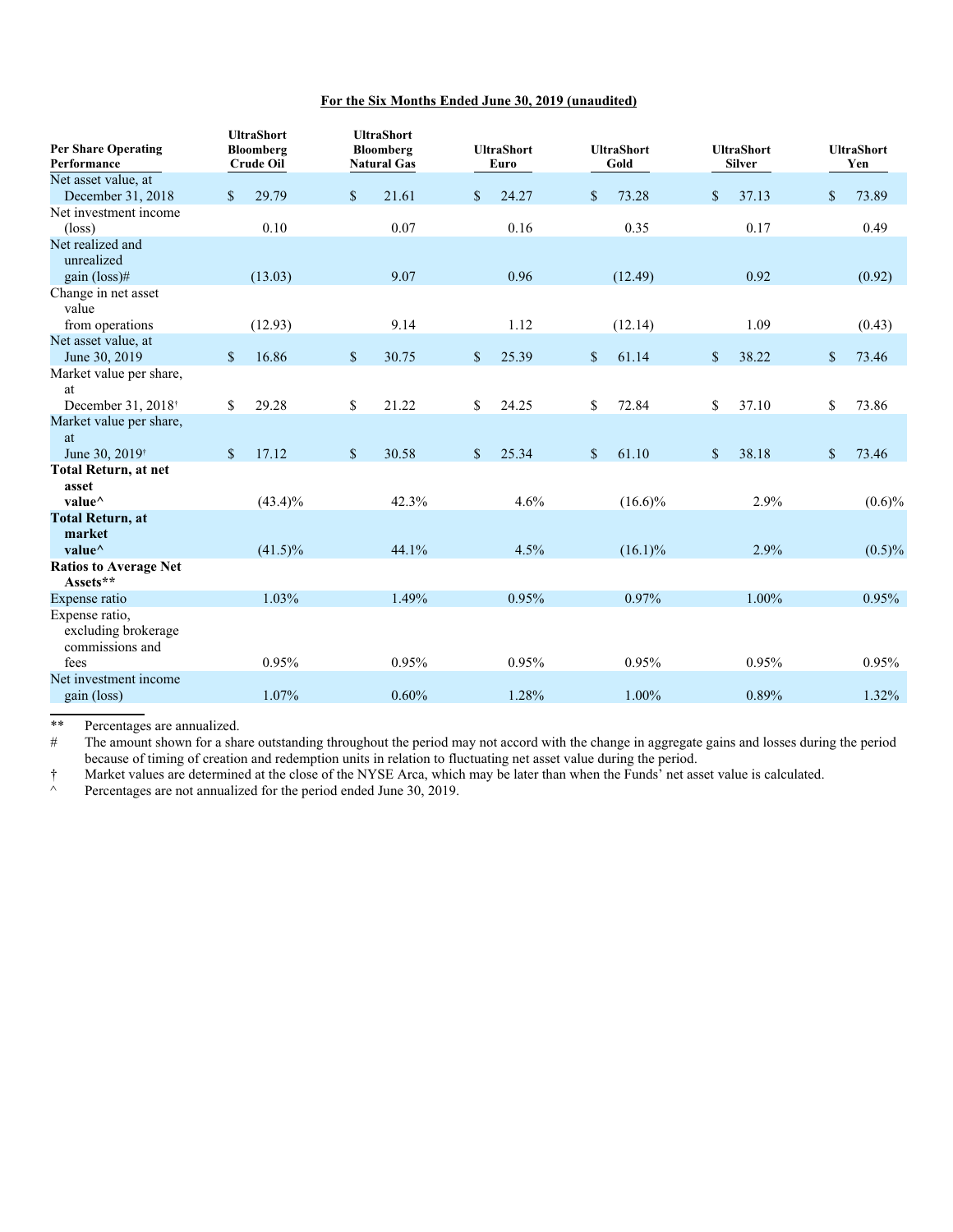# **For the Six Months Ended June 30, 2019 (unaudited)**

| <b>Per Share Operating</b>                     |              |                                 |                                   |  |  |
|------------------------------------------------|--------------|---------------------------------|-----------------------------------|--|--|
| Performance                                    |              | <b>VIX Mid-Term Futures ETF</b> | <b>VIX Short-Term Futures ETF</b> |  |  |
| Net asset value, at                            |              |                                 |                                   |  |  |
| December 31, 2018                              | \$           | 26.65                           | \$<br>38.58                       |  |  |
| Net investment income (loss)                   |              | 0.14                            | 0.15                              |  |  |
| Net realized and unrealized                    |              |                                 |                                   |  |  |
| $gain$ (loss)#                                 |              | (5.37)                          | (17.87)                           |  |  |
| Change in net asset value                      |              |                                 |                                   |  |  |
| from operations                                |              | (5.23)                          | (17.72)                           |  |  |
| Net asset value, at                            |              |                                 |                                   |  |  |
| June 30, 2019                                  | $\mathbb{S}$ | 21.42                           | \$<br>20.86                       |  |  |
| Market value per share, at                     |              |                                 |                                   |  |  |
| December 31, 2018 <sup>†</sup>                 | \$           | 26.74                           | \$<br>38.61                       |  |  |
| Market value per share, at                     |              |                                 |                                   |  |  |
| June 30, 2019 <sup>t</sup>                     | $\mathbb{S}$ | 21.63                           | \$<br>21.40                       |  |  |
| <b>Total Return, at net asset</b>              |              |                                 |                                   |  |  |
| $value^{\wedge}$                               |              | $(19.6)\%$                      | $(45.9)\%$                        |  |  |
| <b>Total Return, at market</b>                 |              |                                 |                                   |  |  |
| value $\wedge$                                 |              | $(19.1)\%$                      | $(44.6)\%$                        |  |  |
| <b>Ratios to Average Net</b>                   |              |                                 |                                   |  |  |
| Assets**                                       |              |                                 |                                   |  |  |
| Expense ratio                                  |              | $0.94\%$                        | $0.94\%$                          |  |  |
| Expense ratio, excluding brokerage commissions |              |                                 |                                   |  |  |
| and fees                                       |              | $0.85\%$                        | $0.85\%$                          |  |  |
| Net investment income gain (loss)              |              | 1.28%                           | $1.20\%$                          |  |  |
|                                                |              |                                 |                                   |  |  |

\*\* Percentages are annualized.<br># The amount shown for a sha The amount shown for a share outstanding throughout the period may not accord with the change in aggregate gains and losses during the period because of timing of creation and redemption units in relation to fluctuating net asset value during the period.

† Market values are determined at the close of the NYSE Arca, which may be later than when the Funds<sup>5</sup> net asset value is calculated.<br>Percentages are not annualized for the period ended June 30, 2019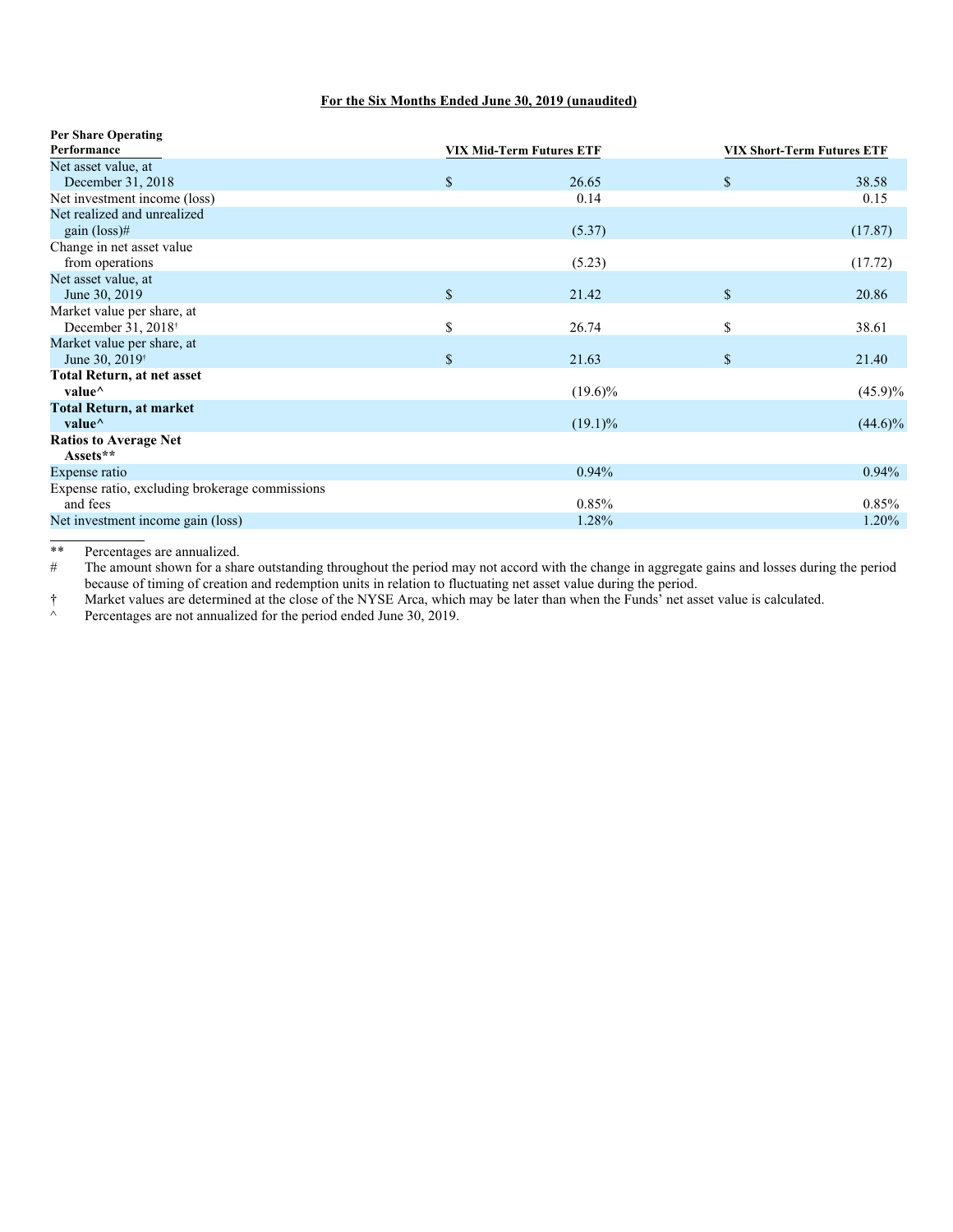### **NOTE 8 – RISK**

### **Correlation and Compounding Risk**

The Geared Funds do not seek to achieve their stated investment objective over a period of time greater than a single day (as measured from NAV calculation time to NAV calculation time). The return of a Geared Fund for a period longer than a single day is the result of its return for each day compounded over the period and usually will differ in amount and possibly even direction from one-half the inverse (-0.5x), the inverse (-1x), two times the inverse  $(-2x)$ , three times the inverse  $(-3x)$ , one and one-half times  $(1.5x)$  the return, two times  $(2x)$  of the return or three times of the return  $(3x)$  of the Geared Fund's benchmark for the period. A Geared Fund will lose money if its benchmark performance is flat over time, and it is possible for a Geared Fund to lose money over time even if the performance of its benchmark increases (or decreases in the case of Short, UltraShort and UltraPro Short Funds), as a result of daily rebalancing, the benchmark's volatility, compounding, and other factors. Compounding is the cumulative effect of applying investment gains and losses and income to the principal amount invested over time. Gains or losses experienced over a given period will increase or reduce the principal amount invested from which the subsequent period's returns are calculated. The effects of compounding will likely cause the performance of a Geared Fund to differ from the Geared Fund's stated multiple times the return of its benchmark for the same period. The effect of compounding becomes more pronounced as benchmark volatility and holding period increase. The impact of compounding will impact each shareholder differently depending on the period of time an investment in a Geared Fund is held and the volatility of the benchmark during the holding period of an investment in the Geared Fund. Longer holding periods, higher benchmark volatility, inverse exposure and greater leverage each affect the impact of compounding on a Geared Fund's returns. Daily compounding of a Geared Fund's investment returns can dramatically and adversely affect its longer-term performance during periods of high volatility. Volatility may be at least as important to a Geared Fund's return for a period as the return of the Geared Fund's underlying benchmark. The Matching VIX Funds seek to achieve their stated investment objective over time.

Each Ultra, UltraShort, UltraPro and UltraPro Short Fund uses leverage and should produce daily returns that are more volatile than that of its benchmark. For example, the daily return of an Ultra or UltraPro Fund with a 1.5x or 2x or 3x multiple should be approximately one and one-half or two or three times as volatile on a daily basis as is the return of a fund with an objective of matching the same benchmark. The daily return of an UltraShort or UltraPro Short Fund is designed to return two times the inverse  $(-2x)$  or three times the inverse  $(-3x)$  of the return that would be expected of a fund with an objective of matching the same benchmark. The Geared Funds are not appropriate for all investors and present significant risks not applicable to other types of funds. The Leveraged Funds use leverage and are riskier than similarly benchmarked exchange-traded funds that do not use leverage. An investor should only consider an investment in a Geared Fund if he or she understands the consequences of seeking daily leveraged, daily inverse or daily inverse leveraged investment results. Shareholders who invest in the Funds should actively manage and monitor their investments, as frequently as daily.

While the Funds seek to meet their investment objectives, there is no guarantee they will do so. Factors that may affect a Fund's ability to meet its investment objective include: (1) the Sponsor's ability to purchase and sell Financial Instruments in a manner that correlates to a Fund's objective; (2) an imperfect correlation between the performance of Financial Instruments held by a Fund and the performance of the applicable benchmark; (3) bid-ask spreads on such Financial Instruments; (4) fees, expenses, transaction costs, financing costs associated with the use of Financial Instruments and commission costs; (5) holding or trading instruments in a market that has become illiquid or disrupted; (6) a Fund's Share prices being rounded to the nearest cent and/or valuation methodology; (7) changes to a benchmark Index that are not disseminated in advance; (8) the need to conform a Fund's portfolio holdings to comply with investment restrictions or policies or regulatory or tax law requirements; (9) early and unanticipated closings of the markets on which the holdings of a Fund trade, resulting in the inability of the Fund to execute intended portfolio transactions; (10) accounting standards; and (11) differences caused by a Fund obtaining exposure to only a representative sample of the components of a benchmark, over weighting or under weighting certain components of a benchmark or obtaining exposure to assets that are not included in a benchmark.

A number of factors may affect a Geared Fund's ability to achieve a high degree of correlation with its benchmark, and there can be no guarantee that a Fund will achieve a high degree of correlation. Failure to achieve a high degree of correlation may prevent a Geared Fund from achieving its investment objective. In order to achieve a high degree of correlation with their underlying benchmarks, the Geared Funds seek to rebalance their portfolios daily to keep exposure consistent with their investment objectives. Being materially under- or over-exposed to the benchmark may prevent such Geared Funds from achieving a high degree of correlation with such benchmark. Market disruptions or closure, large amounts of assets into or out of the Geared Funds, regulatory restrictions, extreme market volatility, and other factors will adversely affect such Funds' ability to adjust exposure to requisite levels. The target amount of portfolio exposure is impacted dynamically by the benchmarks' movements during each day. Other things being equal, more significant movement in the value of its benchmark up or down will require more significant adjustments to a Fund's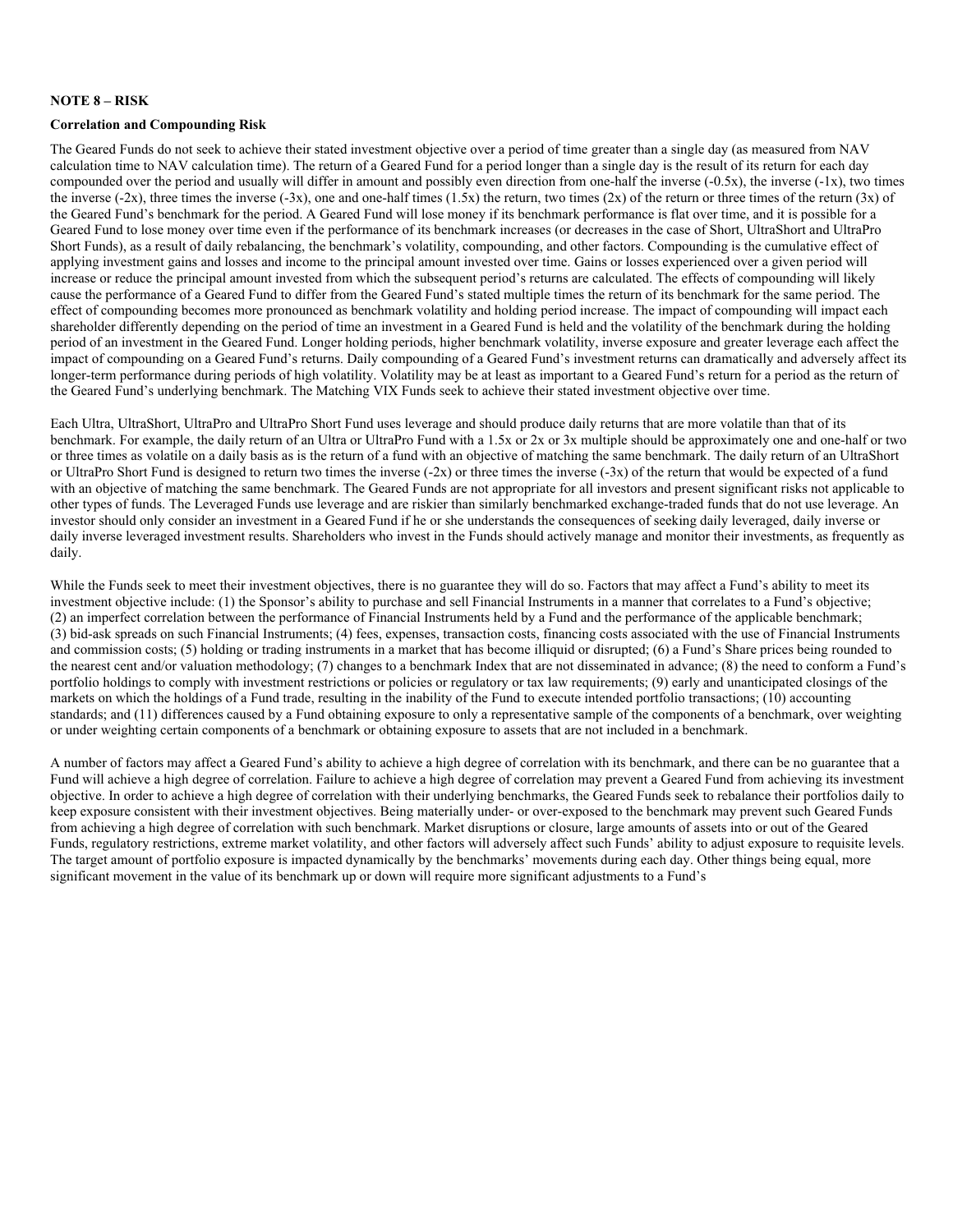portfolio. Because of this, it is unlikely that the Geared Funds will be perfectly exposed (i.e., -0.5x, -1x, -2x, -3x, 1.5x, 2x, or 3x as applicable) to its benchmark at the end of each day, and the likelihood of being materially under- or over-exposed is higher on days when the benchmark levels are volatile near the close of the trading day.

Each Geared Fund seeks to rebalance its portfolio on a daily basis. The time and manner in which a Geared Fund rebalances its portfolio may vary from day to day depending upon market conditions and other circumstances at the discretion of the Sponsor. Unlike other funds that do not rebalance their portfolios as frequently, each Geared Fund may be subject to increased trading costs associated with daily portfolio rebalancing in order to maintain appropriate exposure to the underlying benchmarks.

# **Counterparty Risk**

Each Fund may use derivatives such as swap agreements and forward contracts (collectively referred to herein as "derivatives") in the manner described herein as a means to achieve their respective investment objectives. The use of derivatives by a Fund exposes the Fund to counterparty risks.

### Regulatory Treatment

Derivatives are generally traded in OTC markets and have only recently become subject to comprehensive regulation in the United States. Cash-settled forwards are generally regulated as "swaps", whereas physically settled forwards are generally not subject to regulation (in the case of commodities other than currencies) or subject to the federal securities laws (in the case of securities).

Title VII of the Dodd-Frank Act ("Title VII") created a regulatory regime for derivatives, with the CFTC responsible for the regulation of swaps and the SEC responsible for the regulation of "security-based swaps." The SEC requirements have largely yet to be made effective, but the CFTC requirements are largely in place. The CFTC requirements have included rules for some of the types of transactions in which the Funds will engage, including mandatory clearing and exchange trading, reporting, and margin for OTC swaps. Title VII also created new categories of regulated market participants, such as "swap dealers," "security-based swap dealers," "major swap participants," and "major security-based swap participants" who are, or will be, subject to significant new capital, registration, recordkeeping, reporting, disclosure, business conduct and other regulatory requirements. The regulatory requirements under Title VII continue to be developed and there may be further modifications that could materially and adversely impact the Funds, the markets in which a Fund trades and the counterparties with which the Fund engages in transactions.

As noted, the CFTC rules may not apply to all of the swap agreements and forward contracts entered into by the Funds. Investors, therefore, may not receive the protection of CFTC regulation or the statutory scheme of "the Commodity Exchange Act (the "CEA") in connection with each Fund's swap agreements or forward contracts. The lack of regulation in these markets could expose investors to significant losses under certain circumstances, including in the event of trading abuses or financial failure by participants.

### Counterparty Credit Risk

The Funds will be subject to the credit risk of the counterparties to the derivatives. In the case of cleared derivatives, the Funds will have credit risk to the clearing corporation in a similar manner as the Funds would for futures contracts. In the case of OTC derivatives, the Funds will be subject to the credit risk of the counterparty to the transaction – typically a single bank or financial institution. As a result, a Fund is subject to increased credit risk with respect to the amount it expects to receive from counterparties to OTC derivatives entered into as part of that Fund's principal investment strategy. If a counterparty becomes bankrupt or otherwise fails to perform its obligations due to financial difficulties, a Fund could suffer significant losses on these contracts and the value of an investor's investment in a Fund may decline.

The Funds have sought to mitigate these risks by generally requiring that the counterparties for each Fund agree to post collateral for the benefit of the Fund, marked to market daily, subject to certain minimum thresholds. However, there are no limitations on the percentage of assets each Fund may invest in swap agreements or forward contracts with a particular counterparty. To the extent any such collateral is insufficient or there are delays in accessing the collateral, the Funds will be exposed to counterparty risk as described above, including possible delays in recovering amounts as a result of bankruptcy proceedings. The Funds typically enter into transactions only with major global financial institutions.

OTC derivatives of the type that may be utilized by the Funds are generally less liquid than futures contracts because they are not traded on an exchange, do not have uniform terms and conditions, and are generally entered into based upon the creditworthiness of the parties and the availability of credit support, such as collateral, and in general, are not transferable without the consent of the counterparty. These agreements contain various conditions, events of default, termination events, covenants and representations. The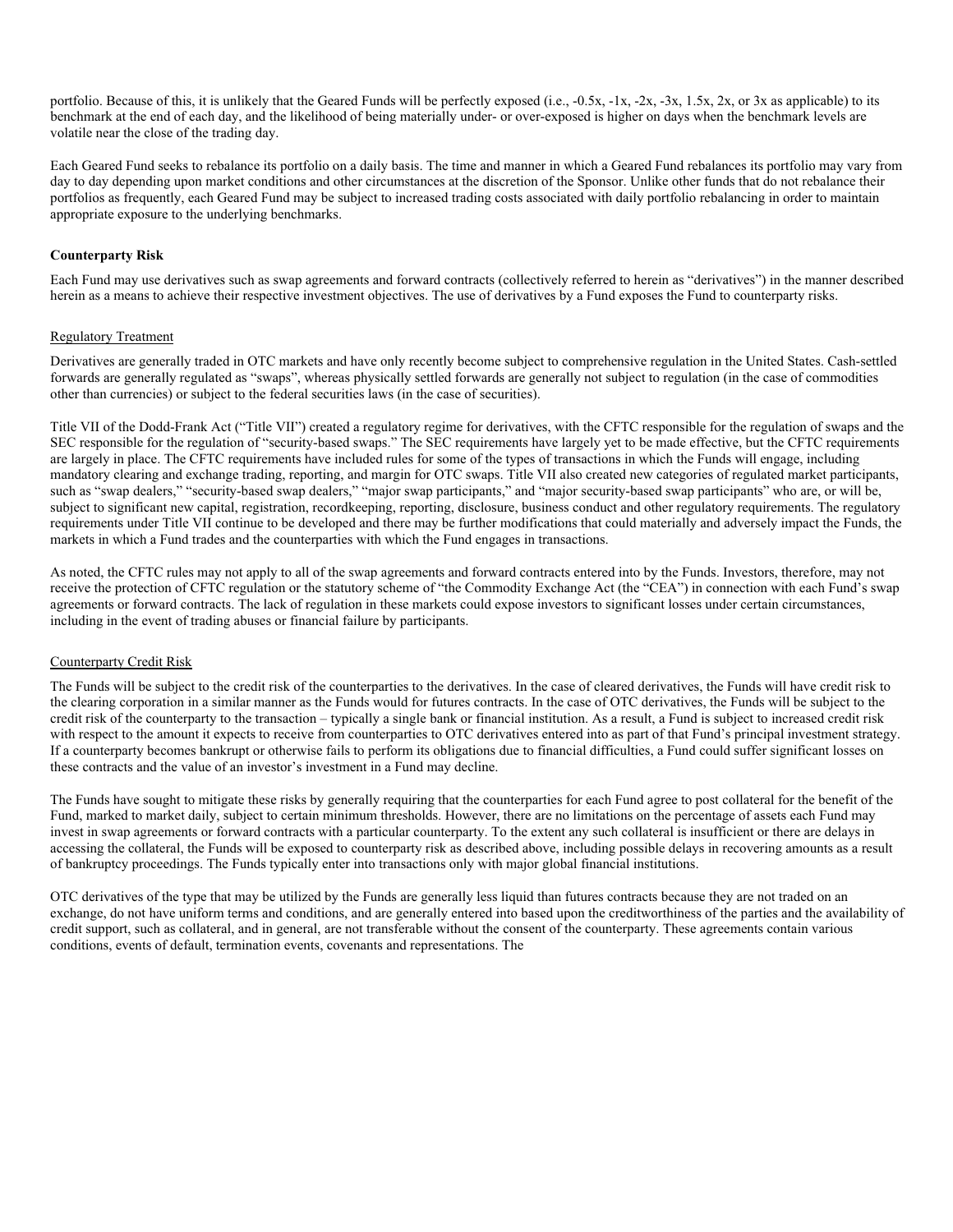triggering of certain events or the default on certain terms of the agreement could allow a party to terminate a transaction under the agreement and request immediate payment in an amount equal to the net positions owed to the party under the agreement. For example, if the level of the Fund's benchmark has a dramatic intraday move that would cause a material decline in the Fund's NAV, the terms of the swap may permit the counterparty to immediately close out the transaction with the Fund. In that event, it may not be possible for the Fund to enter into another swap or to invest in other Financial Instruments necessary to achieve the desired exposure consistent with the Fund's objective. This, in turn, may prevent the Fund from achieving its investment objective, particularly if the level of the Fund's benchmark reverses all or part of its intraday move by the end of the day.

In addition, cleared derivatives benefit from daily marking-to-market and settlement, and segregation and minimum capital requirements applicable to intermediaries. To the extent the Fund enters into cleared swap transactions, the Fund will deposit collateral with a FCM in cleared swaps customer accounts, which are required by CFTC regulations to be separate from its proprietary collateral posted for cleared swaps transactions. Cleared swap customer collateral is subject to regulations that closely parallel the regulations governing customer segregated funds for futures transactions but provide certain additional protections to cleared swaps collateral in the event of a clearing broker or clearing broker customer default. For example, in the event of a default of both the clearing broker and a customer of the clearing broker, a clearing house is only permitted to access the cleared swaps collateral in the legally separate (but operationally comingled) account of the defaulting cleared swap customer of the clearing broker, as opposed to the treatment of customer segregated funds, under which the clearing house may access all of the commingled customer segregated funds of a defaulting clearing broker. Derivatives entered into directly between two counterparties do not necessarily benefit from such protections, particularly if entered into with an entity that is not registered as a "swap dealer" with the CFTC. This exposes the Funds to the risk that a counterparty will not settle a transaction in accordance with its terms and conditions because of a dispute over the terms of the contract (whether or not bona fide) or because of a credit or liquidity problem, thus causing the Funds to suffer a loss.

The Sponsor regularly reviews the performance of its counterparties for, among other things, creditworthiness and execution quality. In addition, the Sponsor periodically considers the addition of new counterparties and the counterparties used by a Fund may change at any time. Each day, the Funds disclose their portfolio holdings as of the prior Business Day. Each Fund's portfolio holdings identifies its counterparties, as applicable. This portfolio holdings information may be accessed through the web on the Sponsor's website at www.ProShares.com.

Each counterparty and/or any of its affiliates may be an Authorized Participant or shareholder of a Fund, subject to applicable law.

The counterparty risk for cleared derivatives transactions is generally lower than for OTC derivatives. Once a transaction is cleared, the clearing organization is substituted and is a Fund's counterparty on the derivative. The clearing organization guarantees the performance of the other side of the derivative. Nevertheless, some risk remains, as there is no assurance that the clearing organization, or its members, will satisfy its obligations to a Fund.

#### **Leverage Risk**

The Leveraged Funds may utilize leverage in seeking to achieve their respective investment objectives and will lose more money in market environments adverse to their respective daily investment objectives than funds that do not employ leverage. The use of leveraged and/or inverse leveraged positions increases the risk of total loss of an investor's investment, even over periods as short as a single day.

For example, because the UltraShort Funds and Ultra Funds (except for the Ultra VIX Short-Term Futures ETF which includes a one and one-half times multiplier) include a two times the inverse (-2x), or a two times (2x) multiplier, a single-day movement in the relevant benchmark approaching 50% at any point in the day could result in the total loss or almost total loss of an investor's investment if that movement is contrary to the investment objective of the Fund in which an investor has invested, even if such Fund's benchmark subsequently moves in an opposite direction, eliminating all or a portion of the movement. For the UltraPro Fund and UltraPro Short Fund, because the Funds include a three times  $(3x)$  or three times the inverse  $(-3x)$ multiplier, a single day movement in the benchmark approaching 33% at any point in the day could result in the total loss or almost total loss of an investor's investment if that movement is contrary to the investment objective of the Fund in which an investor has invested, even if the benchmark subsequently moves in an opposite direction, eliminating all or a portion of the movement. This would be the case with downward single-day or intraday movements in the underlying benchmark of an Ultra Fund and UltraPro Fund or upward single-day or intraday movements in the benchmark of an UltraShort Fund and UltraPro Short Fund, even if the underlying benchmark maintains a level greater than zero at all times.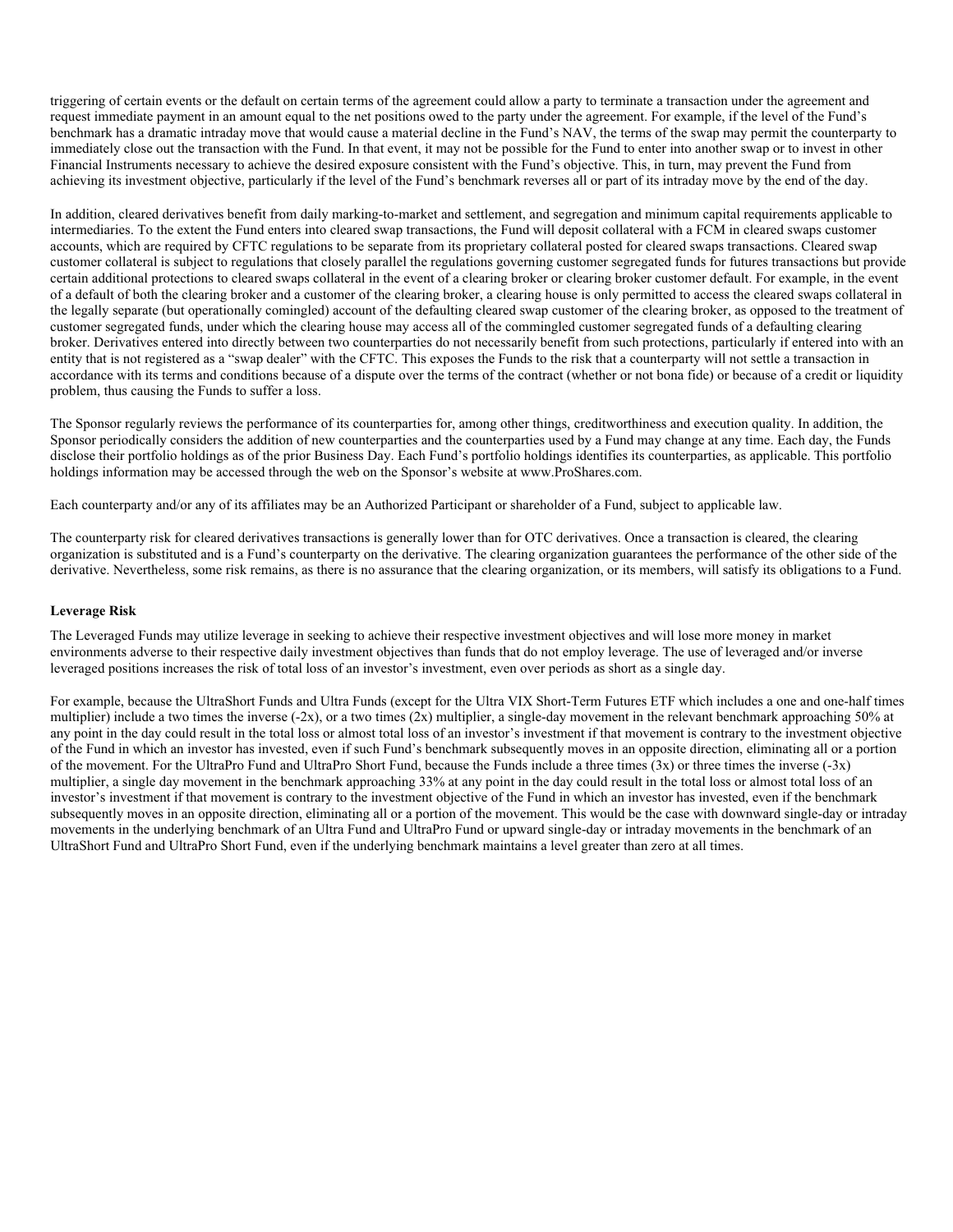# **Liquidity Risk**

Financial Instruments cannot always be liquidated at the desired price. It is difficult to execute a trade at a specific price when there is a relatively small volume of buy and sell orders in a market. A market disruption can also make it difficult to liquidate a position or find a swap or forward contract counterparty at a reasonable cost. Market illiquidity may cause losses for the Funds. The large size of the positions which the Funds may acquire increases the risk of illiquidity by both making their positions more difficult to liquidate and increasing the losses incurred while trying to do so. Any type of disruption or illiquidity will potentially be exacerbated due to the fact that the Funds will typically invest in Financial Instruments related to one benchmark, which in many cases is highly concentrated.

### **"Contango" and "Backwardation" Risk**

In Funds that hold futures contracts, as the futures contracts near expiration, they are generally replaced by contracts that have a later expiration. Thus, for example, a contract purchased and held in November 2018 may specify a January 2019 expiration. As that contract nears expiration, it may be replaced by selling the January 2019 contract and purchasing the contract expiring in March 2019. This process is referred to as "rolling." Rolling may have a positive or negative impact on performance. For example, historically, the prices of certain types of futures contracts have frequently been higher for contracts with shorter-term expirations than for contracts with longer-term expirations, which is referred to as "backwardation." In these circumstances, absent other factors, the sale of the January 2019 contract would take place at a price that is higher than the price at which the March 2019 contract is purchased, thereby creating a gain in connection with rolling. While certain types of futures contracts have historically exhibited consistent periods of backwardation, backwardation will likely not exist in these markets at all times. The presence of contango (where prices of contracts are higher in the distant delivery months than in the nearer delivery months due to the costs of long-term storage of a physical commodity prior to delivery or other factors) in certain futures contracts at the time of rolling would be expected to adversely affect an Ultra Fund, an UltraPro Fund or a Matching VIX Fund that invests in such futures, and positively affect a Short Fund, an UltraShort Fund or an UltraPro Short Fund that invests in such futures. Similarly, the presence of backwardation in certain futures contracts at the time of rolling such contracts would be expected to adversely affect the Short Funds, UltraShort Funds, and UltraPro Short Funds, and positively affect the Ultra Funds, UltraPro Funds and Matching VIX Funds.

Since the introduction of VIX futures contracts, there have frequently been periods where VIX futures prices reflect higher expected volatility levels further out in time. This can result in a loss from "rolling" the VIX futures to maintain the constant weighted average maturity of the applicable VIX Futures Index. Losses from exchanging a lower priced VIX future for a higher priced longer-term future in the rolling process would adversely affect the value of each VIX Futures Index and, accordingly, decrease the return of the Ultra VIX Short-Term Futures ETF and the Matching VIX Funds.

Gold and silver have historically exhibited persistent "contango" markets rather than backwardation. Natural gas, like crude oil, moves in and out of backwardation and contango but historically has been in contango most commonly.

### **Change to Investment Strategies**

In anticipation of the benchmark's upcoming roll, and in order to help manage the impact of recent extraordinary conditions and volatility in the markets for crude oil and related Financial Instruments, each Oil Fund adjusted its portfolio exposure as described below.

- By the close of business on Tuesday, June 30, 2020, each Oil Fund had transitioned approximately half of its exposure to the September 2020 WTI crude oil futures contract into exposure to the October 2020 WTI crude oil futures contract. As a result of this transition, each Fund had approximately 1/3 of its portfolio exposed to the September 2020 WTI crude oil futures contract, approximately 1/3 of its portfolio exposed to the October 2020 WTI crude oil futures contract, and approximately 1/3 of its portfolio exposed to the December 2020 WTI crude oil futures contract on the close of business on Tuesday, June 30, 2020.
- In addition, by the close of business on Wednesday, July 1, 2020, each Oil Fund had transitioned the remaining portion of its exposure to the September 2020 WTI crude oil futures contract into exposure to the November 2020 WTI crude oil futures contract. As a result of this transition, each Fund had approximately 1/3 of its portfolio exposed to the October 2020 WTI crude oil futures contract, approximately 1/3 of its portfolio exposed to the November 2020 WTI crude oil futures contract, and approximately 1/3 of its portfolio exposed to the December 2020 WTI crude oil futures contract on the close of business on Wednesday, July 1, 2020.

Following this portfolio transition each Oil Fund had exposure to WTI crude oil futures contracts that are not included in the current benchmark. The performance of each Fund should not be expected to correspond to two times  $(2x)$ , or two times the inverse  $(-2x)$ , as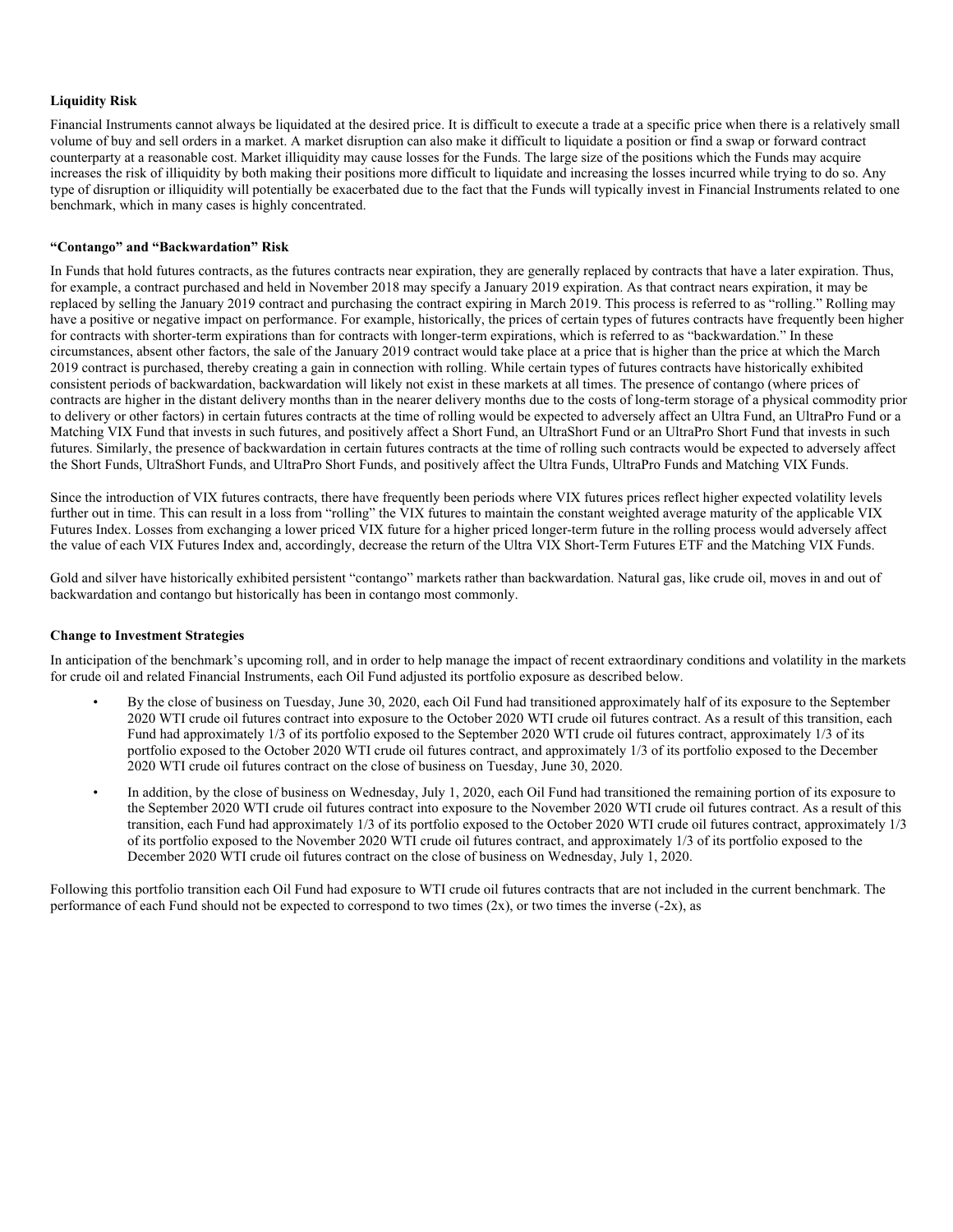applicable, of the daily performance of its current benchmark. Each Fund's performance could differ significantly from its stated investment objective.

In addition, to the extent an Oil Fund has exposure to a longer-dated WTI crude oil futures contract (e.g., October, November and December 2020 instead of September 2020), the performance of the Fund may be expected to deviate to a greater extent from the "spot" price of WTI crude oil (which the Fund does not seek to track) than if the Fund had exposure to a shorter-dated futures contract. WTI crude oil futures contracts (and thus each Fund) typically perform very differently from the "spot" price of WTI crude oil. The performance of each Fund therefore will very likely differ in amount, and possibly even direction, from the performance of the "spot" price of WTI crude oil.

There can be no guarantee that each Oil Fund will be able to implement the strategies described above or in its Prospectus, continue to use such strategies, or that such strategies will be beneficial. Recent global developments affecting crude oil markets and the markets for crude oil futures contracts have dramatically increased volatility and increased the likelihood of investors suffering significant or total loss from crude oil-related investments, including an investment in a Fund.

### **Change to new Benchmark Index**

Each Oil Fund intends to change its benchmark from the Bloomberg WTI Crude Oil Subindex<sup>SM</sup> to the Bloomberg Commodity Balanced WTI Crude Oil Index<sup>SM</sup> ("New Crude Oil Benchmark"). In order for the Funds to implement this change, the SEC must approve changes to the NYSE's listing rules applicable to the Funds. On July 31, 2020, the NYSE filed a listing rule change request with the SEC. If the SEC approves the listing rule changes, each Fund will change its benchmark and thereafter will seek daily investment results, before fees and expenses, that correspond to the New Crude Oil Benchmark's performance times the stated multiple in the Fund's investment objective. Although the Sponsor expects that the SEC will approve the listing rule changes, there can be no assurance that the SEC does so.

The New Benchmark aims to track the performance of three separate contract schedules for WTI Crude Oil futures. One third of the New Benchmark follows a monthly roll schedule two months beyond the nearby contract. The second third of the New Benchmark follows a June annual roll schedule, while the remaining third follows a December annual roll schedule. The New Benchmark weights are equally reset semi-annually in the months of March and September on close of the first business day. The weighting of the futures contracts included in the New Benchmark is allowed to drift between the semi-annual reset dates. The New Benchmark is not linked to the "spot" price of WTI crude oil.

The methodology for determining the composition of the New Benchmark and for calculating its level may be changed at any time by Bloomberg without notice. The daily performance of the New Benchmark is published by Bloomberg Finance L.P. and is available under the Bloomberg ticker symbol: BCBCLI Index.

### **Natural Disaster/Epidemic Risk**

Natural or environmental disasters, such as earthquakes, fires, floods, hurricanes, tsunamis and other severe weather-related phenomena generally, and widespread disease, including pandemics and epidemics (for example, the novel coronavirus COVID-19), have been and can be highly disruptive to economies and markets and have recently led, and may continue to lead, to increased market volatility and significant market losses. Such natural disaster and health crises could exacerbate political, social, and economic risks previously mentioned, and result in significant breakdowns, delays, shutdowns, social isolation, and other disruptions to important global, local and regional supply chains affected, with potential corresponding results on the operating performance of the Funds and their investments. A climate of uncertainty and panic, including the contagion of infectious viruses or diseases, may adversely affect global, regional, and local economies and reduce the availability of potential investment opportunities, and increases the difficulty of performing due diligence and modeling market conditions, potentially reducing the accuracy of financial projections. Under these circumstances, the Funds may have difficulty achieving their investment objectives which may adversely impact performance. Further, such events can be highly disruptive to economies and markets, significantly disrupt the operations of individual companies (including, but not limited to, the Funds' Sponsor and third party service providers), sectors, industries, markets, securities and commodity exchanges, currencies, interest and inflation rates, credit ratings, investor sentiment, and other factors affecting the value of the Funds' investments. These factors can cause substantial market volatility, exchange trading suspensions and closures and can impact the ability of the Funds to complete redemptions and otherwise affect Fund performance and Fund trading in the secondary market. A widespread crisis may also affect the global economy in ways that cannot necessarily be foreseen at the current time. How long such events will last and whether they will continue or recur cannot be predicted. Impacts from these events could have significant impact on a Fund's performance, resulting in losses to your investment.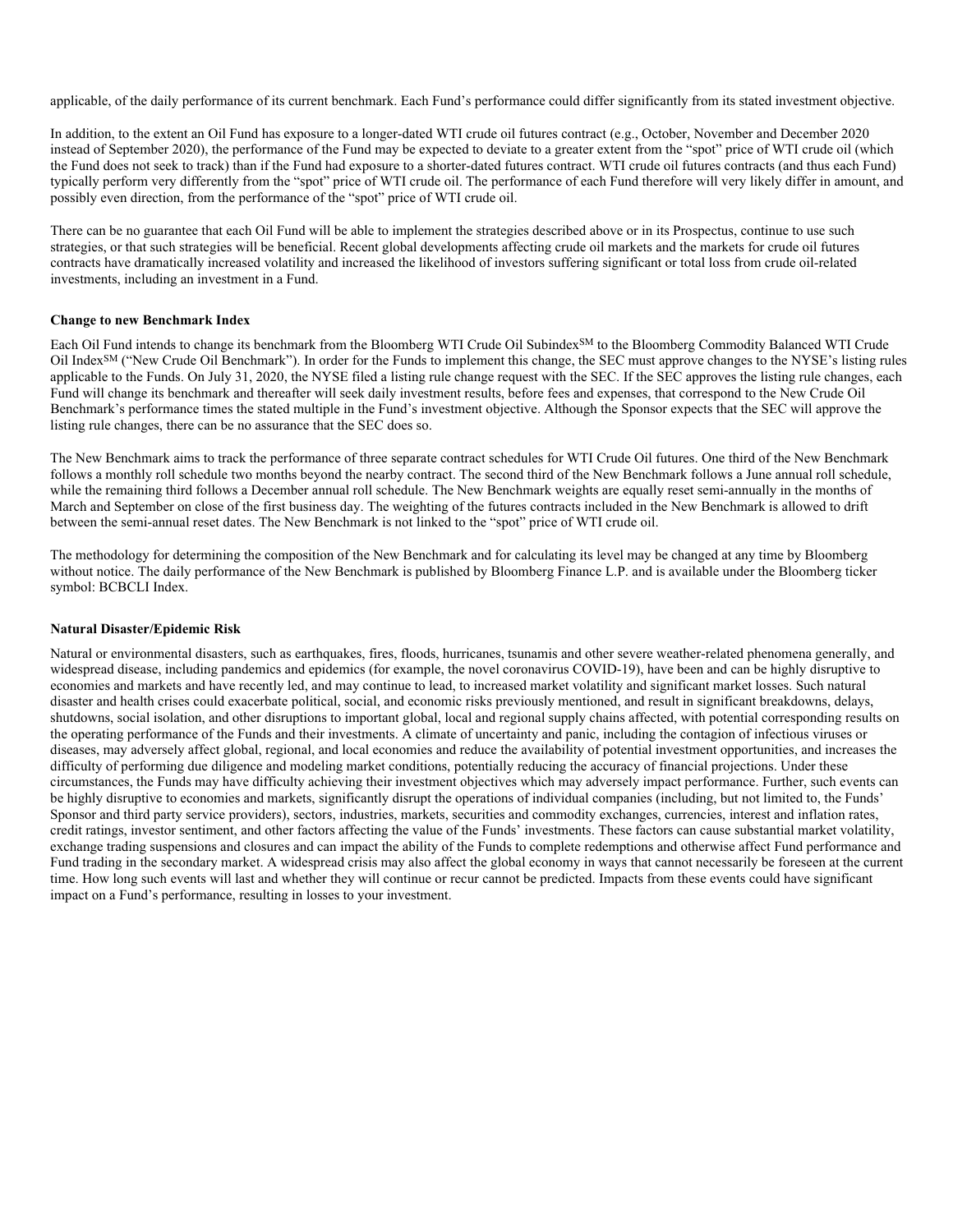Risk that Current Assumptions and Expectations Could Become Outdated As a Result of Global Economic Shocks

The onset of the novel coronavirus (COVID-19) has caused significant shocks to global financial markets and economies, with many governments taking extreme actions to slow and contain the spread of COVID-19. These actions have had, and likely will continue to have, a severe economic impact on global economies as economic activity in some instances has essentially ceased. Financial markets across the globe are experiencing severe distress at least equal to what was experienced during the global financial crisis in 2008. In March 2020, U.S. equity markets entered a bear market in the fastest such move in the history of U.S. financial markets. Contemporaneous with the onset of the COVID-19 pandemic in the US, oil experienced shocks to supply and demand, impacting the price and volatility of oil. The global economic shocks being experienced as of the date hereof may cause the underlying assumptions and expectations of the Funds to become outdated quickly or inaccurate, resulting in significant losses.

### **NOTE 9 – SUBSEQUENT EVENTS**

Management has evaluated the possibility of subsequent events existing in the Trust's and the Funds' financial statements through the date the financial statements were issued. Management has determined that there are no material events that would require disclosure in the Trust's or the Funds' financial statements through this date.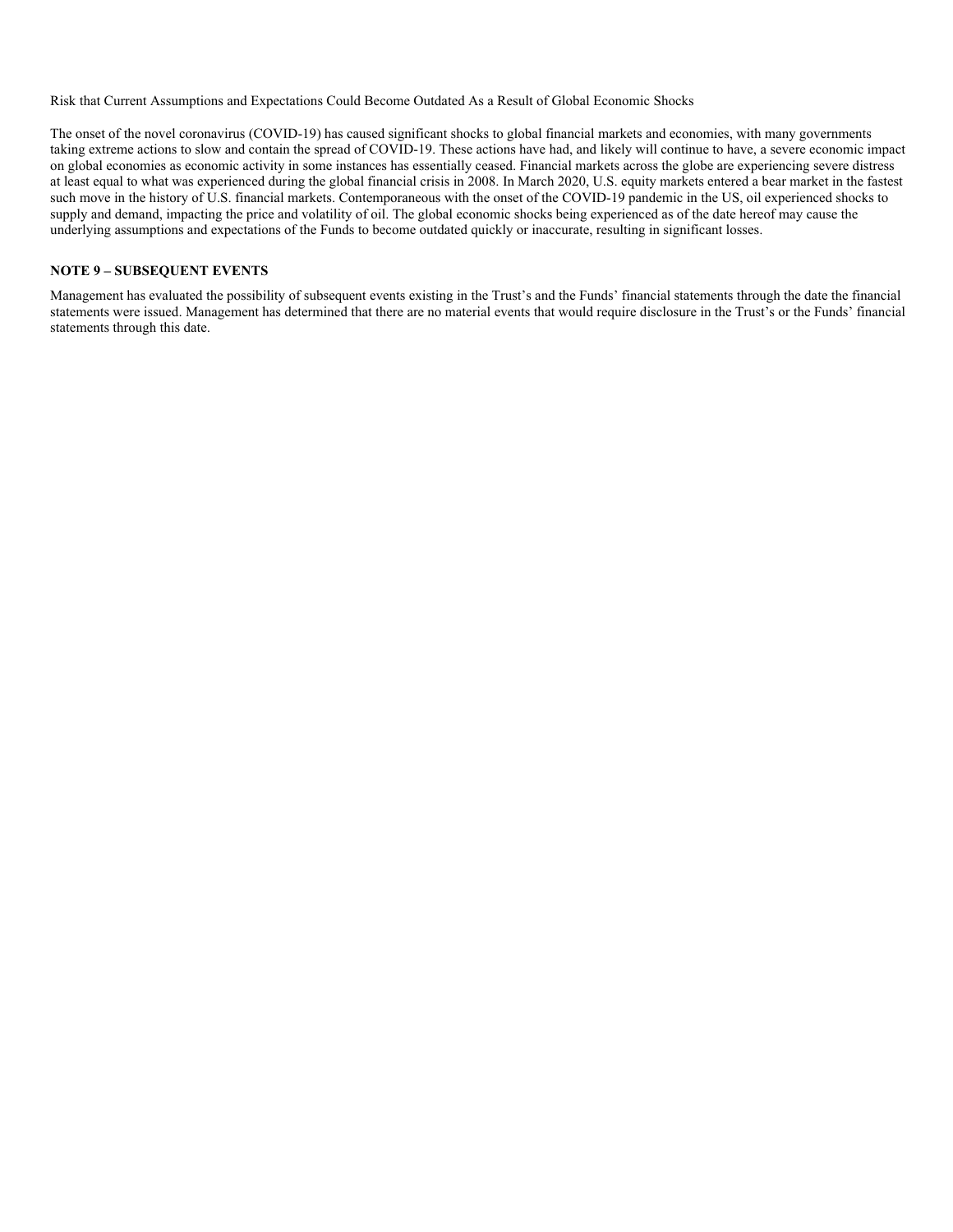### **Item 2. Management's Discussion and Analysis of Financial Condition and Results of Operations.**

*This information should be read in conjunction with the financial statements and notes to the financial statements included with this Quarterly Report on Form 10-Q. The discussion and analysis that follows may contain statements that relate to future events or future performance. In some cases, such forward-looking statements can be identified by terminology such as "will," "may," "should," "expect," "plan," "anticipate," "believe," "estimate,"*  "predict," "potential," "intend," "project," "seek" or the negative of these terms or other comparable terminology. None of the Trust, the Sponsor, the *Trustee, or the Administrator assumes responsibility for the accuracy or completeness of any forward-looking statements. Except as expressly required by federal securities laws, none of the Trust, the Sponsor, the Trustee, or the Administrator is under a duty to update any of the forward-looking statements to conform such statements to actual results or to a change in expectations or predictions.* 

*Because forward-looking statements relate to the future, they are subject to inherent uncertainties, risk and changes in circumstances that are difficult to predict and many of which are outside of the Funds' control. The Funds' forward-looking statements are not guarantees of future results and conditions and important factors, risks and uncertainties in the markets for financial instruments that the Funds trade, in the markets for related physical commodities, in the legal and regulatory regimes applicable to the Sponsor, the Funds, and the Funds' service providers, and in the broader economy may cause the Funds' actual results to differ materially from those expressed in forward-looking statements.* 

# **Introduction**

ProShares Trust II (the "Trust") is a Delaware statutory trust formed on October 9, 2007 and is currently organized into separate series (each, a "Fund" and collectively, the "Funds"). As of June 30, 2020, the following eighteen series of the Trust have commenced investment operations: (i) ProShares VIX Short-Term Futures ETF and ProShares VIX Mid-Term Futures ETF (each, a "Matching VIX Fund" and collectively, the "Matching VIX Funds"); (ii) ProShares Short VIX Short-Term Futures ETF and ProShares Ultra VIX Short-Term Futures ETF (each, a "Geared VIX Fund" and collectively, the "Geared VIX Funds"); (iii) ProShares UltraShort Bloomberg Crude Oil, ProShares UltraShort Bloomberg Natural Gas, ProShares UltraShort Gold, ProShares UltraShort Silver, ProShares UltraShort Australian Dollar, ProShares UltraShort Euro, ProShares UltraShort Yen, ProShares Ultra Bloomberg Crude Oil, ProShares Ultra Bloomberg Natural Gas, ProShares Ultra Gold, ProShares Ultra Silver, ProShares Ultra Euro and ProShares Ultra Yen (each, a "Leveraged Fund" and collectively, the "Leveraged Funds"); and (iv) ProShares Short Euro (the "Short Euro Fund"). Each of the Funds listed above issues common units of beneficial interest ("Shares"), which represent units of fractional undivided beneficial interest in and ownership of only that Fund. The Shares of each Fund are listed on the NYSE Arca, Inc. ("NYSE Arca"). The Leveraged Funds, the Short Euro Fund and the Geared VIX Funds, are collectively referred to as the "Geared Funds". The Geared VIX Funds and the Matching VIX Funds are collectively referred to as the "VIX Funds"."

On March 15, 2020 ProShares Capital Management LLC announced that it planned to close and liquidate ProShares UltraPro 3x Crude Oil ETF (ticker symbol: OILU) and ProShares UltraPro 3x Short Crude Oil ETF (ticker symbol: OILD), together the "liquidated funds". The last day the liquidated funds accepted creation orders was on March 27, 2020. Trading in each liquidated fund was suspended prior to market open on March 30, 2020. Proceeds of the liquidation were sent to shareholders on or about April 3, 2020 (the "Distribution Date"). From March 30, 2020 through the Distribution Date, shares of the liquidated funds did not trade on the NYSE Arca nor was there a secondary market for the shares. Any shareholders that remained in a liquidated fund on the Distribution Date automatically had their shares redeemed for cash at the current net asset value on April 3, 2020.

On April 3, 2020, the Trust announced a 1-for-25 reverse split of the shares of beneficial interest of ProShares Ultra Bloomberg Crude Oil (ticker symbol: UCO) and a 1-for-10 reverse split of the shares of beneficial interest of ProShares Ultra Bloomberg Natural Gas (ticker symbol: BOIL). The reverse splits were effective prior to market open on April 21, 2020, when the funds began trading at their post-split price. The reverse splits were applied retroactively for all periods presented, reducing the number of shares outstanding and resulted in a proportionate increase in the price per share and per share information of these funds .Therefore, the reverse splits did not change the aggregate net asset value of a shareholder's investment at the time of the reverse splits.

The Trust had no operations prior to November 24, 2008, other than matters relating to its organization, the registration of each series under the Securities Act of 1933, as amended, and the sale and issuance to ProShare Capital Management LLC (the "Sponsor") of fourteen Shares at an aggregate purchase price of \$350 in each of the following Funds: ProShares UltraShort Bloomberg Crude Oil, ProShares UltraShort Gold, ProShares UltraShort Silver, ProShares UltraShort Euro, ProShares UltraShort Yen, ProShares Ultra Bloomberg Crude Oil, ProShares Ultra Gold, ProShares Ultra Silver, ProShares Ultra Euro and ProShares Ultra Yen.

The Sponsor also serves as the Trust's commodity pool operator. Wilmington Trust Company serves as the Trustee of the Trust (the "Trustee"). The Funds are commodity pools, as defined under the Commodity Exchange Act (the "CEA"), and the applicable regulations of the Commodity Futures Trading Commission (the "CFTC") and are operated by the Sponsor, a commodity pool operator registered with the CFTC. The Trust is not an investment company registered under the Investment Company Act of 1940, as amended.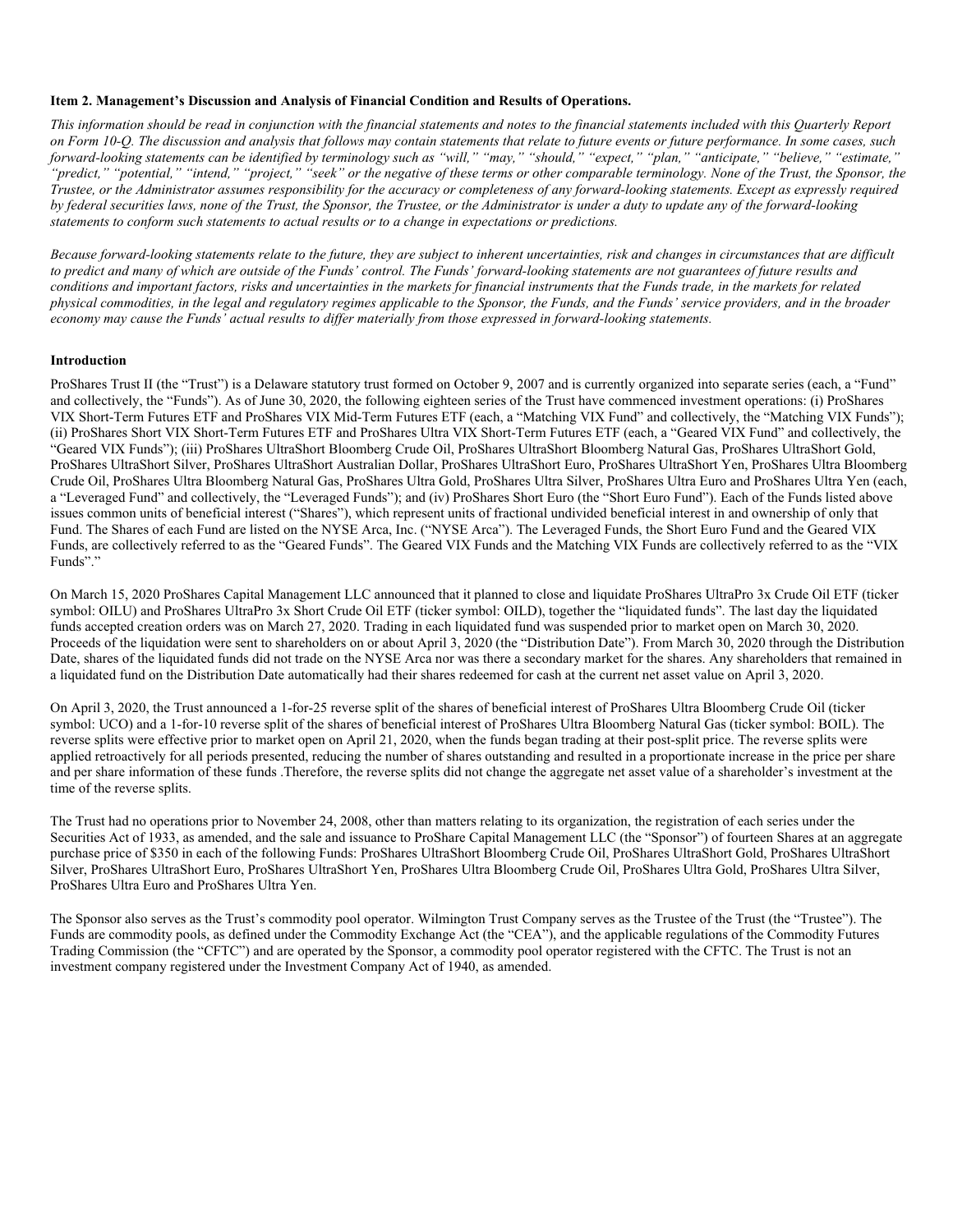Groups of Funds are collectively referred to in this Quarterly Report on Form 10-Q in several different ways. References to "Short Funds," "UltraShort Funds," "UltraPro Short Funds," "Ultra Funds" or "UltraPro Funds" refer to the different Funds based upon their investment objectives, but without distinguishing among the Funds' benchmarks. References to "Commodity Index Funds," "Commodity Funds" and "Currency Funds" refer to the different Funds according to their general benchmark categories without distinguishing among the Funds' investment objectives or Fund-specific benchmarks. References to "VIX Funds" refer to the different Funds based upon their investment objective and their general benchmark categories.

As described in each Fund's prospectus, each of the Funds intends to invest in "Financial Instruments" (Financial Instruments are instruments whose value is derived from the value of an underlying asset, rate or benchmark including futures contracts, swap agreements, forward contracts and other instruments) as a substitute for investing directly in commodities, currencies, or spot volatility products in order to gain exposure to the VIX Index, natural gas, crude oil, precious metals, or currencies, as applicable. Financial Instruments also are used to produce economically "inverse", "inverse leveraged" or "leveraged" investment results for the Geared Funds.

Each "Short" Fund seeks daily investment results, before fees and expenses, that correspond to either one-half the inverse (-0.5x) or the inverse (-1x) of the daily performance of its corresponding benchmark. Each "UltraShort" Fund seeks daily investment results, before fees and expenses, that correspond to two times the inverse (-2x) of the daily performance of its corresponding benchmark. Each "UltraPro Short" Fund seeks daily investment results, before fees and expenses, that correspond to three times the inverse  $(-3x)$  of the daily performance of its corresponding benchmark. Each "Ultra" Fund seeks daily investment results, before fees and expenses, that correspond to either one and one-half times (1.5x) or two times (2x) the daily performance of its corresponding benchmark. Each "UltraPro" Fund seeks daily investment results, before fees and expenses, that correspond to three times (3x) the daily performance of its corresponding benchmark. Each Matching VIX Fund seeks investment results, before fees and expenses, both for a single day and over time, that match (1x) the performance of its corresponding benchmark. Daily performance is measured from the calculation of each Fund's net asset value ("NAV") to the Fund's next NAV calculation.

Each Geared Fund seeks investment results for a single day only, not for any other period. This is different from most exchange-traded funds and means that the return of such Fund for a period longer than a single trading day will be the result of each day's returns compounded over the period, which will very likely differ in amount and possibly even direction from -0.5x, -1x, -2x, -3x, 1.5x, 2x or 3x of the return of the benchmark to which such Fund is benchmarked for that period. Volatility of the benchmark may be at least as important to a Geared Fund's return for the period as the return of the benchmark. Geared Funds that use leverage, are riskier than similarly benchmarked exchange-traded funds that do not use leverage. Accordingly, these Funds may not be suitable for all investors and should be used only by knowledgeable investors who understand the potential consequences of seeking daily leveraged, inverse or inverse leveraged investment results. Shareholders who invest in the Geared Funds should actively manage and monitor their investments, as frequently as daily.

Each Matching VIX Fund seeks investment results, before fees and expenses, that match the performance of the S&P 500 VIX Short-Term Futures Index (the "Short-Term VIX Index") or the S&P 500 VIX Mid-Term Futures Index (the "Mid-Term VIX Index") (each a "VIX Futures Index"). Each Geared VIX Fund seeks daily investment results, before fees and expenses, that correspond to a multiple or 0.5x of the inverse of the daily performance of the Short-Term VIX Index. Each VIX Fund intends to obtain exposure to its benchmark by taking positions in futures contracts ("VIX futures contracts") based on the Chicago Board Options Exchange ("Cboe") Volatility Index (the "VIX").

ProShares UltraShort Bloomberg Crude Oil, ProShares Ultra Gold, ProShares Ultra Silver, ProShares UltraShort Gold, ProShares UltraShort Silver, ProShares UltraPro 3x Short Crude Oil ETF, ProShares UltraShort Bloomberg Natural Gas, ProShares Ultra Bloomberg Crude Oil, ProShares UltraPro 3x Crude Oil ETF, and ProShares Ultra Bloomberg Natural Gas are benchmarked to indexes designed to track the performance of commodity futures contracts, as applicable. The daily performance of these Indexes and the corresponding Funds will likely be very different in amount and possibly even direction from the daily performance of the price of the related physical commodities.

Each Geared Fund continuously offers and redeems its Shares in blocks of 50,000 Shares and each Matching VIX Fund continuously offers and redeems its Shares in blocks of 25,000 Shares (each such block a "Creation Unit"). Only Authorized Participants may purchase and redeem Shares from a Fund and then only in Creation Units. An Authorized Participant is an entity that has entered into an Authorized Participant Agreement with one or more of the Funds. Shares of the Funds are offered to Authorized Participants in Creation Units at each Fund's respective NAV. Authorized Participants may then offer to the public, from time to time, Shares from any Creation Unit they create at a per-Share market price that varies depending on, among other factors, the trading price of the Shares of each Fund on the NYSE Arca, the NAV and the supply of and demand for the Shares at the time of the offer. Shares from the same Creation Unit may be offered at different times and may have different offering prices based upon the above factors. The form of Authorized Participant Agreement and related Authorized Participant Handbook set forth the terms and conditions under which an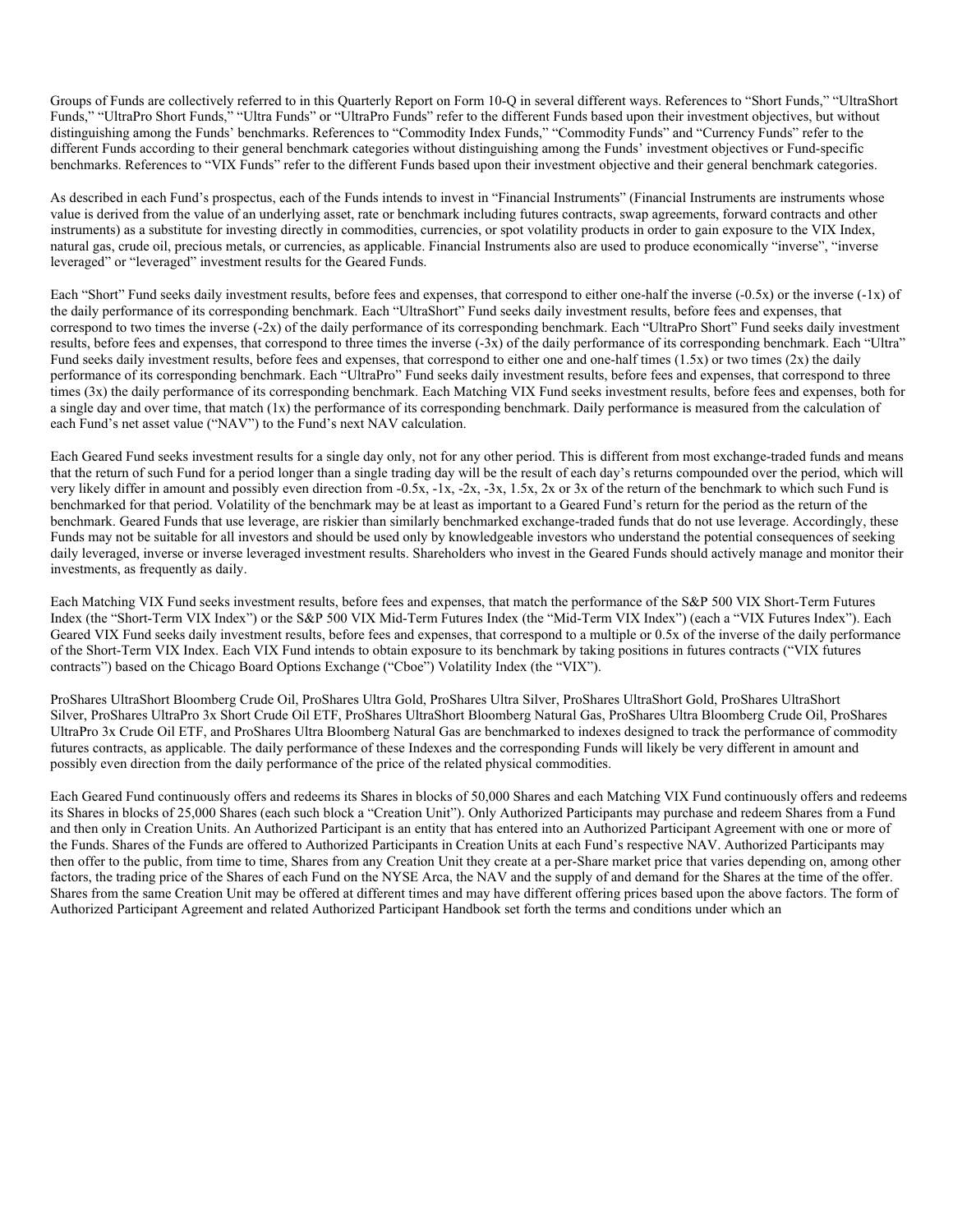Authorized Participant may purchase or redeem a Creation Unit. Authorized Participants do not receive from any Fund, the Sponsor, or any of their affiliates, any underwriting fees or compensation in connection with their sale of Shares to the public.

The Sponsor maintains a website at www.ProShares.com, through which monthly account statements and the Trust's Annual Report on Form 10-K, Quarterly Reports on Form 10-Q, Current Reports on Form 8-K and amendments to those reports filed or furnished pursuant to Section 13(a) or 15(d) of the Securities Exchange Act of 1934, as amended (the "1934 Act"), can be accessed free of charge, as soon as reasonably practicable after such material is electronically filed with, or furnished to, the U.S. Securities and Exchange Commission (the "SEC"). Additional information regarding the Trust may also be found on the SEC's EDGAR database at www.sec.gov.

### **Liquidity and Capital Resources**

In order to collateralize derivatives positions in indices, commodities or currencies, a portion of the NAV of each Fund is held in cash and/or U.S. Treasury securities, agency securities, or other high credit quality short term fixed-income or similar securities (such as shares of money market funds, bank deposits, bank money market accounts, certain variable rate-demand notes and repurchase agreements collateralized by government securities, whether denominated in U.S. dollars or the applicable foreign currency with respect to a Currency Fund). A portion of these investments may be posted as collateral in connection with swap agreements, futures, and/or forward contracts. The percentage that U.S. Treasury bills and other short-term fixedincome securities bear to the shareholders' equity of each Fund varies from period to period as the market values of the underlying swaps, futures contracts and forward contracts change. During the three and six months ended June 30, 2020 and 2019, each of the Funds earned interest income as follows:

|                                            | <b>Interest Income</b><br><b>Three Months</b><br><b>Ended</b> | <b>Interest Income</b><br><b>Three Months</b><br><b>Ended</b> | <b>Interest Income</b><br><b>Six Months</b><br><b>Ended</b> | <b>Interest Income</b><br><b>Six Months</b><br>Ended |
|--------------------------------------------|---------------------------------------------------------------|---------------------------------------------------------------|-------------------------------------------------------------|------------------------------------------------------|
| Fund                                       | June 30, 2020*                                                | June 30, 2019 <sup>*</sup>                                    | June 30, 2020 *                                             | June 30, 2019 *                                      |
| <b>ProShares Short Euro</b>                | 54<br>\$.                                                     | S.<br>125,445                                                 | \$<br>7,649                                                 | 190,623<br>S.                                        |
| ProShares Short VIX Short-Term Futures ETF | 106,023                                                       | 1,883,798                                                     | 855,884                                                     | 3,468,359                                            |
| ProShares Ultra Bloomberg Crude Oil        | 365,747                                                       | 2, 163, 795                                                   | 1,767,207                                                   | 4,304,180                                            |
| ProShares Ultra Bloomberg Natural Gas      | 36,474                                                        | 139,008                                                       | 175,813                                                     | 256,843                                              |
| ProShares Ultra Euro                       | 192                                                           | 35,464                                                        | 15,993                                                      | 74,967                                               |
| ProShares Ultra Gold                       | 69,857                                                        | 409,424                                                       | 484,541                                                     | 825,009                                              |
| ProShares Ultra Silver                     | 138,315                                                       | 931,284                                                       | 914,602                                                     | 1,835,738                                            |
| ProShares Ultra VIX Short-Term Futures ETF | 101,523                                                       | 2,683,047                                                     | 1,513,263                                                   | 4,101,153                                            |
| ProShares Ultra Yen                        | 62                                                            | 18,875                                                        | 8,929                                                       | 45,884                                               |
| ProShares UltraPro 3x Crude Oil ETF        |                                                               | 623,652                                                       | 346,326                                                     | 1,238,995                                            |
| ProShares UltraPro 3x Short Crude Oil ETF  | $\overbrace{\phantom{aaaaa}}$                                 | 105,502                                                       | 166,789                                                     | 177,007                                              |
| ProShares UltraShort Australian Dollar     | 42                                                            | 47,222                                                        | 20,096                                                      | 95,764                                               |
| ProShares UltraShort Bloomberg Crude Oil   | 6,209                                                         | 424,765                                                       | 254,918                                                     | 786,536                                              |
| ProShares UltraShort Bloomberg Natural Gas | 1,371                                                         | 48,278                                                        | 43,803                                                      | 108,153                                              |
| ProShares UltraShort Euro                  | 68,027                                                        | 805,304                                                       | 467,684                                                     | 1,579,922                                            |
| ProShares UltraShort Gold                  | 2,259                                                         | 102,278                                                       | 63,280                                                      | 197,489                                              |
| ProShares UltraShort Silver                | 651                                                           | 86,447                                                        | 45,187                                                      | 156,561                                              |
| ProShares UltraShort Yen                   | 5,143                                                         | 298,433                                                       | 131,326                                                     | 590,801                                              |
| ProShares VIX Mid-Term Futures ETF         | 27,603                                                        | 225,718                                                       | 185,901                                                     | 491,131                                              |
| ProShares VIX Short-Term Futures ETF       | 122,772                                                       | 1,284,160                                                     | 1,082,847                                                   | 2,136,366                                            |

\* The operations include the activity of ProShares UltraPro 3x Crude Oil ETF through April 3, 2020, and ProShares UltraPro 3x Short Crude Oil ETF through April 13, 2020, the date of liquidation, respectively.

Each Fund's underlying swaps, futures, options, forward contracts and foreign currency forward contracts, as applicable, may be subject to periods of illiquidity because of market conditions, regulatory considerations and other reasons. For example, swaps and forward contracts are not traded on an exchange, do not have uniform terms and conditions, and in general are not transferable without the consent of the counterparty. In the case of futures contracts, commodity exchanges may limit fluctuations in certain futures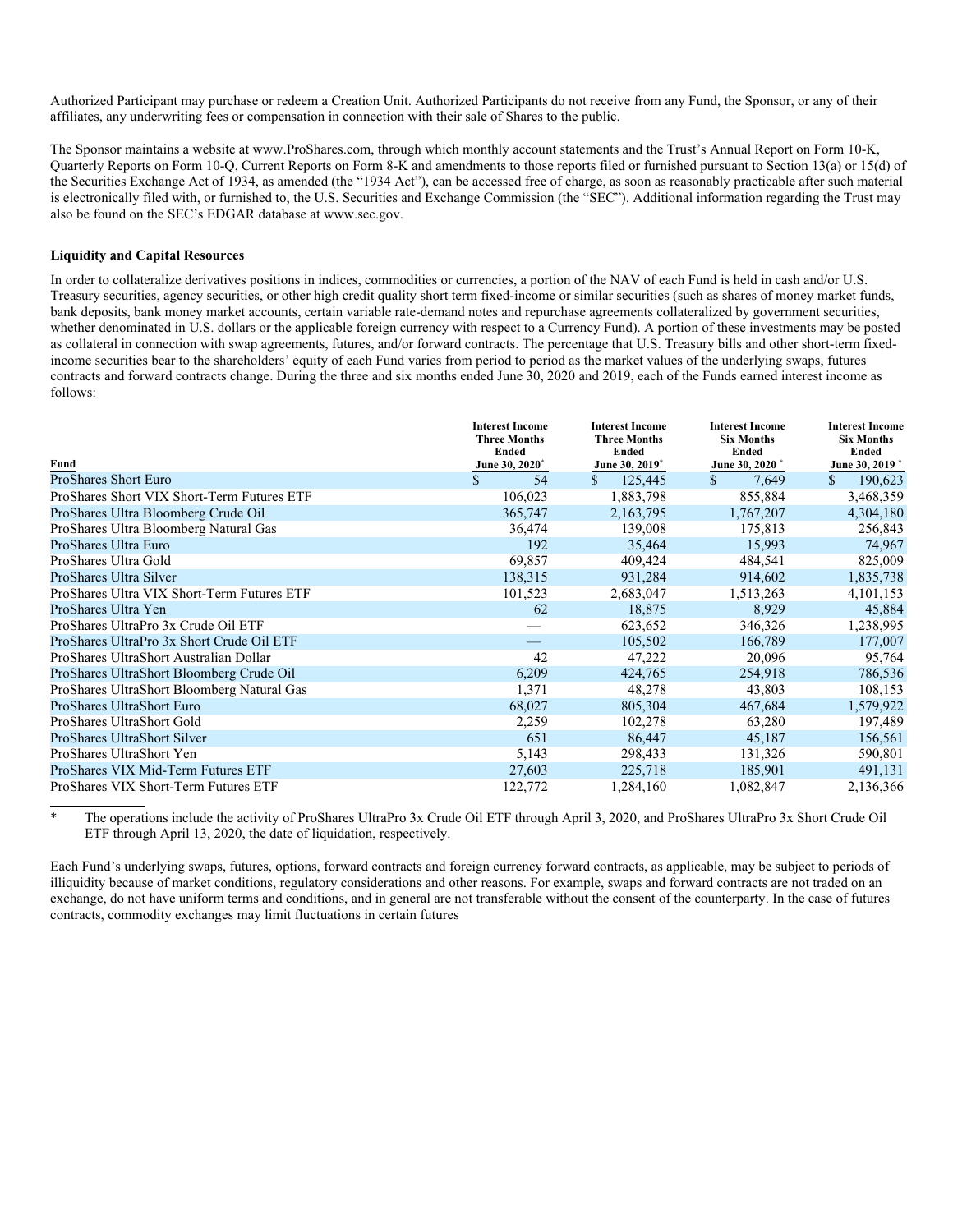contract prices during a single day by regulations referred to as "daily limits." During a single day, no futures trades may be executed at prices beyond the daily limit. Once the price of a futures contract has increased or decreased by an amount equal to the daily limit, positions in such futures contracts can neither be taken nor liquidated unless the traders are willing to effect trades at or within the limit. Futures contract prices have occasionally moved to the daily limit for several consecutive days with little or no trading. Such market conditions could prevent a Fund from promptly liquidating its futures positions.

Entry into swap agreements or forward contracts may further impact liquidity because these contractual agreements are executed "off-exchange" between private parties and, therefore, the time required to offset or "unwind" these positions may be greater than that for exchange-traded instruments. This potential delay could be exacerbated to the extent a counterparty is not a United States person.

The large size of the positions in which a Fund may acquire increases the risk of illiquidity by both making their positions more difficult to liquidate and increasing the losses incurred while trying to do so. Any type of disruption or illiquidity will potentially be exacerbated due to the fact that the Funds will typically invest in Financial Investments related to one benchmark, which in many cases is highly concentrated.

Because each Fund may enter into swaps and may trade futures and forward contracts, its capital is at risk due to changes in the value of these contracts (market risk) or the inability of counterparties to perform under the terms of the contracts (credit risk).

## **Market Risk**

Trading in derivatives contracts involves each Fund entering into contractual commitments to purchase or sell a commodity, currency or spot volatility product underlying such Fund's benchmark at a specified date and price, should it hold such derivative contract into the deliverable period. Should a Fund enter into a contractual commitment to sell a physical commodity, currency or spot volatility product, it would be required to make delivery of that commodity, currency or spot volatility product at the contract price and then repurchase the contract at prevailing market prices or settle in cash. Since the repurchase price to which the value of a commodity, currency or spot volatility product can rise is unlimited, entering into commitments to sell commodities, currencies or spot volatility products would expose a Fund to theoretically unlimited risk.

For more information, see "Item 3. Quantitative and Qualitative Disclosures About Market Risk" in this Quarterly Report on Form 10-Q.

### **Credit Risk**

When a Fund enters into swap agreements, futures contracts or forward contracts, the Fund is exposed to credit risk that the counterparty to the contract will not meet its obligations.

The counterparty for futures contracts traded on United States and most foreign futures exchanges as well as certain swaps is the clearing house associated with the particular exchange. In general, clearing houses are backed by their corporate members who may be required to share in the financial burden resulting from the nonperformance by one of their members and, as such, should significantly reduce this credit risk. In cases where the clearing house is not backed by the clearing members (i.e., some foreign exchanges, which may become applicable in the future), it may be backed by a consortium of banks or other financial institutions.

Certain swap and forward agreements are contracted for directly with counterparties. There can be no assurance that any counterparty, clearing member or clearing house will meet its obligations to a Fund.

Swap agreements do not generally involve the delivery of underlying assets either at the outset of a transaction or upon settlement. Accordingly, if the counterparty to an OTC swap agreement defaults, the Fund's risk of loss typically consists of the net amount of payments that the Fund is contractually entitled to receive, if any. Swap counterparty risk is generally limited to the amount of any unrealized gains, although in the event of a counterparty bankruptcy, there could be delays and costs associated with the recovery of collateral posted in segregated tri-party accounts at the Fund's custodian bank.

Forward agreements do not involve the delivery of assets at the onset of a transaction, but may be settled physically in the underlying asset if such contracts are held to expiration, particularly in the case of currency forwards. Thus, prior to settlement, if the counterparty to a forward contract defaults, a Fund's risk of loss will generally consist of the net amount of payments that the Fund is contractually entitled to receive, if any. However, if physically settled forwards are held until expiration (presently, there is no plan to do this), at the time of settlement, a Fund may be at risk for the full notional value of the forward contracts depending on the type of settlement procedures used.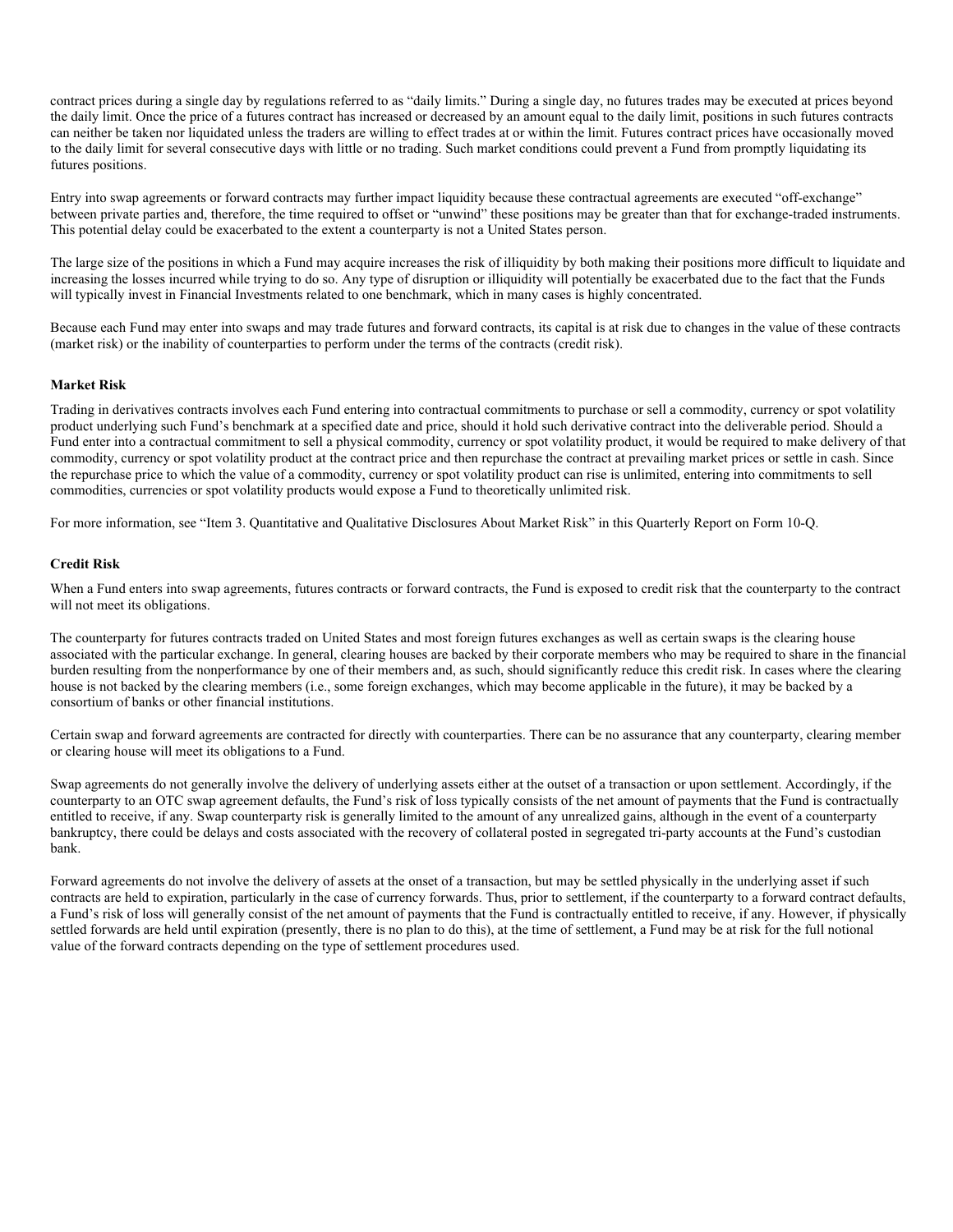The Sponsor attempts to minimize certain of these market and credit risks by normally:

- executing and clearing trades with creditworthy counterparties, as determined by the Sponsor;
- limiting the outstanding amounts due from counterparties to the Funds;
- not posting margin directly with a counterparty;
- requiring that the counterparty posts collateral in amounts approximately equal to that owed to the Funds, as marked to market daily, subject to certain minimum thresholds;
- limiting the amount of margin or premium posted at a FCM; and
- ensuring that deliverable contracts are not held to such a date when delivery of the underlying asset could be called for.

### **Off-Balance Sheet Arrangements and Contractual Obligations**

As of August 3, 2020, the Funds have not used, nor do they expect to use in the future, special purpose entities to facilitate off-balance sheet financing arrangements and have no loan guarantee arrangements or off-balance sheet arrangements of any kind other than agreements entered into in the normal course of business, which may include indemnification provisions related to certain risks service providers undertake in performing services which are in the best interests of the Funds. While each Fund's exposure under such indemnification provisions cannot be estimated, these general business indemnifications are not expected to have a material impact on a Fund's financial position.

Management fee payments made to the Sponsor are calculated as a fixed percentage of each Fund's NAV. As such, the Sponsor cannot anticipate the payment amounts that will be required under these arrangements for future periods as NAVs are not known until a future date. The agreement with the Sponsor may be terminated by either party upon 30 days written notice to the other party.

## **Critical Accounting Policies**

Preparation of the financial statements and related disclosures in compliance with accounting principles generally accepted in the United States of America requires the application of appropriate accounting rules and guidance, as well as the use of estimates. The Trust's and the Funds' application of these policies involves judgments and actual results may differ from the estimates used.

Each Fund has significant exposure to Financial Instruments. The Funds hold a significant portion of their assets in swaps, futures, forward contracts or foreign currency forward contracts, all of which are recorded on a trade date basis and at fair value in the financial statements, with changes in fair value reported in the Statements of Operations.

The use of fair value to measure Financial Instruments, with related unrealized gains or losses recognized in earnings in each period, is fundamental to the Trust's and the Funds' financial statements. The fair value of a Financial Instrument is the amount that would be received to sell an asset or paid to transfer a liability in an orderly transaction between market participants at the measurement date (the exit price).

For financial reporting purposes, the Funds value investments based upon the closing price in their primary markets. Accordingly, the investment valuations in these financial statements may differ from those used in the calculation of certain Funds' final creation/redemption NAV for the period ended June 30, 2020.

Short-term investments are valued at amortized cost which approximates fair value for daily NAV purposes. For financial reporting purposes, short-term investments are valued at their market price using information provided by a third-party pricing service or market quotations.

Derivatives (e.g., futures contracts, options, swap agreements, forward agreements and foreign currency forward contracts) are generally valued using independent sources and/or agreements with counterparties or other procedures as determined by the Sponsor. Futures contracts, except for those entered into by the Gold, Silver, Australian Dollar and Short Euro Funds, are generally valued at the last settled price on the applicable exchange on which that future trades. Futures contracts entered into by the Gold, Silver, Australian Dollar and Short Euro Funds are valued at the last sales price prior to the time at which the NAV per Share of a Fund is determined. For financial reporting purposes, all futures contracts are valued at last settled price. Futures contracts valuations are typically categorized as Level I in the fair value hierarchy. Swap agreements, forward agreements and foreign currency forward contracts valuations are typically categorized as Level II in the fair value hierarchy. The Sponsor may in its sole discretion choose to determine a fair value price as the basis for determining the market value of such position. Such fair value prices would be generally determined based on available inputs about the current value of the underlying financial instrument or commodity and would be based on principles that the Sponsor deems fair and equitable so long as such principles are consistent with normal industry standards. The Sponsor may fair value an asset of a Fund pursuant to the policies the Sponsor has adopted, which are consistent with normal industry standards. Depending on the source and relevant significance of valuation inputs, these instruments may be classified as Level II or Level III in the fair value hierarchy.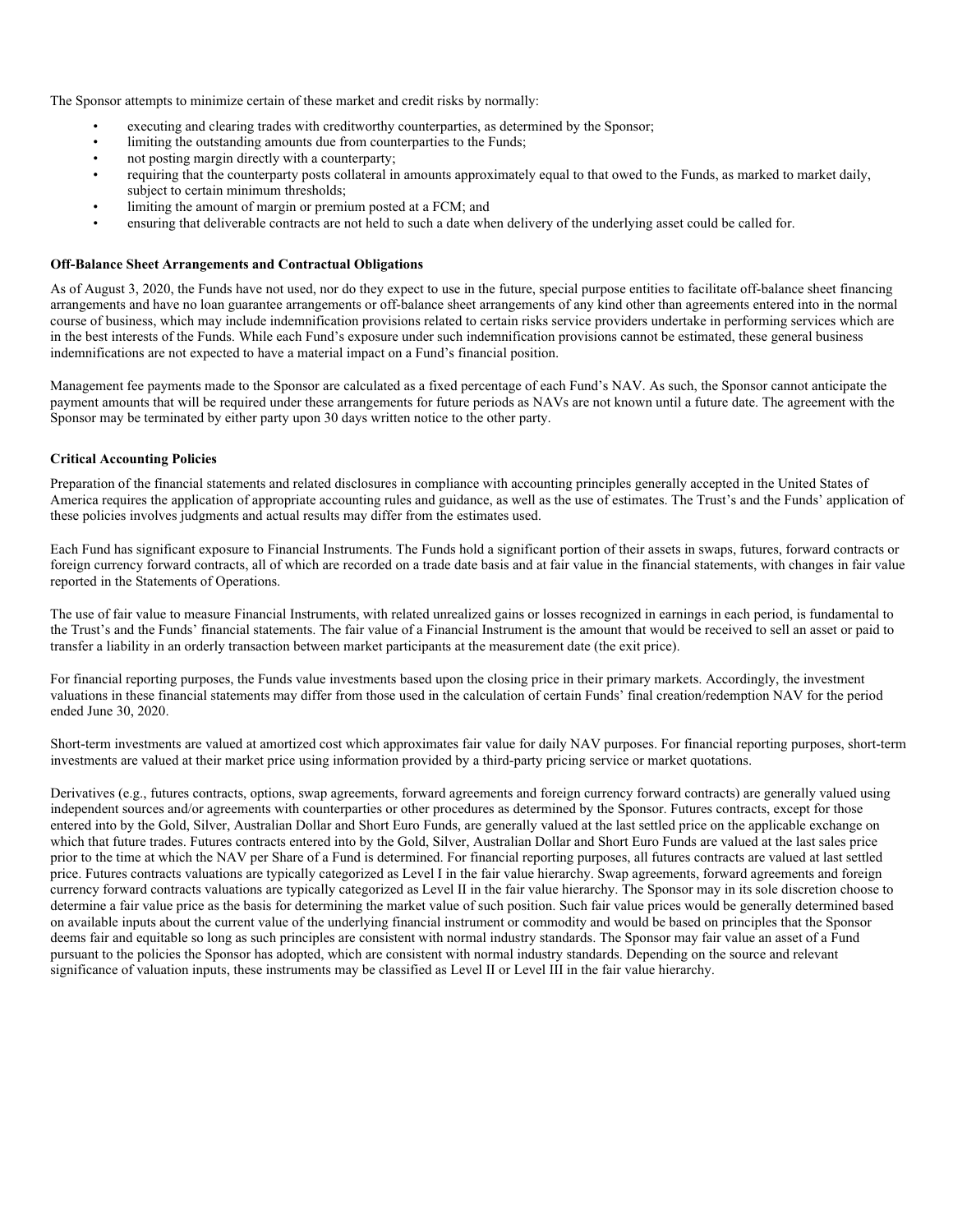Fair value pricing may require subjective determinations about the value of an investment. While each Fund's policy is intended to result in a calculation of the Fund's NAV that fairly reflects investment values as of the time of pricing, the Funds cannot ensure that fair values determined by the Sponsor or persons acting at their direction would accurately reflect the price that the Fund could obtain for an investment if it were to dispose of that investment as of the time of pricing (for instance, in a forced or distressed sale).

The prices used by a Fund may differ from the value that would be realized if the investments were sold and the differences could be material to the financial statements.

The Funds disclose the fair value of their investments in a hierarchy that prioritizes the inputs to valuation techniques used to measure fair value.

Discounts on short-term securities purchased are amortized and reflected as Interest Income in the Statements of Operations.

Realized gains (losses) and changes in unrealized gain (loss) on open investments are determined on a specific identification basis and recognized in the Statements of Operations in the period in which the contract is closed or the changes occur, respectively.

Each Fund pays its respective brokerage commissions, including applicable exchange fees, NFA fees, give up fees, pit brokerage fees and other transaction related fees and expenses charged in connection with trading activities for each Fund's investment in U.S. Commodity Futures Trading Commission regulated investments. Brokerage commissions on futures contracts are recognized on a half-turn basis. The Sponsor is currently paying brokerage commissions in VIX futures contracts for the Matching VIX Funds that exceed variable create/redeem fees collected by more than 0.02% of the Matching VIX Fund's average net assets annually.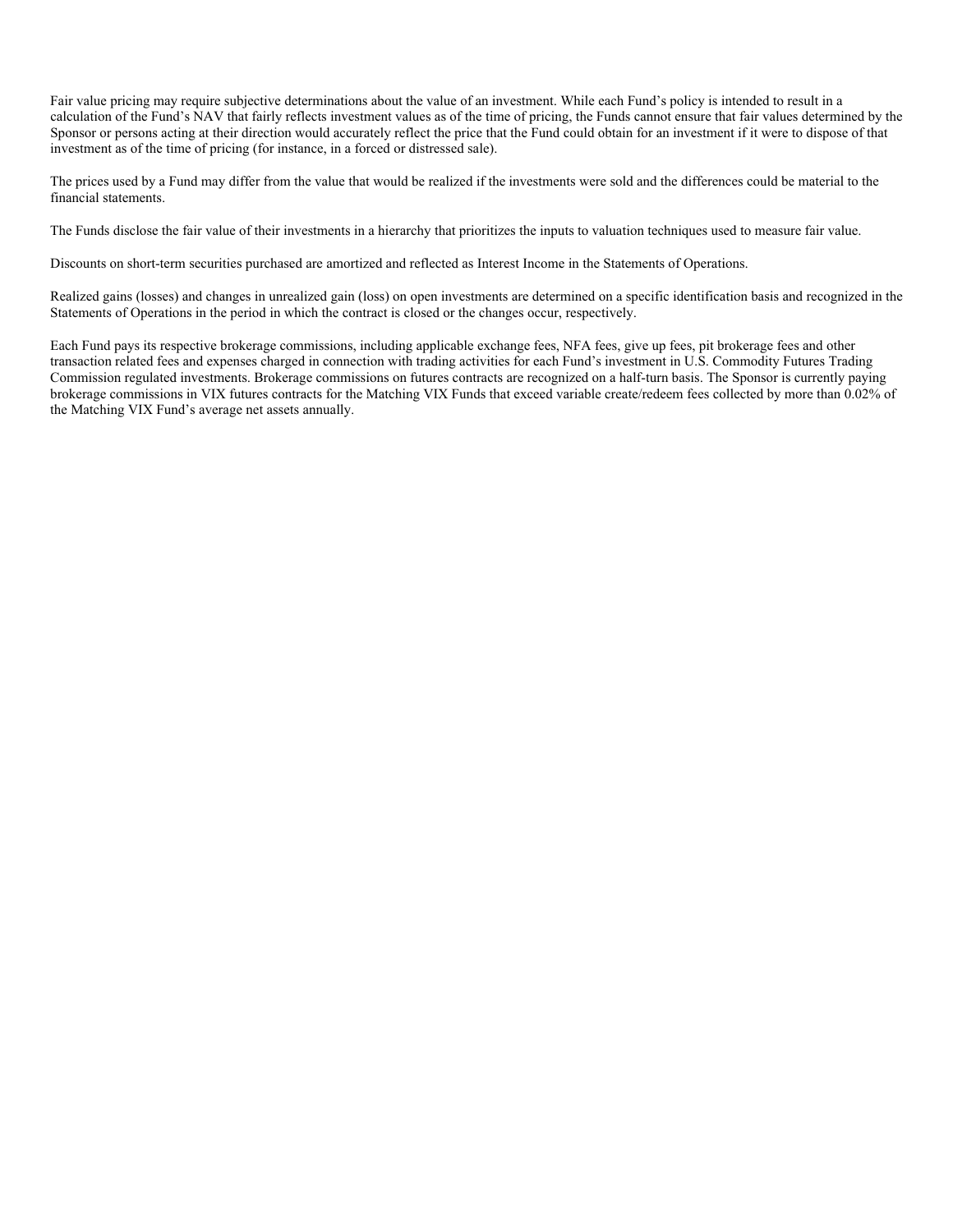### **Results of Operations for the Three Months Ended June 30, 2020 Compared to the Three Months Ended June 30, 2019**

*ProShares Short Euro* 

### Fund Performance

The following table provides summary performance information for the Fund for the three months ended June 30, 2020 and 2019:

|                                         | <b>Three Months Ended</b><br>June 30, 2020 |           |                    | <b>Three Months Ended</b><br>June 30, 2019 |  |
|-----------------------------------------|--------------------------------------------|-----------|--------------------|--------------------------------------------|--|
| NAV beginning of period                 |                                            | 2,332,843 |                    | 22,213,438                                 |  |
| NAV end of period                       | S                                          | 2,286,467 | \$                 | 22,127,403                                 |  |
| Percentage change in NAV                |                                            | $(2.0)\%$ |                    | $(0.4)\%$                                  |  |
| Shares outstanding beginning of period  |                                            | 50,000    |                    | 500,000                                    |  |
| Shares outstanding end of period        |                                            | 50,000    |                    | 500,000                                    |  |
| Percentage change in shares outstanding |                                            | $-$ %     |                    | $-$ %                                      |  |
| Shares created                          |                                            |           |                    |                                            |  |
| Shares redeemed                         |                                            |           |                    |                                            |  |
| Per share NAV beginning of period       | \$                                         | 46.66     | $\mathbf{\hat{s}}$ | 44.43                                      |  |
| Per share NAV end of period             | \$.                                        | 45.73     | S                  | 44.25                                      |  |
| Percentage change in per share NAV      |                                            | $(2.0)\%$ |                    | $(0.4)\%$                                  |  |
| Percentage change in benchmark          |                                            | 1.90%     |                    | 1.4%                                       |  |
| Benchmark annualized volatility         |                                            | 7.40%     |                    | $4.5\%$                                    |  |

During the three months ended June 30, 2020, the decrease in the Fund's NAV resulted primarily from the cumulative effect of the Fund seeking daily investment results, before fees and expenses, that correspond to the inverse (-1x) of the daily performance of the spot price of the euro versus the U.S. dollar. There was no net change in the Fund's outstanding Shares from March 31, 2020 to June 30, 2020. By comparison, during the three months ended June 30, 2019, the the decrease in the Fund's NAV resulted primarily from the cumulative effect of the Fund seeking daily investment results, before fees and expenses, that correspond to the inverse (-1x) of the daily performance of the spot price of the euro versus the U.S. dollar. There was no net change in the Fund's outstanding Shares from March 31, 2019 to June 30, 2019.

For the three months ended June 30, 2020 and 2019, the Fund's daily performance had a statistical correlation over 0.99 of the inverse of the daily performance of its benchmark. The Fund's per Share NAV decrease of 2.0% for the three months ended June 30, 2020, as compared to the Fund's per Share NAV decrease of 0.4% for the three months ended June 30, 2019, was primarily due to greater depreciation in the value of the assets held by the Fund during the three months ended June 30, 2020.

The benchmark's rise of 1.9% for the three months ended June 30, 2020, as compared to the benchmark's rise of 1.4% for the three months ended June 30, 2019, can be attributed to a greater increase in the value of the euro versus the U.S. dollar during the period ended June 30, 2020.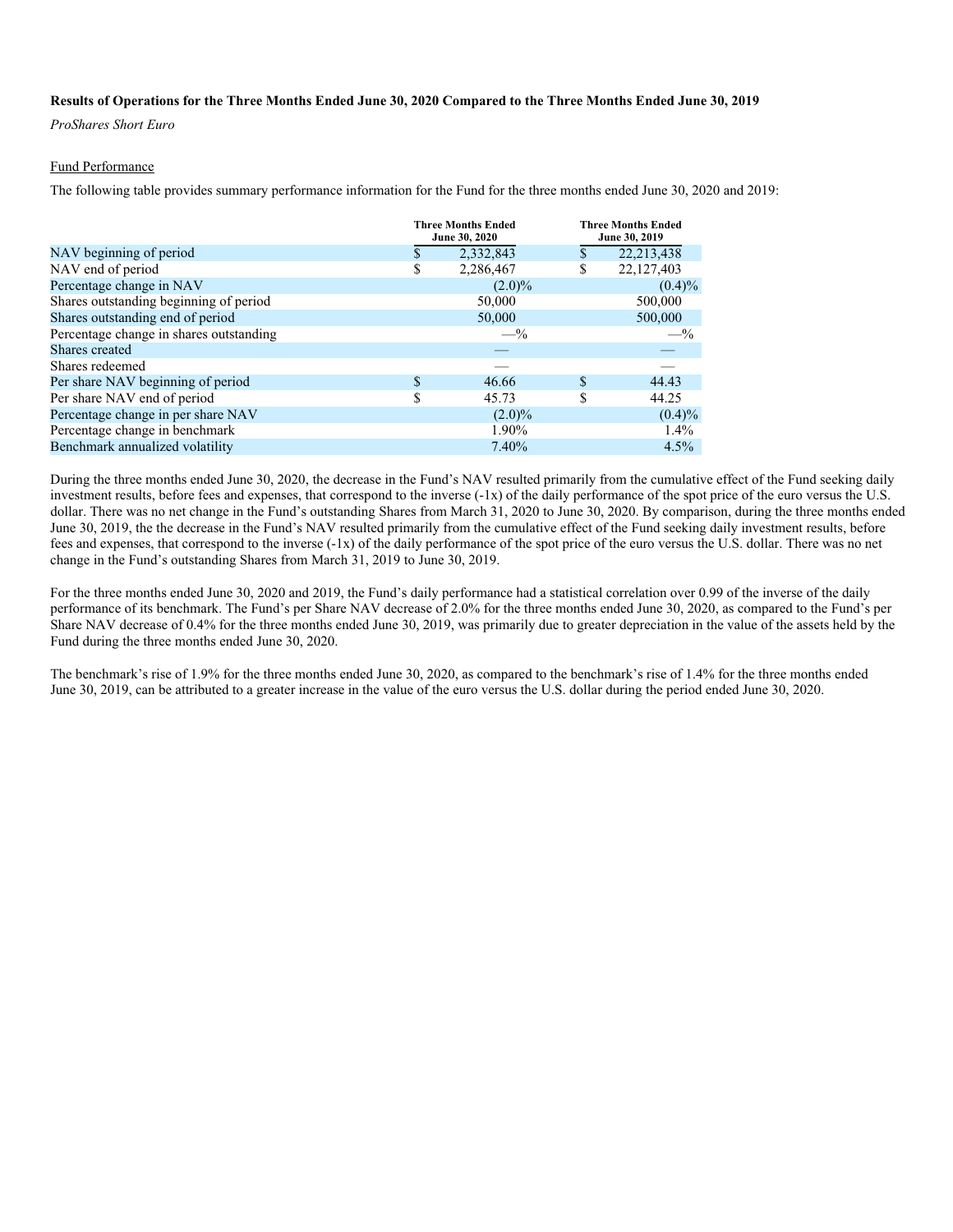The following table provides summary income information for the Fund for the three months ended June 30, 2020 and 2019:

|                                                      | <b>Three Months Ended</b><br>June 30, 2020 |  | <b>Three Months Ended</b><br>June 30, 2019 |
|------------------------------------------------------|--------------------------------------------|--|--------------------------------------------|
| Net investment income (loss)                         | (5, 552)                                   |  | 71,866                                     |
| Management fee                                       | 5,516                                      |  | 52,792                                     |
| Brokerage commission                                 | 90                                         |  | 787                                        |
| Net realized gain (loss)                             | (20,020)                                   |  | 76.518                                     |
| Change in net unrealized appreciation (depreciation) | (20, 804)                                  |  | (234, 419)                                 |
| Net Income (loss)                                    | (46,376)                                   |  | (86,035)                                   |

The Fund's net income increased for the three months ended June 30, 2020 as compared to the three months ended June 30, 2019, primarily due to a greater increase in the value of the euro versus the U.S. dollar during the three months ended June 30, 2020.

## *ProShares Short VIX Short-Term Futures ETF*

## Fund Performance

The following table provides summary performance information for the Fund for the three months ended June 30, 2020 and 2019:

|                                         | <b>Three Months Ended</b><br>June 30, 2020 |             |     | <b>Three Months Ended</b><br>June 30, 2019 |  |  |
|-----------------------------------------|--------------------------------------------|-------------|-----|--------------------------------------------|--|--|
| NAV beginning of period                 | S                                          | 809,257,658 |     | 441,188,509                                |  |  |
| NAV end of period                       | \$                                         | 509,811,853 | \$  | 337, 102, 327                              |  |  |
| Percentage change in NAV                |                                            | $(37.0)\%$  |     | $(23.6)\%$                                 |  |  |
| Shares outstanding beginning of period  |                                            | 26,084,307  |     | 8,434,307                                  |  |  |
| Shares outstanding end of period        |                                            | 16,234,307  |     | 6,184,307                                  |  |  |
| Percentage change in shares outstanding |                                            | $(37.8)\%$  |     | $(26.7)\%$                                 |  |  |
| Shares created                          |                                            | 1,000,000   |     |                                            |  |  |
| Shares redeemed                         |                                            | 10,850,000  |     | 2,250,000                                  |  |  |
| Per share NAV beginning of period       | \$.                                        | 31.02       | \$. | 52.31                                      |  |  |
| Per share NAV end of period             | S                                          | 31.40       | S   | 54.51                                      |  |  |
| Percentage change in per share NAV      |                                            | $1.2\%$     |     | $4.2\%$                                    |  |  |
| Percentage change in benchmark          |                                            | $(26.1)\%$  |     | $(13.2)\%$                                 |  |  |
| Benchmark annualized volatility         |                                            | 122.3%      |     | 59.9%                                      |  |  |

During the three months ended June 30, 2020, the decrease in the Fund's NAV resulted primarily from a decrease from 26,084,307 outstanding Shares at March 31, 2020 to 16,234,307 outstanding Shares at June 30, 2020. The decrease in the Fund's NAV was offset by the cumulative effect of the Fund seeking daily investment results, before fees and expenses, that correspond to one-half the inverse (-0.5x) of the daily performance of the S&P 500 VIX Short-Term Futures Index. By comparison, during the three months ended June 30, 2019, the decrease in the Fund's NAV resulted primarily from a decrease from 8,434,307 outstanding Shares at March 31, 2019 to 6,184,307 outstanding Shares at June 30, 2019. The decrease in the Fund's NAV was offset by the cumulative effect of the Fund seeking daily investment results, before fees and expenses, that correspond to one-half the inverse (-0.5x) of the daily performance of the S&P 500 VIX Short-Term Futures Index.

For the three months ended June 30, 2020 and 2019, the Fund's daily performance had a statistical correlation over 0.99 to one-half the inverse of the daily performance of its benchmark. The Fund's per Share NAV increase of 1.2% for the three months ended June 30, 2020, as compared to the Fund's per Share NAV increase of 4.2% for the three months ended June 30, 2019, was primarily due to lesser appreciation in the value of the assets held by the Fund during the three months ended June 30, 2020.

The benchmark's decline of 26.1% for the three months ended June 30, 2020, as compared to the benchmark's decline of 13.2% for the three months ended June 30, 2019, can be attributed to a greater decrease in the value of near-term futures contracts on the VIX futures curve during the period ended June 30, 2020.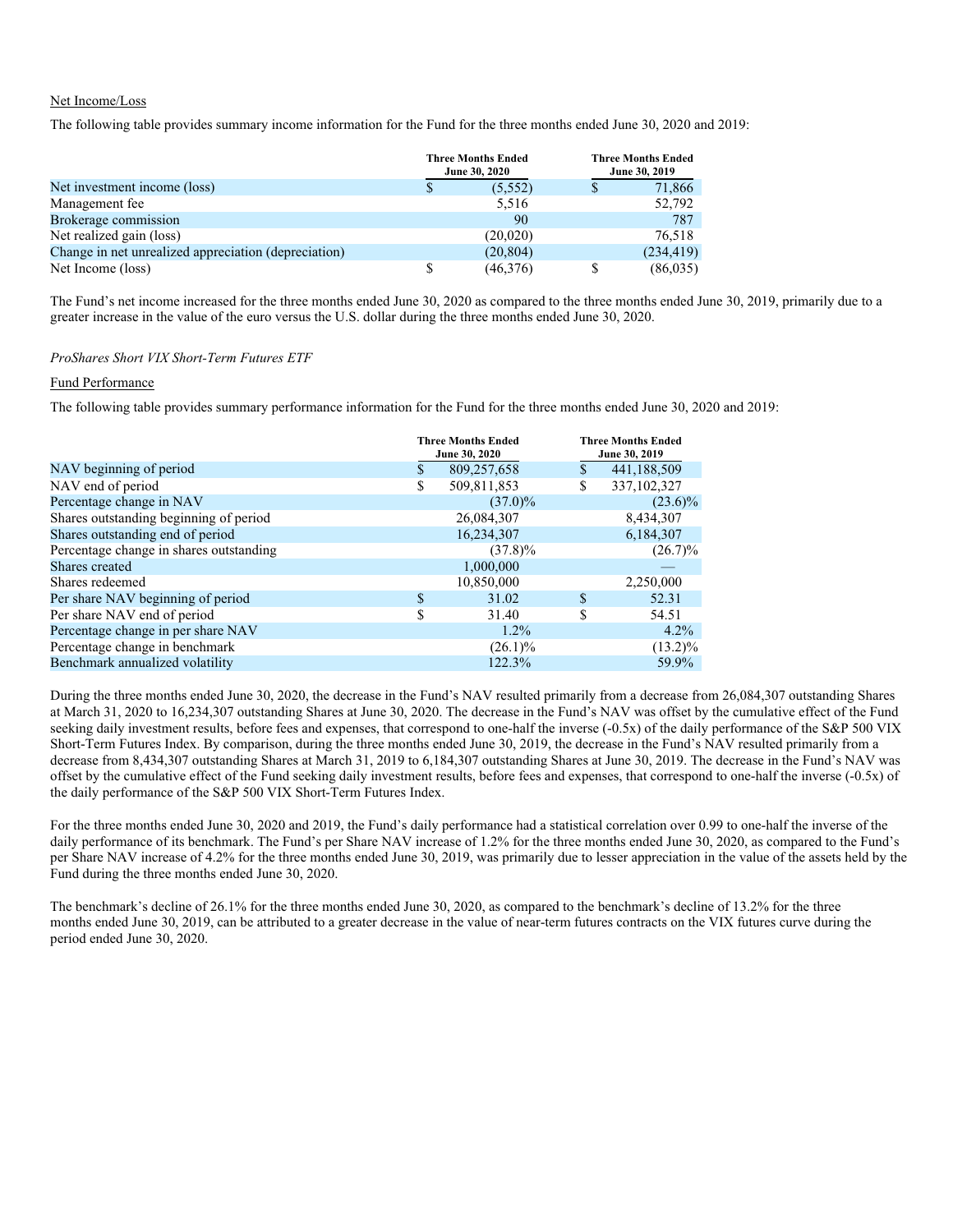The following table provides summary income information for the Fund for the three months ended June 30, 2020 and 2019:

|                                                      |              | <b>Three Months Ended</b><br>June 30, 2020 | <b>Three Months Ended</b><br>June 30, 2019 |            |
|------------------------------------------------------|--------------|--------------------------------------------|--------------------------------------------|------------|
| Net investment income (loss)                         | <sup>S</sup> | (2,142,980)                                |                                            | 725,505    |
| Management fee                                       |              | 1,589,036                                  |                                            | 938,696    |
| Brokerage commission                                 |              | 228,176                                    |                                            | 219,597    |
| Non-recurring fees and expenses                      |              |                                            |                                            |            |
| Net realized gain (loss)                             |              | 54,615,005                                 |                                            | 11,427,588 |
| Change in net unrealized appreciation (depreciation) |              | (22, 301, 329)                             |                                            | 4,568,486  |
| Net Income (loss)                                    | S            | 30,170,696                                 |                                            | 16,721,579 |

The Fund's net income increased for the three months ended June 30, 2020 as compared to the three months ended June 30, 2019, primarily due to a greater decrease in the value of futures prices during the three months ended June 30, 2020.

## *ProShares Ultra Bloomberg Crude Oil\**

#### Fund Performance

The following table provides summary performance information for the Fund for the three months ended June 30, 2020 and 2019:

|                                         | <b>Three Months Ended</b><br>June 30, 2020 |               | <b>Three Months Ended</b><br>June 30, 2019 |               |
|-----------------------------------------|--------------------------------------------|---------------|--------------------------------------------|---------------|
| NAV beginning of period                 |                                            | 435,593,381   | S.                                         | 425, 287, 296 |
| NAV end of period                       | S                                          | 1,508,661,459 | S                                          | 381,980,628   |
| Percentage change in NAV                |                                            | 246.3%        |                                            | $(10.2)\%$    |
| Shares outstanding beginning of period  |                                            | 10,848,453    |                                            | 790,453       |
| Shares outstanding end of period        |                                            | 52,760,774    |                                            | 778,453       |
| Percentage change in shares outstanding |                                            | 386.3%        |                                            | $(1.5)\%$     |
| Shares created                          |                                            | 77,482,000    |                                            | 284,000       |
| Shares redeemed                         |                                            | 35,569,679    |                                            | 296,000       |
| Per share NAV beginning of period       | \$.                                        | 40.15         | \$                                         | 538.03        |
| Per share NAV end of period             | S                                          | 28.59         | S                                          | 490.69        |
| Percentage change in per share NAV      |                                            | $(28.8)\%$    |                                            | $(8.8)\%$     |
| Percentage change in benchmark          |                                            | 23.6%         |                                            | $(2.8)\%$     |
| Benchmark annualized volatility         |                                            | 116.3%        |                                            | $31.5\%$      |

On June 25, 2020, the Trust announced that the ProShares Ultra Bloomberg Crude Oil Fund would change its benchmark pending the approval of the change to the exchange listing rules applicable to the Fund by the SEC. The new benchmark for the Fund will be the Bloomberg Commodity Balanced WTI Crude Oil Index<sup>SM</sup> (ticker: BCBCLI Index). Currently, the benchmark for the Fund is the Bloomberg WTI Crude Oil Subindex<sup>SM</sup>.

During the three months ended June 30, 2020, the increase in the Fund's NAV resulted primarily from an increase from 10,848,453 outstanding Shares at March 31, 2020 to 52,760,774 outstanding Shares at June 30, 2020. The increase in the Fund's NAV also resulted in part from the cumulative effect of the Fund seeking daily investment results, before fees and expenses, that correspond to two times (2x) the daily performance of the Bloomberg WTI Crude Oil SubindexSM.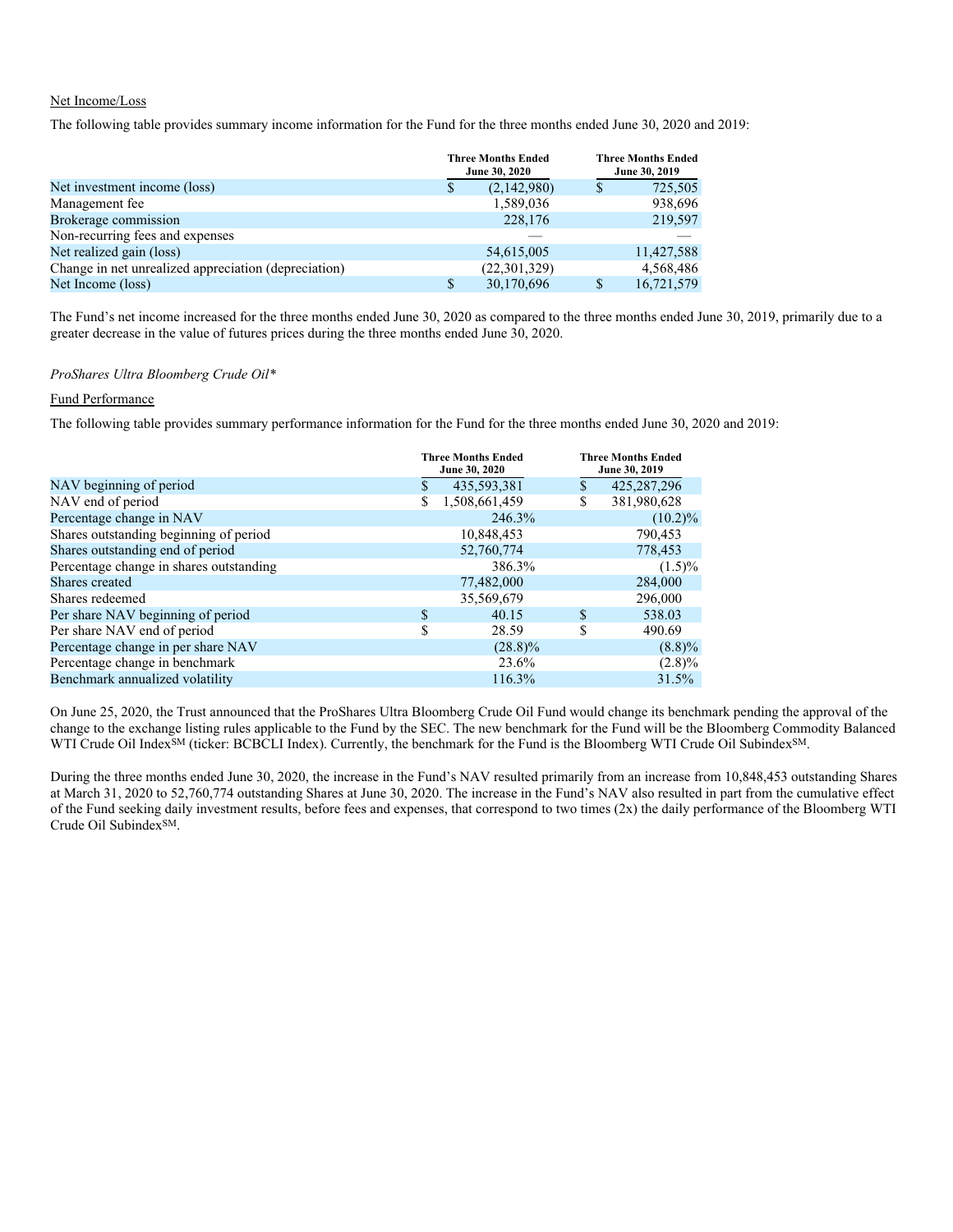By comparison, during the three months ended June 30, 2019, the decrease in the Fund's NAV resulted primarily from the cumulative effect of the Fund seeking daily investment results, before fees and expenses, that correspond to two times (2x) the daily performance of the Bloomberg WTI Crude Oil SubindexSM . The decrease in the Fund's NAV also resulted in part from a decrease from 790,453 outstanding Shares at March 31, 2019 to 778,453 outstanding Shares at June 30, 2019.

For the three months ended June 30, 2020 and 2019, the Fund's daily performance had a statistical correlation over 0.99 to 2x of the daily performance of its benchmark. The Fund's per Share NAV decrease of 28.8% for the three months ended June 30, 2020, as compared to the Fund's per Share NAV decrease of 8.8% for the three months ended June 30, 2019, was primarily due to greater depreciation in the value of the assets held by the Fund during the three months ended June 30, 2020.

The benchmark's rise of 23.6% for the three months ended June 30, 2020, as compared to the benchmark's decline of 2.8% for the three months ended June 30, 2019, can be attributed to an increase in the value of WTI Crude Oil during the period ended June 30, 2020.

#### Net Income/Loss

The following table provides summary income information for the Fund for the three months ended June 30, 2020 and 2019:

|                                                      |   | <b>Three Months Ended</b><br>June 30, 2020 | <b>Three Months Ended</b><br>June 30, 2019 |  |
|------------------------------------------------------|---|--------------------------------------------|--------------------------------------------|--|
| Net investment income (loss)                         | S | (3,994,835)                                | \$<br>1,231,167                            |  |
| Management fee                                       |   | 2,806,288                                  | 898,556                                    |  |
| Brokerage commission                                 |   | 1,017,545                                  | 34,072                                     |  |
| Net realized gain (loss)                             |   | (671, 420, 708)                            | (25,907,850)                               |  |
| Change in net unrealized appreciation (depreciation) |   | 661,178,846                                | 14, 161, 522                               |  |
| Net Income (loss)                                    |   | (14,236,697)                               | \$<br>(10,515,161)                         |  |

The Fund's net income decreased for the three months ended June 30, 2020 as compared to the three months ended June 30, 2019, primarily due to an increase in the value of WTI Crude Oil, in conjunction with the timing of shareholders activity, during the three months ended June 30, 2020.

\* See Note 1 of the Notes to Financial Statements in Item 1 of part I in this Quarterly Report on Form 10-Q regarding the reverse Share split for the ProShares Ultra Bloomberg Crude Oil.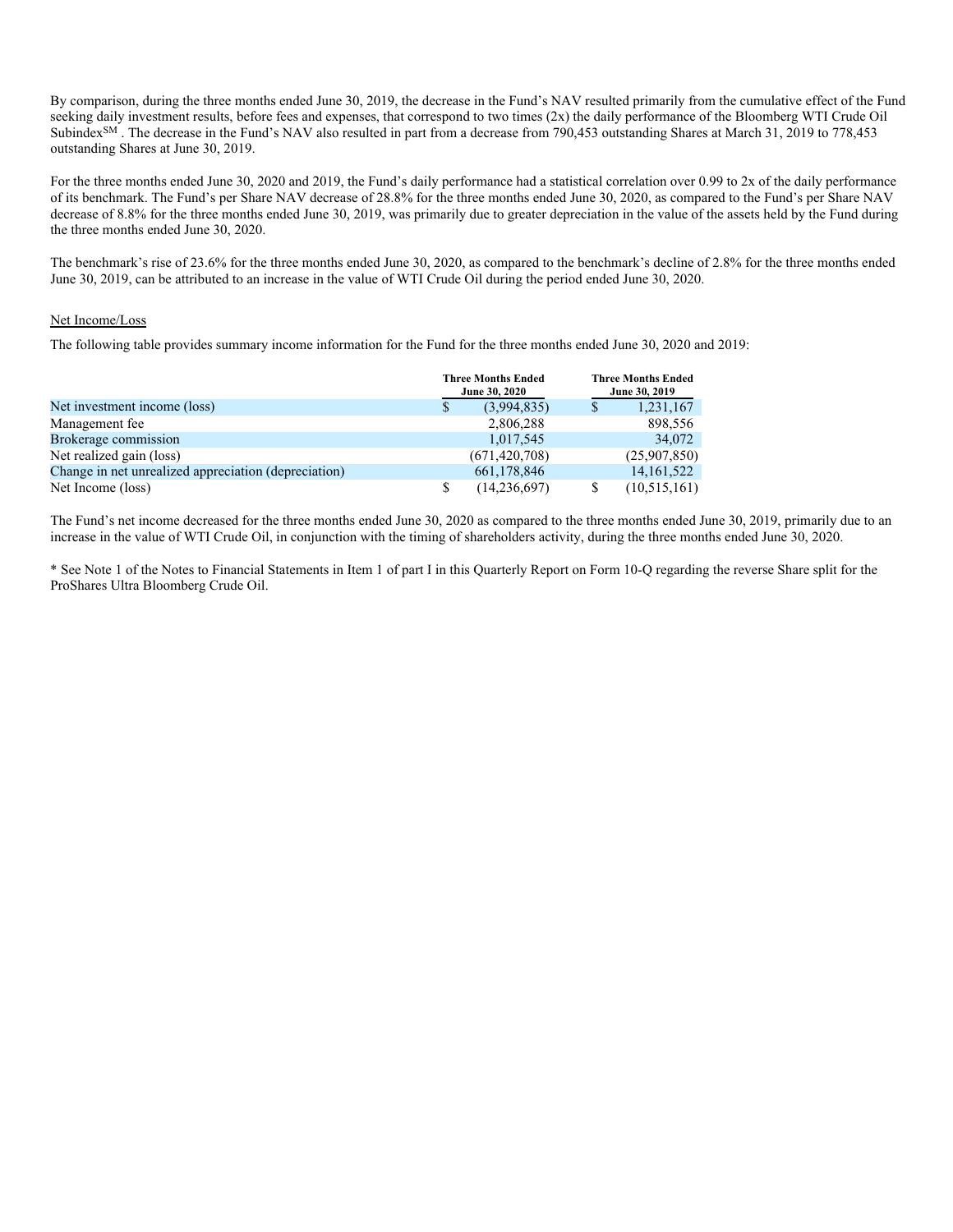## *ProShares Ultra Bloomberg Natural Gas\**

### Fund Performance

The following table provides summary performance information for the Fund for the three months ended June 30, 2020 and 2019:

|                                         | <b>Three Months Ended</b><br>June 30, 2020 |            |     | <b>Three Months Ended</b><br>June 30, 2019 |  |
|-----------------------------------------|--------------------------------------------|------------|-----|--------------------------------------------|--|
| NAV beginning of period                 | \$                                         | 26,671,617 | \$. | 20,900,095                                 |  |
| NAV end of period                       | S                                          | 50,599,783 | S.  | 33,637,758                                 |  |
| Percentage change in NAV                |                                            | 89.7%      |     | $60.9\%$                                   |  |
| Shares outstanding beginning of period  |                                            | 637.815    |     | 102,815                                    |  |
| Shares outstanding end of period        |                                            | 1,787,527  |     | 242,815                                    |  |
| Percentage change in shares outstanding |                                            | 180.3%     |     | 136.2%                                     |  |
| Shares created                          |                                            | 1,260,000  |     | 155,000                                    |  |
| Shares redeemed                         |                                            | 110.288    |     | 15,000                                     |  |
| Per share NAV beginning of period       | \$                                         | 41.82      | \$  | 203.28                                     |  |
| Per share NAV end of period             | \$                                         | 28.31      | \$  | 138.53                                     |  |
| Percentage change in per share NAV      |                                            | $(32.3)\%$ |     | $(31.9)\%$                                 |  |
| Percentage change in benchmark          |                                            | $(14.2)\%$ |     | $(16.2)\%$                                 |  |
| Benchmark annualized volatility         |                                            | 56.4%      |     | 27.9%                                      |  |

During the three months ended June 30, 2020, the increase in the Fund's NAV resulted primarily from an increase from 637,815 outstanding Shares at March 31, 2020 to 1,787,527 outstanding Shares at June 30, 2020. The increase in the Fund's NAV also resulted in part from the cumulative effect of the Fund seeking daily investment results, before fees and expenses, that correspond to two times (2x) the daily performance of the Bloomberg Natural Gas Subindex<sup>SM</sup>. By comparison, during the three months ended June 30, 2019, the increase in the Fund's NAV resulted primarily from an increase from 102,815 outstanding Shares at March 31, 2019 to 242,815 outstanding Shares at June 30, 2019. The increase in the Fund's NAV was offset by the cumulative effect of the Fund seeking daily investment results, before fees and expenses, that correspond to two times (2x) the daily performance of the Bloomberg Natural Gas Subindex<sup>SM</sup>.

For the three months ended June 30, 2020 and 2019, the Fund's daily performance had a statistical correlation over 0.99 to 2x of the daily performance of its benchmark. The Fund's per Share NAV decrease of 32.3% for the three months ended June 30, 2020, as compared to the Fund's per Share NAV decrease of 31.9% for the three months ended June 30, 2019, was primarily due to greater depreciation in the value of the assets held by the Fund during the three months ended June 30, 2020.

The benchmark's decline of 14.2% for the three months ended June 30, 2020, as compared to the benchmark's decline of 16.2% for the three months ended June 30, 2019, can be attributed to a lesser decrease in the value of Henry Hub Natural Gas during the period ended June 30, 2020.

#### Net Income/Loss

The following table provides summary income information for the Fund for the three months ended June 30, 2020 and 2019:

|                                                      | <b>Three Months Ended</b><br>June 30, 2020 |    | <b>Three Months Ended</b><br>June 30, 2019 |  |
|------------------------------------------------------|--------------------------------------------|----|--------------------------------------------|--|
| Net investment income (loss)                         | (121, 296)                                 | S  | 49,884                                     |  |
| Management fee                                       | 81,904                                     |    | 60,844                                     |  |
| Brokerage commission                                 | 63.224                                     |    | 28,280                                     |  |
| Net realized gain (loss)                             | (16, 111, 238)                             |    | (7,975,969)                                |  |
| Change in net unrealized appreciation (depreciation) | 4,853,272                                  |    | (670, 693)                                 |  |
| Net Income (loss)                                    | (11,379,262)                               | \$ | (8,596,778)                                |  |

The Fund's net income decreased for the three months ended June 30, 2020 as compared to the three months ended June 30, 2019, primarily due to a lesser decrease in the value of Henry Hub Natural Gas during the three months ended June 30, 2020.

\* See Note 1 of the Notes to Financial Statements in Item 1 of part I in this Quarterly Report on Form 10-Q regarding the reverse Share split for the ProShares Ultra Bloomberg Natural Gas.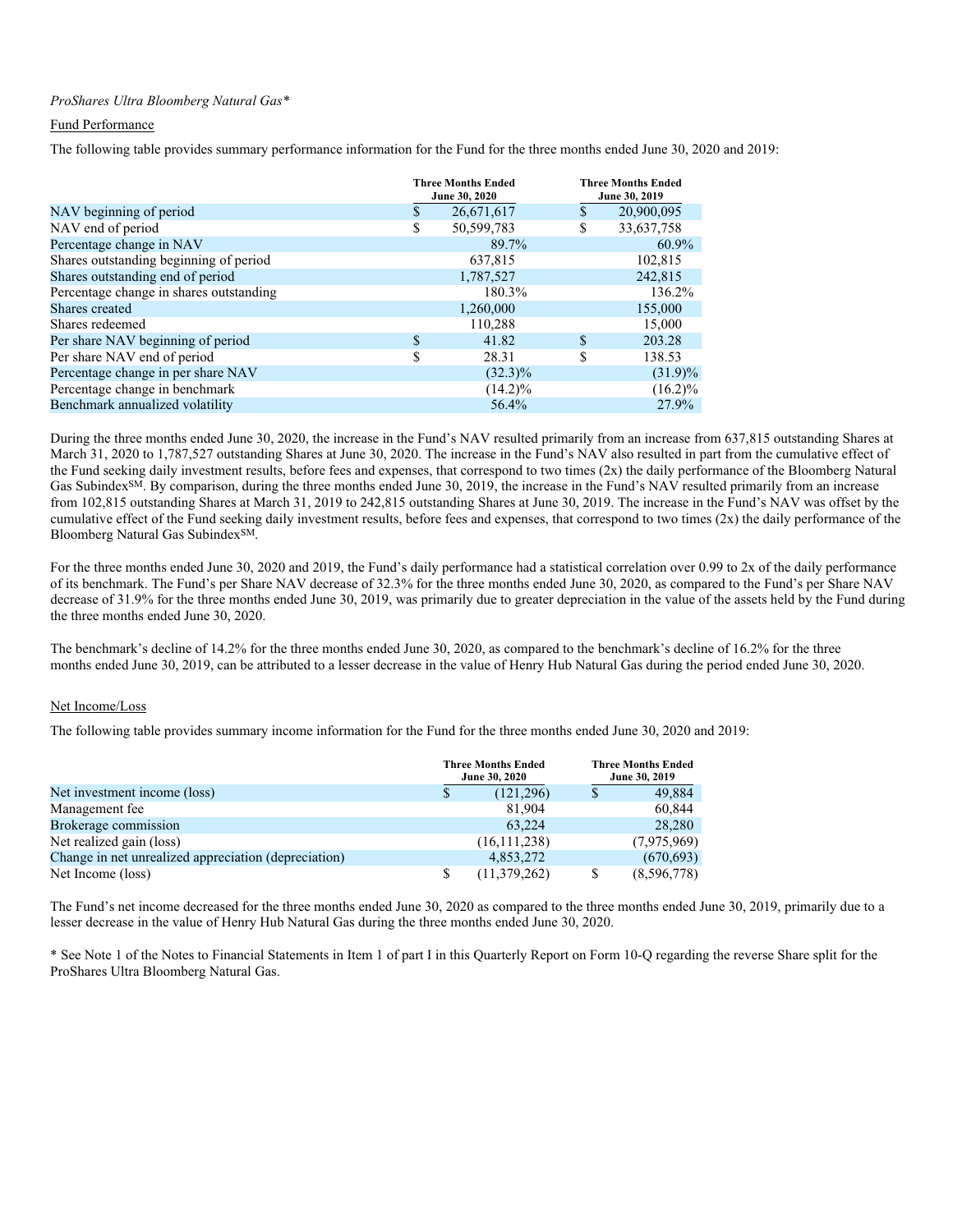## *ProShares Ultra Euro*

### Fund Performance

The following table provides summary performance information for the Fund for the three months ended June 30, 2020 and 2019:

|                                         | <b>Three Months Ended</b><br>June 30, 2020 |           | <b>Three Months Ended</b><br>June 30, 2019 |            |
|-----------------------------------------|--------------------------------------------|-----------|--------------------------------------------|------------|
| NAV beginning of period                 | \$                                         | 3,949,142 | \$                                         | 7,857,207  |
| NAV end of period                       | \$                                         | 4,067,686 | S                                          | 5,801,170  |
| Percentage change in NAV                |                                            | $3.0\%$   |                                            | $(26.2)\%$ |
| Shares outstanding beginning of period  |                                            | 300,000   |                                            | 550,000    |
| Shares outstanding end of period        |                                            | 300,000   |                                            | 400,000    |
| Percentage change in shares outstanding |                                            | $-$ %     |                                            | $(27.3)\%$ |
| Shares created                          |                                            | 50,000    |                                            |            |
| Shares redeemed                         |                                            | 50,000    |                                            | 150,000    |
| Per share NAV beginning of period       | \$                                         | 13.16     | \$.                                        | 14.29      |
| Per share NAV end of period             | S                                          | 13.56     | S                                          | 14.50      |
| Percentage change in per share NAV      |                                            | $3.0\%$   |                                            | $1.5\%$    |
| Percentage change in benchmark          |                                            | 1.9%      |                                            | 1.4%       |
| Benchmark annualized volatility         |                                            | $7.4\%$   |                                            | 4.5%       |

During the three months ended June 30, 2020, the increase in the Fund's NAV resulted primarily from the cumulative effect of the Fund seeking daily investment results, before fees and expenses, that correspond to two times (2x) the daily performance of the spot price of the euro versus the U.S. dollar. There was no net change in the Fund's outstanding Shares from March 31, 2020 to June 30, 2020. By comparison, during the three months ended June 30, 2019, the decrease in the Fund's NAV resulted primarily from a decrease from 550,000 outstanding Shares at March 31, 2019 to 400,000 outstanding Shares at June 30, 2019. The decrease in the Fund's NAV was offset by the cumulative effect of the Fund seeking daily investment results, before fees and expenses, that correspond to two times (2x) the daily performance of the spot price of the euro versus the U.S. dollar.

For the three months ended June 30, 2020 and 2019, the Fund's daily performance had a statistical correlation over 0.99 to 2x of the daily performance of its benchmark. The Fund's per Share NAV increase of 3.0% for the three months ended June 30, 2020, as compared to the Fund's per Share NAV increase of 1.5% for the three months ended June 30, 2019, was primarily due to greater appreciation in the value of the assets held by the Fund during the three months ended June 30, 2020.

The benchmark's rise of 1.9% for the three months ended June 30, 2020, as compared to the benchmark's rise of 1.4% for the three months ended June 30, 2019, can be attributed to a greater increase in the value of the euro versus the U.S. dollar during the period ended June 30, 2020.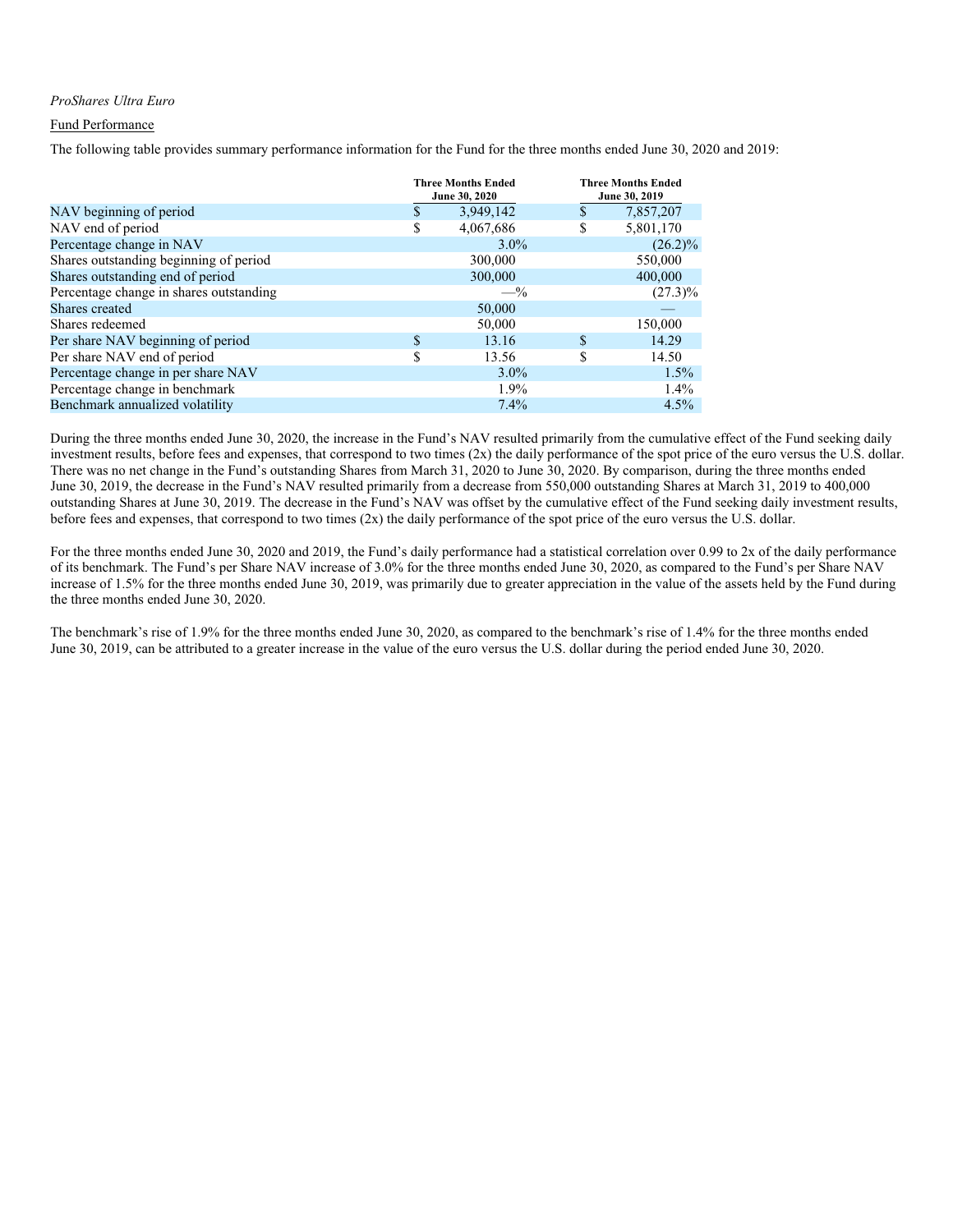The following table provides summary income information for the Fund for the three months ended June 30, 2020 and 2019:

|                                                      | <b>Three Months Ended</b><br><b>June 30, 2020</b> |           | <b>Three Months Ended</b><br>June 30, 2019 |  |
|------------------------------------------------------|---------------------------------------------------|-----------|--------------------------------------------|--|
| Net investment income (loss)                         |                                                   | (8,702)   | 18.923                                     |  |
| Management fee                                       |                                                   | 8.894     | 16.541                                     |  |
| Net realized gain (loss)                             |                                                   | (18, 635) | (132, 599)                                 |  |
| Change in net unrealized appreciation (depreciation) |                                                   | 97.408    | 208,577                                    |  |
| Net Income (loss)                                    |                                                   | 70.071    | 94.901                                     |  |

The Fund's net income decreased for the three months ended June 30, 2020 as compared to the three months ended June 30, 2019, primarily due to a greater increase in the value of the euro versus the U.S. dollar during the three months ended June 30, 2020.

# *ProShares Ultra Gold*

### Fund Performance

The following table provides summary performance information for the Fund for the three months ended June 30, 2020 and 2019:

|                                         | <b>Three Months Ended</b><br>June 30, 2020 |             | <b>Three Months Ended</b><br>June 30, 2019 |              |  |
|-----------------------------------------|--------------------------------------------|-------------|--------------------------------------------|--------------|--|
| NAV beginning of period                 |                                            | 128,481,796 |                                            | 72,777,302   |  |
| NAV end of period                       | S                                          | 165,689,050 | \$                                         | 85, 377, 335 |  |
| Percentage change in NAV                |                                            | 29.0%       |                                            | $17.3\%$     |  |
| Shares outstanding beginning of period  |                                            | 2,450,000   |                                            | 1,950,000    |  |
| Shares outstanding end of period        |                                            | 2,550,000   |                                            | 1,950,000    |  |
| Percentage change in shares outstanding |                                            | $4.1\%$     |                                            | $-$ %        |  |
| Shares created                          |                                            | 300,000     |                                            | 350,000      |  |
| Shares redeemed                         |                                            | 200,000     |                                            | 350,000      |  |
| Per share NAV beginning of period       | \$                                         | 52.44       | \$.                                        | 37.32        |  |
| Per share NAV end of period             | S                                          | 64.98       | S                                          | 43.78        |  |
| Percentage change in per share NAV      |                                            | 23.9%       |                                            | $17.3\%$     |  |
| Percentage change in benchmark          |                                            | 12.1%       |                                            | $9.0\%$      |  |
| Benchmark annualized volatility         |                                            | 19.7%       |                                            | $11.5\%$     |  |

During the three months ended June 30, 2020, the increase in the Fund's NAV resulted primarily from the cumulative effect of the Fund seeking daily investment results, before fees and expenses, that correspond to two times (2x) the daily performance of the Bloomberg Gold Subindex<sup>SM</sup>. The increase in the Fund's NAV also resulted in part from an increase from 2,450,000 outstanding Shares at March 31, 2020 to 2,550,000 outstanding Shares at June 30, 2020. By comparison, during the three months ended June 30, 2019, the increase in the Fund's NAV resulted primarily from the cumulative effect of the Fund seeking daily increase in the Fund's NAV resulted primarily from the cumulative effect of the Fund seeking daily. There was no net change in the Fund's outstanding Shares from March 31, 2019 to June 30, 2019.

For the three months ended June 30, 2020 and 2019, the Fund's daily performance had a statistical correlation over 0.99 to 2x of the daily performance of its benchmark. The Fund's per Share NAV increase of 23.9% for the three months ended June 30, 2020, as compared to the Fund's per Share NAV increase of 17.3% for the three months ended June 30, 2019, was primarily due to greater appreciation in the value of the assets held by the Fund during the three months ended June 30, 2020.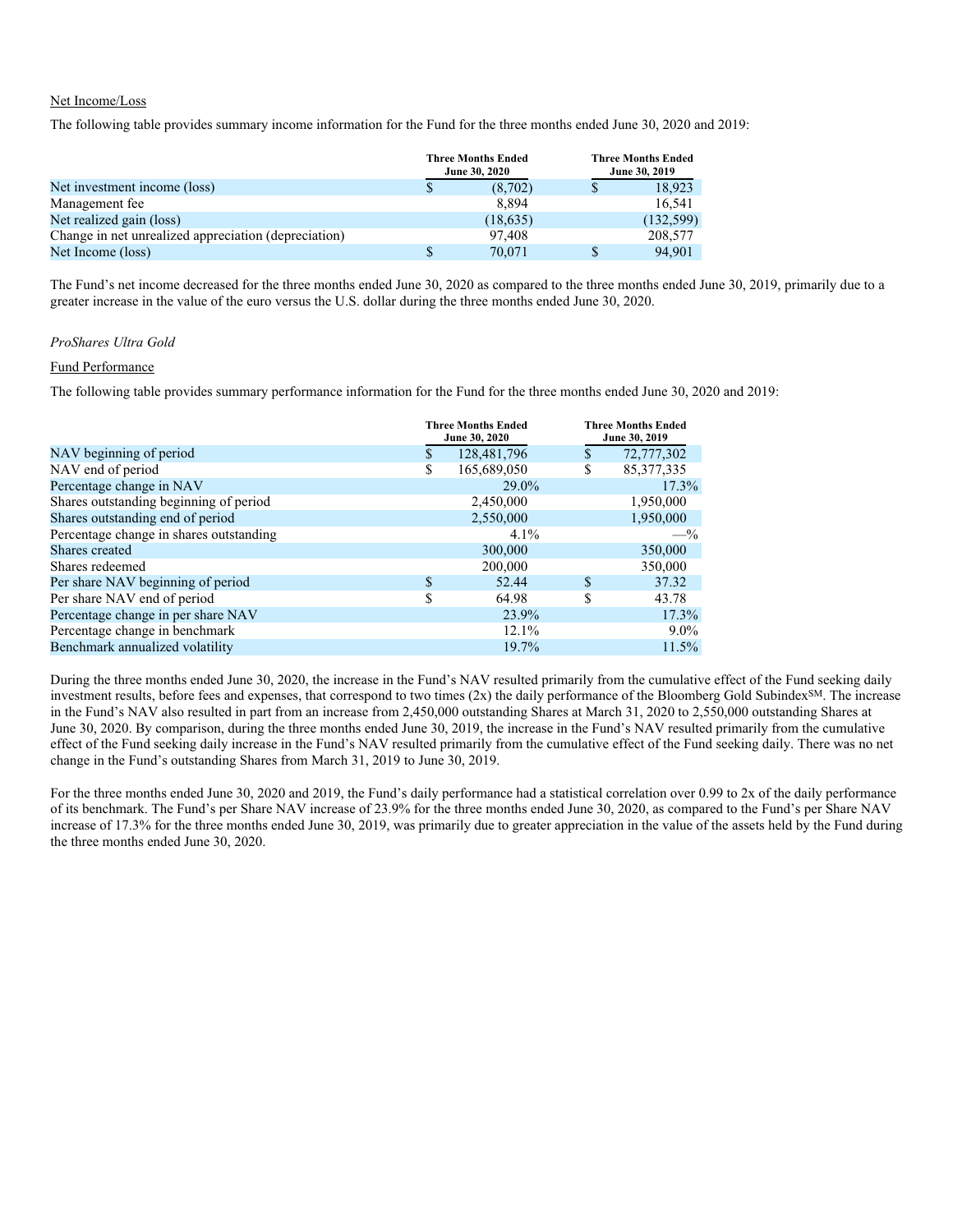The benchmark's rise of 12.1% for the three months ended June 30, 2020, as compared to the benchmark's rise of 9.0% for the three months ended June 30, 2019, can be attributed to a greater increase in the value of gold futures contracts during the period ended June 30, 2020.

## Net Income/Loss

The following table provides summary income information for the Fund for the three months ended June 30, 2020 and 2019:

|                                                      |    | <b>Three Months Ended</b><br><b>June 30, 2020</b> |   | <b>Three Months Ended</b><br>June 30, 2019 |  |
|------------------------------------------------------|----|---------------------------------------------------|---|--------------------------------------------|--|
| Net investment income (loss)                         | \$ | (279, 921)                                        | S | 228,086                                    |  |
| Management fee                                       |    | 333,463                                           |   | 178,772                                    |  |
| Brokerage commission                                 |    | 6.119                                             |   | 2,566                                      |  |
| Net realized gain (loss)                             |    | 4,365,328                                         |   | 3,488,357                                  |  |
| Change in net unrealized appreciation (depreciation) |    | 25,893,012                                        |   | 8,697,049                                  |  |
| Net Income (loss)                                    | S  | 29,978,419                                        |   | 12,413,492                                 |  |

The Fund's net income increased for the three months ended June 30, 2020 as compared to the three months ended June 30, 2019, primarily due to a greater increase in the value of futures prices during the three months ended June 30, 2020.

## *ProShares Ultra Silver*

## Fund Performance

The following table provides summary performance information for the Fund for the three months ended June 30, 2020 and 2019:

|                                         |     | <b>Three Months Ended</b><br>June 30, 2020 |     | <b>Three Months Ended</b><br>June 30, 2019 |
|-----------------------------------------|-----|--------------------------------------------|-----|--------------------------------------------|
| NAV beginning of period                 | \$  | 129,785,535                                | \$  | 171,571,571                                |
| NAV end of period                       | S   | 249,671,968                                | \$  | 178,444,838                                |
| Percentage change in NAV                |     | 92.4%                                      |     | $4.0\%$                                    |
| Shares outstanding beginning of period  |     | 7,046,526                                  |     | 6,996,526                                  |
| Shares outstanding end of period        |     | 8,446,526                                  |     | 7,246,526                                  |
| Percentage change in shares outstanding |     | 19.9%                                      |     | $3.6\%$                                    |
| Shares created                          |     | 1,500,000                                  |     | 900,000                                    |
| Shares redeemed                         |     | 100,000                                    |     | 650,000                                    |
| Per share NAV beginning of period       | \$. | 18.42                                      | \$. | 24.52                                      |
| Per share NAV end of period             | S   | 29.56                                      | S   | 24.62                                      |
| Percentage change in per share NAV      |     | 60.5%                                      |     | $0.4\%$                                    |
| Percentage change in benchmark          |     | 29.2%                                      |     | $1.0\%$                                    |
| Benchmark annualized volatility         |     | 37.1%                                      |     | 15.6%                                      |

During the three months ended June 30, 2020, the increase in the Fund's NAV resulted primarily from the cumulative effect of the Fund seeking daily investment results, before fees and expenses, that correspond to two times  $(2x)$  the daily performance of the Bloomberg Silver Subindex<sup>SM</sup>. The increase in the Fund's NAV also resulted in part from an increase from 7,046,526 outstanding Shares at March 31, 2020 to 8,446,526 outstanding Shares at June 30, 2020. By comparison, during the three months ended June 30, 2019, the increase in the Fund's NAV resulted primarily from an increase from 6,996,526 outstanding Shares at March 31, 2019 to 7,246,526 outstanding Shares at June 30, 2019. The increase in the Fund's NAV also resulted in part from the cumulative effect of the Fund seeking daily investment results, before fees and expenses, that correspond to two times (2x) the daily performance of the Bloomberg Silver SubindexSM.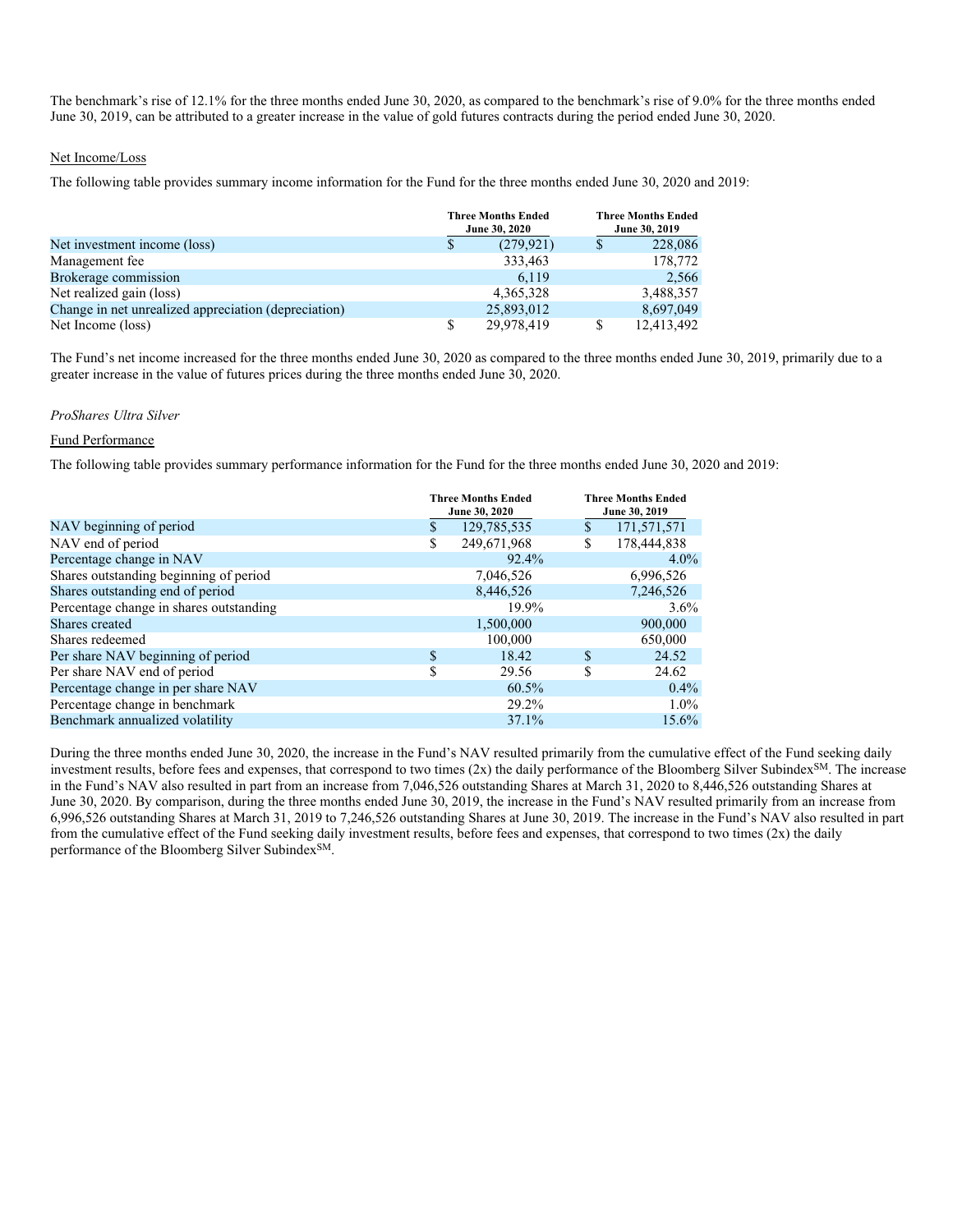For the three months ended June 30, 2020 and 2019, the Fund's daily performance had a statistical correlation over 0.99 to 2x of the daily performance of its benchmark. The Fund's per Share NAV increase of 60.5% for the three months ended June 30, 2020, as compared to the Fund's per Share NAV increase of 0.4% for the three months ended June 30, 2019, was primarily due to greater appreciation in the value of the assets held by the Fund during the three months ended June 30, 2020.

The benchmark's rise of 29.2% for the three months ended June 30, 2020, as compared to the benchmark's rise of 1.0% for the three months ended June 30, 2019, can be attributed to a greater increase in the value of silver futures contracts during the period ended June 30, 2020.

### Net Income/Loss

The following table provides summary income information for the Fund for the three months ended June 30, 2020 and 2019:

|                                                      |   | <b>Three Months Ended</b><br>June 30, 2020 |    | <b>Three Months Ended</b><br>June 30, 2019 |
|------------------------------------------------------|---|--------------------------------------------|----|--------------------------------------------|
| Net investment income (loss)                         | S | (335, 243)                                 | \$ | 512,068                                    |
| Management fee                                       |   | 425,646                                    |    | 410,131                                    |
| Brokerage commission                                 |   | 26,966                                     |    | 9,085                                      |
| Net realized gain (loss)                             |   | 11,386,313                                 |    | (8,015,752)                                |
| Change in net unrealized appreciation (depreciation) |   | 69,302,060                                 |    | 8,501,389                                  |
| Net Income (loss)                                    |   | 80, 353, 130                               |    | 997,705                                    |

The Fund's net income increased for the three months ended June 30, 2020 as compared to the three months ended June 30, 2019, primarily due to a greater increase in the value of futures prices during the three months ended June 30, 2020.

## *ProShares Ultra VIX Short-Term Futures ETF*

### Fund Performance

The following table provides summary performance information for the Fund for the three months ended June 30, 2020 and 2019:

|                                         |     | <b>Three Months Ended</b><br>June 30, 2020 | <b>Three Months Ended</b><br>June 30, 2019 |               |  |
|-----------------------------------------|-----|--------------------------------------------|--------------------------------------------|---------------|--|
| NAV beginning of period                 | \$. | 592,820,492                                | S.                                         | 547, 243, 246 |  |
| NAV end of period                       | S   | 992,156,607                                | S                                          | 529.341.464   |  |
| Percentage change in NAV                |     | 67.4%                                      |                                            | $(3.3)\%$     |  |
| Shares outstanding beginning of period  |     | 10,130,912                                 |                                            | 14,030,912    |  |
| Shares outstanding end of period        |     | 30,130,912                                 |                                            | 17,430,912    |  |
| Percentage change in shares outstanding |     | 197.4%                                     |                                            | 24.2%         |  |
| Shares created                          |     | 24,850,000                                 |                                            | 17,050,000    |  |
| Shares redeemed                         |     | 4,850,000                                  |                                            | 13,650,000    |  |
| Per share NAV beginning of period       | \$  | 58.52                                      | \$.                                        | 39.00         |  |
| Per share NAV end of period             | \$. | 32.93                                      | S                                          | 30.37         |  |
| Percentage change in per share NAV      |     | $(43.7)\%$                                 |                                            | $(22.1)\%$    |  |
| Percentage change in benchmark          |     | $(26.1)\%$                                 |                                            | $(13.2)\%$    |  |
| Benchmark annualized volatility         |     | 122.3%                                     |                                            | 59.9%         |  |

During the three months ended June 30, 2020, the increase in the Fund's NAV resulted primarily from an increase from 10,130,912 outstanding Shares at March 31, 2020 to 30,130,912 outstanding Shares at June 30, 2020. The increase in the Fund's NAV was offset by the cumulative effect of the Fund seeking daily investment results, before fees and expenses, that correspond to one and one-half times (1.5x) the daily performance of the S&P 500 VIX Short-Term Futures Index. By comparison, during the three months ended June 30, 2019, the decrease in the Fund's NAV resulted primarily from the cumulative effect of the Fund seeking daily investment results, before fees and expenses, that correspond to one and one-half times (1.5x) the daily performance of the S&P 500 VIX Short-Term Futures Index. The decrease in the Fund's NAV was offset by an increase from 14,030,912 outstanding Shares at March 31, 2019 to 17,430,912 outstanding Shares at June 30, 2019.

For the three months ended June 30, 2020 and 2019, the Fund's daily performance had a statistical correlation over 0.99 to 1.5x the daily performance of its benchmark. The Fund's per Share NAV decrease of 43.7% for the three months ended June 30, 2020, as compared to the Fund's per Share NAV decrease of 22.1% for the three months ended June 30, 2019, was primarily due to depreciation in the value of the assets held by the Fund during the three months ended June 30, 2020.

The benchmark's decline of 26.1% for the three months ended June 30, 2020, as compared to the benchmark's decline of 13.2% for the three months ended June 30, 2019, can be attributed to a greater decrease in the value of near-term futures contracts on the VIX futures curve during the period ended June 30, 2020.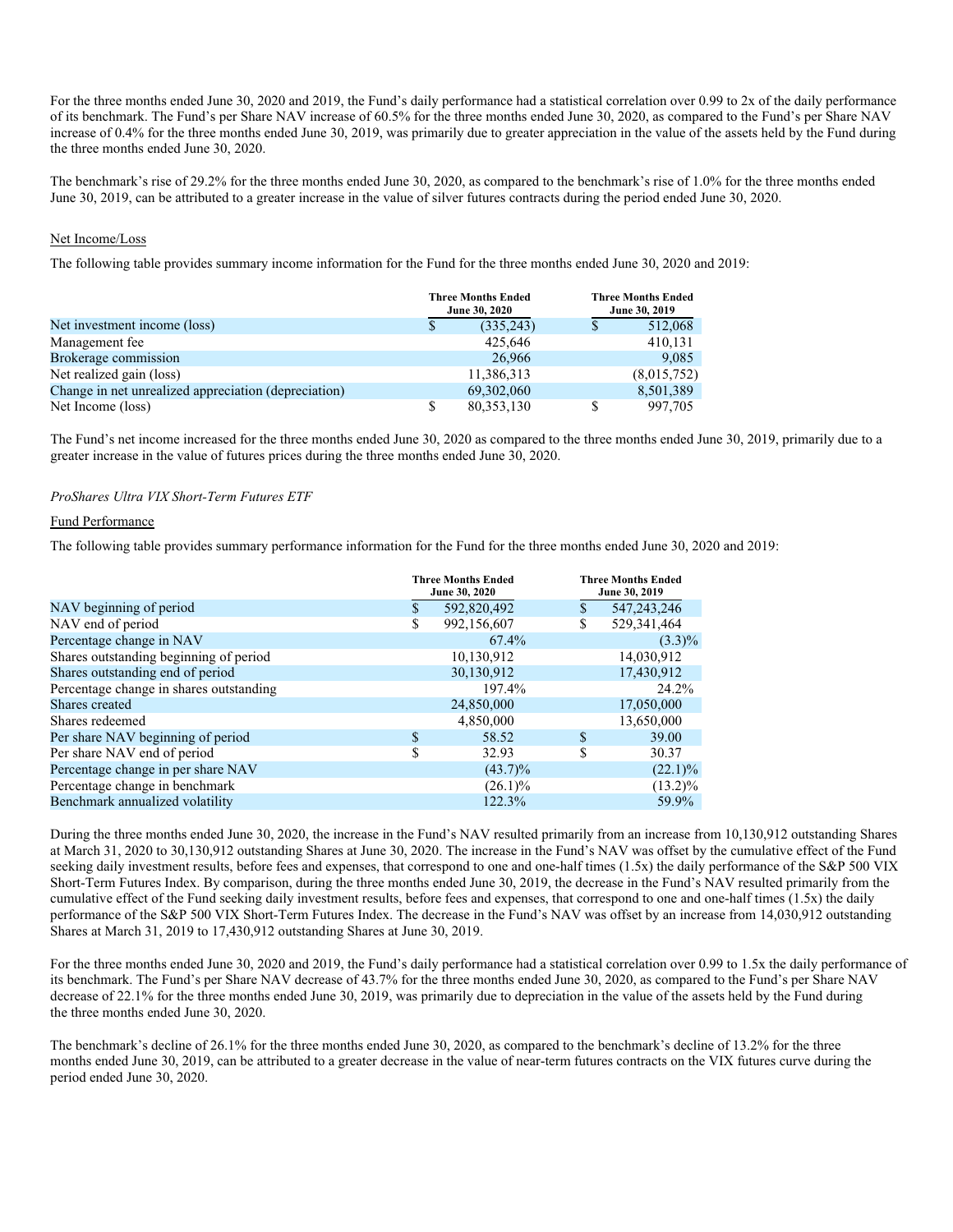The following table provides summary income information for the Fund for the three months ended June 30, 2020 and 2019:

|                                                      | <b>Three Months Ended</b><br>June 30, 2020 |   | <b>Three Months Ended</b><br>June 30, 2019 |  |
|------------------------------------------------------|--------------------------------------------|---|--------------------------------------------|--|
| Net investment income (loss)                         | (2,085,756)                                |   | 507,125                                    |  |
| Management fee                                       | 1,293,878                                  |   | 1,356,237                                  |  |
| Brokerage commission                                 | 438.851                                    |   | 819,685                                    |  |
| Net realized gain (loss)                             | (107, 880, 791)                            |   | (54, 976, 168)                             |  |
| Change in net unrealized appreciation (depreciation) | (125,500,879)                              |   | (39, 563, 092)                             |  |
| Net Income (loss)                                    | (235, 467, 426)                            | S | (94,032,135)                               |  |

The Fund's net income decreased for the three months ended June 30, 2020 as compared to the three months ended June 30, 2019, primarily due to a greater decrease in the value of futures prices during the three months ended June 30, 2020.

# *ProShares Ultra Yen*

## Fund Performance

The following table provides summary performance information for the Fund for the three months ended June 30, 2020 and 2019:

|                                         | <b>Three Months Ended</b><br>June 30, 2020 |           | <b>Three Months Ended</b><br>June 30, 2019 |           |  |
|-----------------------------------------|--------------------------------------------|-----------|--------------------------------------------|-----------|--|
| NAV beginning of period                 |                                            | 2,808,780 |                                            | 5,563,510 |  |
| NAV end of period                       | S                                          | 2,764,355 | S                                          | 5,807,397 |  |
| Percentage change in NAV                |                                            | $(1.6)\%$ |                                            | $4.4\%$   |  |
| Shares outstanding beginning of period  |                                            | 49,970    |                                            | 99,970    |  |
| Shares outstanding end of period        |                                            | 49,970    |                                            | 99,970    |  |
| Percentage change in shares outstanding |                                            | $-$ %     |                                            | $-$ %     |  |
| Shares created                          |                                            |           |                                            | 50,000    |  |
| Shares redeemed                         |                                            |           |                                            | 50,000    |  |
| Per share NAV beginning of period       | \$                                         | 56.21     | \$                                         | 55.65     |  |
| Per share NAV end of period             | \$                                         | 55.32     |                                            | 58.09     |  |
| Percentage change in per share NAV      |                                            | $(1.6)\%$ |                                            | $4.4\%$   |  |
| Percentage change in benchmark          |                                            | $(0.4)\%$ |                                            | $2.8\%$   |  |
| Benchmark annualized volatility         |                                            | $6.2\%$   |                                            | $4.8\%$   |  |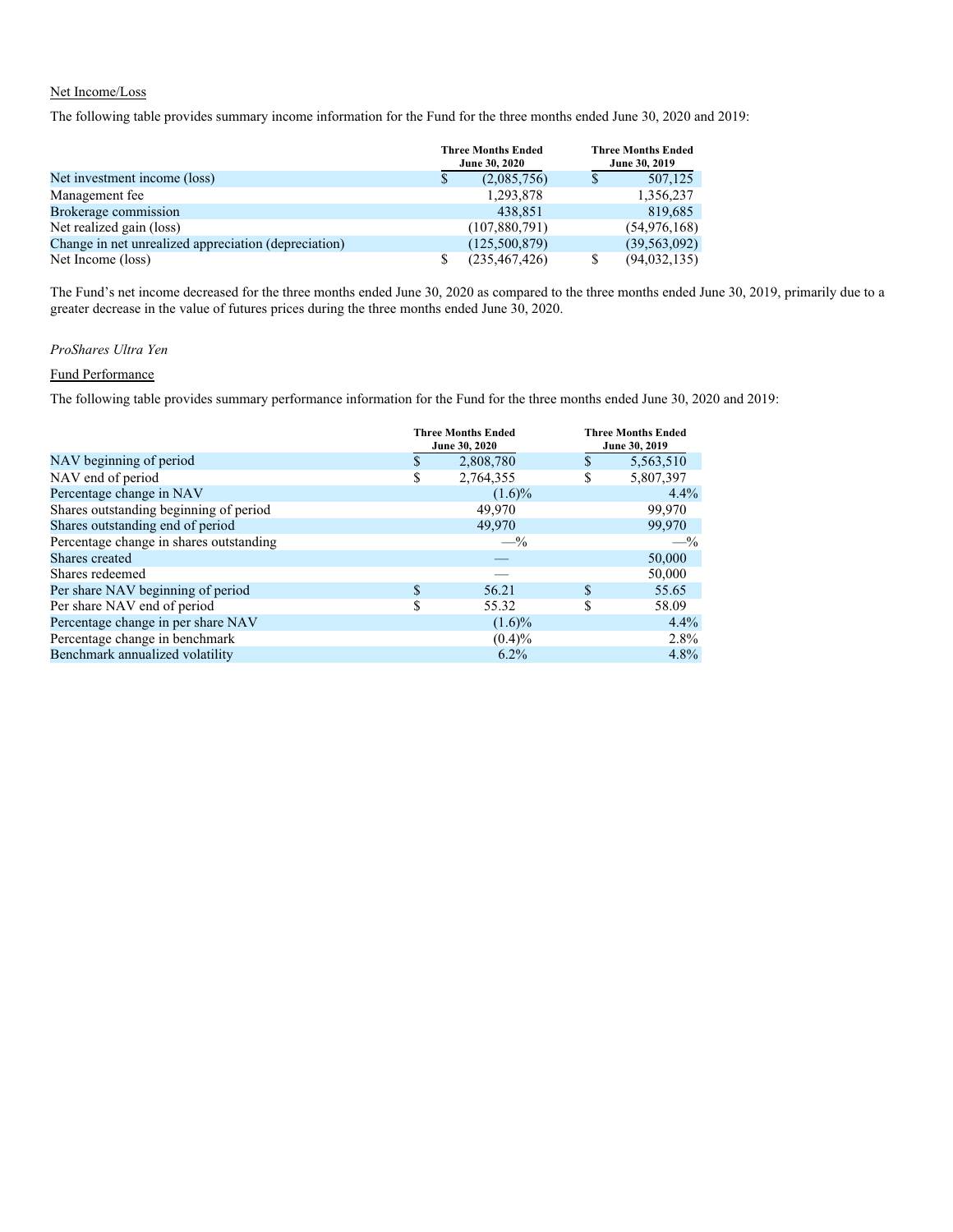During the three months ended June 30, 2020, the decrease in the Fund's NAV resulted primarily from the cumulative effect of the Fund seeking daily investment results, before fees and expenses, that correspond to two times (2x) the daily performance of the spot price of the Japanese yen versus the U.S. dollar. There was no net change in the Fund's outstanding Shares from March 31, 2020 to June 30, 2020. By comparison, during the three months ended June 30, 2019, the increase in the Fund's NAV resulted primarily from the cumulative effect of the Fund seeking daily investment results, before fees and expenses, that correspond to two times (2x) the daily performance of the spot price of the Japanese yen versus the U.S. dollar. There was no net change in the Fund's outstanding Shares from March 31, 2019 to June 30, 2019.

For the three months ended June 30, 2020 and 2019, the Fund's daily performance had a statistical correlation over 0.99 to 2x of the daily performance of its benchmark. The Fund's per Share NAV decrease of 1.6% for the three months ended June 30, 2020, as compared to the Fund's per Share NAV increase of 4.4% for the three months ended June 30, 2019, was primarily due to depreciation in the value of the assets held by the Fund during the three months ended June 30, 2020.

The benchmark's decline of 0.4% for the three months ended June 30, 2020, as compared to the benchmark's rise of 2.8% for the three months ended June 30, 2019, can be attributed to a decrease in the value of the Japanese yen versus the U.S. dollar during the period ended June 30, 2020.

### Net Income/Loss

The following table provides summary income information for the Fund for the three months ended June 30, 2020 and 2019:

|                                                      | <b>Three Months Ended</b><br>June 30, 2020 | <b>Three Months Ended</b><br>June 30, 2019 |           |
|------------------------------------------------------|--------------------------------------------|--------------------------------------------|-----------|
| Net investment income (loss)                         | (6, 539)                                   |                                            | 9,668     |
| Management fee                                       | 6.601                                      |                                            | 9.207     |
| Net realized gain (loss)                             | (106, 753)                                 |                                            | 171,283   |
| Change in net unrealized appreciation (depreciation) | 68.867                                     |                                            | (16, 451) |
| Net Income (loss)                                    | (44.425)                                   |                                            | 164,500   |

The Fund's net income decreased for the three months ended June 30, 2020 as compared to the three months ended June 30, 2019, primarily due to a decrease in the value of the Japanese yen versus the U.S. dollar during the three months ended June 30, 2020.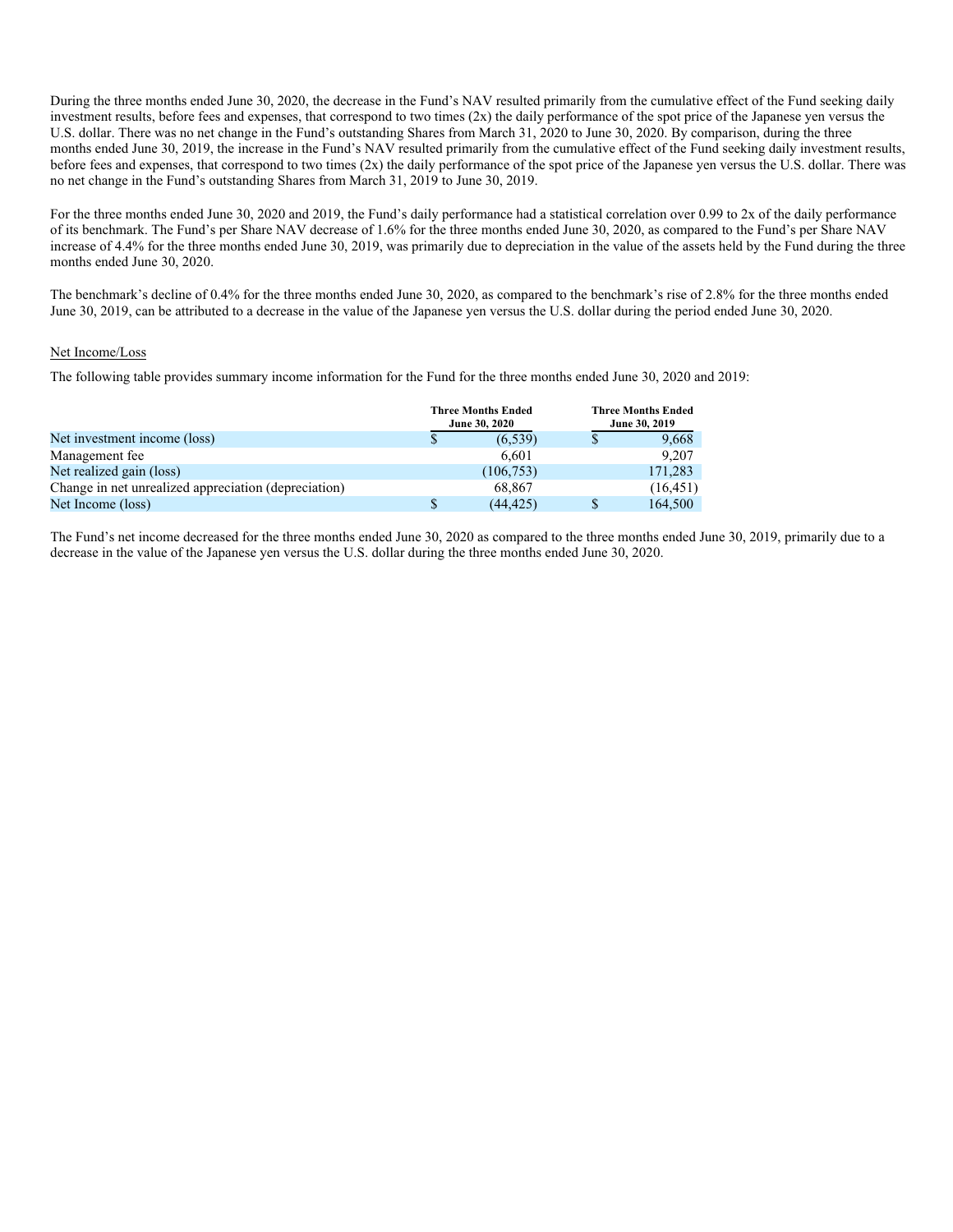## *ProShares UltraShort Australian Dollar*

## Fund Performance

The following table provides summary performance information for the Fund for the three months ended June 30, 2020 and 2019:

|                                         | <b>Three Months Ended</b><br>June 30, 2020 |            | <b>Three Months Ended</b><br>June 30, 2019 |           |
|-----------------------------------------|--------------------------------------------|------------|--------------------------------------------|-----------|
| NAV beginning of period                 |                                            | 7,230,367  |                                            | 8,162,647 |
| NAV end of period                       | S                                          | 5,614,042  | \$.                                        | 8,364,065 |
| Percentage change in NAV                |                                            | $(22.4)\%$ |                                            | $2.5\%$   |
| Shares outstanding beginning of period  |                                            | 100,000    |                                            | 150,000   |
| Shares outstanding end of period        |                                            | 100,000    |                                            | 150,000   |
| Percentage change in shares outstanding |                                            | $-$ %      |                                            | $-$ %     |
| Shares created                          |                                            |            |                                            |           |
| Shares redeemed                         |                                            |            |                                            |           |
| Per share NAV beginning of period       | \$                                         | 72.30      | S                                          | 54.42     |
| Per share NAV end of period             | S                                          | 56.14      | S                                          | 55.76     |
| Percentage change in per share NAV      |                                            | $(22.4)\%$ |                                            | $2.5\%$   |
| Percentage change in benchmark          |                                            | 12.3%      |                                            | $(1.1)\%$ |
| Benchmark annualized volatility         |                                            | 14.2%      |                                            | $6.3\%$   |

During the three months ended June 30, 2020, the decrease in the Fund's NAV resulted primarily from the cumulative effect of the Fund seeking daily investment results, before fees and expenses, that correspond to two times the inverse  $(-2x)$  of the daily performance of the spot price of the Australian dollar versus the U.S. dollar. There was no net change in the Fund's outstanding Shares from March 31, 2020 to June 30, 2020. By comparison, during the three months ended June 30, 2019, the increase in the Fund's NAV resulted primarily from the cumulative effect of the Fund seeking daily investment results, before fees and expenses, that correspond to two times the inverse (-2x) of the daily performance of the spot price of the Australian dollar versus the U.S. dollar. There was no net change in the Fund's outstanding Shares from March 31, 2019 to June 30, 2019.

For the three months ended June 30, 2020 and 2019, the Fund's daily performance had a statistical correlation over 0.99 to 2x the inverse of the daily performance of its benchmark. The Fund's per Share NAV decrease of 22.4% for the three months ended June 30, 2020, as compared to the Fund's per Share NAV increase of 2.5% for the three months ended June 30, 2019, was primarily due to depreciation in the value of the assets held by the Fund during the three months ended June 30, 2020.

The benchmark's rise of 12.3% for the three months ended June 30, 2020, as compared to the benchmark's decline of 1.1% for the three months ended June 30, 2019, can be attributed to an increase in the value of the Australian dollar versus the U.S. dollar during the period ended June 30, 2020.

## Net Income/Loss

The following table provides summary income information for the Fund for the three months ended June 30, 2020 and 2019:

|                                                      | <b>Three Months Ended</b><br>June 30, 2020 | <b>Three Months Ended</b><br>June 30, 2019 |           |
|------------------------------------------------------|--------------------------------------------|--------------------------------------------|-----------|
| Net investment income (loss)                         | \$<br>(16, 185)                            | \$                                         | 25,895    |
| Management fee                                       | 14,888                                     |                                            | 19,898    |
| Brokerage commission                                 | 1,339                                      |                                            | 1.429     |
| Net realized gain (loss)                             | (1,037,904)                                |                                            | 250,116   |
| Change in net unrealized appreciation (depreciation) | (562, 236)                                 |                                            | (74, 593) |
| Net Income (loss)                                    | \$<br>(1,616,325)                          |                                            | 201,418   |

The Fund's net income decreased for the three months ended June 30, 2020 as compared to the three months ended June 30, 2019, primarily due to an increase in the value of the Australian dollar versus the U.S. dollar during the three months ended June 30, 2020.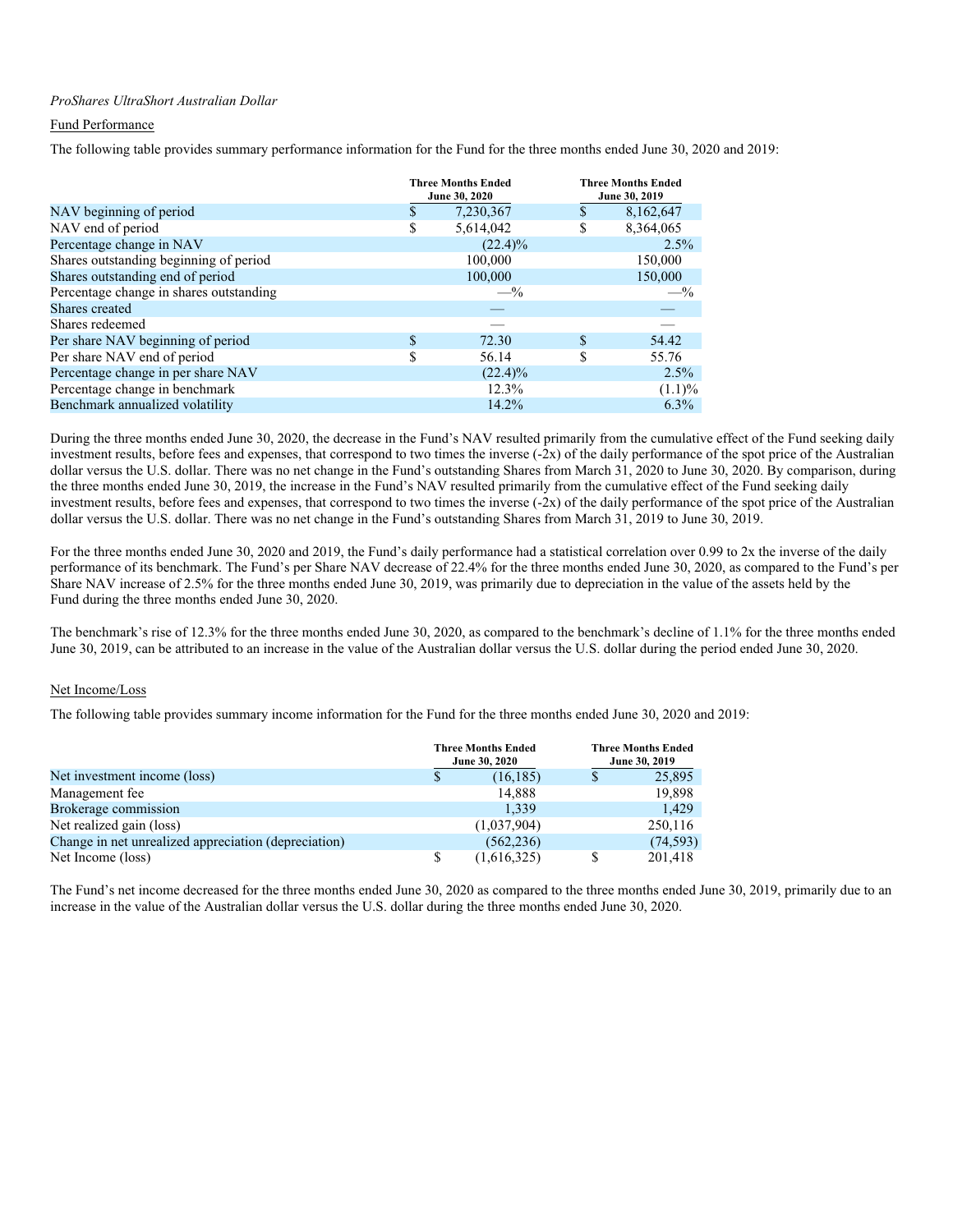## *ProShares UltraShort Bloomberg Crude Oil*

### Fund Performance

The following table provides summary performance information for the Fund for the three months ended June 30, 2020 and 2019:

|                                         | <b>Three Months Ended</b><br>June 30, 2020 |             |     | <b>Three Months Ended</b><br>June 30, 2019 |  |
|-----------------------------------------|--------------------------------------------|-------------|-----|--------------------------------------------|--|
| NAV beginning of period                 | \$                                         | 100,094,023 | \$. | 75,826,687                                 |  |
| NAV end of period                       | \$                                         | 117,821,898 | \$. | 68,096,767                                 |  |
| Percentage change in NAV                |                                            | 17.7%       |     | $(10.2)\%$                                 |  |
| Shares outstanding beginning of period  |                                            | 2,039,884   |     | 4,489,884                                  |  |
| Shares outstanding end of period        |                                            | 6,439,884   |     | 4,039,884                                  |  |
| Percentage change in shares outstanding |                                            | 215.7%      |     | $(10.0)\%$                                 |  |
| Shares created                          |                                            | 19,000,000  |     | 4,850,000                                  |  |
| Shares redeemed                         |                                            | 14,600,000  |     | 5,300,000                                  |  |
| Per share NAV beginning of period       | \$                                         | 49.07       | \$. | 16.89                                      |  |
| Per share NAV end of period             | S                                          | 18.30       | S   | 16.86                                      |  |
| Percentage change in per share NAV      |                                            | $(62.7)\%$  |     | $(0.2)\%$                                  |  |
| Percentage change in benchmark          |                                            | 23.6%       |     | $(2.8)\%$                                  |  |
| Benchmark annualized volatility         |                                            | 116.3%      |     | $31.5\%$                                   |  |

On June 25, 2020, the Trust announced that the ProShares UltraShort Bloomberg Crude Oil Fund would change its benchmark pending the approval of the change to the exchange listing rules applicable to the Fund by the SEC. The new benchmark for the Fund will be the Bloomberg Commodity Balanced WTI Crude Oil Index<sup>SM</sup> (ticker: BCBCLI Index). Currently, the benchmark for the Fund is the Bloomberg WTI Crude Oil Subindex<sup>SM</sup>.

During the three months ended June 30, 2020, the increase in the Fund's NAV resulted primarily from an increase from 2,039,884 outstanding Shares at March 31, 2020 to 6,439,884 outstanding Shares at June 30, 2020. The increase in the Fund's NAV was offset by the cumulative effect of the Fund seeking daily investment results, before fees and expenses, that correspond to two times the inverse (-2x) of the daily performance of the Bloomberg WTI Crude Oil Subindex<sup>SM</sup>. By comparison, during the three months ended June 30, 2019, the decrease in the Fund's NAV resulted primarily from a decrease from 4,489,884 outstanding Shares at March 31, 2019 to 4,039,884 outstanding Shares at June 30, 2019. The decrease in the Fund's NAV also resulted in part from the timing of shareholder activity, which was offset by the cumulative effect of the Fund seeking daily investment results, before fees and expenses, that correspond to two times the inverse (-2x) of the daily performance of the Bloomberg WTI Crude Oil SubindexSM.

For the three months ended June 30, 2020 and 2019, the Fund's daily performance had a statistical correlation over 0.99 to 2x of the inverse of the daily performance of its benchmark. The Fund's per Share NAV decrease of 62.7% for the three months ended June 30, 2020, as compared to the Fund's per Share NAV decrease of 0.2% for the three months ended June 30, 2019, was primarily due to greater depreciation in the value of the assets held by the Fund during the three months ended June 30, 2020.

The benchmark's rise of 23.6% for the three months ended June 30, 2020, as compared to the benchmark's decline of 2.8% for the three months ended June 30, 2019, can be attributed to an increase in the value of WTI Crude Oil during the period ended June 30, 2020.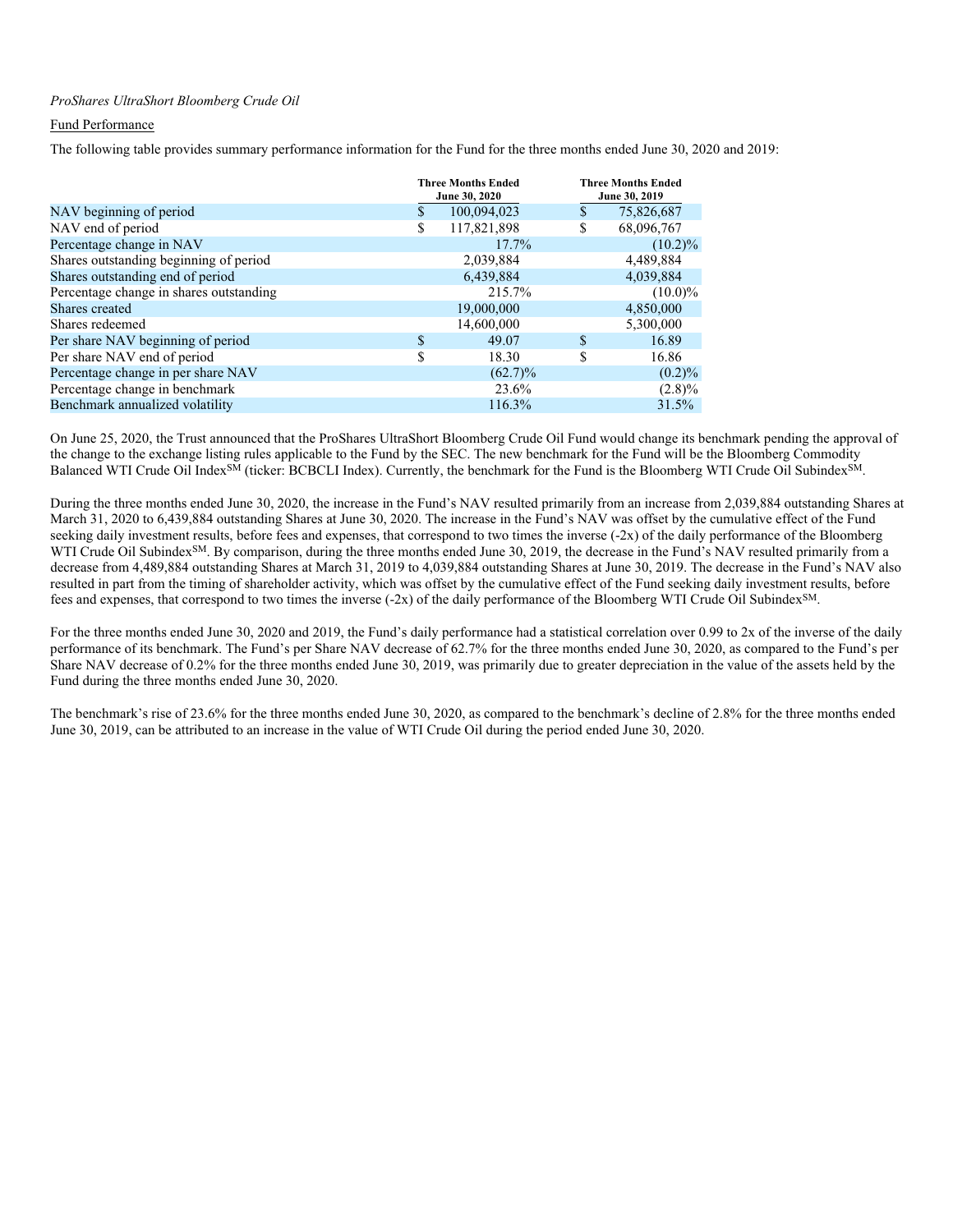The following table provides summary income information for the Fund for the three months ended June 30, 2020 and 2019:

|                                                      |   | <b>Three Months Ended</b><br>June 30, 2020 | <b>Three Months Ended</b><br>June 30, 2019 |             |
|------------------------------------------------------|---|--------------------------------------------|--------------------------------------------|-------------|
| Net investment income (loss)                         | S | (782, 726)                                 |                                            | 215,797     |
| Management fee                                       |   | 348,900                                    |                                            | 190,096     |
| Brokerage commission                                 |   | 346,732                                    |                                            | 18.872      |
| Net realized gain (loss)                             |   | (6,947,347)                                |                                            | 10,124,322  |
| Change in net unrealized appreciation (depreciation) |   | (75,201,725)                               |                                            | (2,543,494) |
| Net Income (loss)                                    |   | (82, 931, 798)                             |                                            | 7,796,625   |

The Fund's net income decreased for the three months ended June 30, 2020 as compared to the three months ended June 30, 2019, primarily due to an increase in the value of WTI Crude Oil during the three months ended June 30, 2020.

## *ProShares UltraShort Bloomberg Natural Gas*

## Fund Performance

The following table provides summary performance information for the Fund for the three months ended June 30, 2020 and 2019:

|                                         |     | <b>Three Months Ended</b><br>June 30, 2020 |     | <b>Three Months Ended</b><br>June 30, 2019 |
|-----------------------------------------|-----|--------------------------------------------|-----|--------------------------------------------|
| NAV beginning of period                 |     | 17,419,933                                 |     | 13,019,491                                 |
| NAV end of period                       | S   | 28,552,210                                 |     | 3,838,842                                  |
| Percentage change in NAV                |     | 63.9%                                      |     | $(70.5)\%$                                 |
| Shares outstanding beginning of period  |     | 274,832                                    |     | 574,832                                    |
| Shares outstanding end of period        |     | 424,832                                    |     | 124,832                                    |
| Percentage change in shares outstanding |     | 54.6%                                      |     | $(78.3)\%$                                 |
| Shares created                          |     | 650,000                                    |     | 250,000                                    |
| Shares redeemed                         |     | 500,000                                    |     | 700,000                                    |
| Per share NAV beginning of period       | \$. | 63.38                                      | \$. | 22.65                                      |
| Per share NAV end of period             | S   | 67.21                                      | S   | 30.75                                      |
| Percentage change in per share NAV      |     | $6.0\%$                                    |     | 35.8%                                      |
| Percentage change in benchmark          |     | $(14.2)\%$                                 |     | $(16.2)\%$                                 |
| Benchmark annualized volatility         |     | 56.4%                                      |     | 27.9%                                      |

During the three months ended June 30, 2020, the increase in the Fund's NAV resulted primarily from an increase from 274,832 outstanding Shares at March 31, 2020 to 424,832 outstanding Shares at June 30, 2020. The increase in the Fund's NAV also resulted in part from the cumulative effect of the Fund seeking daily investment results, before fees and expenses, that correspond to two times the inverse (-2x) of the daily performance of the Bloomberg Natural Gas Subindex<sup>SM</sup>. By comparison, during the three months ended June 30, 2019, the decrease in the Fund's NAV resulted primarily from a decrease from 574,832 outstanding Shares at March 31, 2019 to 124,832 outstanding Shares at June 30, 2019. The decrease in the Fund's NAV was offset by the cumulative effect of the Fund seeking daily investment results, before fees and expenses, that correspond to two times the inverse (-2x) of the daily performance of the Bloomberg Natural Gas SubindexSM.

For the three months ended June 30, 2020 and 2019, the Fund's daily performance had a statistical correlation over 0.99 to 2x of the inverse of the daily performance of its benchmark. The Fund's per Share NAV increase of 6.0% for the three months ended June 30, 2020, as compared to the Fund's per Share NAV increase of 35.8% for the three months ended June 30, 2019, was primarily due to lesser appreciation in the value of the assets held by the Fund during the three months ended June 30, 2020.

The benchmark's decline of 14.2% for the three months ended June 30, 2020, as compared to the benchmark's decline of 16.2% for the three months ended June 30, 2019, can be attributed to a lesser decrease in the value of Henry Hub Natural Gas during the period ended June 30, 2020.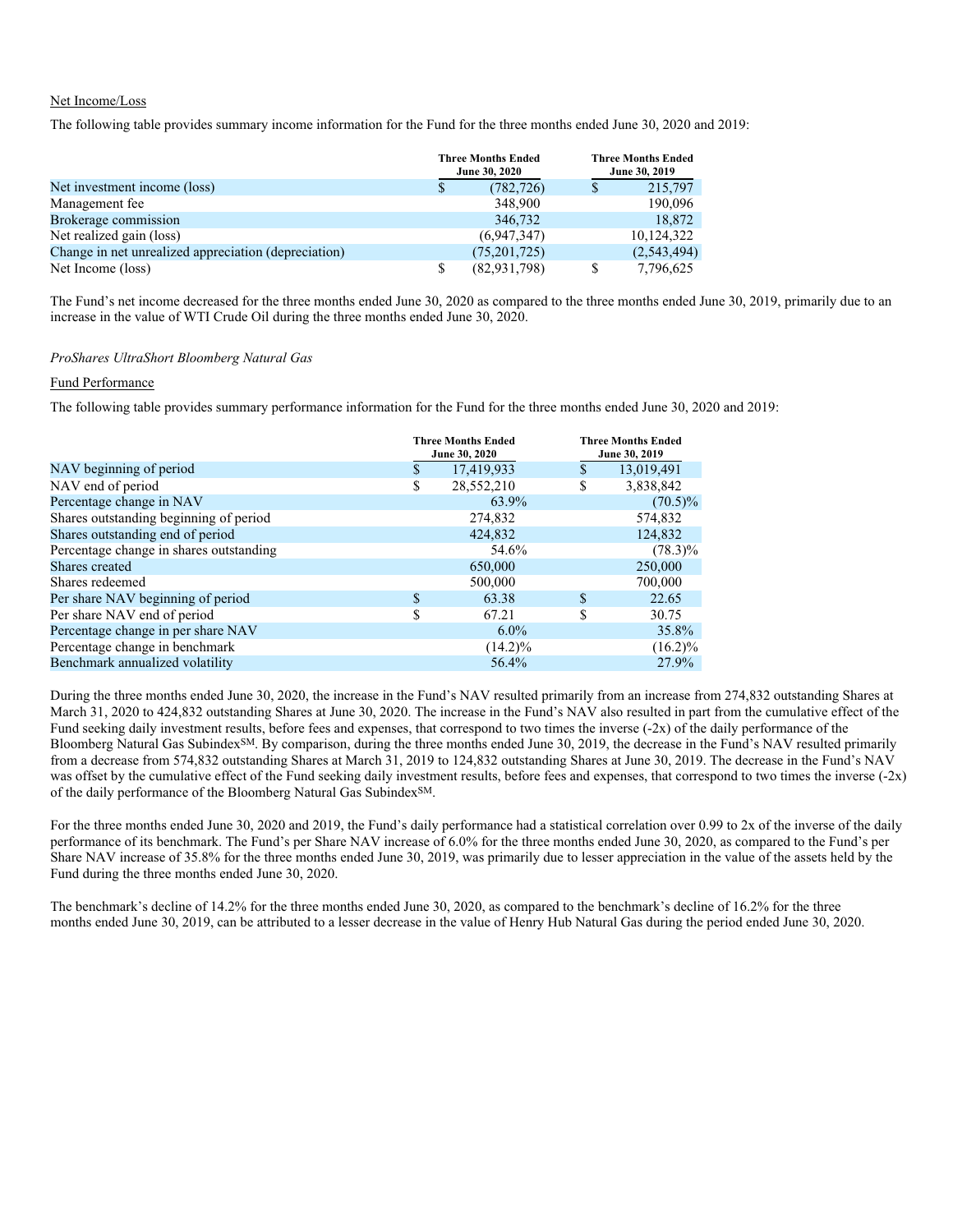The following table provides summary income information for the Fund for the three months ended June 30, 2020 and 2019:

|                                                      | <b>Three Months Ended</b><br>June 30, 2020 |   | <b>Three Months Ended</b><br>June 30, 2019 |
|------------------------------------------------------|--------------------------------------------|---|--------------------------------------------|
| Net investment income (loss)                         | \$<br>(87,047)                             | S | 11,719                                     |
| Management fee                                       | 36,607                                     |   | 20,378                                     |
| Brokerage commission                                 | 46.462                                     |   | 16,181                                     |
| Net realized gain (loss)                             | 5,236,091                                  |   | 3,449,841                                  |
| Change in net unrealized appreciation (depreciation) | (2,774,639)                                |   | (546, 185)                                 |
| Net Income (loss)                                    | \$<br>2,374,405                            |   | 2,915,375                                  |

The Fund's net income decreased for the three months ended June 30, 2020 as compared to the three months ended June 30, 2019, primarily due to a lesser decrease in the value of Henry Hub Natural Gas, in conjunction with the timing of shareholder activity, during the three months ended June 30, 2020.

## *ProShares UltraShort Euro*

#### Fund Performance

The following table provides summary performance information for the Fund for the three months ended June 30, 2020 and 2019:

|                                         | <b>Three Months Ended</b><br>June 30, 2020 |            |               | <b>Three Months Ended</b><br>June 30, 2019 |  |
|-----------------------------------------|--------------------------------------------|------------|---------------|--------------------------------------------|--|
| NAV beginning of period                 | \$                                         | 93,194,599 |               | 151,445,608                                |  |
| NAV end of period                       | \$                                         | 78,848,965 | \$            | 134,573,471                                |  |
| Percentage change in NAV                |                                            | $(15.4)\%$ |               | $(11.1)\%$                                 |  |
| Shares outstanding beginning of period  |                                            | 3,350,000  |               | 5,900,000                                  |  |
| Shares outstanding end of period        |                                            | 2,950,000  |               | 5,300,000                                  |  |
| Percentage change in shares outstanding |                                            | $(11.9)\%$ |               | $(10.2)\%$                                 |  |
| Shares created                          |                                            | 150,000    |               | 100,000                                    |  |
| Shares redeemed                         |                                            | 550,000    |               | 700,000                                    |  |
| Per share NAV beginning of period       | \$                                         | 27.82      | <sup>\$</sup> | 25.67                                      |  |
| Per share NAV end of period             | \$                                         | 26.73      | S             | 25.39                                      |  |
| Percentage change in per share NAV      |                                            | $(3.9)\%$  |               | $(1.1)\%$                                  |  |
| Percentage change in benchmark          |                                            | $1.9\%$    |               | 1.4%                                       |  |
| Benchmark annualized volatility         |                                            | $7.4\%$    |               | $4.5\%$                                    |  |

During the three months ended June 30, 2020, the decrease in the Fund's NAV resulted primarily from a decrease from 3,350,000 outstanding Shares at March 31, 2020 to 2,950,000 outstanding Shares at June 30, 2020 . The decrease in the Fund's NAV also resulted in part from the cumulative effect of the Fund seeking daily investment results, before fees and expenses, that correspond to two times the inverse (-2x) of the daily performance of the spot price of the euro versus the U.S. dollar. By comparison, during the three months ended June 30, 2019, the decrease in the Fund's NAV resulted primarily from a decrease from 5,900,000 outstanding Shares at March 31, 2019 to 5,300,000 outstanding Shares at June 30, 2019. The decrease in the Fund's NAV also resulted in part from the cumulative effect of the Fund seeking daily investment results, before fees and expenses, that correspond to two times the inverse (-2x) of the daily performance of the spot price of the euro versus the U.S. dollar.

For the three months ended June 30, 2020 and 2019, the Fund's daily performance had a statistical correlation over 0.99 to 2x of the inverse of the daily performance of its benchmark. The Fund's per Share NAV decrease of 3.9% for the three months ended June 30, 2020, as compared to the Fund's per Share NAV decrease of 1.1% for the three months ended June 30, 2019, was primarily due to greater depreciation in the value of the assets held by the Fund during the three months ended June 30, 2020.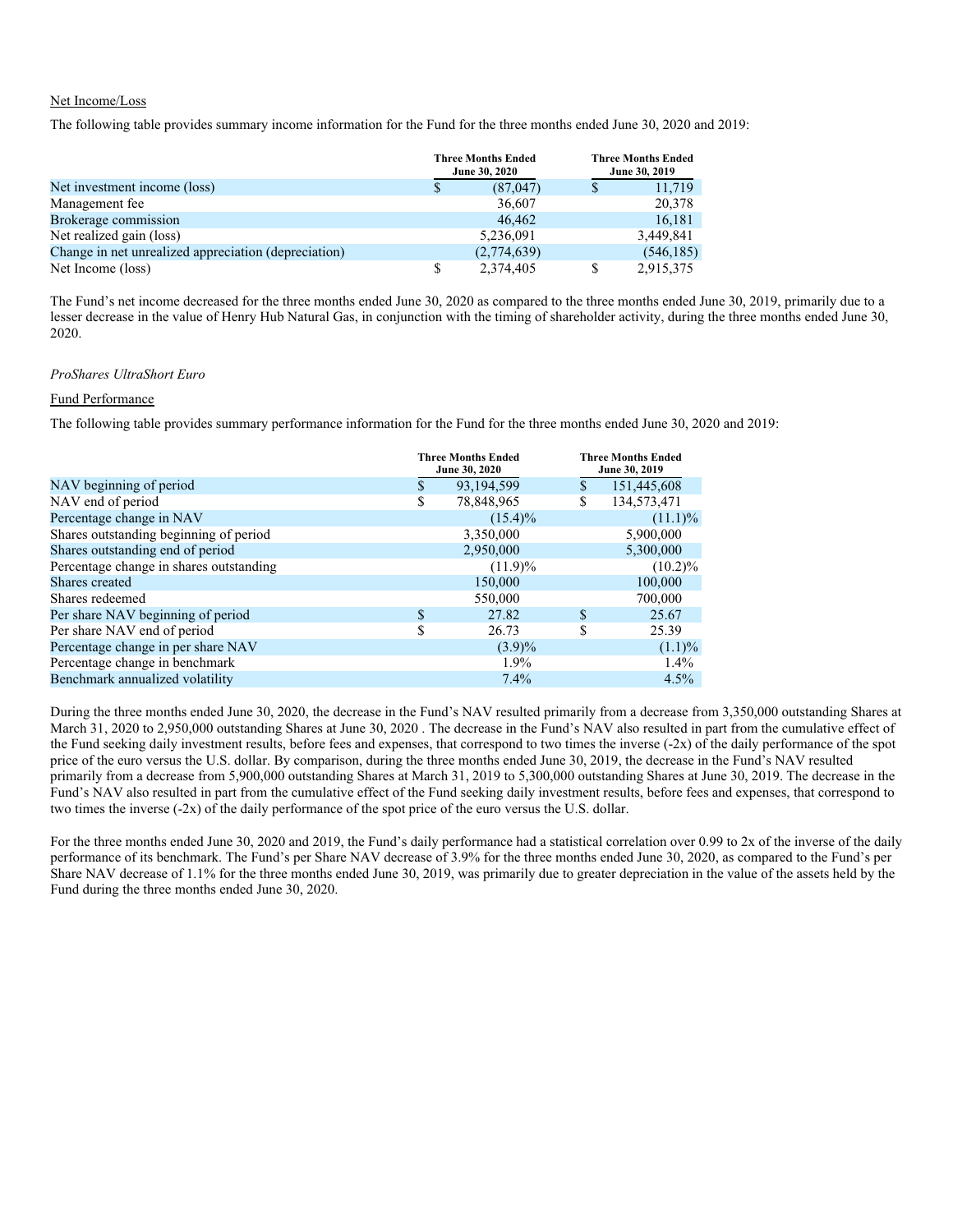The benchmark's rise of 1.9% for the three months ended June 30, 2020, as compared to the benchmark's rise of 1.4% for the three months ended June 30, 2019, can be attributed to a greater appreciation in the value of the euro versus the U.S. dollar during the period ended June 30, 2020.

## Net Income/Loss

The following table provides summary income information for the Fund for the three months ended June 30, 2020 and 2019:

|                                                      |   | <b>Three Months Ended</b><br>June 30, 2020 |    | <b>Three Months Ended</b><br>June 30, 2019 |
|------------------------------------------------------|---|--------------------------------------------|----|--------------------------------------------|
| Net investment income (loss)                         | S | (145, 604)                                 | S  | 471,256                                    |
| Management fee                                       |   | 213,631                                    |    | 334,048                                    |
| Net realized gain (loss)                             |   | (2,285,868)                                |    | 1,947,370                                  |
| Change in net unrealized appreciation (depreciation) |   | (1,269,683)                                |    | (3,843,749)                                |
| Net Income (loss)                                    | S | (3,701,155)                                | \$ | (1,425,123)                                |

The Fund's net income decreased for the three months ended June 30, 2020 as compared to the three months ended June 30, 2019, primarily due to a greater appreciation in the value of the euro versus the U.S. dollar during the three months ended June 30, 2020.

## *ProShares UltraShort Gold*

## Fund Performance

The following table provides summary performance information for the Fund for the three months ended June 30, 2020 and 2019:

|                                         | <b>Three Months Ended</b><br>June 30, 2020 |            | <b>Three Months Ended</b><br>June 30, 2019 |            |
|-----------------------------------------|--------------------------------------------|------------|--------------------------------------------|------------|
| NAV beginning of period                 | \$.                                        | 20,569,044 | \$                                         | 21,506,707 |
| NAV end of period                       | \$                                         | 15,851,043 | S                                          | 18,158,403 |
| Percentage change in NAV                |                                            | $(22.9)\%$ |                                            | $(15.6)\%$ |
| Shares outstanding beginning of period  |                                            | 446,977    |                                            | 296,977    |
| Shares outstanding end of period        |                                            | 446,977    |                                            | 296,977    |
| Percentage change in shares outstanding |                                            | $0.0\%$    |                                            | $-$ %      |
| Shares created                          |                                            | 150,000    |                                            | 300,000    |
| Shares redeemed                         |                                            | 150,000    |                                            | 300,000    |
| Per share NAV beginning of period       | \$                                         | 46.02      | \$                                         | 72.42      |
| Per share NAV end of period             | \$                                         | 35.46      | S                                          | 61.14      |
| Percentage change in per share NAV      |                                            | $(22.9)\%$ |                                            | $(15.6)\%$ |
| Percentage change in benchmark          |                                            | $12.1\%$   |                                            | $9.0\%$    |
| Benchmark annualized volatility         |                                            | 19.7%      |                                            | 11.5%      |

During the three months ended June 30, 2020, the decrease in the Fund's NAV resulted primarily from the cumulative effect of the Fund seeking daily investment results, before fees and expenses, that correspond to two times the inverse (-2x) of the daily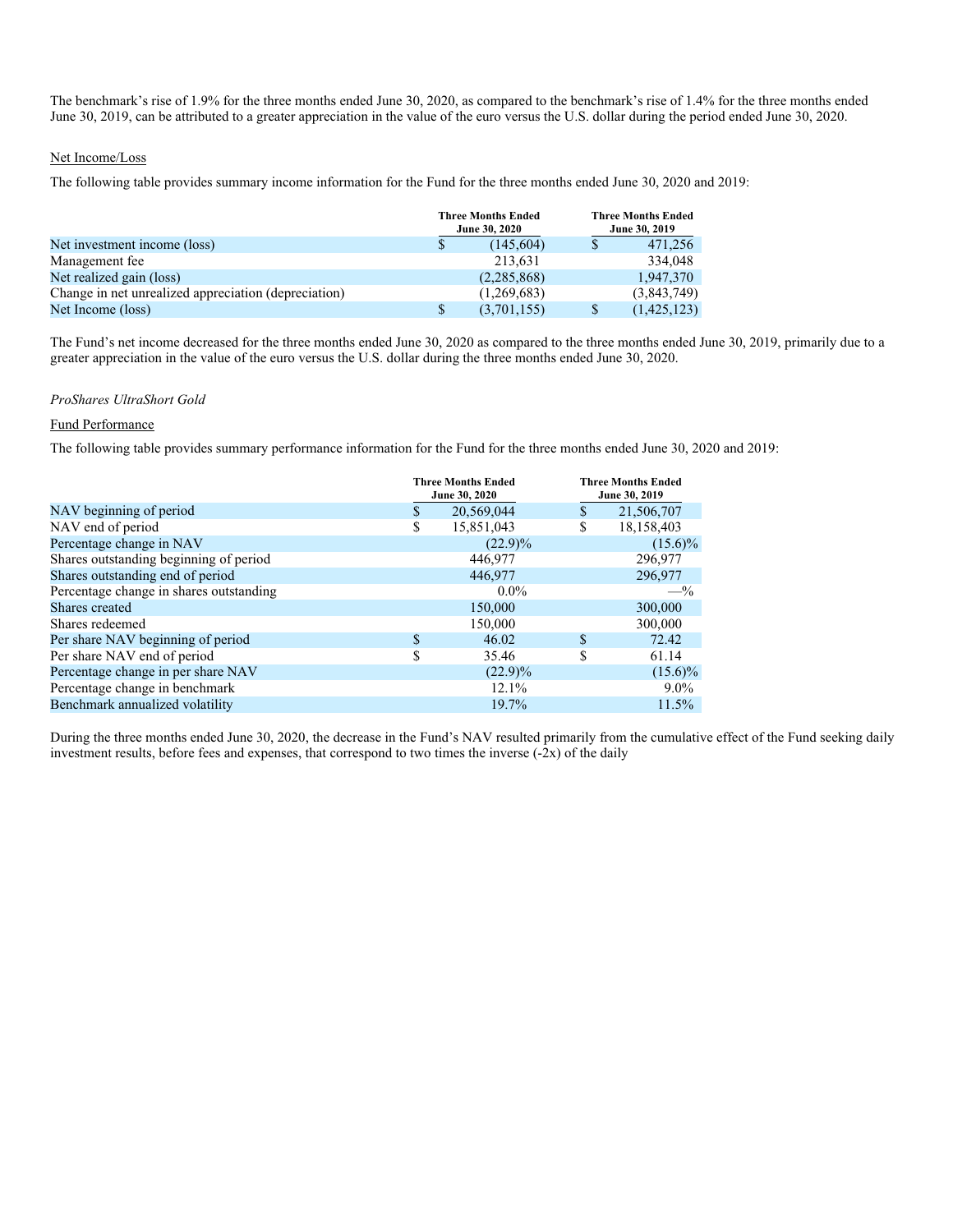performance of the Bloomberg Gold Subindex<sup>SM</sup>. There was no net change in the Fund's outstanding Shares from March 31, 2020 to June 30, 2020. By comparison, during the three months ended June 30, 2019, the decrease in the Fund's NAV resulted primarily from the cumulative effect of the Fund seeking daily investment results, before fees and expenses, that correspond to two times the inverse (-2x) of the daily performance of the Bloomberg Gold Subindex<sup>SM</sup>. There was no net change in the Fund's outstanding Shares from March 31, 2019 to June 30, 2019.

For the three months ended June 30, 2020 and 2019, the Fund's daily performance had a statistical correlation over 0.99 to 2x of the inverse of the daily performance of its benchmark. The Fund's per Share NAV decrease of 22.9% for the three months ended June 30, 2020, as compared to the Fund's per Share NAV decrease of 15.6% for the three months ended June 30, 2019, was primarily due to greater depreciation in the value of the assets held by the Fund during the three months ended June 30, 2020.

The benchmark's rise of 12.1% for the three months ended June 30, 2020, as compared to the benchmark's rise of 9.0% for the three months ended June 30, 2019, can be attributed to a greater appreciation in the value of gold futures contracts during the period ended June 30, 2020.

#### Net Income/Loss

The following table provides summary income information for the Fund for the three months ended June 30, 2020 and 2019:

|                                                      |   | <b>Three Months Ended</b><br>June 30, 2020 | <b>Three Months Ended</b><br>June 30, 2019 |             |
|------------------------------------------------------|---|--------------------------------------------|--------------------------------------------|-------------|
| Net investment income (loss)                         | S | (41,386)                                   | \$                                         | 52,582      |
| Management fee                                       |   | 40.621                                     |                                            | 48,056      |
| Brokerage commission                                 |   | 1.659                                      |                                            | 1,640       |
| Net realized gain (loss)                             |   | (2,089,271)                                |                                            | (1,900,735) |
| Change in net unrealized appreciation (depreciation) |   | (2,638,931)                                |                                            | (1,357,012) |
| Net Income (loss)                                    |   | (4,769,588)                                | \$                                         | (3,205,165) |

The Fund's net income decreased for the three months ended June 30, 2020 as compared to the three months ended June 30, 2019, primarily due to a greater appreciation in the value of the futures prices during the three months ended June 30, 2020.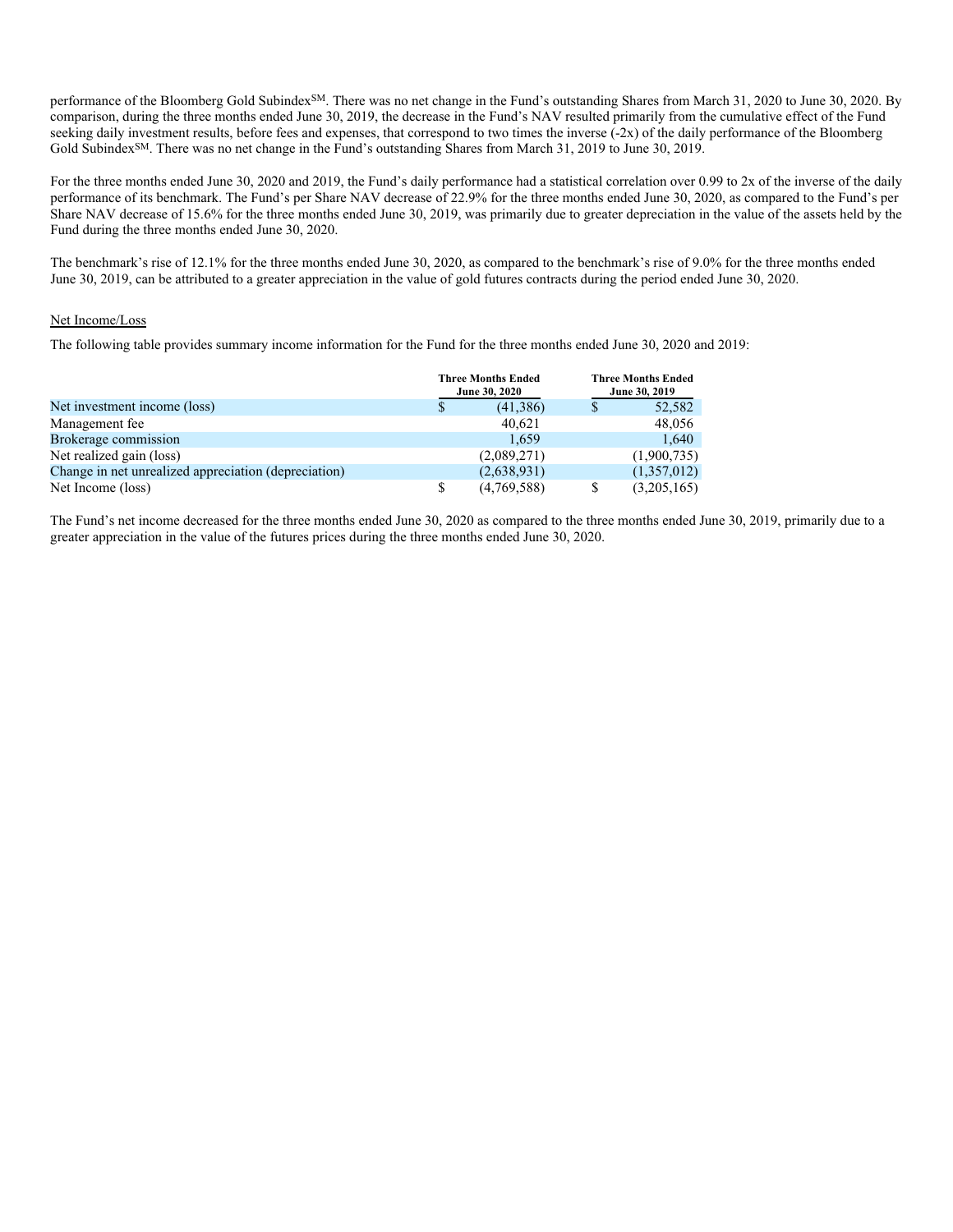## *ProShares UltraShort Silver*

## Fund Performance

The following table provides summary performance information for the Fund for the three months ended June 30, 2020 and 2019:

|                                         | <b>Three Months Ended</b><br>June 30, 2020 |            | <b>Three Months Ended</b><br>June 30, 2019 |            |
|-----------------------------------------|--------------------------------------------|------------|--------------------------------------------|------------|
| NAV beginning of period                 | \$.                                        | 18,887,831 |                                            | 20,253,916 |
| NAV end of period                       | S                                          | 10,145,625 | S                                          | 14,026,041 |
| Percentage change in NAV                |                                            | $(46.3)\%$ |                                            | $(30.7)\%$ |
| Shares outstanding beginning of period  |                                            | 516,976    |                                            | 516,976    |
| Shares outstanding end of period        |                                            | 516,976    |                                            | 366,976    |
| Percentage change in shares outstanding |                                            | $-$ %      |                                            | $(29.0)\%$ |
| Shares created                          |                                            | 600,000    |                                            | 250,000    |
| Shares redeemed                         |                                            | 600,000    |                                            | 400,000    |
| Per share NAV beginning of period       | \$                                         | 36.54      | \$.                                        | 39.18      |
| Per share NAV end of period             | S                                          | 19.62      | \$                                         | 38.22      |
| Percentage change in per share NAV      |                                            | $(46.3)\%$ |                                            | $(2.5)\%$  |
| Percentage change in benchmark          |                                            | 29.2%      |                                            | $1.0\%$    |
| Benchmark annualized volatility         |                                            | 37.1%      |                                            | 15.6%      |

During the three months ended June 30, 2020, the decrease in the Fund's NAV resulted primarily from the cumulative effect of the Fund seeking daily investment results, before fees and expenses, that correspond to two times the inverse (-2x) of the daily performance of the Bloomberg Silver Subindex<sup>SM</sup>. There was no net change in the Fund's outstanding Shares from March 31, 2020 to June 30, 2020. By comparison, during the three months ended June 30, 2019, the decrease in the Fund's NAV resulted primarily from a decrease from 516,976 outstanding Shares at March 31, 2019 to 366,976 outstanding Shares at June 30, 2019. The decrease in the Fund's NAV also resulted in part from the cumulative effect of the Fund seeking daily investment results, before fees and expenses, that correspond to two times the inverse (-2x) of the daily performance of the Bloomberg Silver SubindexSM.

For the three months ended June 30, 2020 and 2019, the Fund's daily performance had a statistical correlation over 0.99 to 2x of the inverse of the daily performance of its benchmark. The Fund's per Share NAV decrease of 46.3% for the three months ended June 30, 2020, as compared to the Fund's per Share NAV decrease of 2.5% for the three months ended June 30, 2019, was primarily due to greater depreciation in the value of the assets held by the Fund during the three months ended June 30, 2020.

The benchmark's rise of 29.2% for the three months ended June 30, 2020, as compared to the benchmark's rise of 1.0% for the three months ended June 30, 2019, can be attributed to a greater increase in the value of the silver futures contracts during the period ended June 30, 2020.

#### Net Income/Loss

The following table provides summary income information for the Fund for the three months ended June 30, 2020 and 2019:

|                                                      | <b>Three Months Ended</b><br>June 30, 2020 |   | <b>Three Months Ended</b><br>June 30, 2019 |  |
|------------------------------------------------------|--------------------------------------------|---|--------------------------------------------|--|
| Net investment income (loss)                         | (30,713)                                   | S | 42,177                                     |  |
| Management fee                                       | 25,749                                     |   | 41,444                                     |  |
| Brokerage commission                                 | 3.940                                      |   | 2,826                                      |  |
| Net realized gain (loss)                             | (3,877,739)                                |   | 469,531                                    |  |
| Change in net unrealized appreciation (depreciation) | (2,754,071)                                |   | (1,066,289)                                |  |
| Net Income (loss)                                    | (6,662,523)                                | S | (554, 581)                                 |  |

The Fund's net income decreased for the three months ended June 30, 2020 as compared to the three months ended June 30, 2019, primarily due to a greater increase in the value of futures prices during the three months ended June 30, 2020.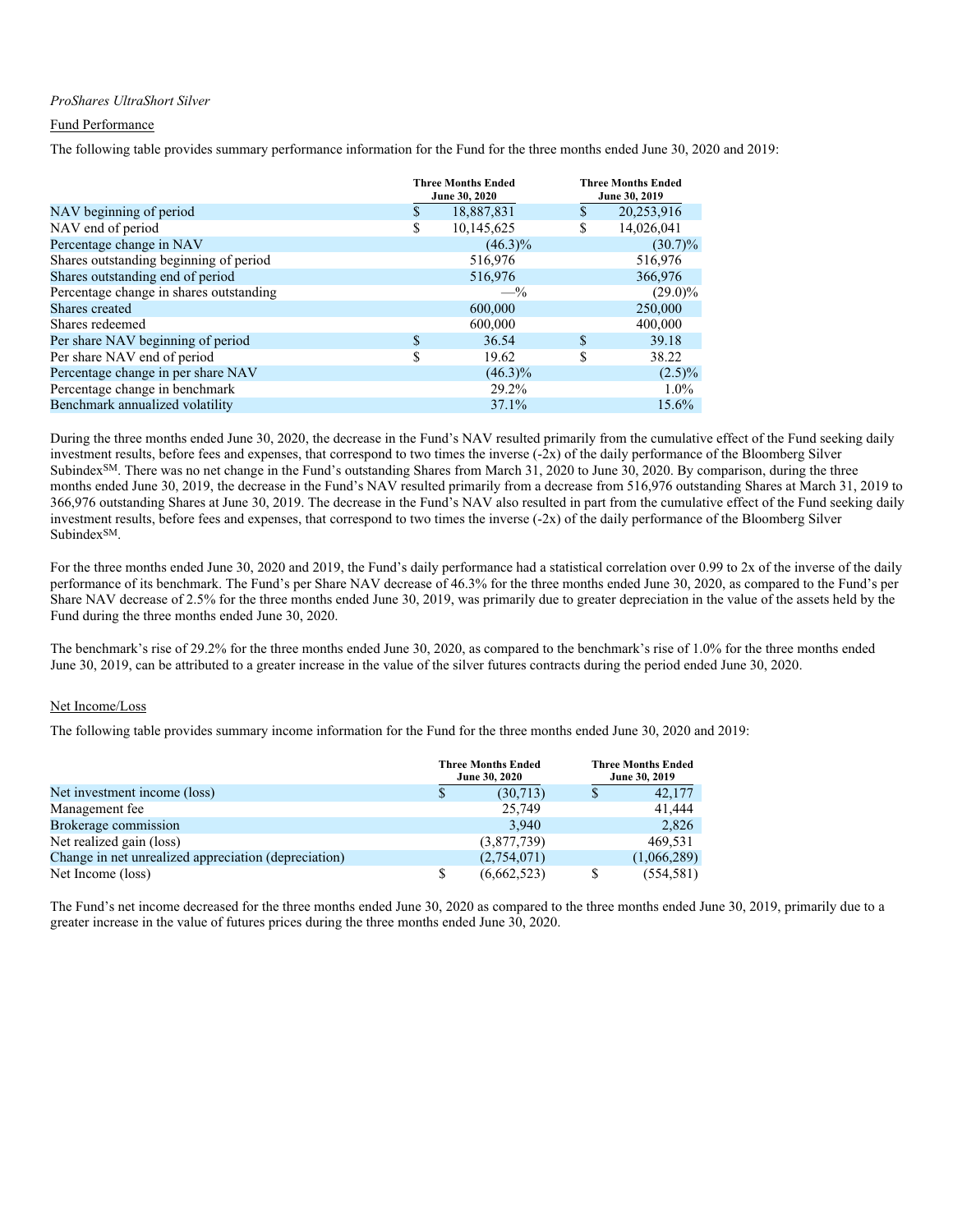## *ProShares UltraShort Yen*

### Fund Performance

The following table provides summary performance information for the Fund for the three months ended June 30, 2020 and 2019:

|                                         | <b>Three Months Ended</b><br>June 30, 2020 |            | <b>Three Months Ended</b><br>June 30, 2019 |            |  |
|-----------------------------------------|--------------------------------------------|------------|--------------------------------------------|------------|--|
| NAV beginning of period                 | \$                                         | 29,586,170 |                                            | 49,650,541 |  |
| NAV end of period                       | \$                                         | 29,787,034 | S                                          | 47,695,345 |  |
| Percentage change in NAV                |                                            | $0.7\%$    |                                            | $(3.9)\%$  |  |
| Shares outstanding beginning of period  |                                            | 399,290    |                                            | 649,290    |  |
| Shares outstanding end of period        |                                            | 399,290    |                                            | 649,290    |  |
| Percentage change in shares outstanding |                                            | $-$ %      |                                            | $-$ %      |  |
| Shares created                          |                                            | 50,000     |                                            | 50,000     |  |
| Shares redeemed                         |                                            | 50,000     |                                            | 50,000     |  |
| Per share NAV beginning of period       | \$.                                        | 74.10      | \$.                                        | 76.47      |  |
| Per share NAV end of period             | S                                          | 74.60      | S                                          | 73.46      |  |
| Percentage change in per share NAV      |                                            | $0.7\%$    |                                            | $(3.9)\%$  |  |
| Percentage change in benchmark          |                                            | $(0.4)\%$  |                                            | $2.8\%$    |  |
| Benchmark annualized volatility         |                                            | $6.2\%$    |                                            | $4.8\%$    |  |

During the three months ended June 30, 2020, the increase in the Fund's NAV resulted primarily from the cumulative effect of the Fund seeking daily investment results, before fees and expenses, that correspond to two times the inverse (-2x) of the daily performance of the spot price of the Japanese yen versus the U.S. dollar. There was no net change in the Fund's outstanding Shares from March 31, 2020 to June 30, 2020. By comparison, during the three months ended June 30, 2019, the decrease in the Fund's NAV resulted primarily from the cumulative effect of the Fund seeking daily investment results, before fees and expenses, that correspond to two times the inverse  $(-2x)$  of the daily performance of the spot price of the Japanese yen versus the U.S. dollar. There was no net change in the Fund's outstanding Shares from March 31, 2019 to June 30, 2019.

For the three months ended June 30, 2020 and 2019, the Fund's daily performance had a statistical correlation over 0.99 to 2x of the inverse of the daily performance of its benchmark. The Fund's per Share NAV increase of 0.7% for the three months ended June 30, 2020, as compared to the Fund's per Share NAV decrease of 3.9% for the three months ended June 30, 2019, was primarily due to appreciation in the value of the assets held by the Fund during the three months ended June 30, 2020.

The benchmark's decline of 0.4% for the three months ended June 30, 2020, as compared to the benchmark's rise of 2.8% for the three months ended June 30, 2019, can be attributed to a decrease in the value of the Japanese yen versus the U.S. dollar during the period ended June 30, 2020.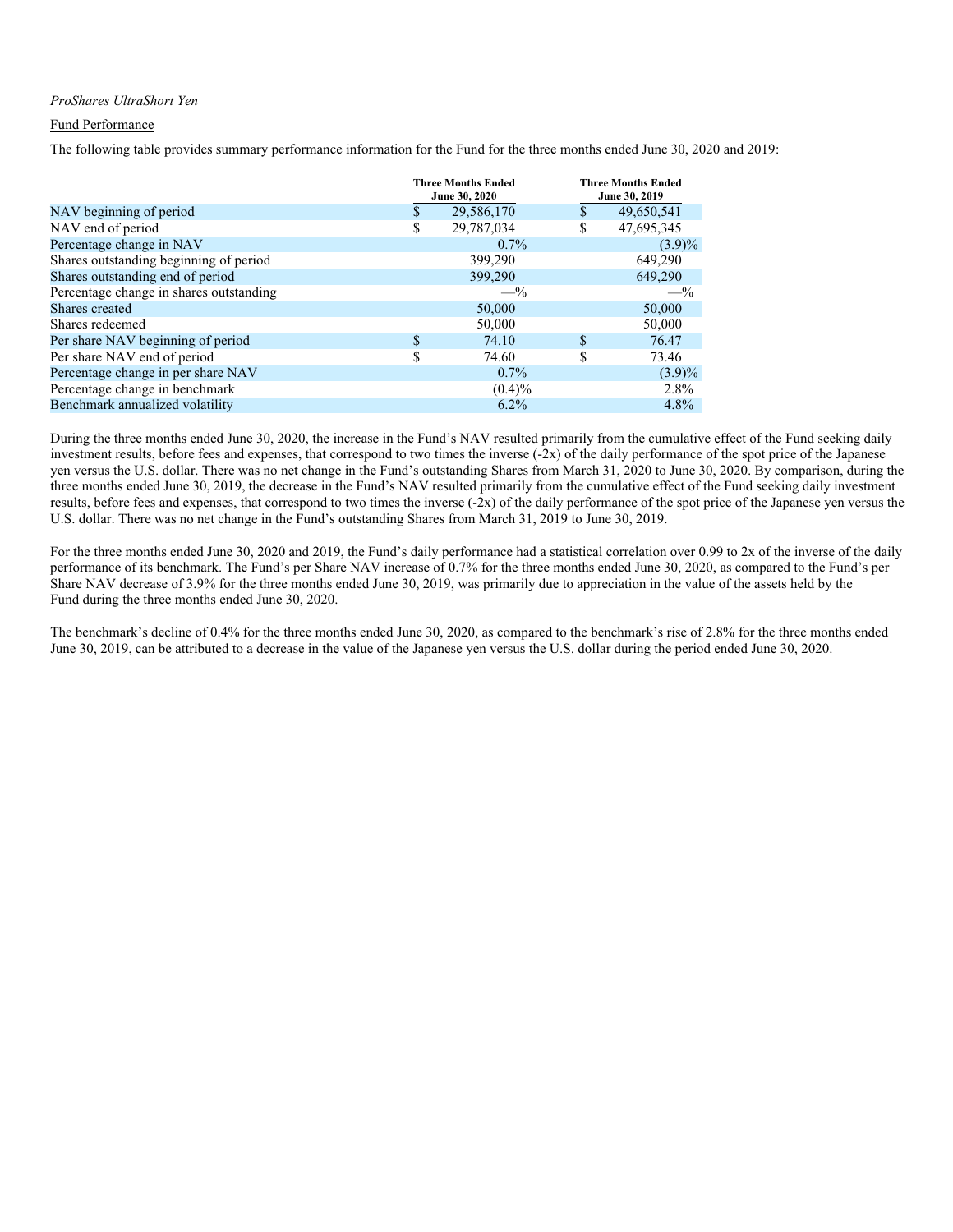The following table provides summary income information for the Fund for the three months ended June 30, 2020 and 2019:

|                                                      |    | <b>Three Months Ended</b><br>June 30, 2020 | <b>Three Months Ended</b><br>June 30, 2019 |             |  |
|------------------------------------------------------|----|--------------------------------------------|--------------------------------------------|-------------|--|
| Net investment income (loss)                         | S  | (59, 287)                                  |                                            | 175,443     |  |
| Management fee                                       |    | 64.430                                     |                                            | 122,990     |  |
| Net realized gain (loss)                             |    | 110,748                                    |                                            | (2,600,562) |  |
| Change in net unrealized appreciation (depreciation) |    | 66.461                                     |                                            | 283,682     |  |
| Net Income (loss)                                    | \$ | 117.922                                    |                                            | (2,141,437) |  |

The Fund's net income increased for the three months ended June 30, 2020 as compared to the three months ended June 30, 2019, primarily due to a decrease in the value of the Japanese yen versus the U.S. dollar during the three months ended June 30, 2020.

## *ProShares VIX Mid-Term Futures ETF*

#### Fund Performance

The following table provides summary performance information for the Fund for the three months ended June 30, 2020 and 2019:

|                                         |    | <b>Three Months Ended</b><br>June 30, 2020 |              | Three Months Ended<br>June 30, 2019 |
|-----------------------------------------|----|--------------------------------------------|--------------|-------------------------------------|
| NAV beginning of period                 | S  | 45,034,386                                 |              | 51,126,469                          |
| NAV end of period                       | \$ | 59,085,470                                 | S            | 37,756,409                          |
| Percentage change in NAV                |    | 31.2%                                      |              | $(26.2)\%$                          |
| Shares outstanding beginning of period  |    | 1,162,403                                  |              | 2,362,403                           |
| Shares outstanding end of period        |    | 1,462,403                                  |              | 1,762,403                           |
| Percentage change in shares outstanding |    | 25.8%                                      |              | $(25.4)\%$                          |
| Shares created                          |    | 725,000                                    |              | 275,000                             |
| Shares redeemed                         |    | 425,000                                    |              | 875,000                             |
| Per share NAV beginning of period       | \$ | 38.74                                      | $\mathbf{s}$ | 21.64                               |
| Per share NAV end of period             | S  | 40.40                                      | S            | 21.42                               |
| Percentage change in per share NAV      |    | $4.3\%$                                    |              | $(1.0)\%$                           |
| Percentage change in benchmark          |    | 4.6%                                       |              | $(0.8)\%$                           |
| Benchmark annualized volatility         |    | 61.3%                                      |              | 24.4%                               |

During the three months ended June 30, 2020, the increase in the Fund's NAV resulted primarily from an increase from 1,162,403 outstanding Shares at March 31, 2020 to 1,462,403 outstanding Shares at June 30, 2020. The increase in the Fund's NAV also resulted in part from cumulative effect of the Fund seeking daily investment results, before fees and expenses, that correspond to the daily performance of the S&P 500 VIX Mid-Term Futures Index. By comparison, during the three months ended June 30, 2019, the decrease in the Fund's NAV resulted primarily from a decrease from 2,362,403 outstanding Shares at March 31, 2019 to 1,762,403 outstanding Shares at June 30, 2019. The decrease in the Fund's NAV also resulted in part from the cumulative effect of the Fund seeking daily investment results, before fees and expenses, that correspond to the daily performance of the S&P 500 VIX Mid-Term Futures Index.

For the three months ended June 30, 2020 and 2019, the Fund's daily performance had a statistical correlation over 0.99 to the daily performance of its benchmark. The Fund's per Share NAV increase of 4.3% for the three months ended June 30, 2020, as compared to the Fund's per Share NAV decrease of 1.0% for the three months ended June 30, 2019, was primarily due to appreciation in the value of the assets held by the Fund during the three months ended June 30, 2020.

The benchmark's rise of 4.6% for the three months ended June 30, 2020, as compared to the benchmark's decline of 0.8% for the three months ended June 30, 2019, can be attributed to an increase in the value of the futures contracts that made the S&P 500 VIX Mid-Term Futures Index during the period ended June 30, 2020.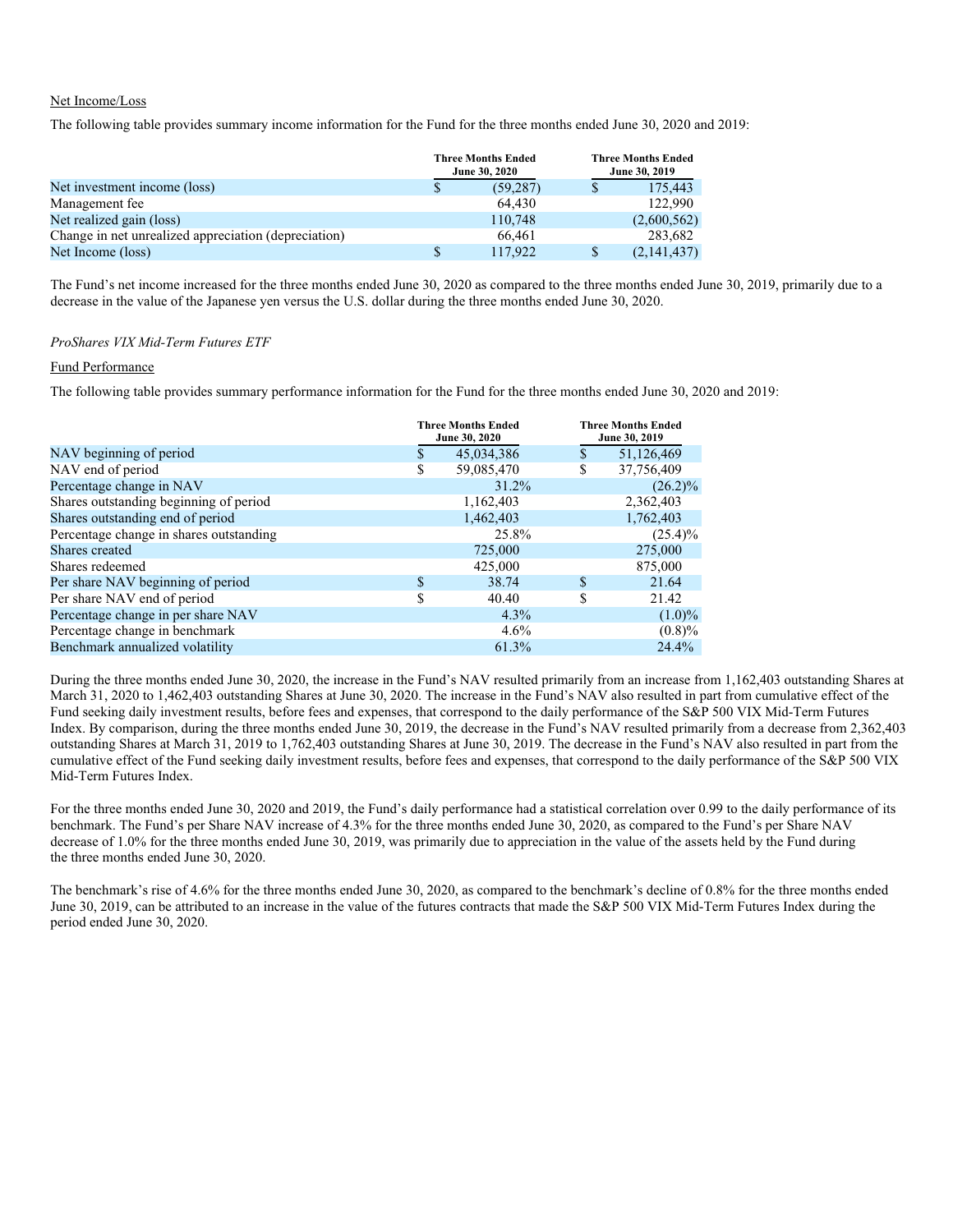The following table provides summary income information for the Fund for the three months ended June 30, 2020 and 2019:

|                                                      |    | <b>Three Months Ended</b><br>June 30, 2020 | <b>Three Months Ended</b><br>June 30, 2019 |             |
|------------------------------------------------------|----|--------------------------------------------|--------------------------------------------|-------------|
| Net investment income (loss)                         | S  | (133,713)                                  |                                            | 133,606     |
| Management fee                                       |    | 124,276                                    |                                            | 82,759      |
| Brokerage commission                                 |    | 16.684                                     |                                            | 9,353       |
| Net realized gain (loss)                             |    | 13,196,415                                 |                                            | (2,853,263) |
| Change in net unrealized appreciation (depreciation) |    | (12,313,533)                               |                                            | 2,001,125   |
| Net Income (loss)                                    | \$ | 749,169                                    |                                            | (718, 532)  |

The Fund's net income increased for the three months ended June 30, 2020 as compared to the three months ended June 30, 2019, primarily due to an increase in the value of the futures prices during the three months ended June 30, 2020.

## *ProShares VIX Short-Term Futures ETF*

## Fund Performance

The following table provides summary performance information for the Fund for the three months ended June 30, 2020 and 2019:

|                                         | <b>Three Months Ended</b><br>June 30, 2020 |               |               | <b>Three Months Ended</b><br>June 30, 2019 |  |
|-----------------------------------------|--------------------------------------------|---------------|---------------|--------------------------------------------|--|
| NAV beginning of period                 | \$                                         | 223,055,354   | \$            | 203,503,203                                |  |
| NAV end of period                       | \$                                         | 221, 343, 175 | \$            | 240, 473, 128                              |  |
| Percentage change in NAV                |                                            | $(0.8)\%$     |               | $18.2\%$                                   |  |
| Shares outstanding beginning of period  |                                            | 5,876,317     |               | 8,451,317                                  |  |
| Shares outstanding end of period        |                                            | 7,926,317     |               | 11,526,317                                 |  |
| Percentage change in shares outstanding |                                            | 34.9%         |               | 36.4%                                      |  |
| Shares created                          |                                            | 3,875,000     |               | 5,900,000                                  |  |
| Shares redeemed                         |                                            | 1,825,000     |               | 2,825,000                                  |  |
| Per share NAV beginning of period       | \$                                         | 37.96         | <sup>\$</sup> | 24.08                                      |  |
| Per share NAV end of period             | \$                                         | 27.93         | \$.           | 20.86                                      |  |
| Percentage change in per share NAV      |                                            | $(26.4)\%$    |               | $(13.4)\%$                                 |  |
| Percentage change in benchmark          |                                            | $(26.1)\%$    |               | $(13.2)\%$                                 |  |
| Benchmark annualized volatility         |                                            | 122.3%        |               | 59.9%                                      |  |

During the three months ended June 30, 2020, the decrease in the Fund's NAV resulted primarily from the cumulative effect of the Fund seeking daily investment results, before fees and expenses, that correspond to the daily performance of the S&P 500 VIX Short-Term Futures Index. The decrease in the Fund's NAV was offset by an increase from 5,876,317 outstanding Shares at March 31, 2020 to 7,926,317 outstanding Shares at June 30, 2020. By comparison, during the three months ended June 30, 2019, the increase in the Fund's NAV resulted primarily from an increase from 8,451,317 outstanding Shares at March 31, 2019 to 11,526,317 outstanding Shares at June 30, 2019. The increase in the Fund's NAV was offset by the cumulative effect of the Fund seeking daily investment results, before fees and expenses, that correspond to the daily performance of the S&P 500 VIX Short-Term Futures Index .

For the three months ended June 30, 2020 and 2019, the Fund's daily performance had a statistical correlation over 0.99 to the daily performance of its benchmark. The Fund's per Share NAV decrease of 26.4% for the three months ended June 30, 2020, as compared to the Fund's per Share NAV decrease of 13.4% for the three months ended June 30, 2019, was primarily due to greater depreciation in the value of the assets held by the Fund during the three months ended June 30, 2020.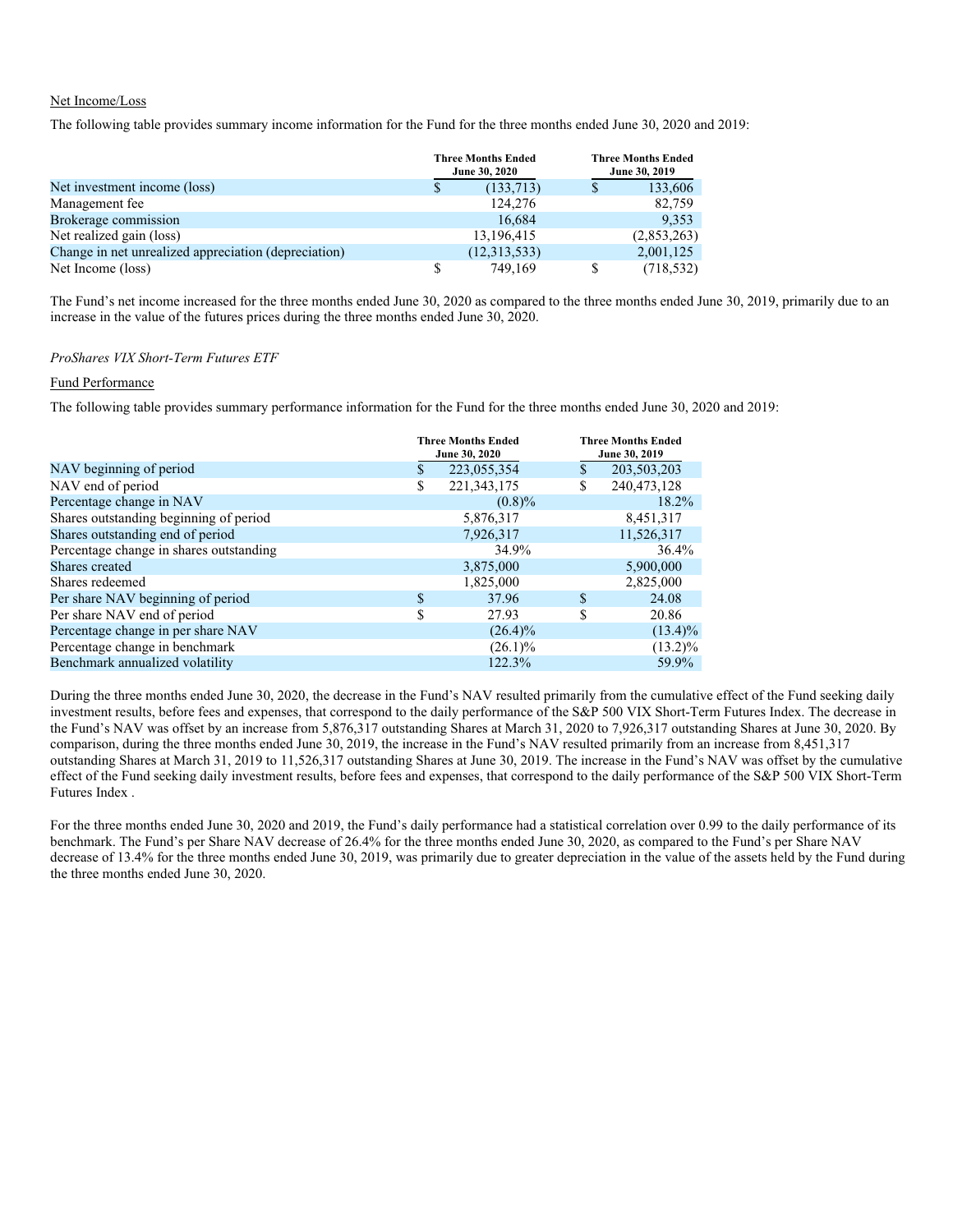The benchmark's decline of 26.1% for the three months ended June 30, 2020, as compared to the benchmark's decline of 13.2% for the three months ended June 30, 2019, can be attributed to a greater decrease in the value of the near-term futures contracts on the VIX futures curve during the period ended June 30, 2020.

## Net Income/Loss

The following table provides summary income information for the Fund for the three months ended June 30, 2020 and 2019:

|                                                      | <b>Three Months Ended</b><br>June 30, 2020 |   | <b>Three Months Ended</b><br>June 30, 2019 |  |
|------------------------------------------------------|--------------------------------------------|---|--------------------------------------------|--|
| Net investment income (loss)                         | (443, 622)                                 | S | 724,602                                    |  |
| Management fee                                       | 398,044                                    |   | 486,543                                    |  |
| Brokerage commission                                 | 60,097                                     |   | 70.747                                     |  |
| Net realized gain (loss)                             | (845,717)                                  |   | (11,286,520)                               |  |
| Change in net unrealized appreciation (depreciation) | (51,868,970)                               |   | (11,796,301)                               |  |
| Net Income (loss)                                    | (53, 158, 309)                             |   | (22,358,219)                               |  |

The Fund's net income decreased for the three months ended June 30, 2020 as compared to the three months ended June 30, 2019, primarily due to a greater decrease in the value of the futures prices during the three months ended June 30, 2020.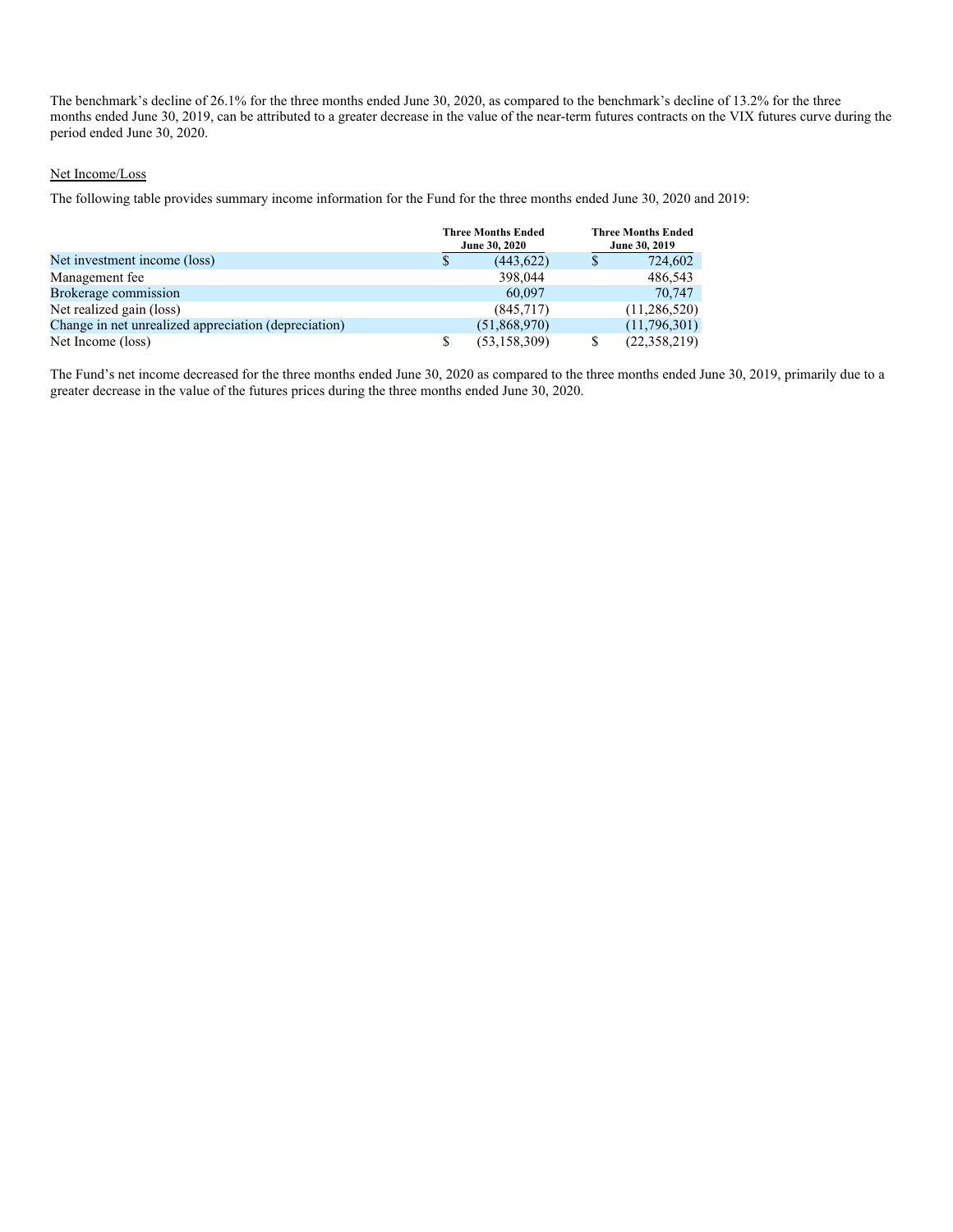## **Results of Operations for the Six Months Ended June 30, 2020 Compared to the Six Months Ended June 30, 2019**

*ProShares Short Euro* 

# Fund Performance

The following table provides summary performance information for the Fund for the six months ended June 30, 2020 and 2019:

|                                         | <b>Six Months Ended</b><br>June 30, 2020 |           | <b>Six Months Ended</b><br>June 30, 2019 |            |
|-----------------------------------------|------------------------------------------|-----------|------------------------------------------|------------|
| NAV beginning of period                 | \$                                       | 2,282,195 | S                                        | 8,619,686  |
| NAV end of period                       | \$                                       | 2,286,467 | S                                        | 22,127,403 |
| Percentage change in NAV                |                                          | $0.2\%$   |                                          | 156.7%     |
| Shares outstanding beginning of period  |                                          | 50,000    |                                          | 200,000    |
| Shares outstanding end of period        |                                          | 50,000    |                                          | 500,000    |
| Percentage change in shares outstanding |                                          | $-$ %     |                                          | 150.0%     |
| Shares created                          |                                          |           |                                          | 300,000    |
| Shares redeemed                         |                                          |           |                                          |            |
| Per share NAV beginning of period       | \$                                       | 45.64     | \$                                       | 43.10      |
| Per share NAV end of period             | \$                                       | 45.73     | S                                        | 44.25      |
| Percentage change in per share NAV      |                                          | $0.2\%$   |                                          | $2.7\%$    |
| Percentage change in benchmark          |                                          | $0.2\%$   |                                          | $(0.8)\%$  |
| Benchmark annualized volatility         |                                          | $8.7\%$   |                                          | $5.5\%$    |

During the six months ended June 30, 2020, the increase in the Fund's NAV resulted primarily from the cumulative effect of the Fund seeking daily investment results, before fees and expenses, that correspond to the inverse (-1x) of the daily performance of the spot price of the euro versus the U.S. dollar. There was no net change in the Fund's outstanding Shares from December 31, 2019 to June 30, 2020. By comparison, during the six months ended June 30, 2019, the increase in the Fund's NAV resulted primarily from an increase from 200,000 outstanding Shares at December 31, 2018 to 500,000 outstanding Shares at June 30, 2019. The increase in the Fund's NAV also resulted in part from the cumulative effect of the Fund seeking daily investment results, before fees and expenses, that correspond to the inverse  $(-1x)$  of the daily performance of the spot price of the euro versus the U.S. dollar.

For the six months ended June 30, 2020 and 2019, the Fund's daily performance had a statistical correlation over 0.99 of the inverse of the daily performance of its benchmark. The Fund's per Share NAV increase of 0.2% for the six months ended June 30, 2020, as compared to the Fund's per Share NAV increase of 2.7% for the six months ended June 30, 2019, was primarily due to lesser appreciation in the value of the assets held by the Fund during the six months ended June 30, 2020.

The benchmark's rise of 0.2% for the six months ended June 30, 2020, as compared to the benchmark's decline of 0.8% for the six months ended June 30, 2019, can be attributed to an increase in the value of the euro versus the U.S. dollar during the period ended June 30, 2020.

#### Net Income/Loss

The following table provides summary income information for the Fund for the six months ended June 30, 2020 and 2019: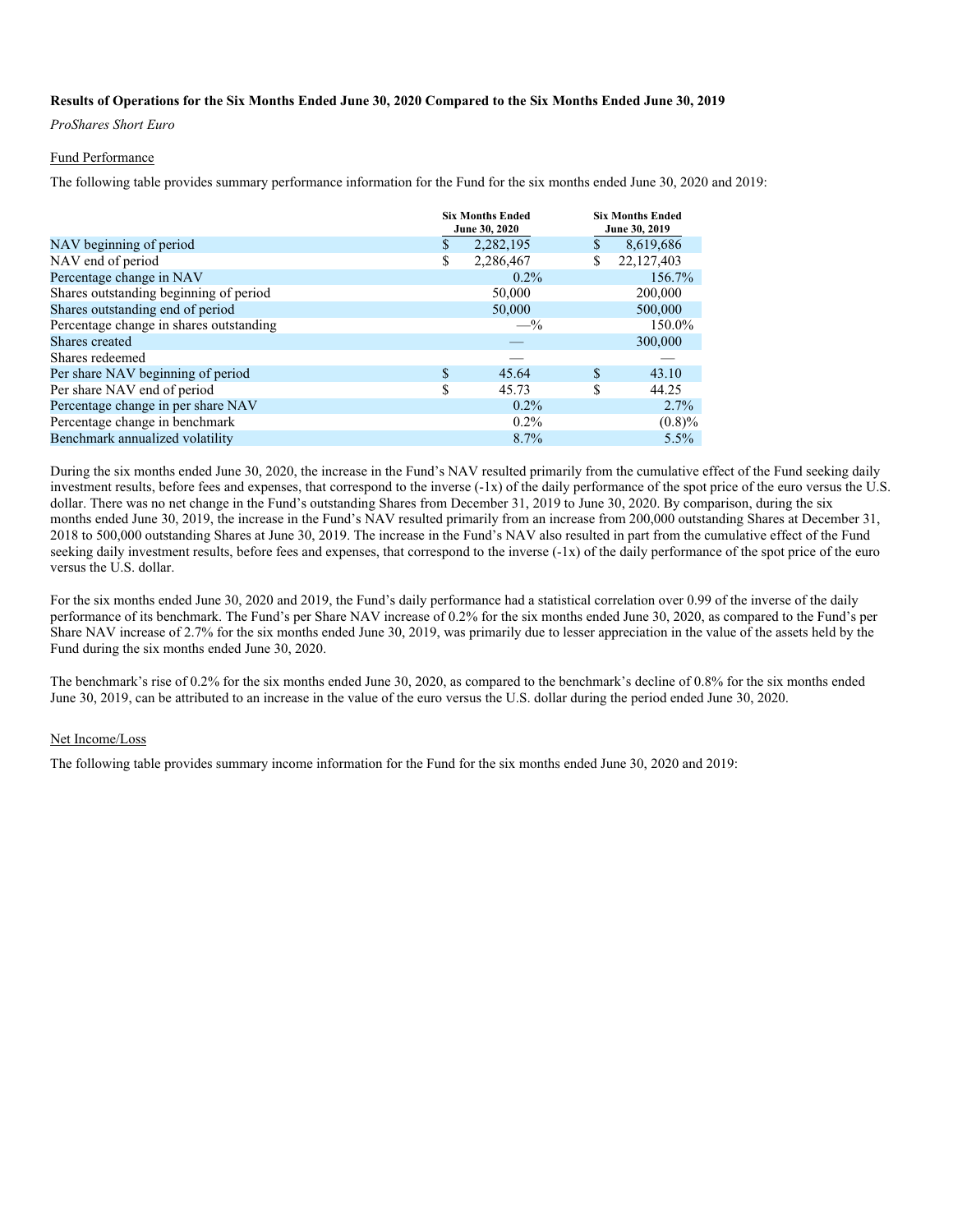|                                                      |   | <b>Six Months Ended</b><br>June 30, 2020 |   | <b>Six Months Ended</b><br>June 30, 2019 |  |
|------------------------------------------------------|---|------------------------------------------|---|------------------------------------------|--|
| Net investment income (loss)                         | S | (3,560)                                  | S | 109.491                                  |  |
| Management fee                                       |   | 11.019                                   |   | 79.777                                   |  |
| Brokerage commission                                 |   | 190                                      |   | 1,355                                    |  |
| Net realized gain (loss)                             |   | (38,658)                                 |   | 223.624                                  |  |
| Change in net unrealized appreciation (depreciation) |   | 46,490                                   |   | (30, 548)                                |  |
| Net Income (loss)                                    | S | 4.272                                    |   | 302,567                                  |  |

The Fund's net income decreased for the six months ended June 30, 2020 as compared to the six months ended June 30, 2019, primarily due to an increase in the value of the euro versus the U.S. dollar during the six months ended June 30, 2020.

#### *ProShares Short VIX Short-Term Futures ETF*

#### Fund Performance

The following table provides summary performance information for the Fund for the six months ended June 30, 2020 and 2019:

|                                         |            | <b>Six Months Ended</b><br>June 30, 2020 | <b>Six Months Ended</b><br>June 30, 2019 |               |  |
|-----------------------------------------|------------|------------------------------------------|------------------------------------------|---------------|--|
| NAV beginning of period                 |            | \$284,437,179                            |                                          | 344,596,263   |  |
| NAV end of period                       |            | 509,811,853                              | S.                                       | 337, 102, 327 |  |
| Percentage change in NAV                |            | 79.2%                                    |                                          | $(2.2)\%$     |  |
| Shares outstanding beginning of period  |            | 4,334,307                                |                                          | 8,134,307     |  |
| Shares outstanding end of period        | 16,234,307 |                                          |                                          | 6,184,307     |  |
| Percentage change in shares outstanding |            | 274.6%                                   |                                          | $(24.0)\%$    |  |
| Shares created                          |            | 25,850,000                               |                                          | 300,000       |  |
| Shares redeemed                         |            | 13,950,000                               |                                          | 2,250,000     |  |
| Per share NAV beginning of period       | \$         | 65.62                                    | \$                                       | 42.36         |  |
| Per share NAV end of period             | S          | 31.40                                    | S                                        | 54.51         |  |
| Percentage change in per share NAV      |            | $(52.1)\%$                               |                                          | 28.7%         |  |
| Percentage change in benchmark          |            | 128.5%                                   |                                          | $(45.7)\%$    |  |
| Benchmark annualized volatility         |            | 132.5%                                   |                                          | 55.9%         |  |

During the six months ended June 30, 2020, the increase in the Fund's NAV resulted primarily from an increase from 4,334,307 outstanding Shares at December 31, 2019 to 16,234,307 outstanding Shares at June 30, 2020. The increase in the Fund's NAV was offset by the cumulative effect of the Fund seeking daily investment results, before fees and expenses, that correspond to one-half the inverse (-0.5x) of the daily performance of the S&P 500 VIX Short-Term Futures Index. By comparison, during the six months ended June 30, 2019, the decrease in the Fund's NAV resulted primarily from a decrease from 8,134,307 outstanding Shares at December 31, 2018 to 6,184,307 outstanding Shares at June 30, 2019. The decrease in the Fund's NAV was offset by the cumulative effect of the Fund seeking daily investment results, before fees and expenses, that correspond to one-half the inverse (-0.5x) of the daily performance of the S&P 500 VIX Short-Term Futures Index.

For the six months ended June 30, 2020 and 2019, the Fund's daily performance had a statistical correlation over 0.99 to one-half the inverse of the daily performance of its benchmark. The Fund's per Share NAV decrease of 52.1% for the six months ended June 30, 2020, as compared to the Fund's per Share NAV increase of 28.7% for the six months ended June 30, 2019, was primarily due to depreciation in the value of the assets held by the Fund during the six months ended June 30, 2020.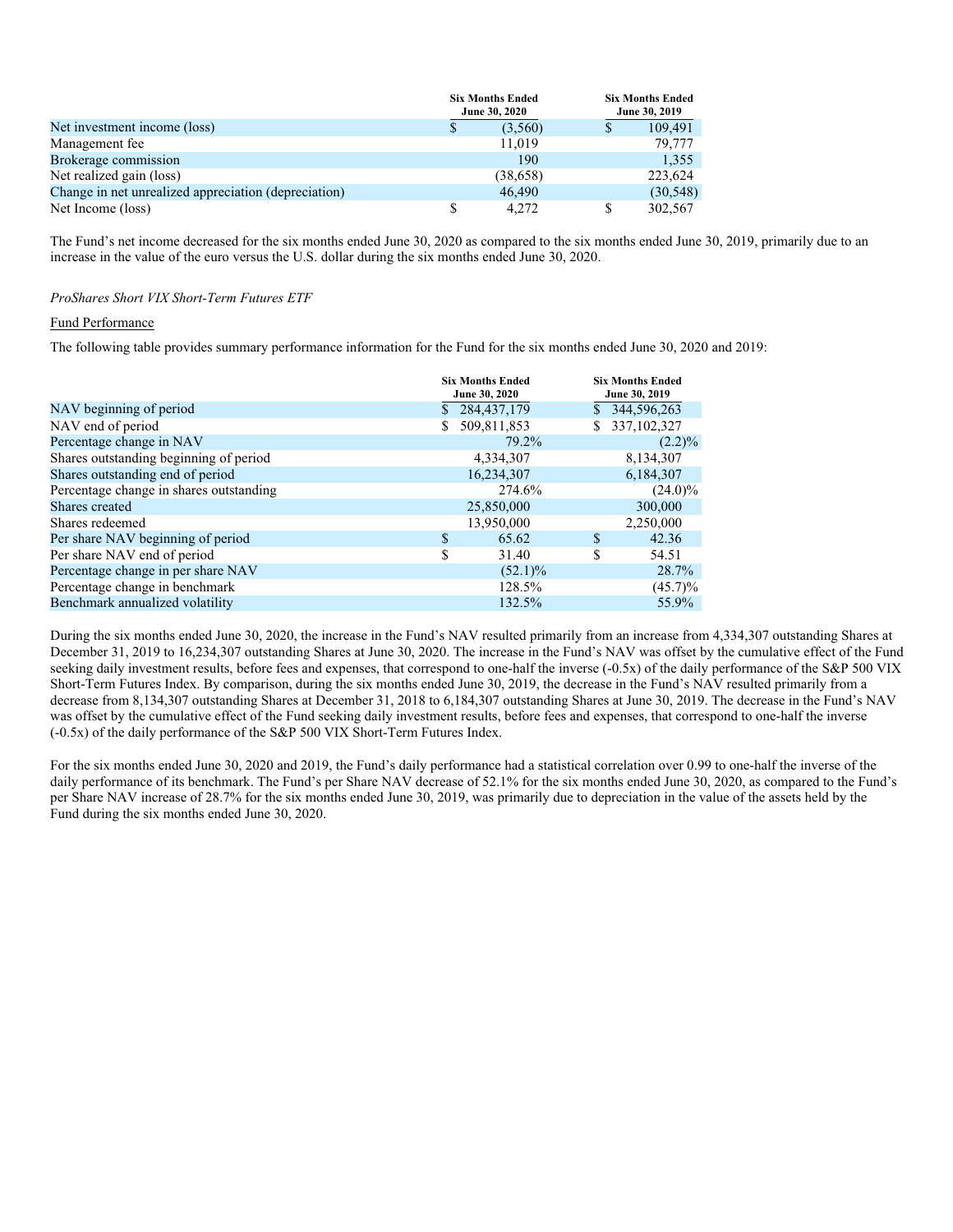The benchmark's rise of 128.5% for the six months ended June 30, 2020, as compared to the benchmark's decline of 45.7% for the six months ended June 30, 2019, can be attributed to an increase in the value of near-term futures contracts on the VIX futures curve during the period ended June 30, 2020.

## Net Income/Loss

The following table provides summary income information for the Fund for the six months ended June 30, 2020 and 2019:

|                                                      | <b>Six Months Ended</b><br>June 30, 2020 | <b>Six Months Ended</b><br>June 30, 2019 |
|------------------------------------------------------|------------------------------------------|------------------------------------------|
| Net investment income (loss)                         | (2,498,576)<br>S.                        | 770.941<br>S                             |
| Management fee                                       | 2,475,233                                | 1,890,823                                |
| Brokerage commission                                 | 417,708                                  | 408,021                                  |
| Non-recurring fees and expenses                      |                                          | 398,550                                  |
| Net realized gain (loss)                             | (189, 685, 599)                          | 70,532,942                               |
| Change in net unrealized appreciation (depreciation) | (1,245,671)                              | 27,139,946                               |
| Net Income (loss)                                    | (193, 429, 846)                          | 98,443,829                               |

The Fund's net income decreased for the six months ended June 30, 2020 as compared to the six months ended June 30, 2019, primarily due to an increase in the value of futures prices during the six months ended June 30, 2020.

## *ProShares Ultra Bloomberg Crude Oil*\*

# Fund Performance

The following table provides summary performance information for the Fund for the six months ended June 30, 2020 and 2019:

|                                         |     | <b>Six Months Ended</b><br>June 30, 2020 | <b>Six Months Ended</b><br>June 30, 2019 |                |  |  |
|-----------------------------------------|-----|------------------------------------------|------------------------------------------|----------------|--|--|
| NAV beginning of period                 |     | \$ 309,844,582                           |                                          | \$ 368,399,654 |  |  |
| NAV end of period                       |     | \$1,508,661,459                          |                                          | 381,980,628    |  |  |
| Percentage change in NAV                |     | 386.9%                                   | $3.7\%$                                  |                |  |  |
| Shares outstanding beginning of period  |     | 608,453                                  | 1,128,453                                |                |  |  |
| Shares outstanding end of period        |     | 52,760,774                               |                                          | 778,453        |  |  |
| Percentage change in shares outstanding |     | 8,571.3%                                 |                                          | $(31.0)\%$     |  |  |
| Shares created                          |     | 88,162,000                               |                                          | 416,000        |  |  |
| Shares redeemed                         |     | 36,009,679                               |                                          | 766,000        |  |  |
| Per share NAV beginning of period       | \$. | 509.23                                   | \$.                                      | 326.46         |  |  |
| Per share NAV end of period             | S   | 28.59                                    | \$.                                      | 490.69         |  |  |
| Percentage change in per share NAV      |     | $(94.4)\%$                               |                                          | 50.3%          |  |  |
| Percentage change in benchmark          |     | $(58.6)\%$                               |                                          | 26.5%          |  |  |
| Benchmark annualized volatility         |     | 109.8%<br>$29.2\%$                       |                                          |                |  |  |

On June 25, 2020, the Trust announced that the ProShares Ultra Bloomberg Crude Oil Fund would change its benchmark pending the approval of the change to the exchange listing rules applicable to the Fund by the SEC. The new benchmark for the Fund will be the Bloomberg Commodity Balanced WTI Crude Oil Index<sup>SM</sup> (ticker: BCBCLI Index). Currently, the benchmark for the Fund is the Bloomberg WTI Crude Oil Subindex<sup>SM</sup>.

During the six months ended June 30, 2020, the increase in the Fund's NAV resulted primarily from an increase from 608,453 outstanding Shares at December 31, 2019 to 52,760,774 outstanding Shares at June 30, 2020. The increase in the Fund's NAV also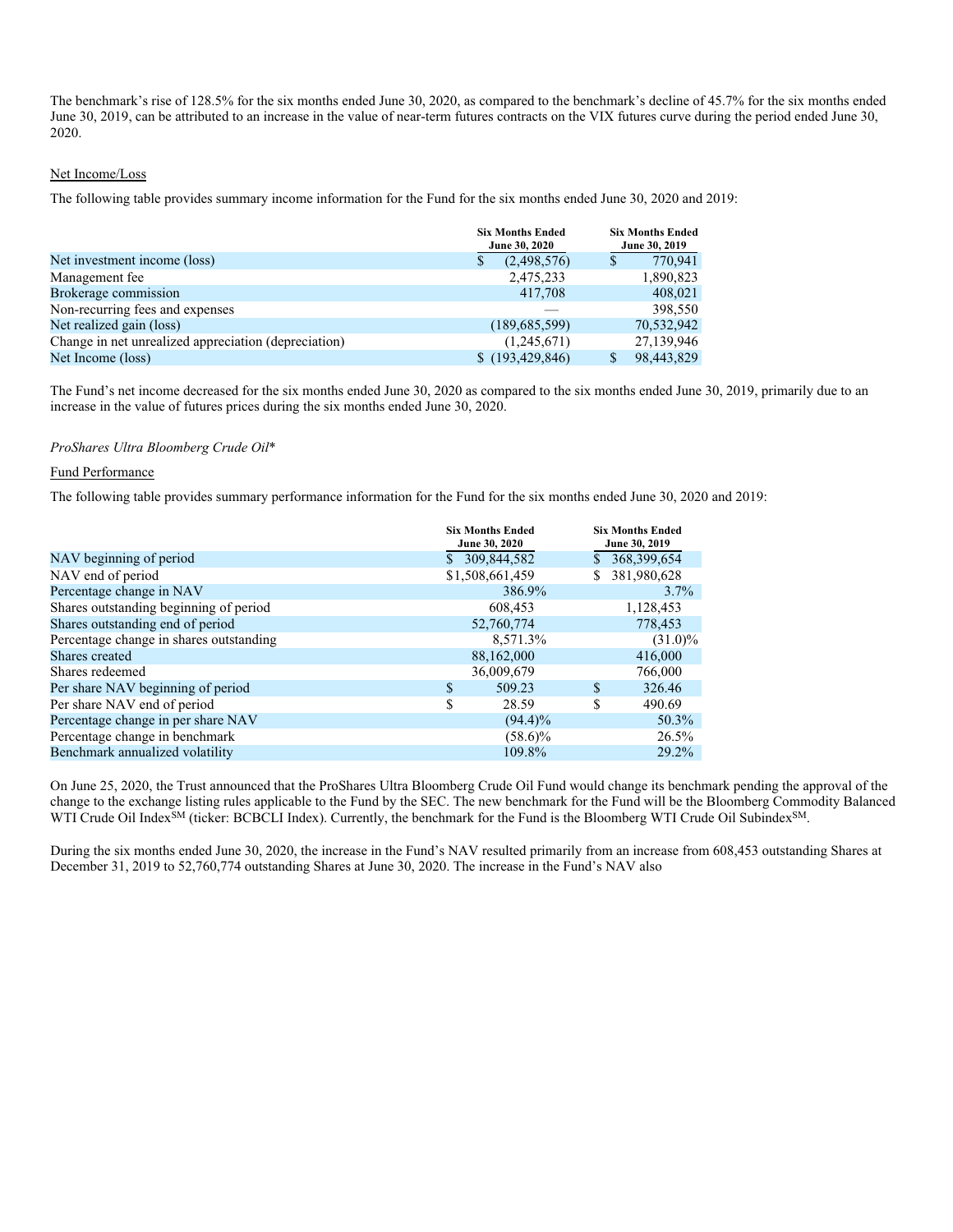resulted in part from the timing of shareholder activity, which was offset by the cumulative effect of the Fund seeking daily investment results, before fees and expenses, that correspond to two times (2x) the daily performance of the Bloomberg WTI Crude Oil Subindex<sup>SM</sup>. By comparison, during the six months ended June 30, 2019, the increase in the Fund's NAV resulted primarily from the cumulative effect of the Fund seeking daily investment results, before fees and expenses, that correspond to two times (2x) the daily performance of the Bloomberg WTI Crude Oil Subindex<sup>SM</sup>. The increase in the Fund's NAV was offset by a decrease from 1,128,453 outstanding Shares at December 31, 2018 to 778,453 outstanding Shares at June 30, 2019.

For the six months ended June 30, 2020 and 2019, the Fund's daily performance had a statistical correlation over 0.99 to 2x of the daily performance of its benchmark. The Fund's per Share NAV decrease of 94.4% for the six months ended June 30, 2020, as compared to the Fund's per Share NAV increase of 50.3% for the six months ended June 30, 2019, was primarily due to depreciation in the value of the assets held by the Fund during the six months ended June 30, 2020.

The benchmark's decline of 58.6% for the six months ended June 30, 2020, as compared to the benchmark's rise of 26.5% for the six months ended June 30, 2019, can be attributed to a decrease in the value of WTI Crude Oil during the period ended June 30, 2020.

#### Net Income/Loss

The following table provides summary income information for the Fund for the six months ended June 30, 2020 and 2019:

|                                                      | <b>Six Months Ended</b><br><b>June 30, 2020</b> | <b>Six Months Ended</b><br>June 30, 2019 |  |  |
|------------------------------------------------------|-------------------------------------------------|------------------------------------------|--|--|
| Net investment income (loss)                         | (3,589,951)<br>S                                | 2,327,111<br>S                           |  |  |
| Management fee                                       | 3,676,527                                       | 1,923,750                                |  |  |
| Brokerage commission                                 | 1,143,882                                       | 53,319                                   |  |  |
| Net realized gain (loss)                             | (1,176,974,505)                                 | 50,615,554                               |  |  |
| Change in net unrealized appreciation (depreciation) | 338, 757, 185                                   | 157,560,555                              |  |  |
| Net Income (loss)                                    | (841, 807, 271)<br>S                            | 210,503,220<br>S.                        |  |  |

The Fund's net income decreased for the six months ended June 30, 2020 as compared to the six months ended June 30, 2019, primarily due to a decrease in the value of WTI Crude Oil during the six months ended June 30, 2020.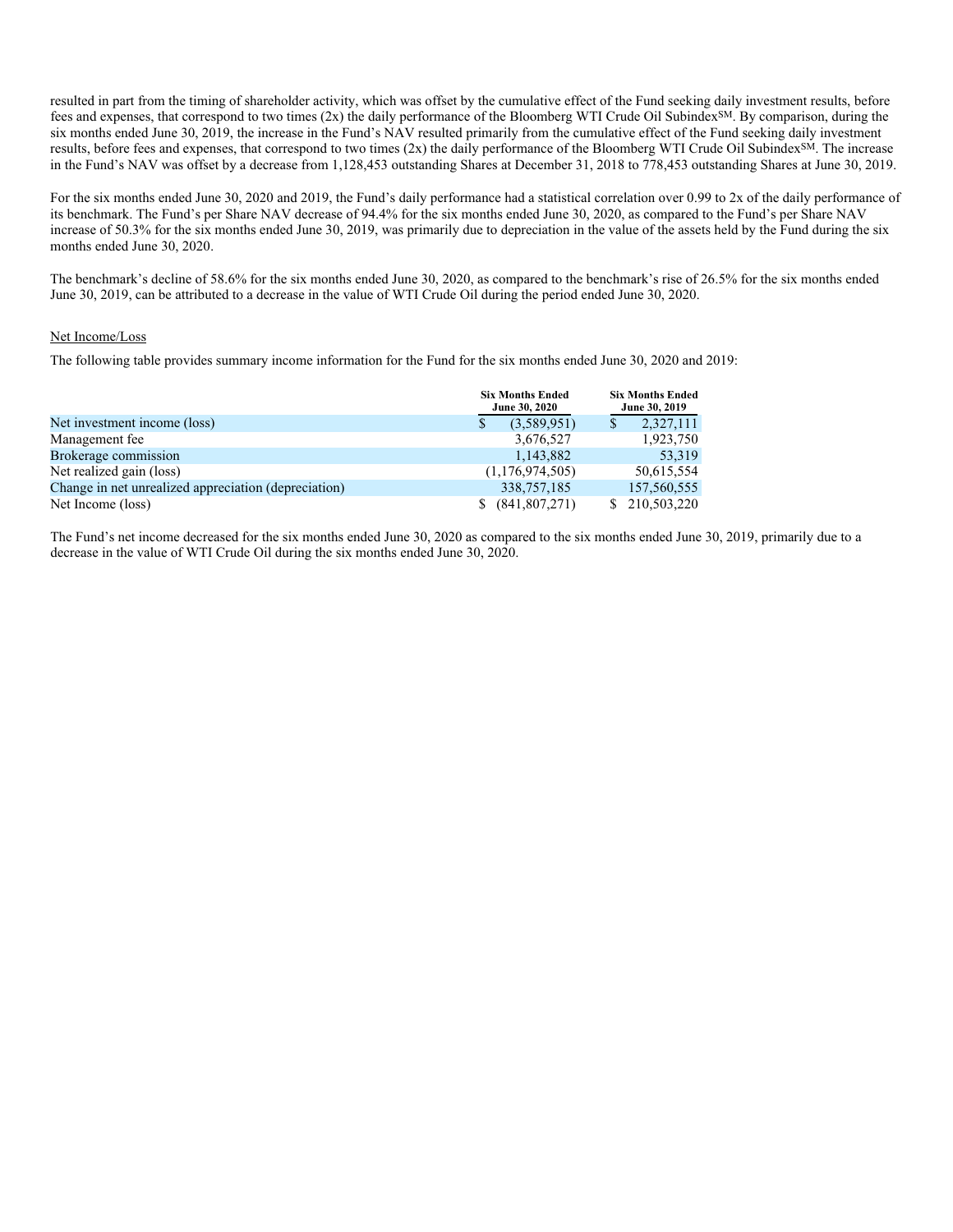\* See Note 1 of the Notes to Financial Statements in Item 1 of part I in this Quarterly Report on Form 10-Q regarding the reverse Share split for ProShares Ultra Bloomberg Crude Oil.

### *ProShares Ultra Bloomberg Natural Gas*\*

# Fund Performance

The following table provides summary performance information for the Fund for the six months ended June 30, 2020 and 2019:

|                                         |           | <b>Six Months Ended</b><br>June 30, 2020 | <b>Six Months Ended</b><br>June 30, 2019 |            |  |
|-----------------------------------------|-----------|------------------------------------------|------------------------------------------|------------|--|
| NAV beginning of period                 |           | 45,160,205                               | \$                                       | 14,617,440 |  |
| NAV end of period                       | \$        | 50,599,783                               | S                                        | 33,637,758 |  |
| Percentage change in NAV                |           | $12.0\%$                                 |                                          | $130.1\%$  |  |
| Shares outstanding beginning of period  | 537,815   |                                          |                                          | 57,815     |  |
| Shares outstanding end of period        | 1,787,527 |                                          |                                          | 242,815    |  |
| Percentage change in shares outstanding |           | 232.4%                                   |                                          | 320.0%     |  |
| Shares created                          |           | 1,485,000                                |                                          | 285,000    |  |
| Shares redeemed                         |           | 235,288                                  |                                          | 100,000    |  |
| Per share NAV beginning of period       | \$.       | 83.97                                    | \$                                       | 252.83     |  |
| Per share NAV end of period             | \$.       | 28.31                                    | S                                        | 138.53     |  |
| Percentage change in per share NAV      |           | $(66.3)\%$                               |                                          | $(45.2)\%$ |  |
| Percentage change in benchmark          |           | $(37.8)\%$                               |                                          | $(22.8)\%$ |  |
| Benchmark annualized volatility         |           | 50.5%                                    |                                          | $35.7\%$   |  |

During the six months ended June 30, 2020, the increase in the Fund's NAV resulted primarily from an increase from 537,815 outstanding Shares at December 31, 2019 to 1,787,527 outstanding Shares at June 30, 2020. The increase in the Fund's NAV also resulted in part from the cumulative effect of the Fund seeking daily investment results, before fees and expenses, that correspond to two times (2x) the daily performance of the Bloomberg Natural Gas Subindex<sup>SM</sup>. By comparison, during the six months ended June 30, 2019, the increase in the Fund's NAV resulted primarily from an increase from 57,815 outstanding Shares at December 31, 2018 to 242,815 outstanding Shares at June 30, 2019. The increase in the Fund's NAV was offset by the cumulative effect of the Fund seeking daily investment results, before fees and expenses, that correspond to two times (2x) the daily performance of the Bloomberg Natural Gas SubindexSM.

For the six months ended June 30, 2020 and 2019, the Fund's daily performance had a statistical correlation over 0.99 to 2x of the daily performance of its benchmark. The Fund's per Share NAV decrease of 66.3% for the six months ended June 30, 2020, as compared to the Fund's per Share NAV decrease of 45.2% for the six months ended June 30, 2019, was primarily due to greater depreciation in the value of the assets held by the Fund during the six months ended June 30, 2020.

The benchmark's decline of 37.8% for the six months ended June 30, 2020, as compared to the benchmark's decline of 22.8% for the six months ended June 30, 2019, can be attributed to a greater decrease in the value of Henry Hub Natural Gas during the period ended June 30, 2020.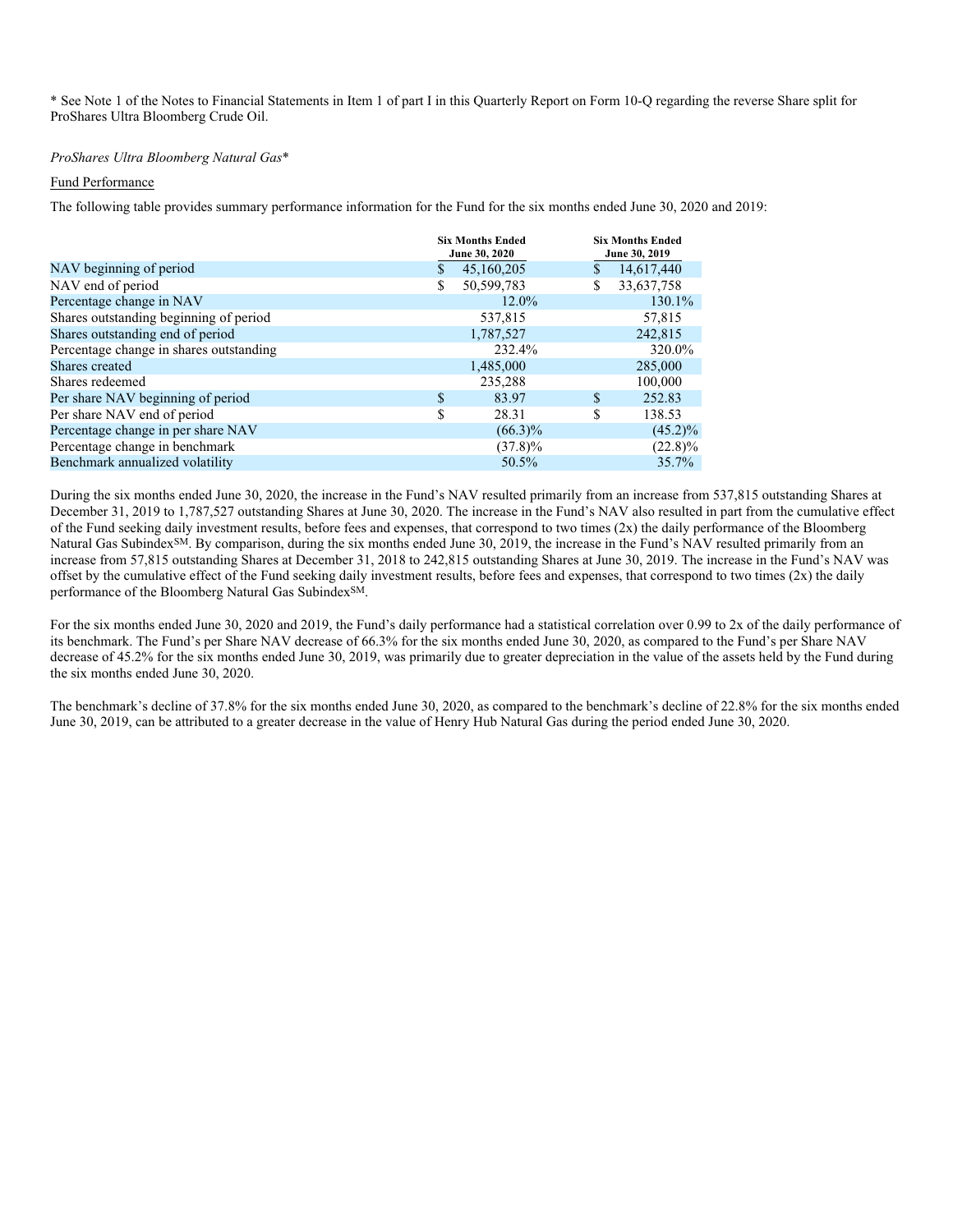The following table provides summary income information for the Fund for the six months ended June 30, 2020 and 2019:

|                                                      | <b>Six Months Ended</b><br>June 30, 2020 | <b>Six Months Ended</b><br>June 30, 2019 |
|------------------------------------------------------|------------------------------------------|------------------------------------------|
| Net investment income (loss)                         | (123, 647)<br>S                          | 93.929<br>\$                             |
| Management fee                                       | 179,012                                  | 115,695                                  |
| Brokerage commission                                 | 107,806                                  | 47.219                                   |
| Net realized gain (loss)                             | (38,929,789)                             | (21, 277, 866)                           |
| Change in net unrealized appreciation (depreciation) | 416,235                                  | 9,674,305                                |
| Net Income (loss)                                    | (38, 637, 201)                           | (11,509,632)                             |

The Fund's net income decreased for the six months ended June 30, 2020 as compared to the six months ended June 30, 2019, primarily due to a greater decrease in the value of Henry Hub Natural Gas during the six months ended June 30, 2020.

\* See Note 1 of the Notes to Financial Statements in Item 1 of part I in this Quarterly Report on Form 10-Q regarding the reverse Share split for ProShares Ultra Bloomberg Natural Gas.

## *ProShares Ultra Euro*

## Fund Performance

The following table provides summary performance information for the Fund for the six months ended June 30, 2020 and 2019:

|                                         | <b>Six Months Ended</b><br>June 30, 2020 |            | <b>Six Months Ended</b><br>June 30, 2019 |            |
|-----------------------------------------|------------------------------------------|------------|------------------------------------------|------------|
| NAV beginning of period                 | \$                                       | 6,204,424  | \$                                       | 7,544,569  |
| NAV end of period                       | \$                                       | 4,067,686  | \$                                       | 5,801,170  |
| Percentage change in NAV                |                                          | $(34.4)\%$ |                                          | $(23.1)\%$ |
| Shares outstanding beginning of period  |                                          | 450,000    |                                          | 500,000    |
| Shares outstanding end of period        |                                          | 300,000    |                                          | 400,000    |
| Percentage change in shares outstanding |                                          | $(33.3)\%$ |                                          | $(20.0)\%$ |
| Shares created                          |                                          | 100,000    |                                          | 50,000     |
| Shares redeemed                         |                                          | 250,000    |                                          | 150,000    |
| Per share NAV beginning of period       | \$                                       | 13.79      | S                                        | 15.09      |
| Per share NAV end of period             | \$                                       | 13.56      | S                                        | 14.50      |
| Percentage change in per share NAV      |                                          | $(1.7)\%$  |                                          | $(3.9)\%$  |
| Percentage change in benchmark          |                                          | $0.2\%$    |                                          | $(0.8)\%$  |
| Benchmark annualized volatility         |                                          | $8.7\%$    |                                          | $5.5\%$    |

During the six months ended June 30, 2020, the decrease in the Fund's NAV resulted primarily from a decrease from 450,000 outstanding Shares at December 31, 2019 to 300,000 outstanding Shares at June 30, 2020. The decrease in the Fund's NAV also resulted in part from the timing of shareholder activity, which was offset by the cumulative effect of the Fund seeking daily investment results, before fees and expenses, that correspond to two times (2x) the daily performance of the spot price of the euro versus the U.S. dollar. By comparison, during the six months ended June 30, 2019, the decrease in the Fund's NAV resulted primarily from a decrease from 500,000 outstanding Shares at December 31, 2018 to 400,000 outstanding Shares at June 30, 2019. The decrease in the Fund's NAV also resulted in part from the cumulative effect of the Fund seeking daily investment results, before fees and expenses, that correspond to two times (2x) the daily performance of the spot price of the euro versus the U.S. dollar.

For the six months ended June 30, 2020 and 2019, the Fund's daily performance had a statistical correlation over 0.99 to 2x of the daily performance of its benchmark. The Fund's per Share NAV decrease of 1.7% for the six months ended June 30, 2020, as compared to the Fund's per Share NAV decrease of 3.9% for the six months ended June 30, 2019, was primarily due to lesser depreciation in the value of the assets held by the Fund during the six months ended June 30, 2020.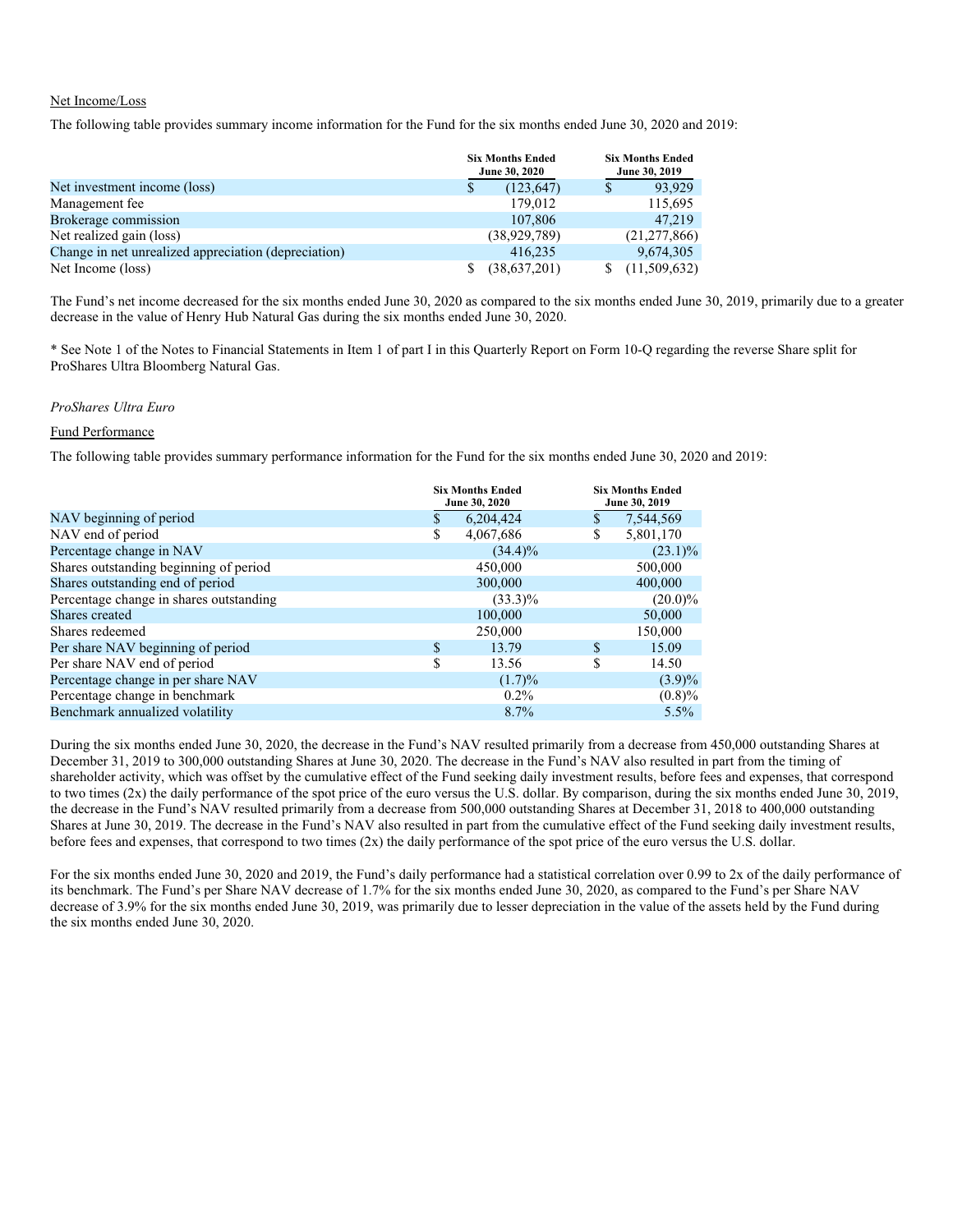The benchmark's rise of 0.2% for the six months ended June 30, 2020, as compared to the benchmark's decline of 0.8% for the six months ended June 30, 2019, can be attributed to an increase in the value of the euro versus the U.S. dollar during the period ended June 30, 2020.

## Net Income/Loss

The following table provides summary income information for the Fund for the six months ended June 30, 2020 and 2019:

|                                                      | <b>Six Months Ended</b><br><b>June 30, 2020</b> |   | <b>Six Months Ended</b><br>June 30, 2019 |  |
|------------------------------------------------------|-------------------------------------------------|---|------------------------------------------|--|
| Net investment income (loss)                         | (5, 455)                                        | S | 39,752                                   |  |
| Management fee                                       | 21.448                                          |   | 35.215                                   |  |
| Net realized gain (loss)                             | (71,903)                                        |   | (359, 872)                               |  |
| Change in net unrealized appreciation (depreciation) | (124, 134)                                      |   | (16,908)                                 |  |
| Net Income (loss)                                    | (201, 492)                                      |   | (337,028)                                |  |

The Fund's net income increased for the six months ended June 30, 2020 as compared to the six months ended June 30, 2019, primarily due to an increase in the value of the euro versus the U.S. dollar during the six months ended June 30, 2020.

## *ProShares Ultra Gold*

## Fund Performance

The following table provides summary performance information for the Fund for the six months ended June 30, 2020 and 2019:

|                                         |       | <b>Six Months Ended</b><br>June 30, 2020 | <b>Six Months Ended</b><br>June 30, 2019 |              |
|-----------------------------------------|-------|------------------------------------------|------------------------------------------|--------------|
| NAV beginning of period                 |       | \$110,726,032                            | \$                                       | 83,523,294   |
| NAV end of period                       | S     | 165,689,050                              | \$                                       | 85, 377, 335 |
| Percentage change in NAV                | 49.6% |                                          |                                          | $2.2\%$      |
| Shares outstanding beginning of period  |       | 2,250,000                                |                                          | 2,250,000    |
| Shares outstanding end of period        |       | 2,550,000                                |                                          | 1,950,000    |
| Percentage change in shares outstanding |       | 13.3%                                    |                                          | $(13.3)\%$   |
| Shares created                          |       | 1,450,000                                |                                          | 400,000      |
| Shares redeemed                         |       | 1,150,000                                |                                          | 700,000      |
| Per share NAV beginning of period       | S     | 49.21                                    | \$                                       | 37.12        |
| Per share NAV end of period             | S     | 64.98                                    | S                                        | 43.78        |
| Percentage change in per share NAV      |       | 32.0%                                    |                                          | 17.9%        |
| Percentage change in benchmark          |       | 17.1%                                    |                                          | $10.0\%$     |
| Benchmark annualized volatility         |       | 50.5%                                    |                                          | $10.8\%$     |

On December 20, 2018, the Trust announced that the ProShares Ultra Gold Fund would change its benchmark to the Bloomberg Gold Subindex (ticker: BCOMGC). The ProShares Ultra Gold Fund struck its NAV using its new benchmark for the first time on January 7, 2019. Previously, the benchmark for the ProShares Ultra Gold Fund was the LBMA Gold Price PM.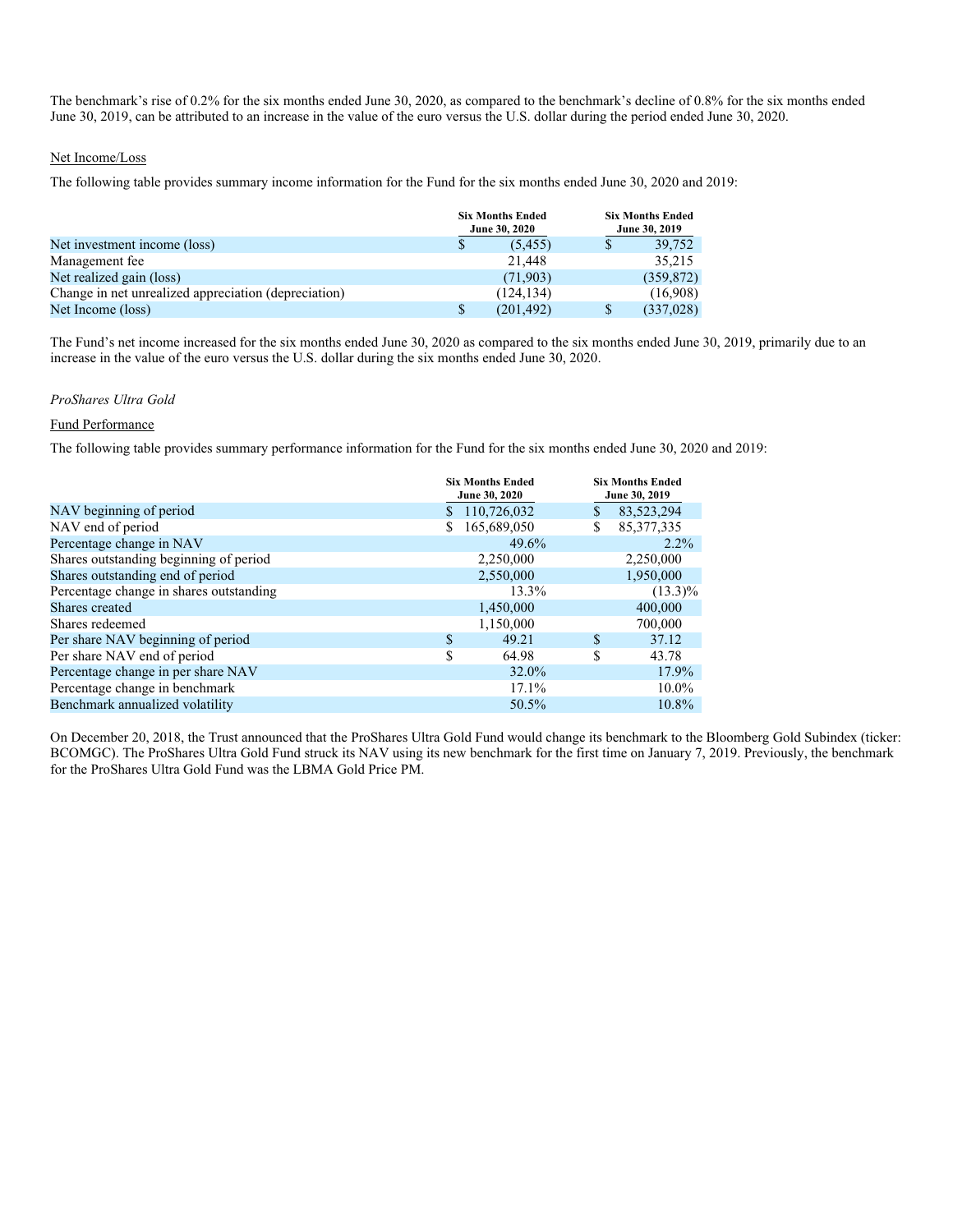During the six months ended June 30, 2020, the increase in the Fund's NAV resulted primarily from the cumulative effect of the Fund seeking daily investment results, before fees and expenses, that correspond to two times (2x) the daily performance of the Bloomberg Gold SubindexSM. The increase in the Fund's NAV also resulted in part from an increase from 2,250,000 outstanding Shares at December 31, 2019 to 2,550,000 outstanding Shares at June 30, 2020. By comparison, during the six months ended June 30, 2019, the increase in the Fund's NAV resulted primarily from the cumulative effect of the Fund seeking daily investment results, before fees and expenses, that correspond to two times  $(2x)$  the daily performance of the Bloomberg Gold Subindex<sup>SM</sup>. The increase in the Fund's NAV was offset by a decrease from 2,250,000 outstanding Shares at December 31, 2018 to 1,950,000 outstanding Shares at June 30, 2019.

For the six months ended June 30, 2020 and 2019, the Fund's daily performance had a statistical correlation over 0.99 to 2x of the daily performance of its benchmark. The Fund's per Share NAV increase of 32.0% for the six months ended June 30, 2020, as compared to the Fund's per Share NAV increase of 17.9% for the six months ended June 30, 2019, was primarily due to greater appreciation in the value of the assets held by the Fund during the six months ended June 30, 2020.

The benchmark's rise of 17.1% for the six months ended June 30, 2020, as compared to benchmark's rise of 10.0% for the six months ended June 30, 2019, can be attributed to a greater increase in the value of gold futures contracts during the period ended June 30, 2020.

#### Net Income/Loss

The following table provides summary income information for the Fund for the six months ended June 30, 2020 and 2019:

|                                                      |   | <b>Six Months Ended</b><br><b>June 30, 2020</b> |    | <b>Six Months Ended</b><br>June 30, 2019 |  |
|------------------------------------------------------|---|-------------------------------------------------|----|------------------------------------------|--|
| Net investment income (loss)                         | S | (171, 013)                                      | \$ | 440,872                                  |  |
| Management fee                                       |   | 628,874                                         |    | 380,350                                  |  |
| Brokerage commission                                 |   | 16.484                                          |    | 3,787                                    |  |
| Net realized gain (loss)                             |   | 25,863,384                                      |    | 7,580,942                                |  |
| Change in net unrealized appreciation (depreciation) |   | 6,795,652                                       |    | 4,884,290                                |  |
| Net Income (loss)                                    | S | 32,488,023                                      |    | 12,906,104                               |  |

The Fund's net income increased for the six months ended June 30, 2020 as compared to the six months ended June 30, 2019, primarily due to a greater increase in the value of futures prices during the six months ended June 30, 2020.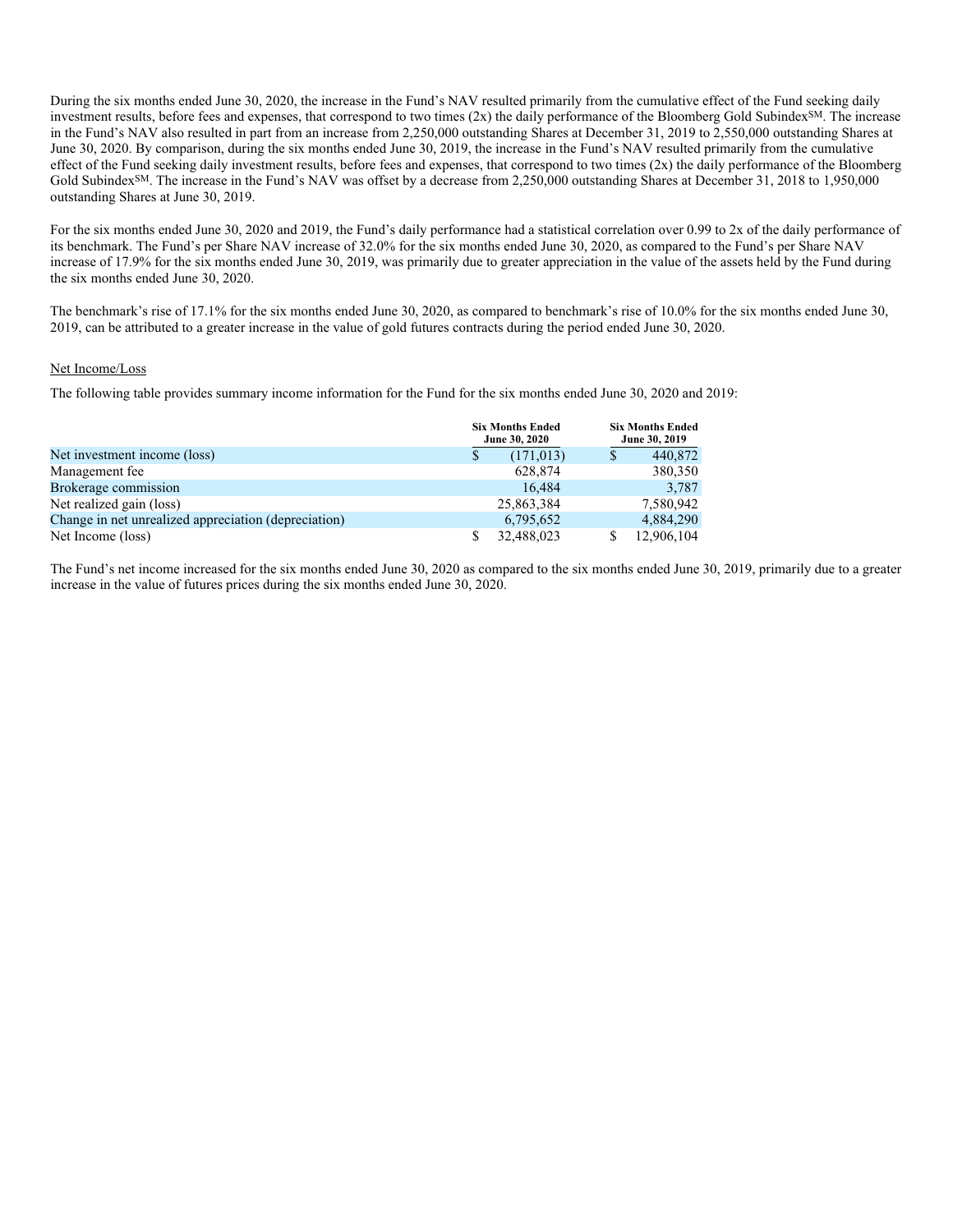## *ProShares Ultra Silver*

### Fund Performance

The following table provides summary performance information for the Fund for the six months ended June 30, 2020 and 2019:

|                                         |    | <b>Six Months Ended</b><br>June 30, 2020 |              | <b>Six Months Ended</b><br>June 30, 2019 |
|-----------------------------------------|----|------------------------------------------|--------------|------------------------------------------|
| NAV beginning of period                 |    | \$239,254,842                            | $\mathbb{S}$ | 201,824,376                              |
| NAV end of period                       |    | 249,671,968                              | \$           | 178,444,838                              |
| Percentage change in NAV                |    | $4.4\%$                                  |              | $(11.6)\%$                               |
| Shares outstanding beginning of period  |    | 7,546,526                                |              | 7,646,526                                |
| Shares outstanding end of period        |    | 8,446,526                                |              | 7,246,526                                |
| Percentage change in shares outstanding |    | 11.9%                                    |              | $(5.2)\%$                                |
| Shares created                          |    | 2,250,000                                |              | 1,300,000                                |
| Shares redeemed                         |    | 1,350,000                                |              | 1,700,000                                |
| Per share NAV beginning of period       | \$ | 31.70                                    | \$           | 26.39                                    |
| Per share NAV end of period             | S  | 29.56                                    | S            | 24.62                                    |
| Percentage change in per share NAV      |    | $(6.8)\%$                                |              | $(6.7)\%$                                |
| Percentage change in benchmark          |    | $1.9\%$                                  |              | $(1.8)\%$                                |
| Benchmark annualized volatility         |    | 43.3%                                    |              | $15.4\%$                                 |

On December 20, 2018, the Trust announced that the ProShares Ultra Silver Fund would change its benchmark to the Bloomberg Silver Subindex (ticker: BCOMSI). The ProShares Ultra Silver Fund struck its NAV using its new benchmark for the first time on January 7, 2019. Previously, the benchmark for the ProShares Ultra Silver Fund was the London Silver Price.

During the six months ended June 30, 2020, the increase in the Fund's NAV resulted primarily from an increase from 7,546,526 outstanding Shares at December 31, 2019 to 8,446,526 outstanding Shares at June 30, 2020. The increase in the Fund's NAV was offset by the cumulative effect of the Fund seeking daily investment results, before fees and expenses, that correspond to two times  $(2x)$  the daily performance of the Bloomberg Silver Subindex<sup>SM</sup>. By comparison, during the six months ended June 30, 2019, the decrease in the Fund's NAV resulted primarily from the cumulative effect of the Fund seeking daily investment results, before fees and expenses, that correspond to two times  $(2x)$  the daily performance of the Bloomberg Silver Subindex<sup>SM</sup>. The decrease in the Fund's NAV also resulted in part from a decrease from 7,646,526 outstanding Shares at December 31, 2018 to 7,246,526 outstanding Shares at June 30, 2019.

For the six months ended June 30, 2020 and 2019, the Fund's daily performance had a statistical correlation over 0.99 to 2x of the daily performance of its benchmark. The Fund's per Share NAV decrease of 6.8% for the six months ended June 30, 2020, as compared to the Fund's per Share NAV decrease of 6.7% for the six months ended June 30, 2019, was primarily due to greater depreciation in the value of the assets held by the Fund during the six months ended June 30, 2020.

The benchmark's rise of 1.9% for the six months ended June 30, 2020, as compared to the benchmark's decline of 1.8% for the six months ended June 30, 2019, can be attributed to an increase in the value of silver futures contracts during the period ended June 30, 2020.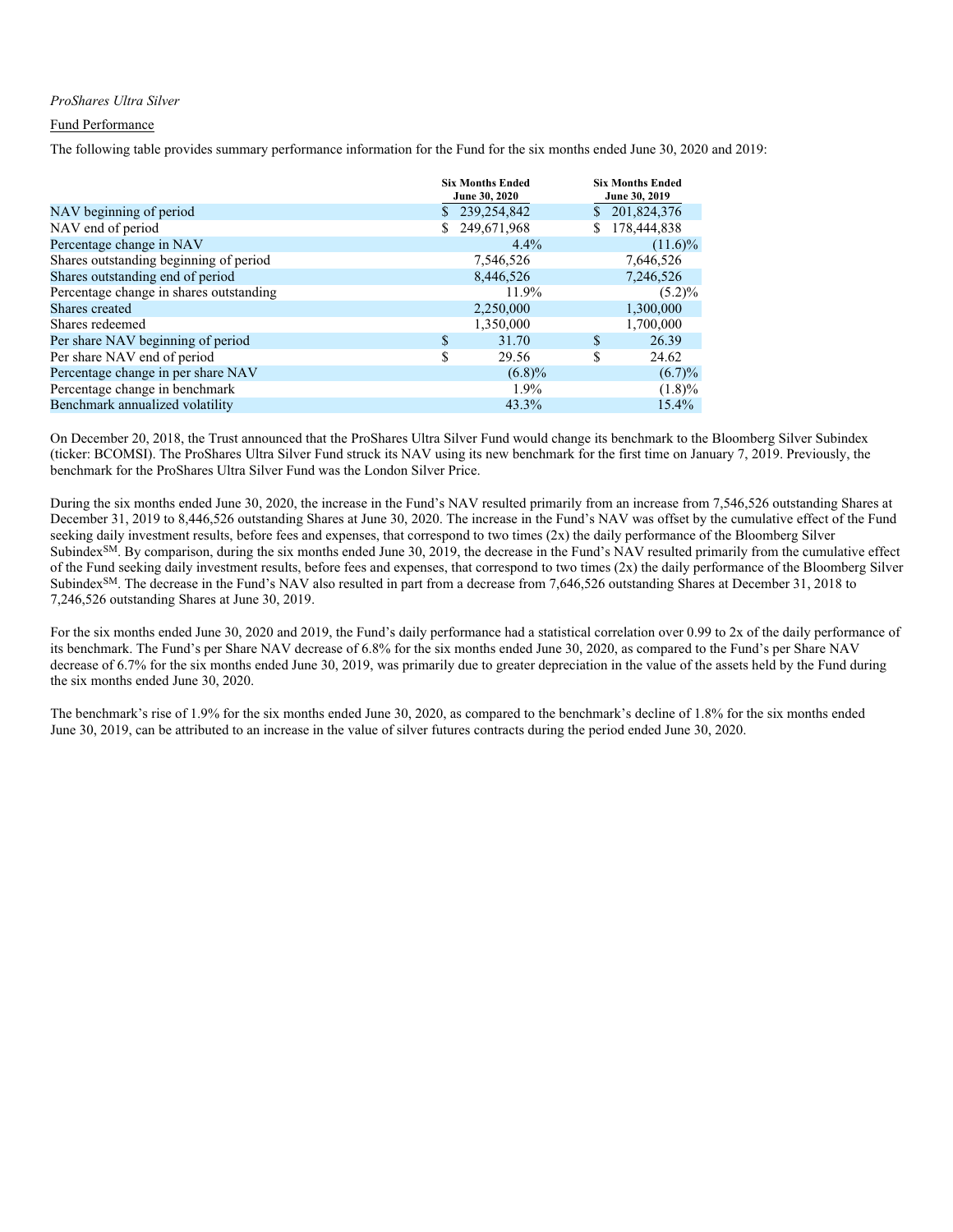The following table provides summary income information for the Fund for the six months ended June 30, 2020 and 2019:

|                                                      | <b>Six Months Ended</b><br><b>June 30, 2020</b> | <b>Six Months Ended</b><br>June 30, 2019 |  |
|------------------------------------------------------|-------------------------------------------------|------------------------------------------|--|
| Net investment income (loss)                         | (58, 411)<br>S                                  | 957,627<br><sup>\$</sup>                 |  |
| Management fee                                       | 906,893                                         | 864,406                                  |  |
| Brokerage commission                                 | 45,174                                          | 13,702                                   |  |
| Net realized gain (loss)                             | 7,688,659                                       | 5,286,170                                |  |
| Change in net unrealized appreciation (depreciation) | (15,759,771)                                    | (18,388,937)                             |  |
| Net Income (loss)                                    | S<br>(8,129,523)                                | (12, 145, 140)                           |  |

The Fund's net income increased for the six months ended June 30, 2020 as compared to the six months ended June 30, 2019, primarily due to an increase in the value of futures prices during the six months ended June 30, 2020.

## *ProShares Ultra VIX Short-Term Futures ETF*

## Fund Performance

The following table provides summary performance information for the Fund for the six months ended June 30, 2020 and 2019:

|                                         |     | <b>Six Months Ended</b><br>June 30, 2020 |     | <b>Six Months Ended</b><br>June 30, 2019 |
|-----------------------------------------|-----|------------------------------------------|-----|------------------------------------------|
| NAV beginning of period                 |     | \$527,636,003                            |     | \$214,304,871                            |
| NAV end of period                       |     | 992,156,607                              |     | 529, 341, 464                            |
| Percentage change in NAV                |     | 88.0%                                    |     | 147.0%                                   |
| Shares outstanding beginning of period  |     | 41,630,912                               |     | 2,630,912                                |
| Shares outstanding end of period        |     | 30,130,912                               |     | 17,430,912                               |
| Percentage change in shares outstanding |     | $(27.6)\%$                               |     | 562.5%                                   |
| Shares created                          |     | 34,750,000                               |     | 32,200,000                               |
| Shares redeemed                         |     | 46,250,000                               |     | 17,400,000                               |
| Per share NAV beginning of period       | \$. | 12.67                                    | \$. | 81.46                                    |
| Per share NAV end of period             | S   | 32.93                                    | S   | 30.37                                    |
| Percentage change in per share NAV      |     | 159.8%                                   |     | $(62.7)\%$                               |
| Percentage change in benchmark          |     | 128.5%                                   |     | $(45.7)\%$                               |
| Benchmark annualized volatility         |     | 132.5%                                   |     | 55.9%                                    |

During the six months ended June 30, 2020, the increase in the Fund's NAV resulted primarily from the cumulative effect of the Fund seeking daily investment results, before fees and expenses, that correspond to one and one-half times (1.5x) the daily performance of the S&P 500 VIX Short-Term Futures Index. The increase in the Fund's NAV was offset by a decrease from 41,630,912 outstanding Shares at December 31, 2019 to 30,130,912 outstanding Shares at June 30, 2020. By comparison, during the six months ended June 30, 2019, the increase in the Fund's NAV resulted primarily from an increase from 2,630,912 outstanding Shares at December 31, 2018 to 17,430,912 outstanding Shares at June 30, 2019. The increase in the Fund's NAV was offset by the cumulative effect of the Fund seeking daily investment results, before fees and expenses, that correspond to one and one-half times (1.5x) the daily performance of the S&P 500 VIX Short-Term Futures Index.

For the six months ended June 30, 2020 and 2019, the Fund's daily performance had a statistical correlation over 0.99 to 1.5x the daily performance of its benchmark.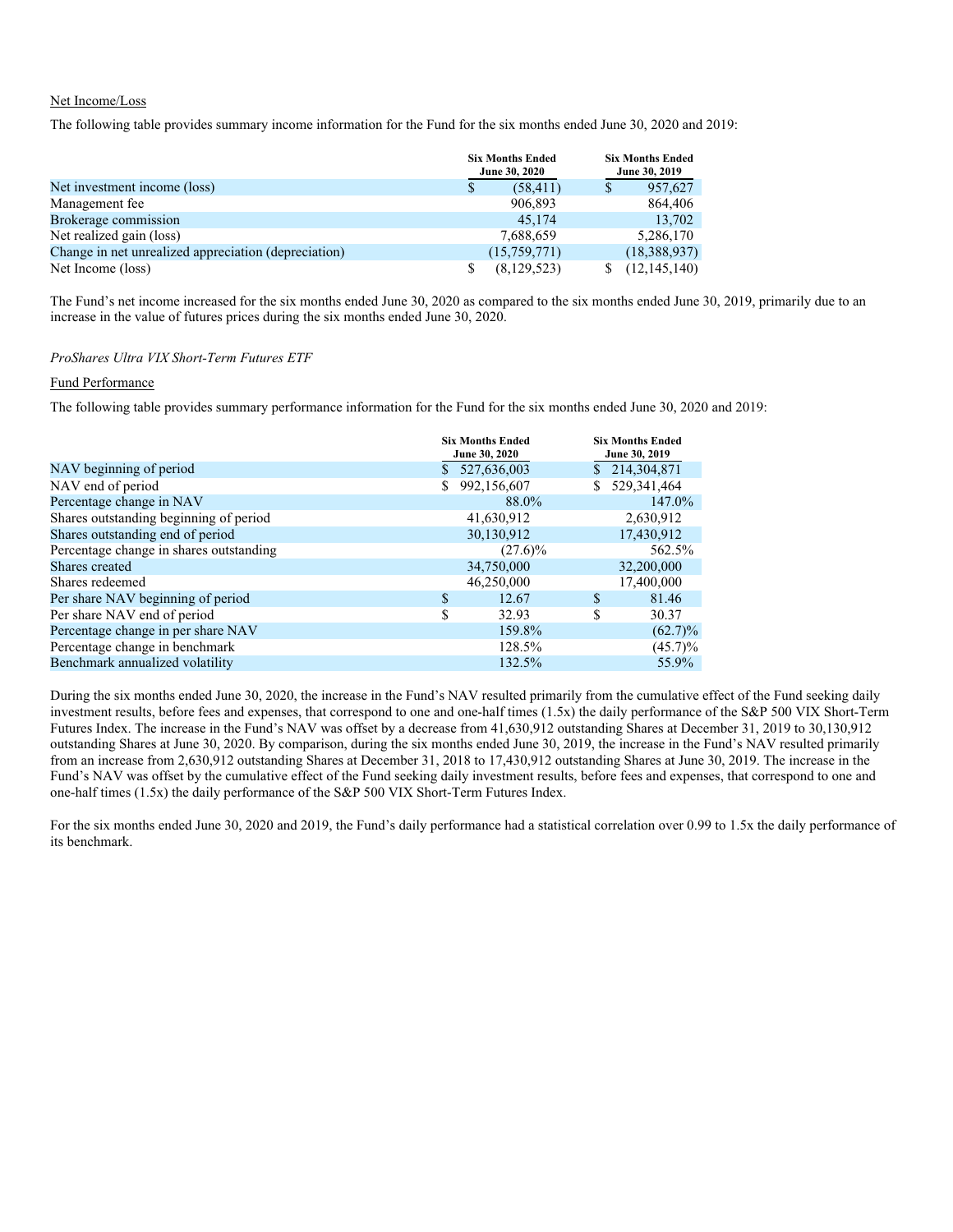The Fund's per Share NAV increase of 159.8% for the six months ended June 30, 2020, as compared to the Fund's per Share NAV decrease of 62.7% for the six months ended June 30, 2019, was primarily due to appreciation in the value of the assets held by the Fund during the six months ended June 30, 2020.

The benchmark's rise of 128.5% for the six months ended June 30, 2020, as compared to the benchmark's decline of 45.7% for the six months ended June 30, 2019, can be attributed to an increase in the value of near-term futures contracts on the VIX futures curve during the period ended June 30, 2020.

# Net Income/Loss

The following table provides summary income information for the Fund for the six months ended June 30, 2020 and 2019:

|                                                      | <b>Six Months Ended</b><br><b>June 30, 2020</b> | <b>Six Months Ended</b><br>June 30, 2019 |  |
|------------------------------------------------------|-------------------------------------------------|------------------------------------------|--|
| Net investment income (loss)                         | (2,815,021)                                     | 356,496                                  |  |
| Management fee                                       | 2,677,153                                       | 2,321,769                                |  |
| Brokerage commission                                 | 1,179,860                                       | 1,395,316                                |  |
| Non-recurring fees and expenses                      |                                                 | 27,508                                   |  |
| Net realized gain (loss)                             | 618,204,440                                     | (250, 199, 509)                          |  |
| Change in net unrealized appreciation (depreciation) | 51,016,036                                      | (78,621,075)                             |  |
| Net Income (loss)                                    | 666, 405, 455                                   | $$$ (328,464,088)                        |  |

The Fund's net income increased for the six months ended June 30, 2020 as compared to the six months ended June 30, 2019, primarily due to an increase in the value of futures prices during the six months ended June 30, 2020.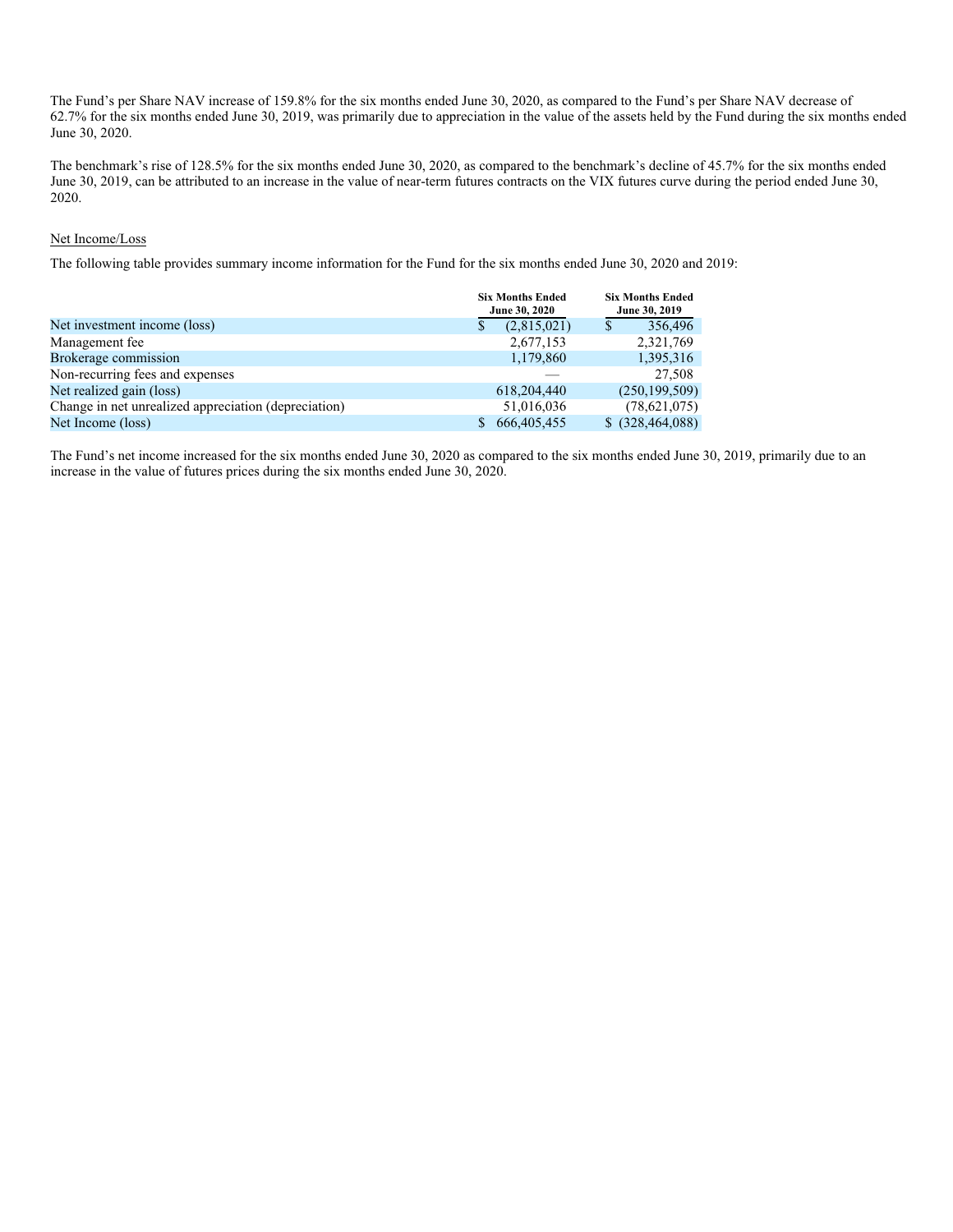## *ProShares Ultra Yen*

## Fund Performance

The following table provides summary performance information for the Fund for the six months ended June 30, 2020 and 2019:

|                                         | <b>Six Months Ended</b><br>June 30, 2020 |            | <b>Six Months Ended</b><br>June 30, 2019 |           |
|-----------------------------------------|------------------------------------------|------------|------------------------------------------|-----------|
| NAV beginning of period                 | \$                                       | 5,580,964  | \$                                       | 5,751,716 |
| NAV end of period                       | \$                                       | 2,764,355  | \$                                       | 5,807,397 |
| Percentage change in NAV                |                                          | $(50.5)\%$ |                                          | $1.0\%$   |
| Shares outstanding beginning of period  |                                          | 99,970     |                                          | 99,970    |
| Shares outstanding end of period        |                                          | 49,970     |                                          | 99,970    |
| Percentage change in shares outstanding |                                          | $(50.0)\%$ |                                          | $-$ %     |
| Shares created                          |                                          |            |                                          | 100,000   |
| Shares redeemed                         |                                          | 50,000     |                                          | 100,000   |
| Per share NAV beginning of period       | \$                                       | 55.83      | \$                                       | 57.53     |
| Per share NAV end of period             | S                                        | 55.32      | S                                        | 58.09     |
| Percentage change in per share NAV      |                                          | $(0.9)\%$  |                                          | $1.0\%$   |
| Percentage change in benchmark          |                                          | $0.6\%$    |                                          | $1.7\%$   |
| Benchmark annualized volatility         |                                          | 11.8%      |                                          | $5.5\%$   |

During the six months ended June 30, 2020, the decrease in the Fund's NAV resulted primarily from a decrease from 99,970 outstanding Shares at December 31, 2019 to 49,970 outstanding Shares at June 30, 2020. The decrease in the Fund's NAV also resulted in part from the timing of shareholder activity, which was offset by the cumulative effect of the Fund seeking daily investment results, before fees and expenses, that correspond to two times (2x) the daily performance of the spot price of the Japanese yen versus the U.S. dollar. By comparison, during the six months ended June 30, 2019, the increase in the Fund's NAV resulted primarily from the cumulative effect of the Fund seeking daily investment results, before fees and expenses, that correspond to two times (2x) the daily performance of the spot price of the Japanese yen versus the U.S. dollar. There was no net change in the Fund's outstanding Shares from December 31, 2018 to June 30, 2019.

For the six months ended June 30, 2020 and 2019, the Fund's daily performance had a statistical correlation over 0.99 to 2x of the daily performance of its benchmark. The Fund's per Share NAV decrease of 0.9% for the six months ended June 30, 2020, as compared to the Fund's per Share NAV increase of 1.0% for the six months ended June 30, 2019, was primarily due to depreciation in the value of the assets held by the Fund during the six months ended June 30, 2020.

The benchmark's rise of 0.6% for the six months ended June 30, 2020, as compared to the benchmark's rise of 1.7% for the six months ended June 30, 2019, can be attributed to lesser increase in the value of the Japanese yen versus the U.S. dollar during the period ended June 30, 2020.

### Net Income/Loss

The following table provides summary income information for the Fund for the six months ended June 30, 2020 and 2019: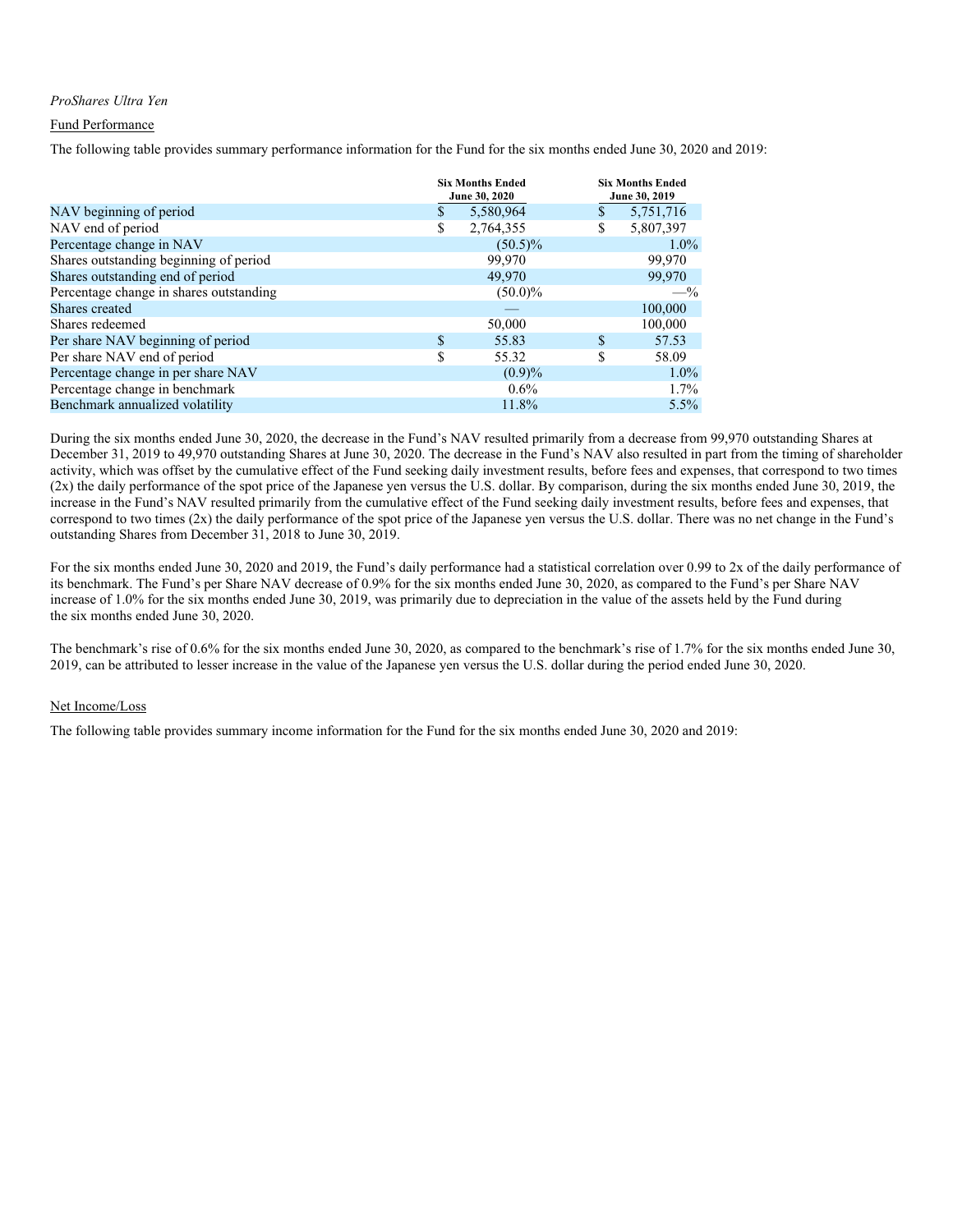|                                                      | <b>Six Months Ended</b><br>June 30, 2020 |           | <b>Six Months Ended</b><br>June 30, 2019 |           |
|------------------------------------------------------|------------------------------------------|-----------|------------------------------------------|-----------|
| Net investment income (loss)                         |                                          | (4.913)   | S                                        | 24,239    |
| Management fee                                       |                                          | 13.842    |                                          | 21,645    |
| Net realized gain (loss)                             |                                          | (115,236) |                                          | 93.976    |
| Change in net unrealized appreciation (depreciation) |                                          | 49.554    |                                          | (129.048) |
| Net Income (loss)                                    |                                          | (70, 595) |                                          | (10, 833) |

The Fund's net income decreased for the six months ended June 30, 2020 as compared to the six months ended June 30, 2019, primarily due to lesser increase in the value of the Japanese yen versus the U.S. dollar, in conjunction with the timing of shareholder activity, during the six months ended June 30, 2020.

### *ProShares UltraShort Australian Dollar*

## Fund Performance

The following table provides summary performance information for the Fund for the six months ended June 30, 2020 and 2019:

|                                         | <b>Six Months Ended</b><br>June 30, 2020 |           | <b>Six Months Ended</b><br>June 30, 2019 |            |
|-----------------------------------------|------------------------------------------|-----------|------------------------------------------|------------|
| NAV beginning of period                 |                                          | 5,608,612 | \$                                       | 11,060,333 |
| NAV end of period                       | \$                                       | 5,614,042 | \$                                       | 8,364,065  |
| Percentage change in NAV                |                                          | $0.1\%$   |                                          | $(24.4)\%$ |
| Shares outstanding beginning of period  |                                          | 100,000   |                                          | 200,000    |
| Shares outstanding end of period        |                                          | 100,000   |                                          | 150,000    |
| Percentage change in shares outstanding |                                          | $-$ %     |                                          | $(25.0)\%$ |
| Shares created                          |                                          |           |                                          |            |
| Shares redeemed                         |                                          |           |                                          | 50,000     |
| Per share NAV beginning of period       | \$                                       | 56.09     | \$                                       | 55.30      |
| Per share NAV end of period             | S                                        | 56.14     | S                                        | 55.76      |
| Percentage change in per share NAV      |                                          | $0.1\%$   |                                          | $0.8\%$    |
| Percentage change in benchmark          |                                          | $(1.6)\%$ |                                          | $(0.3)\%$  |
| Benchmark annualized volatility         |                                          | 14.6%     |                                          | $7.5\%$    |

During the six months ended June 30, 2020, the increase in the Fund's NAV resulted primarily from the cumulative effect of the Fund seeking daily investment results, before fees and expenses, that correspond to two times the inverse (-2x) of the daily performance of the spot price of the Australian dollar versus the U.S. dollar. There was no net change in the Fund's outstanding Shares from December 31, 2019 to June 30, 2020. By comparison, during the six months ended June 30, 2019, the decrease in the Fund's NAV resulted primarily from a decrease from 200,000 outstanding Shares at December 31, 2018 to 150,000 outstanding Shares at June 30, 2019. The decrease in the Fund's NAV was offset by the cumulative effect of the Fund seeking daily investment results, before fees and expenses, that correspond to two times the inverse (-2x) of the daily performance of the spot price of the Australian dollar versus the U.S. dollar.

For the six months ended June 30, 2020 and 2019, the Fund's daily performance had a statistical correlation over 0.99 to 2x the inverse of the daily performance of its benchmark. The Fund's per Share NAV increase of 0.1% for the six months ended June 30, 2020, as compared to the Fund's per Share NAV increase of 0.8% for the six months ended June 30, 2019, was primarily due to lesser appreciation in the value of the assets held by the Fund during the six months ended June 30, 2020.

The benchmark's decline of 1.6% for the six months ended June 30, 2020, as compared to the benchmark's decline of 0.3% for the six months ended June 30, 2019, can be attributed to greater decrease in the value of the Australian dollar versus the U.S. dollar during the period ended June 30, 2020.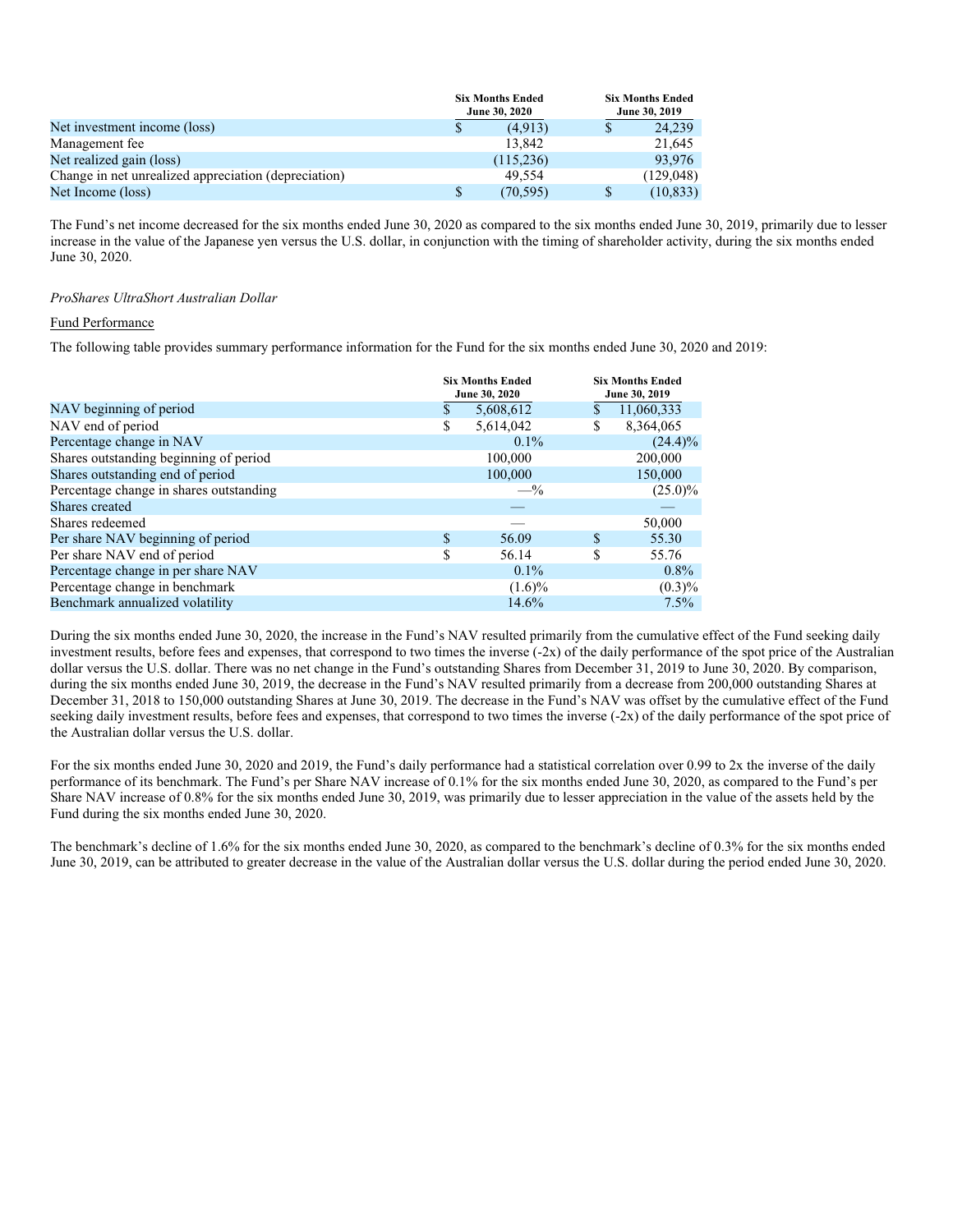## Net Income/Loss

The following table provides summary income information for the Fund for the six months ended June 30, 2020 and 2019:

|                                                      | <b>Six Months Ended</b><br>June 30, 2020 |            | <b>Six Months Ended</b><br>June 30, 2019 |           |
|------------------------------------------------------|------------------------------------------|------------|------------------------------------------|-----------|
| Net investment income (loss)                         |                                          | (12,760)   | S                                        | 51,684    |
| Management fee                                       |                                          | 30,018     |                                          | 40,978    |
| Brokerage commission                                 |                                          | 2,838      |                                          | 3,102     |
| Net realized gain (loss)                             |                                          | (366, 954) |                                          | 512.861   |
| Change in net unrealized appreciation (depreciation) |                                          | 385,144    |                                          | (651,797) |
| Net Income (loss)                                    |                                          | 5.430      |                                          | (87,252)  |

The Fund's net income increased for the six months ended June 30, 2020 as compared to the six months ended June 30, 2019, primarily due to a greater decrease in the value of the Australian dollar versus the U.S. dollar during the six months ended June 30, 2020.

## *ProShares UltraShort Bloomberg Crude Oil*

## Fund Performance

The following table provides summary performance information for the Fund for the six months ended June 30, 2020 and 2019:

|                                         | <b>Six Months Ended</b><br>June 30, 2020 |             | <b>Six Months Ended</b><br>June 30, 2019 |  |  |
|-----------------------------------------|------------------------------------------|-------------|------------------------------------------|--|--|
| NAV beginning of period                 | \$125,451,681                            |             | 114,377,311                              |  |  |
| NAV end of period                       | 117,821,898                              |             | 68,096,767                               |  |  |
| Percentage change in NAV                |                                          | $(6.1)\%$   | $(40.5)\%$                               |  |  |
| Shares outstanding beginning of period  |                                          | 10,289,884  | 3,839,884                                |  |  |
| Shares outstanding end of period        |                                          | 6,439,884   | 4,039,884                                |  |  |
| Percentage change in shares outstanding |                                          | $(37.4)\%$  | $5.2\%$                                  |  |  |
| Shares created                          | 22,350,000                               |             | 8,250,000                                |  |  |
| Shares redeemed                         |                                          | 26,200,000  | 8,050,000                                |  |  |
| Per share NAV beginning of period       | \$.                                      | 12.19<br>\$ | 29.79                                    |  |  |
| Per share NAV end of period             | S                                        | S<br>18.30  | 16.86                                    |  |  |
| Percentage change in per share NAV      |                                          | 50.1%       | $(43.4)\%$                               |  |  |
| Percentage change in benchmark          |                                          | $(58.6)\%$  | 26.5%                                    |  |  |
| Benchmark annualized volatility         |                                          | 109.8%      | $29.2\%$                                 |  |  |

On June 25, 2020, the Trust announced that the ProShares UltraShort Bloomberg Crude Oil Fund would change its benchmark pending the approval of the change to the exchange listing rules applicable to the Fund by the SEC. The new benchmark for the Fund will be the Bloomberg Commodity Balanced WTI Crude Oil Index<sup>SM</sup> (ticker: BCBCLI Index). Currently, the benchmark for the Fund is the Bloomberg WTI Crude Oil Subindex<sup>SM</sup>.

During the six months ended June 30, 2020, the decrease in the Fund's NAV resulted primarily from a decrease from 10,289,884 outstanding Shares at December 31, 2019 to 6,439,884 outstanding Shares at June 30, 2020. The decrease in the Fund's NAV was offset by the cumulative effect of the Fund seeking daily investment results, before fees and expenses, that correspond to two times the inverse (-2x) of the daily performance of the Bloomberg WTI Crude Oil Subindex<sup>SM</sup>. By comparison, during the six months ended June 30, 2019, the decrease in the Fund's NAV resulted primarily from the cumulative effect of the Fund seeking daily investment results, before fees and expenses, that correspond to two times the inverse (-2x) of the daily performance of the Bloomberg WTI Crude Oil Subindex<sup>SM</sup>. The decrease in the Fund's NAV was offset by an increase from 3,839,884 outstanding Shares at December 31, 2018 to 4,039,884 outstanding Shares at June 30, 2019.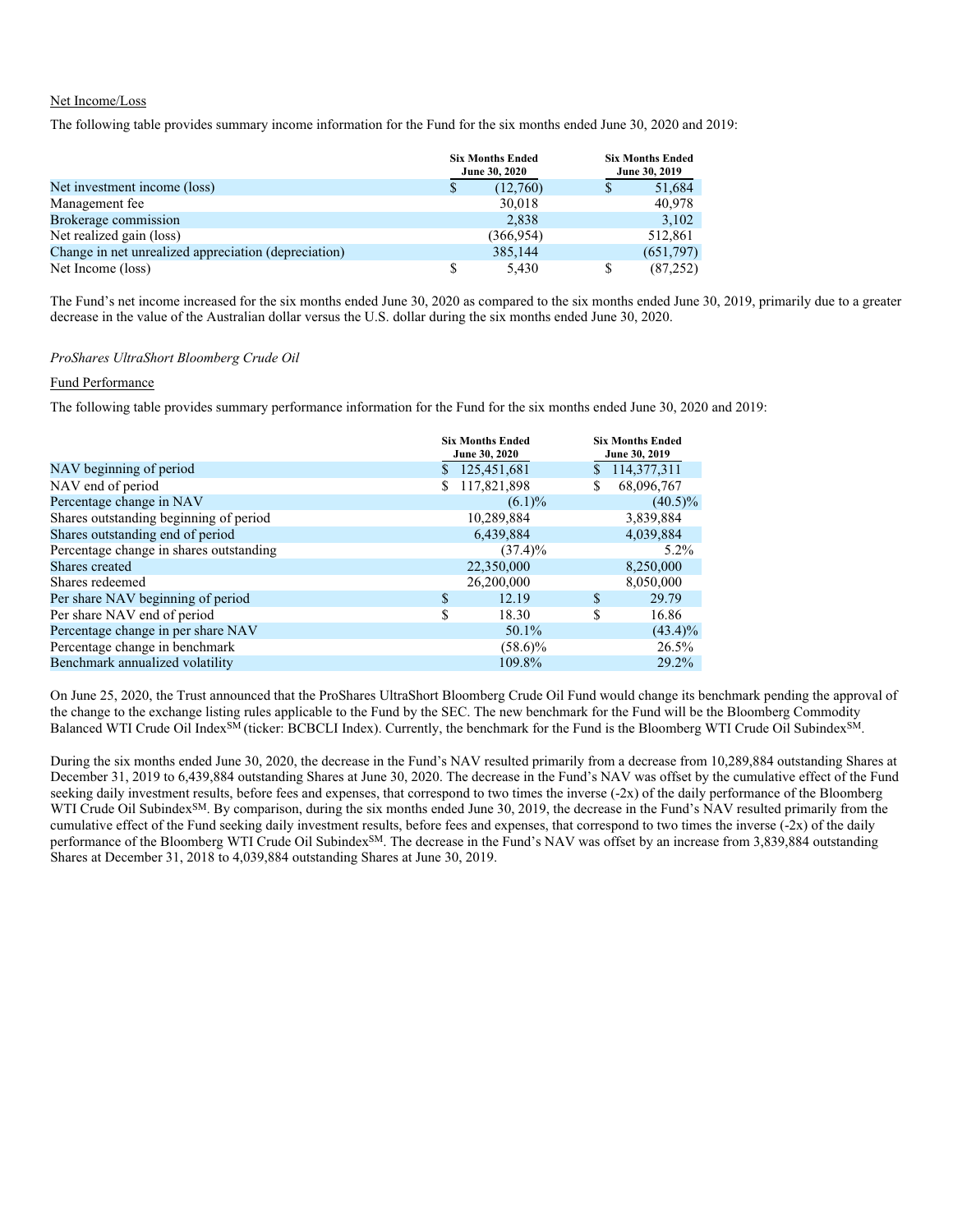For the six months ended June 30, 2020 and 2019, the Fund's daily performance had a statistical correlation over 0.99 to 2x of the inverse of the daily performance of its benchmark. The Fund's per Share NAV increase of 50.1% for the six months ended June 30, 2020, as compared to the Fund's per Share NAV decrease of 43.4% for the six months ended June 30, 2019, was primarily due to appreciation in the value of the assets held by the Fund during the six months ended June 30, 2020.

The benchmark's decline of 58.6% for the six months ended June 30, 2020, as compared to the benchmark's rise of 26.5% for the six months ended June 30, 2019, can be attributed to a decrease in the value of WTI Crude Oil during the period ended June 30, 2020.

## Net Income/Loss

The following table provides summary income information for the Fund for the six months ended June 30, 2020 and 2019:

|                                                      |   | <b>Six Months Ended</b><br>June 30, 2020 |   | <b>Six Months Ended</b><br>June 30, 2019 |
|------------------------------------------------------|---|------------------------------------------|---|------------------------------------------|
| Net investment income (loss)                         |   | (813, 439)                               | S | 401,612                                  |
| Management fee                                       |   | 551,269                                  |   | 356,422                                  |
| Brokerage commission                                 |   | 423,785                                  |   | 28,502                                   |
| Net realized gain (loss)                             |   | 44,726,655                               |   | 969.163                                  |
| Change in net unrealized appreciation (depreciation) |   | 1,379,632                                |   | (35, 461, 728)                           |
| Net Income (loss)                                    | S | 45,292,848                               |   | (34,090,953)                             |

The Fund's net income increased for the six months ended June 30, 2020 as compared to the six months ended June 30, 2019, primarily due to a decrease in the value of WTI Crude Oil during the six months ended June 30, 2020.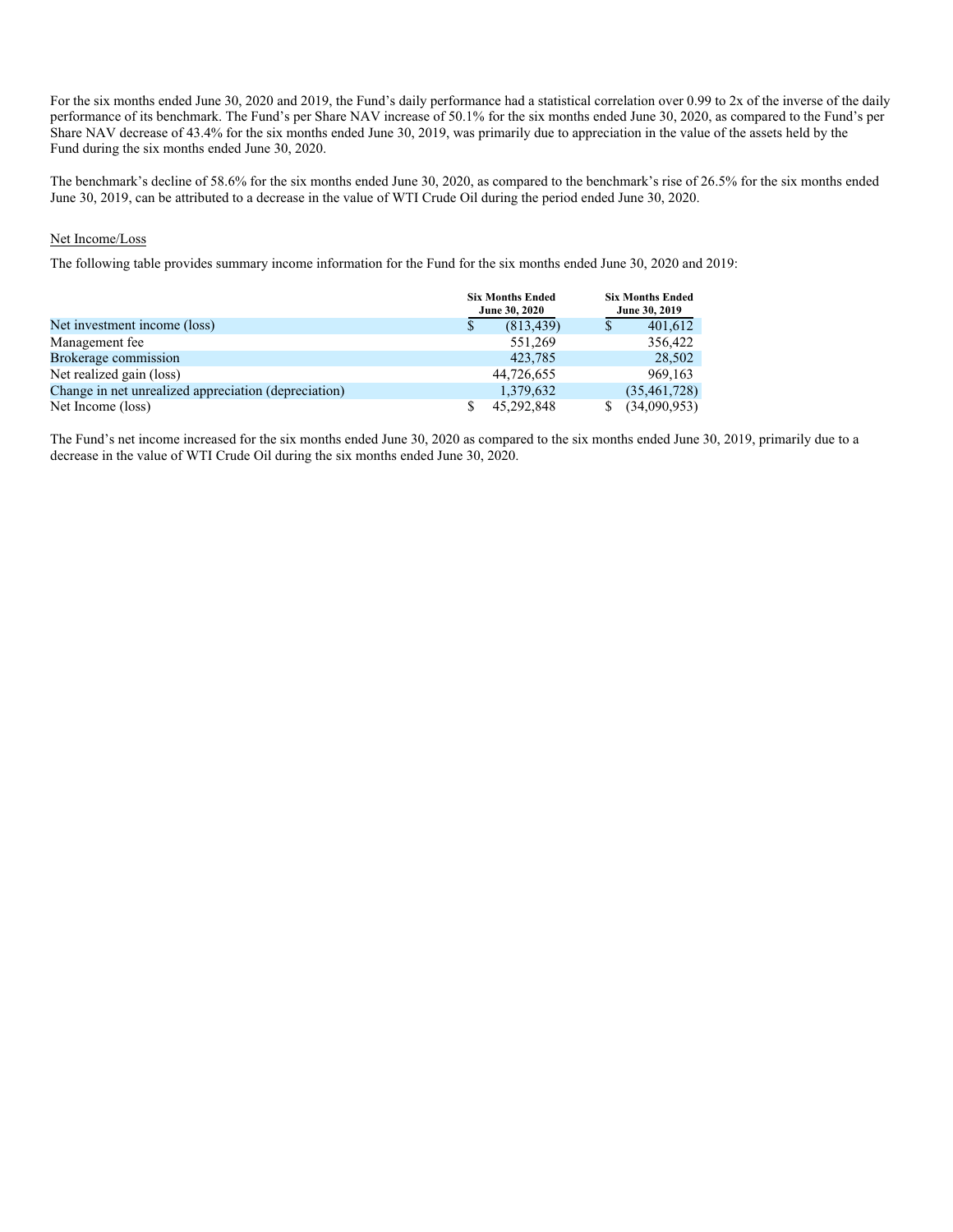## *ProShares UltraShort Bloomberg Natural Gas*

## Fund Performance

The following table provides summary performance information for the Fund for the six months ended June 30, 2020 and 2019:

|                                         | <b>Six Months Ended</b><br>June 30, 2020 |            |    | <b>Six Months Ended</b><br>June 30, 2019 |
|-----------------------------------------|------------------------------------------|------------|----|------------------------------------------|
| NAV beginning of period                 |                                          | 12,515,603 | \$ | 17,825,441                               |
| NAV end of period                       | \$.                                      | 28,552,210 | \$ | 3,838,842                                |
| Percentage change in NAV                |                                          | 128.1%     |    | $(78.5)\%$                               |
| Shares outstanding beginning of period  |                                          | 324,832    |    | 824,832                                  |
| Shares outstanding end of period        |                                          | 424,832    |    | 124,832                                  |
| Percentage change in shares outstanding |                                          | 30.8%      |    | $(84.9)\%$                               |
| Shares created                          |                                          | 1,200,000  |    | 500,000                                  |
| Shares redeemed                         |                                          | 1,100,000  |    | 1,200,000                                |
| Per share NAV beginning of period       | \$                                       | 38.53      | \$ | 21.61                                    |
| Per share NAV end of period             | \$.                                      | 67.21      | S  | 30.75                                    |
| Percentage change in per share NAV      |                                          | 74.5%      |    | 42.3%                                    |
| Percentage change in benchmark          |                                          | $(37.8)\%$ |    | $(22.8)\%$                               |
| Benchmark annualized volatility         |                                          | 50.5%      |    | $35.7\%$                                 |

During the six months ended June 30, 2020, the increase in the Fund's NAV resulted primarily from the cumulative effect of the Fund seeking daily investment results, before fees and expenses, that correspond to two times the inverse (-2x) of the daily performance of the Bloomberg Natural Gas SubindexSM. The increase in the Fund's NAV also resulted in part from an increase from 324,832 outstanding Shares at December 31, 2019 to 424,832 outstanding Shares at June 30, 2020. By comparison, during the six months ended June 30, 2019, the decrease in the Fund's NAV resulted primarily from a decrease from 824,832 outstanding Shares at December 31, 2018 to 124,832 outstanding Shares at June 30, 2019. The decrease in the Fund's NAV was offset by the cumulative effect of the Fund seeking daily investment results, before fees and expenses, that correspond to two times the inverse (-2x) of the daily performance of the Bloomberg Natural Gas SubindexSM.

For the six months ended June 30, 2020 and 2019, the Fund's daily performance had a statistical correlation over 0.99 to 2x of the inverse of the daily performance of its benchmark. The Fund's per Share NAV increase of 74.5% for the six months ended June 30, 2020, as compared to the Fund's per Share NAV increase of 42.3% for the six months ended June 30, 2019, was primarily due to greater appreciation in the value of the assets held by the Fund during the six months ended June 30, 2020.

The benchmark's decline of 37.8% for the six months ended June 30, 2020, as compared to the benchmark's decline of 22.8% for the six months ended June 30, 2019, can be attributed to a greater decrease in the value of Henry Hub Natural Gas during the period ended June 30, 2020.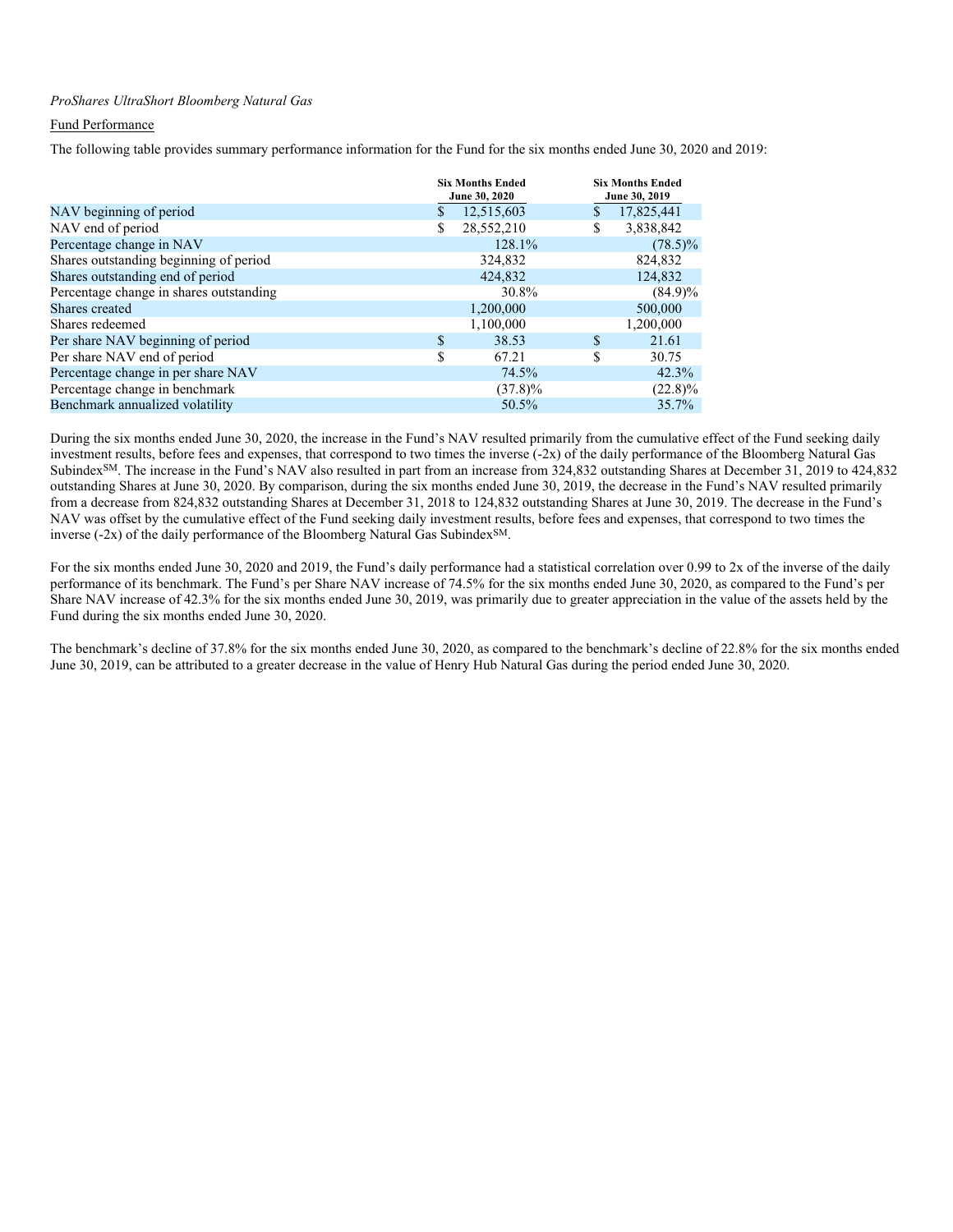## Net Income/Loss

The following table provides summary income information for the Fund for the six months ended June 30, 2020 and 2019:

|                                                      | <b>Six Months Ended</b><br>June 30, 2020 |            |   | <b>Six Months Ended</b><br>June 30, 2019 |
|------------------------------------------------------|------------------------------------------|------------|---|------------------------------------------|
| Net investment income (loss)                         |                                          | (109, 326) | S | 31,203                                   |
| Management fee                                       |                                          | 69.037     |   | 49,069                                   |
| Brokerage commission                                 |                                          | 78.743     |   | 27,881                                   |
| Net realized gain (loss)                             |                                          | 10,862,268 |   | 14,769,166                               |
| Change in net unrealized appreciation (depreciation) |                                          | 560,972    |   | (10, 862, 796)                           |
| Net Income (loss)                                    |                                          | 11,313,914 |   | 3,937,573                                |

The Fund's net income increased for the six months ended June 30, 2020 as compared to the six months ended June 30, 2019, primarily due to a greater decrease in the value of Henry Hub Natural Gas during the six months ended June 30, 2020.

### *ProShares UltraShort Euro*

## Fund Performance

The following table provides summary performance information for the Fund for the six months ended June 30, 2020 and 2019:

|                                         | <b>Six Months Ended</b><br>June 30, 2020 | <b>Six Months Ended</b><br>June 30, 2019 |
|-----------------------------------------|------------------------------------------|------------------------------------------|
| NAV beginning of period                 | 120,581,173                              | 154,120,159                              |
| NAV end of period                       | 78,848,965                               | 134,573,471                              |
| Percentage change in NAV                | $(34.6)\%$                               | $(12.7)\%$                               |
| Shares outstanding beginning of period  | 4,500,000                                | 6,350,000                                |
| Shares outstanding end of period        | 2,950,000                                | 5,300,000                                |
| Percentage change in shares outstanding | $(34.4)\%$                               | $(16.5)\%$                               |
| Shares created                          | 350,000                                  | 350,000                                  |
| Shares redeemed                         | 1,900,000                                | 1,400,000                                |
| Per share NAV beginning of period       | S<br>26.80                               | \$<br>24.27                              |
| Per share NAV end of period             | S<br>26.73                               | \$<br>25.39                              |
| Percentage change in per share NAV      | $(0.3)\%$                                | $4.6\%$                                  |
| Percentage change in benchmark          | $0.2\%$                                  | $(0.8)\%$                                |
| Benchmark annualized volatility         | $8.7\%$                                  | 5.5%                                     |

During the six months ended June 30, 2020, the decrease in the Fund's NAV resulted primarily from a decrease from 4,500,000 outstanding Shares at December 31, 2019 to 2,950,000 outstanding Shares at June 30, 2020. The decrease in the Fund's NAV also resulted in part from the cumulative effect of the Fund seeking daily investment results, before fees and expenses, that correspond to two times the inverse (-2x) of the daily performance of the spot price of the euro versus the U.S. dollar. By comparison, during the six months ended June 30, 2019, the decrease in the Fund's NAV resulted primarily from a decrease from 6,350,000 outstanding Shares at December 31, 2018 to 5,300,000 outstanding Shares at June 30, 2019. The decrease in the Fund's NAV was offset by the cumulative effect of the Fund seeking daily investment results, before fees and expenses, that correspond to two times the inverse (-2x) of the daily performance of the spot price of the euro versus the U.S. dollar.

For the six months ended June 30, 2020 and 2019, the Fund's daily performance had a statistical correlation over 0.99 to 2x of the inverse of the daily performance of its benchmark. The Fund's per Share NAV decrease of 0.3% for the six months ended June 30, 2020, as compared to the Fund's per Share NAV increase of 4.6% for the six months ended June 30, 2019, was primarily due to depreciation in the value of the assets held by the Fund during the six months ended June 30, 2020.

The benchmark's rise of 0.2% for the six months ended June 30, 2020, as compared to the benchmark's decline of 0.8% for the six months ended June 30, 2019, can be attributed to an appreciation in the value of the euro versus the U.S. dollar during the period ended June 30, 2020.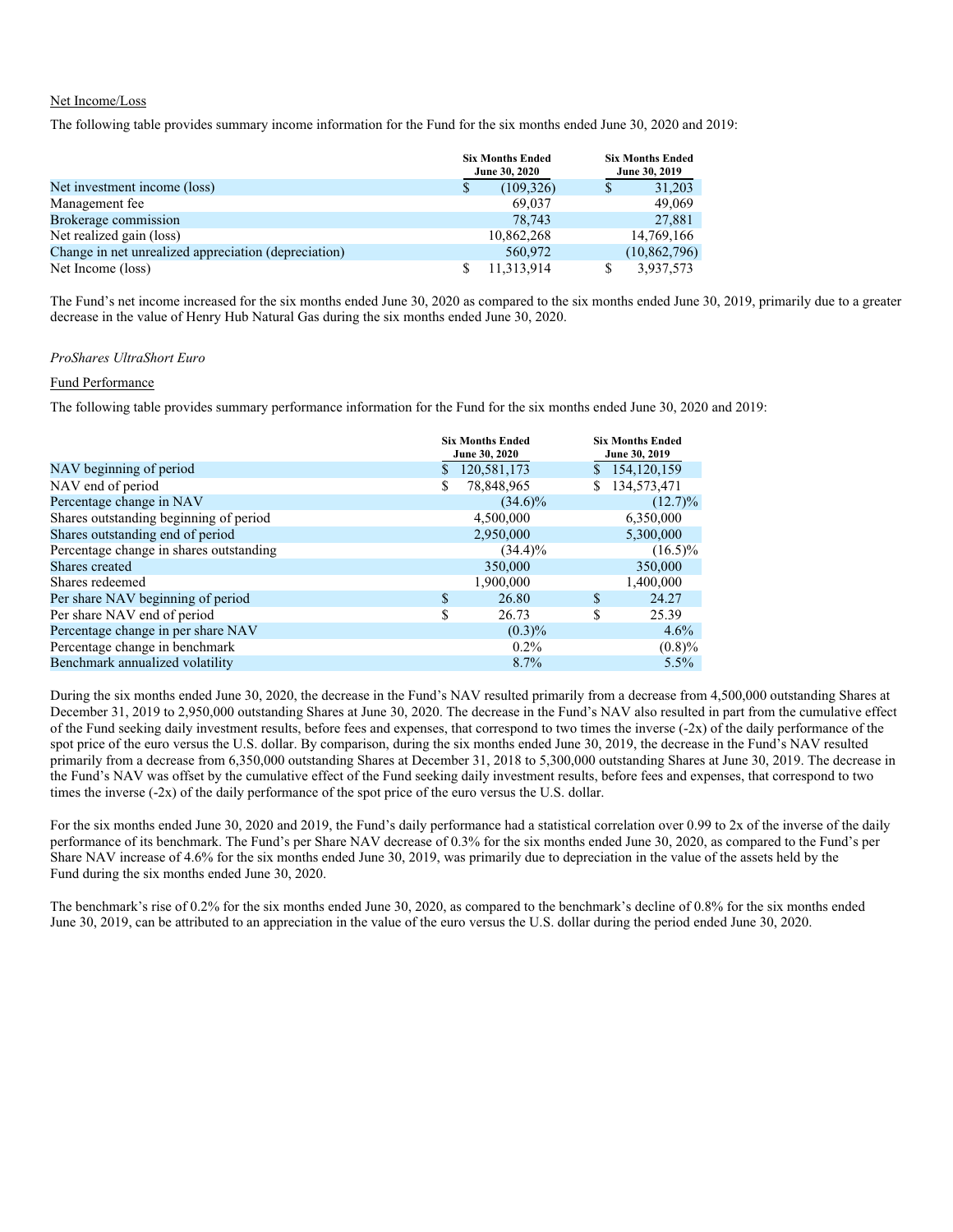## Net Income/Loss

The following table provides summary income information for the Fund for the six months ended June 30, 2020 and 2019:

|                                                      | <b>Six Months Ended</b><br><b>June 30, 2020</b> |   | <b>Six Months Ended</b><br>June 30, 2019 |
|------------------------------------------------------|-------------------------------------------------|---|------------------------------------------|
| Net investment income (loss)                         | (9.389)                                         | S | 905,729                                  |
| Management fee                                       | 477,073                                         |   | 674,193                                  |
| Net realized gain (loss)                             | (1,238,585)                                     |   | 5,276,612                                |
| Change in net unrealized appreciation (depreciation) | 1,920,568                                       |   | 581,064                                  |
| Net Income (loss)                                    | 672.594                                         |   | 6,763,405                                |

The Fund's net income decreased for the six months ended June 30, 2020 as compared to the six months ended June 30, 2019, primarily due to an increase in the value of the euro versus the U.S. dollar during the six months ended June 30, 2020.

# *ProShares UltraShort Gold*

### Fund Performance

The following table provides summary performance information for the Fund for the six months ended June 30, 2020 and 2019:

|                                         | <b>Six Months Ended</b><br>June 30, 2020 |            |    | <b>Six Months Ended</b><br>June 30, 2019 |
|-----------------------------------------|------------------------------------------|------------|----|------------------------------------------|
| NAV beginning of period                 |                                          | 21,047,560 |    | 18,098,997                               |
| NAV end of period                       | S                                        | 15,851,043 | \$ | 18,158,403                               |
| Percentage change in NAV                |                                          | $(24.7)\%$ |    | $0.3\%$                                  |
| Shares outstanding beginning of period  |                                          | 396,977    |    | 246,978                                  |
| Shares outstanding end of period        |                                          | 446,977    |    | 296,977                                  |
| Percentage change in shares outstanding |                                          | $12.6\%$   |    | 20.2%                                    |
| Shares created                          |                                          | 350,000    |    | 400,000                                  |
| Shares redeemed                         |                                          | 300,000    |    | 350,001                                  |
| Per share NAV beginning of period       | <sup>\$</sup>                            | 53.02      | S  | 73.28                                    |
| Per share NAV end of period             | <sup>\$</sup>                            | 35.46      | S  | 61.14                                    |
| Percentage change in per share NAV      |                                          | $(33.1)\%$ |    | $(16.6)\%$                               |
| Percentage change in benchmark          |                                          | $17.1\%$   |    | $10.0\%$                                 |
| Benchmark annualized volatility         |                                          | 24.2%      |    | 10.8%                                    |

On December 20, 2018, the Trust announced that the ProShares UltraShort Gold Fund would change its benchmark to the Bloomberg Gold Subindex (ticker: BCOMGC). The ProShares UltraShort Gold Fund struck its NAV using its new benchmark for the first time on January 7, 2019. Previously, the benchmark for the ProShares UltraShort Gold Fund was the LBMA Gold Price PM.

During the six months ended June 30, 2020, the decrease in the Fund's NAV resulted primarily from the cumulative effect of the Fund seeking daily investment results, before fees and expenses, that correspond to two times the inverse (-2x) of the daily performance of the Bloomberg Gold SubindexSM. The decrease in the Fund's NAV was offset by an increase from 396,977 outstanding Shares at December 31, 2019 to 446,977 outstanding Shares at June 30, 2020. By comparison, during the six months ended June 30, 2019, the increase in the Fund's NAV resulted primarily from an increase from 246,978 outstanding Shares at December 31, 2018 to 296,977 outstanding Shares at June 30, 2019. The increase in the Fund's NAV was offset by the cumulative effect of the Fund seeking daily investment results, before fees and expenses, that correspond to two times the inverse  $(-2x)$  of the daily performance of the Bloomberg Gold SubindexSM.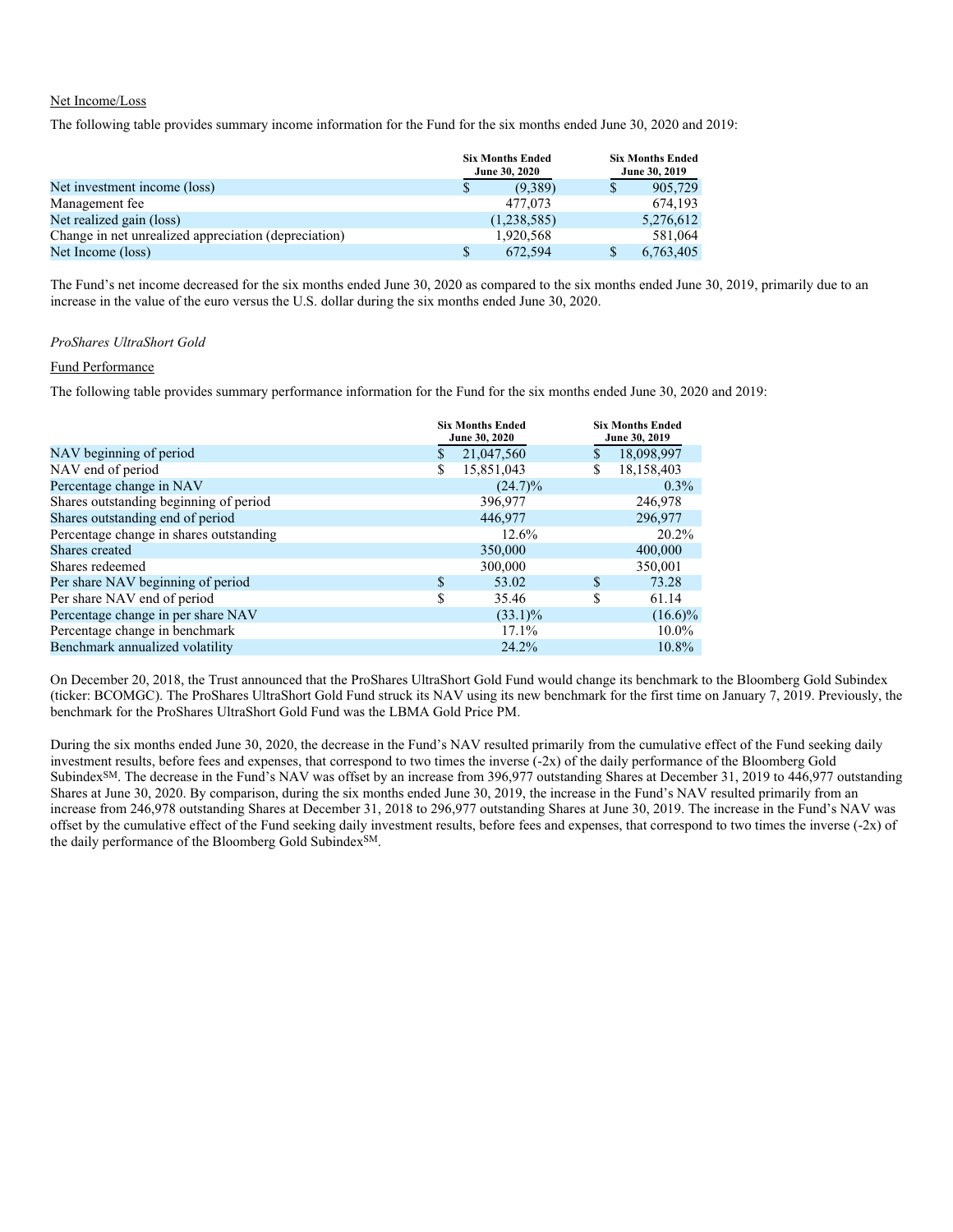For the six months ended June 30, 2020 and 2019, the Fund's daily performance had a statistical correlation over 0.99 to 2x of the inverse of the daily performance of its benchmark. The Fund's per Share NAV decrease of 33.1% for the six months ended June 30, 2020, as compared to the Fund's per Share NAV decrease of 16.6% for the six months ended June 30, 2019, was primarily due to greater depreciation in the value of the assets held by the Fund during the six months ended June 30, 2020.

The benchmark's rise of 17.1% for the six months ended June 30, 2020, as compared to the benchmark's rise of 10.0% for the six months ended June 30, 2019, can be attributed to a greater increase in the value of gold futures contracts during the period ended June 30, 2020.

## Net Income/Loss

The following table provides summary income information for the Fund for the six months ended June 30, 2020 and 2019:

|                                                      | <b>Six Months Ended</b><br>June 30, 2020 |             |   | <b>Six Months Ended</b><br>June 30, 2019 |
|------------------------------------------------------|------------------------------------------|-------------|---|------------------------------------------|
| Net investment income (loss)                         |                                          | (25,708)    | S | 100,053                                  |
| Management fee                                       |                                          | 83,860      |   | 95,018                                   |
| Brokerage commission                                 |                                          | 3.763       |   | 2,418                                    |
| Net realized gain (loss)                             |                                          | (8,020,153) |   | (3,069,639)                              |
| Change in net unrealized appreciation (depreciation) |                                          | 38,043      |   | (478,986)                                |
| Net Income (loss)                                    |                                          | (8,007,818) |   | (3,448,572)                              |

The Fund's net income decreased for the six months ended June 30, 2020 as compared to the six months ended June 30, 2019, primarily due to a greater increase in the value of the futures prices during the six months ended June 30, 2020.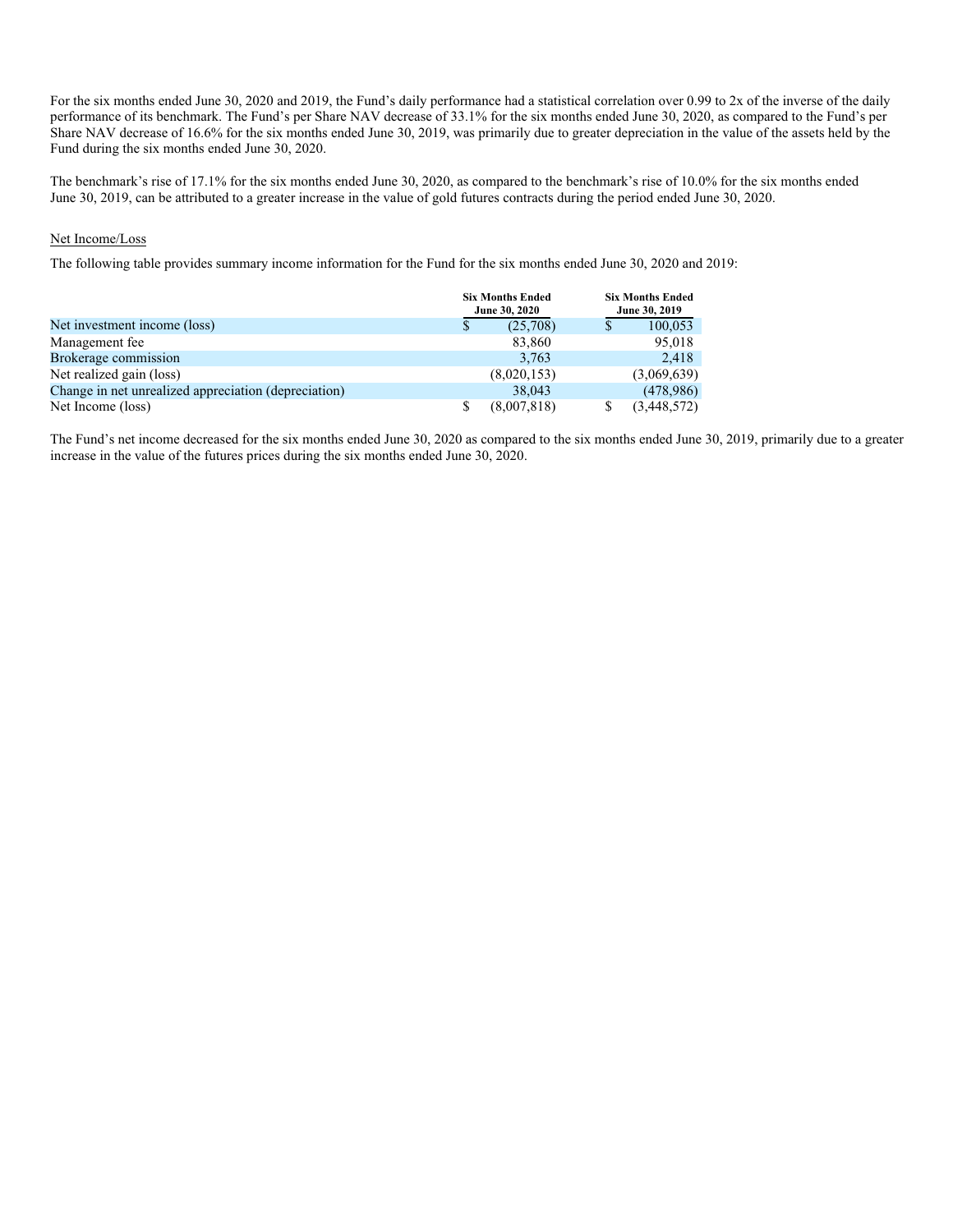## *ProShares UltraShort Silver*

## Fund Performance

The following table provides summary performance information for the Fund for the six months ended June 30, 2020 and 2019:

|                                         |     | <b>Six Months Ended</b><br>June 30, 2020 | <b>Six Months Ended</b><br>June 30, 2019 |            |  |
|-----------------------------------------|-----|------------------------------------------|------------------------------------------|------------|--|
| NAV beginning of period                 |     | 13,834,163                               | \$                                       | 11,768,863 |  |
| NAV end of period                       | \$  | 10,145,625                               | \$                                       | 14,026,041 |  |
| Percentage change in NAV                |     | $(26.7)\%$                               |                                          | $19.2\%$   |  |
| Shares outstanding beginning of period  |     | 516,976                                  |                                          | 316,976    |  |
| Shares outstanding end of period        |     | 516,976                                  |                                          | 366,976    |  |
| Percentage change in shares outstanding |     | $-$ %                                    |                                          | 15.8%      |  |
| Shares created                          |     | 800,000                                  |                                          | 550,000    |  |
| Shares redeemed                         |     | 800,000                                  |                                          | 500,000    |  |
| Per share NAV beginning of period       | \$. | 26.76                                    | \$                                       | 37.13      |  |
| Per share NAV end of period             | S   | 19.62                                    | S                                        | 38.22      |  |
| Percentage change in per share NAV      |     | $(26.7)\%$                               |                                          | $2.9\%$    |  |
| Percentage change in benchmark          |     | 1.9%                                     |                                          | $(1.8)\%$  |  |
| Benchmark annualized volatility         |     | 43.3%                                    |                                          | $15.4\%$   |  |

On December 20, 2018, the Trust announced that the ProShares UltraShort Silver Fund would change its benchmark to the Bloomberg Silver Subindex (ticker: BCOMSI). The ProShares UltraShort Silver Fund struck its NAV using its new benchmark for the first time on January 7, 2019. Previously, the benchmark for the ProShares UltraShort Silver Fund was the London Silver Price.

During the six months ended June 30, 2020, the decrease in the Fund's NAV resulted primarily from the cumulative effect of the Fund seeking daily investment results, before fees and expenses, that correspond to two times the inverse (-2x) of the daily performance of the Bloomberg Silver Subindex<sup>SM</sup>. There was no net change in the Fund's outstanding Shares from December 31, 2019 to June 30, 2020. By comparison, during the six months ended June 30, 2019, the increase in the Fund's NAV resulted primarily from an increase from 316,976 outstanding Shares at December 31, 2018 to 366,976 outstanding Shares at June 30, 2019. The increase in the Fund's NAV also resulted in part from the cumulative effect of the Fund seeking daily investment results, before fees and expenses, that correspond to two times the inverse (-2x) of the daily performance of the Bloomberg Silver Subindex<sup>SM</sup>.

For the six months ended June 30, 2020 and 2019, the Fund's daily performance had a statistical correlation over 0.99 to 2x of the inverse of the daily performance of its benchmark. The Fund's per Share NAV decrease of 26.7% for the six months ended June 30, 2020, as compared to the Fund's per Share NAV increase of 2.9% for the six months ended June 30, 2019, was primarily due to depreciation in the value of the assets held by the Fund during the six months ended June 30, 2020.

The benchmark's rise of 1.9% for the six months ended June 30, 2020, as compared to the benchmark's decline of 1.8% for the six months ended June 30, 2019, can be attributed to an increase in the value of the silver futures contracts during the period ended June 30, 2020.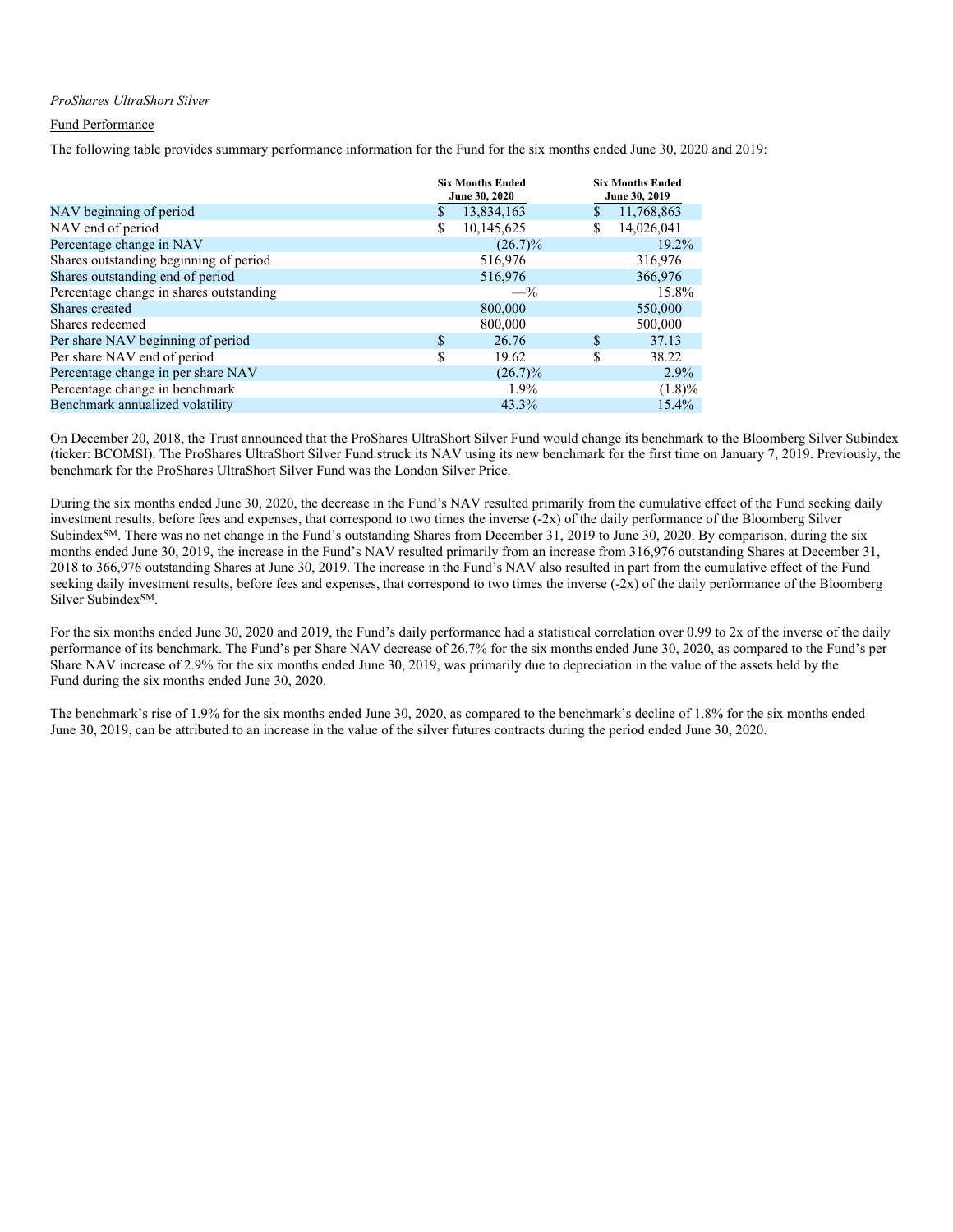## Net Income/Loss

The following table provides summary income information for the Fund for the six months ended June 30, 2020 and 2019:

|                                                      |  | <b>Six Months Ended</b><br>June 30, 2020 |   | <b>Six Months Ended</b><br>June 30, 2019 |
|------------------------------------------------------|--|------------------------------------------|---|------------------------------------------|
| Net investment income (loss)                         |  | (27, 294)                                | S | 73,731                                   |
| Management fee                                       |  | 62.885                                   |   | 78,655                                   |
| Brokerage commission                                 |  | 7.921                                    |   | 4,175                                    |
| Net realized gain (loss)                             |  | (3,035,499)                              |   | (920, 611)                               |
| Change in net unrealized appreciation (depreciation) |  | 1,436,385                                |   | 1,069,178                                |
| Net Income (loss)                                    |  | (1,626,408)                              |   | 222,298                                  |

The Fund's net income increased for the six months ended June 30, 2020 as compared to the six months ended June 30, 2019, primarily due to an increase in the value of futures prices during the six months ended June 30, 2020.

### *ProShares UltraShort Yen*

## Fund Performance

The following table provides summary performance information for the Fund for the six months ended June 30, 2020 and 2019:

|                                         |               | <b>Six Months Ended</b><br>June 30, 2020 |    | <b>Six Months Ended</b><br>June 30, 2019 |
|-----------------------------------------|---------------|------------------------------------------|----|------------------------------------------|
| NAV beginning of period                 |               | 38,132,320                               |    | 55, 363, 675                             |
| NAV end of period                       | \$            | 29,787,034                               | S  | 47,695,345                               |
| Percentage change in NAV                |               | $(21.9)\%$                               |    | $(13.9)\%$                               |
| Shares outstanding beginning of period  |               | 499,290                                  |    | 749,290                                  |
| Shares outstanding end of period        |               | 399,290                                  |    | 649,290                                  |
| Percentage change in shares outstanding |               | $(20.0)\%$                               |    | $(13.3)\%$                               |
| Shares created                          |               | 100,000                                  |    | 450,000                                  |
| Shares redeemed                         |               | 200,000                                  |    | 550,000                                  |
| Per share NAV beginning of period       | <sup>\$</sup> | 76.37                                    | \$ | 73.89                                    |
| Per share NAV end of period             | S             | 74.60                                    | \$ | 73.46                                    |
| Percentage change in per share NAV      |               | $(2.3)\%$                                |    | $(0.6)\%$                                |
| Percentage change in benchmark          |               | $0.6\%$                                  |    | $1.7\%$                                  |
| Benchmark annualized volatility         |               | 11.8%                                    |    | 5.5%                                     |

During the six months ended June 30, 2020, the decrease in the Fund's NAV resulted primarily from a decrease from 499,290 outstanding Shares at December 31, 2019 to 399,290 outstanding Shares at June 30, 2020. The decrease in the Fund's NAV also resulted in part from the cumulative effect of the Fund seeking daily investment results, before fees and expenses, that correspond to two times the inverse (-2x) of the daily performance of the spot price of the Japanese yen versus the U.S. dollar. By comparison, during the six months ended June 30, 2019, the decrease in the Fund's NAV resulted primarily from a decrease from 749,290 outstanding Shares at December 31, 2018 to 649,290 outstanding Shares at June 30, 2019. The decrease in the Fund's NAV also resulted in part from the cumulative effect of the Fund seeking daily investment results, before fees and expenses, that correspond to two times the inverse (-2x) of the daily performance of the spot price of the Japanese yen versus the U.S. dollar.

For the six months ended June 30, 2020 and 2019, the Fund's daily performance had a statistical correlation over 0.99 to 2x of the inverse of the daily performance of its benchmark. The Fund's per Share NAV decrease of 2.3% for the six months ended June 30, 2020, as compared to the Fund's per Share NAV decrease of 0.6% for the six months ended June 30, 2019, was primarily due to greater depreciation in the value of the assets held by the Fund during the six months ended June 30, 2020.

The benchmark's rise of 0.6% for the six months ended June 30, 2020, as compared to the benchmark's rise of 1.7% for the six months ended June 30, 2019, can be attributed to a lesser increase in the value of the Japanese yen versus the U.S. dollar during the period ended June 30, 2020.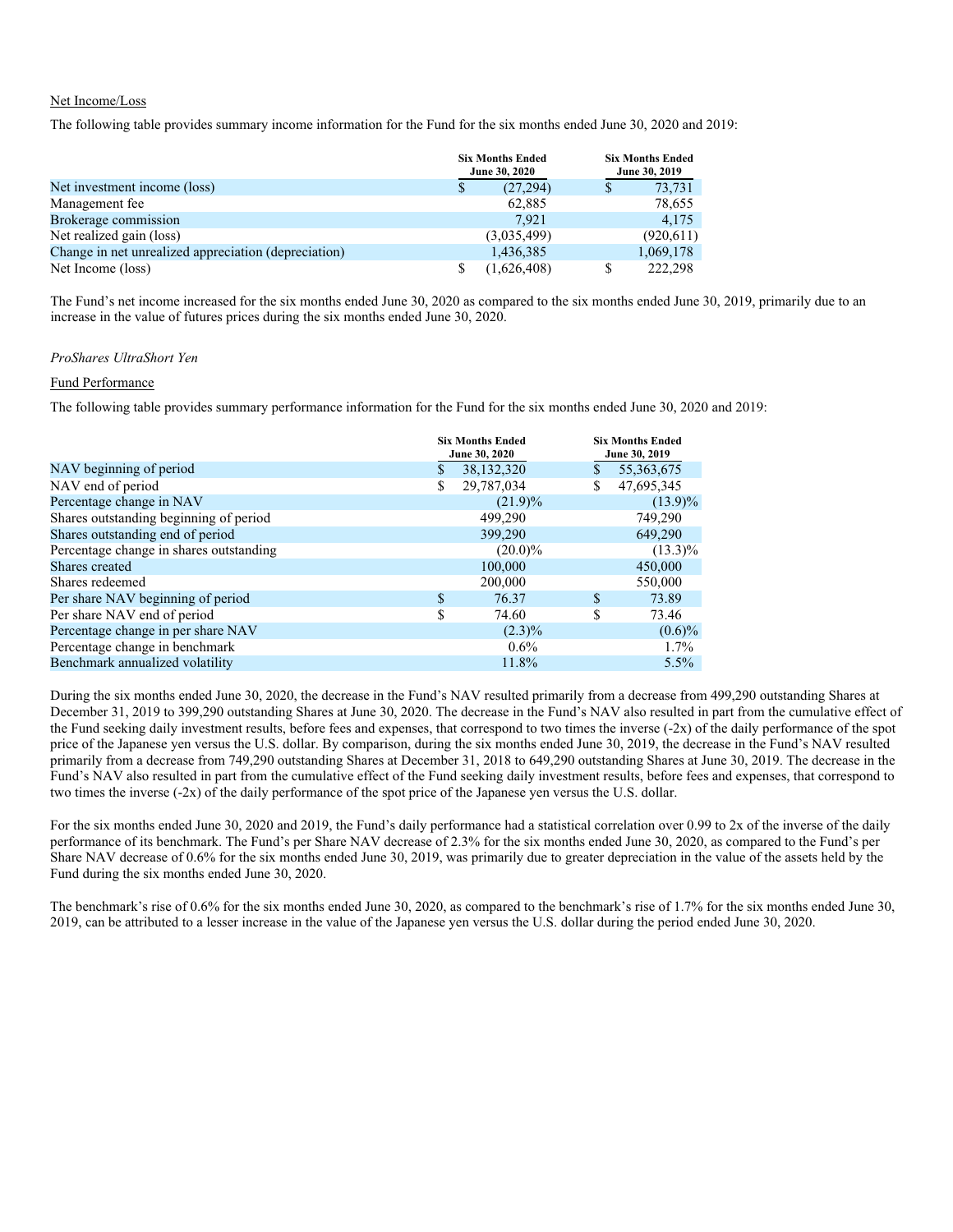## Net Income/Loss

The following table provides summary income information for the Fund for the six months ended June 30, 2020 and 2019:

|                                                      | <b>Six Months Ended</b><br><b>June 30, 2020</b> |    | <b>Six Months Ended</b><br>June 30, 2019 |
|------------------------------------------------------|-------------------------------------------------|----|------------------------------------------|
| Net investment income (loss)                         | (17, 541)                                       | S. | 343,017                                  |
| Management fee                                       | 148,867                                         |    | 247.784                                  |
| Net realized gain (loss)                             | (395,772)                                       |    | (2,944,042)                              |
| Change in net unrealized appreciation (depreciation) | (630, 608)                                      |    | 2,717,362                                |
| Net Income (loss)                                    | (1,043,921)                                     |    | 116,337                                  |

The Fund's net income decreased for the six months ended June 30, 2020 as compared to the six months ended June 30, 2019, primarily due to a lesser increase in the value of the Japanese yen versus the U.S. dollar during the six months ended June 30, 2020.

## *ProShares VIX Mid-Term Futures ETF*

### Fund Performance

The following table provides summary performance information for the Fund for the six months ended June 30, 2020 and 2019:

|                                         |    | <b>Six Months Ended</b><br>June 30, 2020 | <b>Six Months Ended</b><br>June 30, 2019 |            |  |
|-----------------------------------------|----|------------------------------------------|------------------------------------------|------------|--|
| NAV beginning of period                 |    | 45,986,584                               | \$                                       | 56,299,121 |  |
| NAV end of period                       | \$ | 59,085,470                               | S                                        | 37,756,409 |  |
| Percentage change in NAV                |    | 28.5%                                    |                                          | $(32.9)\%$ |  |
| Shares outstanding beginning of period  |    | 2,162,403                                |                                          | 2,112,403  |  |
| Shares outstanding end of period        |    | 1,462,403                                |                                          | 1,762,403  |  |
| Percentage change in shares outstanding |    | $(32.4)\%$                               |                                          | $(16.6)\%$ |  |
| Shares created                          |    | 1,100,000                                |                                          | 775,000    |  |
| Shares redeemed                         |    | 1,800,000                                |                                          | 1,125,000  |  |
| Per share NAV beginning of period       | S  | 21.27                                    | \$                                       | 26.65      |  |
| Per share NAV end of period             | S  | 40.40                                    | S                                        | 21.42      |  |
| Percentage change in per share NAV      |    | $90.0\%$                                 |                                          | $(19.6)\%$ |  |
| Percentage change in benchmark          |    | 90.9%                                    |                                          | $(19.2)\%$ |  |
| Benchmark annualized volatility         |    | 75.1%                                    |                                          | $23.4\%$   |  |

During the six months ended June 30, 2020, the increase in the Fund's NAV resulted primarily from the cumulative effect of the Fund seeking daily investment results, before fees and expenses, that correspond to the daily performance of the S&P 500 VIX Mid-Term Futures Index. The increase in the Fund's NAV was offset by a decrease from 2,162,403 outstanding Shares at December 31, 2019 to 1,462,403 outstanding Shares at June 30, 2020. By comparison, during the six months ended June 30, 2019, the decrease in the Fund's NAV resulted primarily from the cumulative effect of the Fund seeking daily investment results, before fees and expenses, that correspond to the daily performance of the S&P 500 VIX Mid-Term Futures Index. The decrease in the Fund's NAV also resulted in part from a decrease from 2,112,403 outstanding Shares at December 31, 2018 to 1,762,403 outstanding Shares at June 30, 2019.

For the six months ended June 30, 2020 and 2019, the Fund's daily performance had a statistical correlation over 0.99 to the daily performance of its benchmark. The Fund's per Share NAV increase of 90.0% for the six months ended June 30, 2020, as compared to the Fund's per Share NAV decrease of 19.6% for the six months ended June 30, 2019, was primarily due to appreciation in the value of the assets held by the Fund during the six months ended June 30, 2020.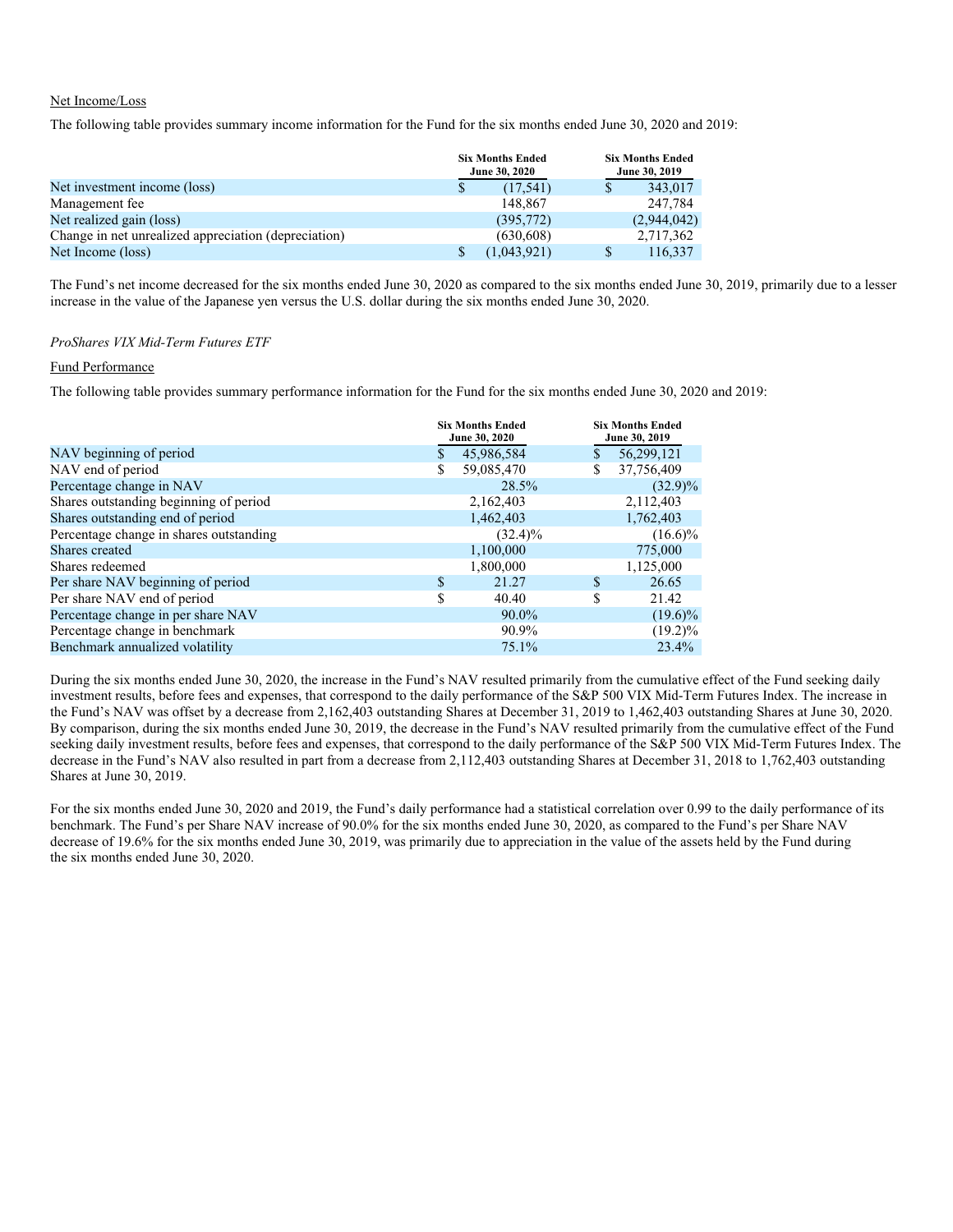The benchmark's rise of 90.9% for the six months ended June 30, 2020, as compared to the benchmark's decline of 19.2% for the six months ended June 30, 2019, can be attributed to an increase in the value of the futures contracts that made the S&P 500 VIX Mid-Term Futures Index during the period ended June 30, 2020.

## Net Income/Loss

The following table provides summary income information for the Fund for the six months ended June 30, 2020 and 2019:

|                                                      | <b>Six Months Ended</b><br><b>June 30, 2020</b> |   | <b>Six Months Ended</b><br>June 30, 2019 |
|------------------------------------------------------|-------------------------------------------------|---|------------------------------------------|
| Net investment income (loss)                         | \$<br>(85,793)                                  | S | 282,872                                  |
| Management fee                                       | 218,560                                         |   | 188,570                                  |
| Brokerage commission                                 | 32,623                                          |   | 19.689                                   |
| Net realized gain (loss)                             | 20,952,940                                      |   | (7,055,283)                              |
| Change in net unrealized appreciation (depreciation) | 3,669,337                                       |   | (4,425,324)                              |
| Net Income (loss)                                    | 24,536,484                                      |   | (11, 197, 735)                           |

The Fund's net income decreased for the six months ended June 30, 2020 as compared to the six months ended June 30, 2019, primarily due to an increase in the value of the futures prices during the six months ended June 30, 2020.

# *ProShares VIX Short-Term Futures ETF*

## Fund Performance

The following table provides summary performance information for the Fund for the six months ended June 30, 2020 and 2019:

|                                         |   | <b>Six Months Ended</b><br>June 30, 2020 |    | <b>Six Months Ended</b><br>June 30, 2019 |
|-----------------------------------------|---|------------------------------------------|----|------------------------------------------|
| NAV beginning of period                 |   | \$279,792,503                            |    | 149,547,115                              |
| NAV end of period                       |   | 221, 343, 175                            |    | 240, 473, 128                            |
| Percentage change in NAV                |   | $(20.9)\%$                               |    | 60.8%                                    |
| Shares outstanding beginning of period  |   | 22,751,317                               |    | 3,876,317                                |
| Shares outstanding end of period        |   | 7,926,317                                |    | 11,526,317                               |
| Percentage change in shares outstanding |   | $(65.2)\%$                               |    | 197.4%                                   |
| Shares created                          |   | 10,675,000                               |    | 12,125,000                               |
| Shares redeemed                         |   | 25,500,000                               |    | 4,475,000                                |
| Per share NAV beginning of period       | S | 12.30                                    | \$ | 38.58                                    |
| Per share NAV end of period             | S | 27.93                                    | S  | 20.86                                    |
| Percentage change in per share NAV      |   | 127.1%                                   |    | $(45.9)\%$                               |
| Percentage change in benchmark          |   | 128.5%                                   |    | $(45.7)\%$                               |
| Benchmark annualized volatility         |   | 132.5%                                   |    | 55.9%                                    |

During the six months ended June 30, 2020, the decrease in the Fund's NAV resulted primarily from a decrease from 22,751,317 outstanding Shares at December 31, 2019 to 7,926,317 outstanding Shares at June 30, 2020. The decrease in the Fund's NAV was offset by the cumulative effect of the Fund seeking daily investment results, before fees and expenses, that correspond to the daily performance of the S&P 500 VIX Short-Term Futures Index. By comparison, during the six months ended June 30, 2019, the increase in the Fund's NAV resulted primarily from an increase from 3,876,317 outstanding Shares at December 31, 2018 to 11,526,317 outstanding Shares at June 30, 2019. The increase in the Fund's NAV was offset by the cumulative effect of the Fund seeking daily investment results, before fees and expenses, that correspond to the daily performance of the S&P 500 VIX Short-Term Futures Index.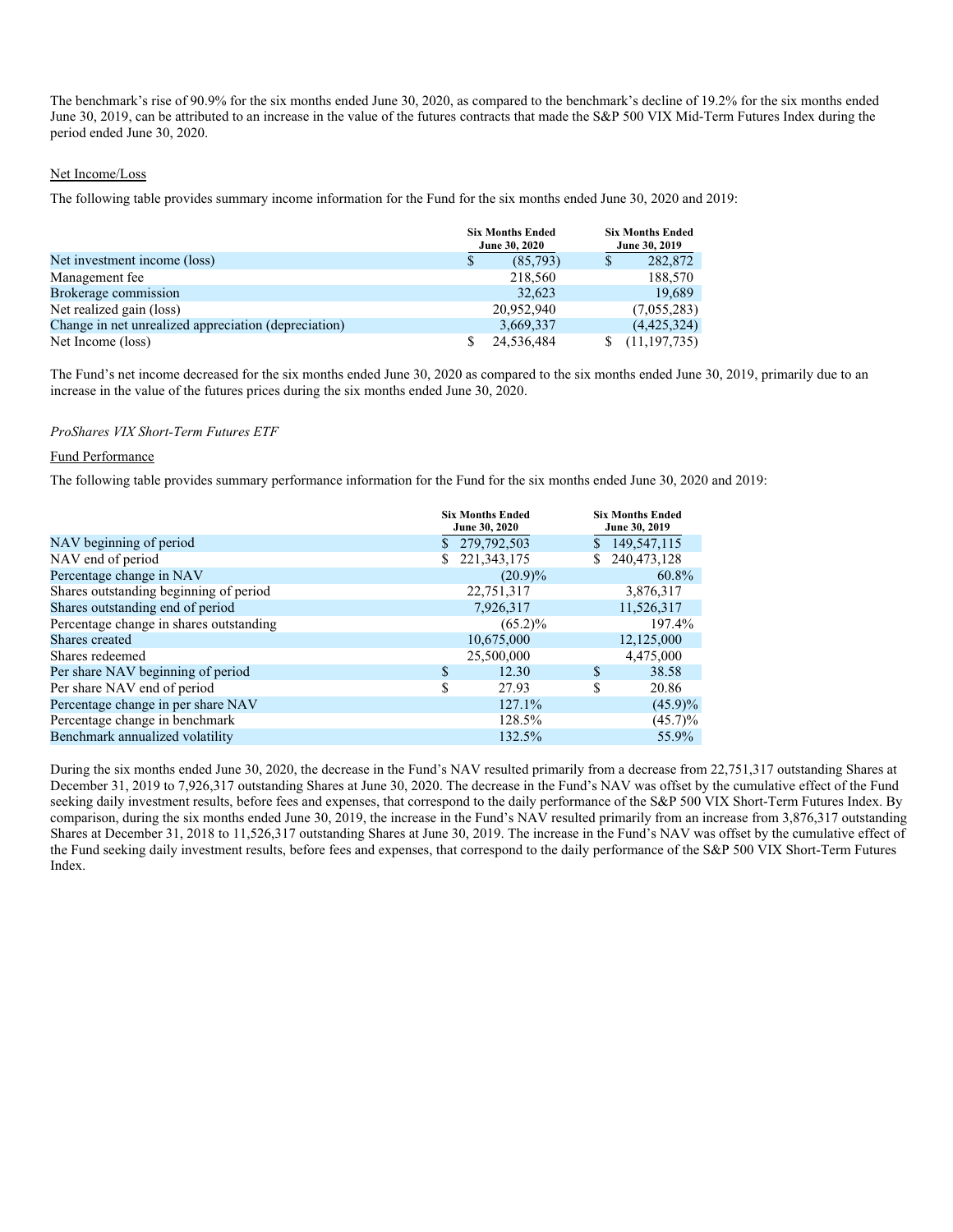For the six months ended June 30, 2020 and 2019, the Fund's daily performance had a statistical correlation over 0.99 to the daily performance of its benchmark. The Fund's per Share NAV increase of 127.1% for the six months ended June 30, 2020, as compared to the Fund's per Share NAV decrease of 45.9% for the six months ended June 30, 2019, was primarily due to appreciation in the value of the assets held by the Fund during the six months ended June 30, 2020.

The benchmark's rise of 128.5% for the six months ended June 30, 2020, as compared to the benchmark's decline of 45.7% for the six months ended June 30, 2019, can be attributed to an increase in the value of the near-term futures contracts on the VIX futures curve during the period ended June 30, 2020.

# Net Income/Loss

The following table provides summary income information for the Fund for the six months ended June 30, 2020 and 2019:

|                                                      | <b>Six Months Ended</b><br><b>June 30, 2020</b> |             |              | <b>Six Months Ended</b><br>June 30, 2019 |
|------------------------------------------------------|-------------------------------------------------|-------------|--------------|------------------------------------------|
| Net investment income (loss)                         |                                                 | (299.597)   | <sup>S</sup> | 1,201,304                                |
| Management fee                                       |                                                 | 1,024,560   |              | 848,246                                  |
| Brokerage commission                                 |                                                 | 244,857     |              | 83,182                                   |
| Net realized gain (loss)                             |                                                 | 324,892,071 |              | (66, 193, 104)                           |
| Change in net unrealized appreciation (depreciation) |                                                 | 16,033,274  |              | (33,080,532)                             |
| Net Income (loss)                                    |                                                 | 340,625,748 |              | (98,072,332)                             |

The Fund's net income increased for the six months ended June 30, 2020 as compared to the six months ended June 30, 2019, primarily due to an increase in the value of the futures prices during the six months ended June 30, 2020.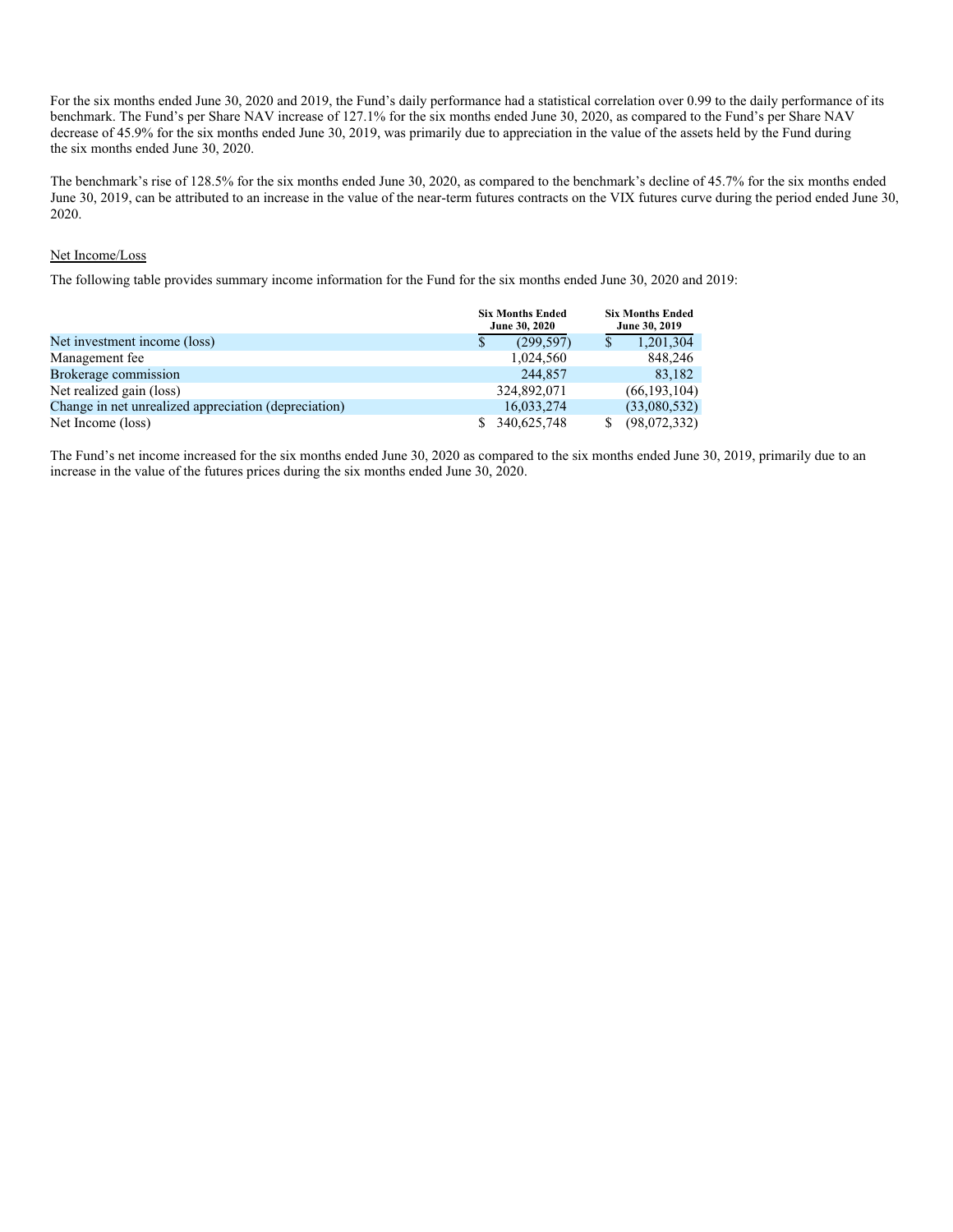## **Item 3. Quantitative and Qualitative Disclosures About Market Risk.**

## **Quantitative Disclosure**

## *Exchange Rate Sensitivity, Equity Market Volatility Sensitivity, and Commodity Price Sensitivity*

Each of the Funds is exposed to certain risks pertaining to the use of Financial Instruments. Each of the Currency Funds is exposed to exchange rate risk through its holdings of Financial Instruments. Each of the VIX Funds is exposed to equity market volatility risk through its holdings of Financial Instruments. Each of the Commodity Funds and Commodity Index Funds is exposed to commodity price risk through its holdings of Financial Instruments.

The tables below provide information about each of the Currency Funds' Financial Instruments, VIX Funds' Financial Instruments, and Commodity Funds' and the Commodity Index Funds' Financial Instruments. As of June 30, 2020 and 2019, each of the Fund's positions were as follows:

### ProShares Short Euro:

As of June 30, 2020 and 2019, the ProShares Short Euro Fund was exposed to inverse exchange rate price risk through its holdings of Euro/USD foreign currency futures contracts. The following table provides information about the Fund's positions in these Financial Instruments as of June 30, 2020 and 2019, which were sensitive to exchange rate price risk.

## **Futures Positions as of June 30, 2020**

|                                | Long or      |                |           | /aluation |      | <b>∶ontract</b> | <b>Notional Amount</b> |
|--------------------------------|--------------|----------------|-----------|-----------|------|-----------------|------------------------|
| Contract                       | <b>Short</b> | xpiration      | `ontracts | Price     |      | Multiplier      | at Value               |
| Euro Fx Currency Futures (CME) | $\omega$ ong | September 2020 |           |           | $-1$ | 125.000         | 2.250.500              |

### **Futures Positions as of June 30, 2019**

|                                | Long or |                   |                  | ⁄aluation | <b>Contract</b>   | $\mathbf{H}$ | Notional Amount |
|--------------------------------|---------|-------------------|------------------|-----------|-------------------|--------------|-----------------|
| Contract                       | Short   | xpiration         | <b>Contracts</b> | $P$ rice  | <b>Multiplier</b> |              | at Value        |
| Euro Fx Currency Futures (CME) | Short   | 2019<br>September |                  |           | .25,000           |              |                 |

The June 30, 2020 and 2019 short futures notional values are calculated by multiplying the number of contracts held times the valuation price times the contract multiplier. The short notional values will increase (decrease) proportionally with decreases (increases) in the price of the futures contract. Additional gains (losses) associated with these contracts will be equal to any such subsequent decreases (increases) in short notional values, before accounting for spreads or transaction or financing costs. The Fund will generally attempt to adjust its positions in Financial Instruments *each day* to have \$1.00 of short exposure to the euro for every \$1.00 of net assets. Future *period* returns, before fees and expenses, cannot be estimated simply by estimating the appreciation or depreciation of the euro and multiplying by negative one. See "Item 1A. Risk Factors" in the Annual Report on Form 10-K for additional information regarding performance for periods longer than a single day.

# ProShares Short VIX Short-Term Futures ETF

As of June 30, 2020 and 2019, the ProShares Short VIX Short-Term Futures ETF Fund was exposed to inverse equity market volatility risk through its holding of VIX futures contracts. The following table provides information about the Fund's positions in VIX futures contracts as of June 30, 2020 and 2019, which were sensitive to equity market volatility risk.

| Contract           | Long or<br><b>Short</b> | <b>Expiration</b> | <b>Contracts</b> | Valuation<br>Price | Contract<br><b>Multiplier</b> | <b>Notional Amount</b><br>at Value |
|--------------------|-------------------------|-------------------|------------------|--------------------|-------------------------------|------------------------------------|
| VIX Futures (Cboe) | Short                   | <b>July 2020</b>  | 4.764            | 30.88              | .000                          | \$(147,088,500)                    |
| VIX Futures (Cboe) | Short                   | August 2020       | 3,411            | 31.83              | ,000                          | (108, 555, 075)                    |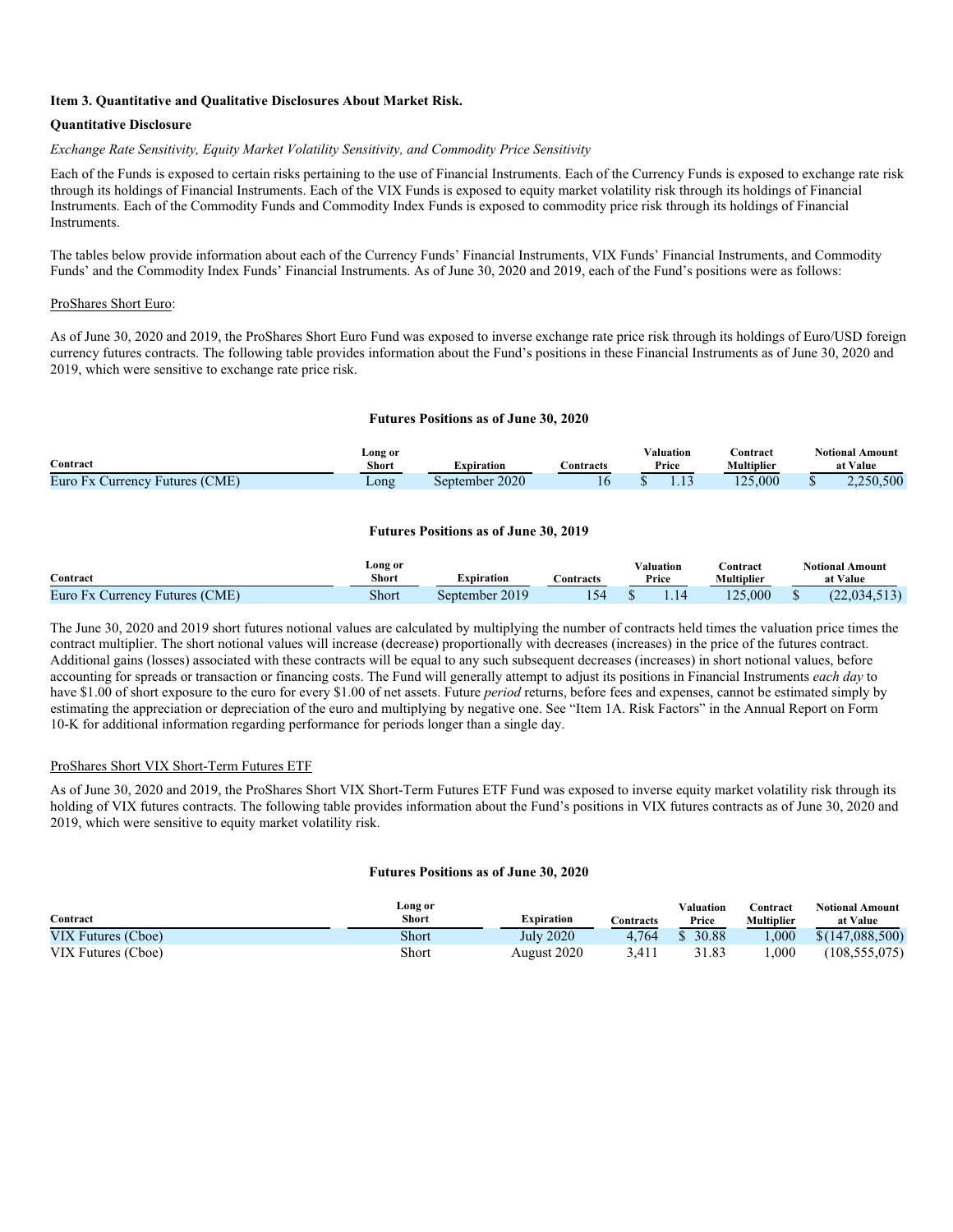### **Futures Positions as of June 30, 2019**

| Contract           | Long or<br>Short | Expiration       | <b>Contracts</b> | $\mathrm{V}$ aluation<br>Price | Contract<br><b>Multiplier</b> | <b>Notional Amount</b><br>at Value |
|--------------------|------------------|------------------|------------------|--------------------------------|-------------------------------|------------------------------------|
| VIX Futures (Cboe) | Short            | <b>July 2019</b> | 6.094            |                                | 000.                          | (94.609.350)                       |
| VIX Futures (Cboe) | <b>Short</b>     | August 2019      | 4.424            | 16.58                          | $000$ .                       | (73,327,800)                       |

The June 30, 2020 and 2019 short futures notional values are calculated by multiplying the number of contracts held times the valuation price times the contract multiplier. The short notional values will increase (decrease) proportionally with decreases (increases) in the price of the futures contract. Additional gains (losses) associated with these contracts will be equal to any such subsequent decreases (increases) in short notional values, before accounting for spreads or transaction or financing costs. The Fund will generally attempt to adjust its position in Financial Instruments each day to have \$0.50 of short exposure to the Index for every \$1.00 of net assets. Future period returns, before fees and expenses, cannot be estimated simply by estimating the return of the Index and multiplying by negative one-half. See "Item 1A. Risk Factors" in the Annual Report on Form 10-K for additional information regarding performance for periods longer than a single day.

# ProShares Ultra Bloomberg Crude Oil:

As of June 30, 2020 and 2019, the ProShares Ultra Bloomberg Crude Oil Fund was exposed to commodity price risk through its holding of Crude Oil futures contracts and its holding of swap agreements linked to the Bloomberg WTI Crude Oil Subindex<sup>SM</sup>. The following tables provide information about the Fund's positions in these Financial Instruments as of June 30, 2020 and 2019, which were sensitive to commodity price risk.

## **Futures Positions as of June 30, 2020**

|                       | Long or      |                   |           |       | Valuation | Contract   |  | <b>Notional Amount</b> |
|-----------------------|--------------|-------------------|-----------|-------|-----------|------------|--|------------------------|
| Contract              | Short        | <b>Expiration</b> | Contracts | Price |           | Multiplier |  | at Value               |
| WTI Crude Oil (NYMEX) | $\angle$ ong | September 2020    | 17.132    |       | 39.34     | .000       |  | 673.972.880            |
| WTI Crude Oil (NYMEX) | Long         | October 2020      | 22,205    |       | 39.48     | .000       |  | 876,653,400            |
| WTI Crude Oil (NYMEX) | Long         | December 2020     | 25.357    |       | 39.68     | .000       |  | .006.165.760           |

### **Swap Agreements as of June 30, 2020**

| <b>Reference Index</b>                | Counterparty                | Long or Short | <b>Index Close</b> | <b>Notional Amount</b><br>at Value |
|---------------------------------------|-----------------------------|---------------|--------------------|------------------------------------|
|                                       |                             |               |                    |                                    |
| Bloomberg WTI Crude Oil Subindex      | Goldman Sachs International | Long          | 37.2575            | 225,096,897                        |
| Morgan Stanley WTI Crude Oil Subindex | Morgan Stanley              | Long          | 287.8039           | 129.511.755                        |
| Bloomberg WTI Crude Oil Subindex      | Societe Generale            | Long          | 37.2575            | 107.081.626                        |

|                       | ∟ong or      |                   |           |                               | Valuation      | <b>Contract</b> |          | <b>Notional Amount</b> |
|-----------------------|--------------|-------------------|-----------|-------------------------------|----------------|-----------------|----------|------------------------|
| Contract              | <b>Short</b> | Expiration        | contracts | $P$ rice<br><b>Multiplier</b> |                |                 | at Value |                        |
| WTI Crude Oil (NYMEX) | Long         | 2019<br>September | 2.120     |                               | co ch<br>20.JZ | 0.000           |          | .24,062,400            |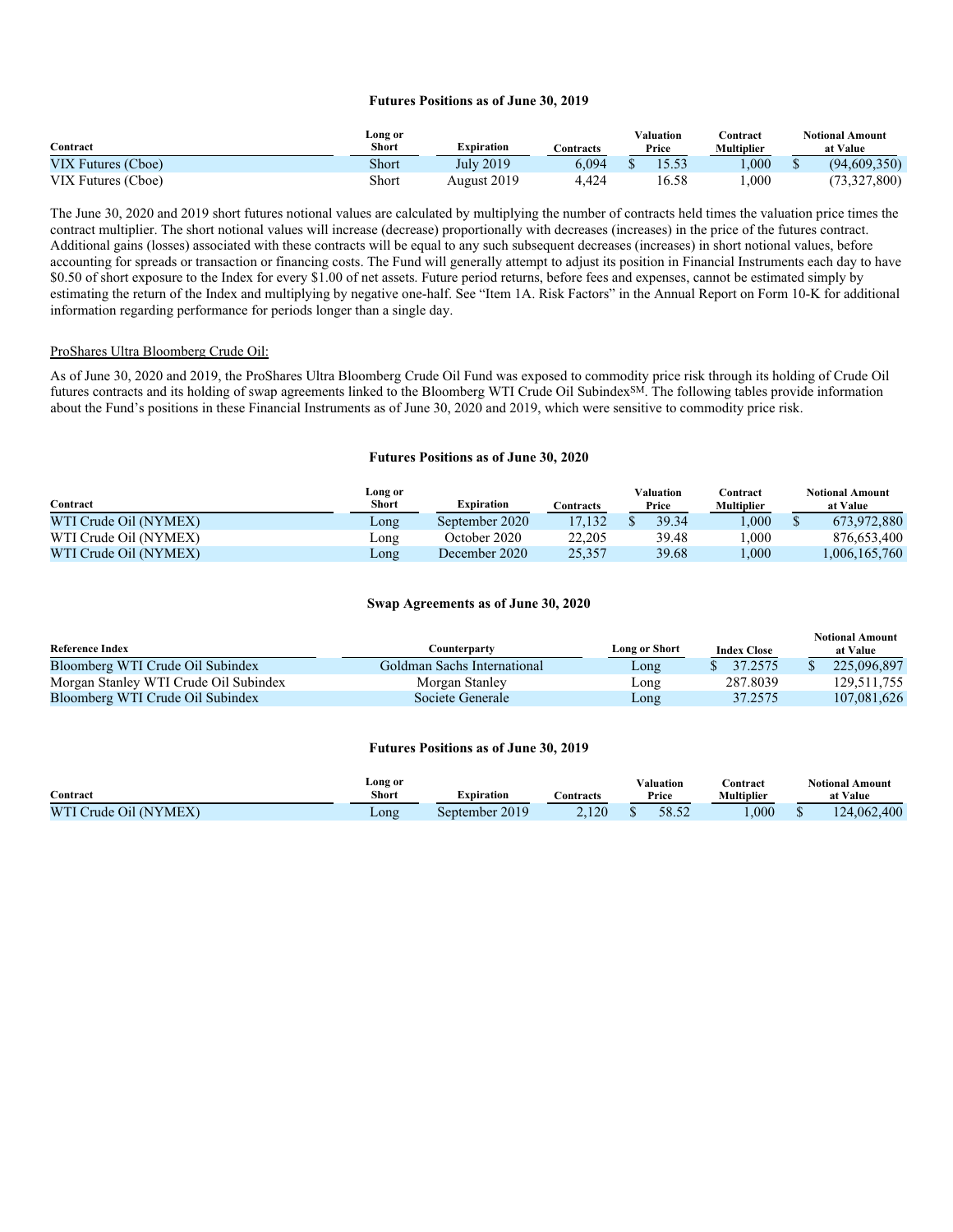## **Swap Agreements as of June 30, 2019**

|                                  |                             |               |                    | <b>Notional Amount</b> |
|----------------------------------|-----------------------------|---------------|--------------------|------------------------|
| <b>Reference Index</b>           | Counterparty                | Long or Short | <b>Index Close</b> | at Value               |
| Bloomberg WTI Crude Oil Subindex | Citibank, N.A.              | Long          | \$85.8165          | 202,875,259            |
| Bloomberg WTI Crude Oil Subindex | Goldman Sachs International | Long          | 85.8165            | 129, 203, 915          |
| Bloomberg WTI Crude Oil Subindex | Royal Bank of Canada        | Long          | 85.8165            | 131,120,750            |
| Bloomberg WTI Crude Oil Subindex | Societe Generale            | Long          | 85.8165            | 61.063.068             |
| Bloomberg WTI Crude Oil Subindex | UBS AG                      | Long          | 85.8165            | 115,790,770            |

The June 30, 2020 and 2019 futures notional values are calculated by multiplying the number of contracts held times the valuation price times the contract multiplier. The June 30, 2020 and 2019 swap notional values are calculated by multiplying the number of units times the closing level of the Index. These notional values will increase (decrease) proportionally with increases (decreases) in the price of the futures contract or the level of the Index, as applicable. Additional gains (losses) associated with these contracts will be equal to any such subsequent increases (decreases) in notional values, before accounting for spreads or transaction or financing costs. The Fund will generally attempt to adjust its positions in Financial Instruments *each day* to have \$2.00 of exposure to the Index for every \$1.00 of net assets. Future *period* returns, before fees and expenses, cannot be estimated simply by estimating the return of the Index and multiplying by two. See "Item 1A. Risk Factors" in the Annual Report on Form 10-K for additional information regarding performance for periods longer than a single day. Swap counterparty risk is generally limited to the amount of any unrealized gains, although in the event of a counterparty bankruptcy, there could be delays and costs associated with recovering collateral posted in segregated tri-party accounts at the Fund's third-party custodian.

## ProShares Ultra Bloomberg Natural Gas:

As of June 30, 2020 and 2019, the ProShares Ultra Bloomberg Natural Gas Fund was exposed to commodity price risk through its holding of Natural Gas futures contracts. The following tables provide information about the Fund's positions in these Financial Instruments as of June 30, 2020 and 2019, which were sensitive to commodity price risk.

### **Futures Positions as of June 30, 2020**

| Contract            | Long or<br>Short | <b>Expiration</b> | Contracts | Valuation<br>Price | <b>⊃ontract</b><br><b>Multiplier</b> | <b>Notional Amount</b><br>at Value |
|---------------------|------------------|-------------------|-----------|--------------------|--------------------------------------|------------------------------------|
| Natural Gas (NYMEX) |                  | September         |           |                    |                                      |                                    |
|                     | Long             | 2020              | 5,659     | 70                 | 10.000                               | 101.239.510                        |

### **Futures Positions as of June 30, 2019**

| Contract            | Long or<br><b>Short</b> | Expiration | Contracts | Valuation<br>Price | Contract<br>Multiplier | <b>Notional Amount</b><br>at Value |
|---------------------|-------------------------|------------|-----------|--------------------|------------------------|------------------------------------|
| Natural Gas (NYMEX) |                         | September  |           |                    |                        |                                    |
|                     | Long                    | 2019       | 2,948     | 2.28               | 10.000                 | 67,273,360                         |

The June 30, 2020 and 2019 futures notional values are calculated by multiplying the number of contracts held times the valuation price times the contract multiplier. The notional values will increase (decrease) proportionally with increases (decreases) in the price of the futures contract, as applicable. Additional gains (losses) associated with these contracts will be equal to any such subsequent increases (decreases) in notional values, before accounting for spreads or transaction or financing costs. The Fund will generally attempt to adjust its positions in Financial Instruments *each day* to have \$2.00 of exposure to the Index for every \$1.00 of net assets. Future *period* returns, before fees and expenses, cannot be estimated simply by estimating the return of the Index and multiplying by two. See "Item 1A. Risk Factors" in the Annual Report on Form 10-K for additional information regarding performance for periods longer than a single day.

# ProShares Ultra Euro:

As of June 30, 2020 and 2019, the ProShares Ultra Euro Fund was exposed to exchange rate price risk through its holdings of EUR/USD foreign currency forward contracts. The following tables provide information about the Fund's positions in these Financial Instruments as of June 30, 2020 and 2019, which were sensitive to exchange rate price risk.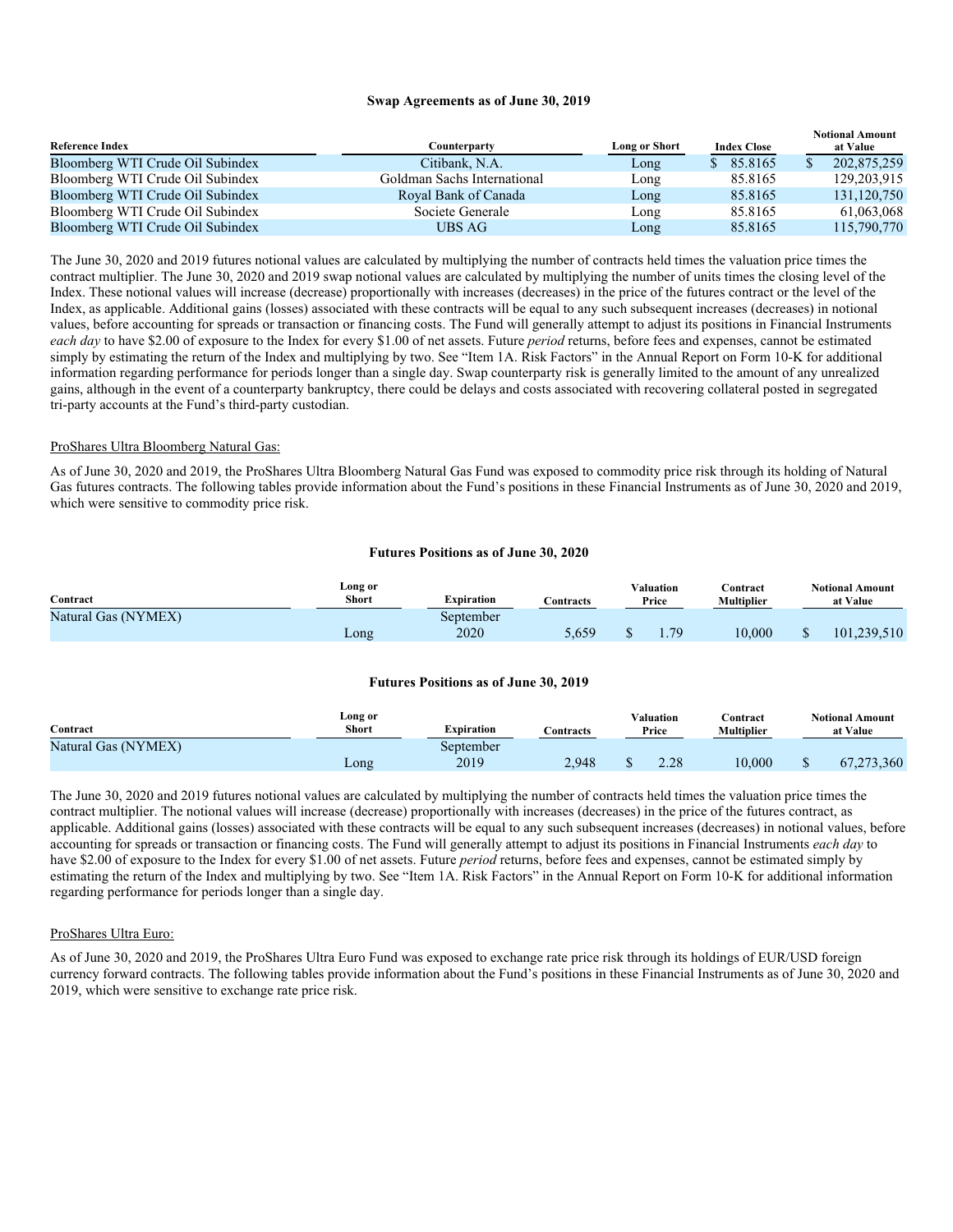# **Foreign Currency Forward Contracts as of June 30, 2020**

| Reference |                             | Long or | <b>Settlement</b> | Local     | Forward | Market           |
|-----------|-----------------------------|---------|-------------------|-----------|---------|------------------|
| Currencv  | Counterparty                | Short   | Date              | Aurrency  | Rate    | <b>Value USD</b> |
| Euro      | Goldman Sachs International | Long    | 07/10/20          | 3.440.921 | .1227   | 3.862.950        |
| Euro      | UBS AG                      | ong     | 07/10/20          | 4.020.302 | 1283    | 4,536,305        |
| Euro      | UBS AG                      | Short   | 07/10/20          | (203,000) | 1264    | (228.659)        |

#### **Foreign Currency Forward Contracts as of June 30, 2019**

| Reference |                             | Long or | <b>Settlement</b> | Local     | Forward | Market Value |
|-----------|-----------------------------|---------|-------------------|-----------|---------|--------------|
| Currencv  | C <b>ounterpartv</b>        | Short   | Date              | Currencv  | Rate    | <b>USD</b>   |
| Euro      | Goldman Sachs International | Long    | 07/12/19          | 5.708.031 | 1.1342  | 6.474.107    |
| Euro      | UBS AG                      | Long    | 07/12/19          | 5.921.240 | l.1344  | 6.717.044    |
| Euro      | Goldman Sachs International | Short   | 07/12/19          | (71.266)  | 1.1314  | (80.633)     |
| Euro      | UBS AG                      | Short   | 07/12/19          | 1,362,265 | 1.1369  | 1,548,778)   |

The June 30, 2020 and 2019 USD market value equals the number of euros multiplied by the forward rate. These notional values will increase (decrease) proportionally with increases (decreases) in the forward price. Additional gains (losses) associated with these contracts will be equal to any such subsequent increases (decreases) in notional values, before accounting for spreads or transaction or financing costs. The Fund will generally attempt to adjust its positions in Financial Instruments *each day* to have \$2.00 of exposure to the euro for every \$1.00 of net assets. Future *period* returns, before fees and expenses, cannot be estimated simply by estimating the appreciation or depreciation of the euro and multiplying by two. See "Item 1A. Risk Factors" in the Annual Report on Form 10-K for additional information regarding performance for periods longer than a single day. Counterparty risk related to foreign currency forward contracts is generally limited to the amount of any unrealized gains, although in the event of a counterparty bankruptcy, there could be delays and costs associated with recovering collateral posted in segregated tri-party accounts at the Fund's third-party custodian.

#### ProShares Ultra Gold:

As of June 30, 2020 and 2019 the ProShares Ultra Gold Fund was exposed to commodity price risk through its holding of Gold futures contracts and swap agreements linked to the Bloomberg Gold Subindex<sup>SM</sup>. The following tables provide information about the Fund's positions in these Financial Instruments as of June 30, 2020 and 2019, which were sensitive to commodity price risk.

#### **Futures Positions as of June 30, 2020**

|                      | ⊥ong or |             |                  | ⁄ aluation | <b>Contract</b>   | <b>Notional Amount</b> |
|----------------------|---------|-------------|------------------|------------|-------------------|------------------------|
| Contract             | Short   | Expiration  | <b>Contracts</b> | Price      | <b>Multiplier</b> | at Value               |
| Gold Futures (COMEX) | Long    | August 2020 | 701<br>, , ,     | .800.50    | 100               | 816,050                |

#### **Swap Agreements as of June 30, 2020**

| <b>Reference Index</b>  | Counterparty                | <b>Long or Short</b> | <b>Index Close</b> | <b>Notional Amount</b><br>at Value |
|-------------------------|-----------------------------|----------------------|--------------------|------------------------------------|
| Bloomberg Gold Subindex | Citibank. N.A.              | Long                 | \$203.8550         | 70.552.163                         |
| Bloomberg Gold Subindex | Goldman Sachs International | Long                 | 203.8550           | 69.644.070                         |
| Bloomberg Gold Subindex | UBS AG                      | Long                 | 203.8550           | 61.364.755                         |

|                                | Long or      |                |                  | ⁄ aluation | <b>Contract</b>   | <b>Notional</b><br>Amount  |
|--------------------------------|--------------|----------------|------------------|------------|-------------------|----------------------------|
| Contract                       | <b>Short</b> | ixpiration     | <b>Contracts</b> | $P$ rice   | <b>Multiplier</b> | at Value                   |
| <b>Futures (COMEX)</b><br>Gold | $\omega$ ong | 2010<br>August | 309              | 70         | 100               | 330<br>602<br>$\mathbf{a}$ |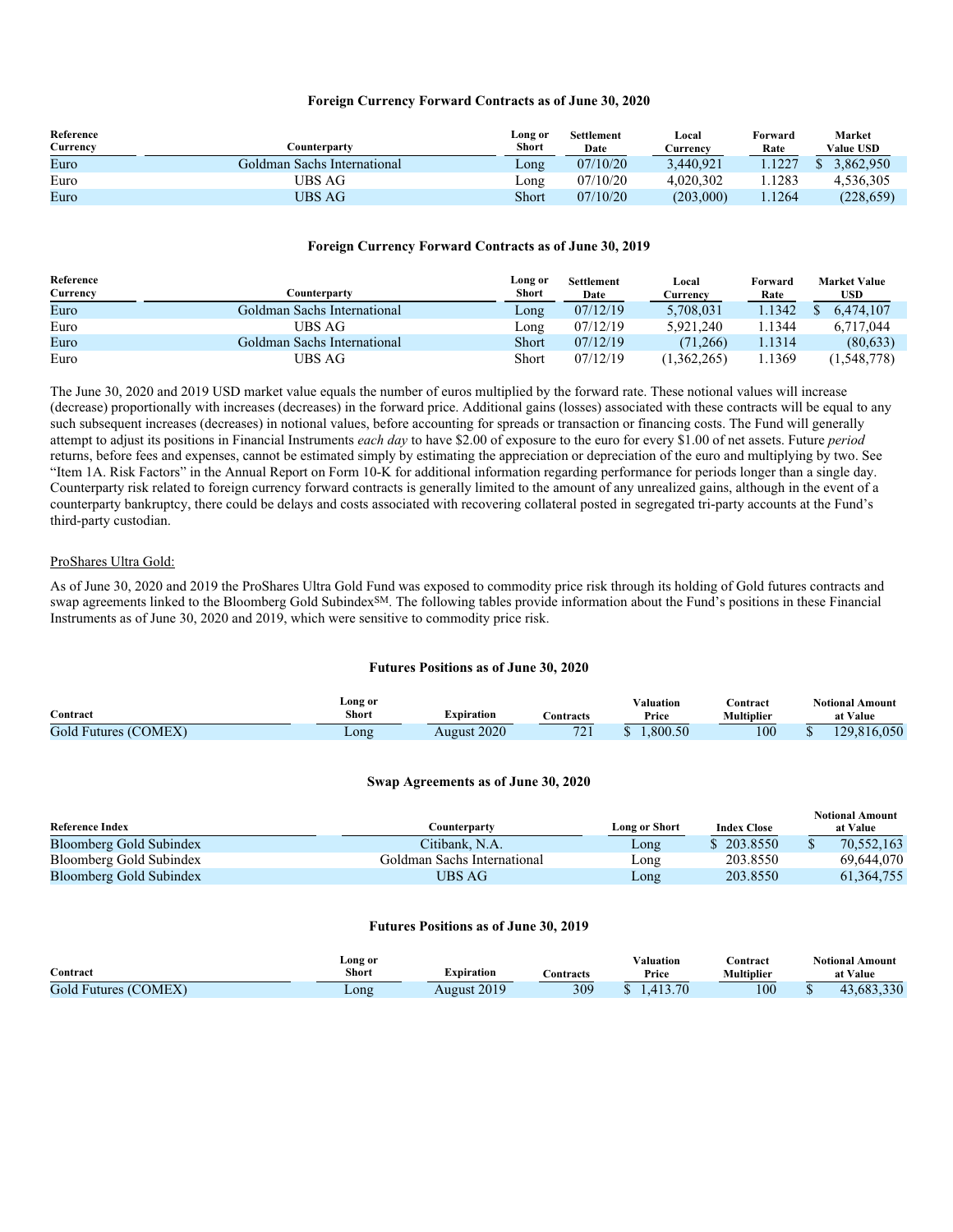### **Swap Agreements as of June 30, 2019**

| <b>Reference Index</b>  | C <b>ounterparty</b>        | Long or Short | <b>Index Close</b> | <b>Notional Amount</b><br>at Value |
|-------------------------|-----------------------------|---------------|--------------------|------------------------------------|
| Bloomberg Gold Subindex | Citibank, N.A.              | Long          | 164.2928           | 43.120.440                         |
| Bloomberg Gold Subindex | Goldman Sachs International | Long          | 164.2928           | 39.623.699                         |
| Bloomberg Gold Subindex | UBS AG                      | Long          | 164.2928           | 44.338.615                         |

The June 30, 2020 and 2019 futures notional values are calculated by multiplying the number of contracts held times the valuation price times the contract multiplier. The June 30, 2020 and 2019 swap notional values equal units multiplied by the swap price. These notional values will increase (decrease) proportionally with increases (decreases) in the price of the futures contract or swap price, as applicable. Additional gains (losses) associated with these contracts will be equal to any such subsequent increases (decreases) in notional values, before accounting for spreads or transaction or financing costs. The Fund will generally attempt to adjust its positions in Financial Instruments *each day* to have \$2.00 of exposure to the Index for every \$1.00 of net assets. Future *period* returns, before fees and expenses, cannot be estimated simply by estimating the return of the Index and multiplying by two. See "Item 1A. Risk Factors" in the Annual Report on Form 10-K for additional information regarding performance for periods longer than a single day. Counterparty risk related to the swap agreements is generally limited to the amount of any unrealized gains, although in the event of a counterparty bankruptcy, there could be delays and costs associated with recovering collateral posted in segregated tri-party accounts at the Fund's third-party custodian.

### ProShares Ultra Silver:

As of June 30, 2020 and 2019 the ProShares Ultra Silver Fund was exposed to commodity price risk through its holding of Silver futures contracts and swap agreements linked to the Bloomberg Silver Subindex<sup>SM</sup>. The following tables provide information about the Fund's positions in these Financial Instruments as of June 30, 2020 and 2019, which were sensitive to commodity price risk.

#### **Futures Positions as of June 30, 2020**

|                               | Long or         |                   |                  | ⁄ aluation | <b>Contract</b> | Notional Amount |
|-------------------------------|-----------------|-------------------|------------------|------------|-----------------|-----------------|
| Contract                      | <b>Short</b>    | xniration         | <b>Contracts</b> | Price      | Multiplier      | at Value        |
| <b>Silver Futures (COMEX)</b> | $\mathsf{cong}$ | 2020<br>September | 1,928            | 8.64       | 5,000           | 79.660.680      |

#### **Swap Agreements as of June 30, 2020**

| <b>Reference Index</b>    | Counterparty                | Long or Short | <b>Index Close</b> | <b>Notional Amount</b><br>at Value |
|---------------------------|-----------------------------|---------------|--------------------|------------------------------------|
| Bloomberg Silver Subindex | Citibank, N.A.              | Long          | \$172,6990         | 135.066.136                        |
| Bloomberg Silver Subindex | Goldman Sachs International | Long          | 172.6990           | 93,005,691                         |
| Bloomberg Silver Subindex | UBS AG                      | Long          | 172.6990           | 91.761.402                         |

#### **Futures Positions as of June 30, 2019**

|                                        | Long or      |                   |               | ⁄ aluation | `ontract              | \mount<br>Notiona        |
|----------------------------------------|--------------|-------------------|---------------|------------|-----------------------|--------------------------|
| Contract                               | <b>Short</b> | xpiration         | ontracts      | Price      | $\cdots$<br>Multiplie | at Value                 |
| $\sim$ 11<br>OMEX`<br>Silver<br>utures | Long         | 2019<br>september | $\sim$<br>υυ. |            | 5.000                 | $\overline{AB}$<br>T.∠∪J |

#### **Swap Agreements as of June 30, 2019**

| <b>Reference Index</b>           | C <b>ounterparty</b>        | Long or Short | <b>Index Close</b> | <b>Notional Amount</b><br>at Value |
|----------------------------------|-----------------------------|---------------|--------------------|------------------------------------|
| <b>Bloomberg Silver Subindex</b> | Citibank. N.A.              | Long          | \$148,0529         | 110.291.099                        |
| Bloomberg Silver Subindex        | Goldman Sachs International | Long          | 148.0529           | 95,340,020                         |
| <b>Bloomberg Silver Subindex</b> | UBS AG                      | Long          | 148.0529           | 102.655.024                        |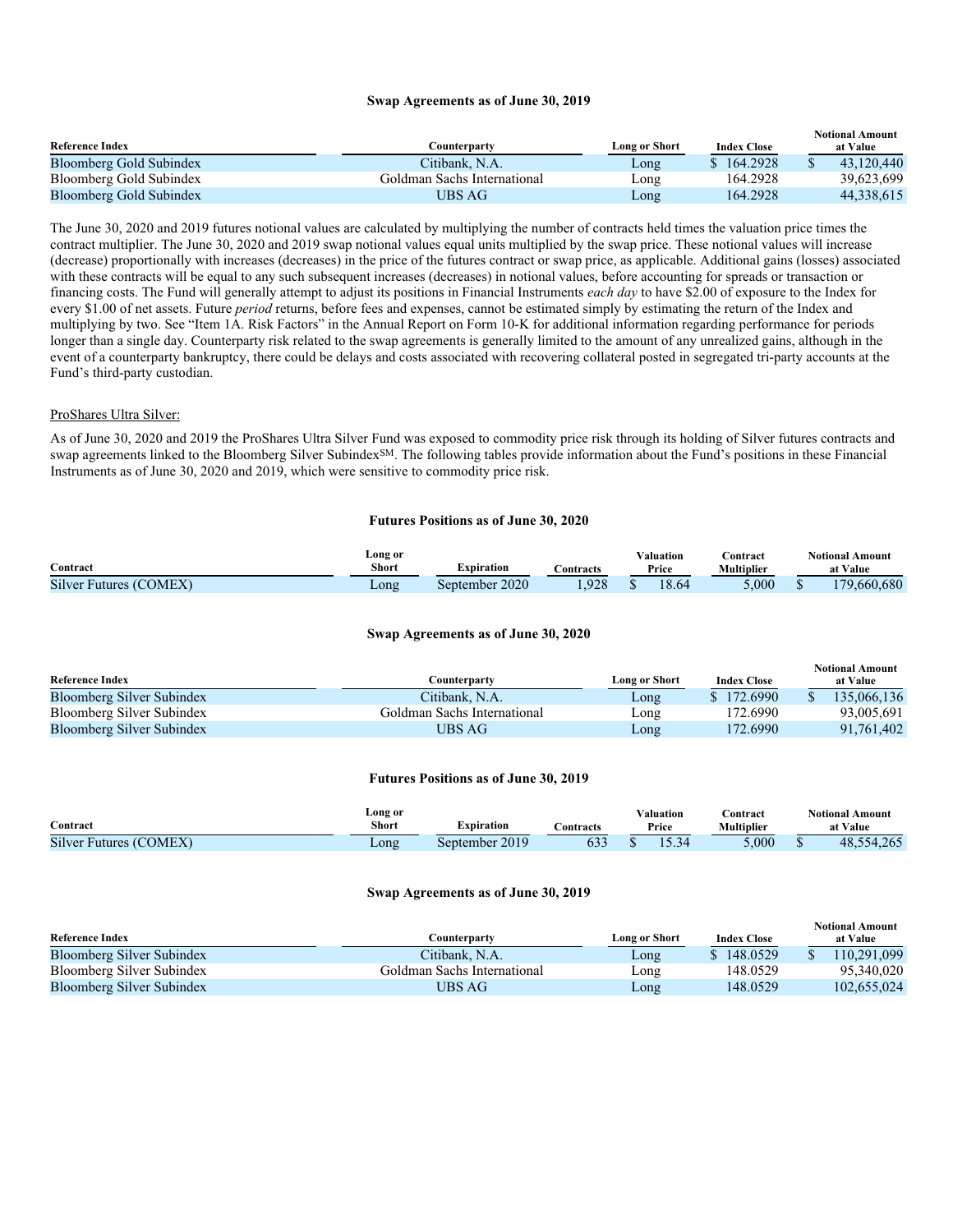The June 30, 2020 and 2019 futures notional values are calculated by multiplying the number of contracts held times the valuation price times the contract multiplier. The June 30, 2020 and 2019 and swap notional values equal units multiplied by the swap price. These notional values will increase (decrease) proportionally with increases (decreases) in the price of the futures contract or swap price, as applicable. Additional gains (losses) associated with these contracts will be equal to any such subsequent increases (decreases) in notional values, before accounting for spreads or transaction or financing costs. The Fund will generally attempt to adjust its positions in Financial Instruments *each day* to have \$2.00 of exposure to the Index for every \$1.00 of net assets. Future *period* returns, before fees and expenses, cannot be estimated simply by estimating the return of the Index and multiplying by two. See "Item 1A. Risk Factors" in the Annual Report on Form 10-K for additional information regarding performance for periods longer than a single day. Counterparty risk related to the swap agreements is generally limited to the amount of any unrealized gains, although in the event of a counterparty bankruptcy, there could be delays and costs associated with recovering collateral posted in segregated tri-party accounts at the Fund's third-party custodian.

### ProShares Ultra VIX Short-Term Futures ETF

As of June 30, 2020 and 2019, the ProShares Ultra VIX Short-Term Futures ETF Fund was exposed to equity market volatility risk through its holding of VIX futures contracts and its holding of swap agreements linked to VIX futures contracts. The following tables provide information about the Fund's positions in these Financial Instruments as of June 30, 2020 and 2019, which were sensitive to equity market volatility risk.

### **Futures Positions as of June 30, 2020**

| Contract           | Long or<br>Short | Expiration       | <b>Contracts</b> | Valuation<br>Price | <b>Contract</b><br>Multiplier | <b>Notional Amount</b><br>at Value |
|--------------------|------------------|------------------|------------------|--------------------|-------------------------------|------------------------------------|
| VIX Futures (Cboe) | $L$ ong          | <b>July 2020</b> | 26,764           | 30.88              | .000                          | 826,338,500                        |
| VIX Futures (Cboe) | ∟ong             | August 2020      | 19.103           | 31.83              | .000                          | 607.952.975                        |

#### **Swap Agreements as of June 30, 2020**

| <b>Reference Index</b>                | Counterparty        | Long or Short | <b>Index Close</b> | <b>Notional Amount</b><br>at Value |
|---------------------------------------|---------------------|---------------|--------------------|------------------------------------|
| iPath Series B S&P 500 VIX Short-Term |                     |               |                    |                                    |
| Futures ETN <i>iNAV</i> Index         | Goldman Sachs & Co. | Long          | 34.0592            | 52, 525, 586                       |

### **Futures Positions as of June 30, 2019**

| Contract           | Long or<br>Short | <b>Expiration</b> | <b>Contracts</b> | Valuation<br>Price | Contract<br>Multiplier | Notional Amount<br>at Value |
|--------------------|------------------|-------------------|------------------|--------------------|------------------------|-----------------------------|
| VIX Futures (Cboe) | $L$ ong          | <b>July 2019</b>  | 27.397           |                    | .000                   | 425.338.425                 |
| VIX Futures (Cboe) | _ong             | August 2019       | 19.933           | 6.58               | .000                   | 330, 389, 475               |

#### **Swap Agreements as of June 30, 2019**

| Reference Index                       | Counterparty                | Long or Short | <b>Index Close</b> | <b>Notional Amount</b><br>at Value |
|---------------------------------------|-----------------------------|---------------|--------------------|------------------------------------|
| iPath Series B S&P 500 VIX Short-Term |                             |               |                    |                                    |
| Futures ETN <i>iNAV</i> Index         | Goldman Sachs International | Long          | 25.3687            | 39, 123, 255                       |

The June 30, 2020 and 2019 futures notional values are calculated by multiplying the number of contracts held times the valuation price times the contract multiplier. The June 30, 2020 and 2019 swap notional values are calculated by multiplying the number of units times the closing level of the Index. These notional values will increase (decrease) proportionally with increases (decreases) in the price of the futures contract or the level of the Index, as applicable. Additional gains (losses) associated with these contracts will be equal to any such subsequent increases (decreases) in notional values, before accounting for spreads or transaction or financing costs. The Fund will generally attempt to adjust its positions in Financial Instruments each day to have \$1.50 of exposure to the Index for every \$1.00 of net assets. Future period returns, before fees and expenses, cannot be estimated simply by estimating the return of the Index and multiplying by one and one-half. See "Item 1A. Risk Factors" in the Annual Report on Form 10-K for additional information regarding performance for periods longer than a single day. Swap counterparty risk is generally limited to the amount of any unrealized gains, although in the event of a counterparty bankruptcy, there could be delays and costs associated with recovering collateral posted in segregated tri-party accounts at the Fund's third-party custodian.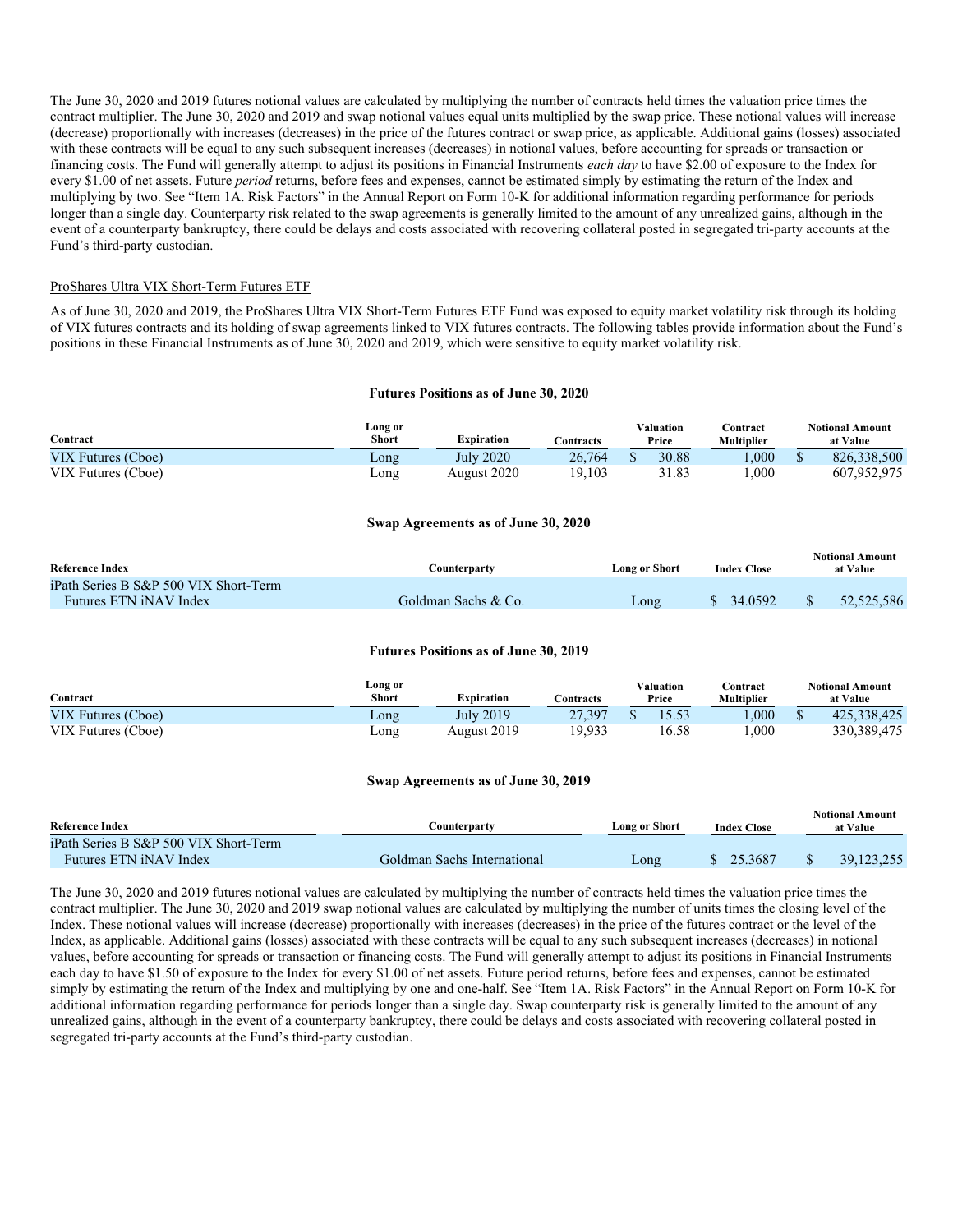## ProShares Ultra Yen:

As of June 30, 2020 and 2019, the ProShares Ultra Yen Fund was exposed to exchange rate price risk through its holdings of Yen/USD foreign currency forward contracts. The following table provides information about the Fund's positions in these Financial Instruments as of June 30, 2020 and 2019, which were sensitive to exchange rate price risk.

## **Foreign Currency Forward Contracts as of June 30, 2020**

| Reference<br>Currency | Counterparty                | Long or<br><b>Short</b> | <b>Settlement</b><br>Date | Local<br>Currencv | Forward<br>Rate | Market<br><b>Value USD</b> |
|-----------------------|-----------------------------|-------------------------|---------------------------|-------------------|-----------------|----------------------------|
| Yen                   | Goldman Sachs International | Long                    | 07/10/20                  | 336,014.517       | 0.009196        | 3,089,931                  |
| Yen                   | UBS AG                      | ∟ong                    | 07/10/20                  | 274,932,756       | 0.009201        | 2,529,705                  |
| Yen                   | UBS AG                      | Short                   | 07/10/20                  | (12,240,000)      | 0.009236        | (113, 045)                 |

## **Foreign Currency Forward Contracts as of June 30, 2019**

| Reference<br>Currency | Counterparty                | Long or<br>Short | <b>Settlement</b><br>Date | Local<br>Currencv | Forward<br>Rate | Market<br><b>Value USD</b> |
|-----------------------|-----------------------------|------------------|---------------------------|-------------------|-----------------|----------------------------|
| Yen                   | Goldman Sachs International | Long             | 07/12/19                  | 336,548,449       | 0.009246        | 3.111.764                  |
| Yen                   | UBS AG                      | Long             | 07/12/19                  | 921,532,970       | 0.009243        | 8.517.925                  |
| Yen                   | UBS AG                      | Short            | 07/12/19                  | (6,364,462)       | 0.009286        | (59, 101)                  |

The June 30, 2020 and 2019 USD market values equal the number of yen multiplied by the forward rate. These notional values will increase (decrease) proportionally with increases (decreases) in the forward price. Additional gains (losses) associated with these contracts will be equal to any such subsequent increases (decreases) in notional values, before accounting for spreads or transaction or financing costs. The Fund will generally attempt to adjust its positions in Financial Instruments *each day* to have \$2.00 of exposure to the yen for every \$1.00 of net assets. Future *period* returns, before fees and expenses, cannot be estimated simply by estimating the appreciation or depreciation of the yen and multiplying by two. See "Item 1A. Risk Factors" in the Annual Report on Form 10-K for additional information regarding performance for periods longer than a single day. Counterparty risk related to foreign currency forward contracts is generally limited to the amount of any unrealized gains, although in the event of a counterparty bankruptcy, there could be delays and costs associated with recovering collateral posted in segregated tri-party accounts at the Fund's third-party custodian.

### ProShares UltraShort Australian Dollar:

As of June 30, 2020 and 2019, the ProShares UltraShort Australian Dollar Fund was exposed to inverse exchange rate price risk through its holdings of AUD/USD foreign currency futures contracts. The following table provides information about the Fund's positions in these Financial Instruments as of June 30, 2020 and 2019, which were sensitive to exchange rate price risk.

|                                             | Long or |                |           | /aluation | :ontract          | <b>Notional Amount</b> |
|---------------------------------------------|---------|----------------|-----------|-----------|-------------------|------------------------|
| Contract                                    | Short   | Expiration     | Contracts | Price     | <b>Multiplier</b> | at Value               |
| Australian Dollar Fx Currency Futures (CME) | Short   | September 2020 | 163       | 69.01     | .000              | 1.255.150)             |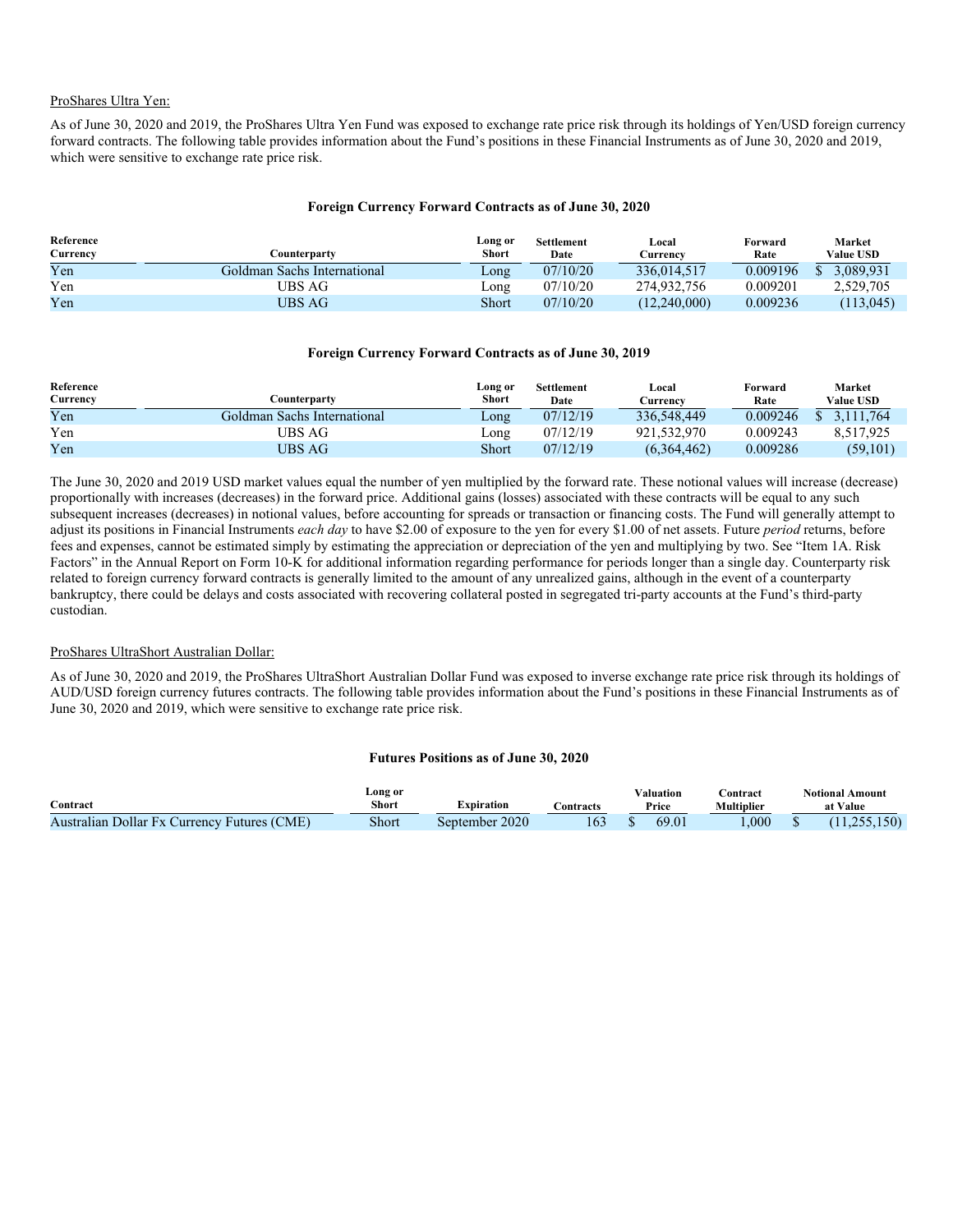## **Futures Positions as of June 30, 2019**

|                                             | Long or      |                   |            | ′aluation | <b>∪ontract</b> | Notional Amount |
|---------------------------------------------|--------------|-------------------|------------|-----------|-----------------|-----------------|
| Contract                                    | <b>Short</b> | kxpiration        | .`ontracts | Price     | Multiplier      | at Value        |
| Australian Dollar Fx Currency Futures (CME) | Short        | 2019<br>September | 238        | 70.5      | .000            | 745<br>0.680V   |

The June 30, 2020 and 2019 short futures notional values are calculated by multiplying the number of contracts held times the valuation price times the contract multiplier. The short notional values will increase (decrease) proportionally with decreases (increases) in the price of the futures contract. Additional gains (losses) associated with these contracts will be equal to any such subsequent decreases (increases) in short notional values, before accounting for spreads or transaction or financing costs. The Fund will generally attempt to adjust its positions in Financial Instruments *each day* to have \$2.00 of short exposure to the Australian dollar for every \$1.00 of net assets. Future *period* returns, before fees and expenses, cannot be estimated simply by estimating the appreciation or depreciation of the Australian dollar and multiplying by negative two. See "Item 1A. Risk Factors" in the Annual Report on Form 10-K for additional information regarding performance for periods longer than a single day.

### ProShares UltraShort Bloomberg Crude Oil:

As of June 30, 2020 and 2019, the ProShares UltraShort Bloomberg Crude Oil Fund was exposed to inverse commodity price risk through its holding of Crude Oil futures contracts and its holding of swap agreements linked to the Bloomberg WTI Crude Oil SubindexSM. The following tables provide information about the Fund's positions in these Financial Instruments as of June 30, 2020 and 2019, which were sensitive to commodity price risk.

### **Futures Positions as of June 30, 2020**

| Contract              | Long or<br><b>Short</b> | <b>Expiration</b> | <b>Contracts</b> | Valuation<br>Price | Contract<br><b>Multiplier</b> | <b>Notional Amount</b><br>at Value |
|-----------------------|-------------------------|-------------------|------------------|--------------------|-------------------------------|------------------------------------|
| WTI Crude Oil (NYMEX) | Short                   | September 2020    | 919              | 39.34              | .000.                         | (36.153.460)                       |
| WTI Crude Oil (NYMEX) | Short                   | October 2020      | .990             | 39.48              | .000                          | (78, 565, 200)                     |
| WTI Crude Oil (NYMEX) | Short                   | December 2020     | .980             | 39.68              | .000                          | (78.566.400)                       |

#### **Swap Agreements as of June 30, 2020**

|                                  |                             |               |                    | Notional Amount |
|----------------------------------|-----------------------------|---------------|--------------------|-----------------|
| <b>Reference Index</b>           | <b>counterparty</b>         | Long or Short | <b>Index Close</b> | at Value        |
| Bloomberg WTI Crude Oil Subindex | Goldman Sachs International | Short         | 37.2575            | (42,317,531)    |

|                       | Long or      |                   |                  | Valuation | <b>Contract</b>   | <b>Notional Amount</b> |
|-----------------------|--------------|-------------------|------------------|-----------|-------------------|------------------------|
| Contract              | <b>Short</b> | xpiration         | <b>Contracts</b> | Price     | <b>Multiplier</b> | at Value               |
| WTI Crude Oil (NYMEX) | Short        | 2019<br>September | 612              | 58.52     | 000.              | 35,814.<br>4.240)      |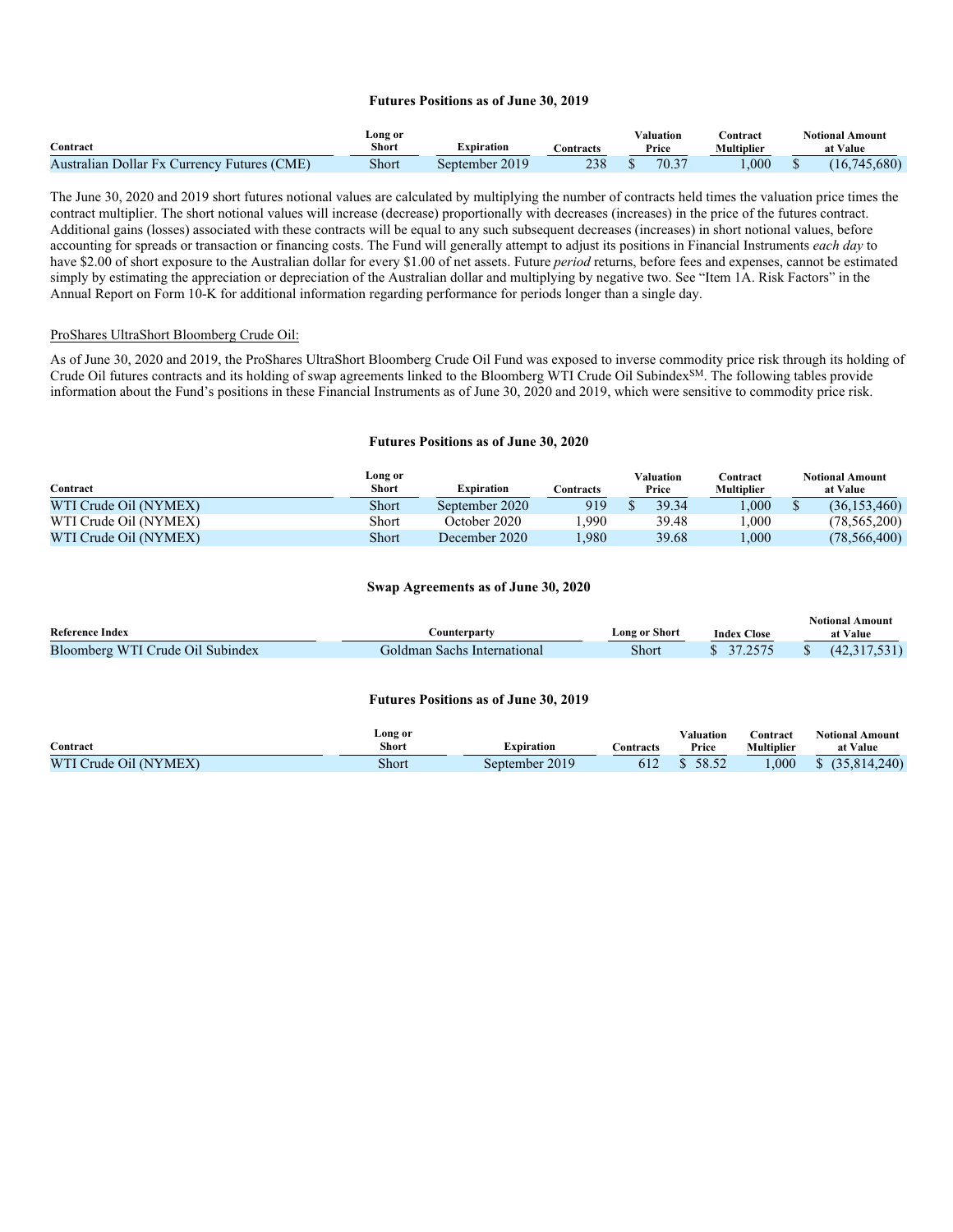## **Swap Agreements as of June 30, 2019**

|                                  |                             | Long or      | Index        | <b>Notional Amount</b> |
|----------------------------------|-----------------------------|--------------|--------------|------------------------|
| <b>Reference Index</b>           | Counterparty                | <b>Short</b> | <b>Close</b> | at Value               |
| Bloomberg WTI Crude Oil Subindex | Citibank, N.A.              | Short        | \$85,8165    | (32,391,415)           |
| Bloomberg WTI Crude Oil Subindex | Goldman Sachs International | Short        | 85.8165      | (18,892,963)           |
| Bloomberg WTI Crude Oil Subindex | Royal Bank of Canada        | Short        | 85.8165      | (21, 105, 665)         |
| Bloomberg WTI Crude Oil Subindex | Societe Generale            | Short        | 85.8165      | (8,748,167)            |
| Bloomberg WTI Crude Oil Subindex | UBS AG                      | Short        | 85.8165      | (19,251,456)           |

The June 30, 2020 and 2019 short futures notional values are calculated by multiplying the number of contracts held times the valuation price times the contract multiplier. June 30, 2020 and 2019 short swap notional values are calculated by multiplying the number of units times the closing level of the Index. These short notional values will increase (decrease) proportionally with decreases (increases) in the price of the futures contract or the level of the Index, as applicable. Additional gains (losses) associated with these contracts will be equal to any such subsequent decreases (increases) in short notional values, before accounting for spreads or transaction or financing costs. The Fund will generally attempt to adjust its positions in Financial Instruments *each day* to have \$2.00 of short exposure to the Index for every \$1.00 of net assets. Future *period* returns, before fees and expenses, cannot be estimated simply by estimating the return of the Index and multiplying by negative two. See "Item 1A. Risk Factors" in the Annual Report on Form 10-K for additional information regarding performance for periods longer than a single day. Swap counterparty risk is generally limited to the amount of any unrealized gains, although in the event of a counterparty bankruptcy, there could be delays and costs associated with recovering collateral posted in segregated tri-party accounts at the Fund's third-party custodian.

## ProShares UltraShort Bloomberg Natural Gas:

As of June 30, 2020 and 2019, the ProShares UltraShort Bloomberg Natural Gas Fund was exposed to inverse commodity price risk through its holding of Natural Gas futures contracts. The following tables provide information about the Fund's positions in these Financial Instruments as of June 30, 2020 and 2019, which were sensitive to commodity price risk.

## **Futures Positions as of June 30, 2020**

| Contract            | Long or<br><b>Short</b> | <b>Expiration</b> | Contracts | <b>Valuation</b><br>Price | $\Gamma$ ontract<br><b>Multiplier</b> | <b>Notional Amount</b><br>at Value |
|---------------------|-------------------------|-------------------|-----------|---------------------------|---------------------------------------|------------------------------------|
| Natural Gas (NYMEX) |                         | September         |           |                           |                                       |                                    |
|                     | Short                   | 2020              | 3.192     | 1.79                      | 10,000                                | (57, 104, 880)                     |

### **Futures Positions as of June 30, 2019**

| Contract            | Long or<br>Short | Expiration | <b>Contracts</b> | Valuation<br>Price | <b>⊃ontract</b><br><b>Multiplier</b> | <b>Notional Amount</b><br>at Value |
|---------------------|------------------|------------|------------------|--------------------|--------------------------------------|------------------------------------|
| Natural Gas (NYMEX) |                  | September  |                  |                    |                                      |                                    |
|                     | Short            | 2019       | 336              | 2.28               | 10.000                               | (7.667.520)                        |

The June 30, 2020 and 2019 short futures notional values are calculated by multiplying the number of Contracts held times the valuation price times the contract multiplier. The short notional values will increase (decrease) proportionally with decreases (increases) in the price of the futures contract as applicable. Additional gains (losses) associated with these contracts will be equal to any such subsequent decreases (increases) in short notional values, before accounting for spreads or transaction or financing costs. The Fund will generally attempt to adjust its positions in Financial Instruments *each day* to have \$2.00 of short exposure to the Index for every \$1.00 of net assets. Future *period* returns, before fees and expenses, cannot be estimated simply by estimating the return of the Index and multiplying by negative two. See "Item 1A. Risk Factors" in the Annual Report on Form 10-K for additional information regarding performance for periods longer than a single day.

### ProShares UltraShort Euro:

As of June 30, 2020 and 2019, the ProShares UltraShort Euro Fund was exposed to inverse exchange rate price risk through its holdings of Euro/USD foreign currency forward contracts. The following tables provide information about the Fund's positions in these Financial Instruments as of June 30, 2020 and 2019, which were sensitive to exchange rate price risk.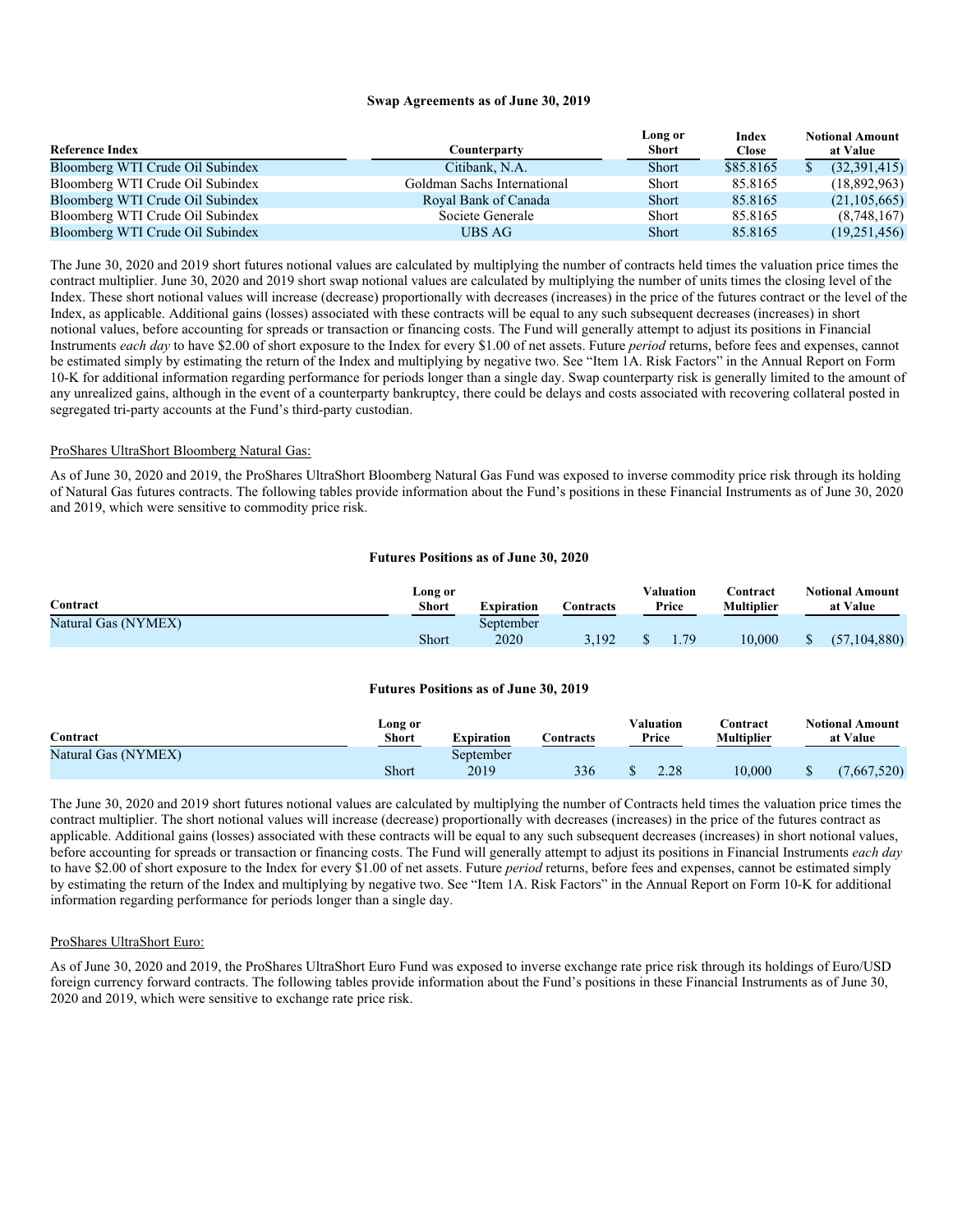## **Foreign Currency Forward Contracts as of June 30, 2020**

| Reference       |                             | Long or      | <b>Settlement</b> | Local           | Forward | <b>Market Value</b> |
|-----------------|-----------------------------|--------------|-------------------|-----------------|---------|---------------------|
| <b>Currency</b> | Counterparty                | <b>Short</b> | Date              | <b>€urrencv</b> | Rate    | USD                 |
| Euro            | UBS AG                      | Long         | 07/10/20          | 24,450,000      | 4.1306  | 27.643.554<br>ጣ     |
| Euro            | Goldman Sachs International | Short        | 07/10/20          | (42.027.263)    | 1.1227  | (47, 181, 907)      |
| Euro            | UBS AG                      | Short        | 07/10/20          | (123.240.199)   | .1229   | (138.384.964)       |

#### **Foreign Currency Forward Contracts as of June 30, 2019**

| Reference<br>Currency | Counterparty                | Long or<br>Short | <b>Settlement</b><br>Date | Local<br>∪urrencv | Forward<br>Rate | <b>Market Value</b><br><b>USD</b> |
|-----------------------|-----------------------------|------------------|---------------------------|-------------------|-----------------|-----------------------------------|
| Euro                  | Goldman Sachs International | Long             | 07/12/19                  | 5.149.992         | 1.1299          | 5.818.958                         |
| Euro                  | UBS AG                      | Long             | 07/12/19                  | 4.521.641         | 1.1389          | 5.149.650                         |
| Euro                  | Goldman Sachs International | Short            | 07/12/19                  | (113.562.310)     | 1.1342          | (128.802.111)                     |
| Euro                  | UBS AG                      | Short            | 07/12/19                  | (132.301.410)     | 1.1339          | (150, 013, 121)                   |

The June 30, 2020 and 2019 USD market values equal the number of euros multiplied by the forward rate. These short notional values will increase (decrease) proportionally with decreases (increases) in the forward price. Additional gains (losses) associated with these contracts will be equal to any such subsequent decreases (increases) in short notional values, before accounting for spreads or transaction or financing costs. The Fund will generally attempt to adjust its positions in Financial Instruments *each day* to have \$2.00 of short exposure to the euro for every \$1.00 of net assets. Future *period* returns, before fees and expenses, cannot be estimated simply by estimating the appreciation or depreciation of the euro and multiplying by negative two. See "Item 1A. Risk Factors" in the Annual Report on Form 10-K for additional information regarding performance for periods longer than a single day Counterparty risk related to foreign currency forward contracts is generally limited to the amount of any unrealized gains, although in the event of a counterparty bankruptcy, there could be delays and costs associated with recovering collateral posted in segregated tri-party accounts at the Fund's third-party custodian.

#### ProShares UltraShort Gold:

As of June 30, 2020 and 2019 the ProShares UltraShort Gold Fund was exposed to inverse commodity price risk through its holding of Gold futures contracts and swap agreements linked to the Bloomberg Gold Subindex<sup>SM</sup>. The following tables provide information about the Fund's positions in these Financial Instruments as of June 30, 2020 and 2019, which were sensitive to commodity price risk.

#### **Futures Positions as of June 30, 2020**

|                      | ⊥ong or |             |                  | Valuation  | <b>Contract</b>   | <b>Notional Amount</b> |
|----------------------|---------|-------------|------------------|------------|-------------------|------------------------|
| Contract             | Short   | Expiration  | <b>Contracts</b> | Price      | <b>Multiplier</b> | at Value               |
| Gold Futures (COMEX) | Short   | August 2020 | 46               | \$1,800.50 | 100               | (8.282.300)            |

#### **Swap Agreements as of June 30, 2020**

|                         |                             | Long or      | Index      | <b>Notional Amount</b> |
|-------------------------|-----------------------------|--------------|------------|------------------------|
| <b>Reference Index</b>  | C <b>ounterpartv</b>        | <b>Short</b> | Close      | at Value               |
| Bloomberg Gold Subindex | Citibank. N.A.              | Short        | \$203,8550 | (10.722.833)           |
| Bloomberg Gold Subindex | Goldman Sachs International | Short        | 203.8550   | (8,036,739)            |
| Bloomberg Gold Subindex | UBS AG                      | Short        | 203.8550   | (4,678,097)            |

|                      | Long or      |             |                  | Valuation  | <b>≥ontract</b>   | <b>Notional Amount</b> |
|----------------------|--------------|-------------|------------------|------------|-------------------|------------------------|
| Contract             | <b>Short</b> | Expiration  | <b>Contracts</b> | Price      | <b>Multiplier</b> | at Value               |
| Gold Futures (COMEX) | Short        | August 2019 | Q <sub>1</sub>   | \$1,413.70 | 100               | (12,864,670)           |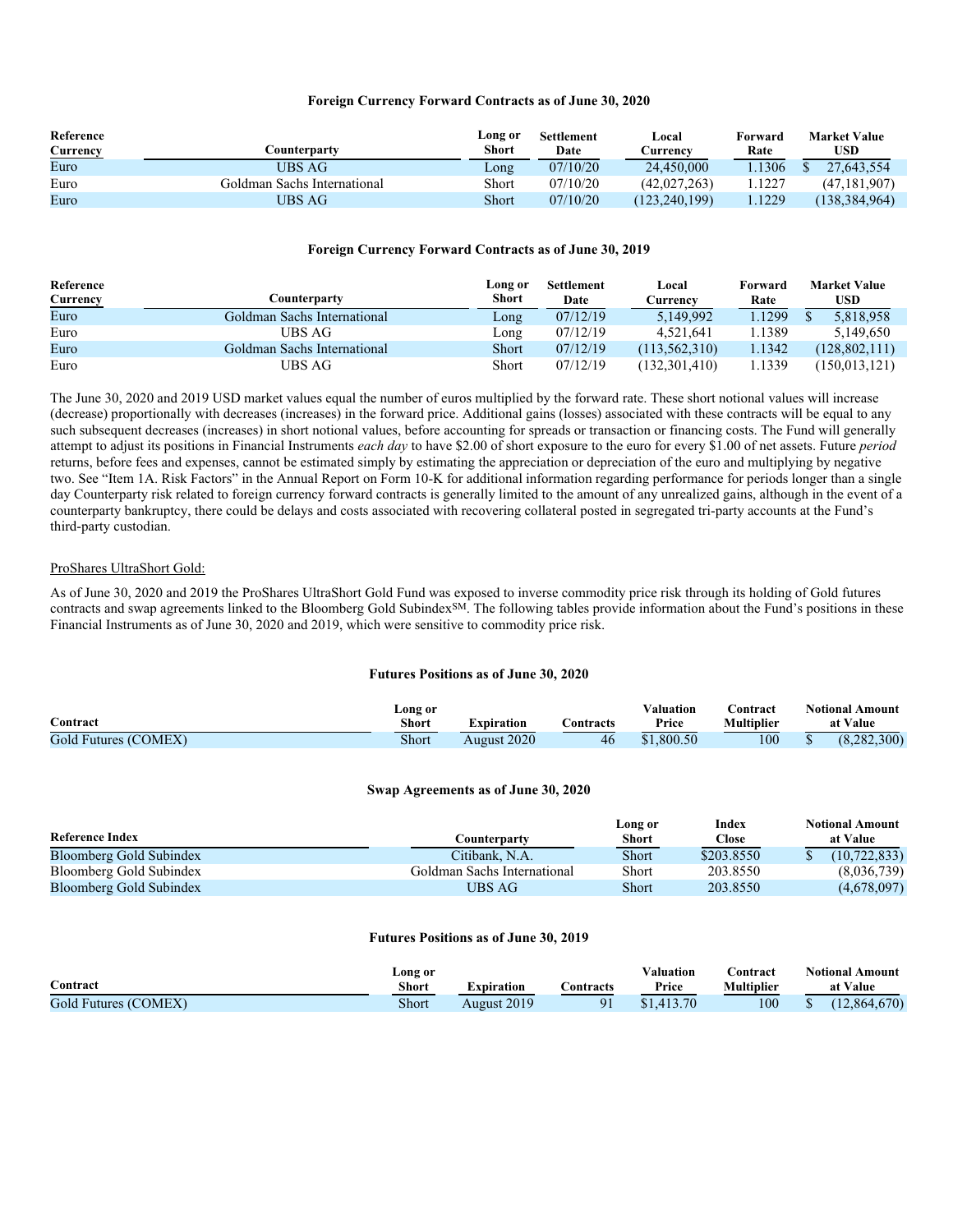### **Swap Agreements as of June 30, 2019**

|                         |                             | Long or      | Index      | <b>Notional Amount</b> |
|-------------------------|-----------------------------|--------------|------------|------------------------|
| <b>Reference Index</b>  | Counterparty                | <b>Short</b> | Close      | at Value               |
| Bloomberg Gold Subindex | Citibank. N.A.              | Short        | \$164.2928 | (9,390,533)            |
| Bloomberg Gold Subindex | Goldman Sachs International | Short        | 164.2928   | (7, 443, 910)          |
| Bloomberg Gold Subindex | UBS AG                      | Short        | 164.2928   | (6,675,900)            |

The June 30, 2020 and 2019 short futures notional values are calculated by multiplying the number of contracts held times the valuation price times the contract multiplier. The June 30, 2020 and 2019 swap notional values equal units multiplied by the swap price. These short notional values will increase (decrease) proportionally with decreases (increases) in the price of the futures contract or swap price, as applicable. Additional gains (losses) associated with these contracts will be equal to any such subsequent decreases (increases) in notional values, before accounting for spreads or transaction or financing costs. The Fund will generally attempt to adjust its positions in Financial Instruments *each day* to have \$2.00 of short exposure to the Index for every \$1.00 of net assets. Future *period* returns, before fees and expenses, cannot be estimated simply by estimating the return of the Index and multiplying by negative two. See "Item 1A. Risk Factors" in the Annual Report on Form 10-K for additional information regarding performance for periods longer than a single day. Counterparty risk related to the swap agreements is generally limited to the amount of any unrealized gains, although in the event of a counterparty bankruptcy, there could be delays and costs associated with recovering collateral posted in segregated tri-party accounts at the Fund's third-party custodian.

## ProShares UltraShort Silver:

As of June 30, 2020 and 2019 the ProShares UltraShort Silver Fund was exposed to inverse commodity price risk through its holding of Silver futures contracts and swap agreements linked to the Bloomberg Silver Subindex<sup>SM</sup>. The following tables provide information about the Fund's positions in these Financial Instruments as of June 30, 2020 and 2019, which were sensitive to commodity price risk.

#### **Futures Positions as of June 30, 2020**

| Contract                      | Long or<br>Short | Expiration     | <b>Contracts</b> | /aluation<br>Price | <b>∶ontract</b><br><b>Multiplier</b> | <b>Notional Amount</b><br>at Value |
|-------------------------------|------------------|----------------|------------------|--------------------|--------------------------------------|------------------------------------|
| <b>Silver Futures (COMEX)</b> | Short            | September 2020 | 71               | 18.64              | 5.000                                | (6.895.690)                        |

#### **Swap Agreements as of June 30, 2020**

| <b>Reference Index</b>           | C <b>ounterparty</b>        | Long or<br>Short | Index<br>Close | <b>Notional Amount</b><br>at Value |
|----------------------------------|-----------------------------|------------------|----------------|------------------------------------|
| <b>Bloomberg Silver Subindex</b> | Citibank, N.A.              | Short            | \$172,6990     | (5,885,533)                        |
| Bloomberg Silver Subindex        | Goldman Sachs International | Short            | 172.6990       | (3,503,375)                        |
| <b>Bloomberg Silver Subindex</b> | UBS AG                      | Short            | 172.6990       | (4,010,780)                        |

|                        | Long or |                |                  | $\mathrm{a}$ luation | <b>Contract</b>   | <b>Notional Amount</b> |
|------------------------|---------|----------------|------------------|----------------------|-------------------|------------------------|
| Contract               | Short   | Expiration     | <b>Contracts</b> | Price                | <b>Multiplier</b> | at Value               |
| Silver Futures (COMEX) | Short   | September 2019 | 60               | .34                  | 5.000             | (4.602.299)            |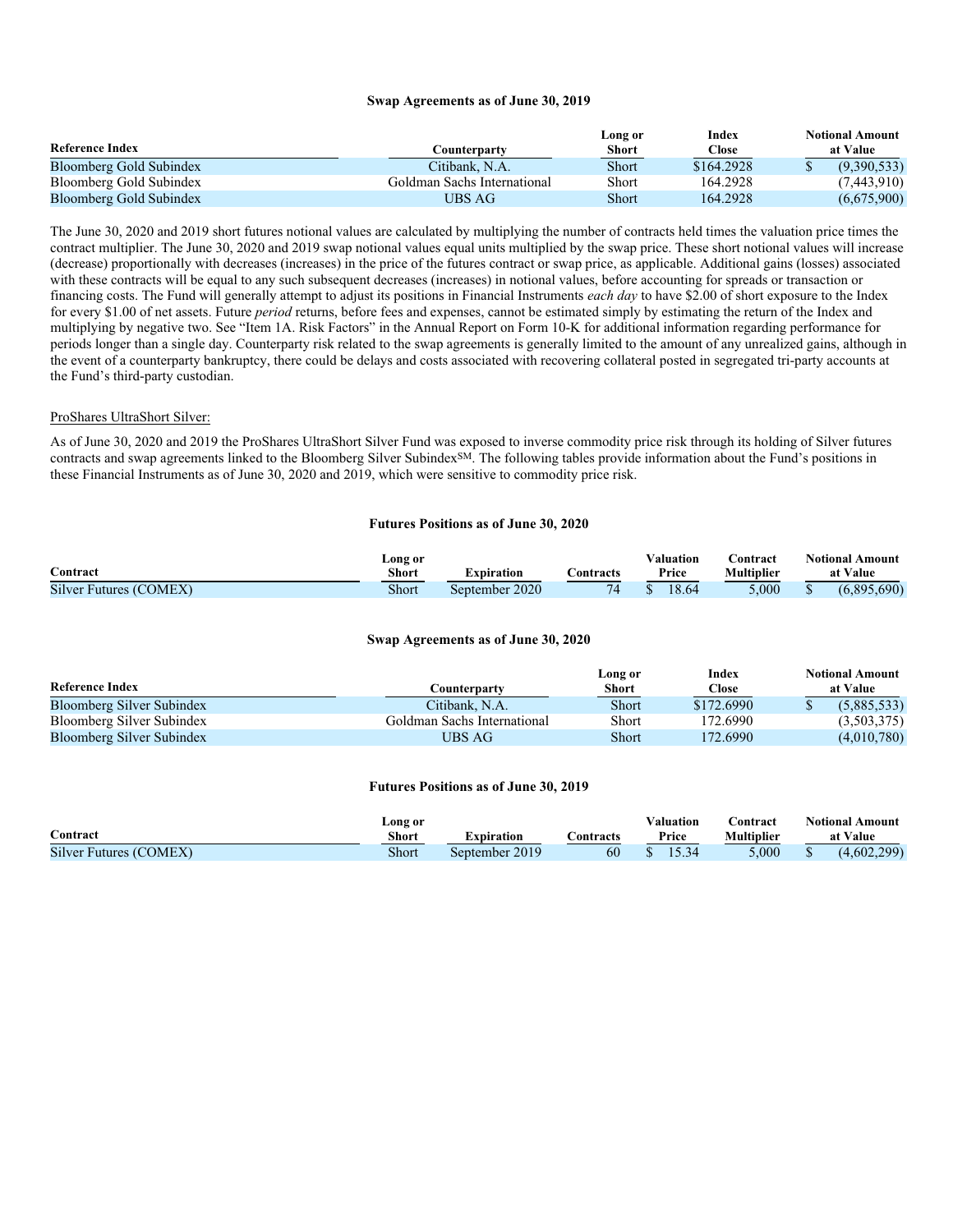## **Swap Agreements as of June 30, 2019**

|                                  |                             | Long or      | Index        | <b>Notional</b><br>Amount |
|----------------------------------|-----------------------------|--------------|--------------|---------------------------|
| <b>Reference Index</b>           | Counterparty                | <b>Short</b> | <b>Close</b> | at Value                  |
| <b>Bloomberg Silver Subindex</b> | Citibank, N.A.              | Short        | \$148,0529   | \$ (8,558,305)            |
| Bloomberg Silver Subindex        | Goldman Sachs International | Short        | 148.0529     | (7,593,488)               |
| <b>Bloomberg Silver Subindex</b> | UBS AG                      | Short        | 148.0529     | (7,293,546)               |

The June 30, 2020 and 2019 short futures notional values are calculated by multiplying the number of contracts held times the valuation price times the contract multiplier. The June 30, 2020 and 2019 swap notional values equal units multiplied by the swap price. These short notional values will increase (decrease) proportionally with decreases (increases) in the price of the futures contract or swap price, as applicable. Additional gains (losses) associated with these contracts will be equal to any such subsequent decreases (increases) in short notional values, before accounting for spreads or transaction or financing costs. The Fund will generally attempt to adjust its positions in Financial Instruments *each day* to have \$2.00 of short exposure to the Index for every \$1.00 of net assets. Future *period* returns, before fees and expenses, cannot be estimated simply by estimating the return of the Index and multiplying by negative two. See "Item 1A. Risk Factors" in the Annual Report on Form 10-K for additional information regarding performance for periods longer than a single day. Counterparty risk related to the swap agreements is generally limited to the amount of any unrealized gains, although in the event of a counterparty bankruptcy, there could be delays and costs associated with recovering collateral posted in segregated tri-party accounts at the Fund's third-party custodian.

### ProShares UltraShort Yen:

As of June 30, 2020 and 2019, the ProShares UltraShort Yen Fund was exposed to inverse exchange rate price risk through its holdings of Yen/USD foreign currency forward contracts. The following tables provide information about the Fund's positions in these Financial Instruments as of June 30, 2020 and 2019, which were sensitive to exchange rate price risk.

### **Foreign Currency Forward Contracts as of June 30, 2020**

| Reference |                             | Long or | <b>Settlement</b> |                 | Forward  | <b>Market</b> |
|-----------|-----------------------------|---------|-------------------|-----------------|----------|---------------|
| Currency  | Counterparty                | Short   | Date              | Local Currencv  | Rate     | Value USD-    |
| Yen       | UBS AG                      | Long    | 07/10/20          | 667,860,000     | 0.009305 | 6.214.279     |
| Yen       | Goldman Sachs International | Short   | 07/10/20          | (1,888,338,165) | 0.009196 | (17.364.827)  |
| Yen       | UBS AG                      | Short   | 07/10/20          | (5,209,742,875) | 0.009190 | (47.878.145)  |

### **Foreign Currency Forward Contracts as of June 30, 2019**

| Reference |                             | Long or | <b>Settlement</b> |                 | Forward  | Market       |
|-----------|-----------------------------|---------|-------------------|-----------------|----------|--------------|
| Currency  | Counterparty                | Short   | Date              | Local Currencv  | Rate     | Value USD    |
| Yen       | Goldman Sachs International | Long    | 07/12/19          | 322,672,886     | 0.009313 | 3.005.168    |
| Yen       | Goldman Sachs International | Short   | 07/12/19          | (5,474,654,493) | 0.009244 | (50,605,080) |
| Yen       | UBS AG                      | Short   | 07/12/19          | (5,105,752,383) | 0.009245 | (47.200.208) |

The June 30, 2020 and 2019 USD market values equal the number of yen multiplied by the forward rate. These short notional values will increase (decrease) proportionally with decreases (increases) in the forward price. Additional gains (losses) associated with these contracts will be equal to any such subsequent decreases (increases) in short notional values, before accounting for spreads or transaction or financing costs. The Fund will generally attempt to adjust its positions in Financial Instruments *each day* to have \$2.00 of short exposure to the yen for every \$1.00 of net assets. Future *period* returns, before fees and expenses, cannot be estimated simply by estimating the appreciation or depreciation of the yen and multiplying by negative two. See "Item 1A. Risk Factors" in the Annual Report on Form 10-K for additional information regarding performance for periods longer than a single day. Counterparty risk related to foreign currency forward contracts is generally limited to the amount of any unrealized gains, although in the event of a counterparty bankruptcy, there could be delays and costs associated with recovering collateral posted in segregated tri-party accounts at the Fund's third-party custodian.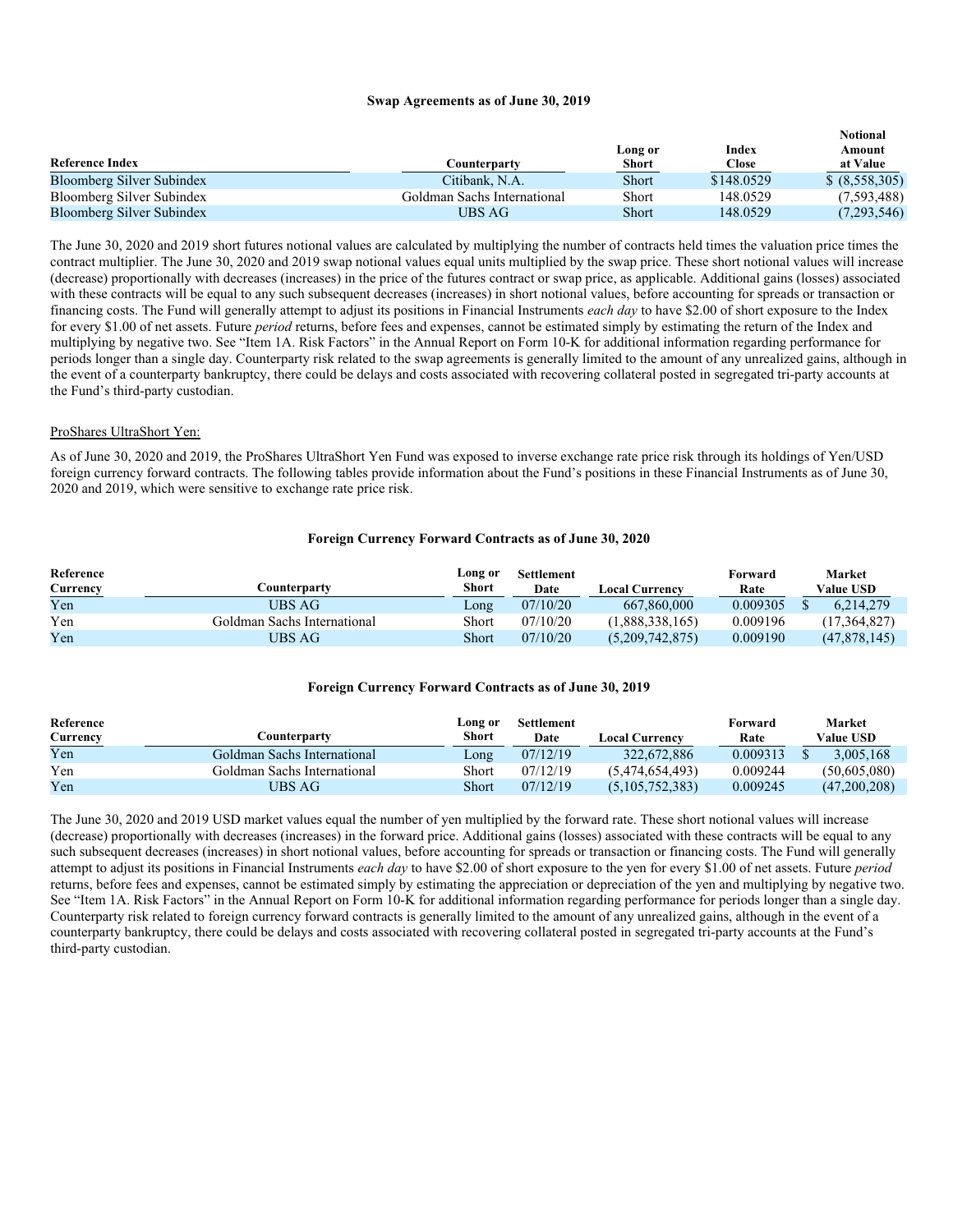### ProShares VIX Mid-Term Futures ETF

As of June 30, 2020 and 2019, the ProShares VIX Mid-Term Futures ETF Fund was exposed to equity market volatility risk through its holding of VIX futures contracts. The following table provides information about the Fund's positions in VIX futures contracts as of June 30, 2020 and 2019, which were sensitive to equity market volatility risk.

#### **Futures Positions as of June 30, 2020**

|                    | Long or      |                   |           | Valuation | Contract          | <b>Notional Amount</b> |
|--------------------|--------------|-------------------|-----------|-----------|-------------------|------------------------|
| Contract           | <b>Short</b> | <b>Expiration</b> | Contracts | Price     | <b>Multiplier</b> | at Value               |
| VIX Futures (Cboe) | Long         | October 2020      | 378       | 33.18     | 1.000             | 12,540,150             |
| VIX Futures (Cboe) | Long         | November 2020     | 647       | 30.58     | 000.              | 19.782,025             |
| VIX Futures (Cboe) | Long         | December 2020     | 647       | 29.08     | 1.000             | 18,811,525             |
| VIX Futures (Cboe) | Long         | January 2021      | 270       | 29.43     | 000.              | 7.944.750              |

#### **Futures Positions as of June 30, 2019**

|                    | Long or      |                   |           | Valuation | Contract          | <b>Notional Amount</b> |
|--------------------|--------------|-------------------|-----------|-----------|-------------------|------------------------|
| Contract           | <b>Short</b> | <b>Expiration</b> | Contracts | Price     | <b>Multiplier</b> | at Value               |
| VIX Futures (Cboe) | Long         | October 2019      | 428       | 17.08     | 000.1             | 7,308,100              |
| VIX Futures (Cboe) | Long         | November 2019     | 739       | 17.08     | $000$ .           | 12,618,425             |
| VIX Futures (Cboe) | Long         | December 2019     | 739       | 16.83     | 000.1             | 12,433,675             |
| VIX Futures (Cboe) | Long         | January 2020      | 311       | 17.33     | 000.              | 5,388,075              |

The June 30, 2020 and 2019 futures notional values are calculated by multiplying the number of contracts held times the valuation price times the contract multiplier. The notional values will increase (decrease) proportionally with increases (decreases) in the price of the futures contract. Additional gains (losses) associated with these contracts will be equal to any such subsequent increases (decreases) in notional values, before accounting for spreads or transaction or financing costs. The Fund will generally attempt to adjust its positions in Financial Instruments *each day* to match the performance of the Index. Future period returns, before fees and expenses, cannot be estimated simply by estimating the return of the Index. See "Item 1A. Risk Factors" in the Annual Report on Form 10-K for additional information regarding performance for periods longer than a single day.

### ProShares VIX Short-Term Futures ETF

As of June 30, 2020 and 2019, the ProShares VIX Short-Term Futures ETF Fund was exposed to equity market volatility risk through its holding of VIX futures contracts. The following tables provide information about the Fund's positions in VIX futures contracts as of June 30, 2020 and 2019, which were sensitive to equity market volatility risk.

### **Futures Positions as of June 30, 2020**

| Contract           | Long or<br>Short | Expiration       | <b>Contracts</b> | Valuation<br>Price | Contract<br>Multiplier | <b>Notional Amount</b><br>at Value |
|--------------------|------------------|------------------|------------------|--------------------|------------------------|------------------------------------|
| VIX Futures (Cboe) | Long             | <b>July 2020</b> | 4.125            | 30.88              | .000                   | 127,359,375                        |
| VIX Futures (Cboe) | Long             | August 2020      | 2.943            | 31.83              | .000                   | 93,660,975                         |

| Contract           | Long or<br><b>Short</b> | <b>Expiration</b> | Contracts | Valuation<br>Price | Contract<br><b>Multiplier</b> | <b>Notional Amount</b><br>at Value |
|--------------------|-------------------------|-------------------|-----------|--------------------|-------------------------------|------------------------------------|
| VIX Futures (Cboe) | Long                    | July 2019         | 8.727     | 15.53              | .000                          | 135.486.675                        |
| VIX Futures (Cboe) | Long                    | August 2019       | 6,343     | 16.58              | .000                          | 105, 135, 225                      |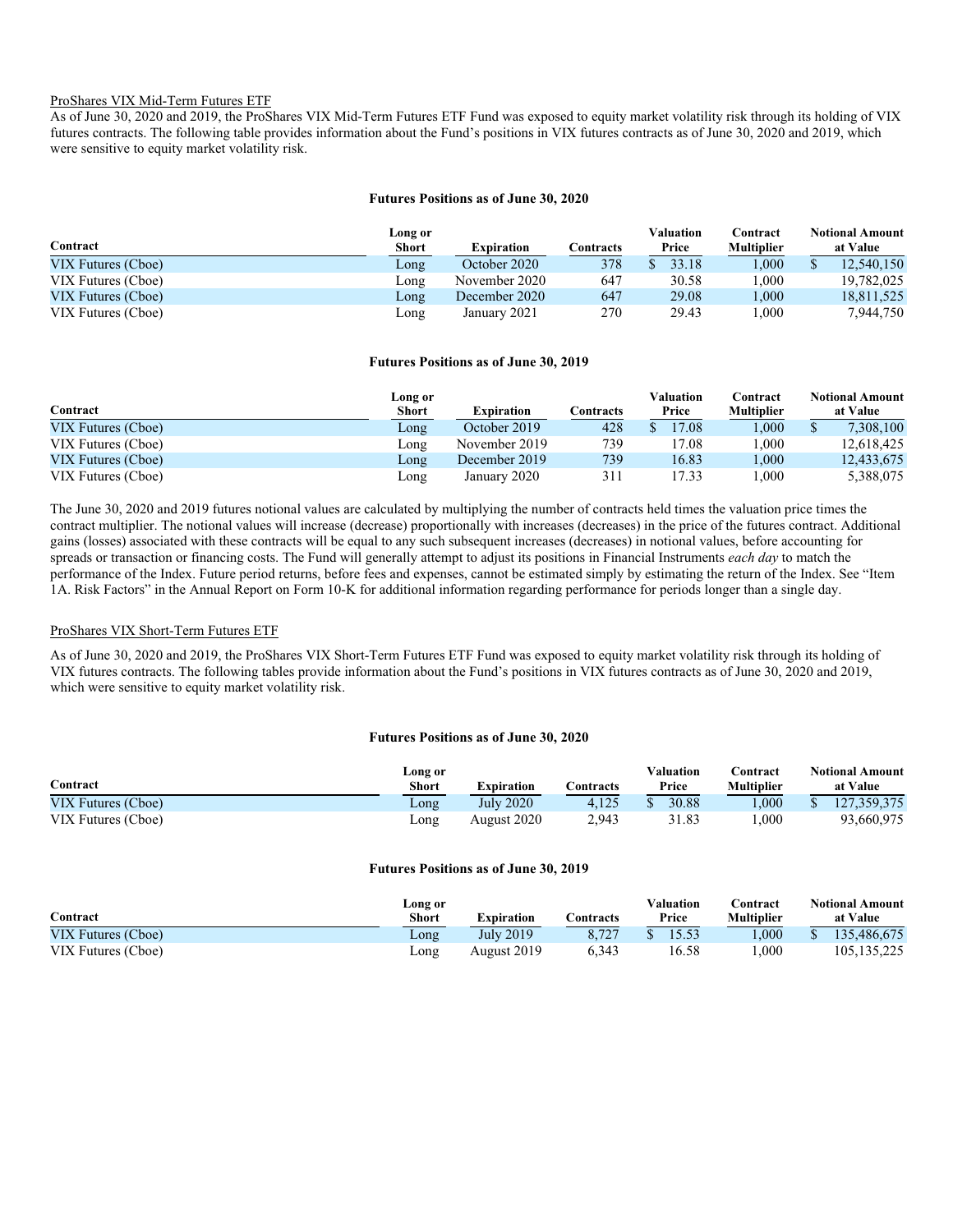The June 30, 2020 and 2019 futures notional values are calculated by multiplying the number of contracts held times the valuation price times the contract multiplier. The notional values will increase (decrease) proportionally with increases (decreases) in the price of the futures contract. Additional gains (losses) associated with these contracts will be equal to any such subsequent increases (decreases) in notional values, before accounting for spreads or transaction or financing costs. The Fund will generally attempt to adjust its positions in Financial Instruments *each day* to match the performance of the Index. Future period returns, before fees and expenses, cannot be estimated simply by estimating the return of the Index. See "Item 1A. Risk Factors" in the Annual Report on Form 10-K for additional information regarding performance for periods longer than a single day.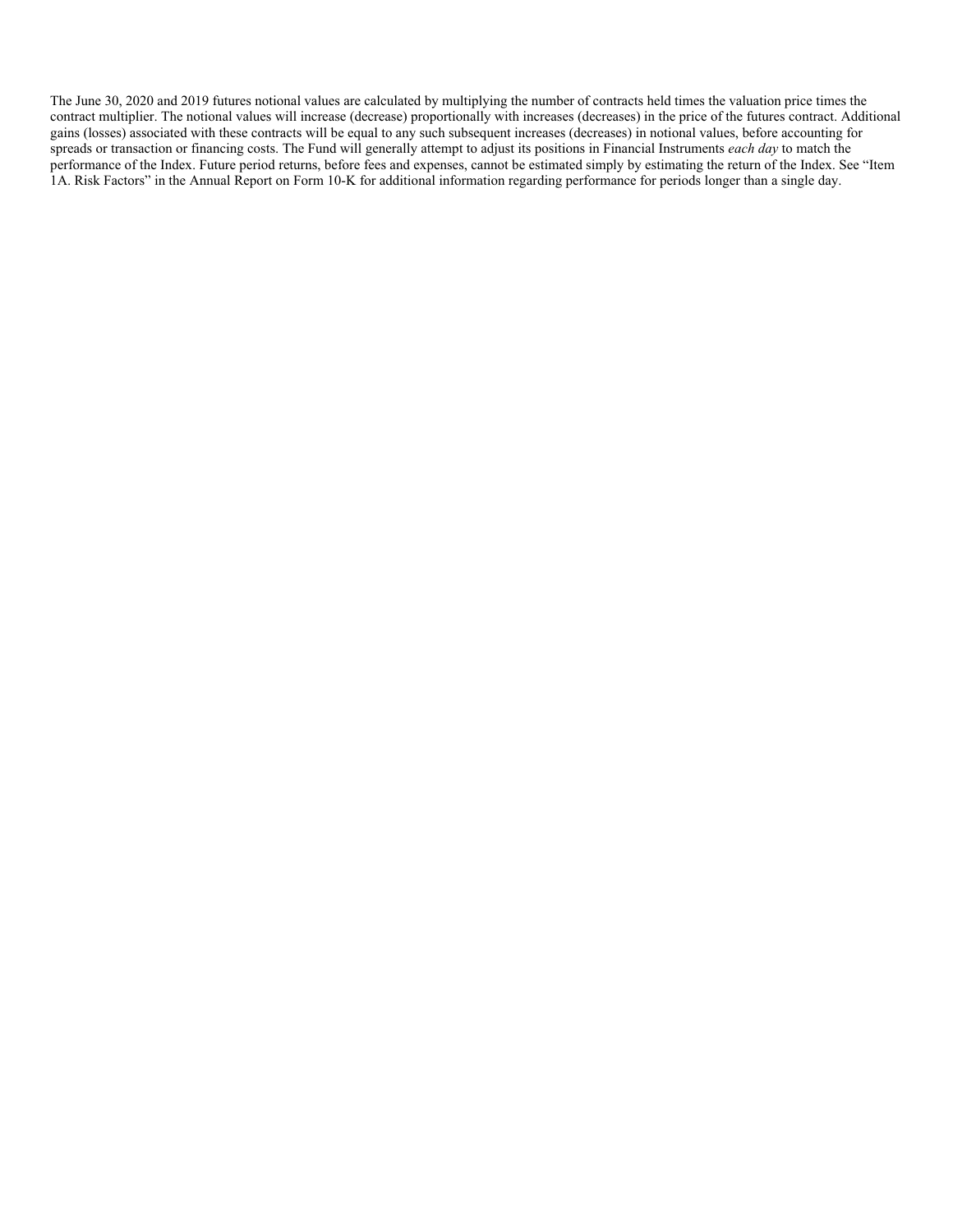### **Qualitative Disclosure**

As described in Item 7 in the Annual Report on Form 10-K, it is the investment objective of each Geared Fund to seek daily investment results, before fees and expenses, which correspond to a multiple, the inverse or an inverse multiple of the daily performance, of its corresponding benchmark. Each Short Fund seeks daily investment results, before fees and expenses, that correspond to one-half the inverse (-0.5x) or the inverse (-1x) of the daily performance of its corresponding benchmark. Each UltraShort Fund seeks daily investment results, before fees and expenses, that correspond to two times the inverse (-2x) of the daily performance of its corresponding benchmark. Each Ultra Fund seeks daily investment results, before fees and expenses, that correspond to one and one half times (1.5x) or two times (2x) the daily performance of its corresponding benchmark. Each UltraPro Short Fund seeks daily investment results, before fees and expenses, that correspond to three times the inverse (-3x) of daily performance of its corresponding benchmark. Each UltraPro Fund seeks daily investment results, before fees and expenses, that correspond to three times (3x) daily performance of its corresponding benchmark. Each Matching VIX Fund seeks investment results, before fees and expenses, that match the performance of a benchmark. The Geared Funds do not seek to achieve these stated investment objectives over a period of time greater than a single day because mathematical compounding prevents the Geared Funds from achieving such results. Performance over longer periods of time will be influenced not only by the cumulative period performance of the corresponding benchmark but equally by the intervening volatility of the benchmark as well as fees and expenses, including costs associated with the use of Financial Instruments such as financing costs and trading spreads. Future period returns, before fees and expenses, cannot be estimated simply by estimating the percent change in the corresponding benchmark and multiplying by negative three, negative two, negative one, negative one-half, one, one and one-half, two or three. Shareholders who invest in the Funds should actively manage and monitor their investments, as frequently as daily. See "Item 1A. Risk Factors" in the Annual Report on Form 10-K for additional information regarding performance for periods longer than a single day.

### *Primary Market Risk Exposure*

The primary market risks that the Funds are exposed to depend on each Fund's investment objective and corresponding benchmark. For example, the primary market risk that the ProShares UltraShort Bloomberg Crude Oil and the ProShares Ultra Bloomberg Crude Oil Funds are exposed to are inverse and long exposure, respectively, to the price of crude oil as measured by the return of holding and periodically rolling crude oil futures contracts (the Bloomberg Commodity Index and its sub-indexes are based on the price of rolling futures positions, rather than on the cash price for immediate delivery of the corresponding commodity).

Each Fund's exposure to market risk is further influenced by a number of factors, including the liquidity of the markets in which the contracts are traded and the relationships among the contracts held. The inherent uncertainty of each Fund's trading strategies and other factors, could ultimately lead to a loss of all or substantially all of investors' capital.

As described in Item 7 in the Annual Report on Form 10-K, trading in certain futures contracts or forward agreements involves each Fund entering into contractual commitments to purchase or sell a commodity underlying a Fund's benchmark at a specified date and price, should it hold such futures contracts or forward agreements into the deliverable period. Should a Fund enter into a contractual commitment to sell a physical commodity, it is required to make delivery of that commodity at the contract price and then repurchase the contract at prevailing market prices or settle in cash. Since the repurchase price to which the value of a commodity can rise is unlimited, entering into commitments to sell commodities would expose a Fund to theoretically unlimited risk.

### *Commodity Price Sensitivity*

As further described in "Item 1A. Risk Factors" in the Annual Report on Form 10-K, the value of the Shares of each Fund relates directly to the value of, and realized profit or loss from, the Financial Instruments and other assets held by the Fund and fluctuations in the price of these assets could materially adversely affect an investment in the Shares. With regard to the Commodity Index Funds or the Commodity Funds, several factors may affect the price of a commodity underlying a Commodity Index Fund or a Commodity Fund, and in turn, the Financial Instruments and other assets, if any, owned by such a Fund. The impact of changes in the price of a physical commodity or of a commodity index (comprised of commodity futures contracts) will affect investors differently depending upon the Fund in which investors invest. Daily increases in the price of an underlying commodity or commodity index will negatively impact the daily performance of Shares of an UltraShort Fund and daily decreases in the price of an underlying commodity or commodity index will negatively impact the daily performance of Shares of an Ultra Fund.

Additionally, performance over time is a cumulative effect of geometrically linking each day's leveraged or inverse leveraged returns. For instance, if a corresponding benchmark was up 10% and then down 10%, which would result in a  $(1.1*0.9)-1 = -1%$  period benchmark return, the two-day period return for a theoretical two-times fund would be equal to a  $(1.2 *0.8)$ -1 = -4% period Fund return (rather than simply two times the period return of the benchmark).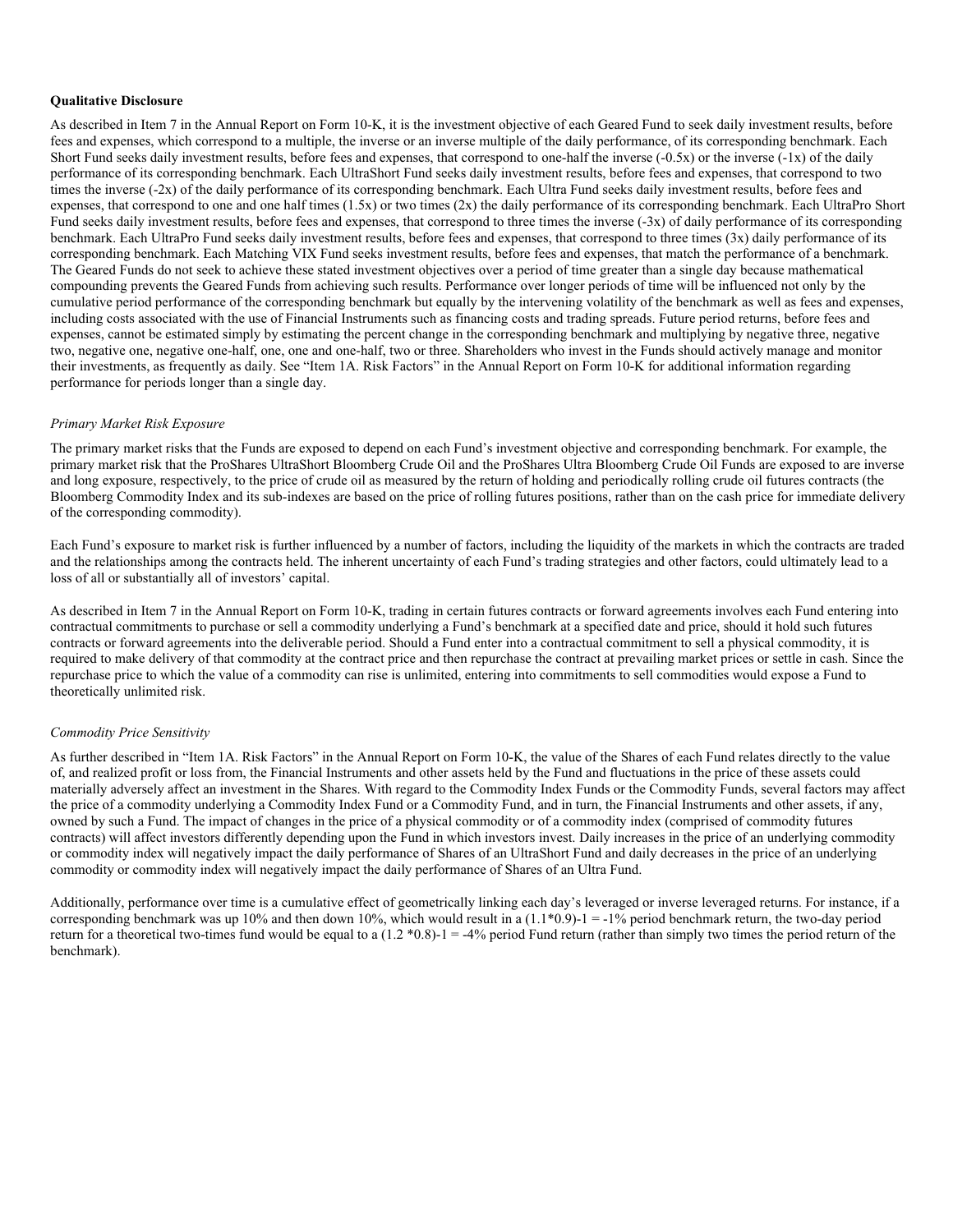### *Exchange Rate Sensitivity*

As further described in "Item 1A. Risk Factors" in the Annual Report on Form 10-K, the value of the Shares of each Fund relates directly to the value of, and realized profit or loss from, the Financial Instruments and other assets held by the Fund and fluctuations in the price of these assets could materially adversely affect an investment in the Shares. With regard to the Currency Funds, several factors may affect the value of the foreign currencies or the U.S. dollar, and, in turn, the Financial Instruments and other assets, if any, owned by a Fund. The impact of changes in the price of a currency will affect investors differently depending upon the Fund in which investors invest. Daily increases in the price of a currency will negatively impact the daily performance of Shares of a Short Fund or an UltraShort Fund and daily decreases in the price of a currency will negatively impact the daily performance of Shares of an Ultra Fund.

Additionally, performance over time is a cumulative effect of geometrically linking each day's leveraged or inverse leveraged returns. For instance, if a corresponding benchmark was up 10% and then down 10%, which would result in a  $(1.1*0.9)-1 = -1%$  period benchmark return, the two-day period return for a theoretical two-times fund would be equal to a  $(1.2 *0.8)-1 = -4%$  period Fund return (rather than simply two times the period return of the benchmark).

### *Equity Market Volatility Sensitivity*

As further described in "Item 1A. Risk Factors" in the Annual Report on Form 10-K, the value of the Shares of each VIX Fund relates directly to the value of, and realized profit or loss from, the Financial Instruments and other assets held by the Fund and fluctuations in the price of these assets could materially adversely affect an investment in the Shares. Several factors may affect the price and/or liquidity of VIX futures contracts and other assets, if any, owned by a VIX Fund. The impact of changes in the price of these assets will affect investors differently depending upon the Fund in which investors invest.

#### *Managing Market Risks*

Each Fund seeks to remain fully exposed to the corresponding benchmark at the levels implied by the relevant investment objective (-0.5x, -1x, -2x, -3x, 1.5x, 2x, 3x), regardless of market direction or sentiment. On a daily basis, each Fund will seek to position its portfolio so that its exposure to its benchmark is consistent with its investment objective. As described in Item 7 of the Annual Report on Form 10-K, these adjustments are done through the use of various Financial Instruments. Factors common to all Funds that may require portfolio re-positioning are create/redeem activity and index rebalances.

For Geared Funds, the impact of the index's movements each day also affects whether the Fund's portfolio needs to be rebalanced. For example, if the index for an Ultra Fund or UltraPro Fund has risen on a given day, net assets of the Fund should rise. As a result, the Fund's long exposure will need to be increased to the extent there are not offsetting factors such as redemption activity. Conversely, if the Index has fallen on a given day, net assets of an Ultra Fund or UltraPro Fund should fall. As a result, the Fund's long exposure will generally need to be decreased. Net assets for Short Funds, UltraShort Funds or UltraPro Short Funds will generally decrease when the Index rises on a given day, to the extent there are not offsetting factors. As a result, the Fund's short exposure may need to be decreased. Conversely, if the Index has fallen on a given day, a Short Fund's, an UltraShort Fund's, or UltraPro Short Fund's assets should rise. As a result, the Fund's short exposure may need to be increased.

The use of certain Financial Instruments introduces counterparty risk. A Fund will be subject to credit risk with respect to the amount it expects to receive from counterparties to Financial Instruments entered into by the Fund. A Fund may be negatively impacted if a counterparty fails to perform its obligations. Each Fund intends to enter into swap and forward agreements only with major global financial institutions that meet certain credit quality standards and monitoring policies. Each Fund may use various techniques to minimize credit risk including early termination or reset and payment, limiting the net amount due from any individual counterparty, and generally requiring that the counterparty post collateral with respect to amounts owed to the Funds, marked to market daily.

Most Financial Instruments held by the Funds are "unfunded" meaning that the Fund will obtain exposure to the corresponding benchmark while still being in possession of its original cash assets. The cash positions that result from use of such Financial Instruments are held in a manner to minimize both interest rate and credit risk. During the reporting period, cash positions were maintained in both non-interest bearing and interest bearing demand deposit accounts. The Funds may also invest a portion of this cash in cash equivalents (such as shares of money market funds, bank deposits, bank money market accounts, certain variable rate-demand notes and repurchase agreements collateralized by government securities).

### **Item 4. Controls and Procedures.**

## **Disclosure Controls and Procedures**

Under the supervision and with the participation of the principal executive officer and principal financial officer of the Trust, Trust management has evaluated the effectiveness of the Trust's and the Funds' disclosure controls and procedures, and have concluded that the disclosure controls and procedures of the Trust and the Funds (as defined in Rule 13a-15(e) and 15d-15(e) under the Securities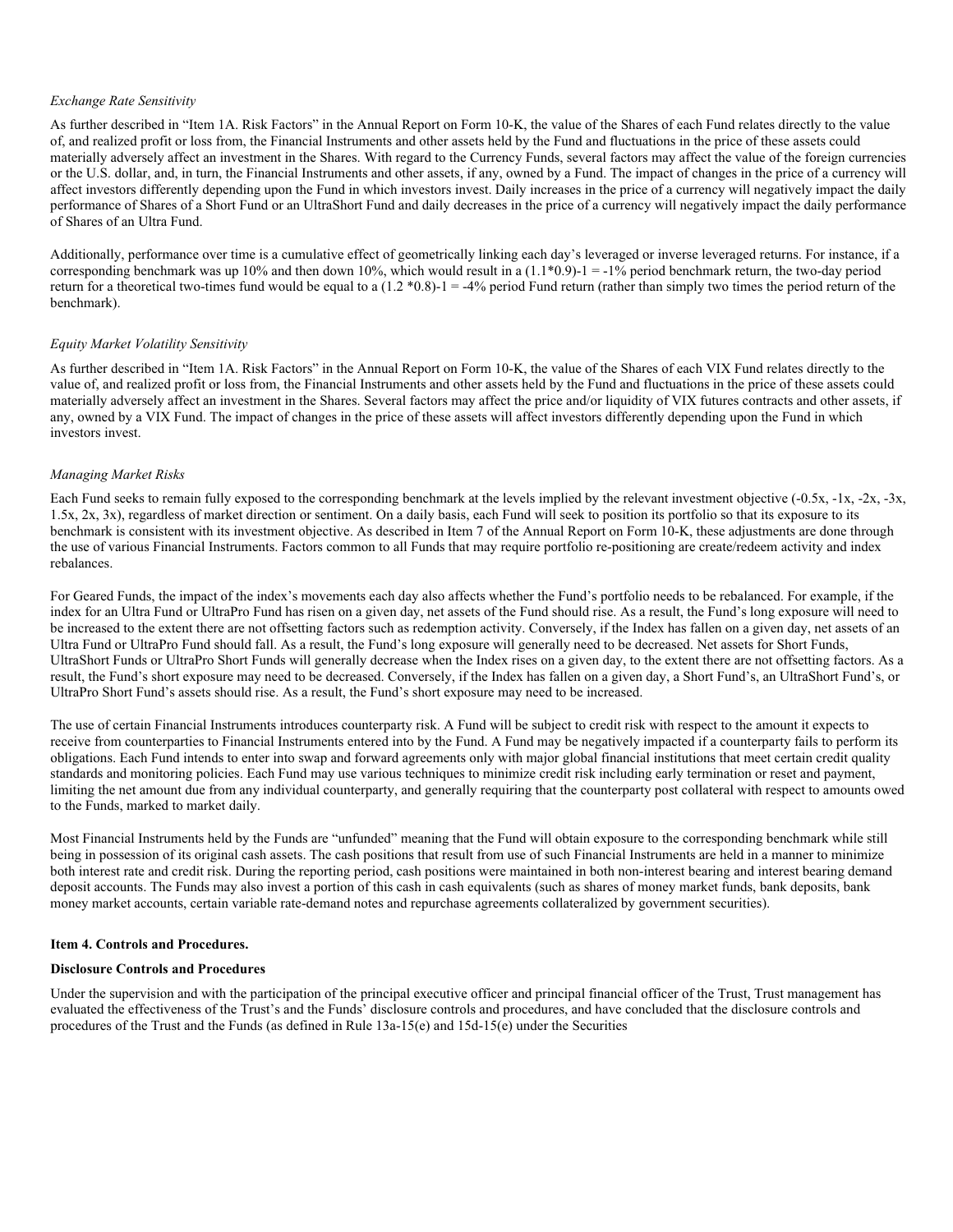Exchange Act of 1934, as amended (the "1934 Act")) were effective, as of December 31, 2019, including providing reasonable assurance that information required to be disclosed in the reports that the Trust files or submits under the 1934 Act on behalf of the Trust and the Funds is recorded, processed, summarized and reported, within the time periods specified in the applicable rules and forms, and that such information is accumulated and communicated to the duly authorized officers of the Trust as appropriate to allow timely decisions regarding required disclosure.

### **Changes in Internal Control over Financial Reporting**

There were no changes in the Trust's or the Funds' internal control over financial reporting that occurred during the quarter ended June 30, 2020 that have materially affected, or are reasonably likely to materially affect, the Trust's or the Funds' internal control over financial reporting.

#### **Certifications**

The certifications by the Principal Executive Officer and Principal Financial Officer of the Trust required by Section 302 and Section 906 of the Sarbanes-Oxley Act of 2002, which are filed or furnished as exhibits to this Quarterly Report on Form 10-Q, apply both to the Trust taken as a whole and each Fund, and the Principal Executive Officer and Principal Financial Officer of the Trust are certifying both as to the Trust taken as a whole and each Fund.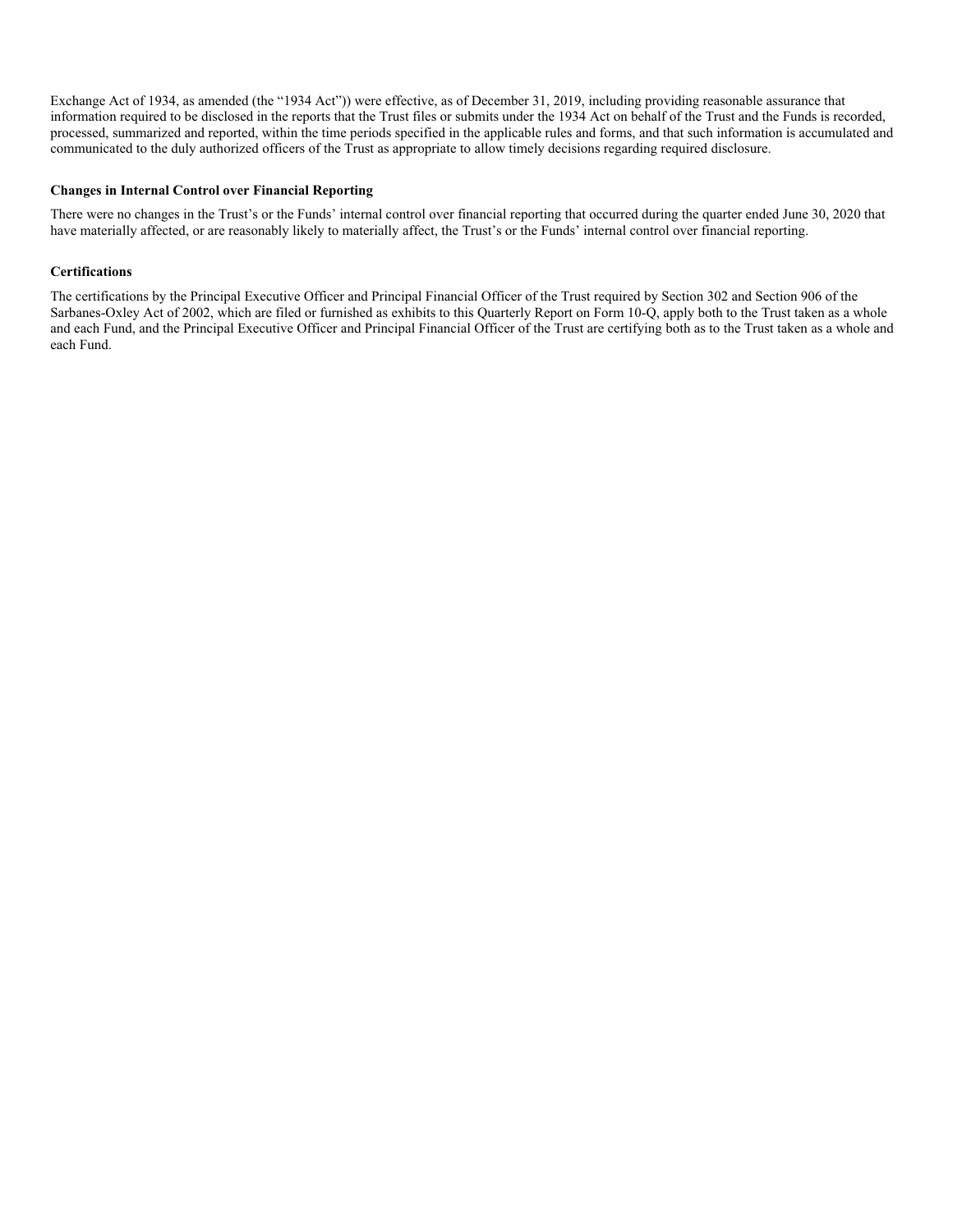### **Part II. OTHER INFORMATION**

### **Item 1. Legal Proceedings.**

The Sponsor and the Trust are named as defendants in the following purported class action lawsuits filed in the United States District Court for the Southern District of New York on the following dates: (i) on January 29, 2019 and captioned *Ford v. ProShares Trust II et al*.; (ii) on February 27, 2019 and captioned *Bittner v. ProShares Trust II, et al*.; and (iii) on March 1, 2019 and captioned *Mareno v. ProShares Trust II, et al*. The allegations in the complaints are substantially the same, namely that the defendants violated Sections 11 and 15 of the 1933 Act, Sections 10(b) and 20(a) and Rule 10b-5 of the 1934 Act, and Items 303 and 105 of Regulation S-K, 17 C.F.R. Section 229.303(a)(3)(ii), 229.105 by issuing untrue statements of material fact and omitting material facts in the prospectus for ProShares Short VIX Short-Term Futures ETF, and allegedly failing to state other facts necessary to make the statements made not misleading. Certain Principals of the Sponsor and Officers of the Trust are also defendants in the actions, along with a number of others. The Court consolidated the three actions and appointed lead plaintiffs and lead counsel. On January 3, 2020, the Court granted defendants' motion to dismiss the consolidated class action in its entirety and ordered the case closed. On January 31, 2020, the plaintiffs filed a notice of appeal to the Second Circuit Court of Appeals. The Trust and Sponsor will continue to vigorously defend against this lawsuit. The Trust and the Sponsor cannot predict the outcome of this action. ProShares Short VIX Short-Term Futures ETF may incur expenses in defending against such claims.

On July 28, 2020, the Sponsor, the Trust and ProShares Ultra Bloomberg Crude Oil ("UCO"), a series of the Trust, were named as defendants in a purported class action lawsuit filed in the United States District Court for the Southern District of New York, captioned Di Scala v. ProShares Ultra Bloomberg Crude Oil, et al. The allegations in the complaint claim that the defendants violated Sections 10(b) and 20(a) and Rule 10b-5 of the Securities Exchange Act of 1934 by issuing untrue statements of material fact and omitting material facts in the prospectus for UCO, and allegedly failing to state other facts necessary to make the statements made not misleading. Certain Principals of the Sponsor and Officers of the Trust are also defendants in the action. The defendants cannot predict the outcome of this lawsuit. The Trust and the Sponsor intend to vigorously defend against these lawsuits. The Trust and the Sponsor cannot predict the outcome of these lawsuits. Accordingly, no loss contingency has been recorded in the Statement of Financial Condition and the amount of loss, if any, cannot be reasonably estimated at this time. ProShares Ultra Bloomberg Crude Oil may incur expenses in defending against such lawsuits.

## **Item 1A. Risk Factors.**

Investments in futures contracts are subject to current position limits and accountability levels established by the exchanges. Accordingly, the Sponsor and the Funds may be required to reduce the size of outstanding positions or be restricted from entering into new positions that would otherwise be taken for a Fund or not trade in certain markets on behalf of the Fund in order to comply with those limits or any future limits. These restrictions, if implemented, could limit the ability of each Fund to invest in additional futures contracts, add to existing positions in the desired amount, or create additional Creation Units and could otherwise have a significant negative impact on Fund operations and performance, decreasing a Fund's correlation to the performance of its benchmark, and otherwise preventing a Fund from achieving its investment objective. On May 4, 2020, CME imposed a more restrictive position limit in September 2020 WTI oil futures contracts with respect to the Oil Funds. In response to CME's imposition of a more restrictive position limit, global developments, and other factors, the Sponsor modified certain of the Oil Funds' investment strategies to invest in longer-dated futures contracts. In early July 2020, in anticipation of the roll of the Oil Funds' benchmark, and in order to help manage the impact of recent extraordinary conditions and volatility in the markets for crude oil and related Financial Instruments, the Sponsor modified certain of the Oil Funds' investment strategies to invest in longer-dated futures contracts.

During April 2020, the collapse of demand for fuel as a result of economic conditions relating to COVID-19 and other factors created an oversupply of crude oil production that rapidly filled most available oil storage facilities. As a result, market participants who contractually promised to buy and take delivery of crude oil were unable to store the crude oil and were at risk of default under the terms of the May 2020 WTI crude oil futures contract. The scarcity in storage was widespread, and some market participants took the extreme measure of selling their futures contracts at a negative price (effectively paying another market participant to accept their crude oil). As a result, for the first time in history, a period of "extraordinary contango" resulted in certain crude oil futures contracts trading below zero. The effects of rolling futures contracts under extraordinary contango market conditions generally are more exaggerated than rolling futures contracts under contango market conditions and could cause significant losses. The oversupply of oil may continue, impacting futures contracts for other delivery months. Such circumstances may arise as a result of a number of factors, including the following: (1) disruptions in oil pipelines and other means to get oil out of storage and delivered to refineries (as might occur due to infrastructure deterioration, work stoppages, or weather/disaster); (2) any agreement by oil producing nations regarding production limits; or (3) potential government intervention (in the form of grants or other aid) to keep oil producers, and the workers they employ, in service. It is not possible to predict if or when these economic conditions will reverse. Any reversal of these conditions could have a significant negative impact on the performance of the Short Crude Oil Fund.

The price of futures contracts can change quickly and without warning. If the price of WTI crude oil futures contracts in the future were to decline significantly or reach a negative price, investors in the Ultra Crude Oil Fund could suffer significant losses or lose their entire investment.

Extreme market volatility and economic turbulence in the first part of 2020 has led to futures commission merchants increasing margin requirements for certain futures contracts, including nearer-dated WTI crude oil and other oil futures contracts. Some futures commission merchants may impose trading limitations, whether in the form of limits or prohibitions on trading oil futures contracts. If the Oil Funds are subject to increased margin requirements, they will incur increased costs and may not be able to achieve desired exposure. The Oil Funds may not be able to achieve their investment objective if they become subject to heightened margin requirements or trading limitations.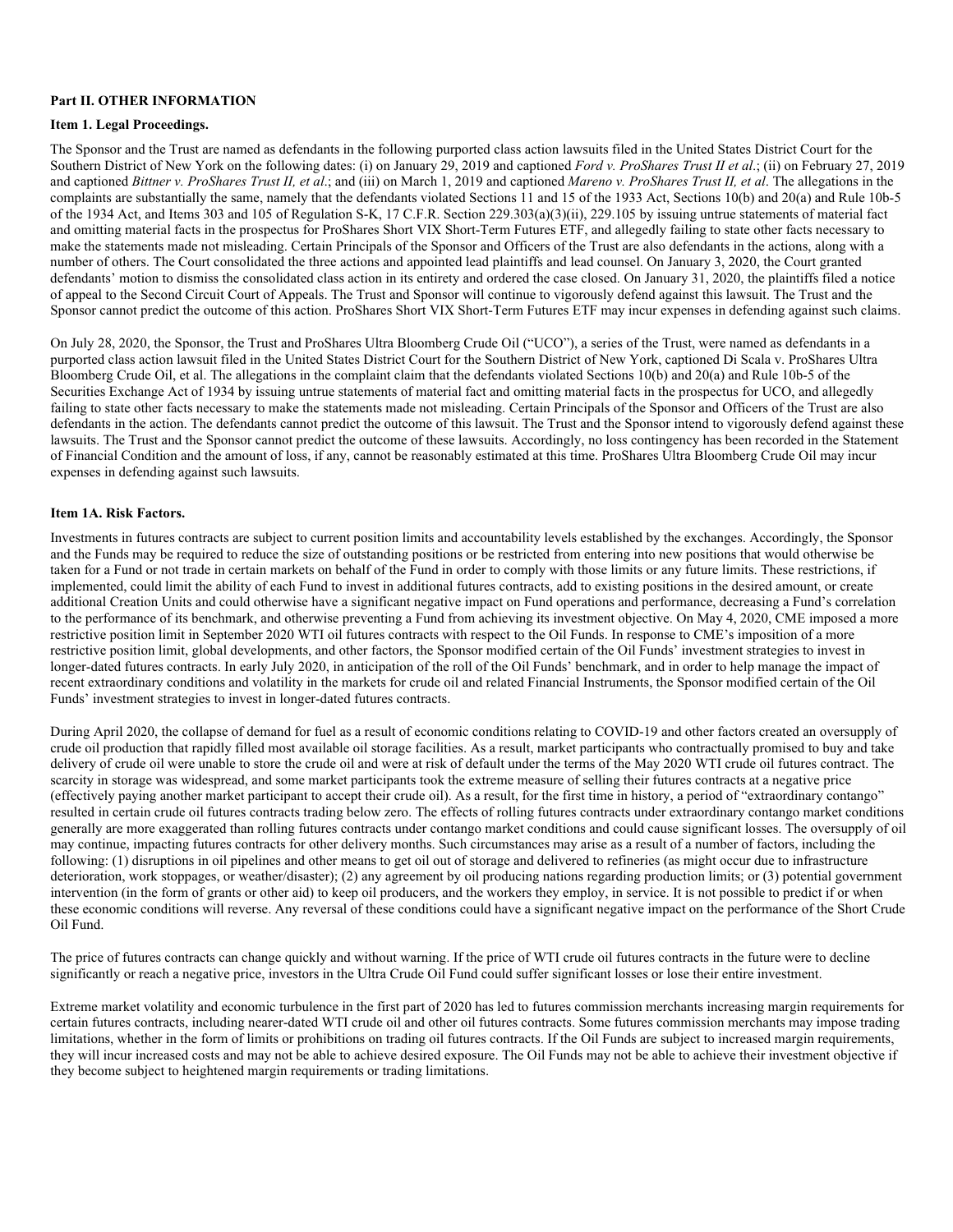## *Natural Disasters and Public Health Disruptions, such as the COVID-19 Virus, May Have a Significant Negative Impact on the Performance of Each Fund*

Natural or environmental disasters, such as earthquakes, fires, floods, hurricanes, tsunamis and other severe weather-related phenomena generally, and widespread disease, including public health disruptions, pandemics and epidemics (for example, the novel coronavirus COVID-19), have been and may continue to be highly disruptive to economies and markets and have recently led, and may continue to lead, to increased or extreme market volatility, illiquidity and significant market losses. Such natural disaster and health crises could exacerbate political, social, and economic risks, and result in significant breakdowns, delays, shutdowns, social isolation, periods of high unemployment, shortages in and disruptions to the medical care and consumer goods and services industries, and other disruptions to important global, local and regional supply chains affected, with potential corresponding results on the operating performance of the Funds and their investments. For example, during March and April 2020, the U.S. federal government passed various legislation in response to the COVID-19 pandemic, the effects and results of which are uncertain. A climate of uncertainty and panic, including the contagion of infectious viruses or diseases, may adversely affect global, regional, and local economies and reduce the availability of potential investment opportunities and accuracy of economic projections. Further, such events can be highly disruptive to economies and markets, significantly disrupt the operations of individual companies (including, but not limited to, the Funds, the Funds' Sponsor and third party service providers), sectors, industries, markets, securities and commodity exchanges, currencies, interest and inflation rates, credit ratings, investor sentiment, and other factors affecting the value of the Funds' investments. These factors can cause extreme market volatility, illiquidity, exchange trading suspensions and market closures. A widespread crisis, such as the COVID-19 pandemic, may also affect the global economy in ways that cannot necessarily be foreseen at the current time. How long such events will last and whether they will continue or recur cannot be predicted. Impacts from these events could have significant impact on a Fund's performance, and the value of an investment in the Fund may decline significantly.

Natural or environmental disasters or public health crisis, such as the COVID-19 pandemic, could result in sudden and large fluctuations in the supply of and demand for crude oil. For example, contemporaneous with the onset of the COVID-19 pandemic in the U.S., crude oil markets experienced shocks to supply of and demand for crude oil, which dramatically impacted the price of crude oil and futures contracts on crude oil and caused extreme volatility in the crude oil markets and crude oil futures markets.

The COVID-19 pandemic has already had, and may continue to have, a significant negative and unpredictable impact on the U.S. and global economy. For example, equity and other markets have experienced extreme declines and volatility. In April 2020, the unemployment rate in the U.S. was extremely high by historical standards. Further, the global slowdown in the economy contributed to a significant oversupply in the crude oil market, resulting in historic shocks to, and extreme volatility in, the price of oil and related derivatives contracts. It is not possible to predict when unemployment and market conditions will return to more normal levels.

Market downturns, disruptions or illiquidity as a result of, or related to, the COVID-19 pandemic can have a significant negative impact on the value of Fund portfolio investments, the operations of each Fund, the markets in which the Funds invest and the trading of Fund Shares in the secondary market. For example, market factors may adversely affect the price and liquidity of the Funds' investments and potentially increase margin and collateral requirements in ways that have a significant negative impact on Fund performance or make it difficult, or impossible, for a Fund to achieve its investment objective. Under these circumstances, a Fund could have difficulty finding counterparties to transactions, entering or exiting positions at favorable prices and could incur significant losses. Further, Fund counterparties may close out positions with the Funds without notice, at unfavorable times or unfavorable prices, or may choose to transact on a more limited basis (or not at all). In such cases, it may be difficult or impossible for a Fund to achieve the desired investment exposure consistent with its investment objective. These conditions also can impact the ability of the Funds to complete creation and redemption transactions and disrupt Fund trading in the secondary market.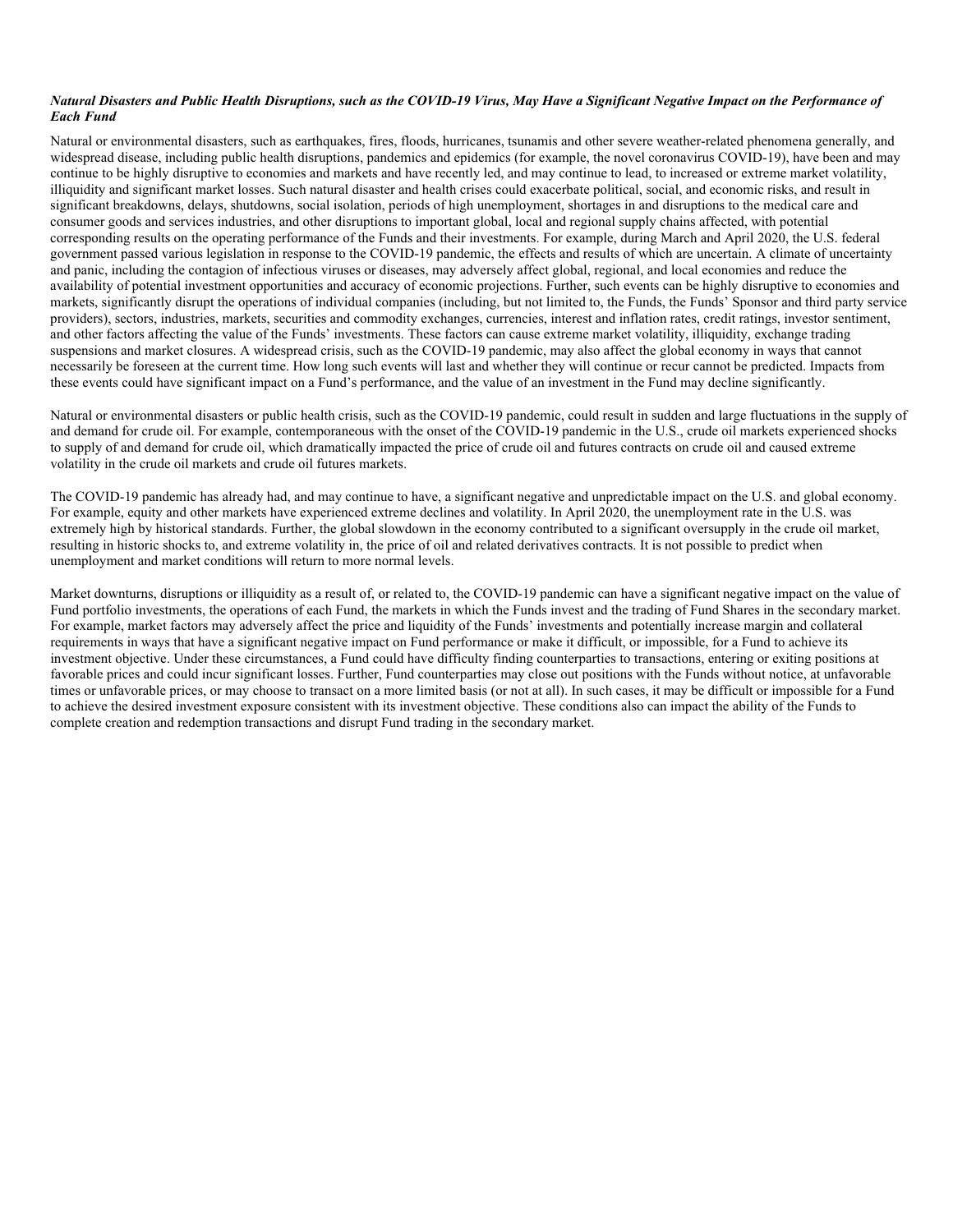## *Risk that Current Assumptions and Expectations Could Become Outdated As a Result of Global Economic Shocks*

The onset of the novel coronavirus (COVID-19) has caused significant shocks to global financial markets and economies, with many governments taking extreme actions in an attempt to slow and contain the spread of COVID-19. These actions have had, and likely will continue to have, a severe economic impact on global economies as economic activity in some instances has essentially ceased. Financial markets across the globe are experiencing severe distress at least equal to what was experienced during the global financial crisis in 2008. U.S. equity markets entered a bear market in the fastest such move in the history of U.S. financial markets in March 2020. These and other global economic shocks as a result of the COVID-19 pandemic may cause the underlying assumptions and expectations concerning the investments, operations and performance of the Funds and secondary market trading of Fund Shares to become inaccurate or outdated quickly, resulting in significant and unexpected losses.

## *The Funds as well as the Sponsor and its service providers are vulnerable to the effects of public health crises, including the ongoing COVID-19 pandemic*

Pandemics and other public health crises may cause a curtailment of business activities which may potentially impact the ability of the Sponsor and its service providers to operate. The COVID-19 pandemic or a similar public health threat could adversely impact the Funds by causing operating delays and disruptions, market disruption and shutdowns (including as a result of government regulation and prevention measures). The COVID-19 pandemic has had and will likely continue to have serious negative effects on social, economic and financial systems, including significant uncertainty and volatility in the financial markets.

Governmental authorities and regulators throughout the world have, in the past, responded to major economic disruptions with a variety of fiscal and monetary policy changes, such as quantitative easing, new monetary programs and lower interest rates. An unexpected or quick reversal of these policies, or the ineffectiveness of these policies, is likely to increase volatility in the market generally, and could specifically increase volatility in the market for gold, which could adversely affect the price of the Funds. The outbreak could also cause the closure of futures exchanges, which could eliminate the ability of Authorized Participants to hedge purchases of Baskets, increasing trading costs and resulting in a sustained premium or discount in the shares of the Funds. The duration of the outbreak and its effects cannot be determined with any reasonable amount of certainty. A prolonged outbreak could result in an increase of the costs of the Funds, affect liquidity in the markets as well as the correlation between the price of the shares of the Funds and the net asset value of the Funds, any of which could adversely and materially affect the value of an investment in the Funds. The outbreak could impair information technology and other operational systems upon which the Funds' service providers rely and could otherwise disrupt the ability of the employees of such service providers to perform essential tasks on behalf of the Funds.

## **Item 2. Unregistered Sales of Equity Securities and Use of Proceeds.**

a) None.

b) Not applicable.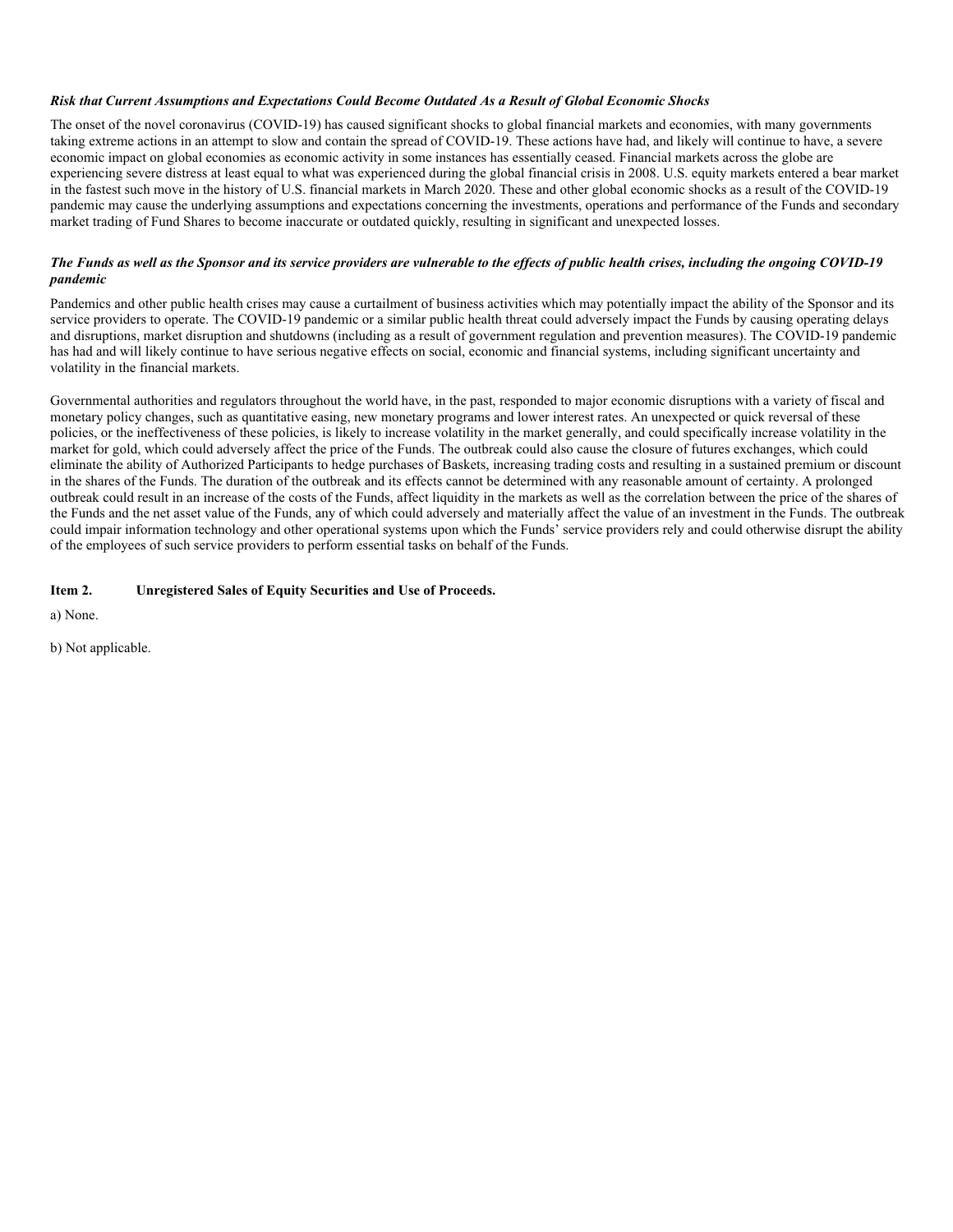|                                                      | <b>Amount Registered as of</b> | <b>Shares Sold For the</b><br><b>Three Months Ended</b> | <b>Sale Price of</b><br><b>Shares Sold</b><br>For the<br><b>Three Months Ended</b> |               | <b>Shares Sold</b><br>For the<br><b>Six Months Ended</b> | <b>Sale Price of</b><br><b>Shares Sold</b><br>For the Six Months |                       |
|------------------------------------------------------|--------------------------------|---------------------------------------------------------|------------------------------------------------------------------------------------|---------------|----------------------------------------------------------|------------------------------------------------------------------|-----------------------|
| <b>Title of Securities Registered</b>                | June 30, 2020                  | June 30, 2020                                           |                                                                                    | June 30, 2020 | June 30, 2020**                                          |                                                                  | Ended June 30, 2020** |
| <b>ProShares Short Euro</b>                          |                                |                                                         |                                                                                    |               |                                                          |                                                                  |                       |
| Common Units of Beneficial Interest                  | \$<br>155,213,786              |                                                         | \$                                                                                 |               |                                                          | \$                                                               |                       |
| ProShares Short VIX Short-Term Futures<br><b>ETF</b> |                                |                                                         |                                                                                    |               |                                                          |                                                                  |                       |
| Common Units of Beneficial Interest                  | \$<br>5,078,471,529            | 1,000,000                                               | \$                                                                                 | 30,843,161    | 25,850,000                                               | \$                                                               | 914,411,669           |
| ProShares Ultra Bloomberg Crude Oil                  |                                |                                                         |                                                                                    |               |                                                          |                                                                  |                       |
| Common Units of Beneficial Interest                  | \$<br>5,694,352,935            | 77,482,000                                              | \$                                                                                 | 1,895,200,511 | 88,162,000                                               | \$                                                               | 2,953,530,675         |
| ProShares Ultra Bloomberg Natural Gas                |                                |                                                         |                                                                                    |               |                                                          |                                                                  |                       |
| Common Units of Beneficial Interest                  | \$<br>504,114,682              | 1,260,000                                               | <sup>\$</sup>                                                                      | 38,571,988    | 1,485,000                                                | <sup>\$</sup>                                                    | 54,252,228            |
| ProShares Ultra Euro                                 |                                |                                                         |                                                                                    |               |                                                          |                                                                  |                       |
| Common Units of Beneficial Interest                  | \$<br>90,298,450               | 50,000                                                  | \$                                                                                 | 698,183       | 100,000                                                  | \$                                                               | 1,368,038             |
| ProShares Ultra Gold                                 |                                |                                                         |                                                                                    |               |                                                          |                                                                  |                       |
| Common Units of Beneficial Interest                  | \$<br>490,972,448              | 300,000                                                 | \$                                                                                 | 18,995,286    | 1,450,000                                                | \$                                                               | 83,989,061            |
| ProShares Ultra Silver                               |                                |                                                         |                                                                                    |               |                                                          |                                                                  |                       |
| Common Units of Beneficial Interest                  | \$<br>781,618,810              | 1,500,000                                               | \$                                                                                 | 42,297,617    | 2,250,000                                                | \$                                                               | 56,459,730            |
| ProShares Ultra VIX Short-Term Futures<br><b>ETF</b> |                                |                                                         |                                                                                    |               |                                                          |                                                                  |                       |
| Common Units of Beneficial Interest                  | \$<br>4,248,678,024            | 24,850,000                                              | \$                                                                                 | 850,559,658   | 34,750,000                                               | \$                                                               | 1,209,649,869         |
| ProShares Ultra Yen                                  |                                |                                                         |                                                                                    |               |                                                          |                                                                  |                       |
| Common Units of Beneficial Interest                  | \$<br>131,792,144              |                                                         | \$                                                                                 |               |                                                          | \$                                                               |                       |
| ProShares UltraPro 3x Crude Oil ETF                  |                                |                                                         |                                                                                    |               |                                                          |                                                                  |                       |
| Common Units of Beneficial Interest                  | \$<br>—*                       |                                                         | \$                                                                                 |               | 184,600,000                                              | \$                                                               | 414,019,676           |
| ProShares UltraPro 3x Short Crude Oil ETF            |                                |                                                         |                                                                                    |               |                                                          |                                                                  |                       |
| Common Units of Beneficial Interest                  | \$<br>—*                       |                                                         | \$                                                                                 |               | 2,850,000                                                | \$                                                               | 59,484,110            |
| ProShares UltraShort Australian Dollar               |                                |                                                         |                                                                                    |               |                                                          |                                                                  |                       |
| Common Units of Beneficial Interest                  | \$<br>159,935,804              |                                                         | \$                                                                                 |               |                                                          | \$                                                               |                       |
| ProShares UltraShort Bloomberg Crude Oil             |                                |                                                         |                                                                                    |               |                                                          |                                                                  |                       |
| Common Units of Beneficial Interest                  | \$<br>1,448,244,035            | 19,000,000                                              | S                                                                                  | 597,199,474   | 22,350,000                                               | \$                                                               | 668,428,949           |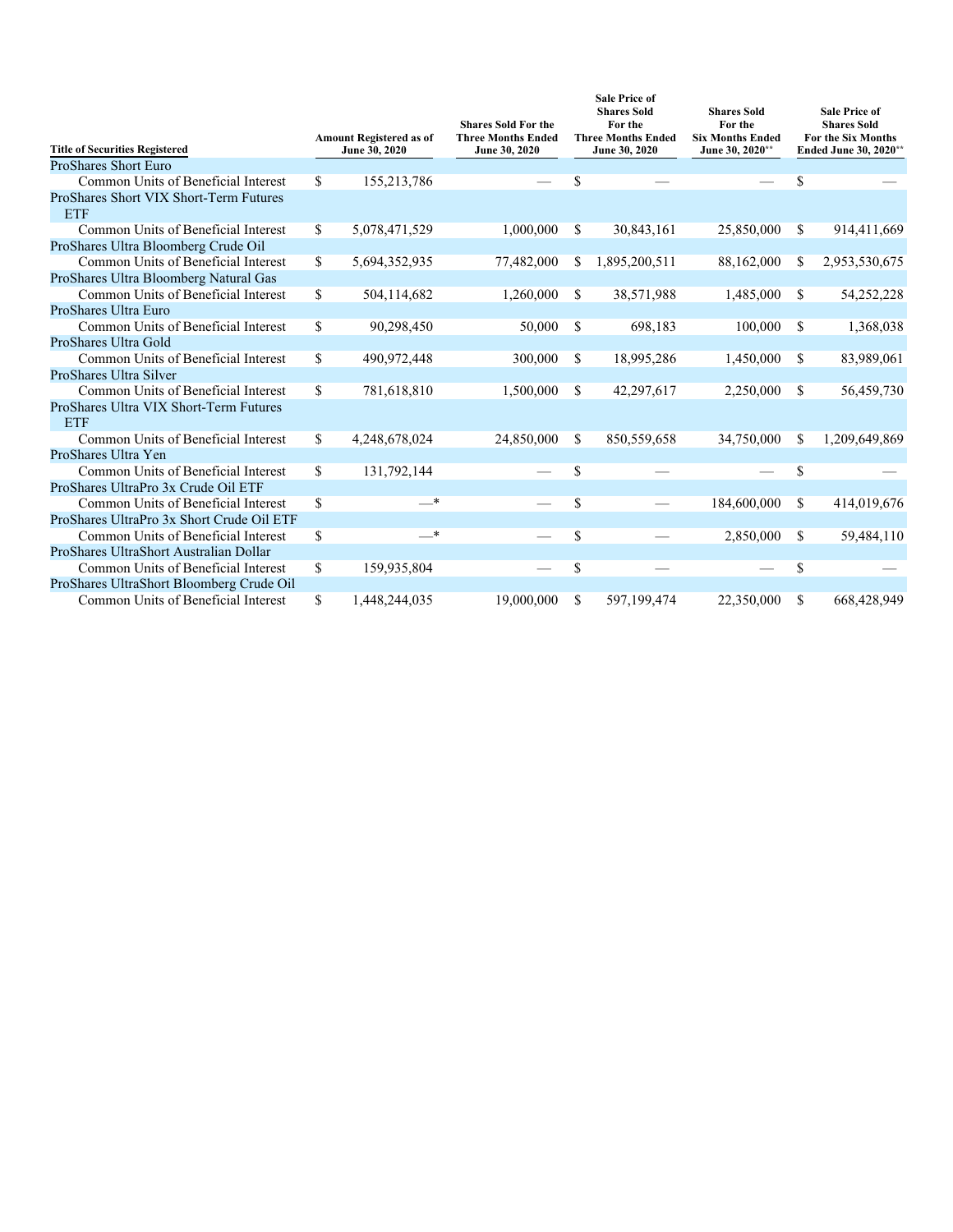| <b>Title of Securities Registered</b>         | <b>Amount Registered as of</b><br>June 30, 2020 | <b>Shares Sold For the</b><br><b>Three Months Ended</b><br>June 30, 2020 |     | <b>Sale Price of</b><br><b>Shares Sold</b><br><b>Shares Sold</b><br>For the<br>For the<br><b>Six Months Ended</b><br>Three Months Ended<br>June 30, 2020<br>June 30, 2020** |             |     | <b>Sale Price of</b><br><b>Shares Sold</b><br>For the Six Months<br><b>Ended June 30, 2020**</b> |
|-----------------------------------------------|-------------------------------------------------|--------------------------------------------------------------------------|-----|-----------------------------------------------------------------------------------------------------------------------------------------------------------------------------|-------------|-----|--------------------------------------------------------------------------------------------------|
| ProShares UltraShort Bloomberg Natural<br>Gas |                                                 |                                                                          |     |                                                                                                                                                                             |             |     |                                                                                                  |
| Common Units of Beneficial Interest           | \$<br>668, 643, 299                             | 650,000                                                                  | S   | 39,170,642                                                                                                                                                                  | 1,200,000   | S   | 68,275,223                                                                                       |
| ProShares UltraShort Euro                     |                                                 |                                                                          |     |                                                                                                                                                                             |             |     |                                                                                                  |
| Common Units of Beneficial Interest           | \$<br>725,653,500                               | 150,000                                                                  | \$. | 4,304,184                                                                                                                                                                   | 350,000     | \$. | 10,058,250                                                                                       |
| ProShares UltraShort Gold                     |                                                 |                                                                          |     |                                                                                                                                                                             |             |     |                                                                                                  |
| Common Units of Beneficial Interest           | \$<br>197, 323, 724                             | 150,000                                                                  | S   | 5,742,206                                                                                                                                                                   | 350,000     | S   | 15,431,847                                                                                       |
| <b>ProShares UltraShort Silver</b>            |                                                 |                                                                          |     |                                                                                                                                                                             |             |     |                                                                                                  |
| Common Units of Beneficial Interest           | \$<br>855,075,292                               | 600,000                                                                  | S.  | 14,344,359                                                                                                                                                                  | 800,000     | S   | 20,307,202                                                                                       |
| ProShares UltraShort Yen                      |                                                 |                                                                          |     |                                                                                                                                                                             |             |     |                                                                                                  |
| Common Units of Beneficial Interest           | \$<br>902,455,476                               | 50,000                                                                   | S   | 3,849,992                                                                                                                                                                   | 100,000     | S   | 7,806,745                                                                                        |
| ProShares VIX Mid-Term Futures ETF            |                                                 |                                                                          |     |                                                                                                                                                                             |             |     |                                                                                                  |
| Common Units of Beneficial Interest           | \$<br>438,649,194                               | 725,000                                                                  | S   | 29,558,030                                                                                                                                                                  | 1,100,000   | S   | 40,266,091                                                                                       |
| ProShares VIX Short-Term Futures ETF          |                                                 |                                                                          |     |                                                                                                                                                                             |             |     |                                                                                                  |
| Common Units of Beneficial Interest           | \$<br>1,278,376,358                             | 3,875,000                                                                | \$  | 108,202,585                                                                                                                                                                 | 10,675,000  | S   | 186,459,674                                                                                      |
| <b>Total Trust:</b>                           | 23,849,869,490                                  | 131,642,000                                                              |     | 3,679,537,876                                                                                                                                                               | 378,422,000 | \$  | 6,764,199,037                                                                                    |

\* The liquidated funds' shares were de-registered prior to March 31, 2020.<br>\*\* The operations include the activity of ProShares UltraPro 3x Crude Oil E

The operations include the activity of ProShares UltraPro 3x Crude Oil ETF through April 3, 2020, and ProShares UltraPro 3x Short Crude Oil ETF through April 13, 2020, the date of liquidation, respectively.

**Item 3. Defaults Upon Senior Securities.** 

None.

## **Item 4. Mine Safety Disclosures.**

Not applicable.

**Item 5. Other Information.** 

None.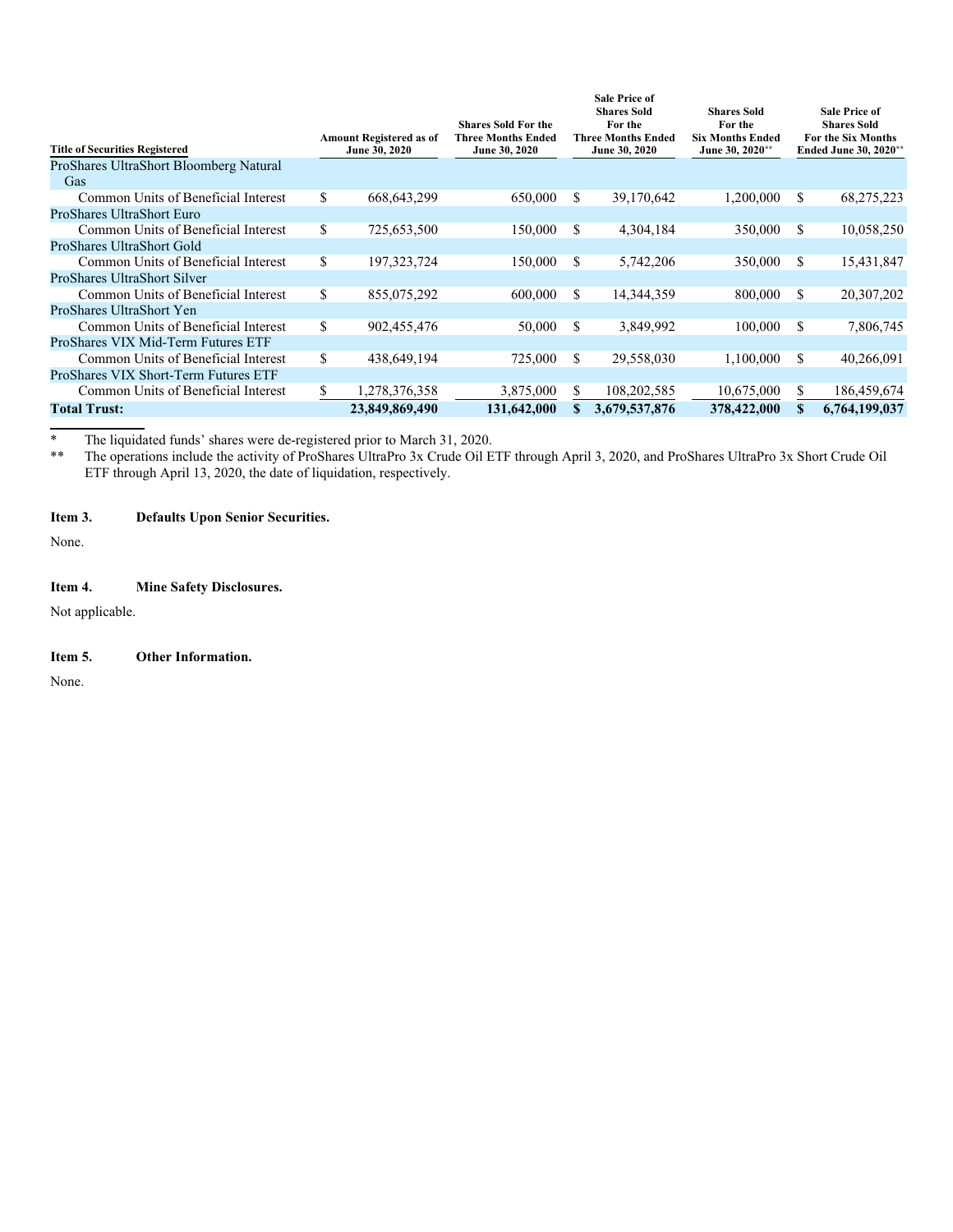| Item 6.        | <b>Exhibits.</b>                                                                                                                                                                            |
|----------------|---------------------------------------------------------------------------------------------------------------------------------------------------------------------------------------------|
| Exhibit<br>No. | <b>Description of Document</b>                                                                                                                                                              |
| 31.1           | Certification by Principal Executive Officer of the Trust Pursuant to Rule 13a-14(a) under the Securities Exchange Act of 1934, as<br>amended $(1)$                                         |
| 31.2           | Certification by Principal Financial Officer of the Trust Pursuant to Rule 13a-14(a) under the Securities Exchange Act of 1934, as<br>amended $(1)$                                         |
| 32.1           | Certification by Principal Executive Officer of the Trust Pursuant to 18 U.S.C. Section 1350, As Adopted Pursuant to Section 906 of the<br>Sarbanes-Oxley Act of 2002 (1)                   |
| 32.2           | Certification by Principal Financial Officer of the Trust Pursuant to 18 U.S.C. Section 1350, As Adopted Pursuant to Section 906 of the<br>Sarbanes-Oxley Act of 2002 (1)                   |
| 101.INS        | XBRL Instance Document (1)                                                                                                                                                                  |
| 101.SCH        | XBRL Taxonomy Extension Schema (1)                                                                                                                                                          |
| 101.CAL        | XBRL Taxonomy Extension Calculation Linkbase (1)                                                                                                                                            |
| 101.DEF        | XBRL Taxonomy Extension Definition Linkbase (1)                                                                                                                                             |
| 101.LAB        | XBRL Taxonomy Extension Label Linkbase (1)                                                                                                                                                  |
| 101.PRE        | XBRL Taxonomy Extension Presentation Linkbase (1)                                                                                                                                           |
| 104.1          | Cover Page Interactive Data File - The cover page interactive data file does not appear in the interactive data file because its XBRL tags<br>are embedded within the inline XBRL document. |
| (1)            | Filed herewith.                                                                                                                                                                             |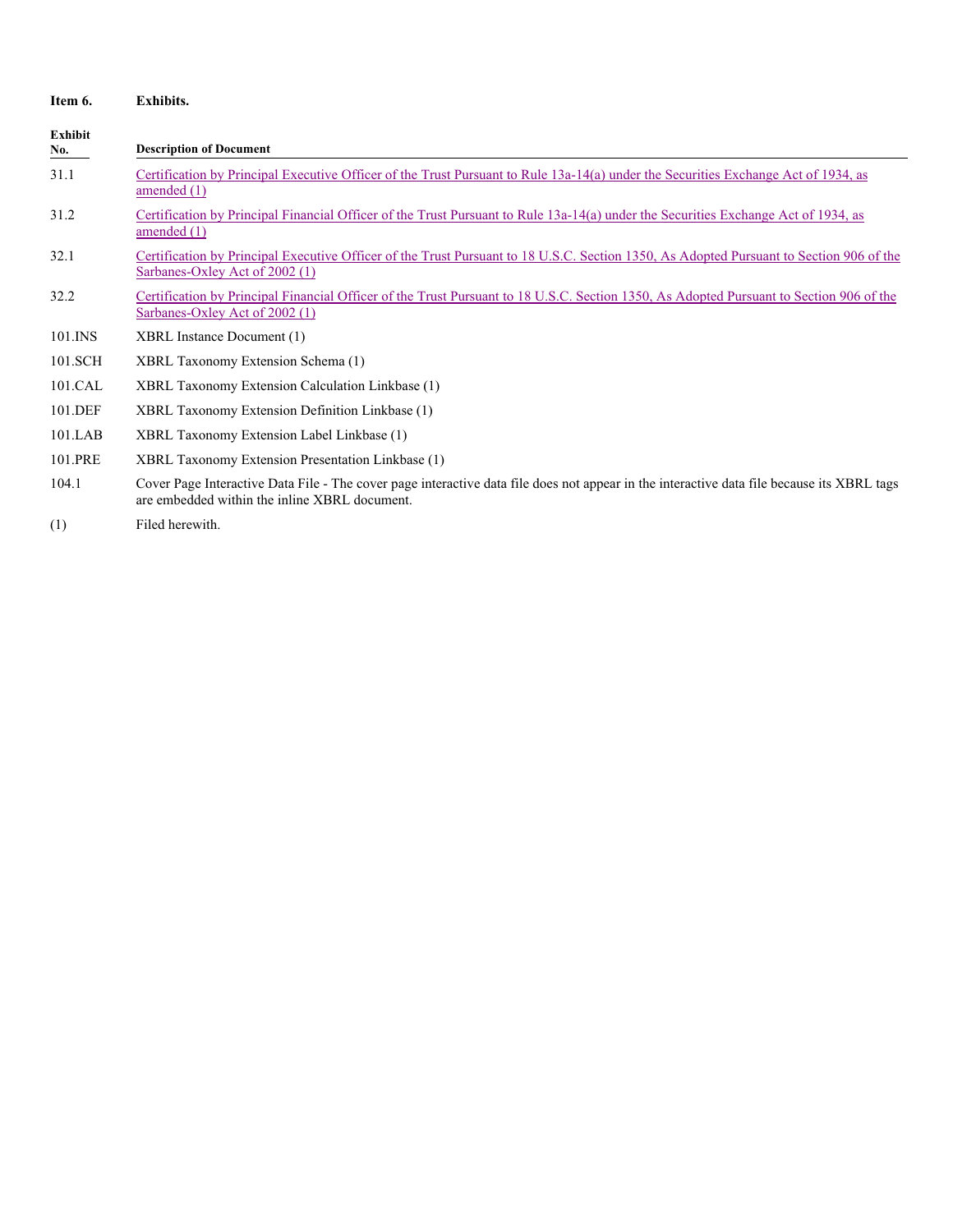## **Signatures**

Pursuant to the requirements of Section 13 or 15(d) of the Securities Exchange Act of 1934, the registrant has duly caused this report to be signed on its behalf by the undersigned, thereunto duly authorized.

# **PROSHARES TRUST II**

/s/ Todd Johnson

By: Todd Johnson Principal Executive Officer Date: August 10, 2020

/s/ Edward Karpowicz

By: Edward Karpowicz Principal Financial and Accounting Officer Date: August 10, 2020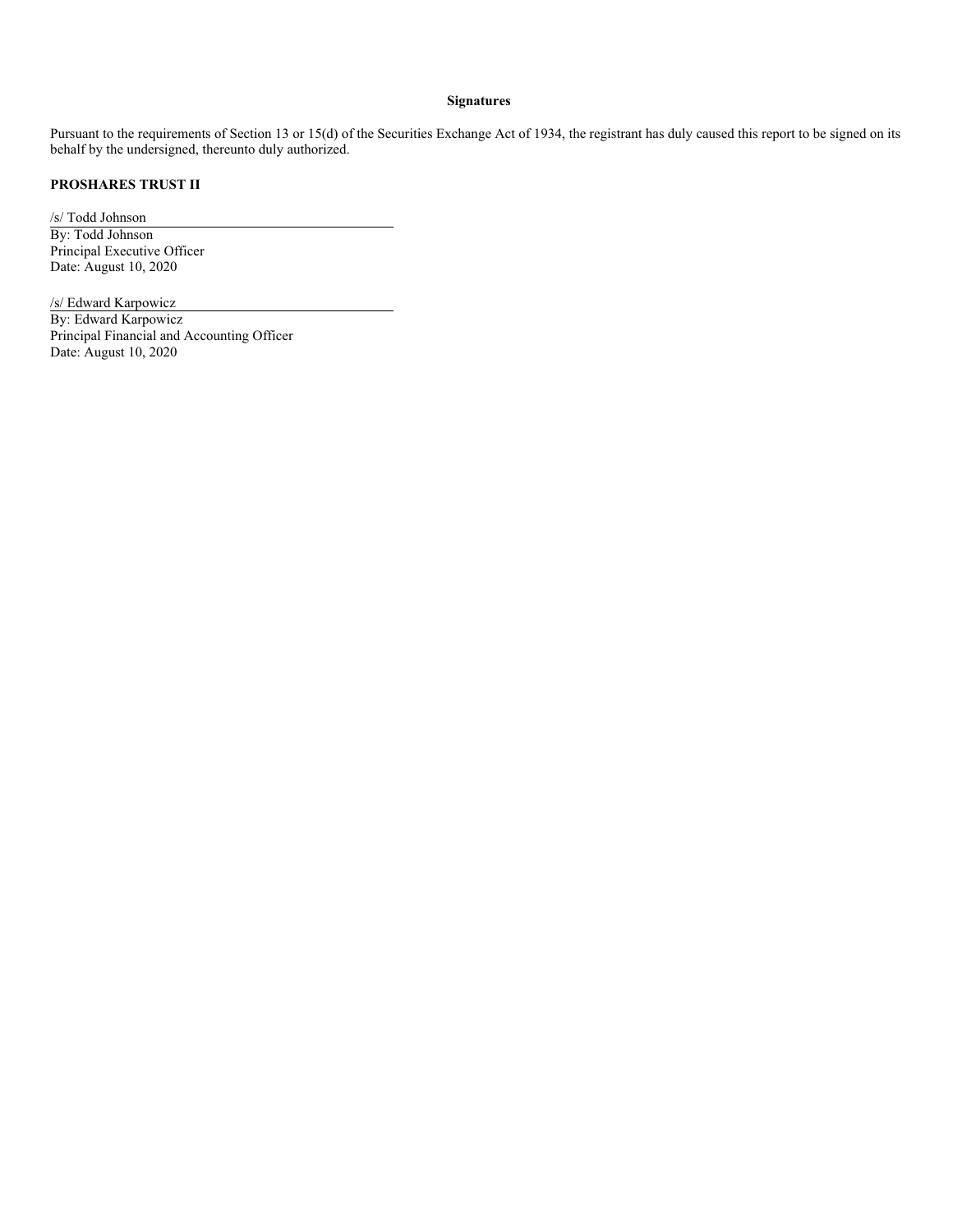## **Certification of Principal Executive Officer Pursuant to Section 302 of the Sarbanes-Oxley Act of 2002**

I, Todd Johnson, certify that:

- 1. I have reviewed this Quarterly Report on Form 10-Q of ProShares Trust II and each of its Funds;
- 2. Based on my knowledge, this report does not contain any untrue statement of a material fact or omit to state a material fact necessary to make the statements made, in light of the circumstances under which such statements were made, not misleading with respect to the period covered by this report;
- 3. Based on my knowledge, the financial statements, and other financial information included in this report, fairly present in all material respects the financial condition, results of operations and cash flows of the registrant as of, and for, the periods presented in this report;
- 4. The registrant's other certifying officer and I are responsible for establishing and maintaining disclosure controls and procedures (as defined in Exchange Act Rules 13a-15(e) and 15d-15(e)) and internal control over financial reporting (as defined in Exchange Act Rules 13a-15(f) and 15d-15(f)) for the registrant and have:
	- (a) Designed such disclosure controls and procedures, or caused such disclosure controls and procedures to be designed under our supervision, to ensure that material information relating to the registrant, including its consolidated subsidiaries, is made known to us by others within those entities, particularly during the period in which this report is being prepared;
	- (b) Designed such internal control over financial reporting, or caused such internal control over financial reporting to be designed under our supervision, to provide reasonable assurance regarding the reliability of financial reporting and the preparation of financial statements for external purposes in accordance with generally accepted accounting principles;
	- (c) Evaluated the effectiveness of the registrant's disclosure controls and procedures and presented in this report our conclusions about the effectiveness of the disclosure controls and procedures, as of the end of the period covered by this report based on such evaluation; and
	- (d) Disclosed in this report any change in the registrant's internal control over financial reporting that occurred during the registrant's most recent fiscal quarter (the registrant's fourth fiscal quarter in the case of an annual report) that has materially affected, or is reasonably likely to materially affect, the registrant's internal control over financial reporting; and
- 5. The registrant's other certifying officer and I have disclosed, based on our most recent evaluation of internal control over financial reporting, to the registrant's auditors and the audit committee of the registrant's board of directors (or persons performing the equivalent functions):
	- (a) All significant deficiencies and material weaknesses in the design or operation of internal control over financial reporting which are reasonably likely to adversely affect the registrant's ability to record, process, summarize and report financial information; and
	- (b) Any fraud, whether or not material, that involves management or other employees who have a significant role in the registrant's internal control over financial reporting.

Date: August 10, 2020 By: /s/ Todd Johnson

Name: Todd Johnson Title: Principal Executive Officer ProShares Trust II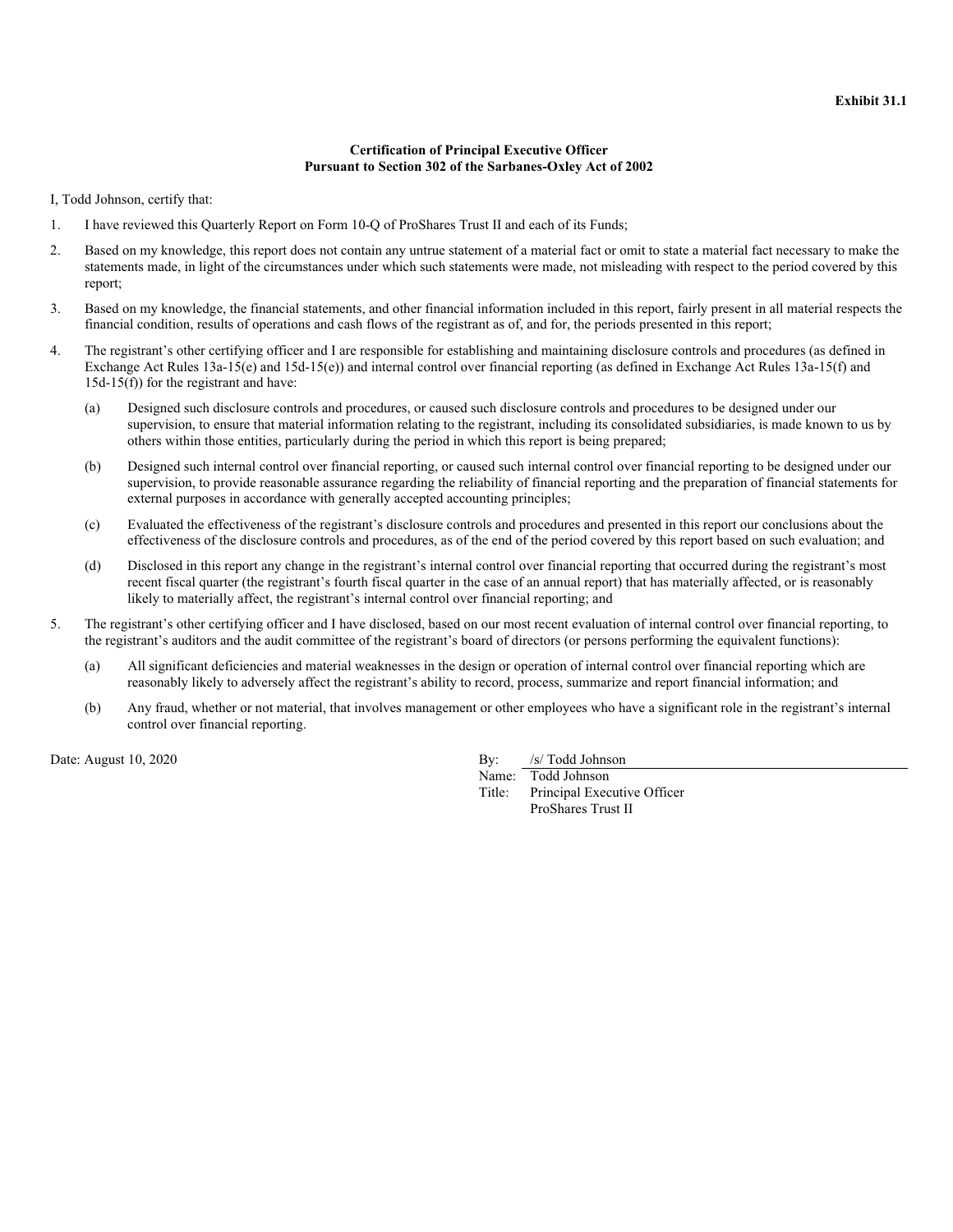## **Certification of Principal Financial Officer Pursuant to Section 302 of the Sarbanes-Oxley Act of 2002**

I, Edward Karpowicz, certify that:

- 1. I have reviewed this Quarterly Report on Form 10-Q of ProShares Trust II and each of its Funds;
- 2. Based on my knowledge, this report does not contain any untrue statement of a material fact or omit to state a material fact necessary to make the statements made, in light of the circumstances under which such statements were made, not misleading with respect to the period covered by this report;
- 3. Based on my knowledge, the financial statements, and other financial information included in this report, fairly present in all material respects the financial condition, results of operations and cash flows of the registrant as of, and for, the periods presented in this report;
- 4. The registrant's other certifying officer and I are responsible for establishing and maintaining disclosure controls and procedures (as defined in Exchange Act Rules 13a-15(e) and 15d-15(e)) and internal control over financial reporting (as defined in Exchange Act Rules 13a-15(f) and 15d-15(f)) for the registrant and have:
	- (a) Designed such disclosure controls and procedures, or caused such disclosure controls and procedures to be designed under our supervision, to ensure that material information relating to the registrant, including its consolidated subsidiaries, is made known to us by others within those entities, particularly during the period in which this report is being prepared;
	- (b) Designed such internal control over financial reporting, or caused such internal control over financial reporting to be designed under our supervision, to provide reasonable assurance regarding the reliability of financial reporting and the preparation of financial statements for external purposes in accordance with generally accepted accounting principles;
	- (c) Evaluated the effectiveness of the registrant's disclosure controls and procedures and presented in this report our conclusions about the effectiveness of the disclosure controls and procedures, as of the end of the period covered by this report based on such evaluation; and
	- (d) Disclosed in this report any change in the registrant's internal control over financial reporting that occurred during the registrant's most recent fiscal quarter (the registrant's fourth fiscal quarter in the case of an annual report) that has materially affected, or is reasonably likely to materially affect, the registrant's internal control over financial reporting; and
- 5. The registrant's other certifying officer and I have disclosed, based on our most recent evaluation of internal control over financial reporting, to the registrant's auditors and the audit committee of the registrant's board of directors (or persons performing the equivalent functions):
	- (a) All significant deficiencies and material weaknesses in the design or operation of internal control over financial reporting which are reasonably likely to adversely affect the registrant's ability to record, process, summarize and report financial information; and
	- (b) Any fraud, whether or not material, that involves management or other employees who have a significant role in the registrant's internal control over financial reporting.

Date: August 10, 2020 By: /s/ Edward Karpowicz

Name: Edward Karpowicz Title: Principal Financial and Accounting Officer ProShares Trust II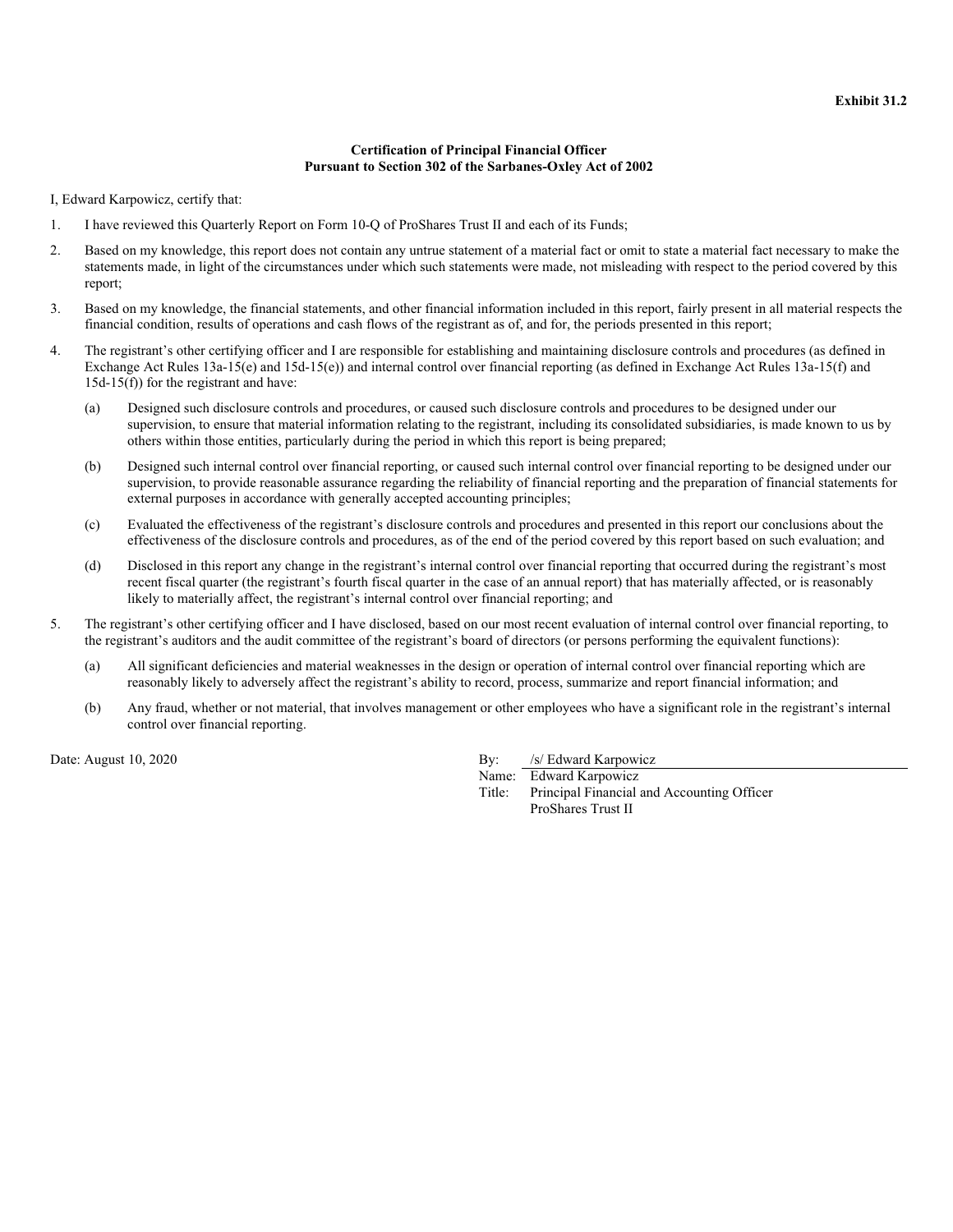#### **Certification of Principal Executive Officer Pursuant to Section 906 of the Sarbanes-Oxley Act of 2002**

In connection with this Quarterly Report on Form 10-Q for the quarter ended June 30, 2020 (the "Report") of ProShares Trust II (the "Registrant") and each of its Funds, as filed with the U.S. Securities and Exchange Commission on the date hereof, I, Todd Johnson, the Principal Executive Officer of the Registrant, hereby certify, to the best of my knowledge, that:

(1) The Report fully complies with the requirements of Section 13(a) or 15(d) of the Securities Exchange Act of 1934, as amended; and

(2) The information contained in the Report fairly presents, in all material respects, the financial condition and results of operations of the Registrant.

Date: August 10, 2020 By: /s/ Todd Johnson

Name: Todd Johnson<br>Title: Principal Exec Principal Executive Officer ProShares Trust II